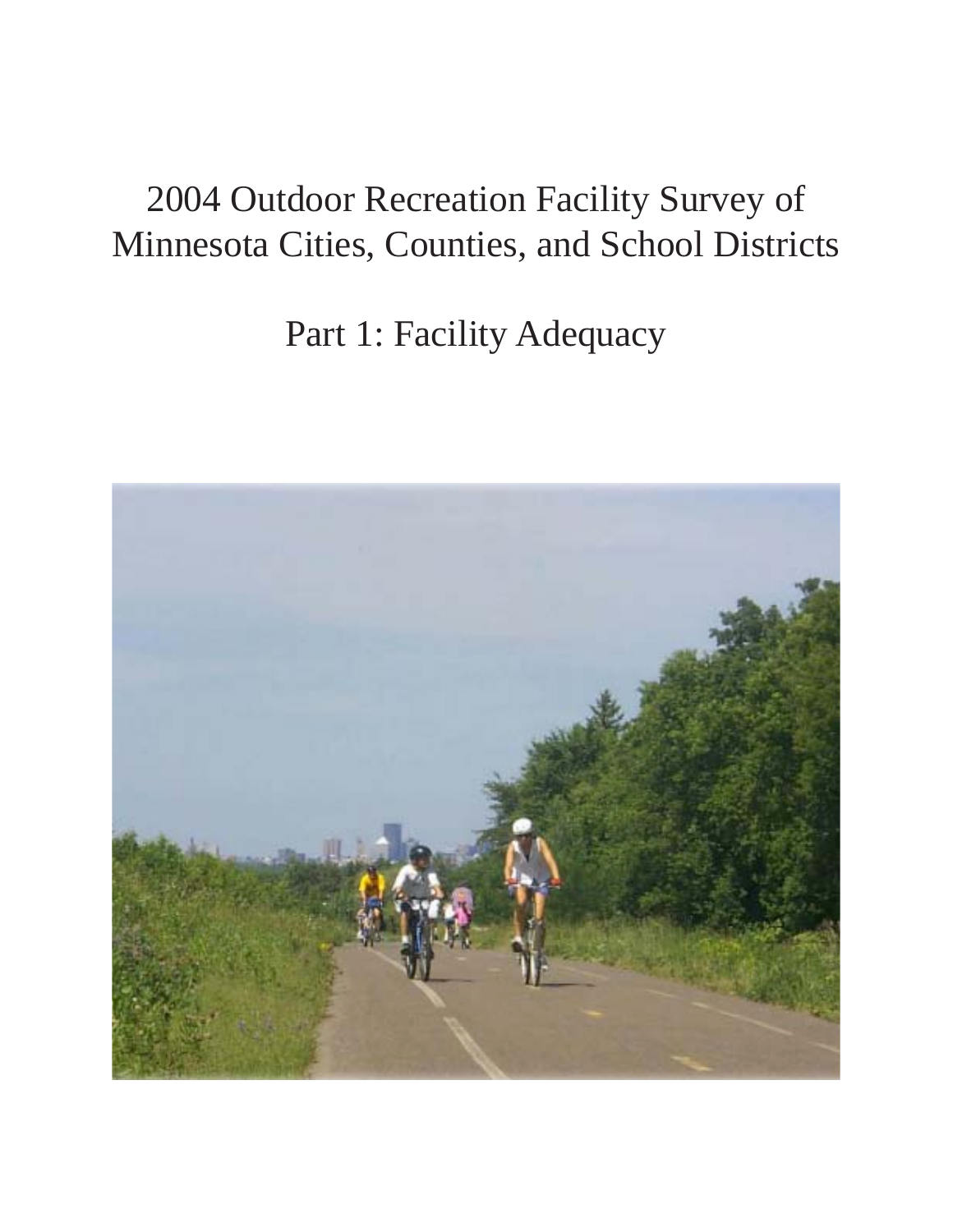# 2004 Outdoor Recreation Facility Survey of Minnesota Cities, Counties, and School Districts

Part 1: Facility Adequacy







The 2004 Outdoor Recreation Facility Survey of Minnesota Cities, Counties, and School Districts was funded by the Legislative Commission on Minnesota Resources with an allocation of Land and Water Conservation Funds

Report prepared by:

Ron Sushak

Office of Management and Budget Services Minnesota Department of Natural Resources

March 2005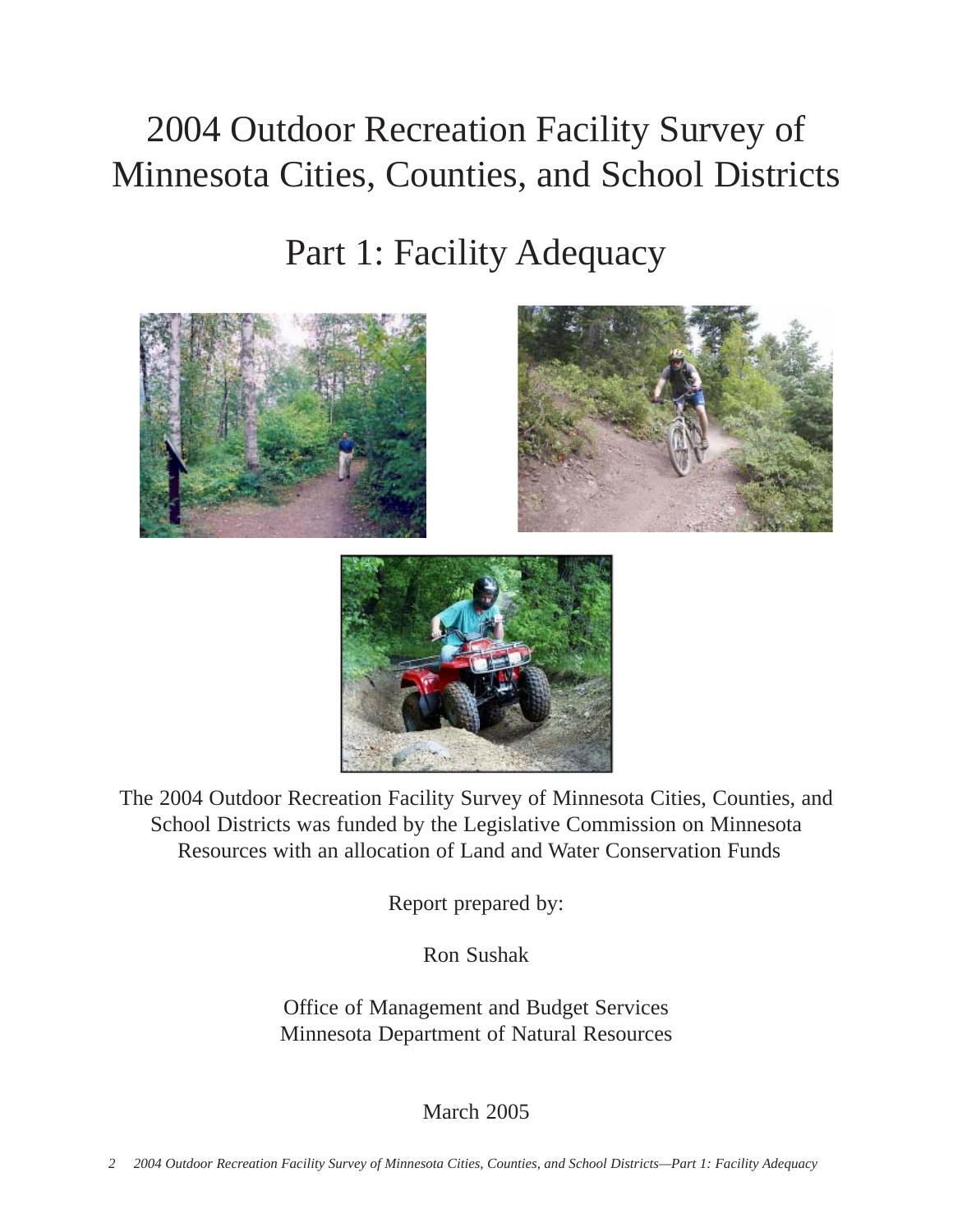| Topic                              | Page |
|------------------------------------|------|
|                                    |      |
|                                    |      |
|                                    |      |
| Results                            |      |
|                                    |      |
| Facility needs of cities           |      |
|                                    |      |
|                                    |      |
|                                    |      |
|                                    |      |
|                                    |      |
| Facility needs of counties         |      |
|                                    |      |
|                                    |      |
|                                    |      |
|                                    |      |
|                                    |      |
| Facility needs of school districts |      |
|                                    |      |
|                                    |      |
|                                    |      |
|                                    |      |
|                                    |      |
|                                    |      |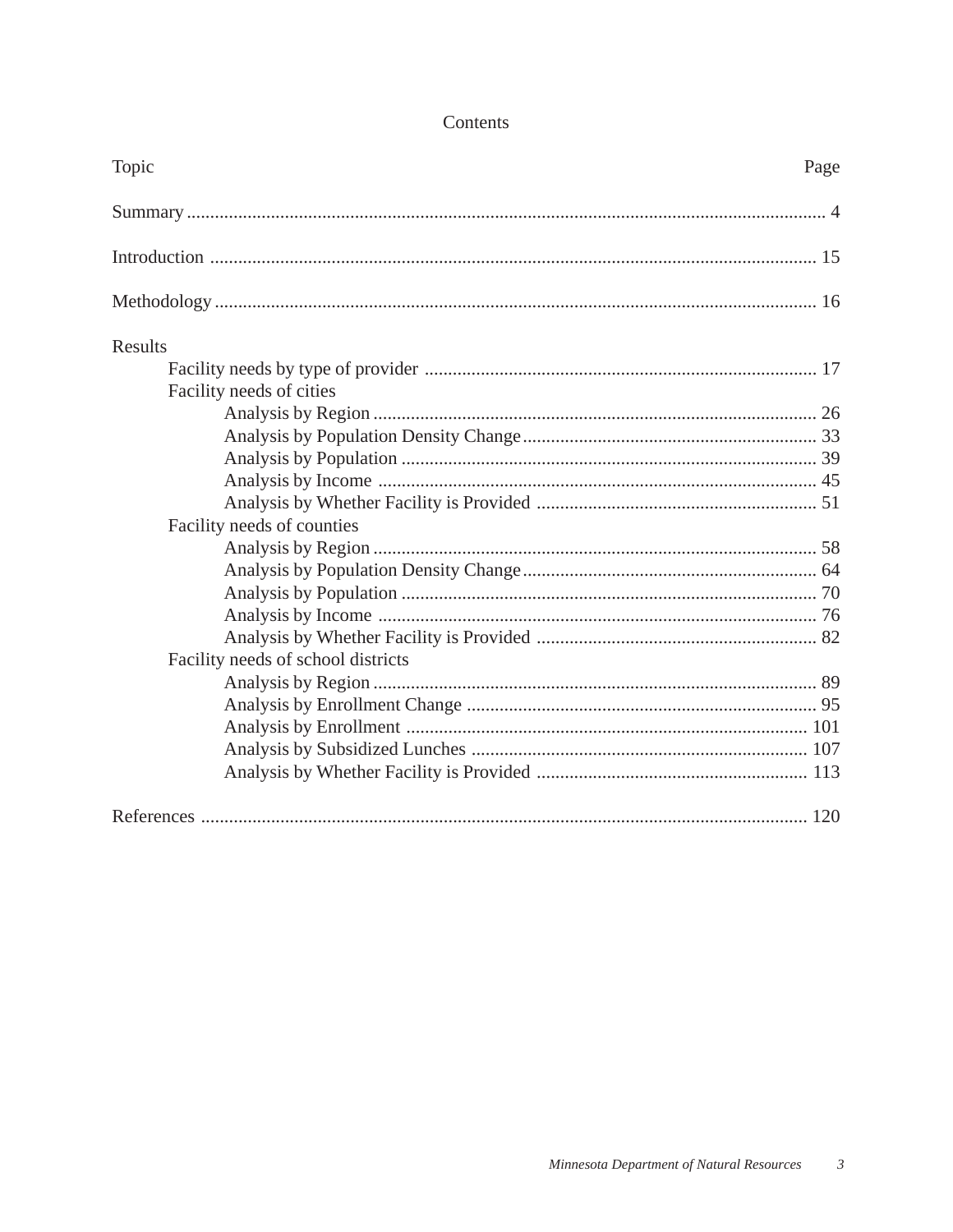#### SUMMARY

#### INTRODUCTION

The most recent State Comprehensive Outdoor Recreation Plan identified the need to better understand the changing nature of outdoor recreation in Minnesota. To meet this need, three efforts are underway, and one is planned for future funding. The first effort is the collection of primary information on the outdoor recreation patterns of adult Minnesotans. The second effort is an analysis of existing information sources to delineate recent trends in recreation participation (e.g., trends in fishing licenses, watercraft registration, and park attendance). The third effort which is the topic of this document—is to determine the recreation facility needs of cities, counties, and school districts in the state from providers of those facilities. The fourth effort which is planned for future funding—is to determine the recreation facility and program needs of the general Minnesota population directly from that population.

To collect data on Minnesota public and private outdoor recreation facilities open to the general public, a mail survey was conducted beginning in July 2004. The mail survey targeted the most appropriate and knowledgeable respondent in each city, county and school district. The mailsurvey sample of 1000 was allocated to three public outdoor recreation facility providers—cities/ townships (cities), counties, school districts—with surveys sent to 603 cities, 87 counties, and 310 school districts. The survey covered all cities with populations over 350, some larger townships, and a sampling of cities with populations under 350; all 87 counties; and all school districts with enrollments over 500 and a sampling of school districts with enrollments under 500. The return rates varied from 83 percent for counties to 85 percent for cities. The return rates far exceeded expectations for an effort such as this.

This report on the findings of the 2004 Outdoor Recreation Facility Adequacy Survey focuses on facility needs—now and within the next five years. A separate report—based on additional information collected in the same survey—focuses on problems facing outdoor recreation facility providers.

A separate survey was developed for cities, for counties, and for school districts. While the majority of each survey contained the same materials, the number and ordering of facilities varied. The city and county surveys included 46 facilities listed under six facility categories— Outdoor Sport Courts & Fields, Water-based Facilities, Day Use Facilities, Trails, Overnight Facilities, and Hunting Facilities (Table S1). The school district survey only included 30 facilities. It did not include the six Water-based Facilities, the four Overnight Facilities, the five Hunting Facilities, or the 'rifle-pistol ranges' facility from the Outdoor Sport Courts & Fields category.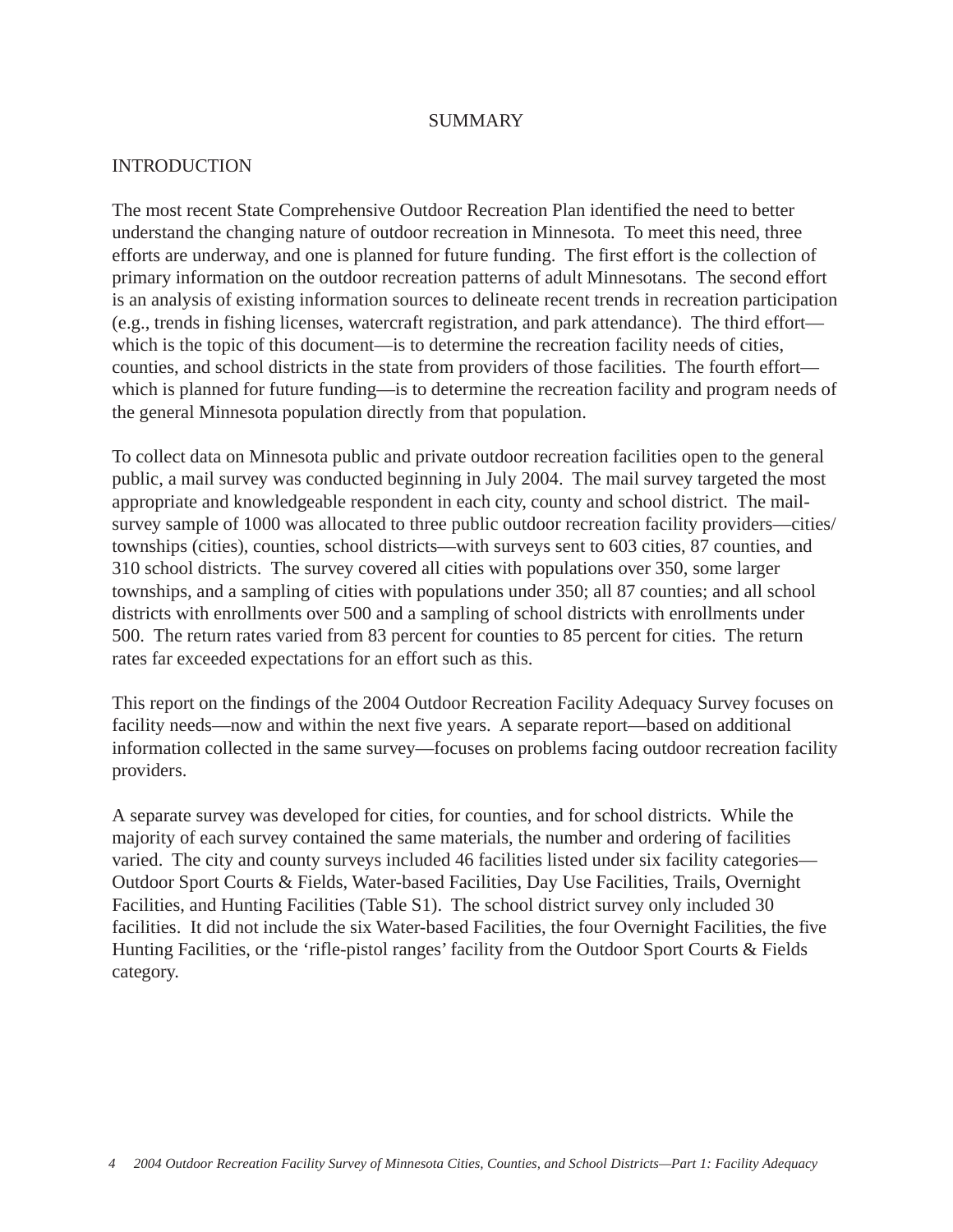#### Table S1 List of Facilities by Facility Category

#### *OUTDOOR SPORT COURTS & FIELDS*

- \_\_\_Tennis courts
- \_\_\_Basketball courts
- \_\_\_Volleyball courts
- \_\_\_Baseball fields
- Softball fields Football fields
- Soccer fields
- \_\_\_Golf courses
- \_\_\_Archery ranges
- \_\_\_Rifle-pistol ranges
- \_\_\_Running tracks
- \_\_\_Ice rinks
- \_\_\_Downhill ski areas
- \_\_\_Snow boarding areas
- \_\_\_Sledding hills
- \_\_\_Skateboard parks

#### *TRAILS*

- Paved trails for walking, hiking, skating, biking
- \_\_\_Unpaved trails for walking, hiking, biking
- \_\_\_Mountain bike trails
- \_\_\_Horseback trails
- \_\_\_Nature/interpretive trails
- \_Motorized, off-highway vehicle trails (ATV, 4X4, motorcycle)
- \_\_\_Cross-country ski trails
- Snowmobile trails

#### *WATER-BASED FACILITIES*

- \_\_\_Fishing piers
- \_\_\_Shore fishing/ice fishing areas
- \_\_\_Boat launching ramps
- \_\_\_Marinas
- \_\_\_Outdoor swimming pools
- \_\_\_Swimming beaches

#### *DAY USE FACILITIES*

- Picnic shelters
- \_\_\_Picnic grounds
- \_\_\_Playgrounds
- \_\_\_Nature/Interpretive centers
- \_\_\_Natural park areas/open spaces
- \_\_\_Wildlife/nature observation areas
- \_\_\_Dog parks

#### *OVERNIGHT FACILITIES*

- \_\_\_Modern campgrounds with electric hookups
- \_\_\_Primitive campgrounds
- \_\_\_Dispersed camping sites
- \_\_\_Camper cabins

#### *HUNTING FACILITIES*

- \_\_\_Big game hunting areas
- \_\_\_Small game hunting areas
- \_\_\_Waterfowl hunting areas
- \_\_\_Hunter walking trails
- \_<br>\_Accessible hunting blinds, stands, areas for people with disabilities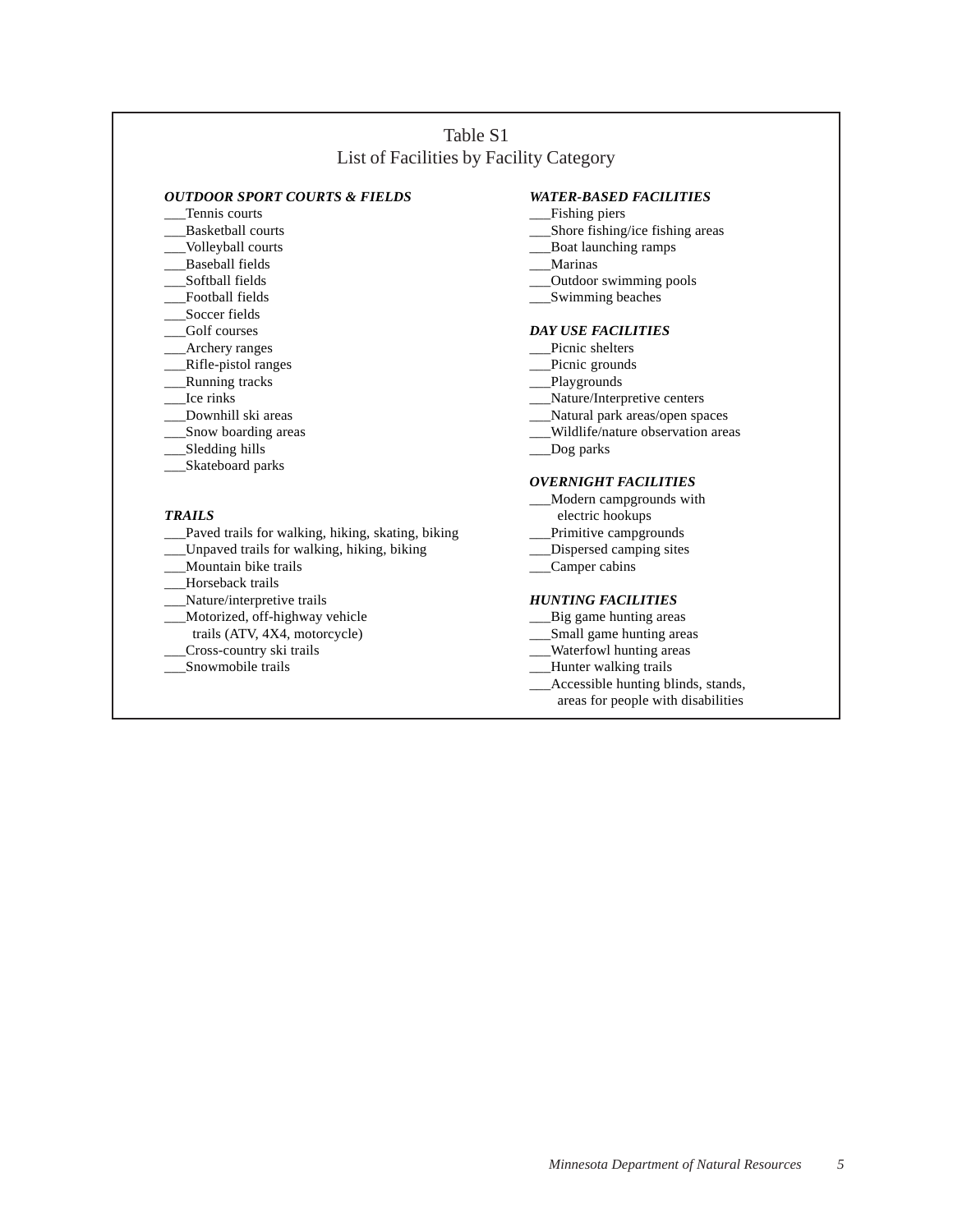### SURVEY RESULTS

Survey respondents were asked to rate the adequacy of supply of each facility for their local population: city respondents were asked about the "adequacy of near-home (within a half-hour drive of home) facility supply to community residents"; county respondents were asked about the "adequacy of facility supply to county residents", and school district respondents were asked about the "adequacy of facility supply to school district residents." It is important to note that respondents were *not* only asked to rate adequacy for facilities they currently provide. Rather, they were asked to think broadly of the facility needs in their local communities, whether or not they are specifically involved with the provision of those facilities.

The surveys asked the respondents to rate the adequacy of supply of each facility as "Facility shortage exists now", "Facility shortage expected to emerge in next 5 years; no shortage now", or "No facility shortage expected over next 5 years". When comparing rankings of facilities needed now with rankings of facilities needed now plus facilities needed within five years, results were largely the same. For this reason, and to simplify this summary, only the rankings for facilities needed now are discussed in the summary

### Facility Needs by Type of Provider

The ranking of facility needs varies from cities to counties to school districts (Table S2). However, all three types of provider ranked facilities in the Trails category as their highest need. The category with the lowest ranked facility needs varied by type of provider with cities ranking Water-based Facilities lowest, counties ranking Outdoor Sport Courts & Fields lowest, and school districts ranking Day Use Facilities lowest.

When the rankings of facility needs of the three types of providers are combined ("mean rank" of Table S2), facilities in the Trails category occupy the top four facilities, with facilities in the Trails category make up six of the top ten facilities. The only facilities in the Trails category not ranked in the top ten facilities were cross-country ski trails, which was ranked in the top third, and snowmobile trails, which was ranked near the bottom. The lower ten facilities were more varied. However, facilities in the Outdoor Sport Courts & Fields category make up five of the ten lower ranked facilities.

Some of the top-ranked facilities are traditional responsibilities of one or a combination of providers, while others are not traditionally provided by cities, counties, or school districts. For example, the top-ranked facility (paved trails for walking, hiking, skating, biking) is regularly provided by cites and counties, but to a lesser extent by school districts (Table S3). In contrast, the next two highest-ranked facilities (mountain bike trails, and motorized, off-highway vehicle trails) are not regularly provided by cities, counties or school districts. Other entities (such as state and federal government, and the private sector) provide outdoor recreation facilities, of course, and all of these will need to be considered when making decisions on which providers should shoulder what responsibility for meeting identified needs.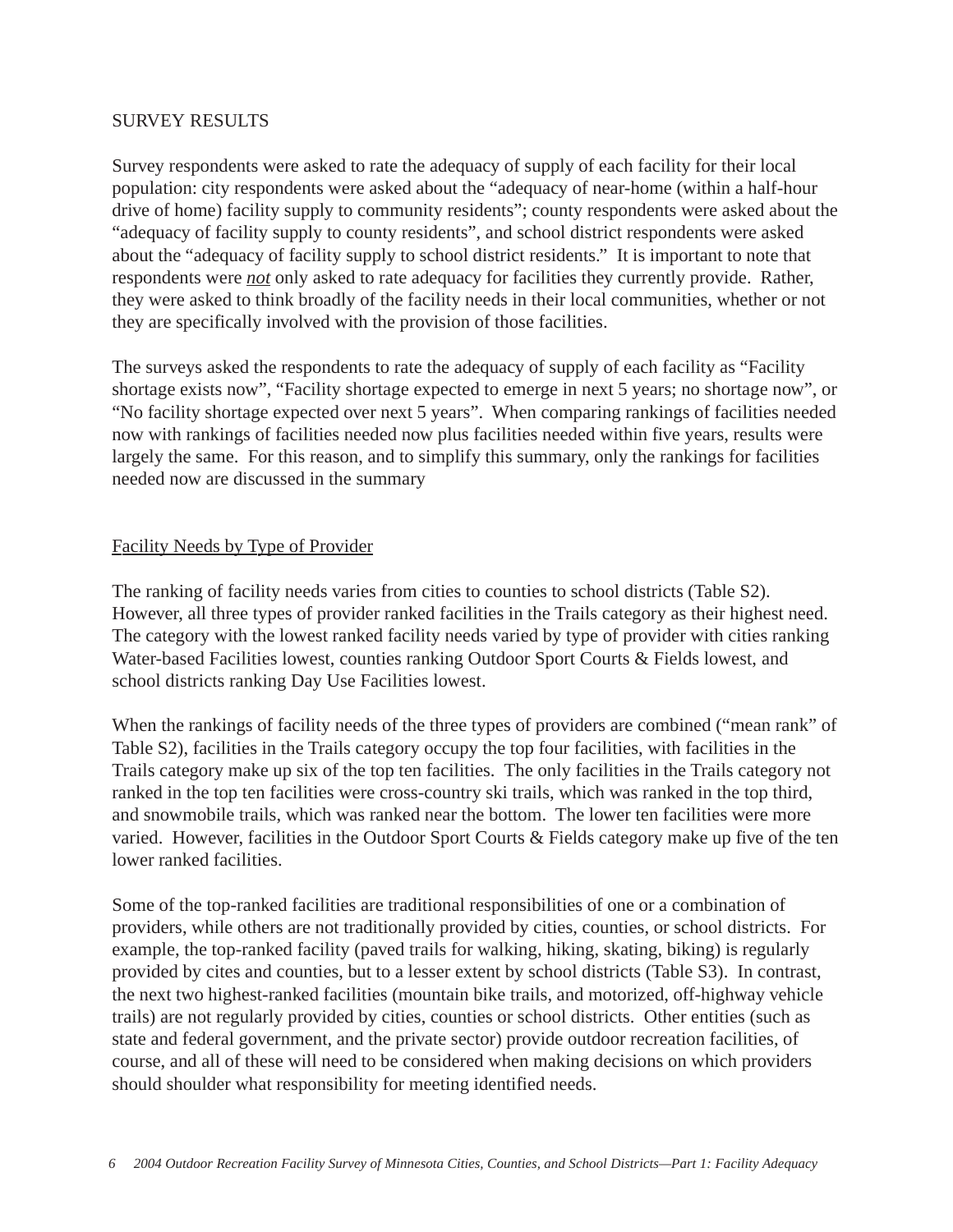| <b>Facility</b>                       | City             | County         | <b>School</b>  | <b>Mean Rank</b> |
|---------------------------------------|------------------|----------------|----------------|------------------|
| Paved trails for walking, hiking,     |                  |                |                |                  |
| skating, biking                       | 1                | $\overline{c}$ | 3              | 2.0              |
| Mountain bike trails                  | 6                | 3              | 9              | 6.0              |
| Motorized, off-highway vehicle trails |                  |                |                |                  |
| (ATV, 4X4, motorcycle)                | $\overline{c}$   | $\mathbf{1}$   | 15             | 6.0              |
| Unpaved trails for walking, hiking,   |                  |                |                |                  |
| biking                                | $\boldsymbol{7}$ | 6              | 6              | 6.3              |
| Skateboard parks                      | $\overline{4}$   | 10             | $\overline{7}$ | 7.0              |
| Nature/interpretive trails            | 13               | 4              | $\,$ 8 $\,$    | 8.3              |
| Accessible hunting blinds, stands,    |                  |                |                |                  |
| areas for people with disabilities    | 8                | 11             | $0.0*$         | 9.5              |
| Horseback trails                      | 10               | 7              | 12             | 9.7              |
| Soccer fields                         | 3                | 28             | 1              | 10.7             |
| Camper cabins                         | 17               | 5              | 0.0            | 11.0             |
| Dog parks                             | 5                | 12             | 17             | 11.3             |
| Modern campgrounds with electric      |                  |                |                |                  |
| hookups                               | 16               | 8              | 0.0            | 12.0             |
| Outdoor swimming pools                | 9                | 17             | 0.0            | 13.0             |
| Cross-country ski trails              | 18               | 15             | 10             | 14.3             |
| Nature/Interprative centers           | 15               | 14             | 16             | 15.0             |
| Fishing piers                         | 28               | 9              | 0.0            | 18.5             |
| Volleyball courts                     | 23               | 31             | $\overline{4}$ | 19.3             |
| Snow boarding areas                   | 11               | 29             | 19             | 19.7             |
| Archery ranges                        | 14               | 22             | 24             | 20.0             |
| Dispersed camping sites               | 27               | 13             | 0.0            | 20.0             |
| Downhill ski areas                    | 12               | 27             | 23             | 20.7             |
| Sledding hills                        | 21               | 30             | 18             | 23.0             |
| <b>Basketball courts</b>              | 36               | 32             | $\overline{c}$ | 23.3             |
| Ice rinks                             | 24               | 41             | 5              | 23.3             |
| Primitive campgrounds                 | 29               | 18             | 0.0            | 23.5             |
| Big game hunting areas                | 25               | 23             | 0.0            | 24.0             |
| Swimming beaches                      | 30               | 19             | 0.0            | 24.5             |
| Small game hunting areas              | 31               | 20             | 0.0            | 25.5             |
| Wildlife/nature observation areas     | 22               | 34             | 21             | 25.7             |
| Natural park areas/open spaces        | 35               | 24             | 22             | 27.0             |
| Hunter walking trails                 | 19               | 36             | 0.0            | 27.5             |
| Softball fields                       | 40               | 33             | 14             | 29.0             |
| Marinas                               | 20               | 38             | 0.0            | 29.0             |
| Playgrounds                           | 41               | 21             | 27             | 29.7             |
| <b>Baseball</b> fields                | 37               | 40             | 13             | 30.0             |
| Shore fishing/ice fishing areas       | 44               | 16             | 0.0            | 30.0             |
| Tennis courts                         | 38               | 42             | 11             | 30.3             |
| Picnic shelters                       | 43               | 26             | $28\,$         | 32.3             |
| Rifle-pistol ranges                   | 26               | 39             | 0.0            | 32.5             |
| Running tracks                        | 34               | 46             | 20             | 33.3             |
| Boat launching ramps                  | 42               | 25             | 0.0            | 33.5             |
| Waterfowl hunting areas               | 33               | 35             | 0.0            | 34.0             |
| Football fields                       | 32               | 45             | 26             | 34.3             |
| Snowmobile trails                     | 39               | 43             | 25             | 35.7             |
| Picnic grounds                        | 45               | 37             | 30             | 37.3             |
| Golf courses                          | 46               | 44             | 29             | 39.7             |

Table S2 Ranking of Facilities Needed Now by Type of Provider (\* 0.0 indicates school districts were not asked about this facility)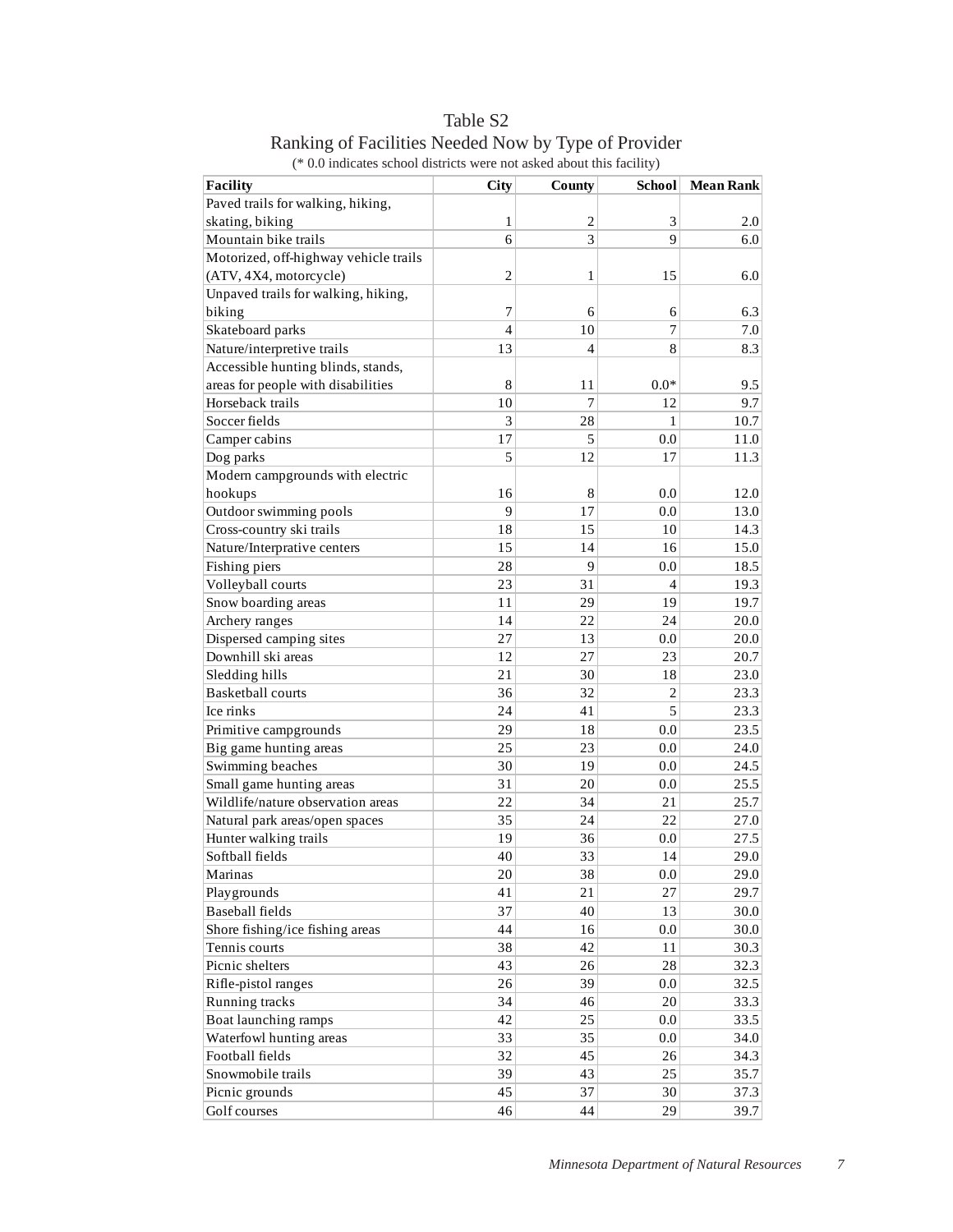### Table S3 Ranking of Facilities Provided by Type of Provider From Most Often Provided to Least Often Provided (\* 0.0 indicates school districts were not asked about this facility)

| <b>Facility</b>                       | City           | County         | <b>School</b>  | <b>Mean Rank</b> |
|---------------------------------------|----------------|----------------|----------------|------------------|
| Playgrounds                           | 1              | 5              | $\overline{c}$ | 2.7              |
| Picnic shelters                       | 2              | 1              | 16             | 6.3              |
| Picnic grounds                        | 3              | $\overline{c}$ | 19             | 8.0              |
| Natural park areas/open spaces        | 13             | 3              | 10             | 8.7              |
| Paved trails for walking, hiking,     |                |                |                |                  |
| skating, biking                       | 10             | 6              | 15             | 10.3             |
| Boat launching ramps                  | 14             | $\overline{7}$ | $0.0*$         | 10.5             |
| Softball fields                       | 4              | 25             | 5              | 11.3             |
| Shore fishing/ice fishing areas       | 11             | 12             | 0.0            | 11.5             |
| Volleyball courts                     | 9              | 18             | 9              | 12.0             |
| Unpaved trails for walking, hiking,   |                |                |                |                  |
| biking                                | 15             | 4              | 20             | 13.0             |
| <b>Baseball</b> fields                | 6              | 31             | 3              | 13.3             |
| Swimming beaches                      | 21             | 8              | 0.0            | 14.5             |
| <b>Basketball courts</b>              | 5              | 34             | 6              | 15.0             |
| Fishing piers                         | 17             | 13             | 0.0            | 15.0             |
| Tennis courts                         | $\overline{7}$ | 32             | 7              | 15.3             |
| Modern campgrounds with electric      |                |                |                |                  |
| hookups                               | 23             | 10             | 0.0            | 16.5             |
| Wildlife/nature observation areas     | 26             | 14             | 11             | 17.0             |
| Ice rinks                             | 8              | 33             | 12             | 17.7             |
| Football fields                       | 12             | 41             | 1              | 18.0             |
| Primitive campgrounds                 | 27             | 9              | 0.0            | 18.0             |
| Cross-country ski trails              | 28             | 11             | 17             | 18.7             |
| Nature/interpretive trails            | 29             | 15             | 14             | 19.3             |
| Snowmobile trails                     | 19             | 17             | 23             | 19.7             |
| Soccer fields                         | 16             | 39             | $\,$ 8 $\,$    | 21.0             |
| Sledding hills                        | 18             | 28             | 18             | 21.3             |
| Nature/Interprative centers           | 30             | 21             | 13             | 21.3             |
| Running tracks                        | 25             | 42             | 4              | 23.7             |
| Golf courses                          | 20             | 35             | 22             | 25.7             |
| Horseback trails                      | 37             | 16             | 26             | 26.3             |
| Small game hunting areas              | 31             | 23             | 0.0            | 27.0             |
| Archery ranges                        | 32             | 29             | 21             | 27.3             |
| Dispersed camping sites               | 38             | 19             | 0.0            | 28.5             |
| Big game hunting areas                | 35             | 22             | 0.0            | 28.5             |
| Mountain bike trails                  | 39             | 20             | 27             | 28.7             |
| Skateboard parks                      | 24             | 40             | 24             | 29.3             |
| Outdoor swimming pools                | 22             | 37             | $0.0\,$        | 29.5             |
| Waterfowl hunting areas               | 33             | 26             | 0.0            | 29.5             |
| Motorized, off-highway vehicle trails |                |                |                |                  |
| (ATV, 4X4, motorcycle)                | 40             | 24             | 25             | 29.7             |
| Hunter walking trails                 | 43             | 27             | 0.0            | 35.0             |
| Dog parks                             | 42             | 36             | 29             | 35.7             |
| Camper cabins                         | 45             | 30             | 0.0            | 37.5             |
| Snow boarding areas                   | 41             | 44             | 30             | 38.3             |
| Downhill ski areas                    | 44             | 45             | 28             | 39.0             |
| Marinas                               | 36             | 43             | 0.0            | 39.5             |
| Rifle-pistol ranges                   | 34             | 46             | 0.0            | 40.0             |
| Accessible hunting blinds, stands,    |                |                |                |                  |
| areas for people with disabilities    | 46             | 38             | 0.0            | 42.0             |

*8 2004 Outdoor Recreation Facility Survey of Minnesota Cities, Counties, and School Districts—Part 1: Facility Adequacy*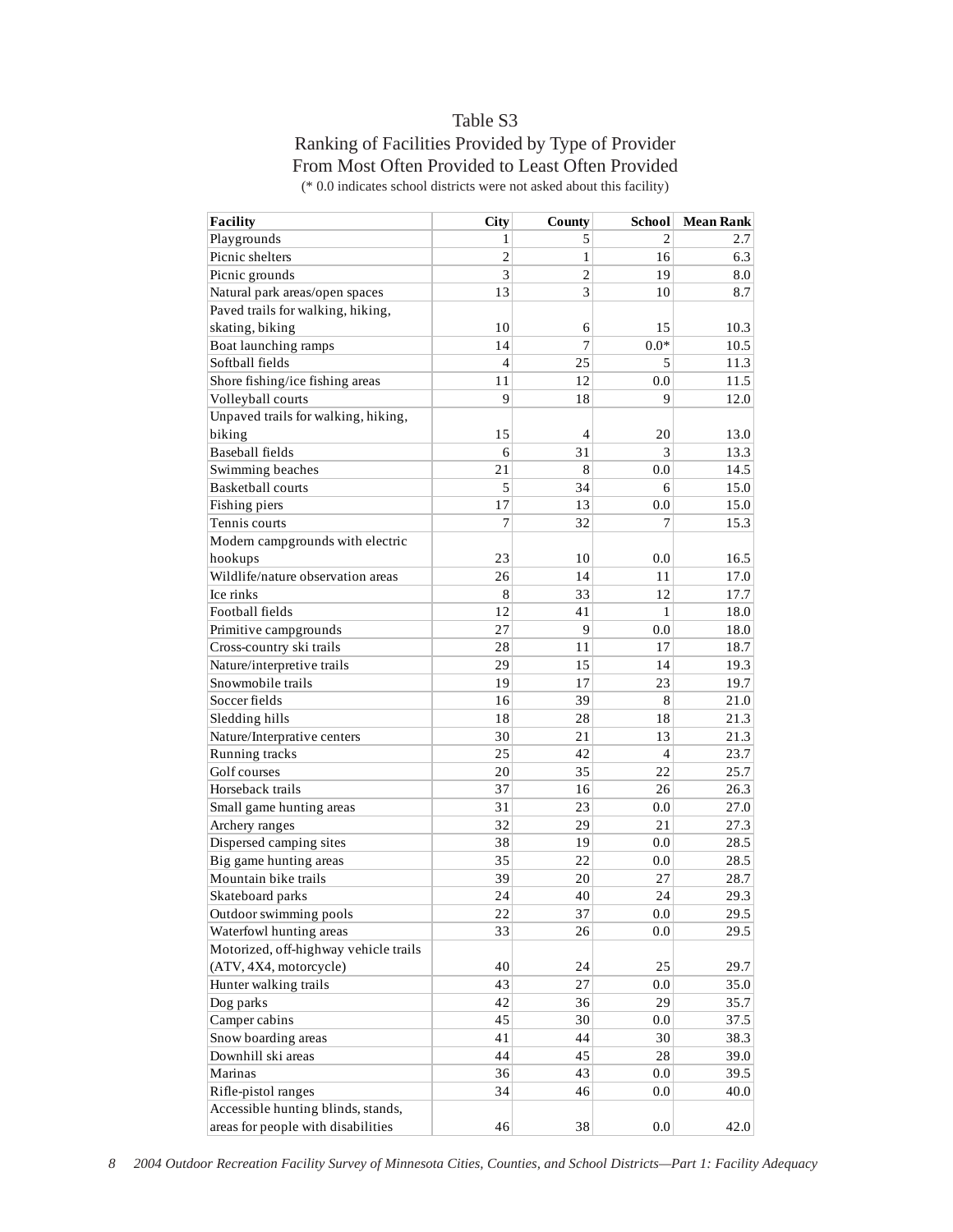### Analysis of Facility Need

To examine how facility needs varied across the state and by standard demographic breakdowns, city and county data were analyzed by region, population density change 1990 to 2000, 2000 population, and 2000 median household income. School district data were looked at by region, enrollment change 1993-94 to 2003-04, 2003-04 enrollment, and percent enrollment eligible for subsidized lunches.

The balance of this summary focuses on facility needs by region. The summary only includes the highlights of findings from additional analyses by demographic breakdowns. For a full discussion of the findings from the demographic analyses, refer to the body of the report.

Regions used for this analysis are the four DNR regions with the Central DNR region broken into the seven county Twin Cities metropolitan region (Metro) and the balance as the Central region (Figure S1). The Metro region contains half of the Minnesota population and is covered by the regional governmental agency (Metropolitan Council) that has outdoor recreation functions.



## Facility Needs of Cities

When looked at by region there was some commonality among Northwest, South, and Central regions (Table S4). The Metro region differed most from the other regions. The Northeast region was somewhat in between.

The combined ("mean") ranking of the five regions has facilities in the Trails category as the top two facilities, with facilities in the Trails category making up six of the top ten facilities. The only facilities in the Trails category not ranked in the top ten facilities were cross-country ski trails, which was ranked near the top third, and snowmobile trails, which was ranked with the bottom ten facilities. The bottom ten facilities were more varied with facilities in the Day Use Facilities category and facilities in the Outdoor Sport Courts & Fields category accounting for seven of the ten lower ranked facilities.

When these rankings of facilities are examined by population density change 1990 to 2000, 2000 population, and 2000 median household income, results are similar to those shown for the regions: facilities in the Trails category dominate the top ten facilities, while facilities in the Day Use category and the Outdoor Sports Courts & Fields category dominate the bottom ten facilities. However, as population and income increased the perceived need for Trails decreased. Cities with populations over 100,000 saw less of a need for facilities than smaller cities.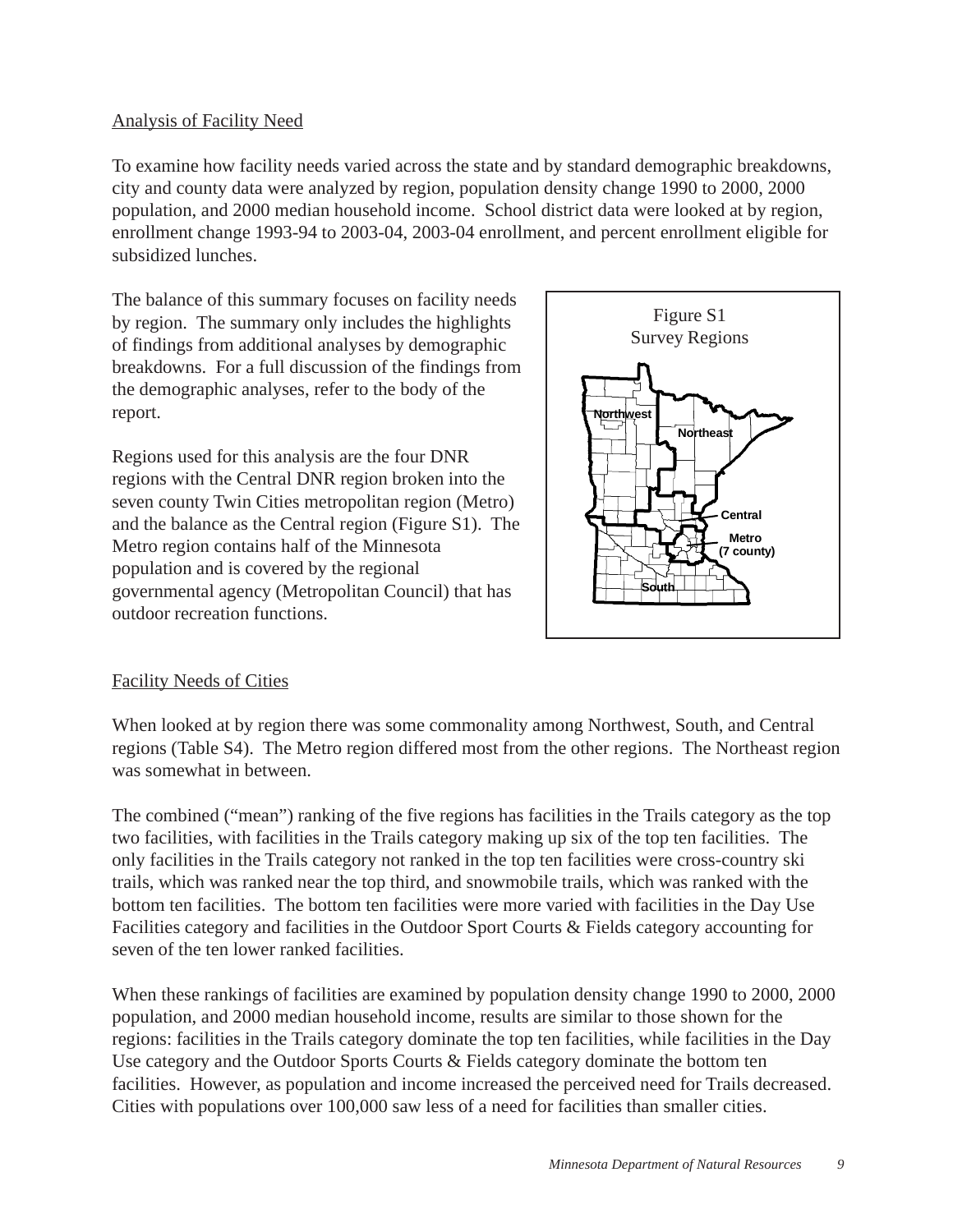**Facility Northwest Northeast South Central Metro Mean Rank** Motorized, off-highway vehicle trails (ATV, 4X4, motorcycle) 1 3 3 2 8 3.4 Paved trails for walking, hiking, skating, biking  $\begin{vmatrix} 2 & 7 & 1 & 5 \end{vmatrix}$  6 4.2 Skateboard parks  $\begin{array}{|c|c|c|c|c|c|c|c|c|} \hline \end{array}$  10 5 6 1 2 4.8 Soccer fields 8 4 2 11 1 5.2 Dog parks  $17$   $2$   $4$   $6$   $3$   $6.4$ Mountain bike trails 3 8 5 7 9 6.4 Unpaved trails for walking, hiking, biking 1.4 6 9 3 15 7.4 Accessible hunting blinds, stands, areas for people with disabilities  $\begin{vmatrix} 7 & 9 & 13 \\ 4 & 22 & 11.0 \\ 9 & 13 & 4 \end{vmatrix}$ Outdoor swimming pools  $13$  13  $1$  27 14 4 11.8 Nature/interpretive trails  $\begin{array}{ccc} 6 & 11 & 22 & 10 & 20 \\ 1 & 22 & 10 & 20 \end{array}$ Horseback trails 5 15 11 12 26 13.8 Snow boarding areas 9 10 8 19 24 14.0 Downhill ski areas 11 18 7 18 23 15.4 Archery ranges  $18$  18  $12$  14  $15$  27 17.2 Nature/Interprative centers  $14 \begin{vmatrix} 22 \end{vmatrix}$  17 8 29 18.0 Cross-country ski trails 15 33 16 20 17 20.2 Hunter walking trails  $\begin{vmatrix} 25 & 34 & 19 \end{vmatrix}$   $\begin{vmatrix} 9 & 16 \end{vmatrix}$  20.6 Marinas 12  $12$  28 15 24 30 21.8 Volleyball courts  $29 \qquad 13 \qquad 31 \qquad 27 \qquad 10 \qquad 22.0$ Modern campgrounds with electric hookups  $22 | 16 | 30 | 35 | 22.6$ Camper cabins  $16 \begin{vmatrix} 16 & 43 & 12 & 13 \\ 13 & 32 & 23.2 \end{vmatrix}$  23.2 Sledding hills  $20 \begin{vmatrix} 17 & 18 & 25 \end{vmatrix}$  37 23.4 Wildlife/nature observation areas  $\begin{vmatrix} 21 & 23 & 28 & 17 & 33 \\ 21 & 24.4 & 28 & 24.4 \end{vmatrix}$ Big game hunting areas 28 45 24 16 13 25.2 Ice rinks 26 29 23 31 19 25.6 Rifle-pistol ranges 23 25 26.2 Fishing piers 35 24 20 26 34 27.8 Small game hunting areas  $\begin{array}{|c|c|c|c|c|c|c|c|c|} \hline \text{Small game hunting areas} & & & 30 & & 44 & & 33 & & 23 & & 12 & & 28.4 \\ \hline \end{array}$ Dispersed camping sites  $24 \begin{vmatrix} 24 & 41 & 21 & 21 & 36 \end{vmatrix}$  28.6 Swimming beaches 36 19 25 22 42 28.8 Basketball courts 38 27 37 29 18 29.8 Waterfowl hunting areas  $\begin{array}{|l|c|c|c|c|c|c|c|c|} \hline 31 & 46 & 32 & 28 & 14 & 30.2 \ \hline \end{array}$ Football fields 40 36 36 36 5 30.6 Primitive campgrounds  $19 \qquad 35 \qquad 26 \qquad 35 \qquad 41 \qquad 31.2$ Running tracks and the same of the same of the same of the same of the same of the same of the same of the same of the same of the same of the same of the same of the same of the same of the same of the same of the same of Baseball fields  $39 \ 38 \ 45 \ 34 \ 7 \ 32.6$ Snowmobile trails  $\begin{array}{ccc} 37 & 26 & 41 & 39 & 21 & 32.8 \\ 32.8 & 21 & 22.8 & 32.8 & 32.8 \\ 33.8 & 32.8 & 32.8 & 32.8 & 32.8 \\ 32.8 & 32.8 & 32.8 & 32.8 & 32.8 \\ 32.8 & 32.8 & 32.8 & 32.8 & 32.8 \\ 32.8 & 32.8 & 32.8 & 32.8 & 32.8 \\ 32.8 & 32.8 & 32.8 & 32$ Softball fields  $\begin{vmatrix} 42 & 25 & 44 & 43 & 11 & 33.0 \end{vmatrix}$ Natural park areas/open spaces  $\begin{vmatrix} 27 & 37 & 39 \end{vmatrix}$  33 33.4 33.4 Picnic shelters  $\begin{array}{|c|c|c|c|c|c|c|c|c|c|c|c|} \hline \end{array}$  45  $\begin{array}{|c|c|c|c|c|c|c|c|c|} \hline \end{array}$  43  $\begin{array}{|c|c|c|c|c|c|} \hline \end{array}$  42  $\begin{array}{|c|c|c|c|c|c|} \hline \end{array}$  35.6 Tennis courts  $\begin{array}{|c|c|c|c|c|c|c|c|c|} \hline \end{array}$  32 39 34 40 39 39 36.8 Playgrounds  $34$   $30$   $35$   $41$   $44$   $36.8$ Boat launching ramps 41 31 38 38 38 37.2 Picnic grounds  $46 \begin{vmatrix} 32 & 32 \end{vmatrix}$  46 40 42.0 Shore fishing/ice fishing areas  $\begin{vmatrix} 44 & 40 & 40 \\ 40 & 40 & 44 \end{vmatrix}$  43 42.2

Table S4 Ranking of Facilities Needed Now by Cities by Region

Golf courses  $\begin{array}{|c|c|c|c|c|c|c|c|c|} \hline \end{array}$  43  $\begin{array}{|c|c|c|c|c|c|c|c|} \hline \end{array}$  43.4  $\begin{array}{|c|c|c|c|c|c|c|c|} \hline \end{array}$  43.4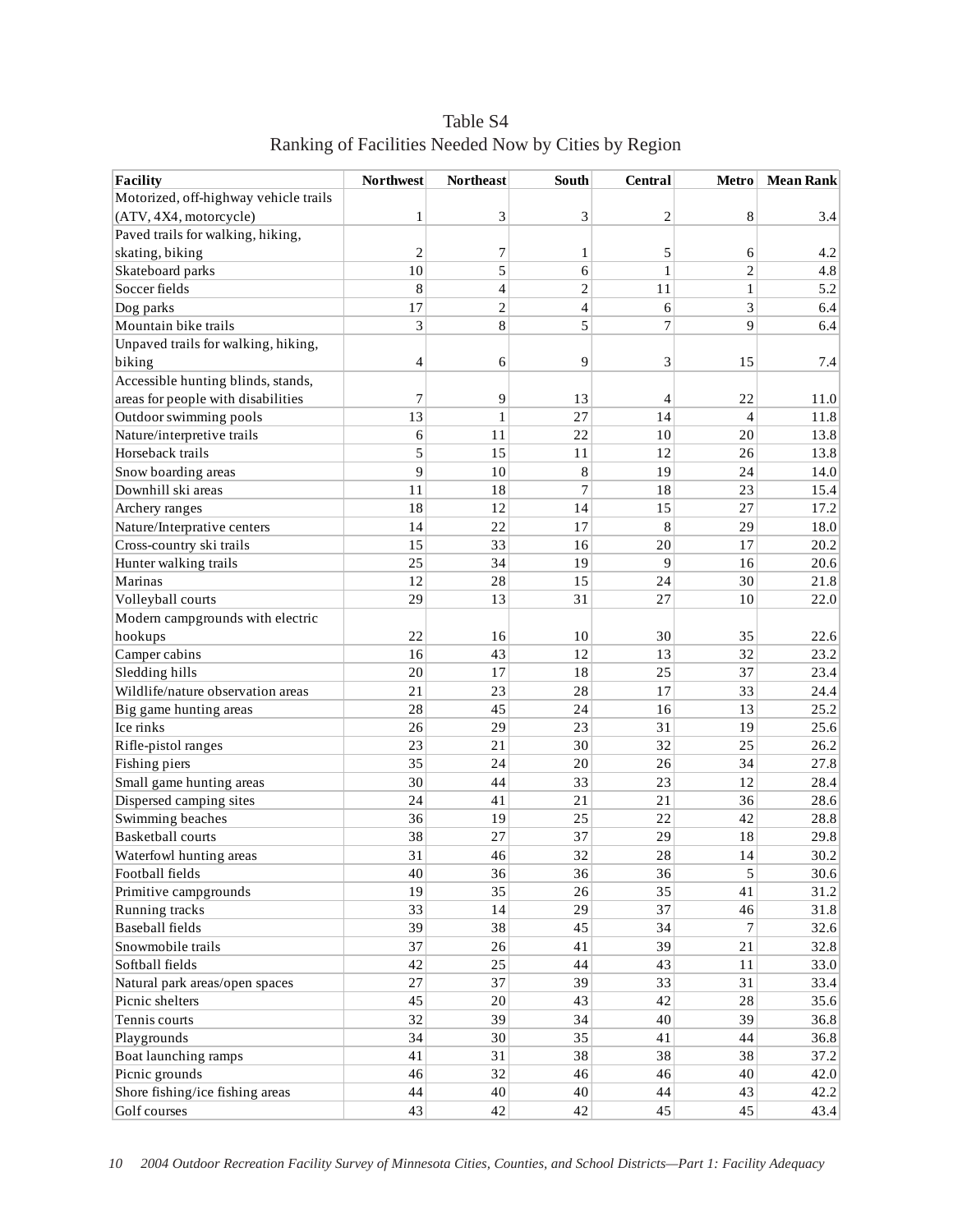#### Facility Needs of Counties

When looked at by region there was little correlation among the regions (Table S5). This differs from the results for cities, which showed some correlation among the five regions. In general the Northeast saw the smallest need for facilities. When looking at facilities needed now, none of the five reporting Northeast counties saw a current need for 27 of the facilities (facilities ranked 20 or higher in Table S5). This compares with the seven Metro counties that saw no current need for 18 of the facilities (facilities ranked 28 or higher) and the seven Central counties that saw no current need for 10 of the facilities (facilities ranked 36 or higher). At least some of the 18 counties in the Northwest and the 27 counties in the South saw a current need for each facility.

The combined ("mean") ranking of the five regions has facilities in the Trails category as the top three facilities, with facilities in the Trails category making up six of the top ten facilities. The only facilities in the Trails category not ranked in the top ten facilities were cross-country ski trails, which was ranked near the middle, and snowmobile trails, which was ranked near the bottom. The three lowest ranked facilities were in the Outdoor Sport Courts & Fields category with facilities in the Outdoor Sport Courts & Fields category making up seven of the bottom ten ranked facilities.

When these rankings of facilities are examined by population density change 1990 to 2000, 2000 population, and 2000 median household income, results are similar to those shown for the regions: facilities in the Trails category dominate the top ten facilities, while facilities in the Outdoor Sports Courts & Fields category dominate the bottom ten facilities. Counties with the highest population density change and counties with the highest population saw the smallest need for facilities.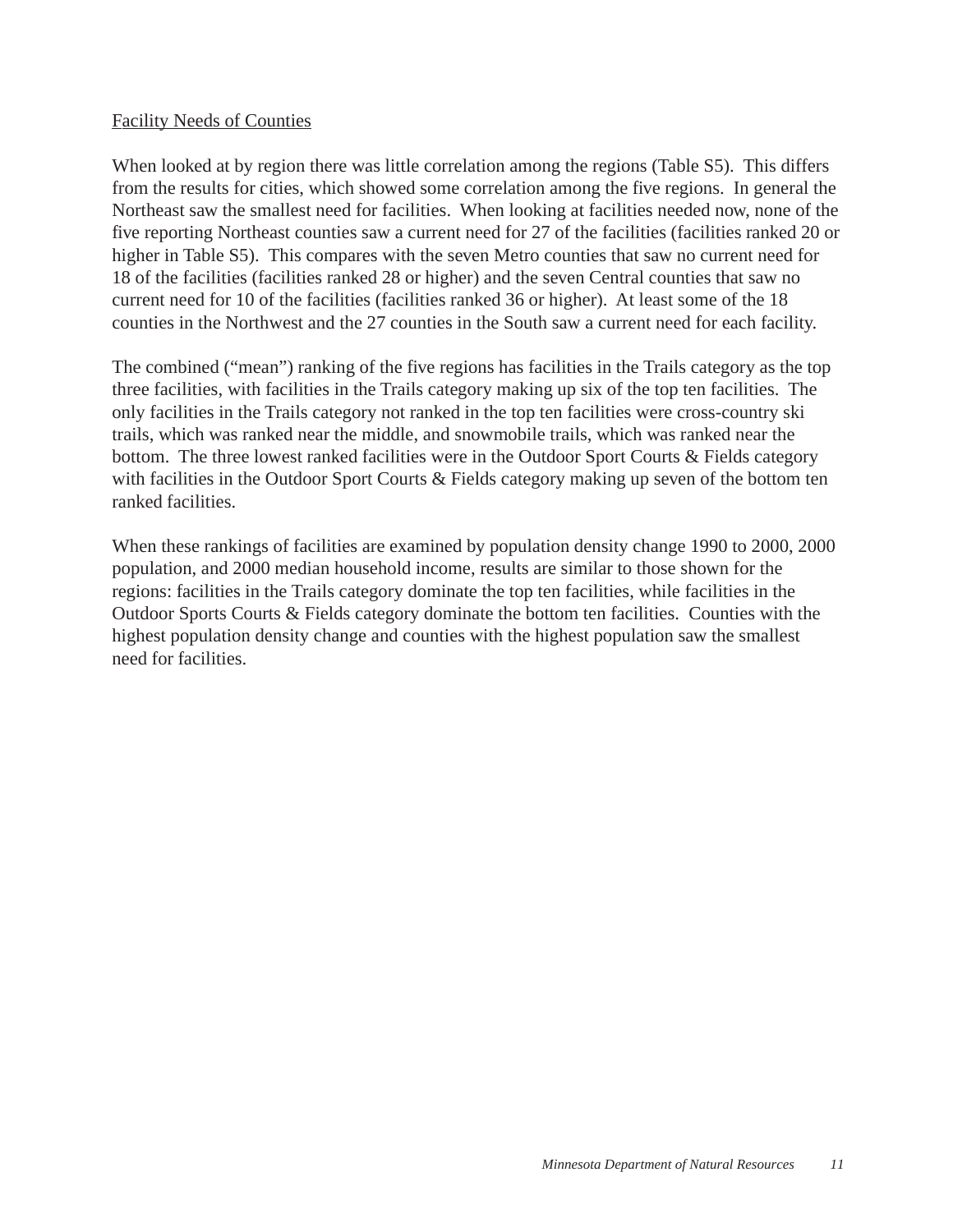| <b>Facility</b>                       | <b>Northwest</b> | <b>Northeast</b> | South                    | Central        | Metro          | <b>Mean Rank</b> |
|---------------------------------------|------------------|------------------|--------------------------|----------------|----------------|------------------|
| Motorized, off-highway vehicle trails |                  |                  |                          |                |                |                  |
| (ATV, 4X4, motorcycle)                | 1                | $\mathbf{1}$     | $\mathbf{1}$             | 1              | 5              | 1.8              |
| Paved trails for walking, hiking,     |                  |                  |                          |                |                |                  |
| skating, biking                       | $\overline{c}$   | 5                | 3                        | $\overline{c}$ | 1              | 2.6              |
| Mountain bike trails                  | 12               | $\overline{2}$   | $\overline{c}$           | 3              | 11             | 6.0              |
| Camper cabins                         | $\boldsymbol{7}$ | 9                | $\overline{\mathcal{L}}$ | 12             | $\overline{c}$ | 6.8              |
| Nature/interpretive trails            | $\overline{4}$   | 8                | 6                        | 6              | 12             | 7.2              |
| Modern campgrounds with electric      |                  |                  |                          |                |                |                  |
| hookups                               | 8                | 3                | 7                        | 13             | 6              | 7.4              |
| Unpaved trails for walking, hiking,   |                  |                  |                          |                |                |                  |
| biking                                | 3                | 10               | 12                       | 8              | 13             | 9.2              |
| Fishing piers                         | 9                | 21               | 13                       | 9              | 3              | 11.0             |
| Horseback trails                      | 5                | 20               | 5                        | 4              | 29             | 12.6             |
| Accessible hunting blinds, stands,    |                  |                  |                          |                |                |                  |
| areas for people with disabilities    | 10               | 11               | 16                       | 14             | 21             | 14.4             |
| Skateboard parks                      | 6                | $\overline{4}$   | 36                       | 23             | $\overline{7}$ | 15.2             |
| Dog parks                             | 20               | 22               | 8                        | 24             | $\,8\,$        | 16.4             |
| Shore fishing/ice fishing areas       | 29               | 24               | 17                       | 7              | 15             | 18.4             |
| Nature/Interprative centers           | 13               | 25               | 18                       | 15             | 22             | 18.6             |
| Dispersed camping sites               | 38               | 23               | 9                        | 10             | 14             | 18.8             |
| Natural park areas/open spaces        | 21               | 14               | 30                       | 20             | 17             | 20.4             |
| Small game hunting areas              | 31               | 30               | 19                       | 17             | 9              | 21.2             |
| Playgrounds                           | 30               | 12               | 15                       | 26             | 24             | 21.4             |
| Archery ranges                        | 15               | 13               | 29                       | 18             | 32             | 21.4             |
| Cross-country ski trails              | 14               | 26               | 14                       | 25             | 30             | 21.8             |
| Outdoor swimming pools                | 11               | 27               | 37                       | 11             | 23             | 21.8             |
| Swimming beaches                      | 17               | 28               | 28                       | 5              | 31             | 21.8             |
| Downhill ski areas                    | 22               | 6                | 31                       | 37             | 18             | 22.8             |
| Boat launching ramps                  | 32               | 31               | 20                       | 19             | 16             | 23.6             |
| Primitive campgrounds                 | 39               | 29               | 10                       | 16             | 25             | 23.8             |
| Big game hunting areas                | 40               | 33               | 21                       | 21             | 10             | 25.0             |
| Softball fields                       | 25               | 15               | 25                       | 29             | 35             | 25.8             |
| Snow boarding areas                   | 26               | $\overline{7}$   | 38                       | 39             | 19             | 25.8             |
| Soccer fields                         | 16               | 16               | 42                       | 30             | 27             | 26.2             |
| Sledding hills                        | 34               | 17               | 39                       | 40             | $\overline{4}$ | 26.8             |
| Picnic shelters                       | 33               | 32               | 11                       | 27             | 33             | 27.2             |
| <b>Basketball courts</b>              | 23               | 34               | 22                       | 28             | 34             | 28.2             |
| Wildlife/nature observation areas     | 35               | $1\,8$           | 32                       | 22             | 36             | 28.6             |
| Volleyball courts                     | 24               | 35               | 23                       | 38             | 26             | 29.2             |
| Waterfowl hunting areas               | 41               | 36               | 26                       | 31             | 20             | 30.8             |
| Hunter walking trails                 | 18               | 38               | 33                       | 41             | 38             | 33.6             |
| Picnic grounds                        | 42               | 37               | 24                       | 32             | 37             | 34.4             |
| Rifle-pistol ranges                   | 19               | 40               | 43                       | 34             | 40             | 35.2             |
| Ice rinks                             | 28               | 19               | 44                       | 43             | 43             | 35.4             |
| <b>Baseball</b> fields                | $27\,$           | 39               | 40                       | 33             | 39             | 35.6             |
| Marinas                               | 36               | 41               | 34                       | 35             | 41             | 37.4             |
| Tennis courts                         | 43               | 42               | $27\,$                   | 42             | 42             | 39.2             |
| Snowmobile trails                     | 45               | 44               | 45                       | 36             | $2\sqrt{8}$    | 39.6             |
| Golf courses                          | 44               | 43               | 35                       | 44             | 44             | 42.0             |
| Running tracks                        | 37               | 46               | 46                       | 46             | 46             | 44.2             |
| Football fields                       | 46               | 45               | 41                       | 45             | 45             | 44.4             |

Table S5 Ranking of Facilities Needed Now by Counties by Region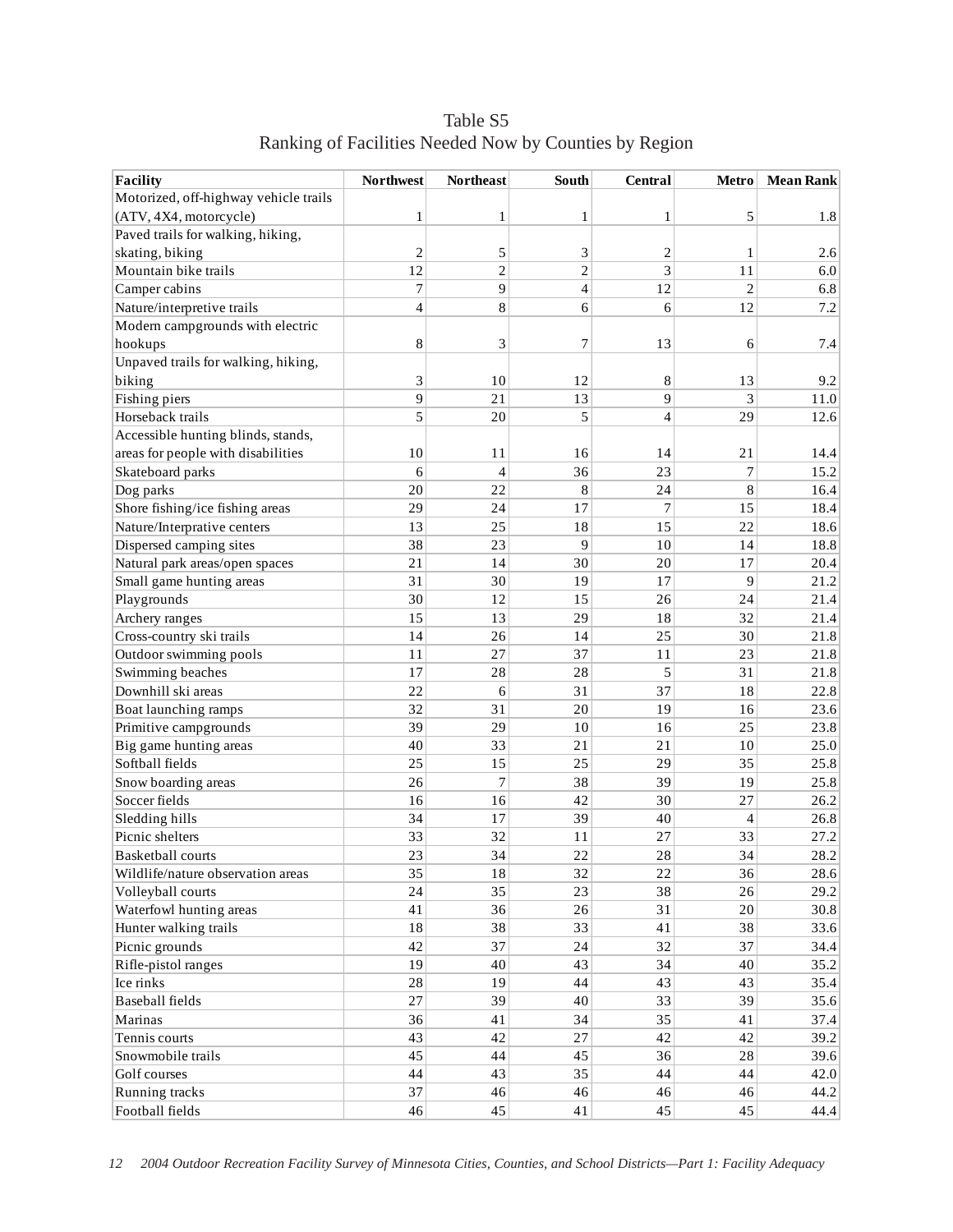#### Facility Needs of School Districts

When looked at by region there was some correlation among the Northwest, South, and Central regions (Table S6). This was similar to the results for cities, which showed some correlation among the same regions. In general the Metro region saw the smallest need for facilities. When looking at facilities needed now, less than 10 percent of the 39 reporting Metro school districts saw a current need for 10 of the 30 facilities (facilities ranked 20 or higher in Table S6).

The combined ("mean") ranking of the five regions has facilities in the Outdoor Sport Courts & Fields category as the top three facilities, with facilities in the Outdoor Sport Courts & Fields category making up six of the top ten facilities. The remaining top facilities were Trails. The bottom ten facilities were primarily in the Day Use Facilities category and in the Outdoor Sport Courts & Fields category.

When these rankings of facilities are examined by enrollment change, enrollment, and percent enrollment eligible for subsidized lunch, results are similar to those shown for the regions: facilities in the Outdoor Sports Courts & Fields category and the Trails category dominate the top ten facilities, while facilities in the Day Use category and the Outdoor Sports Courts & Fields category dominate the bottom ten facilities. School districts with declining enrollment (63 percent of responding school districts), smaller student populations, and a larger percent of students eligible for subsidized lunch ranked facilities in the Trails category higher. School districts with increasing enrollment, larger student populations, and a smaller percent of students eligible for subsidized lunch ranked facilities in the Outdoor Sport Courts & Fields category higher.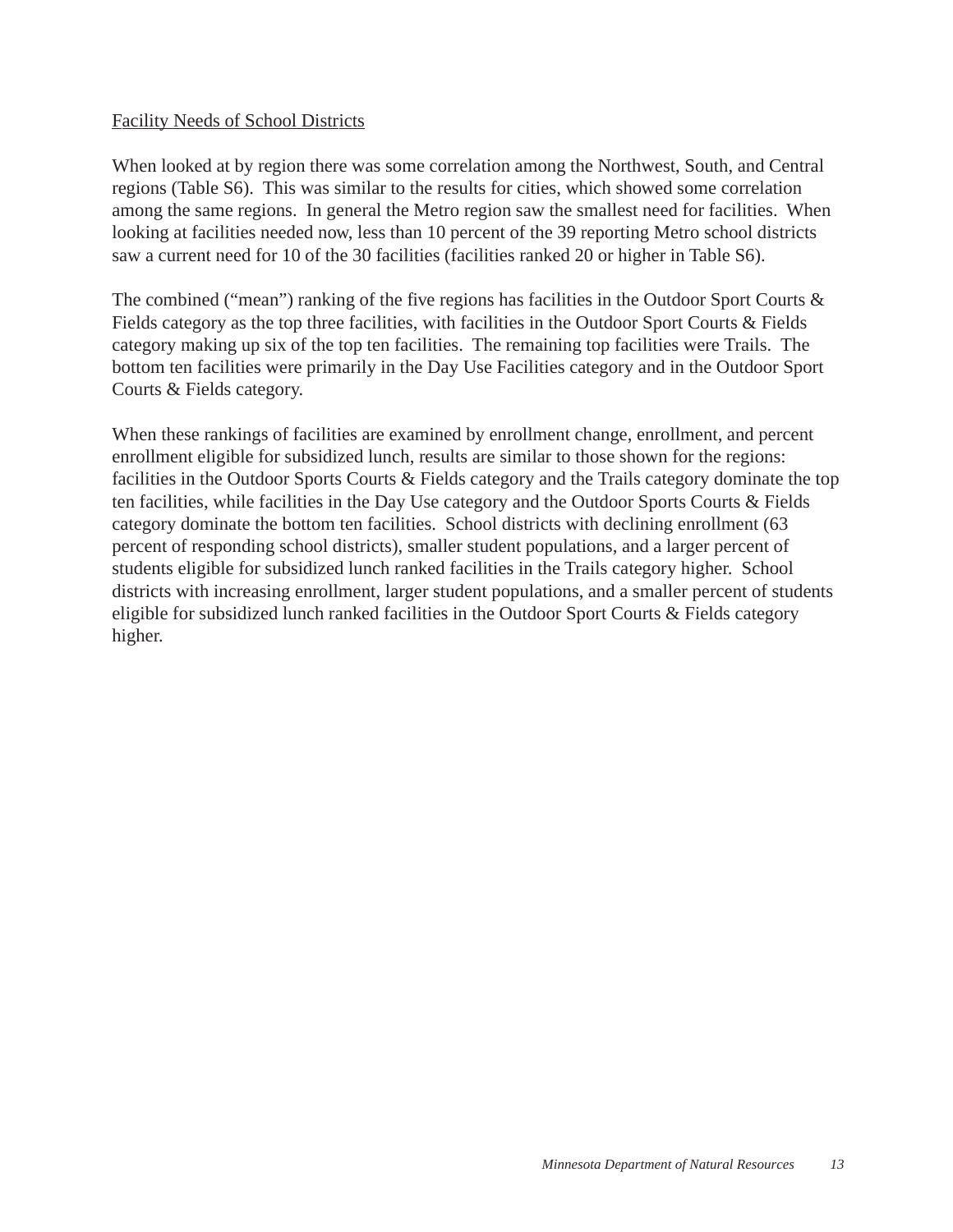Table S6 Ranking of Facilities Needed Now by School Districts by Region

| <b>Facility</b>                       | <b>Northwest</b> | <b>Northeast</b> | <b>South</b>   | Central        | <b>Metro</b>   | <b>Mean Rank</b> |
|---------------------------------------|------------------|------------------|----------------|----------------|----------------|------------------|
| Soccer fields                         | 2                | $\overline{c}$   | 3              | 6              | 1              | 2.8              |
| <b>Basketball courts</b>              | 5                | $\overline{7}$   | $\overline{7}$ | $\overline{2}$ | 3              | 4.8              |
| Volleyball courts                     | 6                | 8                | 5              | 8              | 5              | 6.4              |
| Paved trails for walking, hiking,     |                  |                  |                |                |                |                  |
| skating, biking                       | 3                | 15               | 1              | 7              | 8              | 6.8              |
| Skateboard parks                      | 8                | 1                | 11             | $\overline{3}$ | 11             | 6.8              |
| Ice rinks                             | $\mathbf{1}$     | 23               | 12             | $\mathbf{1}$   | 7              | 8.8              |
| Nature/interpretive trails            | $\overline{7}$   | 16               | $\overline{4}$ | 5              | 16             | 9.6              |
| Mountain bike trails                  | 9                | 12               | 6              | 9              | 17             | 10.6             |
| Tennis courts                         | 10               | $\overline{4}$   | 14             | 18             | $\overline{9}$ | 11.0             |
| Unpaved trails for walking, hiking,   |                  |                  |                |                |                |                  |
| biking                                | $\overline{4}$   | 24               | $\overline{c}$ | 12             | 15             | 11.4             |
| Horseback trails                      | 12               | 5                | 9              | 10             | 26             | 12.4             |
| Cross-country ski trails              | 11               | 25               | 8              | 4              | 18             | 13.2             |
| Softball fields                       | 15               | 13               | 25             | 14             | $\overline{4}$ | 14.2             |
| Nature/Interprative centers           | 16               | 9                | 15             | 15             | 19             | 14.8             |
| Motorized, off-highway vehicle trails |                  |                  |                |                |                |                  |
| (ATV, 4X4, motorcycle)                | 18               | 17               | 10             | 19             | 12             | 15.2             |
| Dog parks                             | 23               | 10               | 13             | 20             | 13             | 15.8             |
| Sledding hills                        | 13               | 11               | 21             | 16             | 20             | 16.2             |
| Snow boarding areas                   | 19               | 14               | 16             | 11             | 21             | 16.2             |
| <b>Baseball fields</b>                | 21               | 26               | 24             | 13             | $\overline{2}$ | 17.2             |
| Running tracks                        | 14               | 3                | 22             | 27             | 22             | 17.6             |
| Wildlife/nature observation areas     | 24               | 18               | 18             | 21             | 10             | 18.2             |
| Natural park areas/open spaces        | 22               | 20               | 17             | 24             | 14             | 19.4             |
| Archery ranges                        | 17               | 6                | 23             | 22             | 30             | 19.6             |
| Downhill ski areas                    | 20               | 19               | 19             | 17             | 27             | 20.4             |
| Football fields                       | 30               | 21               | 28             | 23             | 6              | 21.6             |
| Snowmobile trails                     | 26               | 27               | 20             | 25             | 28             | 25.2             |
| Playgrounds                           | 25               | 22               | 26             | 30             | 29             | 26.4             |
| Picnic shelters                       | 27               | 28               | 29             | 26             | 23             | 26.6             |
| Golf courses                          | 29               | 30               | 27             | 28             | 24             | 27.6             |
| Picnic grounds                        | 28               | 29               | 30             | 29             | 25             | 28.2             |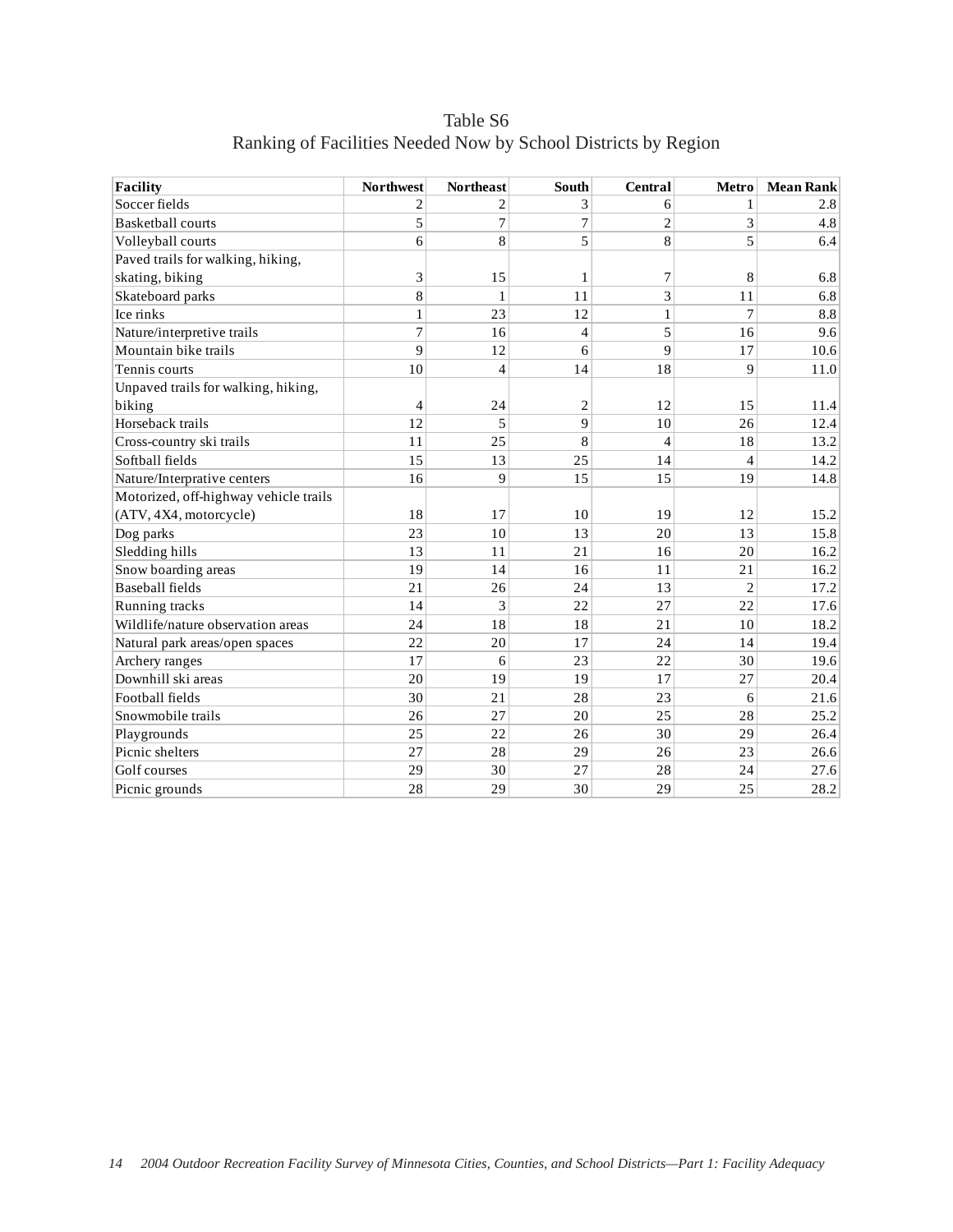#### INTRODUCTION

The most recent State Comprehensive Outdoor Recreation Plan identified the need to better understand the changing nature of outdoor recreation in Minnesota (Reference 1). To meet this need, three efforts are underway, and one is planned for future funding. The first effort is the collection of primary information on the outdoor recreation patterns of adult Minnesotans (Reference 2). The second effort is an analysis of existing information sources to delineate recent trends in recreation participation (e.g., trends in fishing licenses, watercraft registration, and park attendance). One report—on wildlife-related recreation (fishing, hunting, wildlife observation) and recreational boating—has been completed (Reference 3). The third effort which is the topic of this document—is to determine the recreation facility needs of cities, counties, and school districts in the state from providers of those facilities. The fourth effort which is planned for future funding—is to determine the recreation facility and program needs of the general Minnesota population directly from that population.

Funding for all these efforts is from the Land and Water Conservation Fund, as allocated by the Legislative Commission on Minnesota Resources.

The scoping and planning of these four efforts was done by a work team, which continues to meet on an ad hoc basis as the efforts progress:

Current members:

Dorian Grilley, Parks & Trails Council of Minnesota Tim Kelly, Minnesota Department of Natural Resources Emmett Mullin, Minnesota Department of Natural Resources Jon Nauman, Three Rivers Park District Wayne Sames, Minnesota Department of Natural Resources Ron Sushak, Minnesota Department of Natural Resources Jonathan Vlaming, Metropolitan Council

Past members: John Schneider, Metropolitan State University Colleen Tollefson, Office of Tourism

This report on the findings of the 2004 Outdoor Recreation Facility Adequacy Survey focuses on facility needs—now and within the next five years. A separate report—based on additional information collected in the same survey—focuses on problems facing outdoor recreation providers (Reference 4).

After a brief discussion of methodology, the findings on facility needs will be organized as follows:

Facility needs by type of provider Facility needs of cities Facility needs of counties Facility needs of school districts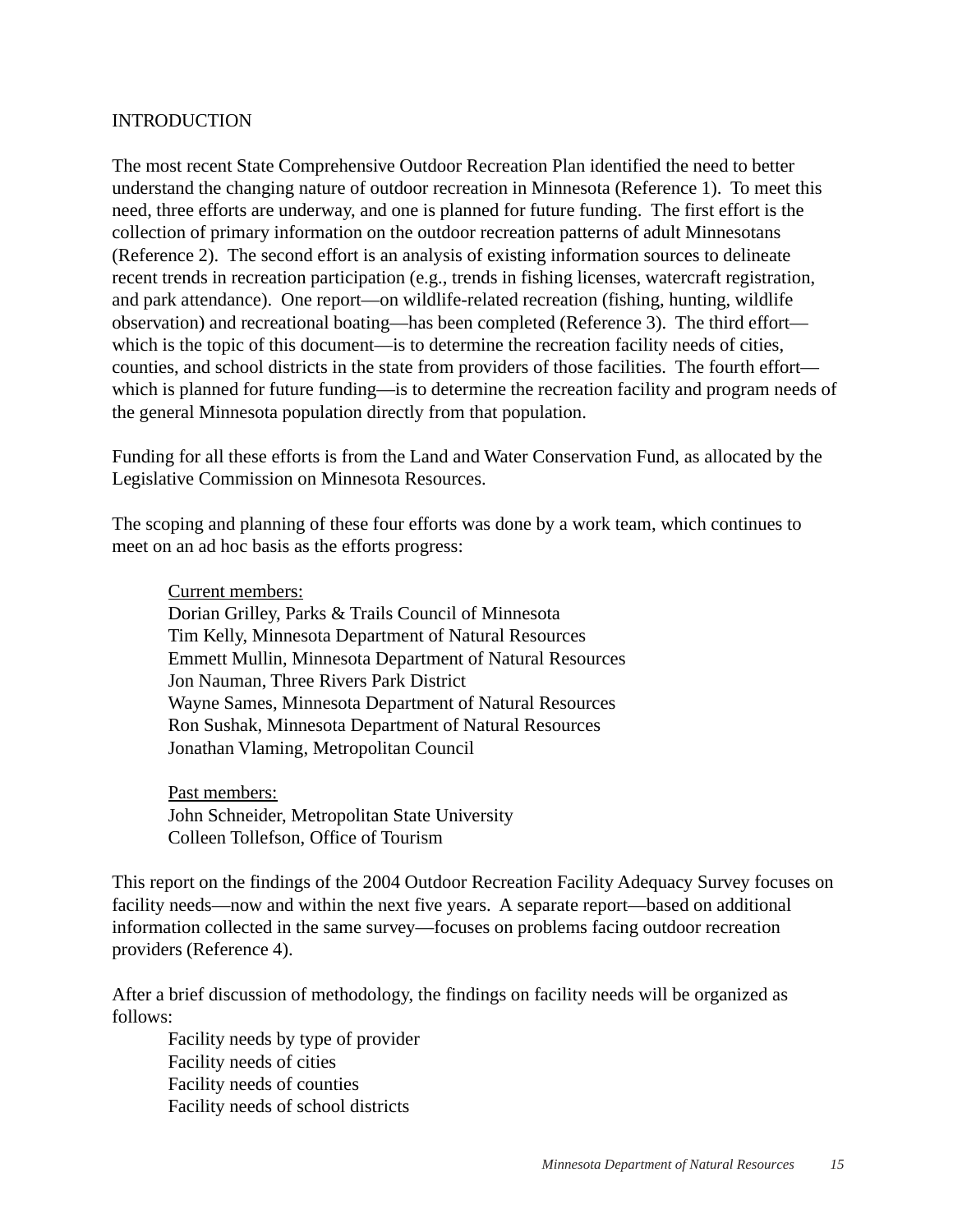To examine how facility needs varied across the state and by standard demographic breakdowns, city and county data were analyzed by region, population density change 1990 to 2000, 2000 population, and 2000 median household income. School district data were looked at by region, enrollment change 1993-94 to 2003-04, 2003-04 enrollment, and percent enrollment eligible for subsidized lunches.

## METHODOLOGY

A detailed methodological report is available for this survey (Reference 5). A brief summary is provided below.

To collect data on Minnesota public and private outdoor recreation facilities open to the general public, a mail survey was conducted beginning in July 2004. The mail survey targeted the most appropriate and knowledgeable respondent in each city, county and school district. The mailsurvey sample of 1000 was allocated to three public outdoor recreation facility providers—cities/ townships (cities), counties, school districts—with surveys sent to 603 cities, 87 counties, and 310 school districts.

The cities were selected from a list of 820 cities obtained from the League of Minnesota Cities. The cities in the list account for 88 percent of Minnesota's population. All 549 cities with populations of 350 or more were selected. A random sample of 54 cities was taken from the 304 smaller cities. The 603 cities sampled represent 79 percent of Minnesota's population. All 87 of Minnesota's counties were surveyed. The school districts were selected from a list of 344 school districts obtained from the Minnesota Department of Education. Charter schools and nonpublic schools were excluded. The 344 districts represent 98 percent of Minnesota's K12 population. All 260 school districts with student populations of 500 or more were selected. A random sample of 50 school districts was taken from the 84 smaller districts. The 310 school districts sampled represent 96 percent of Minnesota's K12 population.

The mail survey achieved over 80 percent return rate after three mailings. The return rate varied from 83 percent for counties and school districts to 85 percent for cities. The return rate far exceeded expectations for an effort such as this.

A separate survey was developed for cities, for counties, and for school districts. While the majority of each survey contained the same materials, the number and ordering of facilities varied. The city and county surveys included 46 facilities listed under six facility categories— Outdoor Sport Courts & Fields (16 facilities), Water-based Facilities (6 facilities), Day Use Facilities (7 facilities), Trails (8 facilities), Overnight Facilities (4 facilities), Hunting Facilities (5 facilities). The school district survey only included 30 facilities. It did not include the six Waterbased Facilities, the four Overnight Facilities, the five Hunting Facilities, or the 'rifle-pistol ranges' facility from the Outdoor Sport Courts & Fields category.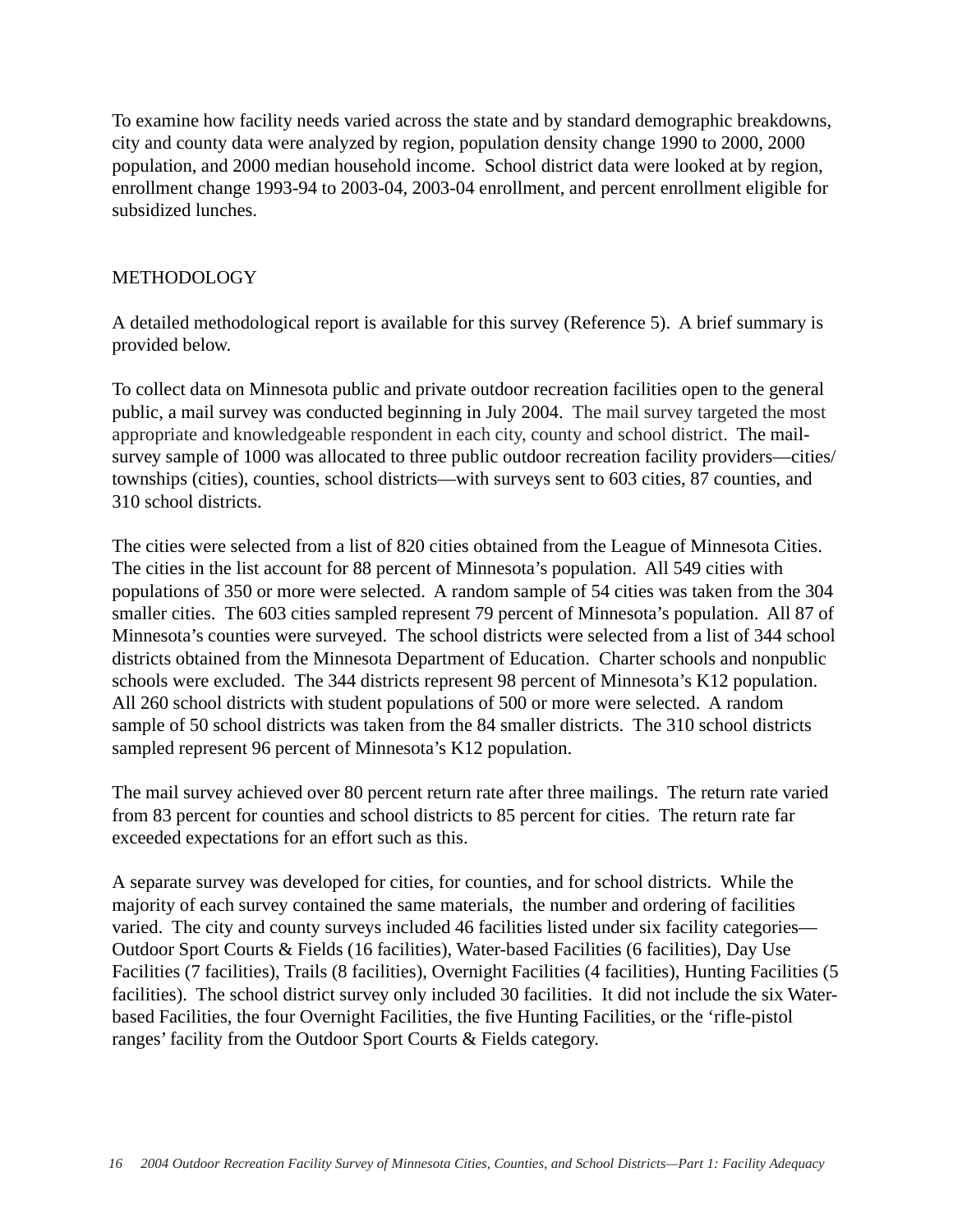## RESULTS

Survey respondents were asked to rate the adequacy of supply of each facility for their local population: city respondents were asked about the "adequacy of near-home (within a half-hour drive of home) facility supply to community residents"; county respondents were asked about the "adequacy of facility supply to county residents", and school district respondents were asked about the "adequacy of facility supply to school district residents." It is important to note that respondents were *not* only asked to rate adequacy for facilities they currently provide. Rather, they were asked to think broadly of the facility needs in their local communities, whether or not they are specifically involved with the provision of those facilities.

The surveys asked the respondents to rate the adequacy of supply of each facility as "Facility shortage exists now", "Facility shortage expected to emerge in next 5 years; no shortage now", or "No facility shortage expected over next 5 years".

When comparing results among the three facility providers, one should note that school districts were asked about 16 fewer facilities than cities and counties. Correlations between cities and counties use all 46 facilities. Correlations between cities and school districts and between counties and school districts only use the 30 facilities listed in the school district survey.

#### Facility Needs by Type of Provider

There was little correlation in ranking of facility needs among cities, counties and school districts (Table 1). There was some commonality among the top 5 and bottom 5 facilities There was more commonality between cities and counties and between cities and school districts than between counties & school districts.

| Provider | County | School |
|----------|--------|--------|
| City     | 0.563  | 0.542  |
| County   |        |        |

Table 1 Correlation Coefficients of Facilities Needed Now by Type of Provider

All three providers ranked paved trails for walking, hiking, skating, biking in their top five (Table 2). Cities and school districts ranked soccer fields in their top five. Cities and counties ranked motorized, off-highway vehicle trails (ATV,4X4,motorcycle) in the top five. Cities also ranked skateboard parks and dog parks in their top five. Counties also ranked mountain bike trails, nature/interpretive centers, and camper cabins in their top five. School districts included basketball courts, volleyball courts, and ice rinks in their top five.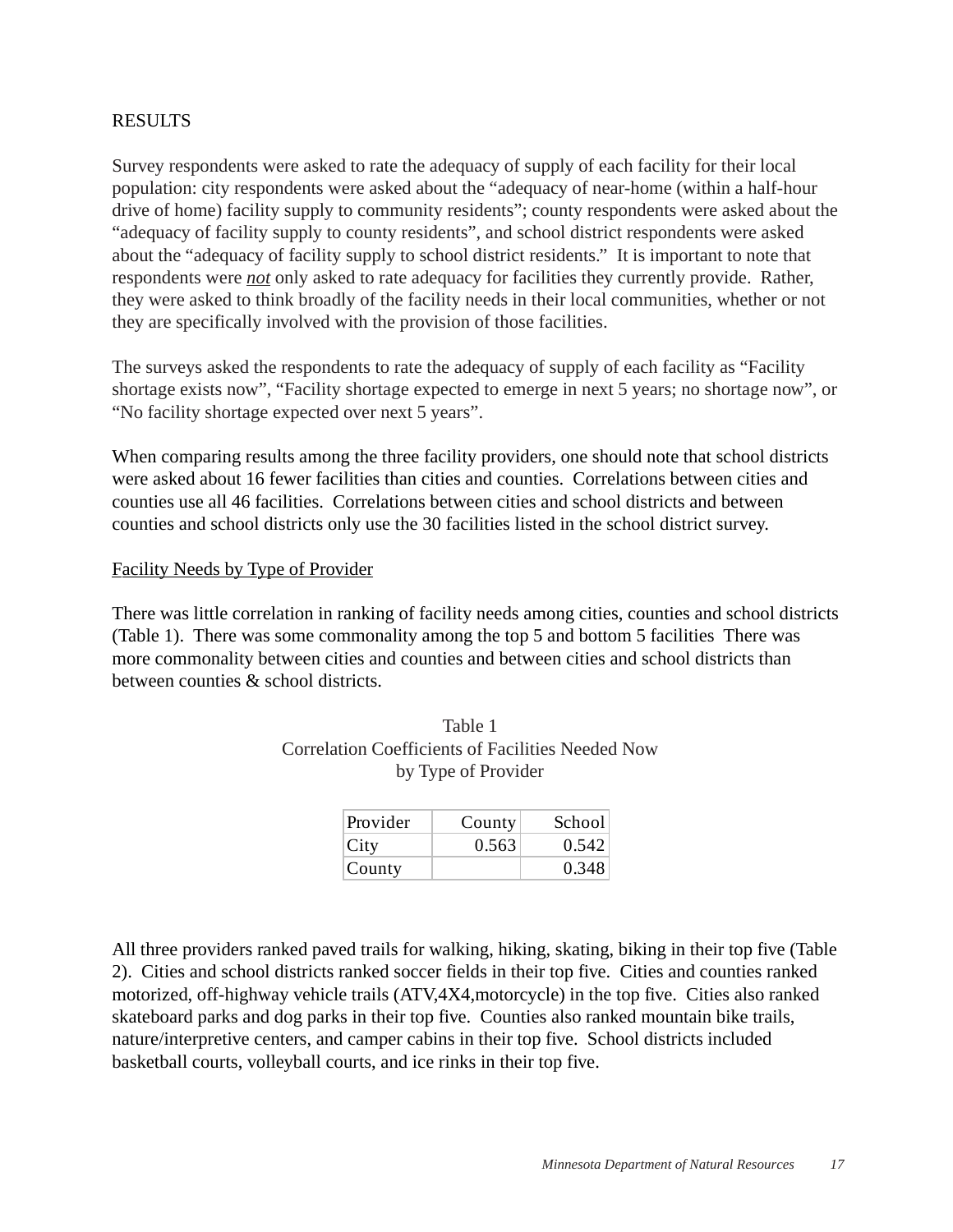| <b>Facility</b>                                                       | <b>City</b> | County | <b>School</b> |
|-----------------------------------------------------------------------|-------------|--------|---------------|
| Paved trails for walking, hiking, skating, biking                     | 44.6        | 56.7   | 42.1          |
| Motorized, off-highway vehicle trails (ATV, 4X4, motorcycle)          | 44.1        | 60.0   | 28.2          |
| Soccer fields                                                         | 42.5        | 16.7   | 50.5          |
| Skateboard parks                                                      | 41.7        | 28.3   | 35.6          |
| Dog parks                                                             | 39.9        | 26.7   | 26.7          |
| Mountain bike trails                                                  | 38.8        | 46.7   | 32.7          |
| Unpaved trails for walking, hiking, biking                            | 36.2        | 38.3   | 36.6          |
| Accessible hunting blinds, stands, areas for people with disabilities | 33.3        | 28.3   | 0.0           |
| Outdoor swimming pools                                                | 33.1        | 21.7   | 0.0           |
| Horseback trails                                                      | 32.5        | 38.3   | 30.7          |
| Snow boarding areas                                                   | 32.3        | 16.7   | 25.7          |
| Downhill ski areas                                                    | 31.8        | 18.3   | 23.3          |
| Nature/interpretive trails                                            | 30.2        | 40.0   | 34.7          |
| Archery ranges                                                        | 29.7        | 20.0   | 22.8          |
| Nature/Interprative centers                                           | 28.6        | 23.3   | 28.2          |
| Modern campgrounds with electric hookups                              | 28.1        | 38.3   | 0.0           |
| Camper cabins                                                         | 27.6        | 40.0   | 0.0           |
| Cross-country ski trails                                              | 27.0        | 23.3   | 31.7          |
| Hunter walking trails                                                 | 26.8        | 13.3   | 0.0           |
| Marinas                                                               | 26.5        | 11.7   | 0.0           |
| Sledding hills                                                        | 25.5        | 16.7   | 26.2          |
| Wildlife/nature observation areas                                     | 24.1        | 15.0   | 23.8          |
| Volleyball courts                                                     | 23.9        | 16.7   | 39.1          |
| Ice rinks                                                             | 23.9        | 10.0   | 37.6          |
| Big game hunting areas                                                | 23.6        | 20.0   | 0.0           |
| Rifle-pistol ranges                                                   | 23.4        | 11.7   | 0.0           |
| Dispersed camping sites                                               | 22.8        | 25.0   | 0.0           |
| Fishing piers                                                         | 22.6        | 35.0   | 0.0           |
| Primitive campgrounds                                                 | 21.8        | 21.7   | 0.0           |
| Swimming beaches                                                      | 21.0        | 21.7   | 0.0           |
| Small game hunting areas                                              | 20.2        | 21.7   | 0.0           |
| Football fields                                                       | 19.9        | 6.7    | 18.8          |
| Waterfowl hunting areas                                               | 19.7        | 15.0   | 0.0           |
| Running tracks                                                        | 19.2        | 5.0    | 24.3          |
| Natural park areas/open spaces                                        | 17.8        | 20.0   | 23.3          |
| <b>Basketball courts</b>                                              | 17.6        | 16.7   | 43.1          |
| <b>Baseball fields</b>                                                | 17.6        | 11.7   | 30.2          |
| Tennis courts                                                         | 17.1        | 10.0   | 31.7          |
| Snowmobile trails                                                     | 16.3        | 8.3    | 19.3          |
| Softball fields                                                       | 15.7        | 16.7   | 29.2          |
| Playgrounds                                                           | 15.5        | 21.7   | 13.4          |
| Boat launching ramps                                                  | 14.7        | 20.0   | 0.0           |
| Picnic shelters                                                       | 14.4        | 20.0   | 12.4          |
| Shore fishing/ice fishing areas                                       | 11.3        | 23.3   | 0.0           |
| Picnic grounds                                                        | 10.2        | 13.3   | 9.9           |
| Golf courses                                                          | 9.7         | 8.3    | 11.4          |

Table 2 Facilities Needed Now by Type of Provider (percent indicating need)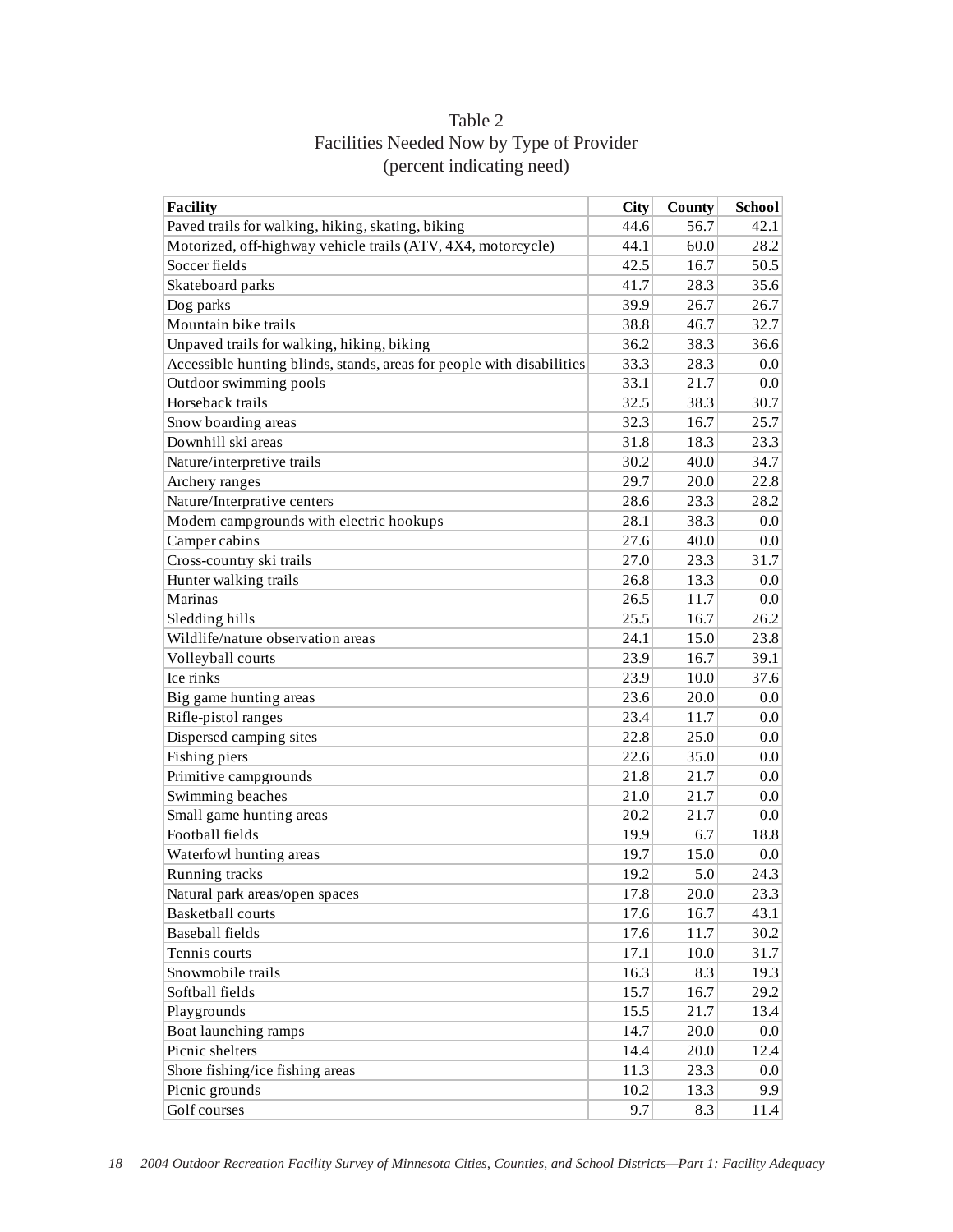All three providers ranked golf courses in their bottom five. Cities and school districts ranked picnic grounds and picnic shelters lower. Counties and school districts ranked football fields lower. Cities included boat launching ramps and shore fishing/ice fishing areas in their bottom five. Counties included running tracks, snowmobile trails, tennis courts, and ice rinks in their bottom five. School districts included playgrounds in their bottom five.

When looked at by facility category, there was little correlation among providers. However, there was some commonality for higher and lower ranked facilities within each category (Table 3).

All three providers ranked the Trails category higher than the other categories. Cities ranked Water-based Facilities and Day Use Facilities in a tie for lowest ranked category. Counties ranked Outdoor Sport Courts & Fields as their lowest category. School districts ranked Day Use Facilities lowest.

Within Outdoor Sport Courts & Fields the higher ranked facilities were soccer fields (cities & school districts) and skateboard parks (cities & counties). Counties also ranked archery ranges higher. School districts ranked basketball courts higher. All providers ranked golf courses lower. Cities ranked softball fields lower. Counties ranked running tracks lower. School districts ranked football fields lower.

There was little commonality in ranking Water-based Facilities. Cities ranked outdoor swimming pools and marinas higher. Counties ranked fishing piers and shore fishing/ice fishing areas higher. Cities ranked shore fishing/ice fishing areas lower. Counties ranked marinas lower. Both ranked boat launching ramps lower. School districts did not rank Water-based Facilities.

There was good agreement for Day Use Facilities. All three providers ranked dog parks and nature/interpretive centers higher. All three providers ranked picnic grounds and picnic shelters lower.

For Trail Facilities, all three providers ranked paved trails for walking, hiking, skating, biking. higher. Cities and counties ranked motorized, off-highway vehicle trails (ATV, 4X4, motorcycle) trails higher. School districts ranked unpaved trails for walking, hiking, biking higher. All three providers ranked snowmobile trails lower. Cities and counties ranked cross-county ski trails lower. School districts ranked motorized, off-highway vehicle trails (ATV, 4X4, motorcycle) trails lower.

For Overnight Facilities, both cities and counties ranked modern campgrounds with electric hookups and camper cabins higher. They ranked primitive campgrounds and dispersed camping sites lower. School districts did not rank these facilities.

There was limited agreement on Hunting Facilities. Both cities and counties ranked accessible hunting blinds, stands, areas for people with disabilities higher and waterfowl hunting areas lower. Cities ranked hunter walking trails higher while counties ranked them lower. Counties ranked small game hunting areas higher while cities ranked them lower. School districts did not rank these facilities.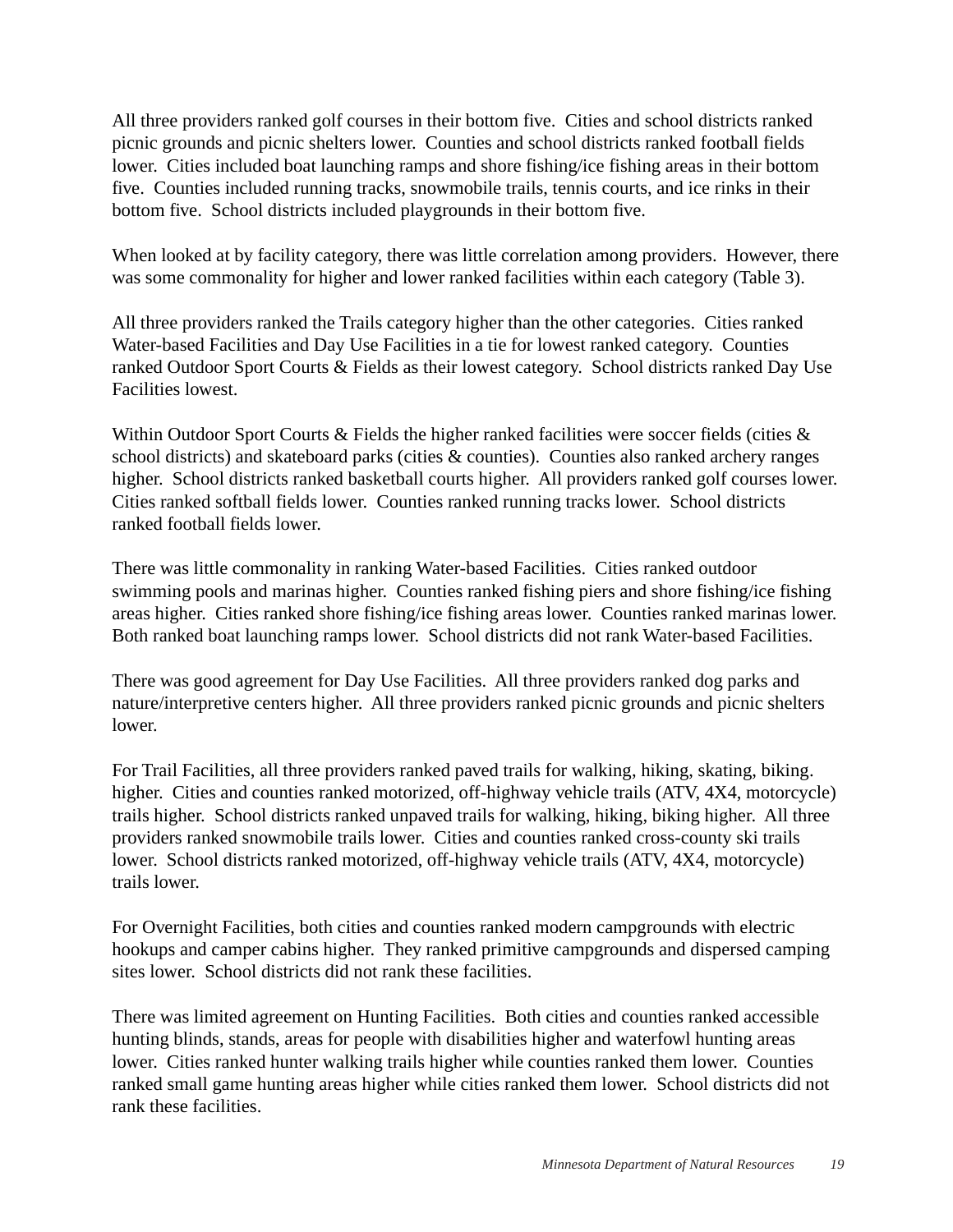| <b>Facility</b>                                                       | <b>City</b> | County | <b>School</b> |
|-----------------------------------------------------------------------|-------------|--------|---------------|
| <b>Outdoor Sport Courts &amp; Fields</b>                              |             |        |               |
| Soccer fields                                                         | 42.5        | 16.7   | 50.5          |
| Skateboard parks                                                      | 41.7        | 28.3   | 35.6          |
| Snow boarding areas                                                   | 32.3        | 16.7   | 25.7          |
| Volleyball courts                                                     | 23.9        | 16.7   | 39.1          |
| Downhill ski areas                                                    | 31.8        | 18.3   | 23.3          |
| Ice rinks                                                             | 23.9        | 10.0   | 37.6          |
| Archery ranges                                                        | 29.7        | 20.0   | 22.8          |
| <b>Basketball courts</b>                                              | 17.6        | 16.7   | 43.1          |
| Sledding hills                                                        | 25.5        | 16.7   | 26.2          |
| Tennis courts                                                         | 17.1        | 10.0   | 31.7          |
| <b>Baseball fields</b>                                                | 17.6        | 11.7   | 30.2          |
| Softball fields                                                       | 15.7        | 16.7   | 29.2          |
| Running tracks                                                        | 19.2        | 5.0    | 24.3          |
| Football fields                                                       | 19.9        | 6.7    | 18.8          |
| Rifle-pistol ranges                                                   | 23.4        | 11.7   | 0.0           |
| Golf courses                                                          | 9.7         | 8.3    | 11.4          |
| <b>Water-based Facilities</b>                                         |             |        |               |
| Outdoor swimming pools                                                | 33.1        | 21.7   | 0.0           |
| Marinas                                                               | 26.5        | 11.7   | 0.0           |
| Fishing piers                                                         | 22.6        | 35.0   | 0.0           |
| Swimming beaches                                                      | 21.0        | 21.7   | 0.0           |
| Boat launching ramps                                                  | 14.7        | 20.0   | 0.0           |
| Shore fishing/ice fishing areas                                       | 11.3        | 23.3   | 0.0           |
| <b>Day Use Facilities</b>                                             |             |        |               |
| Dog parks                                                             | 39.9        | 26.7   | 26.7          |
| Nature/Interprative centers                                           | 28.6        | 23.3   | 28.2          |
| Wildlife/nature observation areas                                     | 24.1        | 15.0   | 23.8          |
| Natural park areas/open spaces                                        | 17.8        | 20.0   | 23.3          |
| Playgrounds                                                           | 15.5        | 21.7   | 13.4          |
| Picnic shelters                                                       | 14.4        | 20.0   | 12.4          |
| Picnic grounds                                                        | 10.2        | 13.3   | 9.9           |
| <b>Trails</b>                                                         |             |        |               |
| Paved trails for walking, hiking, skating, biking                     | 44.6        | 56.7   | 42.1          |
| Motorized, off-highway vehicle trails (ATV, 4X4, motorcycle)          | 44.1        | 60.0   | 28.2          |
| Mountain bike trails                                                  | 38.8        | 46.7   | 32.7          |
| Unpaved trails for walking, hiking, biking                            | 36.2        | 38.3   | 36.6          |
| Horseback trails                                                      | 32.5        | 38.3   | 30.7          |
| Nature/interpretive trails                                            | 30.2        | 40.0   | 34.7          |
| Cross-country ski trails                                              | 27.0        | 23.3   | 31.7          |
| Snowmobile trails                                                     | 16.3        | 8.3    | 19.3          |
| <b>Overnight Facilities</b>                                           |             |        |               |
| Modern campgrounds with electric hookups                              | 28.1        | 38.3   | 0.0           |
| Camper cabins                                                         | 27.6        | 40.0   | 0.0           |
| Dispersed camping sites                                               | 22.8        | 25.0   | $0.0\,$       |
| Primitive campgrounds                                                 | 21.8        | 21.7   | 0.0           |
| <b>Hunting Facilities</b>                                             |             |        |               |
| Accessible hunting blinds, stands, areas for people with disabilities | 33.3        | 28.3   | 0.0           |
| Hunter walking trails                                                 | 26.8        | 13.3   | 0.0           |
| Big game hunting areas                                                | 23.6        | 20.0   | 0.0           |
| Small game hunting areas                                              | 20.2        | 21.7   | 0.0           |

Table 3 Facilities Needed Now by Facility Category by Type of Provider (percent indicating need)

Waterfowl hunting areas 19.7 15.0 0.0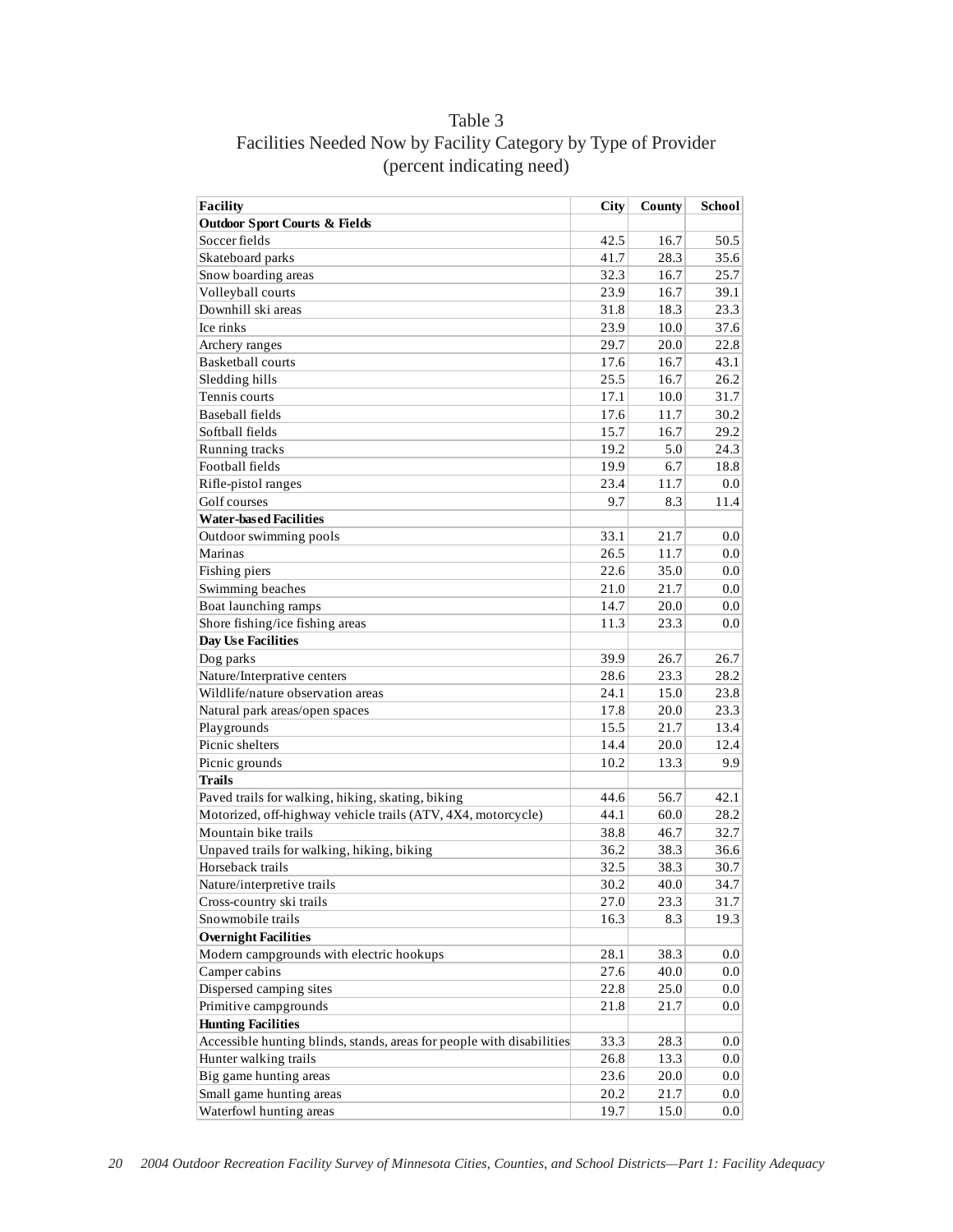When looking at facility needs now along with facilities needed within five years, the correlation by type of provider is fairly good (cities  $= 0.788$ , counties  $= 0.854$ , school districts  $= 0.975$ ). However, the correlation among provides is slightly less when looking at facility needs now along with facilities needed within five years, than when only looking at facility needs now (Table 4).

| Table 4                                          |
|--------------------------------------------------|
| Correlation Coefficient of Facilities Needed Now |
| <b>Plus Facilities Needed Within Five Years</b>  |
| by Type of Provider                              |

| Provider | County | School |
|----------|--------|--------|
| City     | 0.508  | 0.552  |
| County   |        | 0.190  |

As with the facility needs now rankings, all three provides ranked paved trails for walking, hiking, skating, biking higher (Table 5). Cities and counties ranked motorized, off-highway vehicle trails (ATV, 4X4, motorcycle) trails and unpaved trails for walking, hiking, biking higher. Cities and school districts ranked soccer fields higher. Cities also ranked skateboard parks higher. Counties ranked mountain bike trails, nature/interpretive centers, and modern campgrounds with electric hookups higher. School districts ranked ice rinks, basketball courts, and volleyball courts higher.

As with the facility needs now rankings, all three providers ranked golf courses lower. Cities and counties ranked running tracks lower. Cities ranked shore fishing/ice fishing areas, boat launching ramps, and waterfowl hunting areas lower. Counties ranked marinas, football fields, and baseball fields lower. School districts ranked snowmobile trails, picnic grounds, archery ranges, and picnic shelters lower.

As with facility needs now, there was little commonality among facility provider types when looking at facilities by facility categories (Table 6). However, each type of provider was consistent in ranking higher and lower facilities by category.

A comparison of facility needs now with facilities currently provided appears in the discussion for each type of facility provider.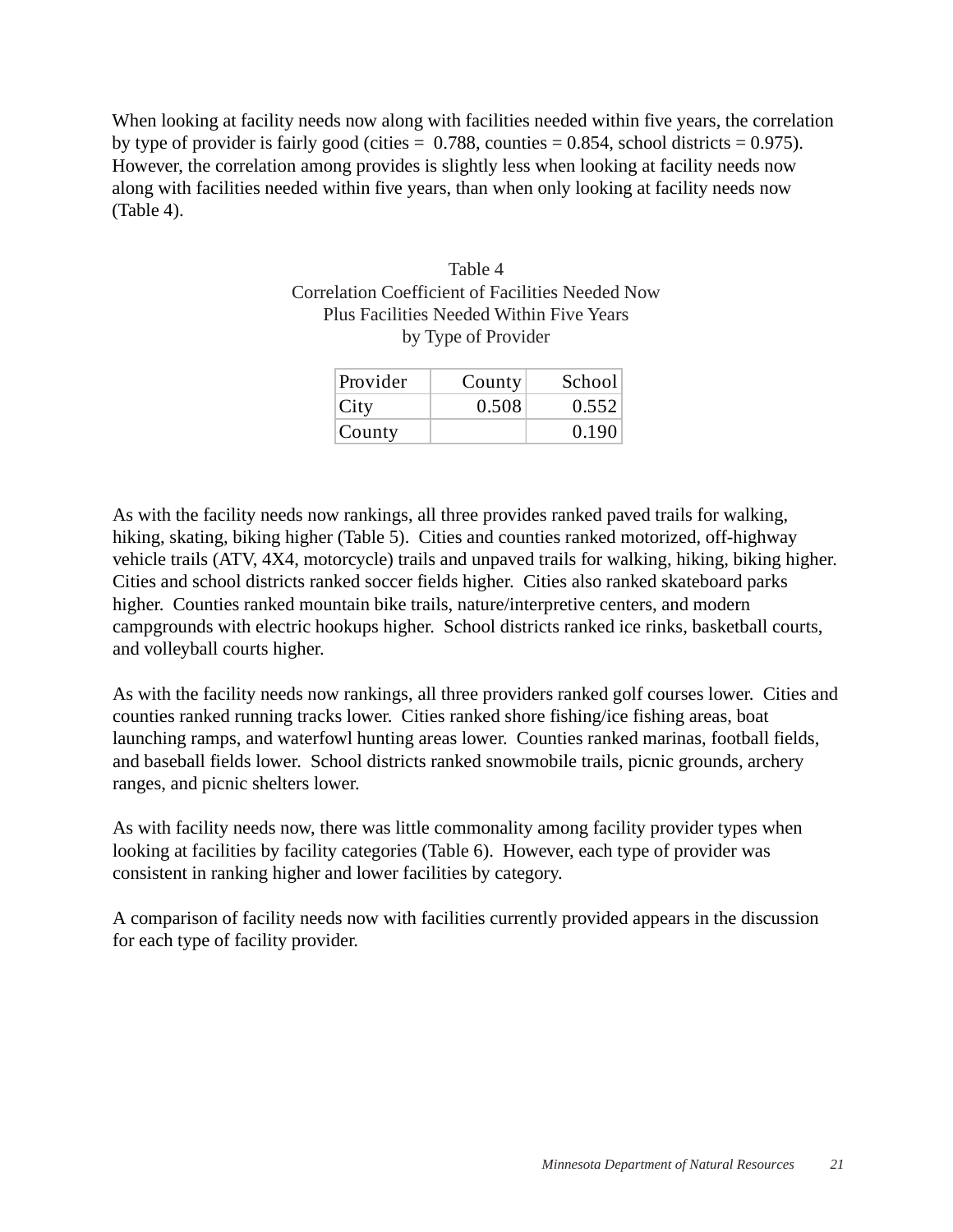# Table 5

| Facilities Needed Now Plus Facilities Needed Within Five Years by Type of Provider |
|------------------------------------------------------------------------------------|
| (percent indicating need)                                                          |

| <b>Facility</b>                                                       | City | <b>County</b> | <b>School</b> |
|-----------------------------------------------------------------------|------|---------------|---------------|
| Paved trails for walking, hiking, skating, biking                     | 59.2 | 70.3          | 53.3          |
| Soccer fields                                                         | 56.1 | 20.3          | 63.7          |
| Unpaved trails for walking, hiking, biking                            | 48.4 | 57.8          | 45.3          |
| Skateboard parks                                                      | 48.2 | 39.1          | 39.2          |
| Motorized, off-highway vehicle trails (ATV, 4X4, motorcycle)          | 46.8 | 70.3          | 35.4          |
| Dog parks                                                             | 46.3 | 37.5          | 28.3          |
| Outdoor swimming pools                                                | 45.1 | 26.6          | 0.0           |
| Mountain bike trails                                                  | 44.6 | 53.1          | 34.9          |
| Nature/interpretive trails                                            | 41.1 | 53.1          | 41.0          |
| Ice rinks                                                             | 40.6 | 20.3          | 47.2          |
| Modern campgrounds with electric hookups                              | 39.9 | 59.4          | 0.0           |
| Cross-country ski trails                                              | 39.1 | 50.0          | 40.6          |
| Horseback trails                                                      | 37.0 | 50.0          | 33.0          |
| Nature/Interprative centers                                           | 36.0 | 39.1          | 34.4          |
| Picnic shelters                                                       | 34.8 | 45.3          | 25.0          |
| Volleyball courts                                                     | 33.7 | 28.1          | 46.2          |
| Accessible hunting blinds, stands, areas for people with disabilities | 33.4 | 40.6          | 0.0           |
| Snow boarding areas                                                   | 33.2 | 20.3          | 27.8          |
| Playgrounds                                                           | 32.9 | 42.2          | 32.1          |
| Camper cabins                                                         | 32.7 | 43.8          | 0.0           |
| Archery ranges                                                        | 32.5 | 32.8          | 23.6          |
| Primitive campgrounds                                                 | 32.5 | 43.8          | 0.0           |
| <b>Baseball</b> fields                                                | 31.7 | 15.6          | 38.7          |
| Fishing piers                                                         | 31.7 | 46.9          | 0.0           |
| Wildlife/nature observation areas                                     | 31.7 | 39.1          | 32.5          |
| Downhill ski areas                                                    | 31.3 | 20.3          | 24.1          |
| <b>Basketball courts</b>                                              | 31.0 | 28.1          | 51.4          |
| Hunter walking trails                                                 | 30.8 | 26.6          | 0.0           |
| Natural park areas/open spaces                                        | 30.5 | 45.3          | 32.1          |
| Softball fields                                                       | 30.3 | 20.3          | 42.5          |
| Sledding hills                                                        | 29.8 | 21.9          | 28.3          |
| Marinas                                                               | 28.4 | 18.8          | $0.0\,$       |
| Swimming beaches                                                      | 28.2 | 39.1          | 0.0           |
| Dispersed camping sites                                               | 28.2 | 45.3          | 0.0           |
| Tennis courts                                                         | 27.7 | 20.3          | 42.0          |
| Football fields                                                       | 27.2 | 9.4           | 30.2          |
| Big game hunting areas                                                | 27.2 | 31.3          | $0.0\,$       |
| Small game hunting areas                                              | 27.2 | 29.7          | $0.0\,$       |
| Rifle-pistol ranges                                                   | 27.0 | 23.4          | $0.0\,$       |
| Picnic grounds                                                        | 26.7 | 39.1          | 22.2          |
| Snowmobile trails                                                     | 26.5 | 29.7          | 24.1          |
| Waterfowl hunting areas                                               | 25.8 | 25.0          | $0.0\,$       |
| Running tracks                                                        | 23.2 | 7.8           | 29.7          |
| Boat launching ramps                                                  | 22.0 | 29.7          | $0.0\,$       |
| Shore fishing/ice fishing areas                                       | 17.7 | 31.3          | $0.0\,$       |
| Golf courses                                                          | 15.0 | 12.5          | 17.0          |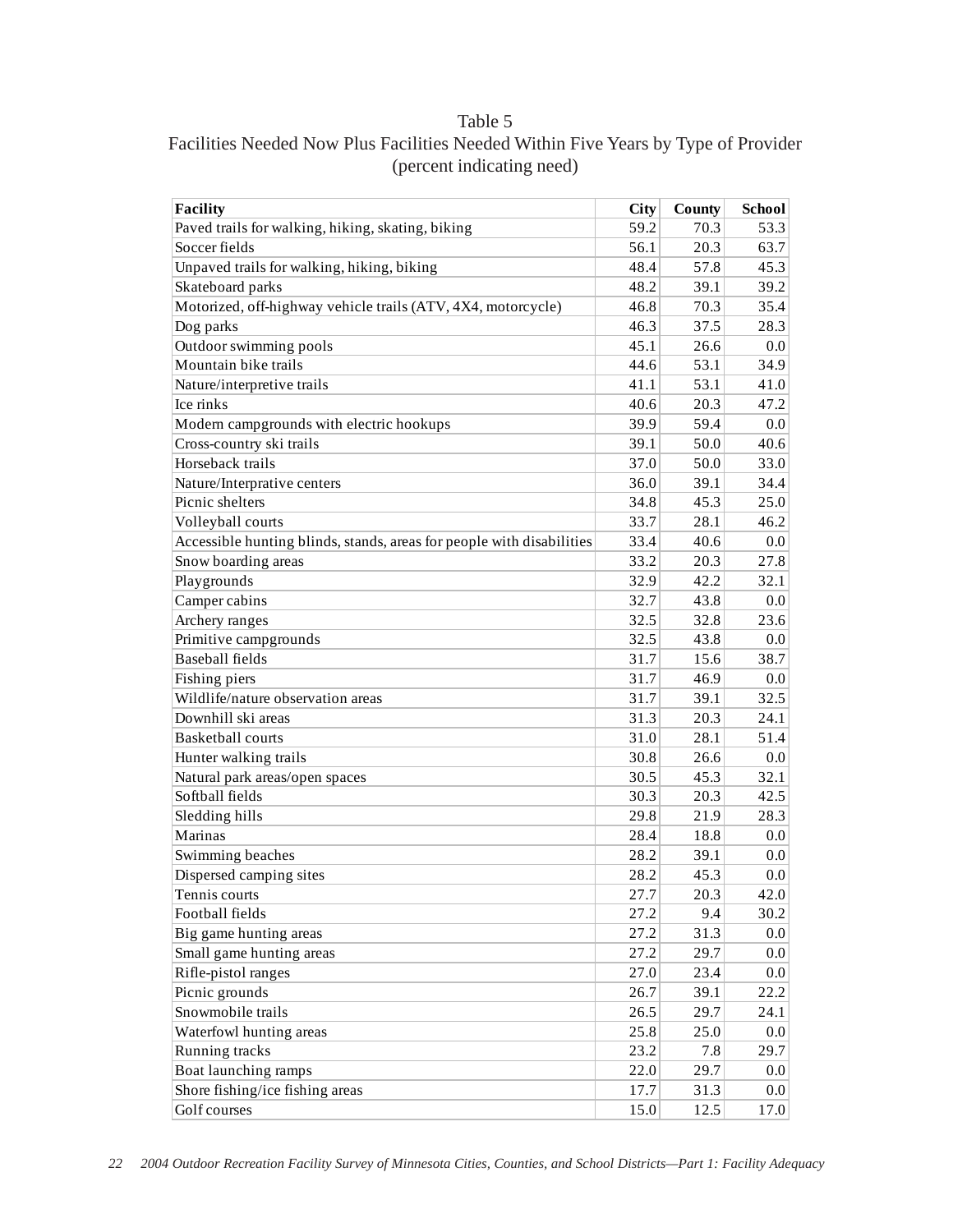Table 6

Facilities Needed Now Plus Facilities Needed Within Five Years by Category by Type of Provider

| <b>Facility</b>                                                       | City | County | School  |
|-----------------------------------------------------------------------|------|--------|---------|
| <b>Outdoor Sport Courts &amp; Fields</b>                              |      |        |         |
| Soccer fields                                                         | 56.1 | 20.3   | 63.7    |
| Skateboard parks                                                      | 48.2 | 39.1   | 39.2    |
| Ice rinks                                                             | 40.6 | 20.3   | 47.2    |
| Volleyball courts                                                     | 33.7 | 28.1   | 46.2    |
| Snow boarding areas                                                   | 33.2 | 20.3   | 27.8    |
| Archery ranges                                                        | 32.5 | 32.8   | 23.6    |
| Baseball fields                                                       | 31.7 | 15.6   | 38.7    |
| Downhill ski areas                                                    | 31.3 | 20.3   | 24.1    |
| Basketball courts                                                     | 31.0 | 28.1   | 51.4    |
| Softball fields                                                       | 30.3 | 20.3   | 42.5    |
| Sledding hills                                                        | 29.8 | 21.9   | 28.3    |
| Tennis courts                                                         | 27.7 | 20.3   | 42.0    |
| Football fields                                                       | 27.2 | 9.4    | 30.2    |
| Rifle-pistol ranges                                                   | 27.0 | 23.4   | 0.0     |
| Running tracks                                                        | 23.2 | 7.8    | 29.7    |
| Golf courses                                                          | 15.0 | 12.5   | 17.0    |
| <b>Water-based Facilities</b>                                         |      |        |         |
| Outdoor swimming pools                                                | 45.1 | 26.6   | 0.0     |
| Fishing piers                                                         | 31.7 | 46.9   | 0.0     |
| Marinas                                                               | 28.4 | 18.8   | 0.0     |
| Swimming beaches                                                      | 28.2 | 39.1   | 0.0     |
| Boat launching ramps                                                  | 22.0 | 29.7   | 0.0     |
| Shore fishing/ice fishing areas                                       | 17.7 | 31.3   | $0.0\,$ |
| <b>Day Use Facilities</b>                                             |      |        |         |
| Dog parks                                                             | 46.3 | 37.5   | 28.3    |
| Nature/Interprative centers                                           | 36.0 | 39.1   | 34.4    |
| Picnic shelters                                                       | 34.8 | 45.3   | 25.0    |
| Playgrounds                                                           | 32.9 | 42.2   | 32.1    |
| Wildlife/nature observation areas                                     | 31.7 | 39.1   | 32.5    |
| Natural park areas/open spaces                                        | 30.5 | 45.3   | 32.1    |
| Picnic grounds                                                        | 26.7 | 39.1   | 22.2    |
| <b>Trails</b>                                                         |      |        |         |
| Paved trails for walking, hiking, skating, biking                     | 59.2 | 70.3   | 53.3    |
| Unpaved trails for walking, hiking, biking                            | 48.4 | 57.8   | 45.3    |
| Motorized, off-highway vehicle trails (ATV, 4X4, motorcycle)          | 46.8 | 70.3   | 35.4    |
| Mountain bike trails                                                  | 44.6 | 53.1   | 34.9    |
| Nature/interpretive trails                                            | 41.1 | 53.1   | 41.0    |
| Cross-country ski trails                                              | 39.1 | 50.0   | 40.6    |
| Horseback trails                                                      | 37.0 | 50.0   | 33.0    |
| Snowmobile trails                                                     | 26.5 | 29.7   | 24.1    |
| <b>Overnight Facilities</b>                                           |      |        |         |
| Modern campgrounds with electric hookups                              | 39.9 | 59.4   | 0.0     |
| Camper cabins                                                         | 32.7 | 43.8   | 0.0     |
| Primitive campgrounds                                                 | 32.5 | 43.8   | 0.0     |
| Dispersed camping sites                                               | 28.2 | 45.3   | 0.0     |
| <b>Hunting Facilities</b>                                             |      |        |         |
| Accessible hunting blinds, stands, areas for people with disabilities | 33.4 | 40.6   | 0.0     |
| Hunter walking trails                                                 | 30.8 | 26.6   | 0.0     |
| Big game hunting areas                                                | 27.2 | 31.3   | 0.0     |
| Small game hunting areas                                              | 27.2 | 29.7   | 0.0     |
| Waterfowl hunting areas                                               | 25.8 | 25.0   | 0.0     |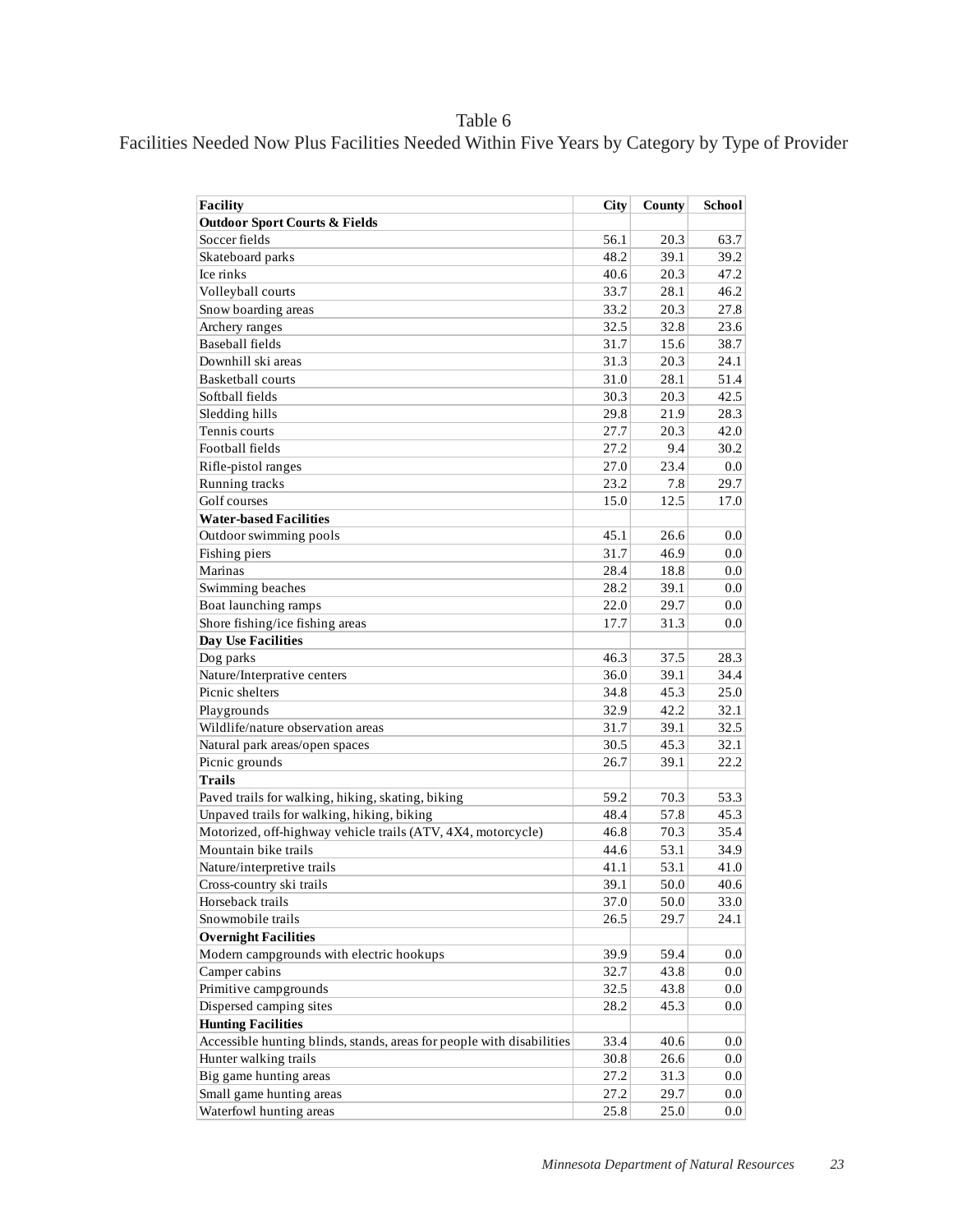When looking at outdoor recreation facility needs, it's informative to look at the current status of outdoor recreation facility supply. Counties and school districts were asked to indicate if they provided each facility prior to rating the adequacy of facility supply. Cities were asked if their residents had near-home access to each facility prior to rating the adequacy of facility supply. Later in the survey, cities were asked if they provided each facility for their residents.

There was very little correlation in the ranking of facilities provided by cities, counties, and school districts (Table 7). Cities were more similar to school districts.

| Table 7                                         |
|-------------------------------------------------|
| Correlation coefficients of Facilities Provided |
| by Type of Provider                             |

| Provider | County | School |
|----------|--------|--------|
| City     | 0.371  | 0.701  |
| County   |        | 0.006  |

As expected, the rankings of facilities provided follow that traditionally associated with each type of provider (Table 8). All three providers included playgrounds in their top five facilities. Cities and counties included picnic shelters and picnic grounds in their top five. (Picnic shelters and picnic grounds were ranked fairly low by school districts.) Cities also included softball fields and basketball fields in their top five while counties included natural park areas/open spaces and unpaved trails for walking, hiking, biking in their top five. School districts included other Outdoor Sport Courts & Fields in their top five—softball fields, baseball fields, football fields, and running tracks.

All three providers listed downhill ski areas as a facility they did not provide. Few cities provided accessible hunting blinds, stands, areas for people with disabilities; camper cabins; hunter walking trails; or dog parks. Few counties provided rifle-pistol ranges, football fields, running tracks, marinas, or snow boarding areas. Very few school districts provided dog parks, snow boarding areas, mountain bike trails or horseback trails.

When looked at by facility category, cities were most likely to provide Day Use Facilities followed by Outdoor Sport Courts & Fields. Cities were least likely to provide Hunting Facilities followed by Overnight Facilities. Counties were most likely to provide Day Use Facilities followed by Trails. Counties were least likely to provide Outdoor Sport Courts & Fields followed by Hunting Facilities. School districts were most likely to provide Outdoor Sport Courts & Fields and least likely to provide Trails.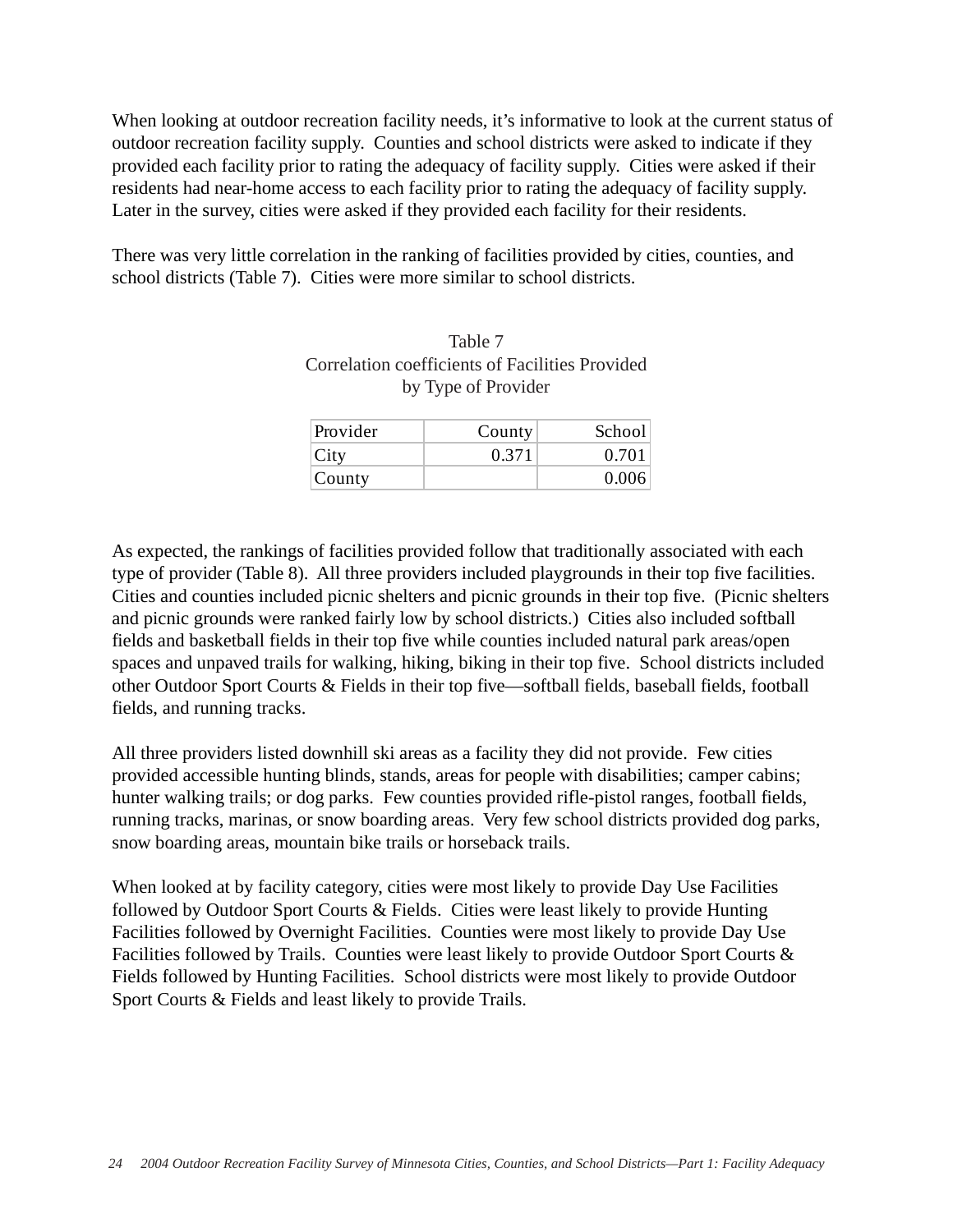| <b>Facility</b>                                                       | City    | County | <b>School</b> |
|-----------------------------------------------------------------------|---------|--------|---------------|
| Playgrounds                                                           | 94.5    | 59.4   | 84.6          |
| Picnic shelters                                                       | 91.5    | 79.7   | 7.1           |
| Picnic grounds                                                        | 89.1    | 79.7   | 5.9           |
| Softball fields                                                       | 84.6    | 15.6   | 78.7          |
| <b>Basketball courts</b>                                              | 77.1    | 6.3    | 73.1          |
| <b>Baseball fields</b>                                                | 74.9    | 9.4    | 84.6          |
| Tennis courts                                                         | 66.4    | 7.8    | 65.6          |
| Ice rinks                                                             | 62.3    | 7.8    | 14.6          |
| Volleyball courts                                                     | 59.5    | 31.3   | 43.5          |
| Paved trails for walking, hiking, skating, biking                     | 50.8    | 57.8   | 7.5           |
| Shore fishing/ice fishing areas                                       | 43.9    | 45.3   | 0.0           |
| Football fields                                                       | 40.1    | 1.6    | 91.3          |
| Natural park areas/open space                                         | 37.5    | 73.4   | 15.8          |
| Boat launching ramps                                                  | 36.4    | 51.6   | 0.0           |
| Unpaved trails for walking, hiking, biking                            | 35.4    | 65.6   | 5.9           |
| Soccer fields                                                         | 33.8    | 3.1    | 45.8          |
| Fishing piers                                                         | 33.8    | 45.3   | 0.0           |
| Sledding hills                                                        | 28.3    | 12.5   | 6.3           |
| Snowmobile trails                                                     | 28.1    | 32.8   | 2.0           |
| Golf courses                                                          | 26.5    | 6.3    | 2.4           |
| Swimming beaches                                                      | 26.5    | 51.6   | 0.0           |
| Outdoor swimming pools                                                | 23.1    | 4.7    | 0.0           |
| Modern campgrounds with electric hookups                              | 22.7    | 48.4   | 0.0           |
| Skateboard parks                                                      | 22.5    | 3.1    | 2.0           |
| Running tracks                                                        | 20.2    | 1.6    | 79.1          |
| Wildlife/nature observation areas                                     | 20.0    | 45.3   | 15.0          |
| Primitive campgrounds                                                 | 17.8    | 51.6   | 0.0           |
| Cross-country ski trails                                              | 16.6    | 48.4   | 6.7           |
| Nature/interpretive trails                                            | 12.8    | 42.2   | 9.1           |
| Nature/interpretive centers                                           | 10.1    | 26.6   | 11.9          |
| Small game hunting areas                                              | 10.1    | 17.2   | 0.0           |
| Archery ranges                                                        | 9.3     | 10.9   | 2.8           |
| Waterfowl hunting areas                                               | 9.1     | 15.6   | 0.0           |
| Rifle-pistol ranges                                                   | 7.9     | 0.0    | 0.0           |
| Big game hunting areas                                                | 7.7     | 18.8   | 0.0           |
| Marinas                                                               | 5.3     | 1.6    | 0.0           |
| Horseback trails                                                      | 5.3     | 40.6   | 0.8           |
| Dispersed camping sites                                               | 5.3     | 31.3   | 0.0           |
| Mountain bike trails                                                  | 5.1     | 29.7   | 0.8           |
| Motorized, off-highway vehicle trails (ATV, 4X4, motorcycle)          | 4.7     | 17.2   | 1.2           |
| Snow boarding areas                                                   | 3.8     | 1.6    | 0.4           |
| Dog parks                                                             | 3.6     | 6.3    | 0.4           |
| Hunter walking trails                                                 | 3.0     | 14.1   | 0.0           |
| Downhill ski areas                                                    | $2.8\,$ | 1.6    | 0.8           |
| Camper cabins                                                         | 1.8     | 10.9   | $0.0\,$       |
| Accessible hunting blinds, stands, areas for people with disabilities | 1.0     | 4.7    | 0.0           |

Table 8 Facilities Provided by Type of Provider (percent providing facility)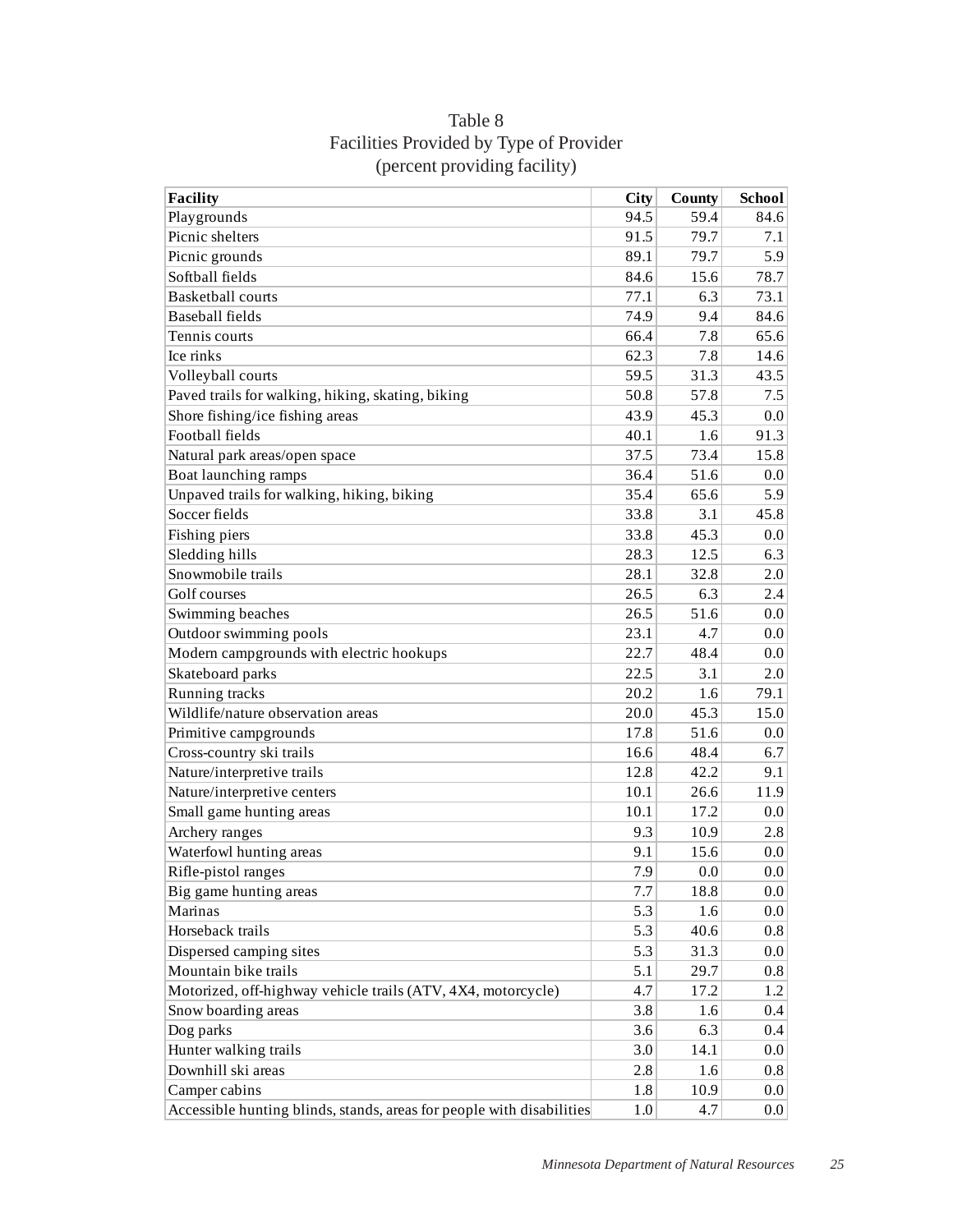#### Facility Needs of Cities

The most appropriate and knowledgeable city officials were asked to rate the "adequacy of nearhome (within a half-hour drive of home) facility supply to community residents". It is important to note that respondents were *not* only asked to rate adequacy for facilities they currently provide. Rather, they were asked to think broadly of the facility needs in their local communities, whether or not they are specifically involved with the provision of those facilities.

To examine how facility needs varied across the state and by standard demographic breakdowns, city data were analyzed by region, population density change 1990 to 2000, 2000 population, and 2000 median household income.

## Analysis byRegion

Regions used for this analysis are the four DNR regions with the Central DNR region broken into the seven county Twin Cities metropolitan region (Metro) and the balance as the Central region (Figure 1). The Metro region contains half of the Minnesota population and is covered by the regional governmental agency (Metropolitan Council) that has outdoor recreation functions.

When looked at by region there was some commonality among Northwest, South, and Central regions (Table 9). The Metro region differed most from the other regions. The Northeast region was somewhat in between.



Table 9 Correlation Coefficients of Facilities Needed Now by Cities by Region

| Region    | Northeast | South | Central | Metro |
|-----------|-----------|-------|---------|-------|
| Northwest | 0.568     | 0.893 | 0.842   | 0.350 |
| Northeast |           | 0.556 | 0.519   | 0.354 |
| South     |           |       | 0.815   | 0.310 |
| Central   |           |       |         | 0.511 |

There was some commonality among regions in the higher and lower ranked facilities (Table 10). Higher ranked facilities for three or more regions included: paved trails for walking, hiking, skating, biking—Northwest, South, Central; motorized, off-highway vehicle trails (ATV, 4X4, motorcycle)—Northwest, Northeast, South, Central; soccer fields—Northeast, South, Metro; skateboard parks—Northeast, Central, Metro; dog parks—Northeast, South, Central, Metro; mountain bike trails—Northwest, South, Central; and unpaved trails for walking, hiking, biking—Northwest, Northeast, Central.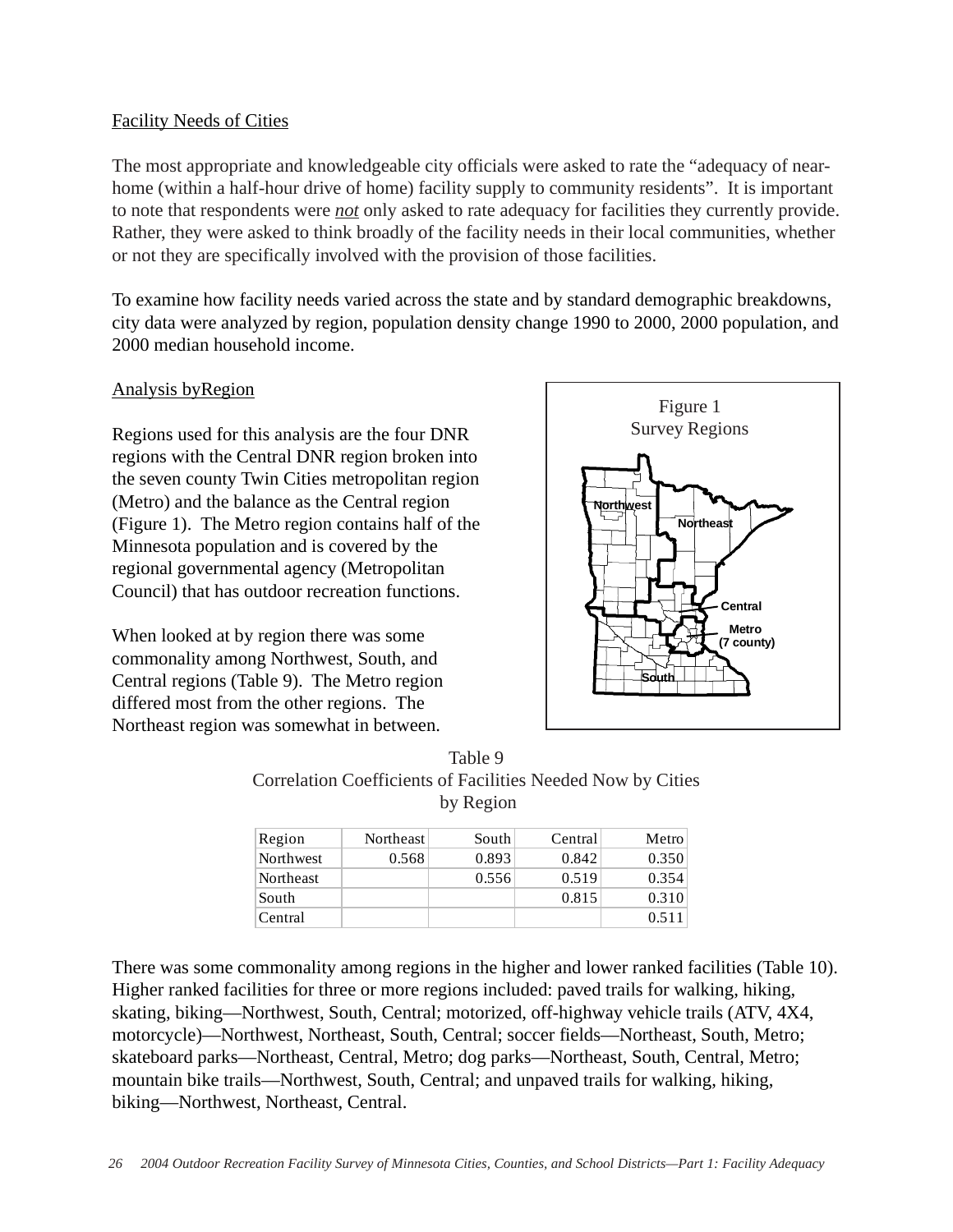| Facility                              | <b>Total</b> | <b>Northwest</b> | <b>Northeast</b> | South | Central | Metro |
|---------------------------------------|--------------|------------------|------------------|-------|---------|-------|
| Paved trails for walking, hiking,     |              |                  |                  |       |         |       |
| skating, biking                       | 44.6         | 54.4             | 37.2             | 51.5  | 46.5    | 29.7  |
| Motorized, off-highway vehicle trails |              |                  |                  |       |         |       |
| (ATV, 4X4, motorcycle)                | 44.1         | 60.3             | 39.5             | 45.6  | 53.5    | 27.5  |
| Soccer fields                         | 42.5         | 41.2             | 39.5             | 47.1  | 39.5    | 39.6  |
| Skateboard parks                      | 41.7         | 41.2             | 39.5             | 40.4  | 58.1    | 37.4  |
| Dog parks                             | 39.9         | 35.3             | 44.2             | 43.4  | 46.5    | 33.0  |
| Mountain bike trails                  | 38.8         | 51.5             | 37.2             | 41.2  | 46.5    | 23.1  |
| Unpaved trails for walking, hiking,   |              |                  |                  |       |         |       |
| biking                                | 36.2         | 47.1             | 39.5             | 36.8  | 48.8    | 19.8  |
| Accessible hunting blinds, stands,    |              |                  |                  |       |         |       |
| areas for people with disabilities    | 33.3         | 42.6             | 32.6             | 34.6  | 48.8    | 17.6  |
| Outdoor swimming pools                | 33.1         | 36.8             | 53.5             | 24.3  | 39.5    | 30.8  |
| Horseback trails                      | 32.5         | 45.6             | 30.2             | 35.3  | 39.5    | 16.5  |
| Snow boarding areas                   | 32.3         | 41.2             | 32.6             | 38.2  | 30.2    | 17.6  |
| Downhill ski areas                    | 31.8         | 38.2             | 27.9             | 39.0  | 32.6    | 17.6  |
| Nature/interpretive trails            | 30.2         | 42.6             | 32.6             | 27.2  | 41.9    | 18.7  |
| Archery ranges                        | 29.7         | 33.8             | 32.6             | 33.1  | 37.2    | 16.5  |
| Nature/Interprative centers           | 28.6         | 36.8             | 23.3             | 29.4  | 46.5    | 15.4  |
| Modern campgrounds with electric      |              |                  |                  |       |         |       |
| hookups                               | 28.1         | 30.9             | 30.2             | 36.0  | 25.6    | 14.3  |
| Camper cabins                         | 27.6         | 36.8             | 4.7              | 35.3  | 39.5    | 14.3  |
| Cross-country ski trails              | 27.0         | 36.8             | 14.0             | 30.1  | 30.2    | 19.8  |
| Hunter walking trails                 | 26.8         | 29.4             | 14.0             | 28.7  | 44.2    | 19.8  |
| Marinas                               | 26.5         | 38.2             | 16.3             | 30.9  | 27.9    | 15.4  |
| Sledding hills                        | 25.5         | 30.9             | 30.2             | 28.7  | 27.9    | 13.2  |
| Wildlife/nature observation areas     | 24.1         | 30.9             | 23.3             | 24.3  | 34.9    | 14.3  |
| Volleyball courts                     | 23.9         | 23.5             | 32.6             | 20.6  | 27.9    | 23.1  |
| Ice rinks                             | 23.9         | 27.9             | 16.3             | 26.5  | 25.6    | 19.8  |
| Big game hunting areas                | 23.6         | 27.9             | 2.3              | 26.5  | 34.9    | 20.9  |
| Rifle-pistol ranges                   | 23.4         | 29.4             | 25.6             | 22.8  | 25.6    | 17.6  |
| Dispersed camping sites               | 22.8         | 29.4             | 9.3              | 27.9  | 30.2    | 13.2  |
| Fishing piers                         | 22.6         | 19.1             | 23.3             | 27.9  | 27.9    | 14.3  |
| Primitive campgrounds                 | 21.8         | 32.4             | 14.0             | 25.0  | 23.3    | 12.1  |
| Swimming beaches                      | 21.0         | 17.6             | 27.9             | 25.0  | 30.2    | 9.9   |
| Small game hunting areas              | 20.2         | 22.1             | 4.7              | 19.9  | 30.2    | 22.0  |
| Football fields                       | 19.9         | 11.8             | 14.0             | 17.6  | 23.3    | 30.8  |
| Waterfowl hunting areas               | 19.7         | 22.1             | 2.3              | 20.6  | 27.9    | 20.9  |
| Running tracks                        | 19.2         | 20.6             | 32.6             | 22.8  | 20.9    | 5.5   |
| Natural park areas/open spaces        | 17.8         | 27.9             | 14.0             | 13.2  | 25.6    | 15.4  |
| <b>Basketball courts</b>              | 17.6         | 13.2             | 18.6             | 14.7  | 27.9    | 19.8  |
| <b>Baseball fields</b>                | 17.6         | 11.8             | 14.0             | 11.0  | 25.6    | 29.7  |
| Tennis courts                         | 17.1         | 20.6             | 14.0             | 19.1  | 16.3    | 13.2  |
| Snowmobile trails                     | 16.3         | 16.2             | 20.9             | 12.5  | 18.6    | 18.7  |
| Softball fields                       | 15.7         | 10.3             | 23.3             | 11.0  | 16.3    | 23.1  |
| Playgrounds                           | 15.5         | 20.6             | 16.3             | 17.6  | 16.3    | 7.7   |
| Boat launching ramps                  | 14.7         | 11.8             | 16.3             | 14.7  | 20.9    | 13.2  |
| Picnic shelters                       | 14.4         | 8.8              | 27.9             | 11.0  | 16.3    | 16.5  |
| Shore fishing/ice fishing areas       | 11.3         | 8.8              | 11.6             | 13.2  | 14.0    | 8.8   |

Picnic grounds 10.2  $5.9$  16.3 8.1 11.6 13.2 Golf courses 6.6 9.7 8.8 9.3 11.8 11.6 6.6

# Table 10 Facilities Needed Now by Cities by Region (percent indicating need)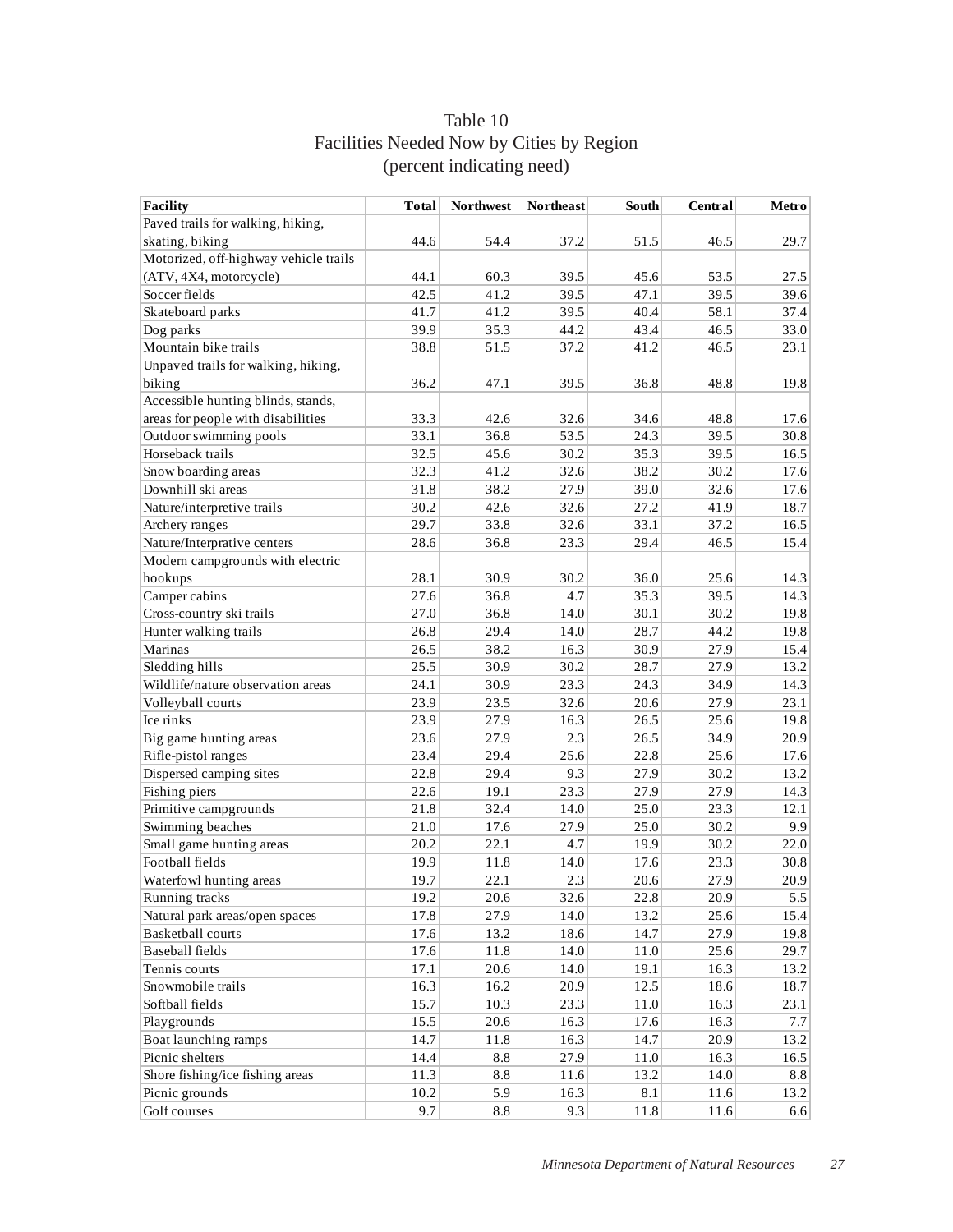Lower ranked facilities for three or more regions included: golf courses—Northwest, Northeast, South, Central, Metro; picnic grounds—Northwest, South, Central; shore fishing/ice fishing areas—Northwest, Central, Metro; picnic shelters—Northwest, South, Central; and softball fields— Northwest, South, Central.

When looked at by facility category, correlations between regions varied widely. However, there was some commonality for higher and lower ranked facilities within each facility category—top two and bottom two facilities (Table 11).

For Outdoor Sport Courts & Fields, all five regions ranked soccer fields and skateboard parks in their top two. All of the regions except South ranked golf courses in their bottom two.

For Water-based Facilities, all regions except South ranked swimming pools in their top two. All five regions ranked shore fishing/ice fishing areas in their bottom two.

For Day Use Facilities, all five regions ranked dog parks in their top two. All five regions ranked picnic grounds in their bottom two.

For Trails, all five regions ranked motorized, off-highway vehicle trails (ATV, 4X4, motorcycle) in their top two. All five regions ranked snowmobile trails in their bottom two.

For Overnight Facilities, the regions showed little similarity in rankings.

For Hunting Facilities, there was good agreement for all regions except Metro in ranking accessible hunting blinds, stands, areas for people with disabilities and hunter walking trails in the top two. All regions except Metro ranked waterfowl hunting areas in their bottom two. Metro reversed these ranking.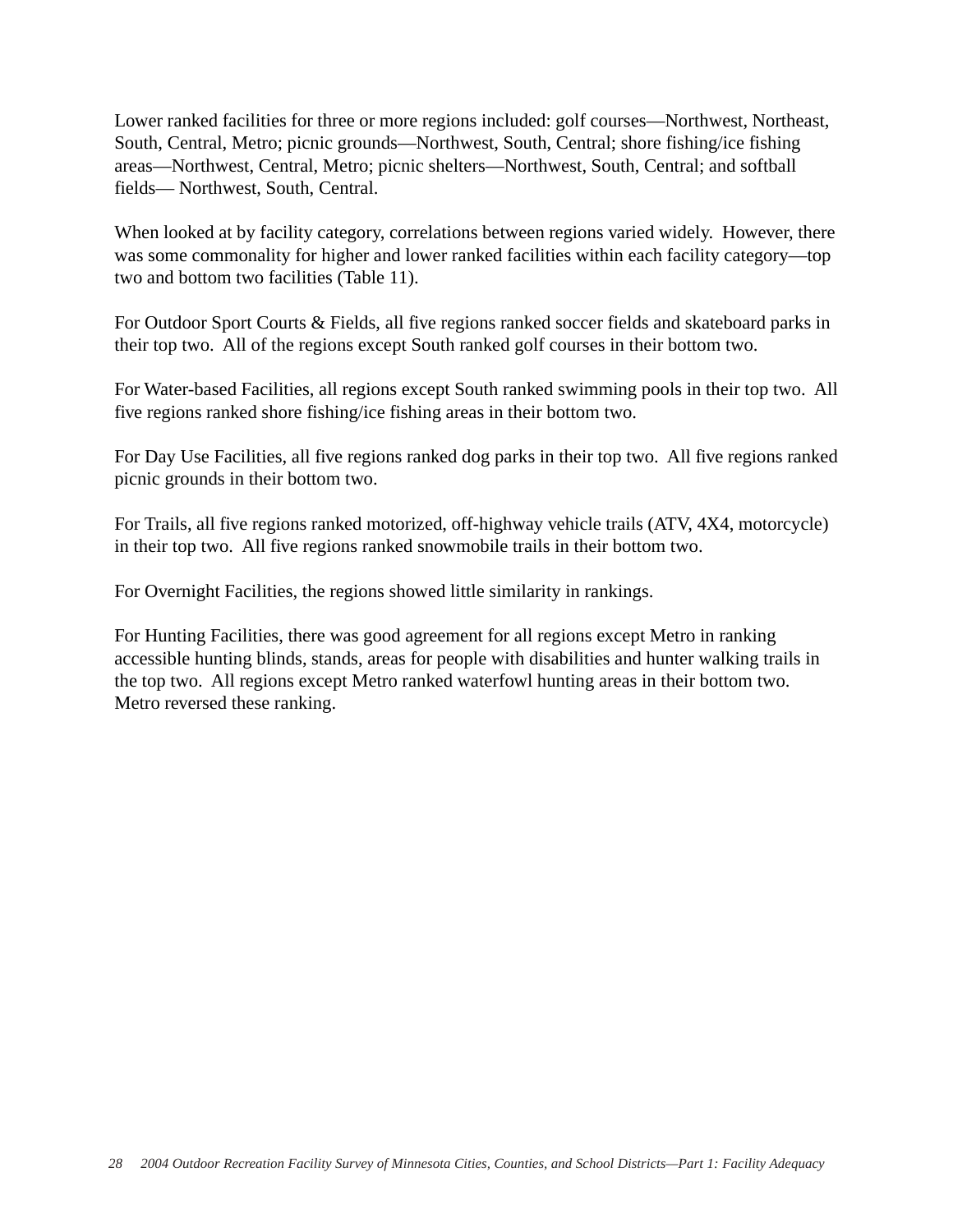# Table 11 Facilities Needed Now by Cities by Category by Region (percent indicating need)

| Facility                                          | <b>Total</b> | <b>Northwest</b> | <b>Northeast</b> | South | Central  | Metro |
|---------------------------------------------------|--------------|------------------|------------------|-------|----------|-------|
| <b>Outdoor Sport Courts &amp; Fields</b>          |              |                  |                  |       |          |       |
| Soccer fields                                     | 42.5         | 41.2             | 39.5             | 47.1  | 39.5     | 39.6  |
| Skateboard parks                                  | 41.7         | 41.2             | 39.5             | 40.4  | 58.1     | 37.4  |
| Snow boarding areas                               | 32.3         | 41.2             | 32.6             | 38.2  | 30.2     | 17.6  |
| Downhill ski areas                                | 31.8         | 38.2             | 27.9             | 39.0  | 32.6     | 17.6  |
| Archery ranges                                    | 29.7         | 33.8             | 32.6             | 33.1  | 37.2     | 16.5  |
| Sledding hills                                    | 25.5         | 30.9             | 30.2             | 28.7  | 27.9     | 13.2  |
| Volleyball courts                                 | 23.9         | 23.5             | 32.6             | 20.6  | 27.9     | 23.1  |
| Ice rinks                                         | 23.9         | 27.9             | 16.3             | 26.5  | 25.6     | 19.8  |
| Rifle-pistol ranges                               | 23.4         | 29.4             | 25.6             | 22.8  | 25.6     | 17.6  |
| Football fields                                   | 19.9         | 11.8             | 14.0             | 17.6  | 23.3     | 30.8  |
| Running tracks                                    | 19.2         | 20.6             | 32.6             | 22.8  | 20.9     | 5.5   |
| <b>Basketball courts</b>                          | 17.6         | 13.2             | 18.6             | 14.7  | 27.9     | 19.8  |
| <b>Baseball fields</b>                            | 17.6         | 11.8             | 14.0             | 11.0  | 25.6     | 29.7  |
| Tennis courts                                     | 17.1         | 20.6             | 14.0             | 19.1  | 16.3     | 13.2  |
| Softball fields                                   | 15.7         | 10.3             | 23.3             | 11.0  | 16.3     | 23.1  |
| Golf courses                                      | 9.7          | 8.8              | 9.3              | 11.8  | 11.6     | 6.6   |
| <b>Water-based Facilities</b>                     |              |                  |                  |       |          |       |
|                                                   |              |                  |                  |       |          |       |
| Outdoor swimming pools                            | 33.1         | 36.8             | 53.5             | 24.3  | 39.5     | 30.8  |
| Marinas                                           | 26.5         | 38.2             | 16.3             | 30.9  | 27.9     | 15.4  |
| Fishing piers                                     | 22.6         | 19.1             | 23.3             | 27.9  | 27.9     | 14.3  |
| Swimming beaches                                  | 21.0         | 17.6             | 27.9             | 25.0  | 30.2     | 9.9   |
| Boat launching ramps                              | 14.7         | 11.8             | 16.3             | 14.7  | 20.9     | 13.2  |
| Shore fishing/ice fishing areas                   | 11.3         | 8.8              | 11.6             | 13.2  | 14.0     | 8.8   |
| <b>Day Use Facilities</b>                         |              |                  |                  |       |          |       |
| Dog parks                                         | 39.9         | 35.3             | 44.2             | 43.4  | 46.5     | 33.0  |
| Nature/Interprative centers                       | 28.6         | 36.8             | 23.3             | 29.4  | 46.5     | 15.4  |
| Wildlife/nature observation areas                 | 24.1         | 30.9             | 23.3             | 24.3  | 34.9     | 14.3  |
| Natural park areas/open spaces                    | 17.8         | 27.9             | 14.0             | 13.2  | 25.6     | 15.4  |
| Playgrounds                                       | 15.5         | 20.6             | 16.3             | 17.6  | 16.3     | 7.7   |
| Picnic shelters                                   | 14.4         | $\!\!\!\!\!8.8$  | 27.9             | 11.0  | 16.3     | 16.5  |
| Picnic grounds                                    | 10.2         | 5.9              | 16.3             | 8.1   | 11.6     | 13.2  |
| <b>Trails</b>                                     |              |                  |                  |       |          |       |
| Paved trails for walking, hiking, skating, biking | 44.6         | 54.4             | 37.2             | 51.5  | 46.5     | 29.7  |
| Motorized, off-highway vehicle trails (ATV, 4X4,  |              |                  |                  |       |          |       |
| motorcycle)                                       | 44.1         | 60.3             | 39.5             | 45.6  | 53.5     | 27.5  |
| Mountain bike trails                              | 38.8         | 51.5             | 37.2             | 41.2  | 46.5     | 23.1  |
| Unpaved trails for walking, hiking, biking        | 36.2         | 47.1             | 39.5             | 36.8  | 48.8     | 19.8  |
| Horseback trails                                  | 32.5         | 45.6             | 30.2             | 35.3  | 39.5     | 16.5  |
| Nature/interpretive trails                        | 30.2         | 42.6             | 32.6             | 27.2  | 41.9     | 18.7  |
| Cross-country ski trails                          | 27.0         | 36.8             | 14.0             | 30.1  | $30.2\,$ | 19.8  |
| Snowmobile trails                                 | 16.3         | 16.2             | 20.9             | 12.5  | 18.6     | 18.7  |
| <b>Overnight Facilities</b>                       |              |                  |                  |       |          |       |
| Modern campgrounds with electric hookups          | 28.1         | 30.9             | 30.2             | 36.0  | 25.6     | 14.3  |
| Camper cabins                                     | 27.6         | 36.8             | 4.7              | 35.3  | 39.5     | 14.3  |
| Dispersed camping sites                           | 22.8         | 29.4             | 9.3              | 27.9  | 30.2     | 13.2  |
| Primitive campgrounds                             | 21.8         | 32.4             | 14.0             | 25.0  | 23.3     | 12.1  |
| <b>Hunting Facilities</b>                         |              |                  |                  |       |          |       |
| Accessible hunting blinds, stands, areas for      |              |                  |                  |       |          |       |
| people with disabilities                          | 33.3         | 42.6             | 32.6             | 34.6  | 48.8     | 17.6  |
| Hunter walking trails                             | 26.8         | 29.4             | 14.0             | 28.7  | 44.2     | 19.8  |
| Big game hunting areas                            | 23.6         | 27.9             | $2.3$            | 26.5  | 34.9     | 20.9  |
| Small game hunting areas                          | 20.2         | 22.1             | 4.7              | 19.9  | 30.2     | 22.0  |
| Waterfowl hunting areas                           | 19.7         | 22.1             | $2.3\,$          | 20.6  | 27.9     | 20.9  |
|                                                   |              |                  |                  |       |          |       |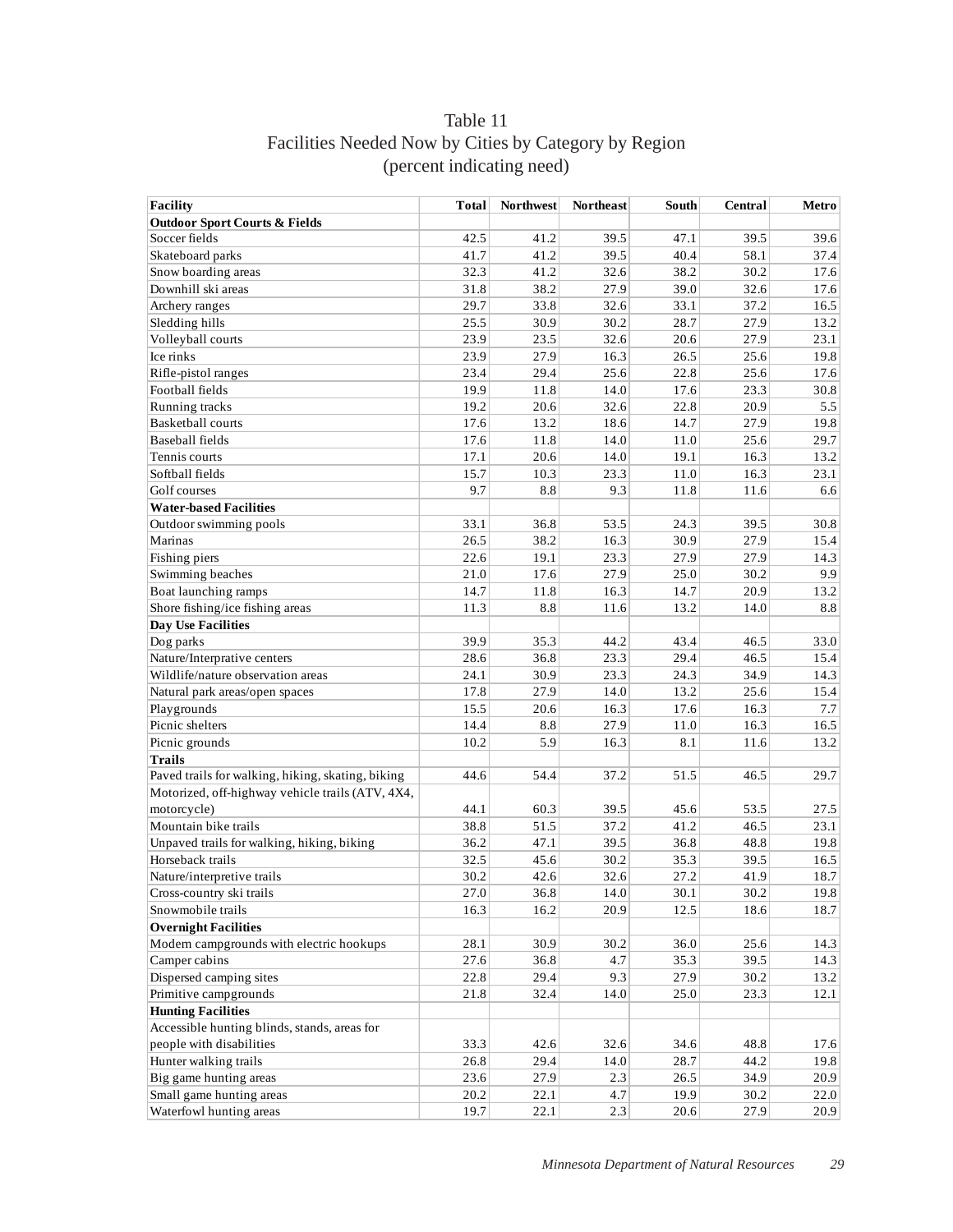When comparing facilities needed now with facilities needed now plus facilities needed within five years, the correlation by region is fairly good, except for the Central and the Metro regions— Northwest =  $0.943$ , Northeast =  $0.859$ , South =  $0.869$ , Central =  $0.664$ , Metro =  $0.769$ . As with facilities needed now, there was some commonality among the Northwest, South, and Central regions in ranking facilities needed now plus facilities needed within five years (Table 12). The Metro region differed most from the other regions. The Northeast was somewhat in between.

| Plus Facilities Needed Within Five years<br>by Cities by Region |           |       |         |       |  |  |
|-----------------------------------------------------------------|-----------|-------|---------|-------|--|--|
| Region                                                          | Northeast | South | Central | Metro |  |  |
| Northwest                                                       | 0.516     | 0.918 | 0.728   | 0.209 |  |  |
| Northeast                                                       |           | 0.573 | 0.662   | 0.441 |  |  |
| South                                                           |           |       | 0.748   | 0.247 |  |  |
| Central                                                         |           |       |         | 0.584 |  |  |

There was some commonality among regions in the higher and lower ranked facilities (Table 13). Paved trails for walking, hiking, skating, biking and soccer fields were ranked in the top five by all regions. Other facilities ranked in the top five by three or more regions included unpaved trails for walking, hiking, biking; skateboard parks; and motorized off-highway vehicle trails (ATV, 4X4, motorcycle). Golf courses and shore fishing/ice fishing areas were ranked in the bottom five by all regions. Other facilities ranked in the bottom five by three or more regions included boat launching ramps and football fields.

When looked at by facility category, there was good agreement among regions in the higher and lower ranked facilities within each facility category (Table 14).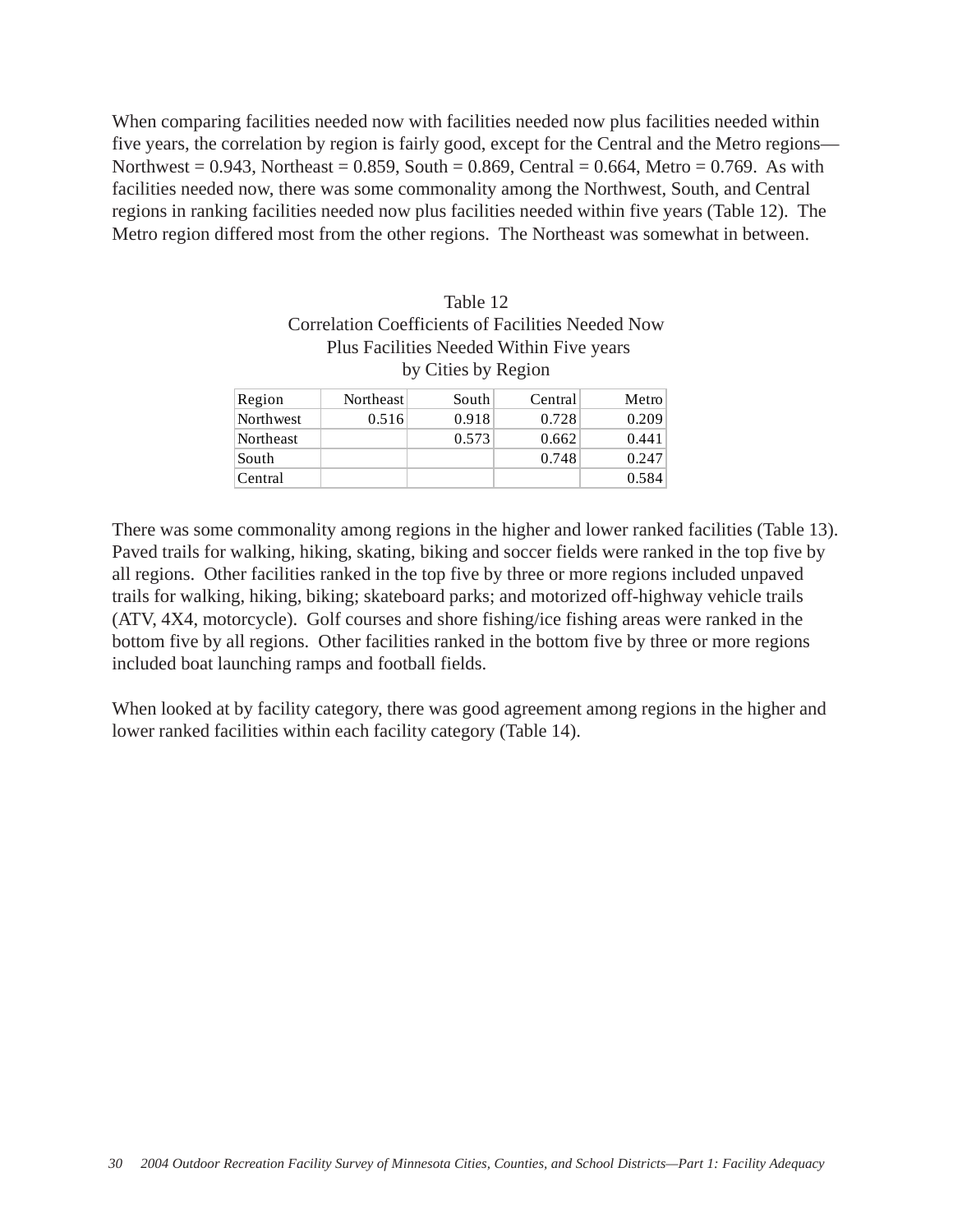# Table 13 Facilities Needed Now Plus Facilities Needed Within Five Years by Cities by Region (percent indicating need)

| <b>Facility</b>                       | <b>Total</b> | <b>Northwest</b> | <b>Northeast</b> | South | <b>Central</b> | <b>Metro</b> |
|---------------------------------------|--------------|------------------|------------------|-------|----------------|--------------|
| Paved trails for walking, hiking,     |              |                  |                  |       |                |              |
| skating, biking                       | 59.2         | 66.2             | 43.8             | 64.9  | 56.3           | 54.1         |
| Soccer fields                         | 56.1         | 51.4             | 43.8             | 56.3  | 54.2           | 66.3         |
| Unpaved trails for walking, hiking,   |              |                  |                  |       |                |              |
| biking                                | 48.4         | 58.1             | 43.8             | 50.3  | 52.1           | 38.8         |
| Skateboard parks                      | 48.2         | 44.6             | 45.8             | 43.7  | 70.8           | 48.0         |
| Motorized, off-highway vehicle trails |              |                  |                  |       |                |              |
| (ATV, 4X4, motorcycle)                | 46.8         | 60.8             | 50.0             | 48.3  | 54.2           | 28.6         |
| Dog parks                             | 46.3         | 40.5             | 41.7             | 44.4  | 47.9           | 55.1         |
| Outdoor swimming pools                | 45.1         | 45.9             | 50.0             | 42.4  | 58.3           | 39.8         |
| Mountain bike trails                  | 44.6         | 51.4             | 39.6             | 49.7  | 50.0           | 31.6         |
| Nature/interpretive trails            | 41.1         | 48.6             | 39.6             | 37.7  | 52.1           | 35.7         |
| Ice rinks                             | 40.6         | 43.2             | 29.2             | 44.4  | 47.9           | 34.7         |
| Modern campgrounds with electric      |              |                  |                  |       |                |              |
| hookups                               | 39.9         | 39.2             | 43.8             | 51.0  | 43.8           | 19.4         |
| Cross-country ski trails              | 39.1         | 47.3             | 29.2             | 39.7  | 45.8           | 33.7         |
| Horseback trails                      | 37.0         | 48.6             | 33.3             | 37.7  | 47.9           | 23.5         |
| Nature/Interprative centers           | 36.0         | 39.2             | 33.3             | 35.8  | 52.1           | 27.6         |
| Picnic shelters                       | 34.8         | 27.0             | 41.7             | 31.1  | 43.8           | 38.8         |
| Volleyball courts                     | 33.7         | 28.4             | 43.8             | 31.8  | 41.7           | 31.6         |
| Accessible hunting blinds, stands,    |              |                  |                  |       |                |              |
| areas for people with disabilities    | 33.4         | 44.6             | 31.3             | 36.4  | 43.8           | 16.3         |
| Snow boarding areas                   | 33.2         | 43.2             | 33.3             | 38.4  | 35.4           | 16.3         |
| Playgrounds                           | 32.9         | 33.8             | 39.6             | 34.4  | 45.8           | 20.4         |
| Camper cabins                         | 32.7         | 40.5             | 14.6             | 41.7  | 43.8           | 16.3         |
| Archery ranges                        | 32.5         | 36.5             | 33.3             | 35.8  | 39.6           | 20.4         |
| Primitive campgrounds                 | 32.5         | 37.8             | 29.2             | 37.7  | 41.7           | 17.3         |
| <b>Baseball</b> fields                | 31.7         | 18.9             | 27.1             | 26.5  | 39.6           | 48.0         |
| Fishing piers                         | 31.7         | 28.4             | 29.2             | 34.4  | 37.5           | 28.6         |
| Wildlife/nature observation areas     | 31.7         | 35.1             | 22.9             | 31.1  | 43.8           | 28.6         |
| Downhill ski areas                    | 31.3         | 37.8             | 31.3             | 37.7  | 31.3           | 16.3         |
| <b>Basketball courts</b>              | 31.0         | 21.6             | 33.3             | 27.2  | 43.8           | 36.7         |
| Hunter walking trails                 | 30.8         | 32.4             | 25.0             | 33.8  | 45.8           | 20.4         |
| Natural park areas/open spaces        | 30.5         | 32.4             | 22.9             | 27.2  | 45.8           | 30.6         |
| Softball fields                       | 30.3         | 16.2             | 31.3             | 26.5  | 39.6           | 41.8         |
| Sledding hills                        | 29.8         | 39.2             | 29.2             | 33.8  | 31.3           | 16.3         |
| Marinas                               | 28.4         | 37.8             | 18.8             | 31.8  | 31.3           | 19.4         |
| Swimming beaches                      | 28.2         | 21.6             | 37.5             | 31.1  | 41.7           | 17.3         |
| Dispersed camping sites               | 28.2         | 33.8             | 18.8             | 34.4  | 35.4           | 15.3         |
| Tennis courts                         | 27.7         | 25.7             | 33.3             | 29.1  | 37.5           | 19.4         |
| Football fields                       | 27.2         | 17.6             | 22.9             | 22.5  | 27.1           | 43.9         |
| Big game hunting areas                | 27.2         | 28.4             | 12.5             | 31.8  | 37.5           | 21.4         |
| Small game hunting areas              | 27.2         | 27.0             | 12.5             | 31.1  | 35.4           | 24.5         |
| Rifle-pistol ranges                   | 27.0         | 31.1             | 31.3             | 25.8  | 33.3           | 20.4         |
| Picnic grounds                        | 26.7         | 23.0             | 31.3             | 23.2  | 37.5           | 27.6         |
| Snowmobile trails                     | 26.5         | 24.3             | 31.3             | 25.2  | 27.1           | 27.6         |
| Waterfowl hunting areas               | 25.8         | 27.0             | 16.7             | 27.2  | 33.3           | 23.5         |
| Running tracks                        | 23.2         | 27.0             | 31.3             | 26.5  | 31.3           | 7.1          |
| Boat launching ramps                  | 22.0         | 18.9             | 22.9             | 21.9  | 25.0           | 22.4         |
| Shore fishing/ice fishing areas       | 17.7         | 17.6             | 16.7             | 18.5  | 18.8           | 16.3         |
| Golf courses                          | 15.0         | 12.2             | 10.4             | 19.9  | 16.7           | 11.2         |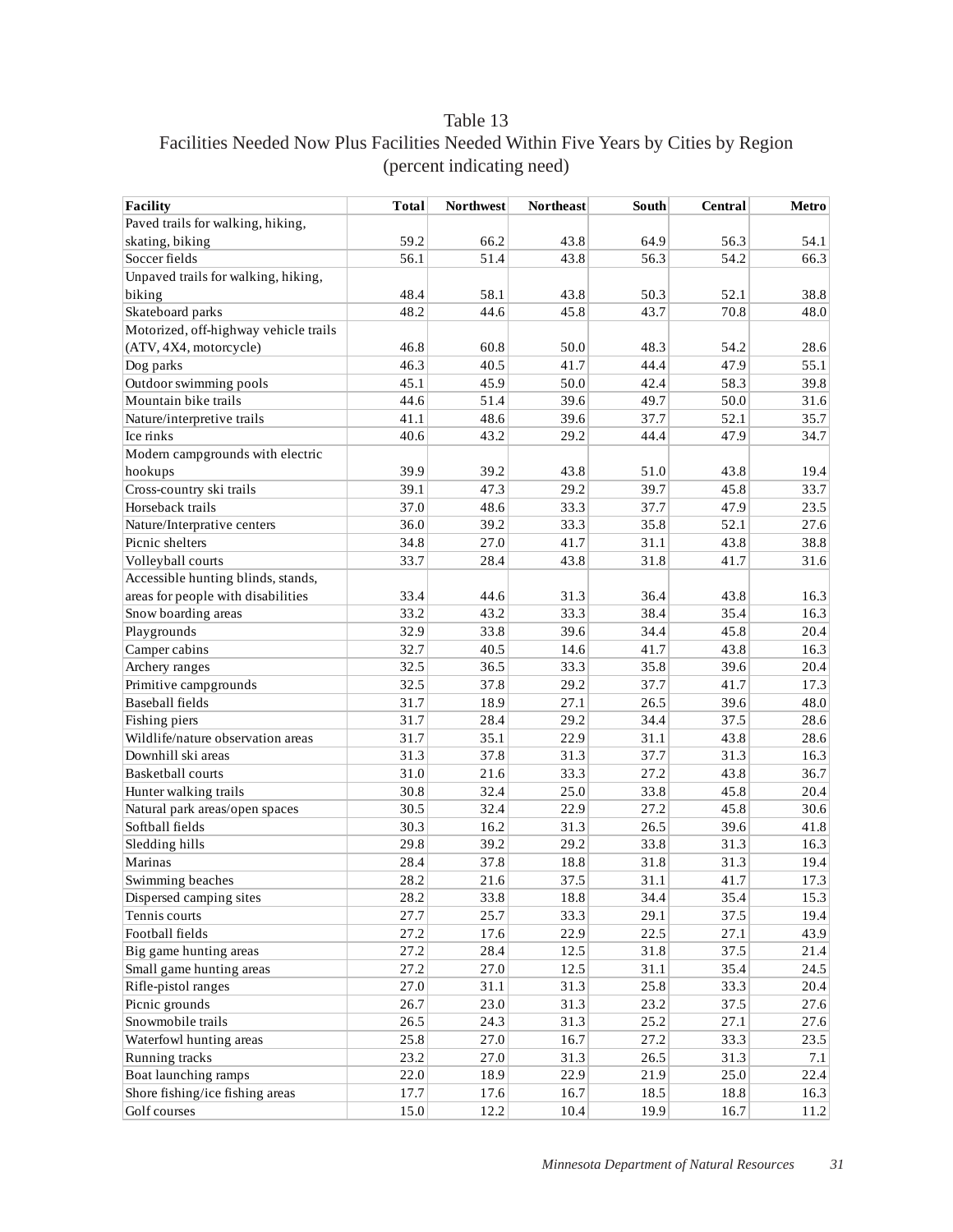### Table 14

| Facilities Needed Now Plus Facilities Needed Within Five Years by Cities by Category by Region |  |
|------------------------------------------------------------------------------------------------|--|
| (percent indicating need)                                                                      |  |

| <b>Facility</b>                          | <b>Total</b> | <b>Northwest</b> | <b>Northeast</b> | South | Central | Metro |
|------------------------------------------|--------------|------------------|------------------|-------|---------|-------|
| <b>Outdoor Sport Courts &amp; Fields</b> |              |                  |                  |       |         |       |
| Soccer fields                            | 56.1         | 51.4             | 43.8             | 56.3  | 54.2    | 66.3  |
| Skateboard parks                         | 48.2         | 44.6             | 45.8             | 43.7  | 70.8    | 48.0  |
| Ice rinks                                | 40.6         | 43.2             | 29.2             | 44.4  | 47.9    | 34.7  |
| Volleyball courts                        | 33.7         | 28.4             | 43.8             | 31.8  | 41.7    | 31.6  |
| Snow boarding areas                      | 33.2         | 43.2             | 33.3             | 38.4  | 35.4    | 16.3  |
| Archery ranges                           | 32.5         | 36.5             | 33.3             | 35.8  | 39.6    | 20.4  |
| <b>Baseball fields</b>                   | 31.7         | 18.9             | 27.1             | 26.5  | 39.6    | 48.0  |
| Downhill ski areas                       | 31.3         | 37.8             | 31.3             | 37.7  | 31.3    | 16.3  |
| <b>Basketball courts</b>                 | 31.0         | 21.6             | 33.3             | 27.2  | 43.8    | 36.7  |
| Softball fields                          | 30.3         | 16.2             | 31.3             | 26.5  | 39.6    | 41.8  |
| Sledding hills                           | 29.8         | 39.2             | 29.2             | 33.8  | 31.3    | 16.3  |
| Tennis courts                            | 27.7         | 25.7             | 33.3             | 29.1  | 37.5    | 19.4  |
| Football fields                          | 27.2         | 17.6             | 22.9             | 22.5  | 27.1    | 43.9  |
| Rifle-pistol ranges                      | 27.0         | 31.1             | 31.3             | 25.8  | 33.3    | 20.4  |
| Running tracks                           | 23.2         | 27.0             | 31.3             | 26.5  | 31.3    | 7.1   |
| Golf courses                             | 15.0         | 12.2             | 10.4             | 19.9  | 16.7    | 11.2  |
| <b>Water-based Facilities</b>            |              |                  |                  |       |         |       |
| Outdoor swimming pools                   | 45.1         | 45.9             | 50.0             | 42.4  | 58.3    | 39.8  |
| Fishing piers                            | 31.7         | 28.4             | 29.2             | 34.4  | 37.5    | 28.6  |
| Marinas                                  | 28.4         | 37.8             | 18.8             | 31.8  | 31.3    | 19.4  |
| Swimming beaches                         | 28.2         | 21.6             | 37.5             | 31.1  | 41.7    | 17.3  |
| Boat launching ramps                     | 22.0         | 18.9             | 22.9             | 21.9  | 25.0    | 22.4  |
| Shore fishing/ice fishing areas          | 17.7         | 17.6             | 16.7             | 18.5  | 18.8    | 16.3  |
| Day Use Facilities                       |              |                  |                  |       |         |       |
| Dog parks                                | 46.3         | 40.5             | 41.7             | 44.4  | 47.9    | 55.1  |
| Nature/Interprative centers              | 36.0         | 39.2             | 33.3             | 35.8  | 52.1    | 27.6  |
| Picnic shelters                          | 34.8         | 27.0             | 41.7             | 31.1  | 43.8    | 38.8  |
| Playgrounds                              | 32.9         | 33.8             | 39.6             | 34.4  | 45.8    | 20.4  |
| Wildlife/nature observation areas        | 31.7         | 35.1             | 22.9             | 31.1  | 43.8    | 28.6  |
| Natural park areas/open spaces           | 30.5         | 32.4             | 22.9             | 27.2  | 45.8    | 30.6  |
| Picnic grounds                           | 26.7         | 23.0             | 31.3             | 23.2  | 37.5    | 27.6  |
| <b>Trails</b>                            |              |                  |                  |       |         |       |
| Paved trails for walking, hiking,        |              |                  |                  |       |         |       |
| skating, biking                          | 59.2         | 66.2             | 43.8             | 64.9  | 56.3    | 54.1  |
| Unpaved trails for walking, hiking,      |              |                  |                  |       |         |       |
| biking                                   | 48.4         | 58.1             | 43.8             | 50.3  | 52.1    | 38.8  |
| Motorized, off-highway vehicle trails    |              |                  |                  |       |         |       |
| (ATV, 4X4, motorcycle)                   | 46.8         | 60.8             | 50.0             | 48.3  | 54.2    | 28.6  |
| Mountain bike trails                     | 44.6         | 51.4             | 39.6             | 49.7  | 50.0    | 31.6  |
| Nature/interpretive trails               | 41.1         | 48.6             | 39.6             | 37.7  | 52.1    | 35.7  |
| Cross-country ski trails                 | 39.1         | 47.3             | 29.2             | 39.7  | 45.8    | 33.7  |
| Horseback trails                         | 37.0         | 48.6             | 33.3             | 37.7  | 47.9    | 23.5  |
| Snowmobile trails                        | 26.5         | 24.3             | 31.3             | 25.2  | 27.1    | 27.6  |
| <b>Overnight Facilities</b>              |              |                  |                  |       |         |       |
| Modern campgrounds with electric         |              |                  |                  |       |         |       |
| hookups                                  | 39.9         | 39.2             | 43.8             | 51.0  | 43.8    | 19.4  |
| Camper cabins                            | 32.7         | 40.5             | 14.6             | 41.7  | 43.8    | 16.3  |
| Primitive campgrounds                    | 32.5         | 37.8             | 29.2             | 37.7  | 41.7    | 17.3  |
| Dispersed camping sites                  | 28.2         | 33.8             | 18.8             | 34.4  | 35.4    | 15.3  |
| <b>Hunting Facilities</b>                |              |                  |                  |       |         |       |
| Accessible hunting blinds, stands,       |              |                  |                  |       |         |       |
| areas for people with disabilities       | 33.4         | 44.6             | 31.3             | 36.4  | 43.8    | 16.3  |
| Hunter walking trails                    | 30.8         | 32.4             | 25.0             | 33.8  | 45.8    | 20.4  |
| Big game hunting areas                   | 27.2         | 28.4             | 12.5             | 31.8  | 37.5    | 21.4  |
| Small game hunting areas                 | 27.2         | 27.0             | 12.5             | 31.1  | 35.4    | 24.5  |
| Waterfowl hunting areas                  | 25.8         | 27.0             | 16.7             | 27.2  | 33.3    | 23.5  |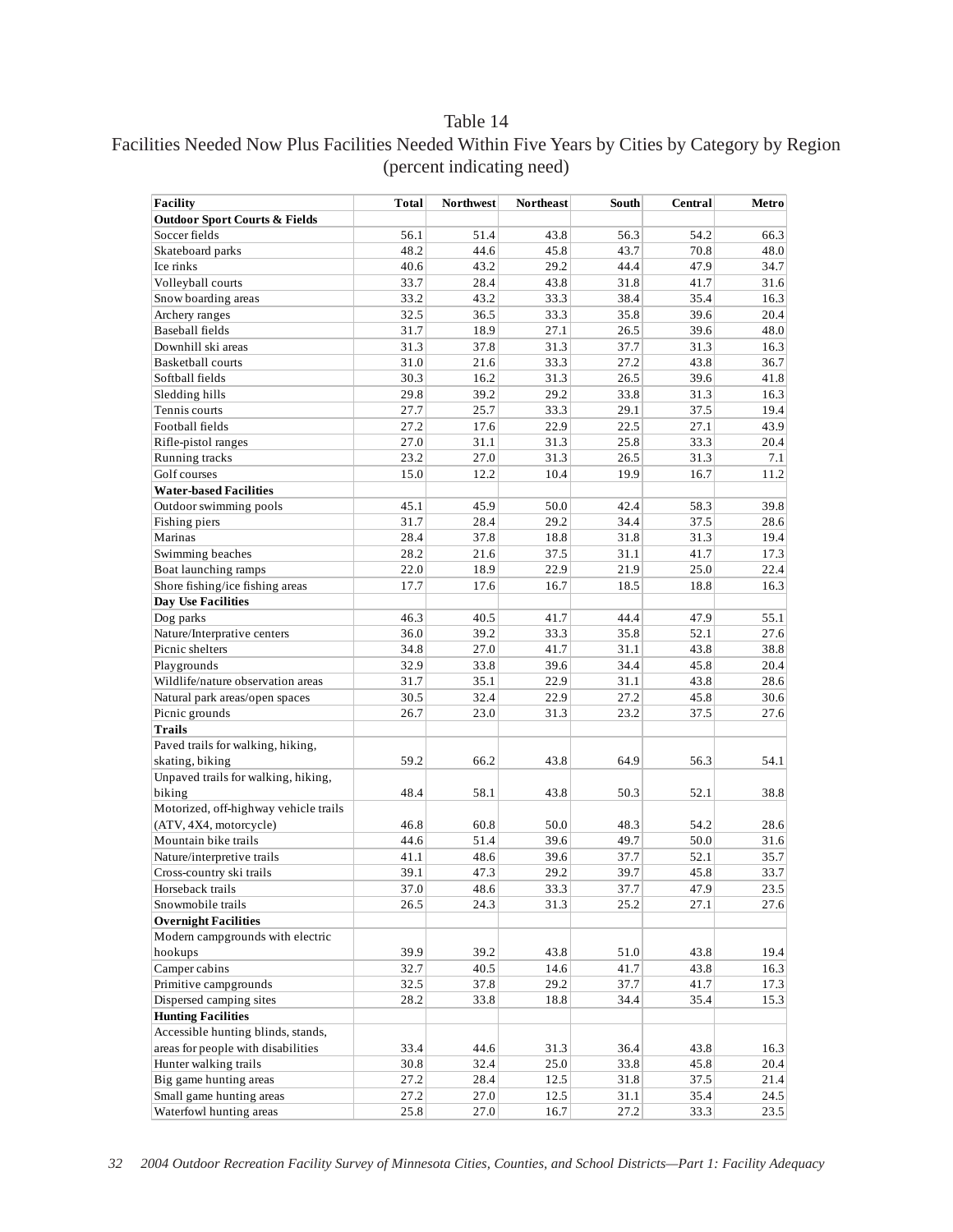#### Analysis by Population Density Change

Density change is the population change from 1990 to 2000 per square mile. Negative numbers indicate a reduction in population. The higher the number the larger the population increase per square mile. The trend in Minnesota (as elsewhere in the nation) is to an increasing urban population. Over the last 100 years, almost all new additions to the Minnesota population have been urban additions.

There was a fairly strong correlation among cities when the data were looked at by population density change (Table 15). This demographic grouping showed the highest correlation of all the demographic groupings examined.

| Density change  | $0.1 - 20.0$ | $20.1 - 50.0$ | $50.1 +$ |
|-----------------|--------------|---------------|----------|
| Negative $-0.0$ | 0.893        | 0.869         | 0.893    |
| $ 0.1 - 20.0 $  |              | 0.860         | 0.841    |
| 20.1 - 50.0     |              |               | 0.820    |

## Table 15 Correlation Coefficients of Facilities Needed Now by Cities by Density Change

There was good agreement among density change classes in the higher and lower ranked facilities (Table 16).

As with the overall rankings, there was a lot of commonality among density change classes within facility category (Table 17).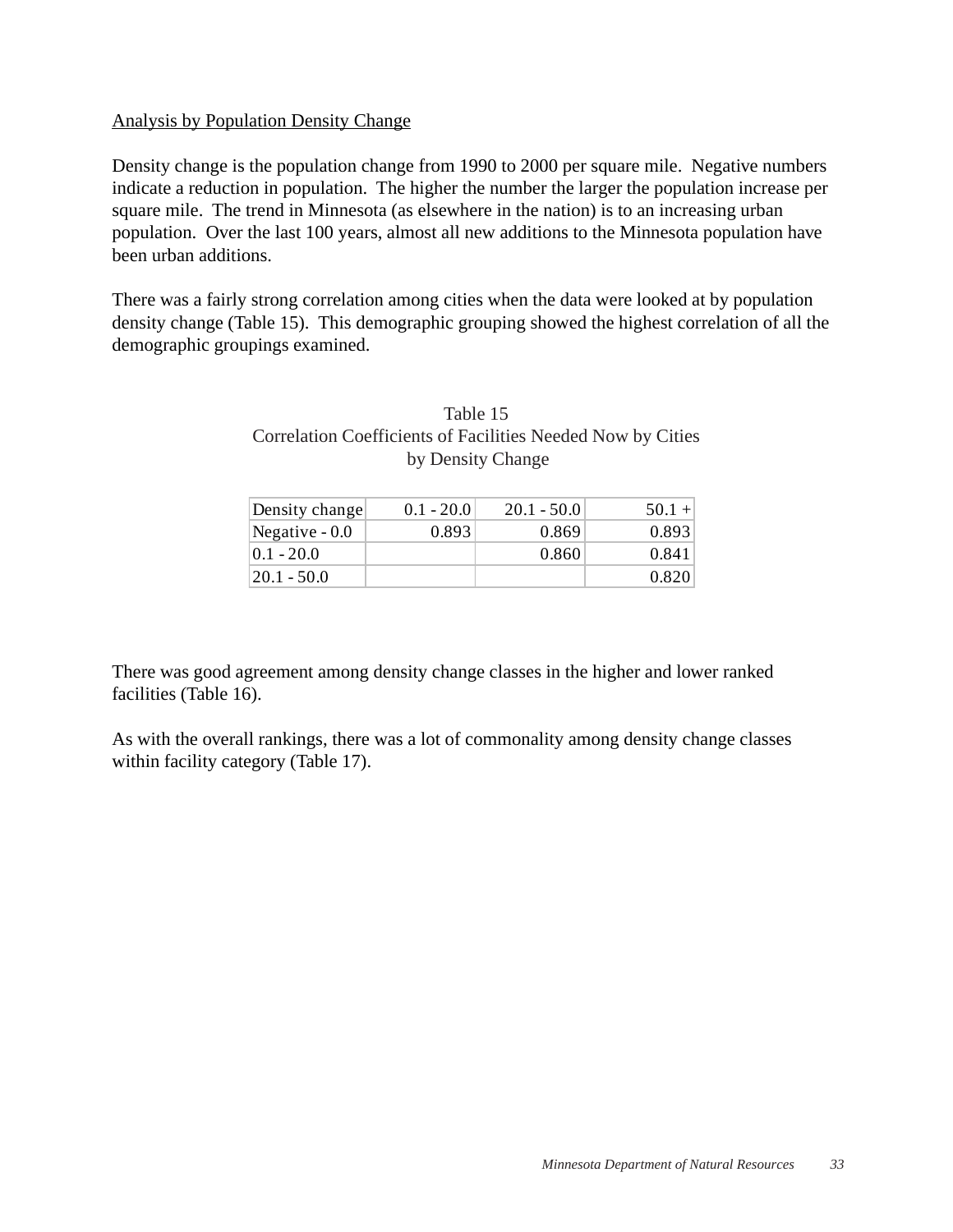| <b>Facility</b>                                   | <b>Total</b> | neg - 0.0 |         |      | $0.1 - 20.0$ 20.1 - 50.0 50.1 - high |
|---------------------------------------------------|--------------|-----------|---------|------|--------------------------------------|
| Paved trails for walking, hiking, skating, biking | 44.6         | 45.2      | 53.5    | 34.5 | 45.5                                 |
| Motorized, off-highway vehicle trails (ATV, 4X4,  |              |           |         |      |                                      |
| motorcycle)                                       | 44.1         | 40.4      | 51.2    | 46.6 | 43.8                                 |
| Soccer fields                                     | 42.5         | 38.5      | 32.6    | 43.1 | 47.2                                 |
| Skateboard parks                                  | 41.7         | 41.3      | 39.5    | 43.1 | 42.0                                 |
| Dog parks                                         | 39.9         | 34.6      | 39.5    | 43.1 | 42.0                                 |
| Mountain bike trails                              | 38.8         | 37.5      | 37.2    | 41.4 | 39.2                                 |
| Unpaved trails for walking, hiking, biking        | 36.2         | 33.7      | 48.8    | 29.3 | 36.9                                 |
| Accessible hunting blinds, stands, areas for      |              |           |         |      |                                      |
| people with disabilities                          | 33.3         | 25.0      | 41.9    | 31.0 | 36.9                                 |
| Outdoor swimming pools                            | 33.1         | 32.7      | 39.5    | 29.3 | 33.0                                 |
| Horseback trails                                  | 32.5         | 32.7      | 37.2    | 36.2 | 30.1                                 |
| Snow boarding areas                               | 32.3         | 30.8      | 34.9    | 39.7 | 30.1                                 |
| Downhill ski areas                                | 31.8         | 29.8      | 34.9    | 37.9 | 30.1                                 |
| Nature/interpretive trails                        | 30.2         | 29.8      | 34.9    | 25.9 | 30.7                                 |
| Archery ranges                                    | 29.7         | 29.8      | 27.9    | 34.5 | 28.4                                 |
| Nature/Interprative centers                       | 28.6         | 27.9      | 27.9    | 27.6 | 29.5                                 |
| Modern campgrounds with electric hookups          | 28.1         | 28.8      | 27.9    | 32.8 | 26.1                                 |
| Camper cabins                                     | 27.6         | 24.0      | 20.9    | 32.8 | 29.5                                 |
| Cross-country ski trails                          | 27.0         | 25.0      | 30.2    | 27.6 | 27.3                                 |
| Hunter walking trails                             | 26.8         | 21.2      | 27.9    | 24.1 | 30.7                                 |
| Marinas                                           | 26.5         | 26.0      | 25.6    | 24.1 | 27.8                                 |
| Sledding hills                                    | 25.5         | 24.0      | 30.2    | 31.0 | 23.3                                 |
| Wildlife/nature observation areas                 | 24.1         | 26.0      | 25.6    | 20.7 | 23.9                                 |
| Volleyball courts                                 | 23.9         | 23.1      | 27.9    | 27.6 | 22.2                                 |
| Ice rinks                                         | 23.9         | 21.2      | 23.3    | 19.0 | 27.3                                 |
| Big game hunting areas                            | 23.6         | 21.2      | 25.6    | 20.7 | 25.6                                 |
| Rifle-pistol ranges                               | 23.4         | 21.2      | 30.2    | 25.9 | 22.2                                 |
| Dispersed camping sites                           | 22.8         | 23.1      | 18.6    | 22.4 | 23.9                                 |
| Fishing piers                                     | 22.6         | 22.1      | 20.9    | 17.2 | 25.0                                 |
| Primitive campgrounds                             | 21.8         | 20.2      | 18.6    | 25.9 | 22.2                                 |
| Swimming beaches                                  | 21.0         | 17.3      | 25.6    | 24.1 | $21.0\,$                             |
| Small game hunting areas                          | 20.2         | 22.1      | 18.6    | 12.1 | 22.2                                 |
| Football fields                                   | 19.9         | 15.4      | 16.3    | 15.5 | 25.0                                 |
| Waterfowl hunting areas                           | 19.7         | 19.2      | 23.3    | 13.8 | 21.0                                 |
| Running tracks                                    | 19.2         | 16.3      | 25.6    | 29.3 | 15.9                                 |
| Natural park areas/open spaces                    | 17.8         | 20.2      | 20.9    | 19.0 | 15.3                                 |
| <b>Basketball courts</b>                          | 17.6         | 15.4      | 14.0    | 13.8 | 21.0                                 |
| <b>Baseball fields</b>                            | 17.6         | 11.5      | 14.0    | 15.5 | 22.7                                 |
| Tennis courts                                     | 17.1         | 16.3      | 16.3    | 17.2 | 17.6                                 |
| Snowmobile trails                                 | 16.3         | 16.3      | 20.9    | 17.2 | 14.8                                 |
| Softball fields                                   | 15.7         | 9.6       | 11.6    | 15.5 | 20.5                                 |
| Playgrounds                                       | 15.5         | 11.5      | 9.3     | 17.2 | 18.8                                 |
| Boat launching ramps                              | 14.7         | 14.4      | 20.9    | 8.6  | 15.3                                 |
| Picnic shelters                                   | 14.4         | 17.3      | 14.0    | 8.6  | 14.8                                 |
| Shore fishing/ice fishing areas                   | 11.3         | 12.5      | 11.6    | 8.6  | 11.4                                 |
| Picnic grounds                                    | $10.2\,$     | 9.6       | 11.6    | 8.6  | 10.8                                 |
| Golf courses                                      | 9.7          | 10.6      | $7.0\,$ | 6.9  | 10.8                                 |

## Table 16 Facilities Needed Now by Cities by Density Change (percent indicating need)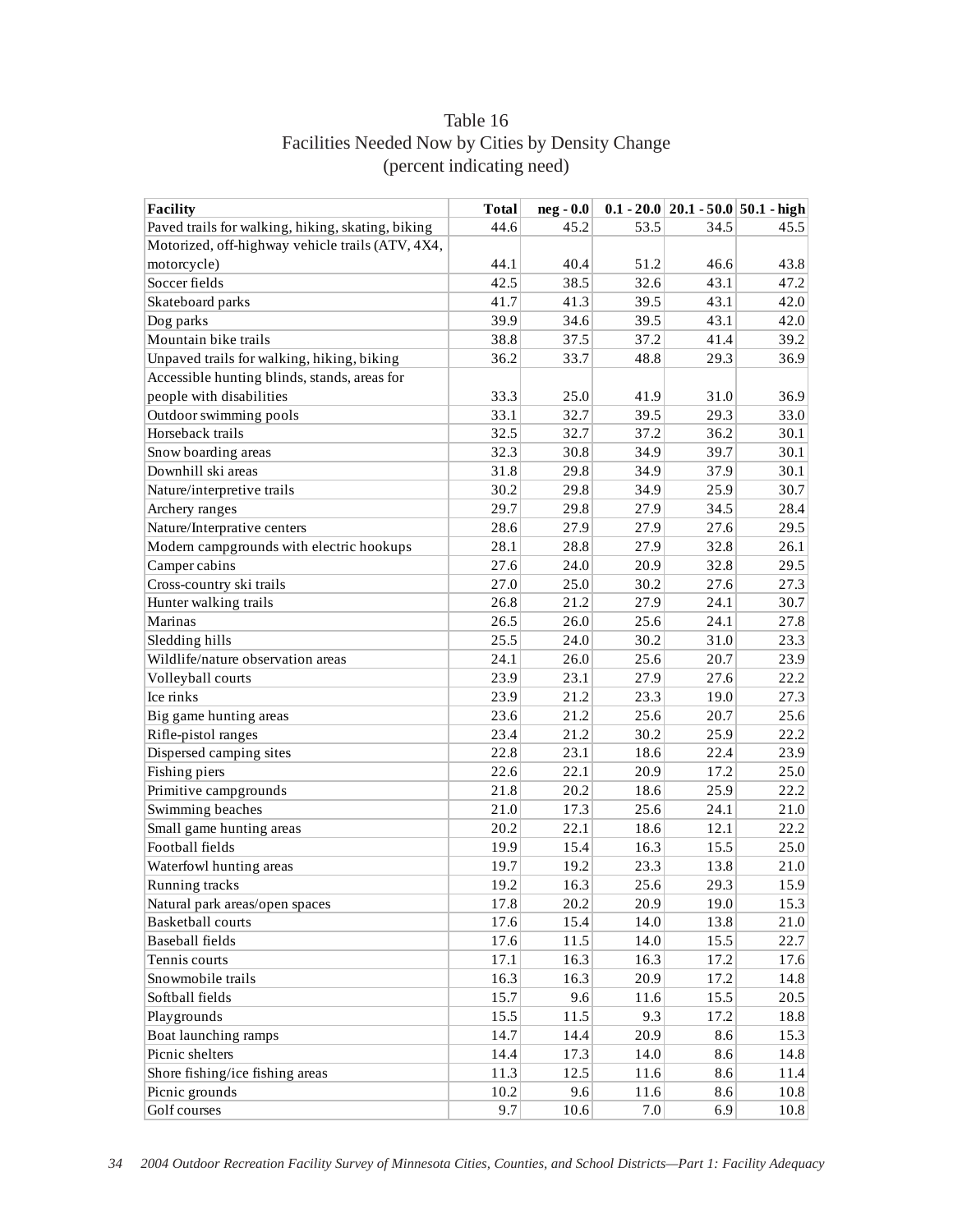# Table 17 Facilities Needed Now by Cities by Category by Density Change (percent indicating need)

| <b>Outdoor Sport Courts &amp; Fields</b><br>Soccer fields<br>42.5<br>38.5<br>32.6<br>43.1<br>47.2<br>39.5<br>43.1<br>42.0<br>Skateboard parks<br>41.7<br>41.3<br>32.3<br>34.9<br>Snow boarding areas<br>30.8<br>39.7<br>30.1<br>29.8<br>Downhill ski areas<br>31.8<br>34.9<br>37.9<br>30.1<br>29.7<br>29.8<br>27.9<br>34.5<br>28.4<br>Archery ranges<br>Sledding hills<br>25.5<br>24.0<br>30.2<br>31.0<br>23.3<br>27.9<br>Volleyball courts<br>23.9<br>23.1<br>27.6<br>22.2<br>Ice rinks<br>23.9<br>21.2<br>23.3<br>19.0<br>27.3<br>23.4<br>21.2<br>Rifle-pistol ranges<br>30.2<br>25.9<br>22.2<br>Football fields<br>19.9<br>15.4<br>16.3<br>15.5<br>25.0<br>19.2<br>16.3<br>25.6<br>29.3<br>15.9<br>Running tracks<br>17.6<br>21.0<br><b>Basketball courts</b><br>15.4<br>14.0<br>13.8<br>17.6<br>15.5<br>22.7<br>Baseball fields<br>11.5<br>14.0<br>17.1<br>16.3<br>16.3<br>Tennis courts<br>17.2<br>17.6<br>15.7<br>15.5<br>Softball fields<br>9.6<br>11.6<br>20.5<br>9.7<br>10.6<br>7.0<br>6.9<br>Golf courses<br>10.8<br><b>Water-based Facilities</b><br>33.1<br>32.7<br>39.5<br>29.3<br>33.0<br>Outdoor swimming pools<br>26.5<br>25.6<br>Marinas<br>26.0<br>24.1<br>27.8<br>22.6<br>22.1<br>20.9<br>17.2<br>25.0<br>Fishing piers<br>17.3<br>25.6<br>Swimming beaches<br>21.0<br>24.1<br>21.0<br>14.4<br>Boat launching ramps<br>14.7<br>20.9<br>8.6<br>15.3<br>12.5<br>Shore fishing/ice fishing areas<br>11.3<br>11.6<br>11.4<br>8.6<br><b>Day Use Facilities</b><br>39.9<br>Dog parks<br>34.6<br>39.5<br>43.1<br>42.0<br>27.9<br>27.9<br>Nature/Interprative centers<br>28.6<br>27.6<br>29.5<br>24.1<br>23.9<br>Wildlife/nature observation areas<br>26.0<br>25.6<br>20.7<br>17.8<br>20.2<br>20.9<br>19.0<br>15.3<br>Natural park areas/open spaces<br>15.5<br>Playgrounds<br>11.5<br>9.3<br>17.2<br>18.8<br>14.4<br>17.3<br>14.0<br>Picnic shelters<br>8.6<br>14.8<br>10.2<br>Picnic grounds<br>9.6<br>11.6<br>8.6<br>10.8<br><b>Trails</b><br>Paved trails for walking, hiking, skating, biking<br>44.6<br>45.2<br>53.5<br>34.5<br>45.5<br>Motorized, off-highway vehicle trails (ATV, 4X4,<br>motorcycle)<br>44.1<br>40.4<br>51.2<br>46.6<br>43.8<br>37.5<br>37.2<br>Mountain bike trails<br>38.8<br>41.4<br>39.2<br>Unpaved trails for walking, hiking, biking<br>36.2<br>33.7<br>48.8<br>29.3<br>36.9<br>Horseback trails<br>32.5<br>32.7<br>37.2<br>36.2<br>30.1<br>Nature/interpretive trails<br>30.2<br>29.8<br>34.9<br>25.9<br>30.7<br>27.0<br>25.0<br>30.2<br>27.6<br>27.3<br>Cross-country ski trails<br>Snowmobile trails<br>16.3<br>16.3<br>20.9<br>17.2<br>14.8<br><b>Overnight Facilities</b><br>Modern campgrounds with electric hookups<br>28.1<br>28.8<br>27.9<br>32.8<br>26.1<br>27.6<br>32.8<br>Camper cabins<br>24.0<br>20.9<br>29.5<br>Dispersed camping sites<br>22.8<br>23.1<br>22.4<br>23.9<br>18.6<br>Primitive campgrounds<br>21.8<br>20.2<br>18.6<br>25.9<br>22.2<br><b>Hunting Facilities</b><br>Accessible hunting blinds, stands, areas for<br>33.3<br>people with disabilities<br>25.0<br>41.9<br>31.0<br>36.9<br>Hunter walking trails<br>21.2<br>27.9<br>26.8<br>24.1<br>30.7 | <b>Facility</b>        | <b>Total</b> | $neg - 0.0$ |      |      | $0.1 - 20.0   20.1 - 50.0   50.1 - high$ |
|-----------------------------------------------------------------------------------------------------------------------------------------------------------------------------------------------------------------------------------------------------------------------------------------------------------------------------------------------------------------------------------------------------------------------------------------------------------------------------------------------------------------------------------------------------------------------------------------------------------------------------------------------------------------------------------------------------------------------------------------------------------------------------------------------------------------------------------------------------------------------------------------------------------------------------------------------------------------------------------------------------------------------------------------------------------------------------------------------------------------------------------------------------------------------------------------------------------------------------------------------------------------------------------------------------------------------------------------------------------------------------------------------------------------------------------------------------------------------------------------------------------------------------------------------------------------------------------------------------------------------------------------------------------------------------------------------------------------------------------------------------------------------------------------------------------------------------------------------------------------------------------------------------------------------------------------------------------------------------------------------------------------------------------------------------------------------------------------------------------------------------------------------------------------------------------------------------------------------------------------------------------------------------------------------------------------------------------------------------------------------------------------------------------------------------------------------------------------------------------------------------------------------------------------------------------------------------------------------------------------------------------------------------------------------------------------------------------------------------------------------------------------------------------------------------------------------------------------------------------------------------------------------------------------------------------------------------------------------------------------------------------------------------------------------------------------------------------------------------------------------------|------------------------|--------------|-------------|------|------|------------------------------------------|
|                                                                                                                                                                                                                                                                                                                                                                                                                                                                                                                                                                                                                                                                                                                                                                                                                                                                                                                                                                                                                                                                                                                                                                                                                                                                                                                                                                                                                                                                                                                                                                                                                                                                                                                                                                                                                                                                                                                                                                                                                                                                                                                                                                                                                                                                                                                                                                                                                                                                                                                                                                                                                                                                                                                                                                                                                                                                                                                                                                                                                                                                                                                             |                        |              |             |      |      |                                          |
|                                                                                                                                                                                                                                                                                                                                                                                                                                                                                                                                                                                                                                                                                                                                                                                                                                                                                                                                                                                                                                                                                                                                                                                                                                                                                                                                                                                                                                                                                                                                                                                                                                                                                                                                                                                                                                                                                                                                                                                                                                                                                                                                                                                                                                                                                                                                                                                                                                                                                                                                                                                                                                                                                                                                                                                                                                                                                                                                                                                                                                                                                                                             |                        |              |             |      |      |                                          |
|                                                                                                                                                                                                                                                                                                                                                                                                                                                                                                                                                                                                                                                                                                                                                                                                                                                                                                                                                                                                                                                                                                                                                                                                                                                                                                                                                                                                                                                                                                                                                                                                                                                                                                                                                                                                                                                                                                                                                                                                                                                                                                                                                                                                                                                                                                                                                                                                                                                                                                                                                                                                                                                                                                                                                                                                                                                                                                                                                                                                                                                                                                                             |                        |              |             |      |      |                                          |
|                                                                                                                                                                                                                                                                                                                                                                                                                                                                                                                                                                                                                                                                                                                                                                                                                                                                                                                                                                                                                                                                                                                                                                                                                                                                                                                                                                                                                                                                                                                                                                                                                                                                                                                                                                                                                                                                                                                                                                                                                                                                                                                                                                                                                                                                                                                                                                                                                                                                                                                                                                                                                                                                                                                                                                                                                                                                                                                                                                                                                                                                                                                             |                        |              |             |      |      |                                          |
|                                                                                                                                                                                                                                                                                                                                                                                                                                                                                                                                                                                                                                                                                                                                                                                                                                                                                                                                                                                                                                                                                                                                                                                                                                                                                                                                                                                                                                                                                                                                                                                                                                                                                                                                                                                                                                                                                                                                                                                                                                                                                                                                                                                                                                                                                                                                                                                                                                                                                                                                                                                                                                                                                                                                                                                                                                                                                                                                                                                                                                                                                                                             |                        |              |             |      |      |                                          |
|                                                                                                                                                                                                                                                                                                                                                                                                                                                                                                                                                                                                                                                                                                                                                                                                                                                                                                                                                                                                                                                                                                                                                                                                                                                                                                                                                                                                                                                                                                                                                                                                                                                                                                                                                                                                                                                                                                                                                                                                                                                                                                                                                                                                                                                                                                                                                                                                                                                                                                                                                                                                                                                                                                                                                                                                                                                                                                                                                                                                                                                                                                                             |                        |              |             |      |      |                                          |
|                                                                                                                                                                                                                                                                                                                                                                                                                                                                                                                                                                                                                                                                                                                                                                                                                                                                                                                                                                                                                                                                                                                                                                                                                                                                                                                                                                                                                                                                                                                                                                                                                                                                                                                                                                                                                                                                                                                                                                                                                                                                                                                                                                                                                                                                                                                                                                                                                                                                                                                                                                                                                                                                                                                                                                                                                                                                                                                                                                                                                                                                                                                             |                        |              |             |      |      |                                          |
|                                                                                                                                                                                                                                                                                                                                                                                                                                                                                                                                                                                                                                                                                                                                                                                                                                                                                                                                                                                                                                                                                                                                                                                                                                                                                                                                                                                                                                                                                                                                                                                                                                                                                                                                                                                                                                                                                                                                                                                                                                                                                                                                                                                                                                                                                                                                                                                                                                                                                                                                                                                                                                                                                                                                                                                                                                                                                                                                                                                                                                                                                                                             |                        |              |             |      |      |                                          |
|                                                                                                                                                                                                                                                                                                                                                                                                                                                                                                                                                                                                                                                                                                                                                                                                                                                                                                                                                                                                                                                                                                                                                                                                                                                                                                                                                                                                                                                                                                                                                                                                                                                                                                                                                                                                                                                                                                                                                                                                                                                                                                                                                                                                                                                                                                                                                                                                                                                                                                                                                                                                                                                                                                                                                                                                                                                                                                                                                                                                                                                                                                                             |                        |              |             |      |      |                                          |
|                                                                                                                                                                                                                                                                                                                                                                                                                                                                                                                                                                                                                                                                                                                                                                                                                                                                                                                                                                                                                                                                                                                                                                                                                                                                                                                                                                                                                                                                                                                                                                                                                                                                                                                                                                                                                                                                                                                                                                                                                                                                                                                                                                                                                                                                                                                                                                                                                                                                                                                                                                                                                                                                                                                                                                                                                                                                                                                                                                                                                                                                                                                             |                        |              |             |      |      |                                          |
|                                                                                                                                                                                                                                                                                                                                                                                                                                                                                                                                                                                                                                                                                                                                                                                                                                                                                                                                                                                                                                                                                                                                                                                                                                                                                                                                                                                                                                                                                                                                                                                                                                                                                                                                                                                                                                                                                                                                                                                                                                                                                                                                                                                                                                                                                                                                                                                                                                                                                                                                                                                                                                                                                                                                                                                                                                                                                                                                                                                                                                                                                                                             |                        |              |             |      |      |                                          |
|                                                                                                                                                                                                                                                                                                                                                                                                                                                                                                                                                                                                                                                                                                                                                                                                                                                                                                                                                                                                                                                                                                                                                                                                                                                                                                                                                                                                                                                                                                                                                                                                                                                                                                                                                                                                                                                                                                                                                                                                                                                                                                                                                                                                                                                                                                                                                                                                                                                                                                                                                                                                                                                                                                                                                                                                                                                                                                                                                                                                                                                                                                                             |                        |              |             |      |      |                                          |
|                                                                                                                                                                                                                                                                                                                                                                                                                                                                                                                                                                                                                                                                                                                                                                                                                                                                                                                                                                                                                                                                                                                                                                                                                                                                                                                                                                                                                                                                                                                                                                                                                                                                                                                                                                                                                                                                                                                                                                                                                                                                                                                                                                                                                                                                                                                                                                                                                                                                                                                                                                                                                                                                                                                                                                                                                                                                                                                                                                                                                                                                                                                             |                        |              |             |      |      |                                          |
|                                                                                                                                                                                                                                                                                                                                                                                                                                                                                                                                                                                                                                                                                                                                                                                                                                                                                                                                                                                                                                                                                                                                                                                                                                                                                                                                                                                                                                                                                                                                                                                                                                                                                                                                                                                                                                                                                                                                                                                                                                                                                                                                                                                                                                                                                                                                                                                                                                                                                                                                                                                                                                                                                                                                                                                                                                                                                                                                                                                                                                                                                                                             |                        |              |             |      |      |                                          |
|                                                                                                                                                                                                                                                                                                                                                                                                                                                                                                                                                                                                                                                                                                                                                                                                                                                                                                                                                                                                                                                                                                                                                                                                                                                                                                                                                                                                                                                                                                                                                                                                                                                                                                                                                                                                                                                                                                                                                                                                                                                                                                                                                                                                                                                                                                                                                                                                                                                                                                                                                                                                                                                                                                                                                                                                                                                                                                                                                                                                                                                                                                                             |                        |              |             |      |      |                                          |
|                                                                                                                                                                                                                                                                                                                                                                                                                                                                                                                                                                                                                                                                                                                                                                                                                                                                                                                                                                                                                                                                                                                                                                                                                                                                                                                                                                                                                                                                                                                                                                                                                                                                                                                                                                                                                                                                                                                                                                                                                                                                                                                                                                                                                                                                                                                                                                                                                                                                                                                                                                                                                                                                                                                                                                                                                                                                                                                                                                                                                                                                                                                             |                        |              |             |      |      |                                          |
|                                                                                                                                                                                                                                                                                                                                                                                                                                                                                                                                                                                                                                                                                                                                                                                                                                                                                                                                                                                                                                                                                                                                                                                                                                                                                                                                                                                                                                                                                                                                                                                                                                                                                                                                                                                                                                                                                                                                                                                                                                                                                                                                                                                                                                                                                                                                                                                                                                                                                                                                                                                                                                                                                                                                                                                                                                                                                                                                                                                                                                                                                                                             |                        |              |             |      |      |                                          |
|                                                                                                                                                                                                                                                                                                                                                                                                                                                                                                                                                                                                                                                                                                                                                                                                                                                                                                                                                                                                                                                                                                                                                                                                                                                                                                                                                                                                                                                                                                                                                                                                                                                                                                                                                                                                                                                                                                                                                                                                                                                                                                                                                                                                                                                                                                                                                                                                                                                                                                                                                                                                                                                                                                                                                                                                                                                                                                                                                                                                                                                                                                                             |                        |              |             |      |      |                                          |
|                                                                                                                                                                                                                                                                                                                                                                                                                                                                                                                                                                                                                                                                                                                                                                                                                                                                                                                                                                                                                                                                                                                                                                                                                                                                                                                                                                                                                                                                                                                                                                                                                                                                                                                                                                                                                                                                                                                                                                                                                                                                                                                                                                                                                                                                                                                                                                                                                                                                                                                                                                                                                                                                                                                                                                                                                                                                                                                                                                                                                                                                                                                             |                        |              |             |      |      |                                          |
|                                                                                                                                                                                                                                                                                                                                                                                                                                                                                                                                                                                                                                                                                                                                                                                                                                                                                                                                                                                                                                                                                                                                                                                                                                                                                                                                                                                                                                                                                                                                                                                                                                                                                                                                                                                                                                                                                                                                                                                                                                                                                                                                                                                                                                                                                                                                                                                                                                                                                                                                                                                                                                                                                                                                                                                                                                                                                                                                                                                                                                                                                                                             |                        |              |             |      |      |                                          |
|                                                                                                                                                                                                                                                                                                                                                                                                                                                                                                                                                                                                                                                                                                                                                                                                                                                                                                                                                                                                                                                                                                                                                                                                                                                                                                                                                                                                                                                                                                                                                                                                                                                                                                                                                                                                                                                                                                                                                                                                                                                                                                                                                                                                                                                                                                                                                                                                                                                                                                                                                                                                                                                                                                                                                                                                                                                                                                                                                                                                                                                                                                                             |                        |              |             |      |      |                                          |
|                                                                                                                                                                                                                                                                                                                                                                                                                                                                                                                                                                                                                                                                                                                                                                                                                                                                                                                                                                                                                                                                                                                                                                                                                                                                                                                                                                                                                                                                                                                                                                                                                                                                                                                                                                                                                                                                                                                                                                                                                                                                                                                                                                                                                                                                                                                                                                                                                                                                                                                                                                                                                                                                                                                                                                                                                                                                                                                                                                                                                                                                                                                             |                        |              |             |      |      |                                          |
|                                                                                                                                                                                                                                                                                                                                                                                                                                                                                                                                                                                                                                                                                                                                                                                                                                                                                                                                                                                                                                                                                                                                                                                                                                                                                                                                                                                                                                                                                                                                                                                                                                                                                                                                                                                                                                                                                                                                                                                                                                                                                                                                                                                                                                                                                                                                                                                                                                                                                                                                                                                                                                                                                                                                                                                                                                                                                                                                                                                                                                                                                                                             |                        |              |             |      |      |                                          |
|                                                                                                                                                                                                                                                                                                                                                                                                                                                                                                                                                                                                                                                                                                                                                                                                                                                                                                                                                                                                                                                                                                                                                                                                                                                                                                                                                                                                                                                                                                                                                                                                                                                                                                                                                                                                                                                                                                                                                                                                                                                                                                                                                                                                                                                                                                                                                                                                                                                                                                                                                                                                                                                                                                                                                                                                                                                                                                                                                                                                                                                                                                                             |                        |              |             |      |      |                                          |
|                                                                                                                                                                                                                                                                                                                                                                                                                                                                                                                                                                                                                                                                                                                                                                                                                                                                                                                                                                                                                                                                                                                                                                                                                                                                                                                                                                                                                                                                                                                                                                                                                                                                                                                                                                                                                                                                                                                                                                                                                                                                                                                                                                                                                                                                                                                                                                                                                                                                                                                                                                                                                                                                                                                                                                                                                                                                                                                                                                                                                                                                                                                             |                        |              |             |      |      |                                          |
|                                                                                                                                                                                                                                                                                                                                                                                                                                                                                                                                                                                                                                                                                                                                                                                                                                                                                                                                                                                                                                                                                                                                                                                                                                                                                                                                                                                                                                                                                                                                                                                                                                                                                                                                                                                                                                                                                                                                                                                                                                                                                                                                                                                                                                                                                                                                                                                                                                                                                                                                                                                                                                                                                                                                                                                                                                                                                                                                                                                                                                                                                                                             |                        |              |             |      |      |                                          |
|                                                                                                                                                                                                                                                                                                                                                                                                                                                                                                                                                                                                                                                                                                                                                                                                                                                                                                                                                                                                                                                                                                                                                                                                                                                                                                                                                                                                                                                                                                                                                                                                                                                                                                                                                                                                                                                                                                                                                                                                                                                                                                                                                                                                                                                                                                                                                                                                                                                                                                                                                                                                                                                                                                                                                                                                                                                                                                                                                                                                                                                                                                                             |                        |              |             |      |      |                                          |
|                                                                                                                                                                                                                                                                                                                                                                                                                                                                                                                                                                                                                                                                                                                                                                                                                                                                                                                                                                                                                                                                                                                                                                                                                                                                                                                                                                                                                                                                                                                                                                                                                                                                                                                                                                                                                                                                                                                                                                                                                                                                                                                                                                                                                                                                                                                                                                                                                                                                                                                                                                                                                                                                                                                                                                                                                                                                                                                                                                                                                                                                                                                             |                        |              |             |      |      |                                          |
|                                                                                                                                                                                                                                                                                                                                                                                                                                                                                                                                                                                                                                                                                                                                                                                                                                                                                                                                                                                                                                                                                                                                                                                                                                                                                                                                                                                                                                                                                                                                                                                                                                                                                                                                                                                                                                                                                                                                                                                                                                                                                                                                                                                                                                                                                                                                                                                                                                                                                                                                                                                                                                                                                                                                                                                                                                                                                                                                                                                                                                                                                                                             |                        |              |             |      |      |                                          |
|                                                                                                                                                                                                                                                                                                                                                                                                                                                                                                                                                                                                                                                                                                                                                                                                                                                                                                                                                                                                                                                                                                                                                                                                                                                                                                                                                                                                                                                                                                                                                                                                                                                                                                                                                                                                                                                                                                                                                                                                                                                                                                                                                                                                                                                                                                                                                                                                                                                                                                                                                                                                                                                                                                                                                                                                                                                                                                                                                                                                                                                                                                                             |                        |              |             |      |      |                                          |
|                                                                                                                                                                                                                                                                                                                                                                                                                                                                                                                                                                                                                                                                                                                                                                                                                                                                                                                                                                                                                                                                                                                                                                                                                                                                                                                                                                                                                                                                                                                                                                                                                                                                                                                                                                                                                                                                                                                                                                                                                                                                                                                                                                                                                                                                                                                                                                                                                                                                                                                                                                                                                                                                                                                                                                                                                                                                                                                                                                                                                                                                                                                             |                        |              |             |      |      |                                          |
|                                                                                                                                                                                                                                                                                                                                                                                                                                                                                                                                                                                                                                                                                                                                                                                                                                                                                                                                                                                                                                                                                                                                                                                                                                                                                                                                                                                                                                                                                                                                                                                                                                                                                                                                                                                                                                                                                                                                                                                                                                                                                                                                                                                                                                                                                                                                                                                                                                                                                                                                                                                                                                                                                                                                                                                                                                                                                                                                                                                                                                                                                                                             |                        |              |             |      |      |                                          |
|                                                                                                                                                                                                                                                                                                                                                                                                                                                                                                                                                                                                                                                                                                                                                                                                                                                                                                                                                                                                                                                                                                                                                                                                                                                                                                                                                                                                                                                                                                                                                                                                                                                                                                                                                                                                                                                                                                                                                                                                                                                                                                                                                                                                                                                                                                                                                                                                                                                                                                                                                                                                                                                                                                                                                                                                                                                                                                                                                                                                                                                                                                                             |                        |              |             |      |      |                                          |
|                                                                                                                                                                                                                                                                                                                                                                                                                                                                                                                                                                                                                                                                                                                                                                                                                                                                                                                                                                                                                                                                                                                                                                                                                                                                                                                                                                                                                                                                                                                                                                                                                                                                                                                                                                                                                                                                                                                                                                                                                                                                                                                                                                                                                                                                                                                                                                                                                                                                                                                                                                                                                                                                                                                                                                                                                                                                                                                                                                                                                                                                                                                             |                        |              |             |      |      |                                          |
|                                                                                                                                                                                                                                                                                                                                                                                                                                                                                                                                                                                                                                                                                                                                                                                                                                                                                                                                                                                                                                                                                                                                                                                                                                                                                                                                                                                                                                                                                                                                                                                                                                                                                                                                                                                                                                                                                                                                                                                                                                                                                                                                                                                                                                                                                                                                                                                                                                                                                                                                                                                                                                                                                                                                                                                                                                                                                                                                                                                                                                                                                                                             |                        |              |             |      |      |                                          |
|                                                                                                                                                                                                                                                                                                                                                                                                                                                                                                                                                                                                                                                                                                                                                                                                                                                                                                                                                                                                                                                                                                                                                                                                                                                                                                                                                                                                                                                                                                                                                                                                                                                                                                                                                                                                                                                                                                                                                                                                                                                                                                                                                                                                                                                                                                                                                                                                                                                                                                                                                                                                                                                                                                                                                                                                                                                                                                                                                                                                                                                                                                                             |                        |              |             |      |      |                                          |
|                                                                                                                                                                                                                                                                                                                                                                                                                                                                                                                                                                                                                                                                                                                                                                                                                                                                                                                                                                                                                                                                                                                                                                                                                                                                                                                                                                                                                                                                                                                                                                                                                                                                                                                                                                                                                                                                                                                                                                                                                                                                                                                                                                                                                                                                                                                                                                                                                                                                                                                                                                                                                                                                                                                                                                                                                                                                                                                                                                                                                                                                                                                             |                        |              |             |      |      |                                          |
|                                                                                                                                                                                                                                                                                                                                                                                                                                                                                                                                                                                                                                                                                                                                                                                                                                                                                                                                                                                                                                                                                                                                                                                                                                                                                                                                                                                                                                                                                                                                                                                                                                                                                                                                                                                                                                                                                                                                                                                                                                                                                                                                                                                                                                                                                                                                                                                                                                                                                                                                                                                                                                                                                                                                                                                                                                                                                                                                                                                                                                                                                                                             |                        |              |             |      |      |                                          |
|                                                                                                                                                                                                                                                                                                                                                                                                                                                                                                                                                                                                                                                                                                                                                                                                                                                                                                                                                                                                                                                                                                                                                                                                                                                                                                                                                                                                                                                                                                                                                                                                                                                                                                                                                                                                                                                                                                                                                                                                                                                                                                                                                                                                                                                                                                                                                                                                                                                                                                                                                                                                                                                                                                                                                                                                                                                                                                                                                                                                                                                                                                                             |                        |              |             |      |      |                                          |
|                                                                                                                                                                                                                                                                                                                                                                                                                                                                                                                                                                                                                                                                                                                                                                                                                                                                                                                                                                                                                                                                                                                                                                                                                                                                                                                                                                                                                                                                                                                                                                                                                                                                                                                                                                                                                                                                                                                                                                                                                                                                                                                                                                                                                                                                                                                                                                                                                                                                                                                                                                                                                                                                                                                                                                                                                                                                                                                                                                                                                                                                                                                             |                        |              |             |      |      |                                          |
|                                                                                                                                                                                                                                                                                                                                                                                                                                                                                                                                                                                                                                                                                                                                                                                                                                                                                                                                                                                                                                                                                                                                                                                                                                                                                                                                                                                                                                                                                                                                                                                                                                                                                                                                                                                                                                                                                                                                                                                                                                                                                                                                                                                                                                                                                                                                                                                                                                                                                                                                                                                                                                                                                                                                                                                                                                                                                                                                                                                                                                                                                                                             |                        |              |             |      |      |                                          |
|                                                                                                                                                                                                                                                                                                                                                                                                                                                                                                                                                                                                                                                                                                                                                                                                                                                                                                                                                                                                                                                                                                                                                                                                                                                                                                                                                                                                                                                                                                                                                                                                                                                                                                                                                                                                                                                                                                                                                                                                                                                                                                                                                                                                                                                                                                                                                                                                                                                                                                                                                                                                                                                                                                                                                                                                                                                                                                                                                                                                                                                                                                                             |                        |              |             |      |      |                                          |
|                                                                                                                                                                                                                                                                                                                                                                                                                                                                                                                                                                                                                                                                                                                                                                                                                                                                                                                                                                                                                                                                                                                                                                                                                                                                                                                                                                                                                                                                                                                                                                                                                                                                                                                                                                                                                                                                                                                                                                                                                                                                                                                                                                                                                                                                                                                                                                                                                                                                                                                                                                                                                                                                                                                                                                                                                                                                                                                                                                                                                                                                                                                             |                        |              |             |      |      |                                          |
|                                                                                                                                                                                                                                                                                                                                                                                                                                                                                                                                                                                                                                                                                                                                                                                                                                                                                                                                                                                                                                                                                                                                                                                                                                                                                                                                                                                                                                                                                                                                                                                                                                                                                                                                                                                                                                                                                                                                                                                                                                                                                                                                                                                                                                                                                                                                                                                                                                                                                                                                                                                                                                                                                                                                                                                                                                                                                                                                                                                                                                                                                                                             |                        |              |             |      |      |                                          |
|                                                                                                                                                                                                                                                                                                                                                                                                                                                                                                                                                                                                                                                                                                                                                                                                                                                                                                                                                                                                                                                                                                                                                                                                                                                                                                                                                                                                                                                                                                                                                                                                                                                                                                                                                                                                                                                                                                                                                                                                                                                                                                                                                                                                                                                                                                                                                                                                                                                                                                                                                                                                                                                                                                                                                                                                                                                                                                                                                                                                                                                                                                                             |                        |              |             |      |      |                                          |
|                                                                                                                                                                                                                                                                                                                                                                                                                                                                                                                                                                                                                                                                                                                                                                                                                                                                                                                                                                                                                                                                                                                                                                                                                                                                                                                                                                                                                                                                                                                                                                                                                                                                                                                                                                                                                                                                                                                                                                                                                                                                                                                                                                                                                                                                                                                                                                                                                                                                                                                                                                                                                                                                                                                                                                                                                                                                                                                                                                                                                                                                                                                             |                        |              |             |      |      |                                          |
|                                                                                                                                                                                                                                                                                                                                                                                                                                                                                                                                                                                                                                                                                                                                                                                                                                                                                                                                                                                                                                                                                                                                                                                                                                                                                                                                                                                                                                                                                                                                                                                                                                                                                                                                                                                                                                                                                                                                                                                                                                                                                                                                                                                                                                                                                                                                                                                                                                                                                                                                                                                                                                                                                                                                                                                                                                                                                                                                                                                                                                                                                                                             |                        |              |             |      |      |                                          |
|                                                                                                                                                                                                                                                                                                                                                                                                                                                                                                                                                                                                                                                                                                                                                                                                                                                                                                                                                                                                                                                                                                                                                                                                                                                                                                                                                                                                                                                                                                                                                                                                                                                                                                                                                                                                                                                                                                                                                                                                                                                                                                                                                                                                                                                                                                                                                                                                                                                                                                                                                                                                                                                                                                                                                                                                                                                                                                                                                                                                                                                                                                                             |                        |              |             |      |      |                                          |
|                                                                                                                                                                                                                                                                                                                                                                                                                                                                                                                                                                                                                                                                                                                                                                                                                                                                                                                                                                                                                                                                                                                                                                                                                                                                                                                                                                                                                                                                                                                                                                                                                                                                                                                                                                                                                                                                                                                                                                                                                                                                                                                                                                                                                                                                                                                                                                                                                                                                                                                                                                                                                                                                                                                                                                                                                                                                                                                                                                                                                                                                                                                             |                        |              |             |      |      |                                          |
|                                                                                                                                                                                                                                                                                                                                                                                                                                                                                                                                                                                                                                                                                                                                                                                                                                                                                                                                                                                                                                                                                                                                                                                                                                                                                                                                                                                                                                                                                                                                                                                                                                                                                                                                                                                                                                                                                                                                                                                                                                                                                                                                                                                                                                                                                                                                                                                                                                                                                                                                                                                                                                                                                                                                                                                                                                                                                                                                                                                                                                                                                                                             |                        |              |             |      |      |                                          |
|                                                                                                                                                                                                                                                                                                                                                                                                                                                                                                                                                                                                                                                                                                                                                                                                                                                                                                                                                                                                                                                                                                                                                                                                                                                                                                                                                                                                                                                                                                                                                                                                                                                                                                                                                                                                                                                                                                                                                                                                                                                                                                                                                                                                                                                                                                                                                                                                                                                                                                                                                                                                                                                                                                                                                                                                                                                                                                                                                                                                                                                                                                                             |                        |              |             |      |      |                                          |
|                                                                                                                                                                                                                                                                                                                                                                                                                                                                                                                                                                                                                                                                                                                                                                                                                                                                                                                                                                                                                                                                                                                                                                                                                                                                                                                                                                                                                                                                                                                                                                                                                                                                                                                                                                                                                                                                                                                                                                                                                                                                                                                                                                                                                                                                                                                                                                                                                                                                                                                                                                                                                                                                                                                                                                                                                                                                                                                                                                                                                                                                                                                             |                        |              |             |      |      |                                          |
|                                                                                                                                                                                                                                                                                                                                                                                                                                                                                                                                                                                                                                                                                                                                                                                                                                                                                                                                                                                                                                                                                                                                                                                                                                                                                                                                                                                                                                                                                                                                                                                                                                                                                                                                                                                                                                                                                                                                                                                                                                                                                                                                                                                                                                                                                                                                                                                                                                                                                                                                                                                                                                                                                                                                                                                                                                                                                                                                                                                                                                                                                                                             | Big game hunting areas | 23.6         | 21.2        | 25.6 | 20.7 | 25.6                                     |
| Small game hunting areas<br>20.2<br>22.1<br>12.1<br>22.2<br>18.6                                                                                                                                                                                                                                                                                                                                                                                                                                                                                                                                                                                                                                                                                                                                                                                                                                                                                                                                                                                                                                                                                                                                                                                                                                                                                                                                                                                                                                                                                                                                                                                                                                                                                                                                                                                                                                                                                                                                                                                                                                                                                                                                                                                                                                                                                                                                                                                                                                                                                                                                                                                                                                                                                                                                                                                                                                                                                                                                                                                                                                                            |                        |              |             |      |      |                                          |
| Waterfowl hunting areas<br>19.7<br>19.2<br>23.3<br>13.8<br>21.0                                                                                                                                                                                                                                                                                                                                                                                                                                                                                                                                                                                                                                                                                                                                                                                                                                                                                                                                                                                                                                                                                                                                                                                                                                                                                                                                                                                                                                                                                                                                                                                                                                                                                                                                                                                                                                                                                                                                                                                                                                                                                                                                                                                                                                                                                                                                                                                                                                                                                                                                                                                                                                                                                                                                                                                                                                                                                                                                                                                                                                                             |                        |              |             |      |      |                                          |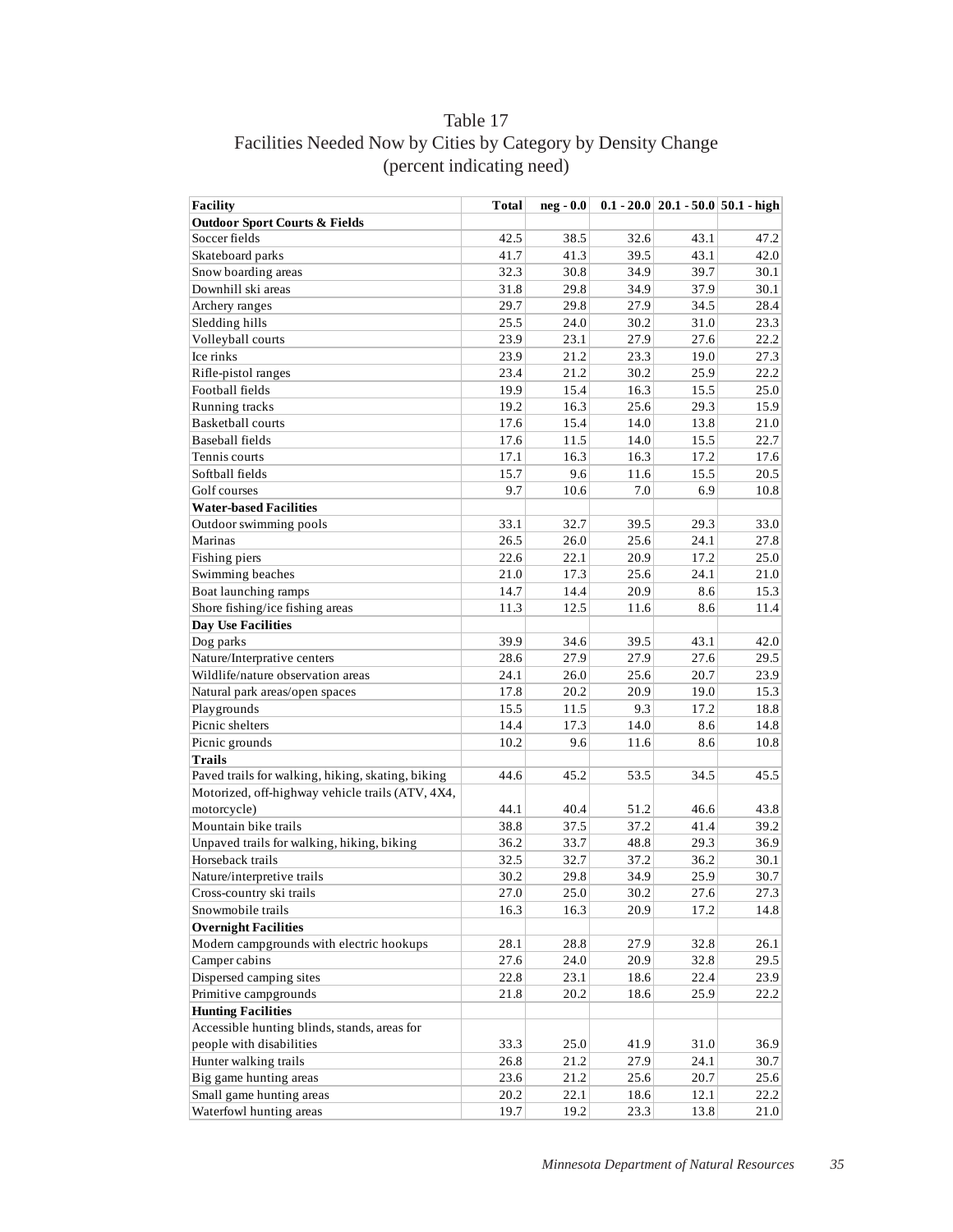When comparing facilities needed now with facilities needed now plus facilities needed within five years, the correlation by density change classes is fairly good, except for the highest density change class—negative-0.0 = 0.861, 0.1-20.0 = 0.757, 20.1-50.0 = 0.943, 50.1 + = 0.661. Unlike the correlations among density change classes for facilities needed now (0.8 or better), the correlation among density change classes for facilities needed now plus facilities needed within five years was not as good (Table 18).

|               | Table 18                                                 |               |      |
|---------------|----------------------------------------------------------|---------------|------|
|               | <b>Correlation Coefficients of Facilities Needed Now</b> |               |      |
|               | Plus Facilities Needed Within Five years                 |               |      |
|               | by Cities by Density Change                              |               |      |
|               |                                                          |               |      |
| ensity change | $0.1 - 20.0$                                             | $20.1 - 50.0$ | 50.1 |

| Density change  | $0.1 - 20.0$ | $20.1 - 50.0$ | $50.1 +$ |
|-----------------|--------------|---------------|----------|
| Negative $-0.0$ | 0.668        | 0.681         | 0.701    |
| $ 0.1 - 20.0 $  |              | 0.694         | 0.646    |
| $ 20.1 - 50.0 $ |              |               | 0.592    |

There was some commonality among density change classes in the higher ranked facilities (Table 19). There was more variablity in the lower ranked facilities.

As with the overall rankings, there was some commonality among density change classes within facility category (Table 20). There was more variability among density change classes within facility categories when facilities needed within five years were included with facilities needed now.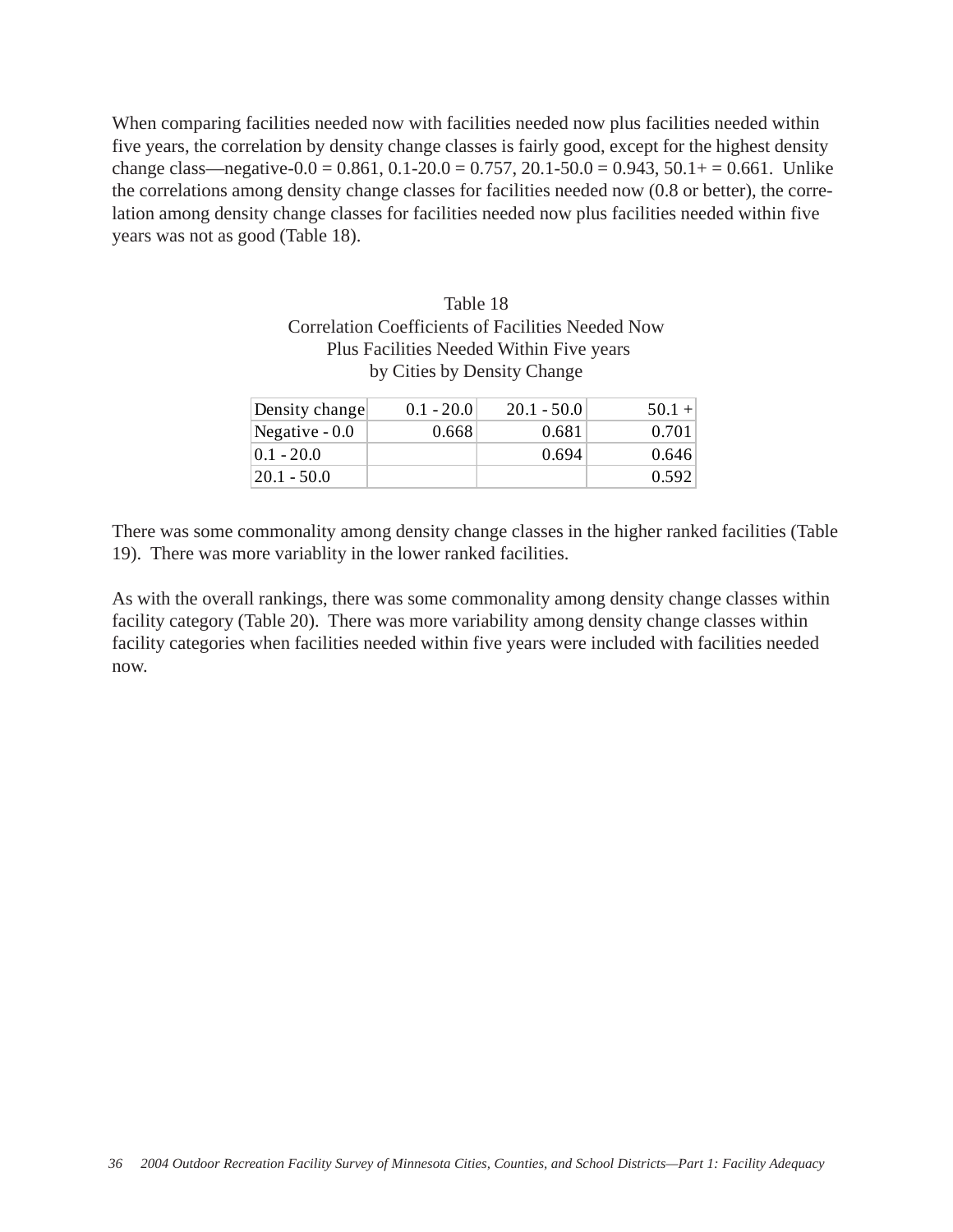# Facilities Needed Now Plus Facilities Needed Within Five Years by Cities by Density Change (percent indicating need)

| <b>Facility</b>                       | <b>Total</b> | neg - 0.0 | $0.1 - 20.0$ | $20.1 - 50.0$ | $50.1 - high$ |
|---------------------------------------|--------------|-----------|--------------|---------------|---------------|
| Paved trails for walking, hiking,     |              |           |              |               |               |
| skating, biking                       | 59.2         | 60.5      | 56.3         | 56.7          | 59.9          |
| Soccer fields                         | 56.1         | 45.6      | 39.6         | 53.3          | 67.0          |
| Unpaved trails for walking, hiking,   |              |           |              |               |               |
| biking                                | 48.4         | 44.7      | 58.3         | 35.0          | 52.3          |
| Skateboard parks                      | 48.2         | 42.1      | 50.0         | 48.3          | 51.3          |
| Motorized, off-highway vehicle trails |              |           |              |               |               |
| (ATV, 4X4, motorcycle)                | 46.8         | 40.4      | 50.0         | 51.7          | 48.2          |
| Dog parks                             | 46.3         | 37.7      | 43.8         | 43.3          | 52.8          |
| Outdoor swimming pools                | 45.1         | 39.5      | 45.8         | 40.0          | 49.7          |
| Mountain bike trails                  | 44.6         | 39.5      | 43.8         | 43.3          | 48.2          |
| Nature/interpretive trails            | 41.1         | 36.8      | 43.8         | 33.3          | 45.2          |
| Ice rinks                             | 40.6         | 34.2      | 39.6         | 31.7          | 47.2          |
| Modern campgrounds with electric      |              |           |              |               |               |
| hookups                               | 39.9         | 37.7      | 33.3         | 48.3          | 40.1          |
| Cross-country ski trails              | 39.1         | 33.3      | 43.8         | 35.0          | 42.6          |
| Horseback trails                      | 37.0         | 33.3      | 43.8         | 40.0          | 36.5          |
| Nature/Interprative centers           | 36.0         | 32.5      | 35.4         | 33.3          | 39.1          |
| Picnic shelters                       | 34.8         | 34.2      | 33.3         | 23.3          | 39.1          |
| Volleyball courts                     | 33.7         | 29.8      | 35.4         | 35.0          | 35.0          |
| Accessible hunting blinds, stands,    |              |           |              |               |               |
| areas for people with disabilities    | 33.4         | 24.6      | 41.7         | 36.7          | 35.5          |
| Snow boarding areas                   | 33.2         | 29.8      | 35.4         | 43.3          | 31.5          |
| Playgrounds                           | 32.9         | 21.9      | 43.8         | 31.7          | 37.1          |
| Camper cabins                         | 32.7         | 29.8      | 25.0         | 40.0          | 34.0          |
| Archery ranges                        | 32.5         | 32.5      | 29.2         | 36.7          | 32.0          |
| Primitive campgrounds                 | 32.5         | 28.9      | 22.9         | 35.0          | 36.0          |
| <b>Baseball</b> fields                | 31.7         | 21.9      | 22.9         | 28.3          | 40.6          |
| Fishing piers                         | 31.7         | 29.8      | 22.9         | 30.0          | 35.5          |
| Wildlife/nature observation areas     | 31.7         | 31.6      | 25.0         | 25.0          | 35.5          |
| Downhill ski areas                    | 31.3         | 28.1      | 33.3         | 41.7          | 29.4          |
| <b>Basketball courts</b>              | 31.0         | 22.8      | 31.3         | 23.3          | 38.1          |
| Hunter walking trails                 | 30.8         | 23.7      | 31.3         | 35.0          | 33.5          |
| Natural park areas/open spaces        | 30.5         | 28.1      | 27.1         | 25.0          | 34.5          |
| Softball fields                       | 30.3         | 21.9      | 25.0         | 23.3          | 38.6          |
| Sledding hills                        | 29.8         | 27.2      | 35.4         | 36.7          | 27.9          |
| Marinas                               | 28.4         | 28.1      | 22.9         | 26.7          | 30.5          |
| Swimming beaches                      | 28.2         | 25.4      | 29.2         | 28.3          | 29.4          |
| Dispersed camping sites               | 28.2         | 25.4      | 20.8         | 33.3          | 29.9          |
| Tennis courts                         | 27.7         | 21.9      | 25.0         | 28.3          | 31.5          |
| Football fields                       | 27.2         | 18.4      | 20.8         | 21.7          | 35.5          |
| Big game hunting areas                | 27.2         | 25.4      | 27.1         | 28.3          | 27.9          |
| Small game hunting areas              | 27.2         | 29.8      | 25.0         | 20.0          | 28.4          |
| Rifle-pistol ranges                   | 27.0         | 25.4      | 27.1         | 30.0          | 26.9          |
| Picnic grounds                        | 26.7         | 22.8      | 29.2         | 21.7          | 29.9          |
| Snowmobile trails                     | 26.5         | 27.2      | 31.3         | 23.3          | 25.9          |
| Waterfowl hunting areas               | 25.8         | 25.4      | 29.2         | 20.0          | 26.9          |
| Running tracks                        | 23.2         | 18.4      | 33.3         | 30.0          | 21.3          |
| Boat launching ramps                  | 22.0         | 25.4      | 22.9         | 13.3          | 22.3          |
| Shore fishing/ice fishing areas       | 17.7         | 20.2      | 14.6         | 13.3          | 18.3          |
| Golf courses                          | 15.0         | 13.2      | 10.4         | 13.3          | 17.8          |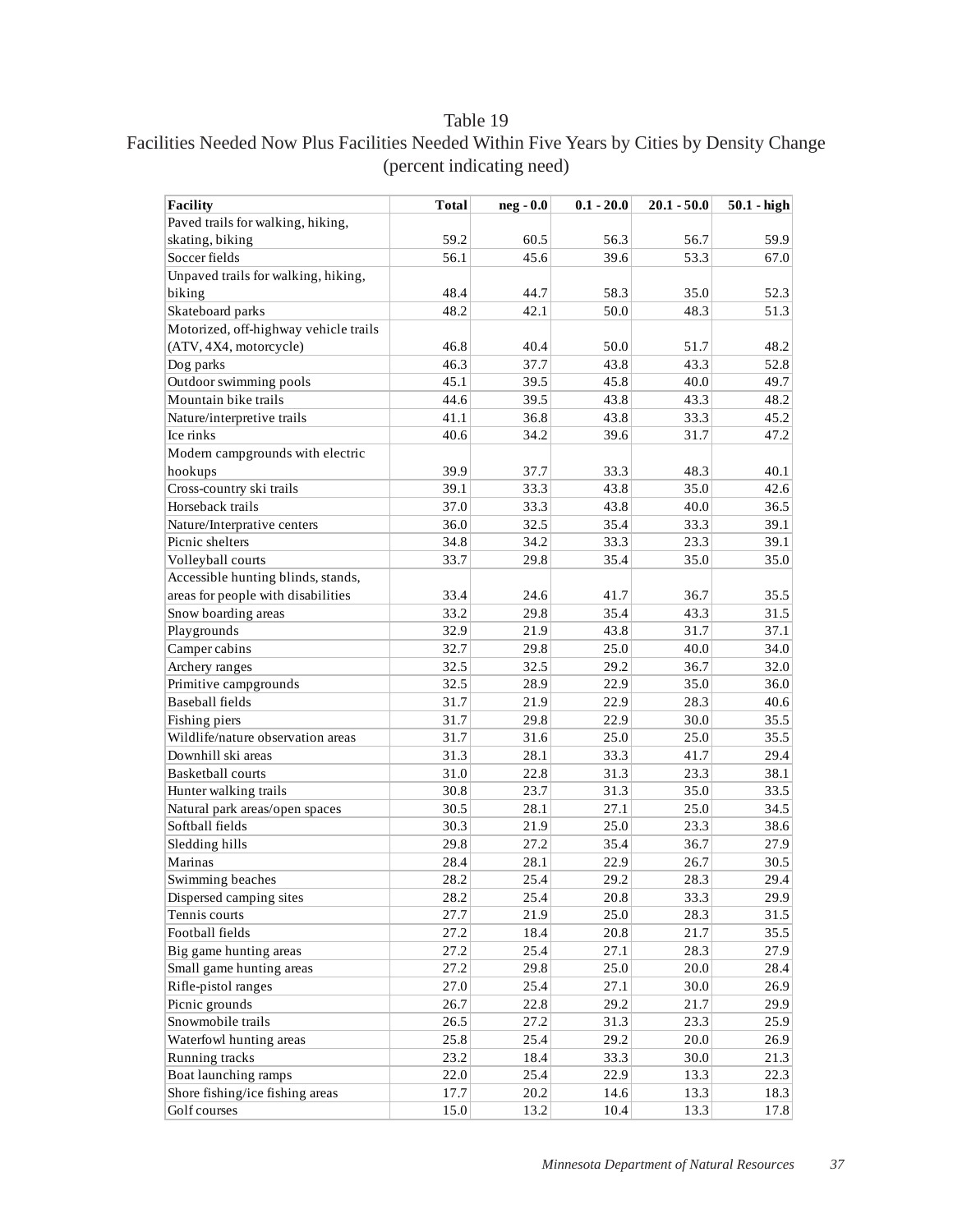# Facilities Needed Now Plus Facilities Needed Within Five Years by Cities by Category by Density Change (percent indicating need)

| Facility                                 | <b>Total</b> | neg - 0.0 | $0.1 - 20.0$ | $20.1 - 50.0$ | $50.1 - high$ |
|------------------------------------------|--------------|-----------|--------------|---------------|---------------|
| <b>Outdoor Sport Courts &amp; Fields</b> |              |           |              |               |               |
| Soccer fields                            | 56.1         | 45.6      | 39.6         | 53.3          | 67.0          |
| Skateboard parks                         | 48.2         | 42.1      | 50.0         | 48.3          | 51.3          |
| Ice rinks                                | 40.6         | 34.2      | 39.6         | 31.7          | 47.2          |
| Volleyball courts                        | 33.7         | 29.8      | 35.4         | 35.0          | 35.0          |
| Snow boarding areas                      | 33.2         | 29.8      | 35.4         | 43.3          | 31.5          |
| Archery ranges                           | 32.5         | 32.5      | 29.2         | 36.7          | 32.0          |
| Baseball fields                          | 31.7         | 21.9      | 22.9         | 28.3          | 40.6          |
| Downhill ski areas                       | 31.3         | 28.1      | 33.3         | 41.7          | 29.4          |
| <b>Basketball courts</b>                 | 31.0         | 22.8      | 31.3         | 23.3          | 38.1          |
| Softball fields                          | 30.3         | 21.9      | 25.0         | 23.3          | 38.6          |
| Sledding hills                           | 29.8         | 27.2      | 35.4         | 36.7          | 27.9          |
| Tennis courts                            | 27.7         | 21.9      | 25.0         | 28.3          | 31.5          |
| Football fields                          | 27.2         | 18.4      | 20.8         | 21.7          | 35.5          |
| Rifle-pistol ranges                      | 27.0         | 25.4      | 27.1         | 30.0          | 26.9          |
| Running tracks                           | 23.2         | 18.4      | 33.3         | 30.0          | 21.3          |
| Golf courses                             | 15.0         | 13.2      | 10.4         | 13.3          | 17.8          |
| <b>Water-based Facilities</b>            |              |           |              |               |               |
| Outdoor swimming pools                   | 45.1         | 39.5      | 45.8         | 40.0          | 49.7          |
| Fishing piers                            | 31.7         | 29.8      | 22.9         | 30.0          | 35.5          |
| Marinas                                  | 28.4         | 28.1      | 22.9         | 26.7          | 30.5          |
| Swimming beaches                         | 28.2         | 25.4      | 29.2         | 28.3          | 29.4          |
| Boat launching ramps                     | 22.0         | 25.4      | 22.9         | 13.3          | 22.3          |
| Shore fishing/ice fishing areas          | 17.7         | 20.2      | 14.6         | 13.3          | 18.3          |
| <b>Dav Use Facilities</b>                |              |           |              |               |               |
| Dog parks                                | 46.3         | 37.7      | 43.8         | 43.3          | 52.8          |
| Nature/Interprative centers              | 36.0         | 32.5      | 35.4         | 33.3          | 39.1          |
| Picnic shelters                          | 34.8         | 34.2      | 33.3         | 23.3          | 39.1          |
| Playgrounds                              | 32.9         | 21.9      | 43.8         | 31.7          | 37.1          |
| Wildlife/nature observation areas        | 31.7         | 31.6      | 25.0         | 25.0          | 35.5          |
| Natural park areas/open spaces           | 30.5         | 28.1      | 27.1         | 25.0          | 34.5          |
| Picnic grounds                           | 26.7         | 22.8      | 29.2         | 21.7          | 29.9          |
| Trails                                   |              |           |              |               |               |
| Paved trails for walking, hiking,        |              |           |              |               |               |
| skating, biking                          | 59.2         | 60.5      | 56.3         | 56.7          | 59.9          |
| Unpaved trails for walking, hiking,      |              |           |              |               |               |
| biking                                   | 48.4         | 44.7      | 58.3         | 35.0          | 52.3          |
| Motorized, off-highway vehicle trails    |              |           |              |               |               |
| (ATV, 4X4, motorcycle)                   | 46.8         | 40.4      | 50.0         | 51.7          | 48.2          |
| Mountain bike trails                     | 44.6         | 39.5      | 43.8         | 43.3          | 48.2          |
| Nature/interpretive trails               | 41.1         | 36.8      | 43.8         | 33.3          | 45.2          |
| Cross-country ski trails                 | 39.1         | 33.3      | 43.8         | 35.0          | 42.6          |
| Horseback trails                         | 37.0         | 33.3      | 43.8         | 40.0          | 36.5          |
| Snowmobile trails                        | 26.5         | 27.2      | 31.3         | 23.3          | 25.9          |
| <b>Overnight Facilities</b>              |              |           |              |               |               |
| Modern campgrounds with electric         |              |           |              |               |               |
| hookups                                  | 39.9         | 37.7      | 33.3         | 48.3          | 40.1          |
| Camper cabins                            | 32.7         | 29.8      | 25.0         | 40.0          | 34.0          |
| Primitive campgrounds                    | 32.5         | 28.9      | 22.9         | 35.0          | 36.0          |
| Dispersed camping sites                  | 28.2         | 25.4      | 20.8         | 33.3          | 29.9          |
| <b>Hunting Facilities</b>                |              |           |              |               |               |
| Accessible hunting blinds, stands,       |              |           |              |               |               |
| areas for people with disabilities       | 33.4         | 24.6      | 41.7         | 36.7          | 35.5          |
| Hunter walking trails                    | 30.8         | 23.7      | 31.3         | 35.0          | 33.5          |
| Big game hunting areas                   | 27.2         | 25.4      | 27.1         | 28.3          | 27.9          |
| Small game hunting areas                 | 27.2         | 29.8      | 25.0         | 20.0          | 28.4          |
| Waterfowl hunting areas                  | 25.8         | 25.4      | 29.2         | 20.0          | 26.9          |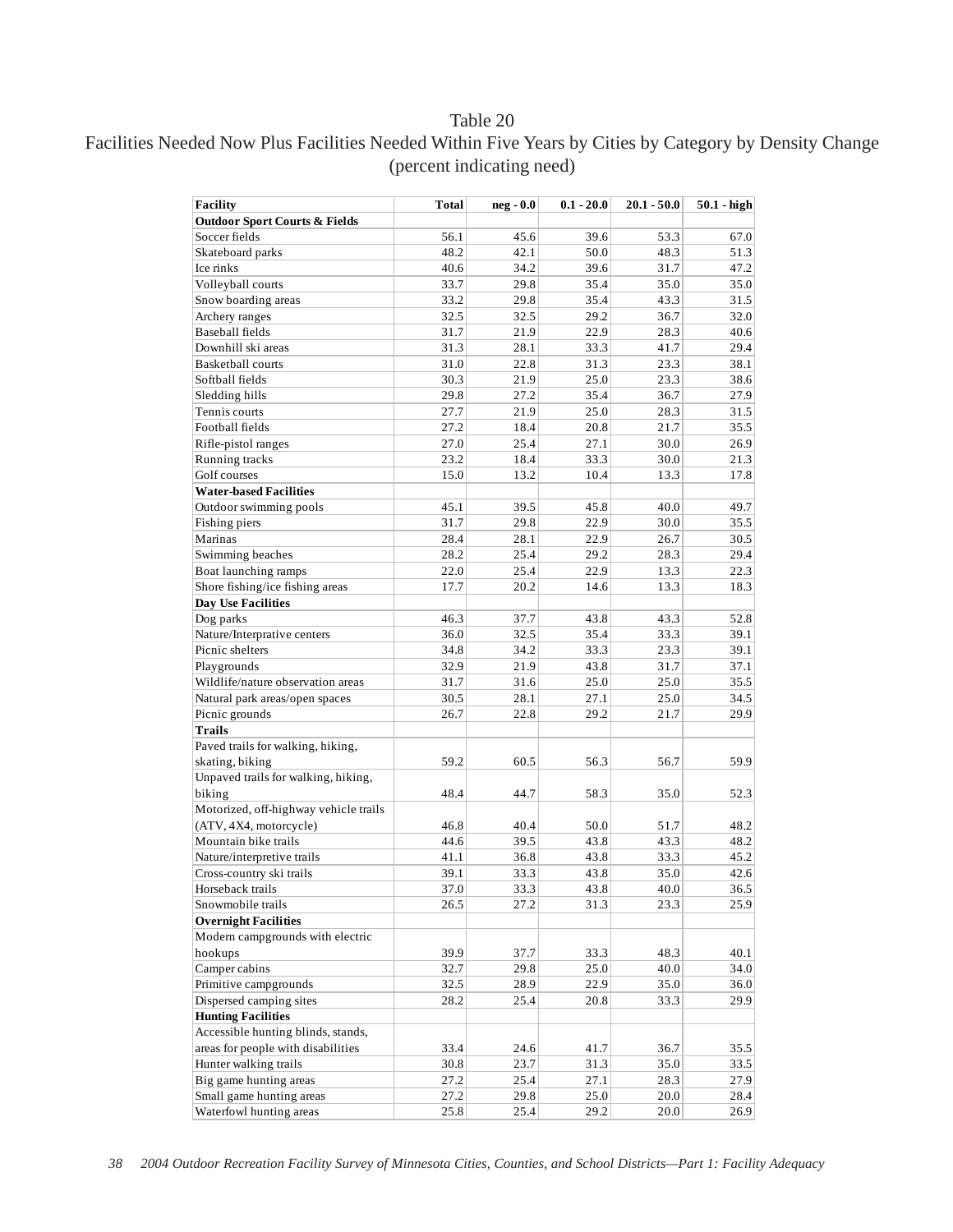### Analysis by Population

Population figures used for this analysis are from the 2000 U.S. Census.

There was little correlation when city data were examined by population (Table 21). The small number of cities in the 50,000 to 100,000 category (8) and greater than 100,000 category (2) resulted in numerous ties when looking at the higher ranked and lower ranked facilties (Table 22).

### Table 21 Correlation Coefficients of Facilities Needed Now by Cities by Population

| Population    |       | 5,000-19,999 20,000-49,999 50,000-99,999 |       | $100,000+$ |
|---------------|-------|------------------------------------------|-------|------------|
| &5000         | 0.640 | 0.385                                    | 0.315 | 0.370      |
| 5,000-19,999  |       | 0.655                                    | 0.239 | 0.466      |
| 20,000-49,999 |       |                                          | 0.319 | 0.249      |
| 50,000-99,999 |       |                                          |       | 0.043      |
|               |       |                                          |       |            |

There was some commonality for cities with populations less than 50,000 when looking at facility categories (Table 23). The small number of cities greater than 50,000 resulted in numerous ties in the rankings.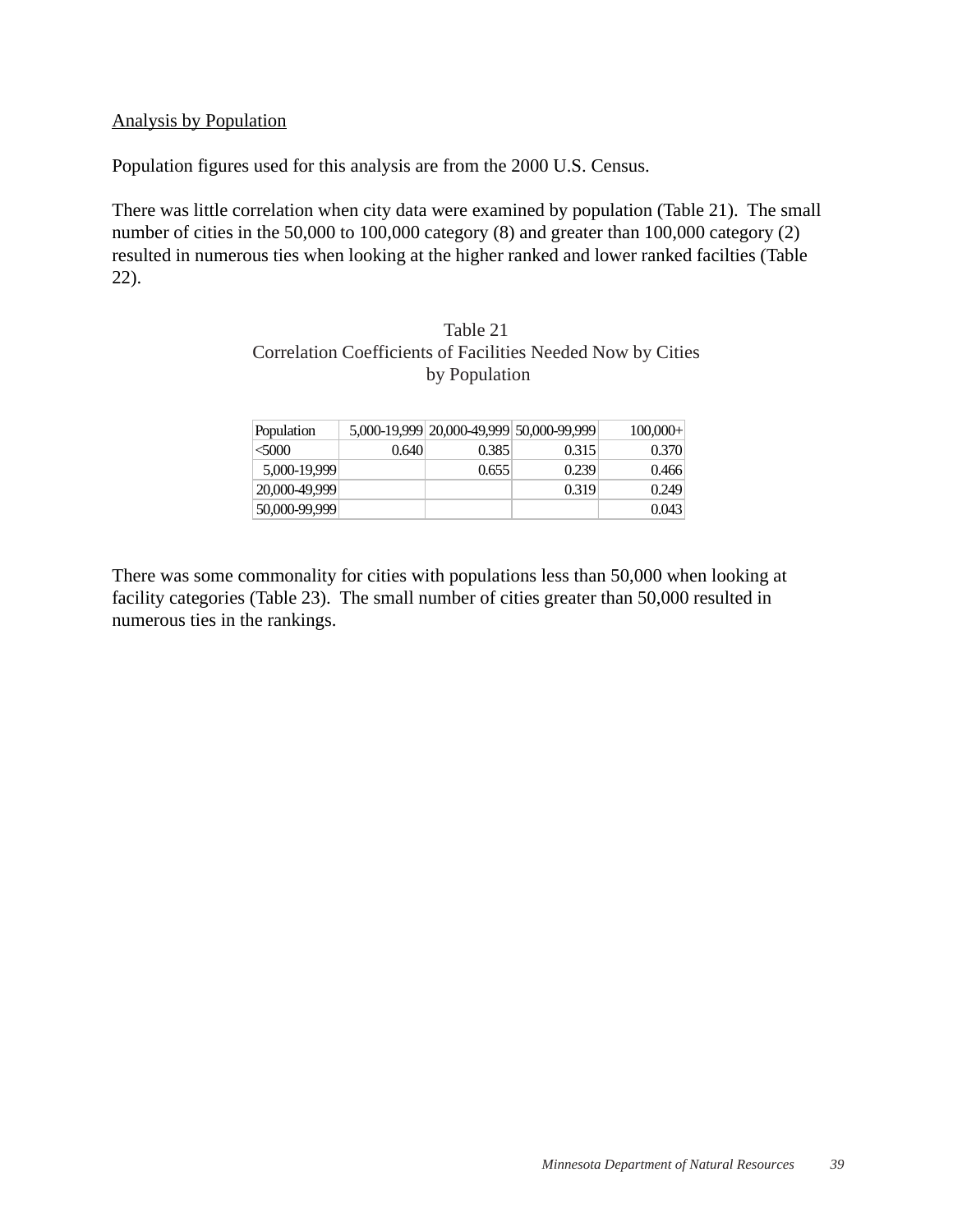|                                       |       |         | $5,000 -$ | $20,000 -$ | $50,000 -$       |                  |
|---------------------------------------|-------|---------|-----------|------------|------------------|------------------|
| Facility                              | Total | < 5,000 | 19,999    | 49.999     | 99,999           | $>=100,000$      |
| Paved trails for walking, hiking,     |       |         |           |            |                  |                  |
| skating, biking                       | 44.6  | 48.6    | 37.1      | 20.0       | 37.5             | 50.0             |
| Motorized, off-highway vehicle trails |       |         |           |            |                  |                  |
| (ATV, 4X4, motorcycle)                | 44.1  | 46.8    | 37.1      | 40.0       | 25.0             | $0.0\,$          |
| Soccer fields                         | 42.5  | 42.3    | 40.3      | 48.0       | 37.5             | 100.0            |
| Skateboard parks                      | 41.7  | 42.6    | 32.3      | 36.0       | 87.5             | 100.0            |
| Dog parks                             | 39.9  | 37.3    | 43.5      | 64.0       | 25.0             | 50.0             |
| Mountain bike trails                  | 38.8  | 41.5    | 33.9      | 24.0       | 25.0             | 50.0             |
| Unpaved trails for walking, hiking,   |       |         |           |            |                  |                  |
| biking                                | 36.2  | 41.5    | 27.4      | 8.0        | 12.5             | 0.0              |
| Accessible hunting blinds, stands,    |       |         |           |            |                  |                  |
| areas for people with disabilities    | 33.3  | 35.6    | 29.0      | 20.0       | 37.5             | 0.0              |
| Outdoor swimming pools                | 33.1  | 31.7    | 38.7      | 28.0       | 37.5             | 100.0            |
| Horseback trails                      | 32.5  | 36.6    | 25.8      | 8.0        | 25.0             | 0.0 <sub>1</sub> |
| Snow boarding areas                   | 32.3  | 37.0    | 21.0      | 4.0        | 37.5             | 50.0             |
| Downhill ski areas                    | 31.8  | 36.6    | 21.0      | 4.0        | 37.5             | 0.0              |
| Nature/interpretive trails            | 30.2  | 31.7    | 29.0      | 16.0       | 37.5             | 0.0              |
| Archery ranges                        | 29.7  | 31.7    | 27.4      | 12.0       | 12.5             | 100.0            |
| Nature/Interprative centers           | 28.6  | 28.2    | 30.6      | 28.0       | 37.5             | 0.0 <sub>1</sub> |
| Modern campgrounds with electric      |       |         |           |            |                  |                  |
| hookups                               | 28.1  | 29.9    | 25.8      | 20.0       | 12.5             | 0.0              |
| Camper cabins                         | 27.6  | 29.6    | 25.8      | 16.0       | 12.5             | 0.0              |
| Cross-country ski trails              | 27.0  | 29.2    | 22.6      | 20.0       | 0.0              | 50.0             |
| Hunter walking trails                 | 26.8  | 28.2    | 21.0      | 24.0       | 37.5             | 0.0              |
| Marinas                               | 26.5  | 28.9    | 21.0      | 12.0       | 37.5             | 0.0              |
| Sledding hills                        | 25.5  | 28.9    | 21.0      | 4.0        | 12.5             | 0.0              |
| Wildlife/nature observation areas     | 24.1  | 25.7    | 17.7      | 20.0       | 37.5             | 0.0 <sub>1</sub> |
| Volleyball courts                     | 23.9  | 25.4    | 22.6      | 12.0       | 0.0              | 100.0            |
| Ice rinks                             | 23.9  | 26.1    | 21.0      | 4.0        | 37.5             | 0.0              |
| Big game hunting areas                | 23.6  | 23.6    | 22.6      | 28.0       | 25.0             | 0.0              |
| Rifle-pistol ranges                   | 23.4  | 22.9    | 27.4      | 12.0       | 37.5             | 50.0             |
| Dispersed camping sites               | 22.8  | 23.6    | 22.6      | 16.0       | 25.0             | 0.0              |
| Fishing piers                         | 22.6  | 23.9    | 19.4      | 12.0       | 25.0             | 50.0             |
| Primitive campgrounds                 | 21.8  | 21.8    | 24.2      | 20.0       | 12.5             | 0.0              |
| Swimming beaches                      | 21.0  | 22.9    | 19.4      | 8.0        | 12.5             | 0.0 <sub>1</sub> |
| Small game hunting areas              | 20.2  | 19.0    | 21.0      | 28.0       | 37.5             | 0.0              |
| Football fields                       | 19.9  | 17.3    | 27.4      | 32.0       | 12.5             | 50.0             |
| Waterfowl hunting areas               | 19.7  | 19.4    | 17.7      | 24.0       | 37.5             | 0.0              |
| Running tracks                        | 19.2  | 21.1    | 14.5      | 8.0        | 25.0             | 0.0              |
| Natural park areas/open spaces        | 17.8  | 18.7    | 17.7      | 12.0       | 12.5             | 0.0              |
| <b>Basketball courts</b>              | 17.6  | 17.6    | 22.6      | 0.0        | 12.5             | 100.0            |
| <b>Baseball fields</b>                | 17.6  | 14.1    | 30.6      | 20.0       | 37.5             | 0.0              |
| Tennis courts                         | 17.1  | 20.4    | 11.3      | 0.0        | 0.0              | 0.0              |
| Snowmobile trails                     | 16.3  | 16.5    | 16.1      | 16.0       | 12.5             | 0.0              |
| Softball fields                       | 15.7  | 13.7    | 27.4      | 12.0       | 12.5             | 0.0              |
| Playgrounds                           | 15.5  | 18.0    | 11.3      | 4.0        | 0.0 <sub>1</sub> | 0.0              |
| Boat launching ramps                  | 14.7  | 15.8    | 11.3      | 8.0        | 25.0             | 0.0 <sub>1</sub> |
| Picnic shelters                       | 14.4  | 13.0    | 22.6      | 12.0       | 12.5             | 0.0              |
| Shore fishing/ice fishing areas       | 11.3  | 12.3    | $8.1\,$   | 4.0        | 25.0             | 0.0              |
| Picnic grounds                        | 10.2  | 9.9     | 14.5      | 4.0        | 12.5             | 0.0              |

# Table 22 Facilities Needed Now by Cities by Population (percent indicating need)

Golf courses 9.7 10.2 8.1 0.0 37.5 0.0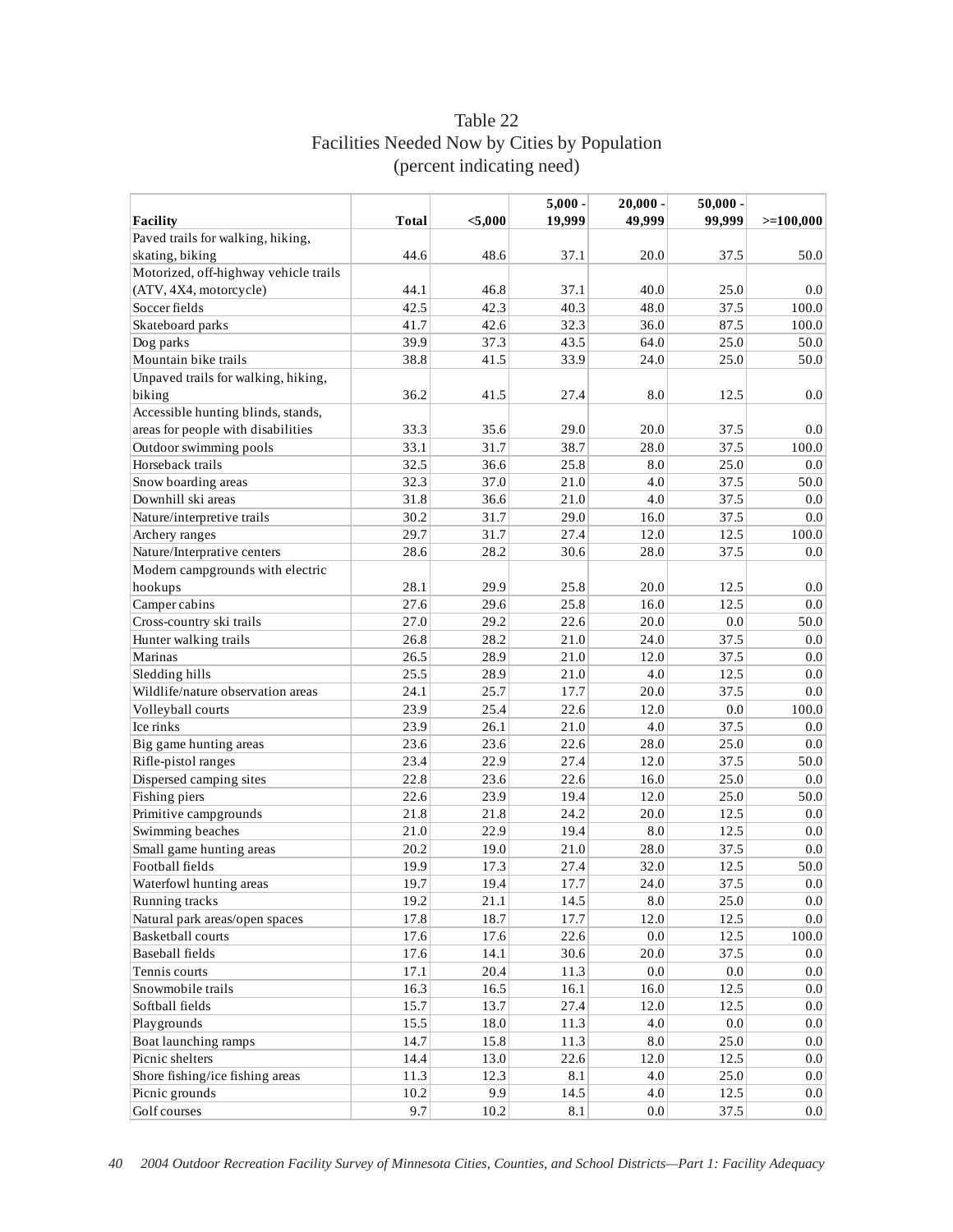# Table 23 Facilities Needed Now by Cities by Category by Population (percent indicating need)

|                                                                          |              |         | $5,000 -$ | $20,000 -$ | $50,000 -$ |             |
|--------------------------------------------------------------------------|--------------|---------|-----------|------------|------------|-------------|
| <b>Facility</b>                                                          | <b>Total</b> | < 5,000 | 19.999    | 49,999     | 99,999     | $>=100,000$ |
| <b>Outdoor Sport Courts &amp; Fields</b>                                 |              |         |           |            |            |             |
| Soccer fields                                                            | 42.5         | 42.3    | 40.3      | 48.0       | 37.5       | 100.0       |
| Skateboard parks                                                         | 41.7         | 42.6    | 32.3      | 36.0       | 87.5       | 100.0       |
| Snow boarding areas                                                      | 32.3         | 37.0    | 21.0      | 4.0        | 37.5       | 50.0        |
| Downhill ski areas                                                       | 31.8         | 36.6    | 21.0      | 4.0        | 37.5       | 0.0         |
| Archery ranges                                                           | 29.7         | 31.7    | 27.4      | 12.0       | 12.5       | 100.0       |
| Sledding hills                                                           | 25.5         | 28.9    | 21.0      | 4.0        | 12.5       | 0.0         |
| Volleyball courts                                                        | 23.9         | 25.4    | 22.6      | 12.0       | 0.0        | 100.0       |
| Ice rinks                                                                | 23.9         | 26.1    | 21.0      | 4.0        | 37.5       | $0.0\,$     |
| Rifle-pistol ranges                                                      | 23.4         | 22.9    | 27.4      | 12.0       | 37.5       | 50.0        |
| Football fields                                                          | 19.9         | 17.3    | 27.4      | 32.0       | 12.5       | 50.0        |
| Running tracks                                                           | 19.2         | 21.1    | 14.5      | 8.0        | 25.0       | 0.0         |
| <b>Basketball courts</b>                                                 | 17.6         | 17.6    | 22.6      | 0.0        | 12.5       | 100.0       |
| Baseball fields                                                          | 17.6         | 14.1    | 30.6      | 20.0       | 37.5       | 0.0         |
| Tennis courts                                                            | 17.1         | 20.4    | 11.3      | 0.0        | 0.0        | 0.0         |
| Softball fields                                                          | 15.7         | 13.7    | 27.4      | 12.0       | 12.5       | 0.0         |
| Golf courses                                                             | 9.7          | 10.2    | 8.1       | 0.0        | 37.5       | 0.0         |
| <b>Water-based Facilities</b>                                            |              |         |           |            |            |             |
| Outdoor swimming pools                                                   | 33.1         | 31.7    | 38.7      | 28.0       | 37.5       | 100.0       |
| Marinas                                                                  | 26.5         | 28.9    | 21.0      | 12.0       | 37.5       | 0.0         |
| Fishing piers                                                            | 22.6         | 23.9    | 19.4      | 12.0       | 25.0       | 50.0        |
| Swimming beaches                                                         | 21.0         | 22.9    | 19.4      | 8.0        | 12.5       | 0.0         |
| Boat launching ramps                                                     | 14.7         | 15.8    | 11.3      | 8.0        | 25.0       | 0.0         |
| Shore fishing/ice fishing areas                                          | 11.3         | 12.3    | 8.1       | 4.0        | 25.0       | 0.0         |
| <b>Day Use Facilities</b>                                                |              |         |           |            |            |             |
| Dog parks                                                                | 39.9         | 37.3    | 43.5      | 64.0       | 25.0       | 50.0        |
| Nature/Interprative centers                                              | 28.6         | 28.2    | 30.6      | 28.0       | 37.5       | 0.0         |
| Wildlife/nature observation areas                                        | 24.1         | 25.7    | 17.7      | 20.0       | 37.5       | 0.0         |
| Natural park areas/open spaces                                           | 17.8         | 18.7    | 17.7      | 12.0       | 12.5       | 0.0         |
| Playgrounds                                                              | 15.5         | 18.0    | 11.3      | 4.0        | 0.0        | 0.0         |
| Picnic shelters                                                          | 14.4         | 13.0    | 22.6      | 12.0       | 12.5       | 0.0         |
| Picnic grounds                                                           | 10.2         | 9.9     | 14.5      | 4.0        | 12.5       | 0.0         |
| <b>Trails</b>                                                            |              |         |           |            |            |             |
| Paved trails for walking, hiking,                                        |              |         |           |            |            |             |
| skating, biking                                                          | 44.6         | 48.6    | 37.1      | 20.0       | 37.5       | 50.0        |
| Motorized, off-highway vehicle trails                                    |              |         |           |            |            |             |
| (ATV, 4X4, motorcycle)                                                   | 44.1         | 46.8    | 37.1      | 40.0       | 25.0       | 0.0         |
| Mountain bike trails                                                     | 38.8         | 41.5    | 33.9      | 24.0       | 25.0       | 50.0        |
| Unpaved trails for walking, hiking,                                      |              |         |           |            |            |             |
| biking                                                                   | 36.2         | 41.5    | 27.4      | 8.0        | 12.5       | 0.0         |
| Horseback trails                                                         | 32.5         | 36.6    | 25.8      | 8.0        | 25.0       | 0.0         |
| Nature/interpretive trails                                               | 30.2         | 31.7    | 29.0      | 16.0       | 37.5       | 0.0         |
| Cross-country ski trails                                                 | 27.0         | 29.2    | 22.6      | 20.0       | $0.0\,$    | 50.0        |
| Snowmobile trails                                                        | 16.3         | 16.5    | 16.1      | 16.0       | 12.5       | 0.0         |
| <b>Overnight Facilities</b>                                              |              |         |           |            |            |             |
| Modern campgrounds with electric                                         |              |         |           |            |            |             |
| hookups                                                                  | 28.1         | 29.9    | 25.8      | 20.0       | 12.5       | 0.0         |
| Camper cabins                                                            | 27.6         | 29.6    | 25.8      | 16.0       | 12.5       | 0.0         |
| Dispersed camping sites                                                  | 22.8         | 23.6    | 22.6      | 16.0       | 25.0       | 0.0         |
| Primitive campgrounds                                                    |              |         | 24.2      | 20.0       | 12.5       | 0.0         |
| <b>Hunting Facilities</b>                                                | 21.8         | 21.8    |           |            |            |             |
|                                                                          |              |         |           |            |            |             |
| Accessible hunting blinds, stands,<br>areas for people with disabilities |              |         |           |            |            |             |
|                                                                          | 33.3         | 35.6    | 29.0      | 20.0       | 37.5       | 0.0         |
| Hunter walking trails                                                    | 26.8         | 28.2    | 21.0      | 24.0       | 37.5       | 0.0         |
| Big game hunting areas                                                   | 23.6         | 23.6    | 22.6      | 28.0       | 25.0       | 0.0         |
| Small game hunting areas                                                 | 20.2         | 19.0    | 21.0      | 28.0       | 37.5       | 0.0         |
| Waterfowl hunting areas                                                  | 19.7         | 19.4    | 17.7      | 24.0       | 37.5       | 0.0         |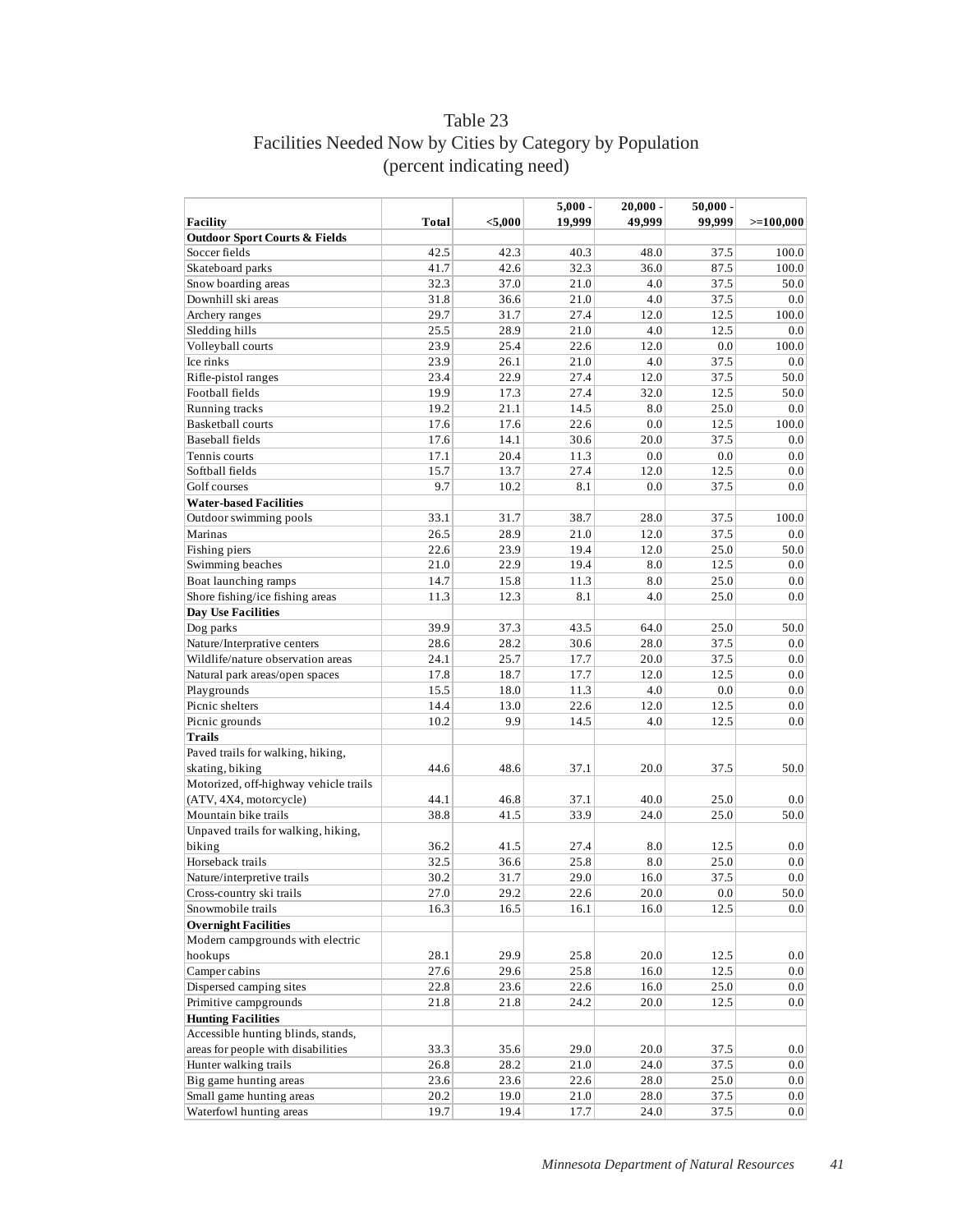When comparing facilities needed now with facilities needed now plus facilities needed within five years, the correlation by population is fairly good— $\leq 5,000 = 0.878, 5,000 - 19,999 = 0.737$ ,  $20,000-49,999 = 0.748, 50,000-99,999 = 0.748, 100,000+ = 0.863$ . As with facilities needed now, there was little correlation among population categories for facilities needed now plus facilities needed within five years (Table 24). The small number of cities in the 50,000 to 100,000 category (8) and greater than 100,000 category (2) resulted in numerous ties when looking at the higher ranked and lower ranked facilties.

### Table 24 Correlation Coefficients of Facilities Needed Now Plus Facilities Needed Within Five Years by Cities by Population

| Population    |       |       | 5,000-19,999 20,000-49,999 50,000-99,999 | $100,000+$ |
|---------------|-------|-------|------------------------------------------|------------|
| &5000         | 0.571 | 0.374 | 0.160                                    | 0.328      |
| 5,000-19,999  |       | 0.788 | 0.323                                    | 0.543      |
| 20,000-49,999 |       |       | 0.439                                    | 0.281      |
| 50,000-99,999 |       |       |                                          | 0.059      |

As with facilities needed now, there was some commonality for cities with populations less than 50,000 in their overall ranking of higher and lower ranked facilities (Table 25). The same holds true when looking at facilities by facility category (Table 26).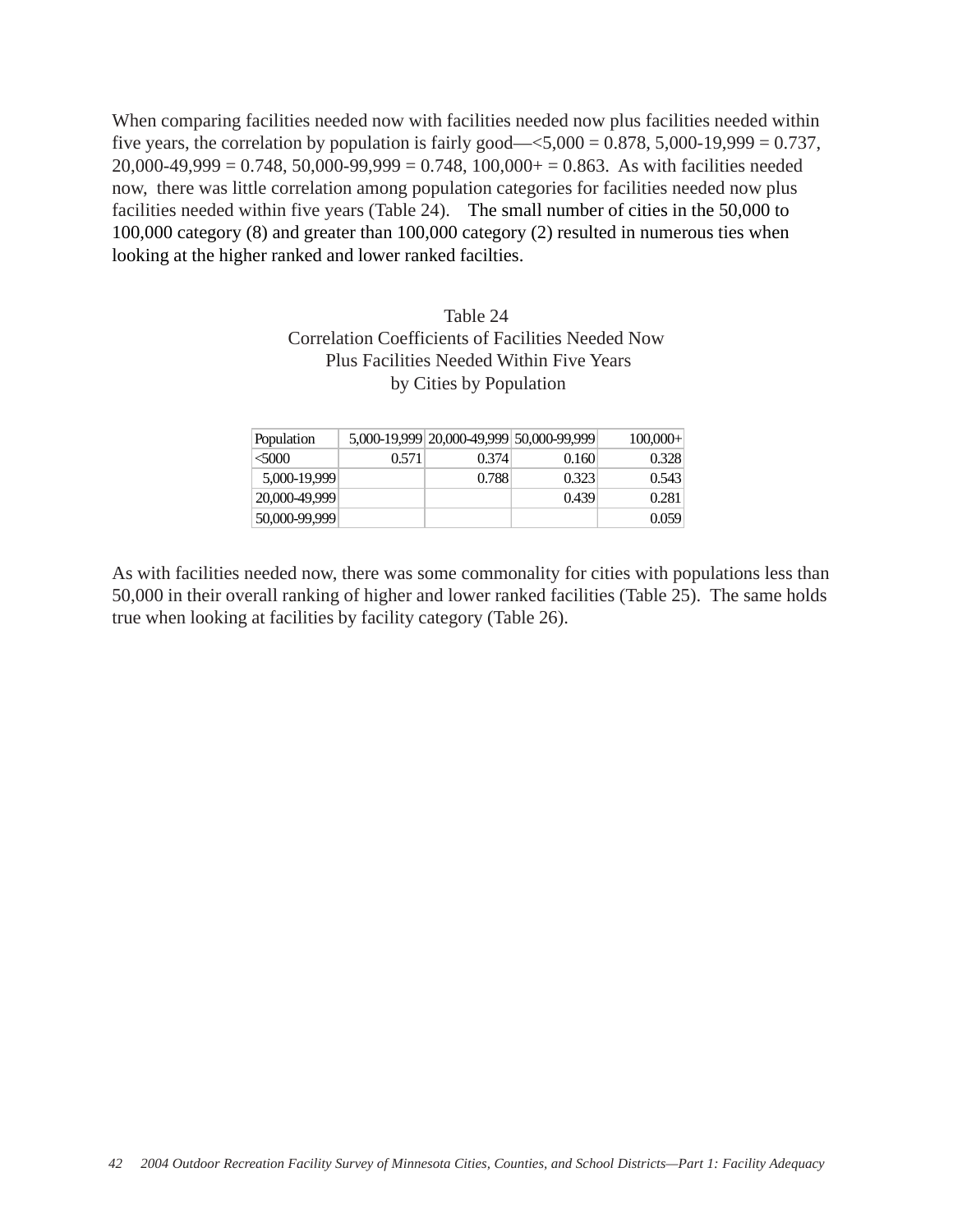# Facilities Needed Now Plus Facilities Needed Within Five Years by Cities by Population (percent indicating need)

|                                                 |       |              | $5,000 -$    | $20,000 -$   | $50,000 -$   |             |
|-------------------------------------------------|-------|--------------|--------------|--------------|--------------|-------------|
| Facility                                        | Total | < 5,000      | 19,999       | 49,999       | 99,999       | $100,000 +$ |
| Paved trails for walking, hiking,               |       |              |              |              |              |             |
| skating, biking                                 | 59.2  | 60.5         | 53.0         | 66.7         | 30.0         | 100.0       |
| Soccer fields                                   | 56.1  | 50.3         | 68.2         | 88.9         | 60.0         | 100.0       |
| Unpaved trails for walking, hiking,             |       |              |              |              |              |             |
| biking                                          | 48.4  | 50.3         | 48.5         | 37.0         | 30.0         | 0.0         |
| Skateboard parks                                | 48.2  | 46.5         | 51.5         | 48.1         | 70.0         | 100.0       |
| Motorized, off-highway vehicle trails           |       |              |              |              |              |             |
| (ATV, 4X4, motorcycle)                          | 46.8  | 50.3         | 39.4         | 37.0         | 20.0         | 0.0         |
| Dog parks                                       | 46.3  | 39.5         | 53.0         | 88.9         | 90.0         | 100.0       |
| Outdoor swimming pools                          | 45.1  | 43.6         | 51.5         | 40.7         | 50.0         | 100.0       |
| Mountain bike trails                            | 44.6  | 47.5         | 39.4         | 33.3         | 20.0         | 50.0        |
| Nature/interpretive trails                      | 41.1  | 40.4         | 47.0         | 37.0         | 40.0         | 0.0         |
| Ice rinks                                       | 40.6  | 42.0         | 37.9         | 25.9         | 50.0         | 50.0        |
| Modern campgrounds with electric                |       |              |              |              |              |             |
| hookups                                         | 39.9  | 41.7         | 37.9         | 29.6         | 30.0         | 0.0         |
| Cross-country ski trails                        | 39.1  | 39.5         | 37.9         | 40.7         | 20.0         | 100.0       |
| Horseback trails                                | 37.0  | 39.8         | 31.8         | 22.2         | 30.0         | 0.0         |
| Nature/Interprative centers                     | 36.0  | 35.0         | 40.9         | 37.0         | 40.0         | 0.0         |
| Picnic shelters                                 | 34.8  | 32.2         | 47.0         | 40.7         | 30.0         | 0.0         |
| Volleyball courts                               | 33.7  | 34.7         | 34.8         | 22.2         | 10.0         | 100.0       |
| Accessible hunting blinds, stands,              |       |              |              |              |              |             |
| areas for people with disabilities              | 33.4  | 36.3         | 27.3         | 18.5         | 30.0         | $0.0\,$     |
| Snow boarding areas                             | 33.2  | 38.2         | 21.2         | 3.7          | 30.0         | 50.0        |
| Playgrounds                                     | 32.9  | 35.4         | 30.3         | 18.5         | 10.0         | 50.0        |
| Camper cabins                                   | 32.7  | 35.7         | 25.8         | 22.2         | 20.0         | $0.0\,$     |
| Archery ranges                                  | 32.5  | 34.7         | 28.8         | 18.5         | 10.0         | 100.0       |
| Primitive campgrounds                           | 32.5  | 33.1         | 33.3         | 29.6         | 20.0         | 0.0         |
| <b>Baseball fields</b>                          | 31.7  | 26.8         | 47.0         | 44.4         | 50.0         | 50.0        |
| Fishing piers                                   | 31.7  | 30.9         | 34.8         | 29.6         | 40.0         | 50.0        |
| Wildlife/nature observation areas               | 31.7  | 30.9         | 31.8         | 40.7         | 40.0         | 0.0         |
| Downhill ski areas                              | 31.3  | 36.0         | 21.2         | 3.7          | 30.0         | 0.0         |
| <b>Basketball courts</b>                        | 31.0  | 30.3         | 39.4         | 18.5         | 20.0         | 100.0       |
| Hunter walking trails                           | 30.8  | 32.5         | 25.8         | 25.9         | 30.0         | 0.0         |
| Natural park areas/open spaces                  | 30.5  | 30.6         | 30.3         | 33.3         | 30.0         | $0.0\,$     |
| Softball fields                                 | 30.3  | 26.8         | 45.5         | 33.3         | 30.0         | 50.0        |
| Sledding hills                                  | 29.8  | 32.8         | 24.2         | 14.8         | 20.0         | 0.0         |
| Marinas                                         | 28.4  | 29.9         | 28.8         | 11.1         | 30.0         | $0.0\,$     |
| Swimming beaches                                | 28.2  | 30.3         | 25.8         | 18.5         | 10.0         | 0.0         |
| Dispersed camping sites                         | 28.2  | 28.7         | 28.8         | 22.2         | 30.0         | 0.0         |
| Tennis courts                                   | 27.7  | 29.6         | 30.3         | 3.7          | 10.0         | 50.0        |
| Football fields                                 | 27.2  | 21.7         | 42.4         | 55.6         | 20.0         | 50.0        |
| Big game hunting areas                          | 27.2  | 27.7         | 24.2         | 29.6         | 30.0         | 0.0         |
|                                                 | 27.2  |              |              |              |              |             |
| Small game hunting areas<br>Rifle-pistol ranges | 27.0  | 27.4<br>27.7 | 24.2<br>28.8 | 29.6<br>11.1 | 40.0<br>30.0 | 0.0<br>50.0 |
| Picnic grounds                                  | 26.7  | 26.4         | 30.3         | 22.2         | 30.0         | 0.0         |
|                                                 |       |              |              |              |              |             |
| Snowmobile trails                               | 26.5  | 26.8         | 27.3         | 29.6         | 10.0         | 0.0         |
| Waterfowl hunting areas                         | 25.8  | 26.1         | 22.7         | 25.9         | 40.0         | 0.0         |
| Running tracks                                  | 23.2  | 26.1         | 16.7         | 7.4          | 20.0         | 0.0         |
| Boat launching ramps                            | 22.0  | 22.6         | 18.2         | 22.2         | 30.0         | 0.0         |
| Shore fishing/ice fishing areas                 | 17.7  | 18.5         | 13.6         | 18.5         | 20.0         | 0.0         |
| Golf courses                                    | 15.0  | 15.3         | 15.2         | 3.7          | 40.0         | 0.0         |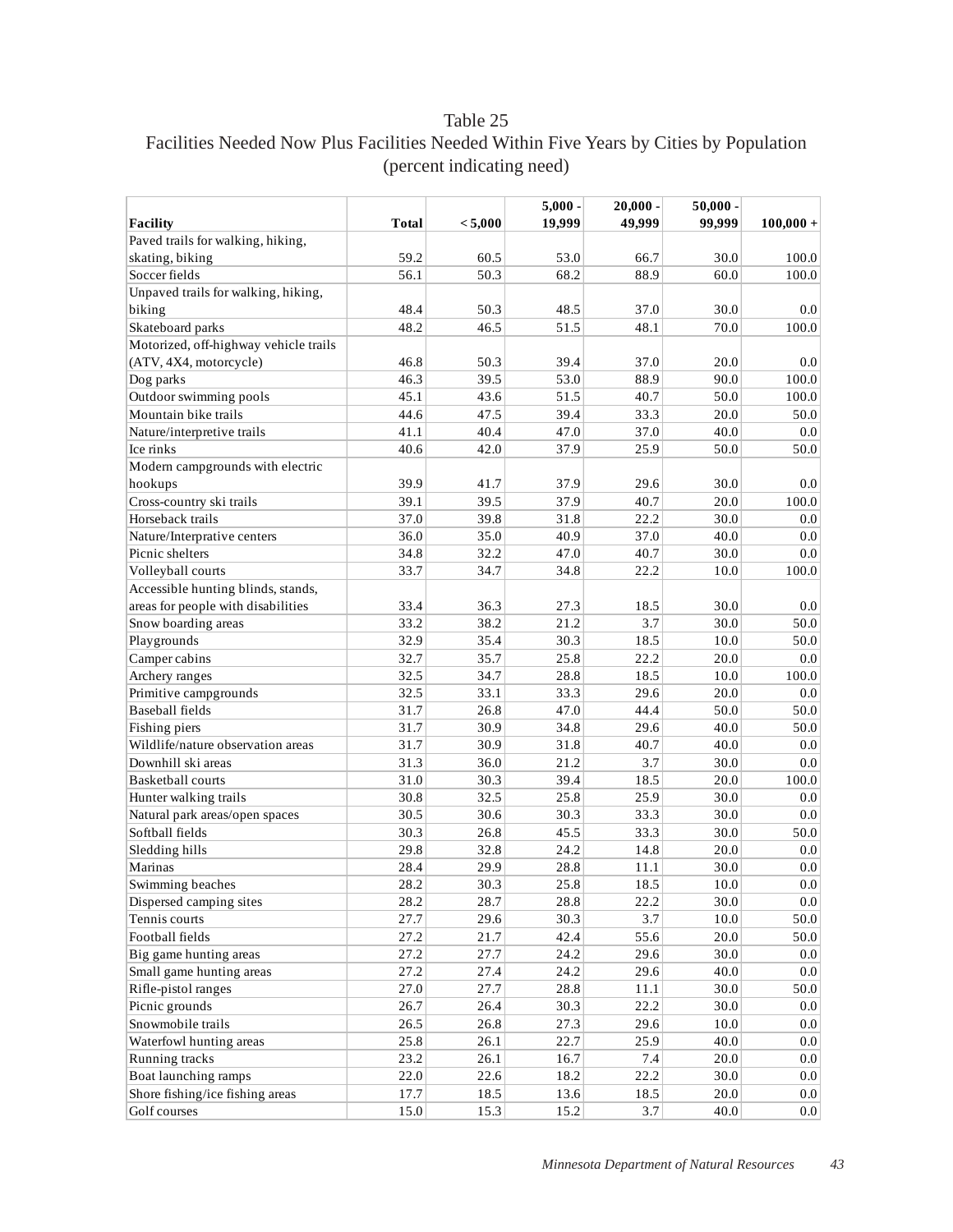# Facilities Needed Now Plus Facilities Needed Within Five Years by Cities by Category by Population (percent indicating need)

|                                          |              |         | $5,000 -$ | $20,000 -$ | $50,000 -$ |             |
|------------------------------------------|--------------|---------|-----------|------------|------------|-------------|
| <b>Facility</b>                          | <b>Total</b> | < 5,000 | 19,999    | 49.999     | 99.999     | $100,000 +$ |
| <b>Outdoor Sport Courts &amp; Fields</b> |              |         |           |            |            |             |
| Soccer fields                            | 56.1         | 50.3    | 68.2      | 88.9       | 60.0       | 100.0       |
| Skateboard parks                         | 48.2         | 46.5    | 51.5      | 48.1       | 70.0       | 100.0       |
| Ice rinks                                | 40.6         | 42.0    | 37.9      | 25.9       | 50.0       | 50.0        |
| Volleyball courts                        | 33.7         | 34.7    | 34.8      | 22.2       | 10.0       | 100.0       |
| Snow boarding areas                      | 33.2         | 38.2    | 21.2      | 3.7        | 30.0       | 50.0        |
| Archery ranges                           | 32.5         | 34.7    | 28.8      | 18.5       | 10.0       | 100.0       |
| <b>Baseball</b> fields                   | 31.7         | 26.8    | 47.0      | 44.4       | 50.0       | 50.0        |
| Downhill ski areas                       | 31.3         | 36.0    | 21.2      | 3.7        | 30.0       | 0.0         |
| <b>Basketball courts</b>                 | 31.0         | 30.3    | 39.4      | 18.5       | 20.0       | 100.0       |
| Softball fields                          | 30.3         | 26.8    | 45.5      | 33.3       | 30.0       | 50.0        |
| Sledding hills                           | 29.8         | 32.8    | 24.2      | 14.8       | 20.0       | 0.0         |
| Tennis courts                            | 27.7         | 29.6    | 30.3      | 3.7        | 10.0       | 50.0        |
| Football fields                          | 27.2         | 21.7    | 42.4      | 55.6       | 20.0       | 50.0        |
| Rifle-pistol ranges                      | 27.0         | 27.7    | 28.8      | 11.1       | 30.0       | 50.0        |
| Running tracks                           | 23.2         | 26.1    | 16.7      | 7.4        | 20.0       | 0.0         |
| Golf courses                             | 15.0         | 15.3    | 15.2      | 3.7        | 40.0       | 0.0         |
| <b>Water-based Facilities</b>            |              |         |           |            |            |             |
| Outdoor swimming pools                   | 45.1         | 43.6    | 51.5      | 40.7       | 50.0       | 100.0       |
| Fishing piers                            | 31.7         | 30.9    | 34.8      | 29.6       | 40.0       | 50.0        |
| Marinas                                  | 28.4         | 29.9    | 28.8      | 11.1       | 30.0       | 0.0         |
| Swimming beaches                         | 28.2         | 30.3    | 25.8      | 18.5       | 10.0       | 0.0         |
| Boat launching ramps                     | 22.0         | 22.6    | 18.2      | 22.2       | 30.0       | 0.0         |
| Shore fishing/ice fishing areas          | 17.7         | 18.5    | 13.6      | 18.5       | 20.0       | 0.0         |
| Day Use Facilities                       |              |         |           |            |            |             |
| Dog parks                                | 46.3         | 39.5    | 53.0      | 88.9       | 90.0       | 100.0       |
| Nature/Interprative centers              | 36.0         | 35.0    | 40.9      | 37.0       | 40.0       | 0.0         |
| Picnic shelters                          | 34.8         | 32.2    | 47.0      | 40.7       | 30.0       | 0.0         |
| Playgrounds                              | 32.9         | 35.4    | 30.3      | 18.5       | 10.0       | 50.0        |
| Wildlife/nature observation areas        | 31.7         | 30.9    | 31.8      | 40.7       | 40.0       | 0.0         |
| Natural park areas/open spaces           | 30.5         | 30.6    | 30.3      | 33.3       | 30.0       | 0.0         |
| Picnic grounds                           | 26.7         | 26.4    | 30.3      | 22.2       | 30.0       | 0.0         |
| <b>Trails</b>                            |              |         |           |            |            |             |
| Paved trails for walking, hiking,        |              |         |           |            |            |             |
| skating, biking                          | 59.2         | 60.5    | 53.0      | 66.7       | 30.0       | 100.0       |
| Unpaved trails for walking, hiking,      |              |         |           |            |            |             |
| biking                                   | 48.4         | 50.3    | 48.5      | 37.0       | 30.0       | 0.0         |
| Motorized, off-highway vehicle trails    |              |         |           |            |            |             |
| (ATV, 4X4, motorcycle)                   | 46.8         | 50.3    | 39.4      | 37.0       | 20.0       | 0.0         |
| Mountain bike trails                     | 44.6         | 47.5    | 39.4      | 33.3       | 20.0       | 50.0        |
| Nature/interpretive trails               | 41.1         | 40.4    | 47.0      | 37.0       | 40.0       | 0.0         |
| Cross-country ski trails                 | 39.1         | 39.5    | 37.9      | 40.7       | 20.0       | 100.0       |
| Horseback trails                         | 37.0         | 39.8    | 31.8      | 22.2       | 30.0       | 0.0         |
| Snowmobile trails                        | 26.5         | 26.8    | 27.3      | 29.6       | 10.0       | 0.0         |
| <b>Overnight Facilities</b>              |              |         |           |            |            |             |
| Modern campgrounds with electric         |              |         |           |            |            |             |
| hookups                                  | 39.9         | 41.7    | 37.9      | 29.6       | 30.0       | $0.0\,$     |
| Camper cabins                            | 32.7         | 35.7    | 25.8      | 22.2       | 20.0       | 0.0         |
| Primitive campgrounds                    | 32.5         | 33.1    | 33.3      | 29.6       | 20.0       | 0.0         |
| Dispersed camping sites                  | 28.2         | 28.7    | 28.8      | 22.2       | 30.0       | 0.0         |
| <b>Hunting Facilities</b>                |              |         |           |            |            |             |
| Accessible hunting blinds, stands,       |              |         |           |            |            |             |
| areas for people with disabilities       | 33.4         | 36.3    | 27.3      | 18.5       | 30.0       | $0.0\,$     |
| Hunter walking trails                    | 30.8         | 32.5    | 25.8      | 25.9       | 30.0       | 0.0         |
| Big game hunting areas                   | 27.2         | 27.7    | 24.2      | 29.6       | 30.0       | 0.0         |
| Small game hunting areas                 | 27.2         | 27.4    | 24.2      | 29.6       | 40.0       | 0.0         |
| Waterfowl hunting areas                  | 25.8         | 26.1    | 22.7      | 25.9       | 40.0       | 0.0         |
|                                          |              |         |           |            |            |             |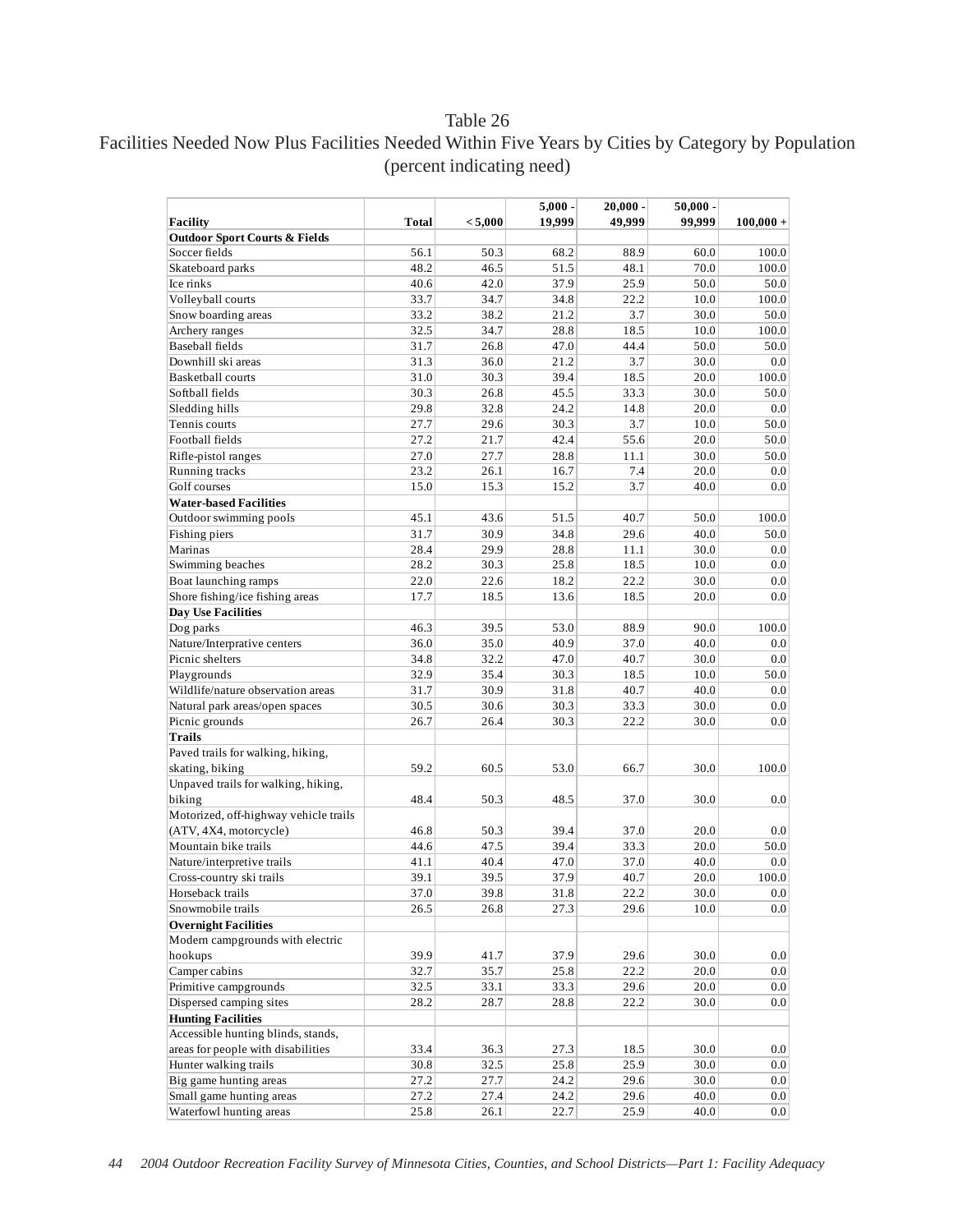### Analysis by Income

Income figures used for this analysis are median household income from the 2000 U.S. Census.

There was fairly good correlation among income groups except for cities with a median income of \$50,000 or more (Table 27).

| Table 27                                                    |
|-------------------------------------------------------------|
| Correlation Coefficients of Facilities Needed Now by Cities |
| By Income                                                   |

| Income            | \$30,000-\$34,000 | \$35,000-\$39,999 | \$40,000-\$49,999 | $$50,000+$ |
|-------------------|-------------------|-------------------|-------------------|------------|
| $<$ \$30.000      | 0.883             | 0.852             | 0.820             | 0.360      |
| \$30,000-\$34,000 |                   | 0.891             | 0.842             | 0.371      |
| \$35,000-\$39,999 |                   |                   | 0.801             | 0.456      |
| \$40,000-\$49,999 |                   |                   |                   | 0.379      |

All income groups ranked motorized, off-highway vehicle trails (ATV, 4X4, motorcycle) in their top five (Table 28). All groups except \$30,000 - \$34,999 had soccer fields and skateboard parks ranked in their top five. The three groups between \$30,000 and \$49,999 ranked paved trails for walking, hiking, skating, biking in their top five. Three groups (\$30,000-\$34,999, \$40,000- \$49,999, \$50,000+) ranked dog parks in their top five. All groups except \$35,000-\$39,999 ranked golf courses in their bottom five. All groups except \$50,000+ ranked picnic grounds in their bottom five. All except \$40,000-\$49,999 ranked shore fishing/ice fishing areas in their bottom five. Three groups (<\$30,000, \$35,000-\$39,999, \$40,000-\$49,999) ranked baseball fields in their bottom five. Baseball fields was ranked in the top five for \$50,000+.

There was fairly good agreement in the higher and lower ranked facilities when looked at by facility category (Table 29). The Overnight Facilities category showed more variation than the other categories.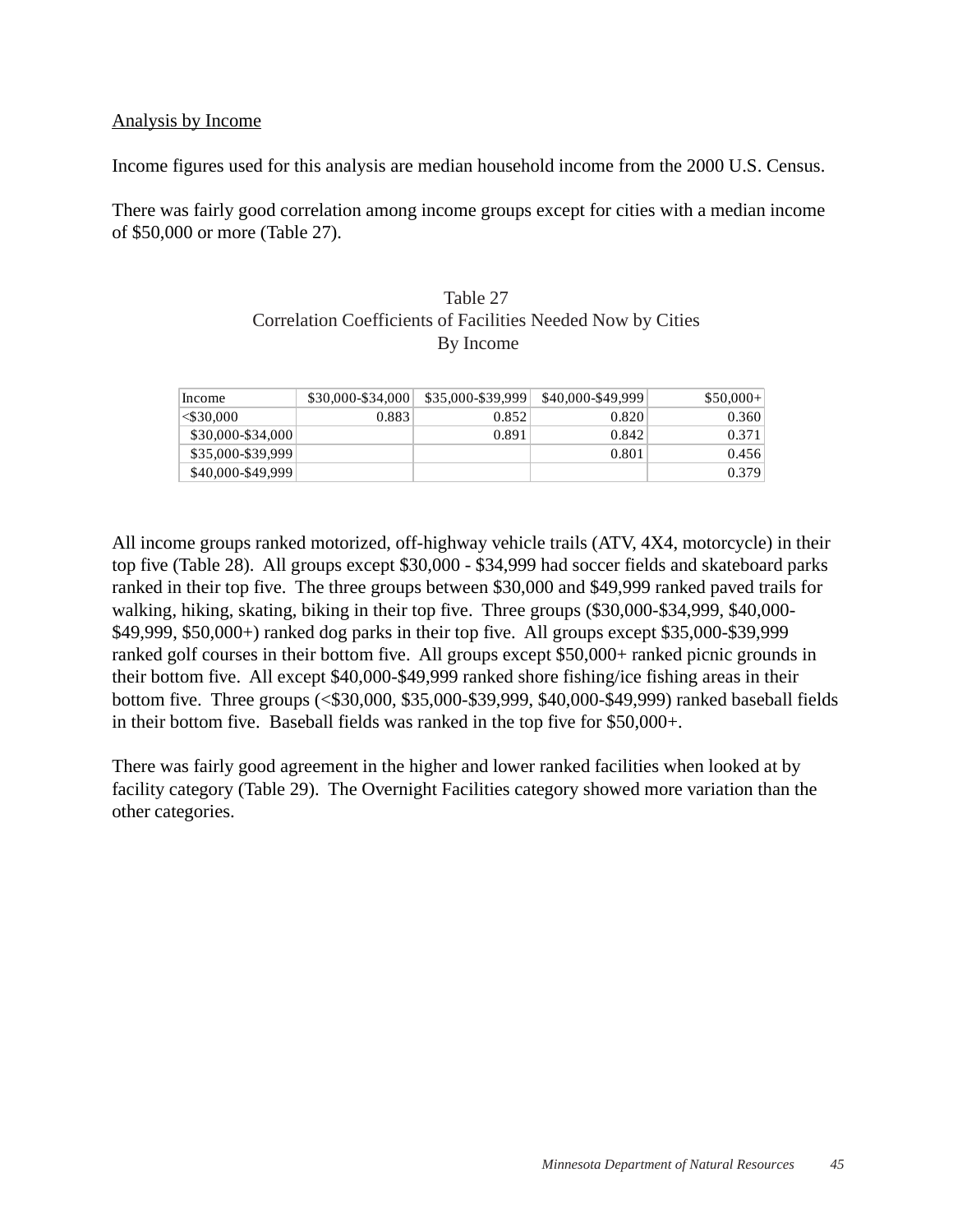|                                                     |              |            | $$30,000 -$  | $$35,000 -$  | $$40,000$ -  |             |
|-----------------------------------------------------|--------------|------------|--------------|--------------|--------------|-------------|
| <b>Facility</b>                                     | Total        | < \$30,000 | \$34,999     | \$39,999     | \$49,999     | $$50,000 +$ |
| Paved trails for walking, hiking,                   |              |            |              |              |              |             |
| skating, biking                                     | 44.6         | 47.4       | 50.7         | 51.9         | 45.1         | 29.3        |
| Motorized, off-highway vehicle trails               |              |            |              |              |              |             |
| (ATV, 4X4, motorcycle)                              | 44.1         | 56.4       | 54.8         | 39.0         | 35.2         | 35.4        |
| Soccer fields                                       | 42.5         | 50.0       | 30.1         | 41.6         | 50.7         | 40.2        |
| Skateboard parks                                    | 41.7         | 52.6       | 32.9         | 45.5         | 43.7         | 34.1        |
| Dog parks                                           | 39.9         | 44.9       | 39.7         | 33.8         | 43.7         | 37.8        |
| Mountain bike trails                                | 38.8         | 56.4       | 42.5         | 36.4         | 33.8         | 25.6        |
| Unpaved trails for walking, hiking,                 |              |            |              |              |              |             |
| biking                                              | 36.2         | 47.4       | 43.8         | 35.1         | 29.6         | 25.6        |
| Accessible hunting blinds, stands,                  |              |            |              |              |              |             |
| areas for people with disabilities                  | 33.3         | 38.5       | 34.2         | 37.7         | 23.9         | 31.7        |
| Outdoor swimming pools                              | 33.1         | 44.9       | 27.4         | 29.9         | 28.2         | 34.1        |
| Horseback trails                                    | 32.5         | 51.3       | 31.5         | 27.3         | 31.0         | 22.0        |
| Snow boarding areas                                 | 32.3         | 46.2       | 38.4         | 31.2         | 29.6         | 17.1        |
| Downhill ski areas                                  | 31.8         | 44.9       | 38.4         | 29.9         | 26.8         | 19.5        |
| Nature/interpretive trails                          | 30.2         | 46.2       | 26.0         | 31.2         | 28.2         | 19.5        |
| Archery ranges                                      | 29.7         | 41.0       | 32.9         | 29.9         | 22.5         | 22.0        |
| Nature/Interprative centers                         | 28.6         | 37.2       | 26.0         | 27.3         | 29.6         | 23.2        |
| Modern campgrounds with electric                    |              |            |              |              |              |             |
| hookups                                             | 28.1         | 38.5       | 31.5         | 26.0         | 29.6         | 15.9        |
| Camper cabins                                       | 27.6         | 29.5       | 28.8         | 32.5         | 26.8         | 20.7        |
| Cross-country ski trails                            | 27.0         | 44.9       | 20.5         | 24.7         | 23.9         | 20.7        |
| Hunter walking trails                               | 26.8         | 28.2       | 26.0         | 29.9         | 16.9         | 31.7        |
| Marinas                                             | 26.5         | 30.8       | 31.5         | 27.3         | 23.9         | 19.5        |
|                                                     | 25.5         | 38.5       |              | 22.1         | 23.9         | 15.9        |
| Sledding hills<br>Wildlife/nature observation areas | 24.1         | 33.3       | 27.4<br>23.3 | 24.7         | 19.7         | 19.5        |
|                                                     | 23.9         | 32.1       | 23.3         | 15.6         | 29.6         | 19.5        |
| Volleyball courts<br>Ice rinks                      | 23.9         | 32.1       | 20.5         | 20.8         | 21.1         | 24.4        |
|                                                     |              |            |              |              |              |             |
| Big game hunting areas                              | 23.6<br>23.4 | 23.1       | 23.3         | 20.8<br>22.1 | 21.1<br>25.4 | 29.3        |
| Rifle-pistol ranges                                 |              | 30.8       | 17.8         |              |              | 20.7        |
| Dispersed camping sites                             | 22.8         | 24.4       | 20.5         | 27.3         | 22.5         | 19.5        |
| Fishing piers                                       | 22.6         | 20.5       | 23.3         | 26.0         | 28.2         | 15.9        |
| Primitive campgrounds                               | 21.8         | 25.6       | 24.7         | 19.5         | 26.8         | 13.4        |
| Swimming beaches                                    | 21.0         | 23.1       | 21.9         | 22.1         | 23.9         | 14.6        |
| Small game hunting areas                            | 20.2         | 20.5       | 17.8         | 14.3         | 18.3         | 29.3        |
| Football fields                                     | 19.9         | 17.9       | 15.1         | 14.3         | 19.7         | 31.7        |
| Waterfowl hunting areas                             | 19.7         | 19.2       | 15.1         | 15.6         | 18.3         | 29.3        |
| Running tracks                                      | 19.2         | 34.6       | 16.4         | 20.8         | 15.5         | 8.5         |
| Natural park areas/open spaces                      | 17.8         | 26.9       | $20.5\,$     | 9.1          | 15.5         | 17.1        |
| <b>Basketball courts</b>                            | 17.6         | 20.5       | 15.1         | 16.9         | 16.9         | 18.3        |
| <b>Baseball fields</b>                              | 17.6         | 9.0        | 13.7         | 9.1          | 14.1         | 40.2        |
| Tennis courts                                       | 17.1         | 24.4       | 20.5         | 9.1          | 19.7         | 12.2        |
| Snowmobile trails                                   | 16.3         | 17.9       | 12.3         | 16.9         | 15.5         | 18.3        |
| Softball fields                                     | 15.7         | 14.1       | 5.5          | 7.8          | 18.3         | 31.7        |
| Playgrounds                                         | 15.5         | 21.8       | 15.1         | 13.0         | 15.5         | 12.2        |
| Boat launching ramps                                | 14.7         | 11.5       | 13.7         | 10.4         | 19.7         | 18.3        |
| Picnic shelters                                     | 14.4         | 15.4       | 11.0         | 14.3         | 11.3         | 19.5        |
| Shore fishing/ice fishing areas                     | 11.3         | 7.7        | 11.0         | 9.1          | 16.9         | 12.2        |
| Picnic grounds                                      | 10.2         | 11.5       | 4.1          | 9.1          | 11.3         | 14.6        |
| Golf courses                                        | 9.7          | 9.0        | 6.8          | 13.0         | 12.7         | 7.3         |

# Table 28 Facilities Needed Now by Cities by Income (percent indicating need)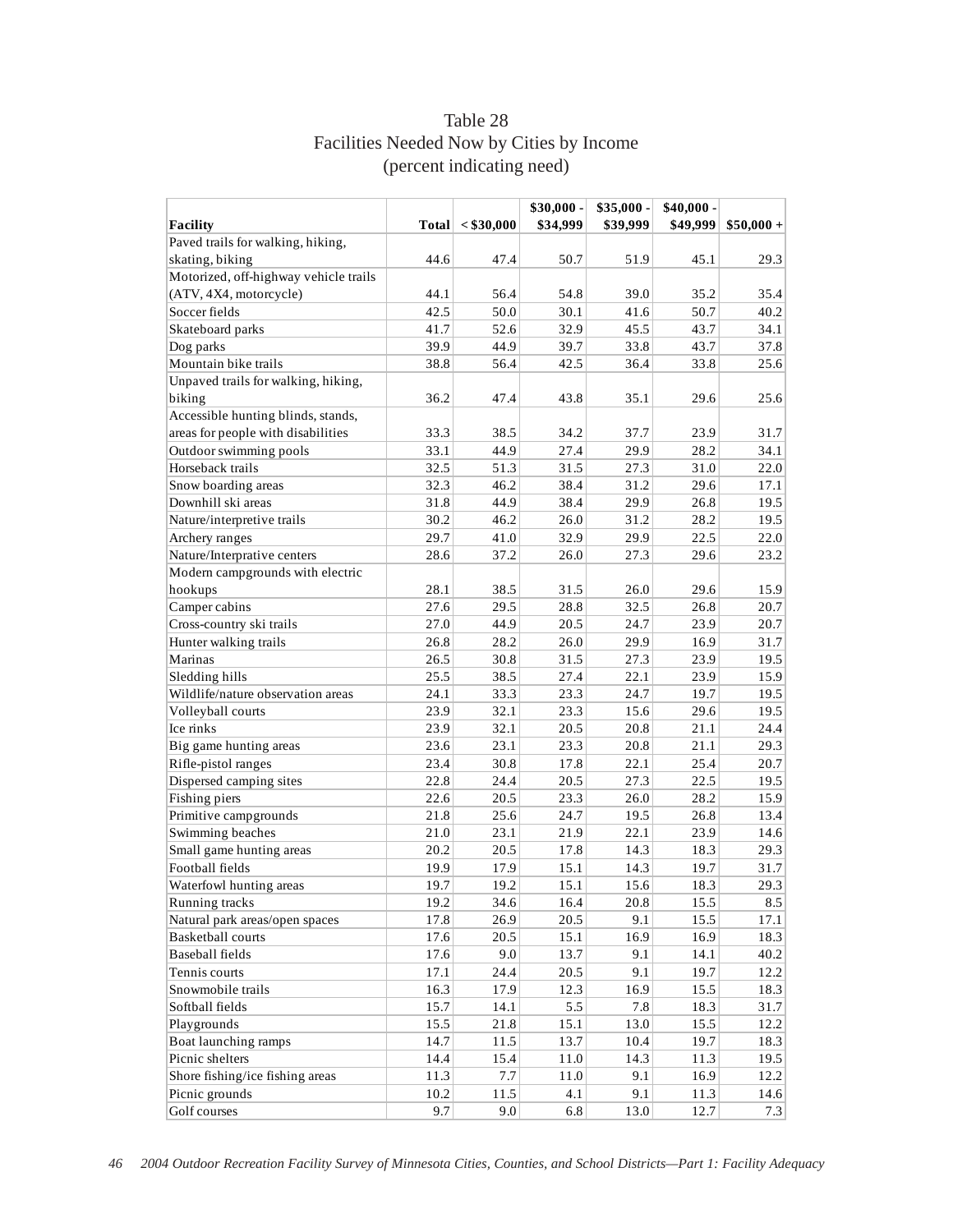# Table 29 Facilities Needed Now by Cities by Category by Income (percent indicating need)

| <b>Outdoor Sport Courts &amp; Fields</b><br>42.5<br>Soccer fields<br>50.0<br>30.1<br>50.7<br>40.2<br>41.6<br>41.7<br>52.6<br>32.9<br>45.5<br>43.7<br>Skateboard parks<br>34.1<br>Snow boarding areas<br>32.3<br>46.2<br>38.4<br>31.2<br>29.6<br>17.1<br>29.9<br>19.5<br>Downhill ski areas<br>31.8<br>44.9<br>38.4<br>26.8<br>29.7<br>32.9<br>29.9<br>22.5<br>22.0<br>41.0<br>Archery ranges<br>25.5<br>Sledding hills<br>38.5<br>27.4<br>22.1<br>23.9<br>15.9<br>Volleyball courts<br>23.9<br>32.1<br>23.3<br>15.6<br>29.6<br>19.5<br>23.9<br>Ice rinks<br>32.1<br>20.5<br>20.8<br>21.1<br>24.4<br>Rifle-pistol ranges<br>23.4<br>30.8<br>17.8<br>22.1<br>25.4<br>20.7<br>Football fields<br>19.9<br>17.9<br>15.1<br>14.3<br>19.7<br>31.7<br>20.8<br>19.2<br>34.6<br>16.4<br>15.5<br>8.5<br>Running tracks<br><b>Basketball courts</b><br>17.6<br>20.5<br>15.1<br>16.9<br>16.9<br>18.3<br>9.0<br>Baseball fields<br>17.6<br>13.7<br>9.1<br>14.1<br>40.2<br>24.4<br>Tennis courts<br>17.1<br>20.5<br>9.1<br>19.7<br>12.2<br>15.7<br>7.8<br>Softball fields<br>14.1<br>5.5<br>18.3<br>31.7<br>9.7<br>9.0<br>6.8<br>Golf courses<br>13.0<br>12.7<br>7.3<br><b>Water-based Facilities</b><br>33.1<br>44.9<br>27.4<br>29.9<br>28.2<br>34.1<br>Outdoor swimming pools<br>26.5<br>31.5<br>27.3<br>23.9<br>19.5<br>Marinas<br>30.8<br>22.6<br>20.5<br>23.3<br>15.9<br>Fishing piers<br>26.0<br>28.2<br>Swimming beaches<br>21.0<br>23.1<br>21.9<br>22.1<br>23.9<br>14.6<br>14.7<br>11.5<br>10.4<br>Boat launching ramps<br>13.7<br>19.7<br>18.3<br>7.7<br>16.9<br>Shore fishing/ice fishing areas<br>11.3<br>11.0<br>9.1<br>12.2<br><b>Day Use Facilities</b><br>39.9<br>44.9<br>39.7<br>33.8<br>43.7<br>37.8<br>Dog parks<br>37.2<br>26.0<br>Nature/Interprative centers<br>28.6<br>27.3<br>29.6<br>23.2<br>Wildlife/nature observation areas<br>24.1<br>33.3<br>23.3<br>24.7<br>19.7<br>19.5<br>Natural park areas/open spaces<br>17.8<br>26.9<br>20.5<br>9.1<br>15.5<br>17.1<br>12.2<br>15.5<br>21.8<br>15.1<br>13.0<br>15.5<br>Playgrounds<br>19.5<br>Picnic shelters<br>14.4<br>15.4<br>11.0<br>14.3<br>11.3<br>Picnic grounds<br>10.2<br>11.5<br>4.1<br>9.1<br>11.3<br>14.6<br><b>Trails</b><br>Paved trails for walking, hiking,<br>skating, biking<br>44.6<br>47.4<br>50.7<br>51.9<br>45.1<br>29.3<br>Motorized, off-highway vehicle trails<br>(ATV, 4X4, motorcycle)<br>44.1<br>56.4<br>54.8<br>39.0<br>35.2<br>35.4<br>Mountain bike trails<br>38.8<br>56.4<br>42.5<br>36.4<br>33.8<br>25.6<br>Unpaved trails for walking, hiking,<br>biking<br>29.6<br>25.6<br>36.2<br>47.4<br>43.8<br>35.1<br>Horseback trails<br>32.5<br>51.3<br>27.3<br>31.5<br>31.0<br>22.0<br>31.2<br>28.2<br>19.5<br>Nature/interpretive trails<br>30.2<br>46.2<br>26.0<br>24.7<br>23.9<br>20.7<br>27.0<br>44.9<br>20.5<br>Cross-country ski trails<br>Snowmobile trails<br>16.3<br>17.9<br>12.3<br>16.9<br>15.5<br>18.3<br><b>Overnight Facilities</b><br>Modern campgrounds with electric<br>hookups<br>28.1<br>38.5<br>31.5<br>26.0<br>29.6<br>15.9<br>27.6<br>29.5<br>26.8<br>Camper cabins<br>28.8<br>32.5<br>20.7<br>Dispersed camping sites<br>22.8<br>24.4<br>20.5<br>27.3<br>22.5<br>19.5<br>Primitive campgrounds<br>24.7<br>19.5<br>21.8<br>25.6<br>26.8<br>13.4<br><b>Hunting Facilities</b><br>Accessible hunting blinds, stands,<br>areas for people with disabilities<br>33.3<br>38.5<br>34.2<br>37.7<br>23.9<br>31.7<br>Hunter walking trails<br>28.2<br>29.9<br>26.8<br>26.0<br>16.9<br>31.7<br>Big game hunting areas<br>29.3<br>23.6<br>23.1<br>23.3<br>20.8<br>21.1<br>Small game hunting areas<br>14.3<br>29.3<br>20.2<br>20.5<br>17.8<br>18.3 |                         |              |            | $$30,000 -$ | $$35,000 -$ | $$40,000$ - |             |
|-----------------------------------------------------------------------------------------------------------------------------------------------------------------------------------------------------------------------------------------------------------------------------------------------------------------------------------------------------------------------------------------------------------------------------------------------------------------------------------------------------------------------------------------------------------------------------------------------------------------------------------------------------------------------------------------------------------------------------------------------------------------------------------------------------------------------------------------------------------------------------------------------------------------------------------------------------------------------------------------------------------------------------------------------------------------------------------------------------------------------------------------------------------------------------------------------------------------------------------------------------------------------------------------------------------------------------------------------------------------------------------------------------------------------------------------------------------------------------------------------------------------------------------------------------------------------------------------------------------------------------------------------------------------------------------------------------------------------------------------------------------------------------------------------------------------------------------------------------------------------------------------------------------------------------------------------------------------------------------------------------------------------------------------------------------------------------------------------------------------------------------------------------------------------------------------------------------------------------------------------------------------------------------------------------------------------------------------------------------------------------------------------------------------------------------------------------------------------------------------------------------------------------------------------------------------------------------------------------------------------------------------------------------------------------------------------------------------------------------------------------------------------------------------------------------------------------------------------------------------------------------------------------------------------------------------------------------------------------------------------------------------------------------------------------------------------------------------------------------------------------------------------------------------------------------------------------------------------------------------------------------------------------------------------------------------------------------------------------------------------------------------------------------------------------------------------------------------------------------------------------------------------------------------------------------------------------------------------------------------------------------------------|-------------------------|--------------|------------|-------------|-------------|-------------|-------------|
|                                                                                                                                                                                                                                                                                                                                                                                                                                                                                                                                                                                                                                                                                                                                                                                                                                                                                                                                                                                                                                                                                                                                                                                                                                                                                                                                                                                                                                                                                                                                                                                                                                                                                                                                                                                                                                                                                                                                                                                                                                                                                                                                                                                                                                                                                                                                                                                                                                                                                                                                                                                                                                                                                                                                                                                                                                                                                                                                                                                                                                                                                                                                                                                                                                                                                                                                                                                                                                                                                                                                                                                                                                               | <b>Facility</b>         | <b>Total</b> | < \$30,000 | \$34,999    | \$39,999    | \$49,999    | $$50,000 +$ |
|                                                                                                                                                                                                                                                                                                                                                                                                                                                                                                                                                                                                                                                                                                                                                                                                                                                                                                                                                                                                                                                                                                                                                                                                                                                                                                                                                                                                                                                                                                                                                                                                                                                                                                                                                                                                                                                                                                                                                                                                                                                                                                                                                                                                                                                                                                                                                                                                                                                                                                                                                                                                                                                                                                                                                                                                                                                                                                                                                                                                                                                                                                                                                                                                                                                                                                                                                                                                                                                                                                                                                                                                                                               |                         |              |            |             |             |             |             |
|                                                                                                                                                                                                                                                                                                                                                                                                                                                                                                                                                                                                                                                                                                                                                                                                                                                                                                                                                                                                                                                                                                                                                                                                                                                                                                                                                                                                                                                                                                                                                                                                                                                                                                                                                                                                                                                                                                                                                                                                                                                                                                                                                                                                                                                                                                                                                                                                                                                                                                                                                                                                                                                                                                                                                                                                                                                                                                                                                                                                                                                                                                                                                                                                                                                                                                                                                                                                                                                                                                                                                                                                                                               |                         |              |            |             |             |             |             |
|                                                                                                                                                                                                                                                                                                                                                                                                                                                                                                                                                                                                                                                                                                                                                                                                                                                                                                                                                                                                                                                                                                                                                                                                                                                                                                                                                                                                                                                                                                                                                                                                                                                                                                                                                                                                                                                                                                                                                                                                                                                                                                                                                                                                                                                                                                                                                                                                                                                                                                                                                                                                                                                                                                                                                                                                                                                                                                                                                                                                                                                                                                                                                                                                                                                                                                                                                                                                                                                                                                                                                                                                                                               |                         |              |            |             |             |             |             |
|                                                                                                                                                                                                                                                                                                                                                                                                                                                                                                                                                                                                                                                                                                                                                                                                                                                                                                                                                                                                                                                                                                                                                                                                                                                                                                                                                                                                                                                                                                                                                                                                                                                                                                                                                                                                                                                                                                                                                                                                                                                                                                                                                                                                                                                                                                                                                                                                                                                                                                                                                                                                                                                                                                                                                                                                                                                                                                                                                                                                                                                                                                                                                                                                                                                                                                                                                                                                                                                                                                                                                                                                                                               |                         |              |            |             |             |             |             |
|                                                                                                                                                                                                                                                                                                                                                                                                                                                                                                                                                                                                                                                                                                                                                                                                                                                                                                                                                                                                                                                                                                                                                                                                                                                                                                                                                                                                                                                                                                                                                                                                                                                                                                                                                                                                                                                                                                                                                                                                                                                                                                                                                                                                                                                                                                                                                                                                                                                                                                                                                                                                                                                                                                                                                                                                                                                                                                                                                                                                                                                                                                                                                                                                                                                                                                                                                                                                                                                                                                                                                                                                                                               |                         |              |            |             |             |             |             |
|                                                                                                                                                                                                                                                                                                                                                                                                                                                                                                                                                                                                                                                                                                                                                                                                                                                                                                                                                                                                                                                                                                                                                                                                                                                                                                                                                                                                                                                                                                                                                                                                                                                                                                                                                                                                                                                                                                                                                                                                                                                                                                                                                                                                                                                                                                                                                                                                                                                                                                                                                                                                                                                                                                                                                                                                                                                                                                                                                                                                                                                                                                                                                                                                                                                                                                                                                                                                                                                                                                                                                                                                                                               |                         |              |            |             |             |             |             |
|                                                                                                                                                                                                                                                                                                                                                                                                                                                                                                                                                                                                                                                                                                                                                                                                                                                                                                                                                                                                                                                                                                                                                                                                                                                                                                                                                                                                                                                                                                                                                                                                                                                                                                                                                                                                                                                                                                                                                                                                                                                                                                                                                                                                                                                                                                                                                                                                                                                                                                                                                                                                                                                                                                                                                                                                                                                                                                                                                                                                                                                                                                                                                                                                                                                                                                                                                                                                                                                                                                                                                                                                                                               |                         |              |            |             |             |             |             |
|                                                                                                                                                                                                                                                                                                                                                                                                                                                                                                                                                                                                                                                                                                                                                                                                                                                                                                                                                                                                                                                                                                                                                                                                                                                                                                                                                                                                                                                                                                                                                                                                                                                                                                                                                                                                                                                                                                                                                                                                                                                                                                                                                                                                                                                                                                                                                                                                                                                                                                                                                                                                                                                                                                                                                                                                                                                                                                                                                                                                                                                                                                                                                                                                                                                                                                                                                                                                                                                                                                                                                                                                                                               |                         |              |            |             |             |             |             |
|                                                                                                                                                                                                                                                                                                                                                                                                                                                                                                                                                                                                                                                                                                                                                                                                                                                                                                                                                                                                                                                                                                                                                                                                                                                                                                                                                                                                                                                                                                                                                                                                                                                                                                                                                                                                                                                                                                                                                                                                                                                                                                                                                                                                                                                                                                                                                                                                                                                                                                                                                                                                                                                                                                                                                                                                                                                                                                                                                                                                                                                                                                                                                                                                                                                                                                                                                                                                                                                                                                                                                                                                                                               |                         |              |            |             |             |             |             |
|                                                                                                                                                                                                                                                                                                                                                                                                                                                                                                                                                                                                                                                                                                                                                                                                                                                                                                                                                                                                                                                                                                                                                                                                                                                                                                                                                                                                                                                                                                                                                                                                                                                                                                                                                                                                                                                                                                                                                                                                                                                                                                                                                                                                                                                                                                                                                                                                                                                                                                                                                                                                                                                                                                                                                                                                                                                                                                                                                                                                                                                                                                                                                                                                                                                                                                                                                                                                                                                                                                                                                                                                                                               |                         |              |            |             |             |             |             |
|                                                                                                                                                                                                                                                                                                                                                                                                                                                                                                                                                                                                                                                                                                                                                                                                                                                                                                                                                                                                                                                                                                                                                                                                                                                                                                                                                                                                                                                                                                                                                                                                                                                                                                                                                                                                                                                                                                                                                                                                                                                                                                                                                                                                                                                                                                                                                                                                                                                                                                                                                                                                                                                                                                                                                                                                                                                                                                                                                                                                                                                                                                                                                                                                                                                                                                                                                                                                                                                                                                                                                                                                                                               |                         |              |            |             |             |             |             |
|                                                                                                                                                                                                                                                                                                                                                                                                                                                                                                                                                                                                                                                                                                                                                                                                                                                                                                                                                                                                                                                                                                                                                                                                                                                                                                                                                                                                                                                                                                                                                                                                                                                                                                                                                                                                                                                                                                                                                                                                                                                                                                                                                                                                                                                                                                                                                                                                                                                                                                                                                                                                                                                                                                                                                                                                                                                                                                                                                                                                                                                                                                                                                                                                                                                                                                                                                                                                                                                                                                                                                                                                                                               |                         |              |            |             |             |             |             |
|                                                                                                                                                                                                                                                                                                                                                                                                                                                                                                                                                                                                                                                                                                                                                                                                                                                                                                                                                                                                                                                                                                                                                                                                                                                                                                                                                                                                                                                                                                                                                                                                                                                                                                                                                                                                                                                                                                                                                                                                                                                                                                                                                                                                                                                                                                                                                                                                                                                                                                                                                                                                                                                                                                                                                                                                                                                                                                                                                                                                                                                                                                                                                                                                                                                                                                                                                                                                                                                                                                                                                                                                                                               |                         |              |            |             |             |             |             |
|                                                                                                                                                                                                                                                                                                                                                                                                                                                                                                                                                                                                                                                                                                                                                                                                                                                                                                                                                                                                                                                                                                                                                                                                                                                                                                                                                                                                                                                                                                                                                                                                                                                                                                                                                                                                                                                                                                                                                                                                                                                                                                                                                                                                                                                                                                                                                                                                                                                                                                                                                                                                                                                                                                                                                                                                                                                                                                                                                                                                                                                                                                                                                                                                                                                                                                                                                                                                                                                                                                                                                                                                                                               |                         |              |            |             |             |             |             |
|                                                                                                                                                                                                                                                                                                                                                                                                                                                                                                                                                                                                                                                                                                                                                                                                                                                                                                                                                                                                                                                                                                                                                                                                                                                                                                                                                                                                                                                                                                                                                                                                                                                                                                                                                                                                                                                                                                                                                                                                                                                                                                                                                                                                                                                                                                                                                                                                                                                                                                                                                                                                                                                                                                                                                                                                                                                                                                                                                                                                                                                                                                                                                                                                                                                                                                                                                                                                                                                                                                                                                                                                                                               |                         |              |            |             |             |             |             |
|                                                                                                                                                                                                                                                                                                                                                                                                                                                                                                                                                                                                                                                                                                                                                                                                                                                                                                                                                                                                                                                                                                                                                                                                                                                                                                                                                                                                                                                                                                                                                                                                                                                                                                                                                                                                                                                                                                                                                                                                                                                                                                                                                                                                                                                                                                                                                                                                                                                                                                                                                                                                                                                                                                                                                                                                                                                                                                                                                                                                                                                                                                                                                                                                                                                                                                                                                                                                                                                                                                                                                                                                                                               |                         |              |            |             |             |             |             |
|                                                                                                                                                                                                                                                                                                                                                                                                                                                                                                                                                                                                                                                                                                                                                                                                                                                                                                                                                                                                                                                                                                                                                                                                                                                                                                                                                                                                                                                                                                                                                                                                                                                                                                                                                                                                                                                                                                                                                                                                                                                                                                                                                                                                                                                                                                                                                                                                                                                                                                                                                                                                                                                                                                                                                                                                                                                                                                                                                                                                                                                                                                                                                                                                                                                                                                                                                                                                                                                                                                                                                                                                                                               |                         |              |            |             |             |             |             |
|                                                                                                                                                                                                                                                                                                                                                                                                                                                                                                                                                                                                                                                                                                                                                                                                                                                                                                                                                                                                                                                                                                                                                                                                                                                                                                                                                                                                                                                                                                                                                                                                                                                                                                                                                                                                                                                                                                                                                                                                                                                                                                                                                                                                                                                                                                                                                                                                                                                                                                                                                                                                                                                                                                                                                                                                                                                                                                                                                                                                                                                                                                                                                                                                                                                                                                                                                                                                                                                                                                                                                                                                                                               |                         |              |            |             |             |             |             |
|                                                                                                                                                                                                                                                                                                                                                                                                                                                                                                                                                                                                                                                                                                                                                                                                                                                                                                                                                                                                                                                                                                                                                                                                                                                                                                                                                                                                                                                                                                                                                                                                                                                                                                                                                                                                                                                                                                                                                                                                                                                                                                                                                                                                                                                                                                                                                                                                                                                                                                                                                                                                                                                                                                                                                                                                                                                                                                                                                                                                                                                                                                                                                                                                                                                                                                                                                                                                                                                                                                                                                                                                                                               |                         |              |            |             |             |             |             |
|                                                                                                                                                                                                                                                                                                                                                                                                                                                                                                                                                                                                                                                                                                                                                                                                                                                                                                                                                                                                                                                                                                                                                                                                                                                                                                                                                                                                                                                                                                                                                                                                                                                                                                                                                                                                                                                                                                                                                                                                                                                                                                                                                                                                                                                                                                                                                                                                                                                                                                                                                                                                                                                                                                                                                                                                                                                                                                                                                                                                                                                                                                                                                                                                                                                                                                                                                                                                                                                                                                                                                                                                                                               |                         |              |            |             |             |             |             |
|                                                                                                                                                                                                                                                                                                                                                                                                                                                                                                                                                                                                                                                                                                                                                                                                                                                                                                                                                                                                                                                                                                                                                                                                                                                                                                                                                                                                                                                                                                                                                                                                                                                                                                                                                                                                                                                                                                                                                                                                                                                                                                                                                                                                                                                                                                                                                                                                                                                                                                                                                                                                                                                                                                                                                                                                                                                                                                                                                                                                                                                                                                                                                                                                                                                                                                                                                                                                                                                                                                                                                                                                                                               |                         |              |            |             |             |             |             |
|                                                                                                                                                                                                                                                                                                                                                                                                                                                                                                                                                                                                                                                                                                                                                                                                                                                                                                                                                                                                                                                                                                                                                                                                                                                                                                                                                                                                                                                                                                                                                                                                                                                                                                                                                                                                                                                                                                                                                                                                                                                                                                                                                                                                                                                                                                                                                                                                                                                                                                                                                                                                                                                                                                                                                                                                                                                                                                                                                                                                                                                                                                                                                                                                                                                                                                                                                                                                                                                                                                                                                                                                                                               |                         |              |            |             |             |             |             |
|                                                                                                                                                                                                                                                                                                                                                                                                                                                                                                                                                                                                                                                                                                                                                                                                                                                                                                                                                                                                                                                                                                                                                                                                                                                                                                                                                                                                                                                                                                                                                                                                                                                                                                                                                                                                                                                                                                                                                                                                                                                                                                                                                                                                                                                                                                                                                                                                                                                                                                                                                                                                                                                                                                                                                                                                                                                                                                                                                                                                                                                                                                                                                                                                                                                                                                                                                                                                                                                                                                                                                                                                                                               |                         |              |            |             |             |             |             |
|                                                                                                                                                                                                                                                                                                                                                                                                                                                                                                                                                                                                                                                                                                                                                                                                                                                                                                                                                                                                                                                                                                                                                                                                                                                                                                                                                                                                                                                                                                                                                                                                                                                                                                                                                                                                                                                                                                                                                                                                                                                                                                                                                                                                                                                                                                                                                                                                                                                                                                                                                                                                                                                                                                                                                                                                                                                                                                                                                                                                                                                                                                                                                                                                                                                                                                                                                                                                                                                                                                                                                                                                                                               |                         |              |            |             |             |             |             |
|                                                                                                                                                                                                                                                                                                                                                                                                                                                                                                                                                                                                                                                                                                                                                                                                                                                                                                                                                                                                                                                                                                                                                                                                                                                                                                                                                                                                                                                                                                                                                                                                                                                                                                                                                                                                                                                                                                                                                                                                                                                                                                                                                                                                                                                                                                                                                                                                                                                                                                                                                                                                                                                                                                                                                                                                                                                                                                                                                                                                                                                                                                                                                                                                                                                                                                                                                                                                                                                                                                                                                                                                                                               |                         |              |            |             |             |             |             |
|                                                                                                                                                                                                                                                                                                                                                                                                                                                                                                                                                                                                                                                                                                                                                                                                                                                                                                                                                                                                                                                                                                                                                                                                                                                                                                                                                                                                                                                                                                                                                                                                                                                                                                                                                                                                                                                                                                                                                                                                                                                                                                                                                                                                                                                                                                                                                                                                                                                                                                                                                                                                                                                                                                                                                                                                                                                                                                                                                                                                                                                                                                                                                                                                                                                                                                                                                                                                                                                                                                                                                                                                                                               |                         |              |            |             |             |             |             |
|                                                                                                                                                                                                                                                                                                                                                                                                                                                                                                                                                                                                                                                                                                                                                                                                                                                                                                                                                                                                                                                                                                                                                                                                                                                                                                                                                                                                                                                                                                                                                                                                                                                                                                                                                                                                                                                                                                                                                                                                                                                                                                                                                                                                                                                                                                                                                                                                                                                                                                                                                                                                                                                                                                                                                                                                                                                                                                                                                                                                                                                                                                                                                                                                                                                                                                                                                                                                                                                                                                                                                                                                                                               |                         |              |            |             |             |             |             |
|                                                                                                                                                                                                                                                                                                                                                                                                                                                                                                                                                                                                                                                                                                                                                                                                                                                                                                                                                                                                                                                                                                                                                                                                                                                                                                                                                                                                                                                                                                                                                                                                                                                                                                                                                                                                                                                                                                                                                                                                                                                                                                                                                                                                                                                                                                                                                                                                                                                                                                                                                                                                                                                                                                                                                                                                                                                                                                                                                                                                                                                                                                                                                                                                                                                                                                                                                                                                                                                                                                                                                                                                                                               |                         |              |            |             |             |             |             |
|                                                                                                                                                                                                                                                                                                                                                                                                                                                                                                                                                                                                                                                                                                                                                                                                                                                                                                                                                                                                                                                                                                                                                                                                                                                                                                                                                                                                                                                                                                                                                                                                                                                                                                                                                                                                                                                                                                                                                                                                                                                                                                                                                                                                                                                                                                                                                                                                                                                                                                                                                                                                                                                                                                                                                                                                                                                                                                                                                                                                                                                                                                                                                                                                                                                                                                                                                                                                                                                                                                                                                                                                                                               |                         |              |            |             |             |             |             |
|                                                                                                                                                                                                                                                                                                                                                                                                                                                                                                                                                                                                                                                                                                                                                                                                                                                                                                                                                                                                                                                                                                                                                                                                                                                                                                                                                                                                                                                                                                                                                                                                                                                                                                                                                                                                                                                                                                                                                                                                                                                                                                                                                                                                                                                                                                                                                                                                                                                                                                                                                                                                                                                                                                                                                                                                                                                                                                                                                                                                                                                                                                                                                                                                                                                                                                                                                                                                                                                                                                                                                                                                                                               |                         |              |            |             |             |             |             |
|                                                                                                                                                                                                                                                                                                                                                                                                                                                                                                                                                                                                                                                                                                                                                                                                                                                                                                                                                                                                                                                                                                                                                                                                                                                                                                                                                                                                                                                                                                                                                                                                                                                                                                                                                                                                                                                                                                                                                                                                                                                                                                                                                                                                                                                                                                                                                                                                                                                                                                                                                                                                                                                                                                                                                                                                                                                                                                                                                                                                                                                                                                                                                                                                                                                                                                                                                                                                                                                                                                                                                                                                                                               |                         |              |            |             |             |             |             |
|                                                                                                                                                                                                                                                                                                                                                                                                                                                                                                                                                                                                                                                                                                                                                                                                                                                                                                                                                                                                                                                                                                                                                                                                                                                                                                                                                                                                                                                                                                                                                                                                                                                                                                                                                                                                                                                                                                                                                                                                                                                                                                                                                                                                                                                                                                                                                                                                                                                                                                                                                                                                                                                                                                                                                                                                                                                                                                                                                                                                                                                                                                                                                                                                                                                                                                                                                                                                                                                                                                                                                                                                                                               |                         |              |            |             |             |             |             |
|                                                                                                                                                                                                                                                                                                                                                                                                                                                                                                                                                                                                                                                                                                                                                                                                                                                                                                                                                                                                                                                                                                                                                                                                                                                                                                                                                                                                                                                                                                                                                                                                                                                                                                                                                                                                                                                                                                                                                                                                                                                                                                                                                                                                                                                                                                                                                                                                                                                                                                                                                                                                                                                                                                                                                                                                                                                                                                                                                                                                                                                                                                                                                                                                                                                                                                                                                                                                                                                                                                                                                                                                                                               |                         |              |            |             |             |             |             |
|                                                                                                                                                                                                                                                                                                                                                                                                                                                                                                                                                                                                                                                                                                                                                                                                                                                                                                                                                                                                                                                                                                                                                                                                                                                                                                                                                                                                                                                                                                                                                                                                                                                                                                                                                                                                                                                                                                                                                                                                                                                                                                                                                                                                                                                                                                                                                                                                                                                                                                                                                                                                                                                                                                                                                                                                                                                                                                                                                                                                                                                                                                                                                                                                                                                                                                                                                                                                                                                                                                                                                                                                                                               |                         |              |            |             |             |             |             |
|                                                                                                                                                                                                                                                                                                                                                                                                                                                                                                                                                                                                                                                                                                                                                                                                                                                                                                                                                                                                                                                                                                                                                                                                                                                                                                                                                                                                                                                                                                                                                                                                                                                                                                                                                                                                                                                                                                                                                                                                                                                                                                                                                                                                                                                                                                                                                                                                                                                                                                                                                                                                                                                                                                                                                                                                                                                                                                                                                                                                                                                                                                                                                                                                                                                                                                                                                                                                                                                                                                                                                                                                                                               |                         |              |            |             |             |             |             |
|                                                                                                                                                                                                                                                                                                                                                                                                                                                                                                                                                                                                                                                                                                                                                                                                                                                                                                                                                                                                                                                                                                                                                                                                                                                                                                                                                                                                                                                                                                                                                                                                                                                                                                                                                                                                                                                                                                                                                                                                                                                                                                                                                                                                                                                                                                                                                                                                                                                                                                                                                                                                                                                                                                                                                                                                                                                                                                                                                                                                                                                                                                                                                                                                                                                                                                                                                                                                                                                                                                                                                                                                                                               |                         |              |            |             |             |             |             |
|                                                                                                                                                                                                                                                                                                                                                                                                                                                                                                                                                                                                                                                                                                                                                                                                                                                                                                                                                                                                                                                                                                                                                                                                                                                                                                                                                                                                                                                                                                                                                                                                                                                                                                                                                                                                                                                                                                                                                                                                                                                                                                                                                                                                                                                                                                                                                                                                                                                                                                                                                                                                                                                                                                                                                                                                                                                                                                                                                                                                                                                                                                                                                                                                                                                                                                                                                                                                                                                                                                                                                                                                                                               |                         |              |            |             |             |             |             |
|                                                                                                                                                                                                                                                                                                                                                                                                                                                                                                                                                                                                                                                                                                                                                                                                                                                                                                                                                                                                                                                                                                                                                                                                                                                                                                                                                                                                                                                                                                                                                                                                                                                                                                                                                                                                                                                                                                                                                                                                                                                                                                                                                                                                                                                                                                                                                                                                                                                                                                                                                                                                                                                                                                                                                                                                                                                                                                                                                                                                                                                                                                                                                                                                                                                                                                                                                                                                                                                                                                                                                                                                                                               |                         |              |            |             |             |             |             |
|                                                                                                                                                                                                                                                                                                                                                                                                                                                                                                                                                                                                                                                                                                                                                                                                                                                                                                                                                                                                                                                                                                                                                                                                                                                                                                                                                                                                                                                                                                                                                                                                                                                                                                                                                                                                                                                                                                                                                                                                                                                                                                                                                                                                                                                                                                                                                                                                                                                                                                                                                                                                                                                                                                                                                                                                                                                                                                                                                                                                                                                                                                                                                                                                                                                                                                                                                                                                                                                                                                                                                                                                                                               |                         |              |            |             |             |             |             |
|                                                                                                                                                                                                                                                                                                                                                                                                                                                                                                                                                                                                                                                                                                                                                                                                                                                                                                                                                                                                                                                                                                                                                                                                                                                                                                                                                                                                                                                                                                                                                                                                                                                                                                                                                                                                                                                                                                                                                                                                                                                                                                                                                                                                                                                                                                                                                                                                                                                                                                                                                                                                                                                                                                                                                                                                                                                                                                                                                                                                                                                                                                                                                                                                                                                                                                                                                                                                                                                                                                                                                                                                                                               |                         |              |            |             |             |             |             |
|                                                                                                                                                                                                                                                                                                                                                                                                                                                                                                                                                                                                                                                                                                                                                                                                                                                                                                                                                                                                                                                                                                                                                                                                                                                                                                                                                                                                                                                                                                                                                                                                                                                                                                                                                                                                                                                                                                                                                                                                                                                                                                                                                                                                                                                                                                                                                                                                                                                                                                                                                                                                                                                                                                                                                                                                                                                                                                                                                                                                                                                                                                                                                                                                                                                                                                                                                                                                                                                                                                                                                                                                                                               |                         |              |            |             |             |             |             |
|                                                                                                                                                                                                                                                                                                                                                                                                                                                                                                                                                                                                                                                                                                                                                                                                                                                                                                                                                                                                                                                                                                                                                                                                                                                                                                                                                                                                                                                                                                                                                                                                                                                                                                                                                                                                                                                                                                                                                                                                                                                                                                                                                                                                                                                                                                                                                                                                                                                                                                                                                                                                                                                                                                                                                                                                                                                                                                                                                                                                                                                                                                                                                                                                                                                                                                                                                                                                                                                                                                                                                                                                                                               |                         |              |            |             |             |             |             |
|                                                                                                                                                                                                                                                                                                                                                                                                                                                                                                                                                                                                                                                                                                                                                                                                                                                                                                                                                                                                                                                                                                                                                                                                                                                                                                                                                                                                                                                                                                                                                                                                                                                                                                                                                                                                                                                                                                                                                                                                                                                                                                                                                                                                                                                                                                                                                                                                                                                                                                                                                                                                                                                                                                                                                                                                                                                                                                                                                                                                                                                                                                                                                                                                                                                                                                                                                                                                                                                                                                                                                                                                                                               |                         |              |            |             |             |             |             |
|                                                                                                                                                                                                                                                                                                                                                                                                                                                                                                                                                                                                                                                                                                                                                                                                                                                                                                                                                                                                                                                                                                                                                                                                                                                                                                                                                                                                                                                                                                                                                                                                                                                                                                                                                                                                                                                                                                                                                                                                                                                                                                                                                                                                                                                                                                                                                                                                                                                                                                                                                                                                                                                                                                                                                                                                                                                                                                                                                                                                                                                                                                                                                                                                                                                                                                                                                                                                                                                                                                                                                                                                                                               |                         |              |            |             |             |             |             |
|                                                                                                                                                                                                                                                                                                                                                                                                                                                                                                                                                                                                                                                                                                                                                                                                                                                                                                                                                                                                                                                                                                                                                                                                                                                                                                                                                                                                                                                                                                                                                                                                                                                                                                                                                                                                                                                                                                                                                                                                                                                                                                                                                                                                                                                                                                                                                                                                                                                                                                                                                                                                                                                                                                                                                                                                                                                                                                                                                                                                                                                                                                                                                                                                                                                                                                                                                                                                                                                                                                                                                                                                                                               |                         |              |            |             |             |             |             |
|                                                                                                                                                                                                                                                                                                                                                                                                                                                                                                                                                                                                                                                                                                                                                                                                                                                                                                                                                                                                                                                                                                                                                                                                                                                                                                                                                                                                                                                                                                                                                                                                                                                                                                                                                                                                                                                                                                                                                                                                                                                                                                                                                                                                                                                                                                                                                                                                                                                                                                                                                                                                                                                                                                                                                                                                                                                                                                                                                                                                                                                                                                                                                                                                                                                                                                                                                                                                                                                                                                                                                                                                                                               |                         |              |            |             |             |             |             |
|                                                                                                                                                                                                                                                                                                                                                                                                                                                                                                                                                                                                                                                                                                                                                                                                                                                                                                                                                                                                                                                                                                                                                                                                                                                                                                                                                                                                                                                                                                                                                                                                                                                                                                                                                                                                                                                                                                                                                                                                                                                                                                                                                                                                                                                                                                                                                                                                                                                                                                                                                                                                                                                                                                                                                                                                                                                                                                                                                                                                                                                                                                                                                                                                                                                                                                                                                                                                                                                                                                                                                                                                                                               |                         |              |            |             |             |             |             |
|                                                                                                                                                                                                                                                                                                                                                                                                                                                                                                                                                                                                                                                                                                                                                                                                                                                                                                                                                                                                                                                                                                                                                                                                                                                                                                                                                                                                                                                                                                                                                                                                                                                                                                                                                                                                                                                                                                                                                                                                                                                                                                                                                                                                                                                                                                                                                                                                                                                                                                                                                                                                                                                                                                                                                                                                                                                                                                                                                                                                                                                                                                                                                                                                                                                                                                                                                                                                                                                                                                                                                                                                                                               |                         |              |            |             |             |             |             |
|                                                                                                                                                                                                                                                                                                                                                                                                                                                                                                                                                                                                                                                                                                                                                                                                                                                                                                                                                                                                                                                                                                                                                                                                                                                                                                                                                                                                                                                                                                                                                                                                                                                                                                                                                                                                                                                                                                                                                                                                                                                                                                                                                                                                                                                                                                                                                                                                                                                                                                                                                                                                                                                                                                                                                                                                                                                                                                                                                                                                                                                                                                                                                                                                                                                                                                                                                                                                                                                                                                                                                                                                                                               |                         |              |            |             |             |             |             |
|                                                                                                                                                                                                                                                                                                                                                                                                                                                                                                                                                                                                                                                                                                                                                                                                                                                                                                                                                                                                                                                                                                                                                                                                                                                                                                                                                                                                                                                                                                                                                                                                                                                                                                                                                                                                                                                                                                                                                                                                                                                                                                                                                                                                                                                                                                                                                                                                                                                                                                                                                                                                                                                                                                                                                                                                                                                                                                                                                                                                                                                                                                                                                                                                                                                                                                                                                                                                                                                                                                                                                                                                                                               |                         |              |            |             |             |             |             |
|                                                                                                                                                                                                                                                                                                                                                                                                                                                                                                                                                                                                                                                                                                                                                                                                                                                                                                                                                                                                                                                                                                                                                                                                                                                                                                                                                                                                                                                                                                                                                                                                                                                                                                                                                                                                                                                                                                                                                                                                                                                                                                                                                                                                                                                                                                                                                                                                                                                                                                                                                                                                                                                                                                                                                                                                                                                                                                                                                                                                                                                                                                                                                                                                                                                                                                                                                                                                                                                                                                                                                                                                                                               |                         |              |            |             |             |             |             |
|                                                                                                                                                                                                                                                                                                                                                                                                                                                                                                                                                                                                                                                                                                                                                                                                                                                                                                                                                                                                                                                                                                                                                                                                                                                                                                                                                                                                                                                                                                                                                                                                                                                                                                                                                                                                                                                                                                                                                                                                                                                                                                                                                                                                                                                                                                                                                                                                                                                                                                                                                                                                                                                                                                                                                                                                                                                                                                                                                                                                                                                                                                                                                                                                                                                                                                                                                                                                                                                                                                                                                                                                                                               |                         |              |            |             |             |             |             |
|                                                                                                                                                                                                                                                                                                                                                                                                                                                                                                                                                                                                                                                                                                                                                                                                                                                                                                                                                                                                                                                                                                                                                                                                                                                                                                                                                                                                                                                                                                                                                                                                                                                                                                                                                                                                                                                                                                                                                                                                                                                                                                                                                                                                                                                                                                                                                                                                                                                                                                                                                                                                                                                                                                                                                                                                                                                                                                                                                                                                                                                                                                                                                                                                                                                                                                                                                                                                                                                                                                                                                                                                                                               |                         |              |            |             |             |             |             |
|                                                                                                                                                                                                                                                                                                                                                                                                                                                                                                                                                                                                                                                                                                                                                                                                                                                                                                                                                                                                                                                                                                                                                                                                                                                                                                                                                                                                                                                                                                                                                                                                                                                                                                                                                                                                                                                                                                                                                                                                                                                                                                                                                                                                                                                                                                                                                                                                                                                                                                                                                                                                                                                                                                                                                                                                                                                                                                                                                                                                                                                                                                                                                                                                                                                                                                                                                                                                                                                                                                                                                                                                                                               |                         |              |            |             |             |             |             |
|                                                                                                                                                                                                                                                                                                                                                                                                                                                                                                                                                                                                                                                                                                                                                                                                                                                                                                                                                                                                                                                                                                                                                                                                                                                                                                                                                                                                                                                                                                                                                                                                                                                                                                                                                                                                                                                                                                                                                                                                                                                                                                                                                                                                                                                                                                                                                                                                                                                                                                                                                                                                                                                                                                                                                                                                                                                                                                                                                                                                                                                                                                                                                                                                                                                                                                                                                                                                                                                                                                                                                                                                                                               |                         |              |            |             |             |             |             |
|                                                                                                                                                                                                                                                                                                                                                                                                                                                                                                                                                                                                                                                                                                                                                                                                                                                                                                                                                                                                                                                                                                                                                                                                                                                                                                                                                                                                                                                                                                                                                                                                                                                                                                                                                                                                                                                                                                                                                                                                                                                                                                                                                                                                                                                                                                                                                                                                                                                                                                                                                                                                                                                                                                                                                                                                                                                                                                                                                                                                                                                                                                                                                                                                                                                                                                                                                                                                                                                                                                                                                                                                                                               |                         |              |            |             |             |             |             |
|                                                                                                                                                                                                                                                                                                                                                                                                                                                                                                                                                                                                                                                                                                                                                                                                                                                                                                                                                                                                                                                                                                                                                                                                                                                                                                                                                                                                                                                                                                                                                                                                                                                                                                                                                                                                                                                                                                                                                                                                                                                                                                                                                                                                                                                                                                                                                                                                                                                                                                                                                                                                                                                                                                                                                                                                                                                                                                                                                                                                                                                                                                                                                                                                                                                                                                                                                                                                                                                                                                                                                                                                                                               | Waterfowl hunting areas | 19.7         | 19.2       | 15.1        | 15.6        | 18.3        | 29.3        |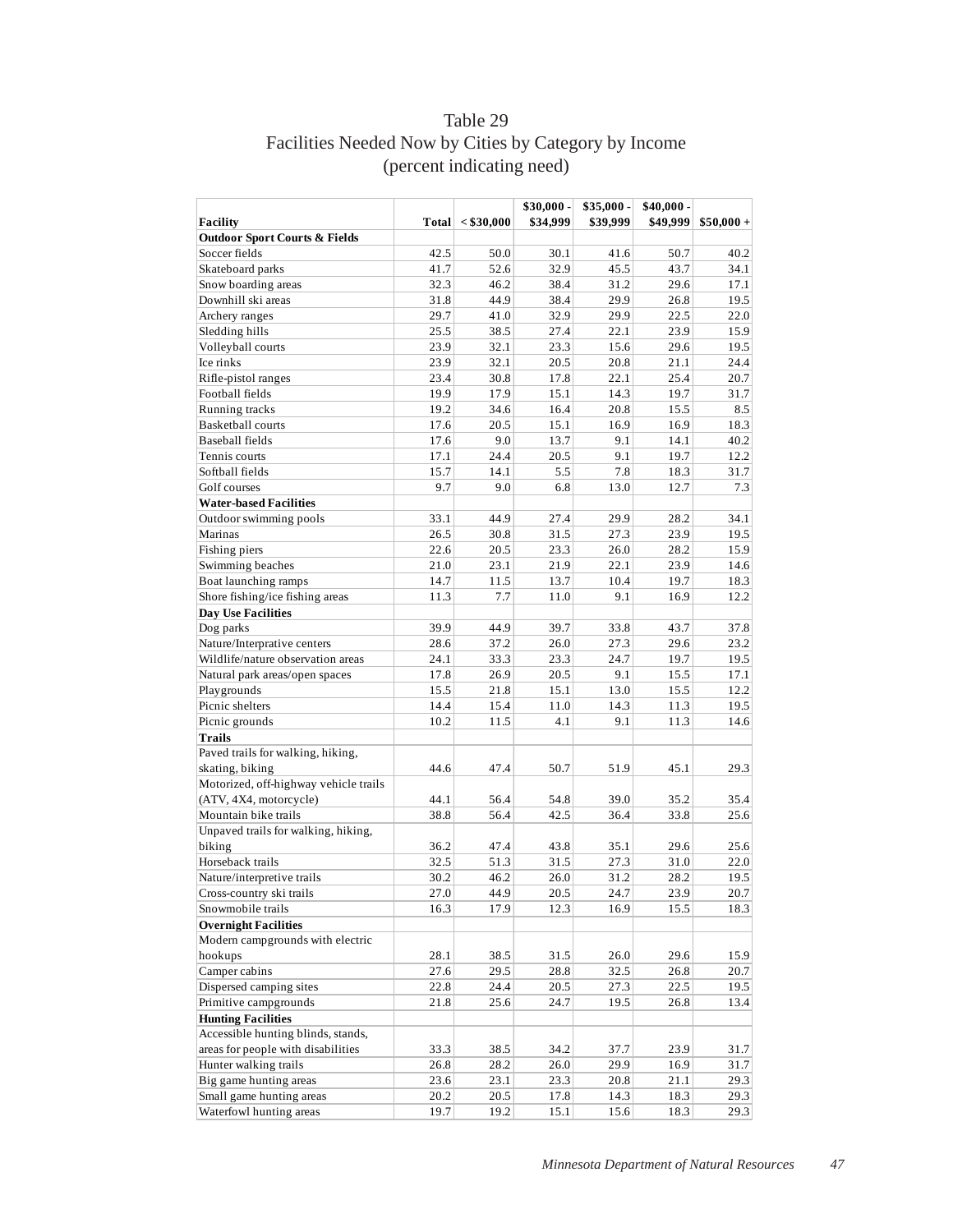When comparing facilities needed now with facilities needed now plus facilities needed within five years, the correlation by income is fairly good for incomes less than  $$40,000$   $-$  <  $$30,000$  =  $0.949, $30,000-$34,999 = 0.818, $35,000-$39,999 = 0.832, $40,000-$49,999 = 0.551, $50,000+$  $= 0.668$ . As with the correlation among income groups for facilities needed now, the correlation among income groups was better at the lower income levels (Table 30). There was less correlation among income groups when facilities needed within five years was added to facilities needed now.

### Table 30 Correlation Coefficients of Facilities Needed Now Plus Facilities Needed Within Five Years by Cities By Income

| Income            | $$30,000-S34,000$ | \$35,000-\$39,999 | \$40,000-\$49,999 | $$50.000+$ |
|-------------------|-------------------|-------------------|-------------------|------------|
| $<$ \$30.000      | 0.826             | 0.848             | 0.615             | 0.288      |
| \$30,000-\$34,000 |                   | 0.861             | 0.617             | 0.283      |
| \$35,000-\$39,999 |                   |                   | 0.593             | 0.314      |
| \$40,000-\$49,999 |                   |                   |                   | 0.678      |

There was some commonality among income groups in the higher ranked facilities. There was less commonality amoung income groups in the lower ranked facilities (Table 31).

There was fairly good agreement in the higher and lower ranked facilities when looked at by facility category (Table 32).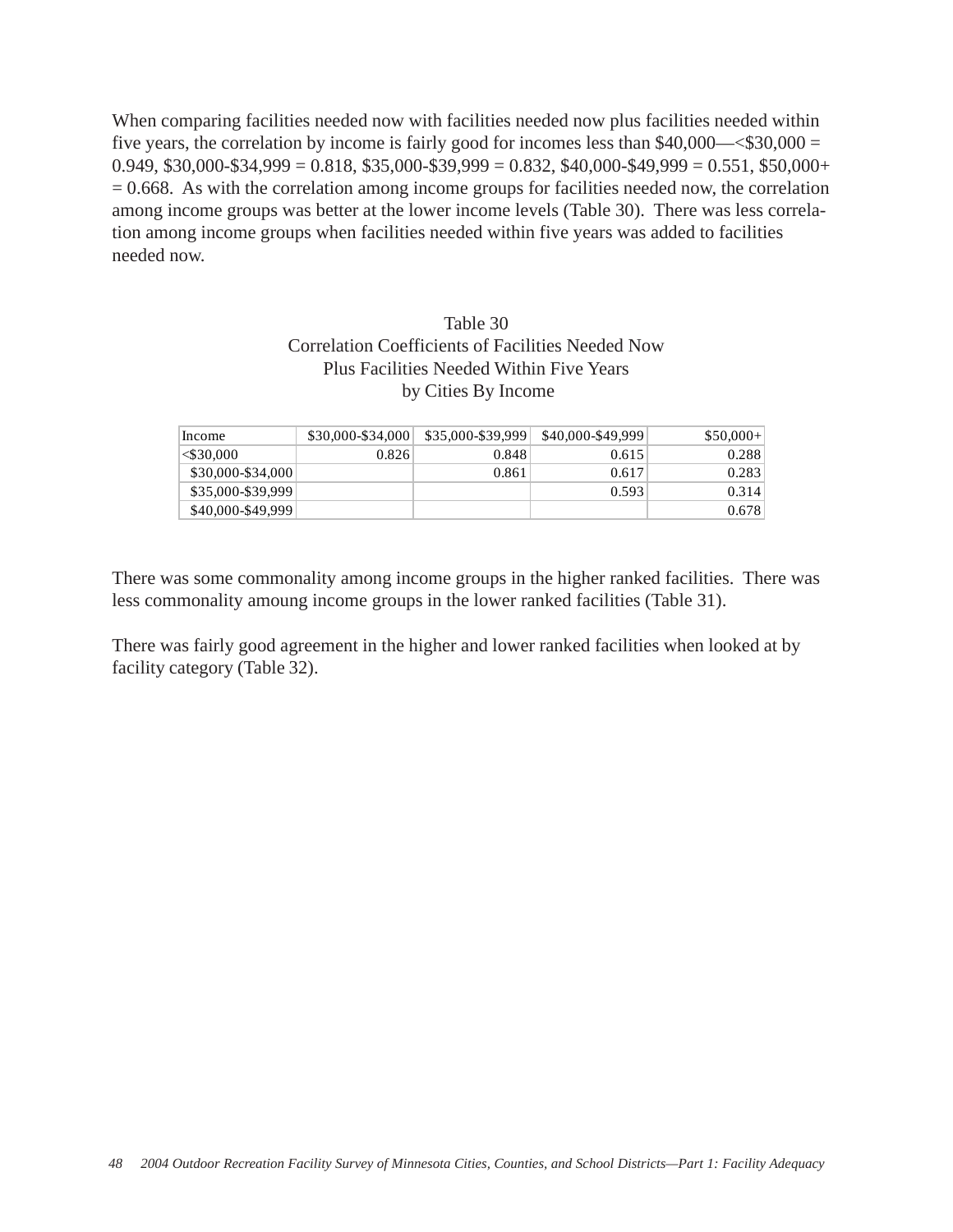# Facilities Needed Now Plus Facilities Needed Within Five Years by Cities by Income (percent indicating need)

|                                       |              |              | $$30,000 -$ | $$35,000 -$ | $$40,000 -$ |             |
|---------------------------------------|--------------|--------------|-------------|-------------|-------------|-------------|
| Facility                              | <b>Total</b> | $<$ \$30,000 | \$34,999    | \$39,999    | \$49,999    | $$50,000 +$ |
| Paved trails for walking, hiking,     |              |              |             |             |             |             |
| skating, biking                       | 59.2         | 59.8         | 62.1        | 62.2        | 61.3        | 51.1        |
| Soccer fields                         | 56.1         | 54.0         | 41.4        | 48.8        | 66.7        | 70.5        |
| Unpaved trails for walking, hiking,   |              |              |             |             |             |             |
| biking                                | 48.4         | 57.5         | 46.0        | 45.1        | 52.0        | 42.0        |
| Skateboard parks                      | 48.2         | 56.3         | 37.9        | 46.3        | 53.3        | 47.7        |
| Motorized, off-highway vehicle trails |              |              |             |             |             |             |
| (ATV, 4X4, motorcycle)                | 46.8         | 59.8         | 49.4        | 42.7        | 44.0        | 37.5        |
| Dog parks                             | 46.3         | 44.8         | 40.2        | 36.6        | 56.0        | 54.5        |
| Outdoor swimming pools                | 45.1         | 56.3         | 35.6        | 45.1        | 38.7        | 48.9        |
| Mountain bike trails                  | 44.6         | 60.9         | 40.2        | 43.9        | 45.3        | 33.0        |
| Nature/interpretive trails            | 41.1         | 55.2         | 28.7        | 36.6        | 45.3        | 39.8        |
| Ice rinks                             | 40.6         | 49.4         | 34.5        | 37.8        | 36.0        | 44.3        |
| Modern campgrounds with electric      |              |              |             |             |             |             |
| hookups                               | 39.9         | 47.1         | 43.7        | 42.7        | 45.3        | 21.6        |
| Cross-country ski trails              | 39.1         | 52.9         | 36.8        | 35.4        | 34.7        | 35.2        |
| Horseback trails                      | 37.0         | 56.3         | 31.0        | 32.9        | 34.7        | 29.5        |
| Nature/Interprative centers           | 36.0         | 46.0         | 27.6        | 35.4        | 37.3        | 34.1        |
| Picnic shelters                       | 34.8         | 34.5         | 29.9        | 29.3        | 38.7        | 42.0        |
| Volleyball courts                     | 33.7         | 42.5         | 29.9        | 23.2        | 37.3        | 35.2        |
| Accessible hunting blinds, stands,    |              |              |             |             |             |             |
| areas for people with disabilities    | 33.4         | 40.2         | 33.3        | 36.6        | 26.7        | 29.5        |
| Snow boarding areas                   | 33.2         | 48.3         | 34.5        | 32.9        | 33.3        | 17.0        |
| Playgrounds                           | 32.9         | 33.3         | 33.3        | 31.7        | 36.0        | 30.7        |
| Camper cabins                         | 32.7         | 39.1         | 34.5        | 32.9        | 37.3        | 20.5        |
| Archery ranges                        | 32.5         | 44.8         | 32.2        | 29.3        | 33.3        | 22.7        |
| Primitive campgrounds                 | 32.5         | 35.6         | 34.5        | 35.4        | 37.3        | 20.5        |
| <b>Baseball fields</b>                | 31.7         | 18.4         | 28.7        | 14.6        | 38.7        | 58.0        |
| Fishing piers                         | 31.7         | 32.2         | 27.6        | 32.9        | 34.7        | 31.8        |
| Wildlife/nature observation areas     | 31.7         | 36.8         | 26.4        | 30.5        | 34.7        | 30.7        |
| Downhill ski areas                    | 31.3         | 44.8         | 34.5        | 30.5        | 28.0        | 18.2        |
| <b>Basketball courts</b>              | 31.0         | 32.2         | 21.8        | 24.4        | 40.0        | 37.5        |
| Hunter walking trails                 | 30.8         | 33.3         | 31.0        | 29.3        | 28.0        | 31.8        |
| Natural park areas/open spaces        | 30.5         | 35.6         | 23.0        | 23.2        | 36.0        | 35.2        |
| Softball fields                       | 30.3         | 21.8         | 21.8        | 17.1        | 41.3        | 50.0        |
| Sledding hills                        | 29.8         | 41.4         | 31.0        | 25.6        | 32.0        | 19.3        |
| Marinas                               | 28.4         | 31.0         | 32.2        | 28.0        | 26.7        | 23.9        |
| Swimming beaches                      | 28.2         | 32.2         | 23.0        | 31.7        | 29.3        | 25.0        |
| Dispersed camping sites               | 28.2         | 28.7         | 28.7        | 30.5        | 33.3        | 20.5        |
| Tennis courts                         | 27.7         | 32.2         | 25.3        | 19.5        | 38.7        | 23.9        |
| Football fields                       | 27.2         | 24.1         | 16.1        | 15.9        | 36.0        | 44.3        |
| Big game hunting areas                | 27.2         | 26.4         | 26.4        | 26.8        | 26.7        | 29.5        |
| Small game hunting areas              | 27.2         | 27.6         | 25.3        | 25.6        | 25.3        | 31.8        |
| Rifle-pistol ranges                   | 27.0         | 34.5         | 23.0        | 23.2        | 30.7        | 23.9        |
| Picnic grounds                        | 26.7         | 23.0         | 20.7        | 25.6        | 30.7        | 34.1        |
| Snowmobile trails                     | 26.5         | 26.4         | 24.1        | 24.4        | 25.3        | 31.8        |
| Waterfowl hunting areas               | 25.8         | 29.9         | 23.0        | 20.7        | 22.7        | 31.8        |
| Running tracks                        | 23.2         | 36.8         | 21.8        | 24.4        | 21.3        | 11.4        |
| Boat launching ramps                  | 22.0         | $20.7\,$     | 18.4        | 14.6        | 25.3        | 30.7        |
| Shore fishing/ice fishing areas       | 17.7         | 18.4         | 16.1        | 14.6        | 20.0        | 19.3        |
| Golf courses                          | 15.0         | 16.1         | 10.3        | 20.7        | 14.7        | 13.6        |
|                                       |              |              |             |             |             |             |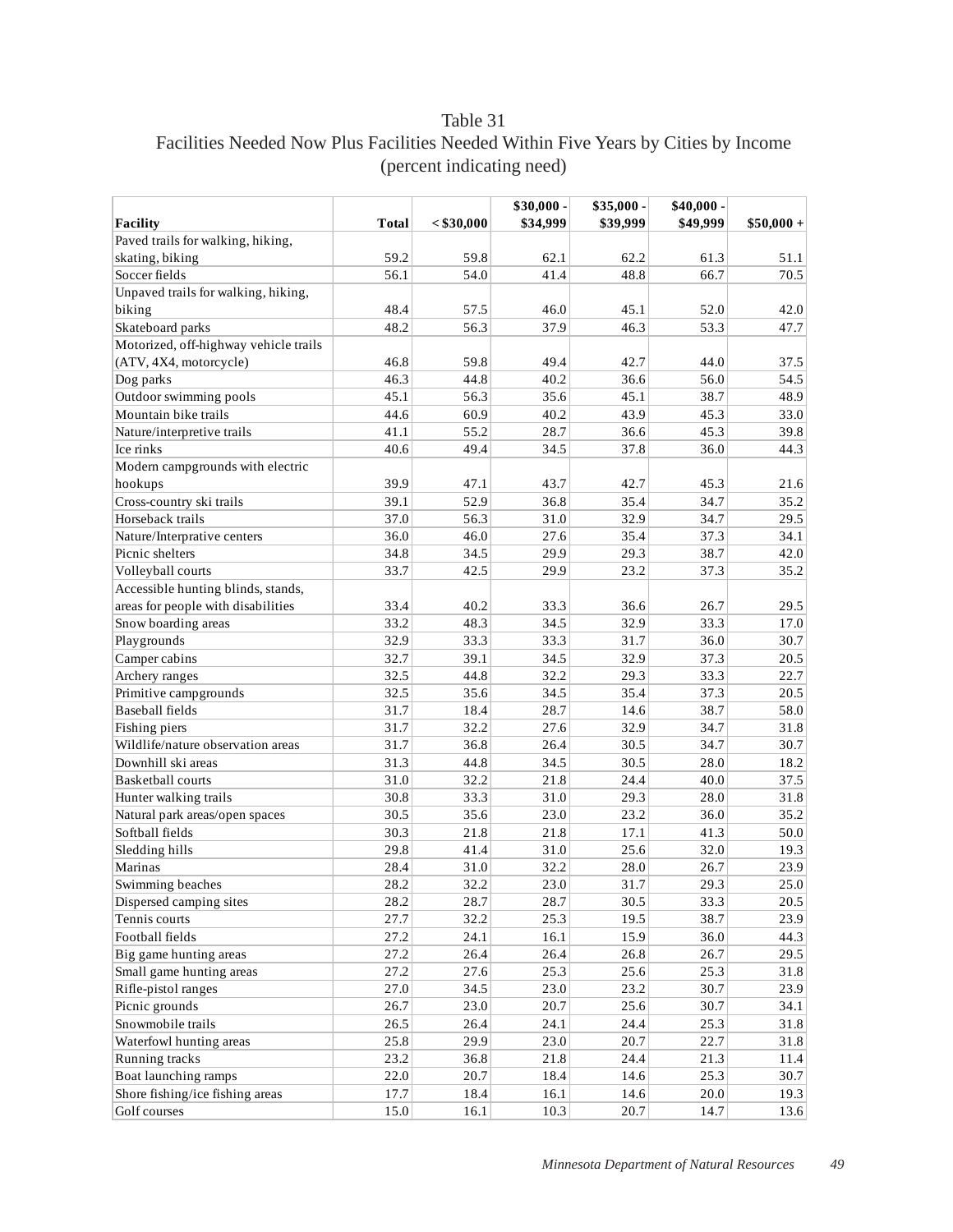# Facilities Needed Now Plus Facilities Needed Within Five Years by Cities by Category by Income (percent indicating need)

| \$34.999<br>\$39,999<br>\$49,999<br>Facility<br>Total<br>< \$30,000<br>$$50,000 +$<br><b>Outdoor Sport Courts &amp; Fields</b><br>Soccer fields<br>56.1<br>54.0<br>41.4<br>70.5<br>48.8<br>66.7<br>37.9<br>48.2<br>56.3<br>46.3<br>53.3<br>Skateboard parks<br>47.7<br>40.6<br>49.4<br>34.5<br>37.8<br>36.0<br>44.3<br>Ice rinks<br>Volleyball courts<br>33.7<br>29.9<br>42.5<br>23.2<br>37.3<br>35.2<br>Snow boarding areas<br>34.5<br>33.3<br>33.2<br>48.3<br>32.9<br>17.0<br>32.2<br>32.5<br>44.8<br>29.3<br>33.3<br>22.7<br>Archery ranges<br><b>Baseball</b> fields<br>31.7<br>28.7<br>38.7<br>58.0<br>18.4<br>14.6<br>31.3<br>44.8<br>34.5<br>30.5<br>28.0<br>Downhill ski areas<br>18.2<br>31.0<br>32.2<br>21.8<br>24.4<br>40.0<br>37.5<br><b>Basketball courts</b><br>30.3<br>21.8<br>50.0<br>Softball fields<br>21.8<br>17.1<br>41.3<br>29.8<br>41.4<br>31.0<br>25.6<br>32.0<br>19.3<br>Sledding hills<br>32.2<br>27.7<br>25.3<br>19.5<br>38.7<br>23.9<br>Tennis courts<br>27.2<br>16.1<br>15.9<br>Football fields<br>24.1<br>36.0<br>44.3<br>27.0<br>34.5<br>23.0<br>23.2<br>30.7<br>23.9<br>Rifle-pistol ranges<br>Running tracks<br>23.2<br>36.8<br>21.8<br>24.4<br>21.3<br>11.4<br>Golf courses<br>15.0<br>16.1<br>10.3<br>20.7<br>14.7<br>13.6<br><b>Water-based Facilities</b><br>56.3<br>35.6<br>Outdoor swimming pools<br>45.1<br>45.1<br>38.7<br>48.9<br>31.7<br>32.2<br>27.6<br>32.9<br>Fishing piers<br>34.7<br>31.8<br>28.4<br>31.0<br>32.2<br>26.7<br>23.9<br>Marinas<br>28.0<br>Swimming beaches<br>28.2<br>32.2<br>23.0<br>31.7<br>29.3<br>25.0<br>22.0<br>18.4<br>25.3<br>30.7<br>Boat launching ramps<br>20.7<br>14.6<br>Shore fishing/ice fishing areas<br>17.7<br>18.4<br>16.1<br>14.6<br>20.0<br>19.3<br>Day Use Facilities<br>46.3<br>44.8<br>40.2<br>56.0<br>54.5<br>Dog parks<br>36.6<br>Nature/Interprative centers<br>46.0<br>27.6<br>35.4<br>37.3<br>36.0<br>34.1<br>29.9<br>34.8<br>34.5<br>29.3<br>38.7<br>42.0<br>Picnic shelters<br>32.9<br>33.3<br>Playgrounds<br>33.3<br>31.7<br>36.0<br>30.7<br>Wildlife/nature observation areas<br>36.8<br>26.4<br>34.7<br>31.7<br>30.5<br>30.7<br>35.6<br>30.5<br>23.0<br>23.2<br>36.0<br>35.2<br>Natural park areas/open spaces<br>20.7<br>30.7<br>Picnic grounds<br>26.7<br>23.0<br>25.6<br>34.1<br><b>Trails</b><br>Paved trails for walking, hiking,<br>59.2<br>59.8<br>skating, biking<br>62.1<br>62.2<br>61.3<br>51.1<br>Unpaved trails for walking, hiking,<br>biking<br>48.4<br>57.5<br>46.0<br>45.1<br>52.0<br>42.0<br>Motorized, off-highway vehicle trails<br>49.4<br>46.8<br>59.8<br>42.7<br>44.0<br>37.5<br>(ATV, 4X4, motorcycle)<br>Mountain bike trails<br>60.9<br>40.2<br>45.3<br>44.6<br>43.9<br>33.0 |                            |      |      | \$30,000 - | $$35,000 -$ | $$40,000-$ |      |
|------------------------------------------------------------------------------------------------------------------------------------------------------------------------------------------------------------------------------------------------------------------------------------------------------------------------------------------------------------------------------------------------------------------------------------------------------------------------------------------------------------------------------------------------------------------------------------------------------------------------------------------------------------------------------------------------------------------------------------------------------------------------------------------------------------------------------------------------------------------------------------------------------------------------------------------------------------------------------------------------------------------------------------------------------------------------------------------------------------------------------------------------------------------------------------------------------------------------------------------------------------------------------------------------------------------------------------------------------------------------------------------------------------------------------------------------------------------------------------------------------------------------------------------------------------------------------------------------------------------------------------------------------------------------------------------------------------------------------------------------------------------------------------------------------------------------------------------------------------------------------------------------------------------------------------------------------------------------------------------------------------------------------------------------------------------------------------------------------------------------------------------------------------------------------------------------------------------------------------------------------------------------------------------------------------------------------------------------------------------------------------------------------------------------------------------------------------------------------------------------------------------------------------------------------------------------------------------------------------------------------------------------------------------------------------------------------|----------------------------|------|------|------------|-------------|------------|------|
|                                                                                                                                                                                                                                                                                                                                                                                                                                                                                                                                                                                                                                                                                                                                                                                                                                                                                                                                                                                                                                                                                                                                                                                                                                                                                                                                                                                                                                                                                                                                                                                                                                                                                                                                                                                                                                                                                                                                                                                                                                                                                                                                                                                                                                                                                                                                                                                                                                                                                                                                                                                                                                                                                                      |                            |      |      |            |             |            |      |
|                                                                                                                                                                                                                                                                                                                                                                                                                                                                                                                                                                                                                                                                                                                                                                                                                                                                                                                                                                                                                                                                                                                                                                                                                                                                                                                                                                                                                                                                                                                                                                                                                                                                                                                                                                                                                                                                                                                                                                                                                                                                                                                                                                                                                                                                                                                                                                                                                                                                                                                                                                                                                                                                                                      |                            |      |      |            |             |            |      |
|                                                                                                                                                                                                                                                                                                                                                                                                                                                                                                                                                                                                                                                                                                                                                                                                                                                                                                                                                                                                                                                                                                                                                                                                                                                                                                                                                                                                                                                                                                                                                                                                                                                                                                                                                                                                                                                                                                                                                                                                                                                                                                                                                                                                                                                                                                                                                                                                                                                                                                                                                                                                                                                                                                      |                            |      |      |            |             |            |      |
|                                                                                                                                                                                                                                                                                                                                                                                                                                                                                                                                                                                                                                                                                                                                                                                                                                                                                                                                                                                                                                                                                                                                                                                                                                                                                                                                                                                                                                                                                                                                                                                                                                                                                                                                                                                                                                                                                                                                                                                                                                                                                                                                                                                                                                                                                                                                                                                                                                                                                                                                                                                                                                                                                                      |                            |      |      |            |             |            |      |
|                                                                                                                                                                                                                                                                                                                                                                                                                                                                                                                                                                                                                                                                                                                                                                                                                                                                                                                                                                                                                                                                                                                                                                                                                                                                                                                                                                                                                                                                                                                                                                                                                                                                                                                                                                                                                                                                                                                                                                                                                                                                                                                                                                                                                                                                                                                                                                                                                                                                                                                                                                                                                                                                                                      |                            |      |      |            |             |            |      |
|                                                                                                                                                                                                                                                                                                                                                                                                                                                                                                                                                                                                                                                                                                                                                                                                                                                                                                                                                                                                                                                                                                                                                                                                                                                                                                                                                                                                                                                                                                                                                                                                                                                                                                                                                                                                                                                                                                                                                                                                                                                                                                                                                                                                                                                                                                                                                                                                                                                                                                                                                                                                                                                                                                      |                            |      |      |            |             |            |      |
|                                                                                                                                                                                                                                                                                                                                                                                                                                                                                                                                                                                                                                                                                                                                                                                                                                                                                                                                                                                                                                                                                                                                                                                                                                                                                                                                                                                                                                                                                                                                                                                                                                                                                                                                                                                                                                                                                                                                                                                                                                                                                                                                                                                                                                                                                                                                                                                                                                                                                                                                                                                                                                                                                                      |                            |      |      |            |             |            |      |
|                                                                                                                                                                                                                                                                                                                                                                                                                                                                                                                                                                                                                                                                                                                                                                                                                                                                                                                                                                                                                                                                                                                                                                                                                                                                                                                                                                                                                                                                                                                                                                                                                                                                                                                                                                                                                                                                                                                                                                                                                                                                                                                                                                                                                                                                                                                                                                                                                                                                                                                                                                                                                                                                                                      |                            |      |      |            |             |            |      |
|                                                                                                                                                                                                                                                                                                                                                                                                                                                                                                                                                                                                                                                                                                                                                                                                                                                                                                                                                                                                                                                                                                                                                                                                                                                                                                                                                                                                                                                                                                                                                                                                                                                                                                                                                                                                                                                                                                                                                                                                                                                                                                                                                                                                                                                                                                                                                                                                                                                                                                                                                                                                                                                                                                      |                            |      |      |            |             |            |      |
|                                                                                                                                                                                                                                                                                                                                                                                                                                                                                                                                                                                                                                                                                                                                                                                                                                                                                                                                                                                                                                                                                                                                                                                                                                                                                                                                                                                                                                                                                                                                                                                                                                                                                                                                                                                                                                                                                                                                                                                                                                                                                                                                                                                                                                                                                                                                                                                                                                                                                                                                                                                                                                                                                                      |                            |      |      |            |             |            |      |
|                                                                                                                                                                                                                                                                                                                                                                                                                                                                                                                                                                                                                                                                                                                                                                                                                                                                                                                                                                                                                                                                                                                                                                                                                                                                                                                                                                                                                                                                                                                                                                                                                                                                                                                                                                                                                                                                                                                                                                                                                                                                                                                                                                                                                                                                                                                                                                                                                                                                                                                                                                                                                                                                                                      |                            |      |      |            |             |            |      |
|                                                                                                                                                                                                                                                                                                                                                                                                                                                                                                                                                                                                                                                                                                                                                                                                                                                                                                                                                                                                                                                                                                                                                                                                                                                                                                                                                                                                                                                                                                                                                                                                                                                                                                                                                                                                                                                                                                                                                                                                                                                                                                                                                                                                                                                                                                                                                                                                                                                                                                                                                                                                                                                                                                      |                            |      |      |            |             |            |      |
|                                                                                                                                                                                                                                                                                                                                                                                                                                                                                                                                                                                                                                                                                                                                                                                                                                                                                                                                                                                                                                                                                                                                                                                                                                                                                                                                                                                                                                                                                                                                                                                                                                                                                                                                                                                                                                                                                                                                                                                                                                                                                                                                                                                                                                                                                                                                                                                                                                                                                                                                                                                                                                                                                                      |                            |      |      |            |             |            |      |
|                                                                                                                                                                                                                                                                                                                                                                                                                                                                                                                                                                                                                                                                                                                                                                                                                                                                                                                                                                                                                                                                                                                                                                                                                                                                                                                                                                                                                                                                                                                                                                                                                                                                                                                                                                                                                                                                                                                                                                                                                                                                                                                                                                                                                                                                                                                                                                                                                                                                                                                                                                                                                                                                                                      |                            |      |      |            |             |            |      |
|                                                                                                                                                                                                                                                                                                                                                                                                                                                                                                                                                                                                                                                                                                                                                                                                                                                                                                                                                                                                                                                                                                                                                                                                                                                                                                                                                                                                                                                                                                                                                                                                                                                                                                                                                                                                                                                                                                                                                                                                                                                                                                                                                                                                                                                                                                                                                                                                                                                                                                                                                                                                                                                                                                      |                            |      |      |            |             |            |      |
|                                                                                                                                                                                                                                                                                                                                                                                                                                                                                                                                                                                                                                                                                                                                                                                                                                                                                                                                                                                                                                                                                                                                                                                                                                                                                                                                                                                                                                                                                                                                                                                                                                                                                                                                                                                                                                                                                                                                                                                                                                                                                                                                                                                                                                                                                                                                                                                                                                                                                                                                                                                                                                                                                                      |                            |      |      |            |             |            |      |
|                                                                                                                                                                                                                                                                                                                                                                                                                                                                                                                                                                                                                                                                                                                                                                                                                                                                                                                                                                                                                                                                                                                                                                                                                                                                                                                                                                                                                                                                                                                                                                                                                                                                                                                                                                                                                                                                                                                                                                                                                                                                                                                                                                                                                                                                                                                                                                                                                                                                                                                                                                                                                                                                                                      |                            |      |      |            |             |            |      |
|                                                                                                                                                                                                                                                                                                                                                                                                                                                                                                                                                                                                                                                                                                                                                                                                                                                                                                                                                                                                                                                                                                                                                                                                                                                                                                                                                                                                                                                                                                                                                                                                                                                                                                                                                                                                                                                                                                                                                                                                                                                                                                                                                                                                                                                                                                                                                                                                                                                                                                                                                                                                                                                                                                      |                            |      |      |            |             |            |      |
|                                                                                                                                                                                                                                                                                                                                                                                                                                                                                                                                                                                                                                                                                                                                                                                                                                                                                                                                                                                                                                                                                                                                                                                                                                                                                                                                                                                                                                                                                                                                                                                                                                                                                                                                                                                                                                                                                                                                                                                                                                                                                                                                                                                                                                                                                                                                                                                                                                                                                                                                                                                                                                                                                                      |                            |      |      |            |             |            |      |
|                                                                                                                                                                                                                                                                                                                                                                                                                                                                                                                                                                                                                                                                                                                                                                                                                                                                                                                                                                                                                                                                                                                                                                                                                                                                                                                                                                                                                                                                                                                                                                                                                                                                                                                                                                                                                                                                                                                                                                                                                                                                                                                                                                                                                                                                                                                                                                                                                                                                                                                                                                                                                                                                                                      |                            |      |      |            |             |            |      |
|                                                                                                                                                                                                                                                                                                                                                                                                                                                                                                                                                                                                                                                                                                                                                                                                                                                                                                                                                                                                                                                                                                                                                                                                                                                                                                                                                                                                                                                                                                                                                                                                                                                                                                                                                                                                                                                                                                                                                                                                                                                                                                                                                                                                                                                                                                                                                                                                                                                                                                                                                                                                                                                                                                      |                            |      |      |            |             |            |      |
|                                                                                                                                                                                                                                                                                                                                                                                                                                                                                                                                                                                                                                                                                                                                                                                                                                                                                                                                                                                                                                                                                                                                                                                                                                                                                                                                                                                                                                                                                                                                                                                                                                                                                                                                                                                                                                                                                                                                                                                                                                                                                                                                                                                                                                                                                                                                                                                                                                                                                                                                                                                                                                                                                                      |                            |      |      |            |             |            |      |
|                                                                                                                                                                                                                                                                                                                                                                                                                                                                                                                                                                                                                                                                                                                                                                                                                                                                                                                                                                                                                                                                                                                                                                                                                                                                                                                                                                                                                                                                                                                                                                                                                                                                                                                                                                                                                                                                                                                                                                                                                                                                                                                                                                                                                                                                                                                                                                                                                                                                                                                                                                                                                                                                                                      |                            |      |      |            |             |            |      |
|                                                                                                                                                                                                                                                                                                                                                                                                                                                                                                                                                                                                                                                                                                                                                                                                                                                                                                                                                                                                                                                                                                                                                                                                                                                                                                                                                                                                                                                                                                                                                                                                                                                                                                                                                                                                                                                                                                                                                                                                                                                                                                                                                                                                                                                                                                                                                                                                                                                                                                                                                                                                                                                                                                      |                            |      |      |            |             |            |      |
|                                                                                                                                                                                                                                                                                                                                                                                                                                                                                                                                                                                                                                                                                                                                                                                                                                                                                                                                                                                                                                                                                                                                                                                                                                                                                                                                                                                                                                                                                                                                                                                                                                                                                                                                                                                                                                                                                                                                                                                                                                                                                                                                                                                                                                                                                                                                                                                                                                                                                                                                                                                                                                                                                                      |                            |      |      |            |             |            |      |
|                                                                                                                                                                                                                                                                                                                                                                                                                                                                                                                                                                                                                                                                                                                                                                                                                                                                                                                                                                                                                                                                                                                                                                                                                                                                                                                                                                                                                                                                                                                                                                                                                                                                                                                                                                                                                                                                                                                                                                                                                                                                                                                                                                                                                                                                                                                                                                                                                                                                                                                                                                                                                                                                                                      |                            |      |      |            |             |            |      |
|                                                                                                                                                                                                                                                                                                                                                                                                                                                                                                                                                                                                                                                                                                                                                                                                                                                                                                                                                                                                                                                                                                                                                                                                                                                                                                                                                                                                                                                                                                                                                                                                                                                                                                                                                                                                                                                                                                                                                                                                                                                                                                                                                                                                                                                                                                                                                                                                                                                                                                                                                                                                                                                                                                      |                            |      |      |            |             |            |      |
|                                                                                                                                                                                                                                                                                                                                                                                                                                                                                                                                                                                                                                                                                                                                                                                                                                                                                                                                                                                                                                                                                                                                                                                                                                                                                                                                                                                                                                                                                                                                                                                                                                                                                                                                                                                                                                                                                                                                                                                                                                                                                                                                                                                                                                                                                                                                                                                                                                                                                                                                                                                                                                                                                                      |                            |      |      |            |             |            |      |
|                                                                                                                                                                                                                                                                                                                                                                                                                                                                                                                                                                                                                                                                                                                                                                                                                                                                                                                                                                                                                                                                                                                                                                                                                                                                                                                                                                                                                                                                                                                                                                                                                                                                                                                                                                                                                                                                                                                                                                                                                                                                                                                                                                                                                                                                                                                                                                                                                                                                                                                                                                                                                                                                                                      |                            |      |      |            |             |            |      |
|                                                                                                                                                                                                                                                                                                                                                                                                                                                                                                                                                                                                                                                                                                                                                                                                                                                                                                                                                                                                                                                                                                                                                                                                                                                                                                                                                                                                                                                                                                                                                                                                                                                                                                                                                                                                                                                                                                                                                                                                                                                                                                                                                                                                                                                                                                                                                                                                                                                                                                                                                                                                                                                                                                      |                            |      |      |            |             |            |      |
|                                                                                                                                                                                                                                                                                                                                                                                                                                                                                                                                                                                                                                                                                                                                                                                                                                                                                                                                                                                                                                                                                                                                                                                                                                                                                                                                                                                                                                                                                                                                                                                                                                                                                                                                                                                                                                                                                                                                                                                                                                                                                                                                                                                                                                                                                                                                                                                                                                                                                                                                                                                                                                                                                                      |                            |      |      |            |             |            |      |
|                                                                                                                                                                                                                                                                                                                                                                                                                                                                                                                                                                                                                                                                                                                                                                                                                                                                                                                                                                                                                                                                                                                                                                                                                                                                                                                                                                                                                                                                                                                                                                                                                                                                                                                                                                                                                                                                                                                                                                                                                                                                                                                                                                                                                                                                                                                                                                                                                                                                                                                                                                                                                                                                                                      |                            |      |      |            |             |            |      |
|                                                                                                                                                                                                                                                                                                                                                                                                                                                                                                                                                                                                                                                                                                                                                                                                                                                                                                                                                                                                                                                                                                                                                                                                                                                                                                                                                                                                                                                                                                                                                                                                                                                                                                                                                                                                                                                                                                                                                                                                                                                                                                                                                                                                                                                                                                                                                                                                                                                                                                                                                                                                                                                                                                      |                            |      |      |            |             |            |      |
|                                                                                                                                                                                                                                                                                                                                                                                                                                                                                                                                                                                                                                                                                                                                                                                                                                                                                                                                                                                                                                                                                                                                                                                                                                                                                                                                                                                                                                                                                                                                                                                                                                                                                                                                                                                                                                                                                                                                                                                                                                                                                                                                                                                                                                                                                                                                                                                                                                                                                                                                                                                                                                                                                                      |                            |      |      |            |             |            |      |
|                                                                                                                                                                                                                                                                                                                                                                                                                                                                                                                                                                                                                                                                                                                                                                                                                                                                                                                                                                                                                                                                                                                                                                                                                                                                                                                                                                                                                                                                                                                                                                                                                                                                                                                                                                                                                                                                                                                                                                                                                                                                                                                                                                                                                                                                                                                                                                                                                                                                                                                                                                                                                                                                                                      |                            |      |      |            |             |            |      |
|                                                                                                                                                                                                                                                                                                                                                                                                                                                                                                                                                                                                                                                                                                                                                                                                                                                                                                                                                                                                                                                                                                                                                                                                                                                                                                                                                                                                                                                                                                                                                                                                                                                                                                                                                                                                                                                                                                                                                                                                                                                                                                                                                                                                                                                                                                                                                                                                                                                                                                                                                                                                                                                                                                      |                            |      |      |            |             |            |      |
|                                                                                                                                                                                                                                                                                                                                                                                                                                                                                                                                                                                                                                                                                                                                                                                                                                                                                                                                                                                                                                                                                                                                                                                                                                                                                                                                                                                                                                                                                                                                                                                                                                                                                                                                                                                                                                                                                                                                                                                                                                                                                                                                                                                                                                                                                                                                                                                                                                                                                                                                                                                                                                                                                                      |                            |      |      |            |             |            |      |
|                                                                                                                                                                                                                                                                                                                                                                                                                                                                                                                                                                                                                                                                                                                                                                                                                                                                                                                                                                                                                                                                                                                                                                                                                                                                                                                                                                                                                                                                                                                                                                                                                                                                                                                                                                                                                                                                                                                                                                                                                                                                                                                                                                                                                                                                                                                                                                                                                                                                                                                                                                                                                                                                                                      |                            |      |      |            |             |            |      |
|                                                                                                                                                                                                                                                                                                                                                                                                                                                                                                                                                                                                                                                                                                                                                                                                                                                                                                                                                                                                                                                                                                                                                                                                                                                                                                                                                                                                                                                                                                                                                                                                                                                                                                                                                                                                                                                                                                                                                                                                                                                                                                                                                                                                                                                                                                                                                                                                                                                                                                                                                                                                                                                                                                      |                            |      |      |            |             |            |      |
|                                                                                                                                                                                                                                                                                                                                                                                                                                                                                                                                                                                                                                                                                                                                                                                                                                                                                                                                                                                                                                                                                                                                                                                                                                                                                                                                                                                                                                                                                                                                                                                                                                                                                                                                                                                                                                                                                                                                                                                                                                                                                                                                                                                                                                                                                                                                                                                                                                                                                                                                                                                                                                                                                                      |                            |      |      |            |             |            |      |
|                                                                                                                                                                                                                                                                                                                                                                                                                                                                                                                                                                                                                                                                                                                                                                                                                                                                                                                                                                                                                                                                                                                                                                                                                                                                                                                                                                                                                                                                                                                                                                                                                                                                                                                                                                                                                                                                                                                                                                                                                                                                                                                                                                                                                                                                                                                                                                                                                                                                                                                                                                                                                                                                                                      |                            |      |      |            |             |            |      |
|                                                                                                                                                                                                                                                                                                                                                                                                                                                                                                                                                                                                                                                                                                                                                                                                                                                                                                                                                                                                                                                                                                                                                                                                                                                                                                                                                                                                                                                                                                                                                                                                                                                                                                                                                                                                                                                                                                                                                                                                                                                                                                                                                                                                                                                                                                                                                                                                                                                                                                                                                                                                                                                                                                      | Nature/interpretive trails | 41.1 | 55.2 | 28.7       | 36.6        | 45.3       | 39.8 |
| 39.1<br>52.9<br>35.2<br>Cross-country ski trails<br>36.8<br>35.4<br>34.7                                                                                                                                                                                                                                                                                                                                                                                                                                                                                                                                                                                                                                                                                                                                                                                                                                                                                                                                                                                                                                                                                                                                                                                                                                                                                                                                                                                                                                                                                                                                                                                                                                                                                                                                                                                                                                                                                                                                                                                                                                                                                                                                                                                                                                                                                                                                                                                                                                                                                                                                                                                                                             |                            |      |      |            |             |            |      |
| 56.3<br>29.5<br>37.0<br>$31.0\,$<br>32.9<br>34.7<br>Horseback trails                                                                                                                                                                                                                                                                                                                                                                                                                                                                                                                                                                                                                                                                                                                                                                                                                                                                                                                                                                                                                                                                                                                                                                                                                                                                                                                                                                                                                                                                                                                                                                                                                                                                                                                                                                                                                                                                                                                                                                                                                                                                                                                                                                                                                                                                                                                                                                                                                                                                                                                                                                                                                                 |                            |      |      |            |             |            |      |
| 26.5<br>26.4<br>25.3<br>31.8<br>Snowmobile trails<br>24.1<br>24.4                                                                                                                                                                                                                                                                                                                                                                                                                                                                                                                                                                                                                                                                                                                                                                                                                                                                                                                                                                                                                                                                                                                                                                                                                                                                                                                                                                                                                                                                                                                                                                                                                                                                                                                                                                                                                                                                                                                                                                                                                                                                                                                                                                                                                                                                                                                                                                                                                                                                                                                                                                                                                                    |                            |      |      |            |             |            |      |
| <b>Overnight Facilities</b>                                                                                                                                                                                                                                                                                                                                                                                                                                                                                                                                                                                                                                                                                                                                                                                                                                                                                                                                                                                                                                                                                                                                                                                                                                                                                                                                                                                                                                                                                                                                                                                                                                                                                                                                                                                                                                                                                                                                                                                                                                                                                                                                                                                                                                                                                                                                                                                                                                                                                                                                                                                                                                                                          |                            |      |      |            |             |            |      |
| Modern campgrounds with electric                                                                                                                                                                                                                                                                                                                                                                                                                                                                                                                                                                                                                                                                                                                                                                                                                                                                                                                                                                                                                                                                                                                                                                                                                                                                                                                                                                                                                                                                                                                                                                                                                                                                                                                                                                                                                                                                                                                                                                                                                                                                                                                                                                                                                                                                                                                                                                                                                                                                                                                                                                                                                                                                     |                            |      |      |            |             |            |      |
| hookups<br>39.9<br>47.1<br>43.7<br>42.7<br>45.3<br>21.6                                                                                                                                                                                                                                                                                                                                                                                                                                                                                                                                                                                                                                                                                                                                                                                                                                                                                                                                                                                                                                                                                                                                                                                                                                                                                                                                                                                                                                                                                                                                                                                                                                                                                                                                                                                                                                                                                                                                                                                                                                                                                                                                                                                                                                                                                                                                                                                                                                                                                                                                                                                                                                              |                            |      |      |            |             |            |      |
| Camper cabins<br>32.7<br>39.1<br>34.5<br>32.9<br>37.3<br>20.5                                                                                                                                                                                                                                                                                                                                                                                                                                                                                                                                                                                                                                                                                                                                                                                                                                                                                                                                                                                                                                                                                                                                                                                                                                                                                                                                                                                                                                                                                                                                                                                                                                                                                                                                                                                                                                                                                                                                                                                                                                                                                                                                                                                                                                                                                                                                                                                                                                                                                                                                                                                                                                        |                            |      |      |            |             |            |      |
| Primitive campgrounds<br>32.5<br>35.6<br>34.5<br>35.4<br>37.3<br>20.5                                                                                                                                                                                                                                                                                                                                                                                                                                                                                                                                                                                                                                                                                                                                                                                                                                                                                                                                                                                                                                                                                                                                                                                                                                                                                                                                                                                                                                                                                                                                                                                                                                                                                                                                                                                                                                                                                                                                                                                                                                                                                                                                                                                                                                                                                                                                                                                                                                                                                                                                                                                                                                |                            |      |      |            |             |            |      |
| Dispersed camping sites<br>28.2<br>28.7<br>28.7<br>30.5<br>33.3<br>20.5                                                                                                                                                                                                                                                                                                                                                                                                                                                                                                                                                                                                                                                                                                                                                                                                                                                                                                                                                                                                                                                                                                                                                                                                                                                                                                                                                                                                                                                                                                                                                                                                                                                                                                                                                                                                                                                                                                                                                                                                                                                                                                                                                                                                                                                                                                                                                                                                                                                                                                                                                                                                                              |                            |      |      |            |             |            |      |
| <b>Hunting Facilities</b>                                                                                                                                                                                                                                                                                                                                                                                                                                                                                                                                                                                                                                                                                                                                                                                                                                                                                                                                                                                                                                                                                                                                                                                                                                                                                                                                                                                                                                                                                                                                                                                                                                                                                                                                                                                                                                                                                                                                                                                                                                                                                                                                                                                                                                                                                                                                                                                                                                                                                                                                                                                                                                                                            |                            |      |      |            |             |            |      |
| Accessible hunting blinds, stands,                                                                                                                                                                                                                                                                                                                                                                                                                                                                                                                                                                                                                                                                                                                                                                                                                                                                                                                                                                                                                                                                                                                                                                                                                                                                                                                                                                                                                                                                                                                                                                                                                                                                                                                                                                                                                                                                                                                                                                                                                                                                                                                                                                                                                                                                                                                                                                                                                                                                                                                                                                                                                                                                   |                            |      |      |            |             |            |      |
| areas for people with disabilities<br>33.4<br>40.2<br>33.3<br>36.6<br>26.7<br>29.5                                                                                                                                                                                                                                                                                                                                                                                                                                                                                                                                                                                                                                                                                                                                                                                                                                                                                                                                                                                                                                                                                                                                                                                                                                                                                                                                                                                                                                                                                                                                                                                                                                                                                                                                                                                                                                                                                                                                                                                                                                                                                                                                                                                                                                                                                                                                                                                                                                                                                                                                                                                                                   |                            |      |      |            |             |            |      |
| Hunter walking trails<br>30.8<br>31.0<br>29.3<br>31.8<br>33.3<br>28.0                                                                                                                                                                                                                                                                                                                                                                                                                                                                                                                                                                                                                                                                                                                                                                                                                                                                                                                                                                                                                                                                                                                                                                                                                                                                                                                                                                                                                                                                                                                                                                                                                                                                                                                                                                                                                                                                                                                                                                                                                                                                                                                                                                                                                                                                                                                                                                                                                                                                                                                                                                                                                                |                            |      |      |            |             |            |      |
| Big game hunting areas<br>27.2<br>26.4<br>26.4<br>26.8<br>26.7<br>29.5                                                                                                                                                                                                                                                                                                                                                                                                                                                                                                                                                                                                                                                                                                                                                                                                                                                                                                                                                                                                                                                                                                                                                                                                                                                                                                                                                                                                                                                                                                                                                                                                                                                                                                                                                                                                                                                                                                                                                                                                                                                                                                                                                                                                                                                                                                                                                                                                                                                                                                                                                                                                                               |                            |      |      |            |             |            |      |
| Small game hunting areas<br>27.2<br>27.6<br>25.3<br>25.6<br>25.3<br>31.8                                                                                                                                                                                                                                                                                                                                                                                                                                                                                                                                                                                                                                                                                                                                                                                                                                                                                                                                                                                                                                                                                                                                                                                                                                                                                                                                                                                                                                                                                                                                                                                                                                                                                                                                                                                                                                                                                                                                                                                                                                                                                                                                                                                                                                                                                                                                                                                                                                                                                                                                                                                                                             |                            |      |      |            |             |            |      |
| 29.9<br>Waterfowl hunting areas<br>25.8<br>23.0<br>20.7<br>22.7<br>31.8                                                                                                                                                                                                                                                                                                                                                                                                                                                                                                                                                                                                                                                                                                                                                                                                                                                                                                                                                                                                                                                                                                                                                                                                                                                                                                                                                                                                                                                                                                                                                                                                                                                                                                                                                                                                                                                                                                                                                                                                                                                                                                                                                                                                                                                                                                                                                                                                                                                                                                                                                                                                                              |                            |      |      |            |             |            |      |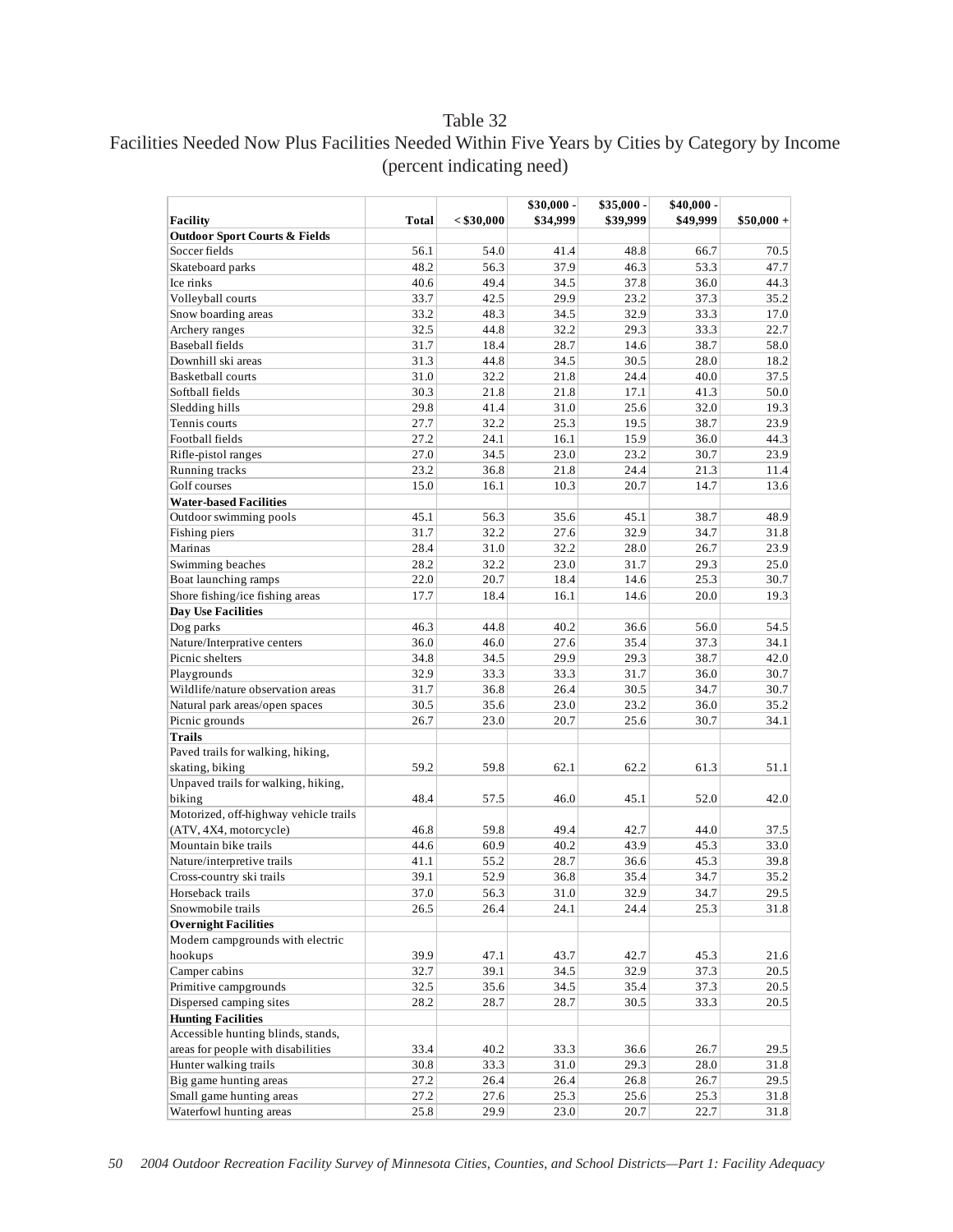### Analysis by Whether Facility is Provided

The correlations were fairly high when facilities provided by cities were looked at by region (0.8 or higher) (Table 33), density change (0.9 or higher) (Table 35), population (most 0.8 or higher) (Table 37), and income (0.8 or higher) (Table 39). The one exception was a correlation of 0.580 betweens cities with less than 5000 residents and cities with over 100,000 residents. For both population and income, correlations decreased as the categories became further apart.

Some facilities are provided by most cities (e.g. playgrounds, picnic shelters, picnic grounds, softball fields). One-third of the facilities (15 of 46) are provided by fewer than 10 percent of the cities (e.g. 4 of the 5 hunting facilities; dog parks; motorized, off-highway vehicle trails (ATV, 4X4, motorcycle); mountain bike trails). These lesser-provided facilities are some of the more desired facilities. Tables of facilities provided by region (Table 34), density change (Table 36), population (Table 38) and income (Table 40) follow.

In general, cities that don't provide a facility are more likely to indicate a current need for that facility (Table 41). This was true for 41 of the 46 facilities (89 percent) measured. The five exceptions—baseball fields; dog parks; modern campgrounds with electric hookups; waterfowl hunting areas; accessible hunting blinds, stands, areas for people with disabilities—were fairly close in the percent of cities indicating a current need for the facility.

When looking at facilities needed now plus facilities needed within the next five years, the same trend occurs with 33 of the 46 facilities (72 percent) being requested more by cities that do not provide the facility than cities that provide the facility (Table 42). The 13 exceptions include the five mentioned above plus softball fields, soccer fields, boat launching ramps, marinas, snowmobile trails, camper cabins, big game hunting areas, and small game hunting areas. Again the differences were slight except for soccer fields (67 % vs 50%, provide vs don't provide), dog parks (75% vs 46%, provide vs don't provide), and hunter walking trails (50% vs 31%, provide vs don't provide).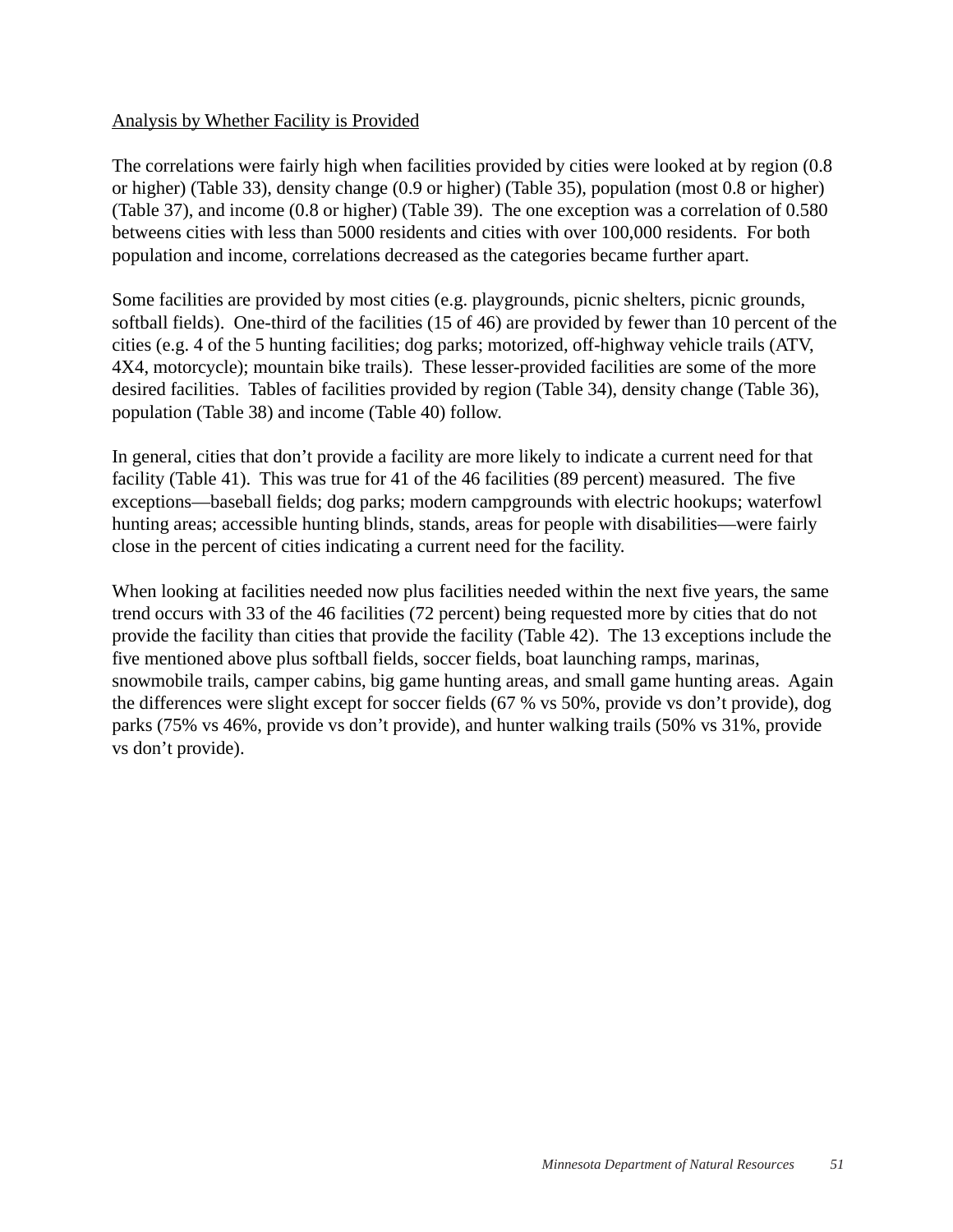| Table 33                                                            |
|---------------------------------------------------------------------|
| Correlation Coefficients of Facilities Provided by Cities by Region |

| Region    | Northeast | South | Central | Metro |
|-----------|-----------|-------|---------|-------|
| Northwest | 0.911     | 0.959 | 0.928   | 0.802 |
| Northeast |           | 0.883 | 0.912   | 0.829 |
| South     |           |       | 0.935   | 0.848 |
| Central   |           |       |         | 0.896 |

### Table 34 Facilities Provided by Cities by Region (percent providing facility)

| <b>Facility</b>                       | <b>Total</b>     | <b>Northwest</b> | <b>Northeast</b> | South | Central | Metro |
|---------------------------------------|------------------|------------------|------------------|-------|---------|-------|
| Playgrounds                           | 94.5             | 89.8             | 93.1             | 96.8  | 96.6    | 93.9  |
| Picnic shelters                       | 91.5             | 94.3             | 84.5             | 96.2  | 96.6    | 82.6  |
| Picnic grounds                        | 89.1             | 90.9             | 84.5             | 90.3  | 96.6    | 84.3  |
| Softball fields                       | 84.6             | 80.7             | 81.0             | 88.2  | 81.4    | 85.2  |
| Basketball courts                     | 77.1             | 63.6             | 62.1             | 84.4  | 72.9    | 85.2  |
| Baseball fields                       | 74.9             | 62.5             | 70.7             | 73.7  | 71.2    | 90.4  |
| Tennis courts                         | 66.4             | 59.1             | 51.7             | 65.6  | 64.4    | 81.7  |
| Ice rinks                             | 62.3             | 56.8             | 75.9             | 50.0  | 71.2    | 74.8  |
| Volleyball courts                     | 59.5             | 48.9             | 39.7             | 67.2  | 64.4    | 62.6  |
| Paved trails for walking, hiking,     |                  |                  |                  |       |         |       |
| skating, biking                       | 50.8             | 30.7             | 60.3             | 38.7  | 62.7    | 74.8  |
| Shore fishing/ice fishing areas       | 43.9             | 45.5             | 46.6             | 33.3  | 45.8    | 57.4  |
| Football fields                       | 40.1             | 36.4             | 29.3             | 40.3  | 30.5    | 53.0  |
| Natural park areas/open spaces        | 37.5             | 28.4             | 37.9             | 26.3  | 47.5    | 57.4  |
| Boat launching ramps                  | 36.4             | 34.1             | 56.9             | 26.3  | 40.7    | 41.7  |
| Unpaved trails for walking, hiking,   |                  |                  |                  |       |         |       |
| biking                                | 35.4             | 18.2             | 44.8             | 25.8  | 39.0    | 57.4  |
| Soccer fields                         | 33.8             | 14.8             | 29.3             | 22.6  | 27.1    | 72.2  |
| Fishing piers                         | 33.8             | 36.4             | 46.6             | 21.0  | 27.1    | 49.6  |
| Sledding hills                        | 28.3             | 28.4             | 29.3             | 17.2  | 30.5    | 44.3  |
| Snowmobile trails                     | 28.1             | 33.0             | 43.1             | 26.9  | 33.9    | 15.7  |
| Golf courses                          | 26.5             | 23.9             | 29.3             | 24.7  | 27.1    | 29.6  |
| Swimming beaches                      | 26.5             | 27.3             | 41.4             | 15.6  | 25.4    | 36.5  |
| Outdoor swimming pools                | 23.1             | 17.0             | 5.2              | 36.6  | 13.6    | 20.0  |
| Modern campgrounds with electric      |                  |                  |                  |       |         |       |
| hookups                               | 22.7             | 37.5             | 37.9             | 26.9  | 11.9    | 2.6   |
| Skateboard parks                      | 22.5             | 14.8             | 25.9             | 14.5  | 20.3    | 40.9  |
| Running tracks                        | 20.2             | 17.0             | 17.2             | 18.3  | 22.0    | 26.1  |
| Wildlife/nature observation areas     | 20.0             | 13.6             | 17.2             | 12.9  | 22.0    | 36.5  |
| Primitive campgrounds                 | 17.8             | 31.8             | 29.3             | 16.7  | 15.3    | 4.3   |
| Cross-country ski trails              | 16.6             | 13.6             | 24.1             | 12.4  | 8.5     | 26.1  |
| Nature/interpretive trails            | 12.8             | 10.2             | 12.1             | 7.5   | 8.5     | 26.1  |
| Nature/Interprative centers           | 10.1             | 5.7              | 17.2             | 7.0   | 5.1     | 17.4  |
| Small game hunting areas              | 10.1             | 9.1              | 15.5             | 11.8  | 6.8     | 7.0   |
| Archery ranges                        | 9.3              | 6.8              | 6.9              | 8.1   | 1.7     | 18.3  |
| Waterfowl hunting areas               | 9.1              | 9.1              | 10.3             | 9.7   | 10.2    | 7.0   |
| Rifle-pistol ranges                   | 7.9              | 9.1              | 5.2              | 11.3  | 6.8     | 3.5   |
| Big game hunting areas                | 7.7              | 8.0              | 13.8             | 7.5   | 5.1     | 6.1   |
| Marinas                               | 5.3              | 1.1              | 6.9              | 2.7   | 5.1     | 12.2  |
| Horseback trails                      | 5.3              | 5.7              | 3.4              | 2.2   | 5.1     | 11.3  |
| Dispersed camping sites               | 5.3              | 12.5             | 5.2              | 4.8   | 5.1     | 0.9   |
| Mountain bike trails                  | 5.1              | 3.4              | 5.2              | 3.2   | 6.8     | 8.7   |
| Motorized, off-highway vehicle trails |                  |                  |                  |       |         |       |
| (ATV, 4X4, motorcycle)                | 4.7              | 5.7              | 19.0             | 2.2   | 5.1     | 0.9   |
| Snow boarding areas                   | 3.8              | 2.3              | 6.9              | 2.7   | 6.8     | 3.5   |
| Dog parks                             | 3.6              | 1.1              | 1.7              | 1.1   | 3.4     | 10.4  |
| Hunter walking trails                 | $\overline{3.0}$ | 2.3              | 10.3             | 2.7   | 0.0     | 1.7   |
| Downhill ski areas                    | 2.8              | 2.3              | 5.2              | 1.1   | 6.8     | 2.6   |
| Camper cabins                         | 1.8              | 2.3              | 3.4              | 1.6   | 1.7     | 0.9   |
| Accessible hunting blinds, stands,    |                  |                  |                  |       |         |       |
| areas for people with disabilities    | 1.0              | 2.3              | 0.0              | 1.1   | 0.0     | 0.9   |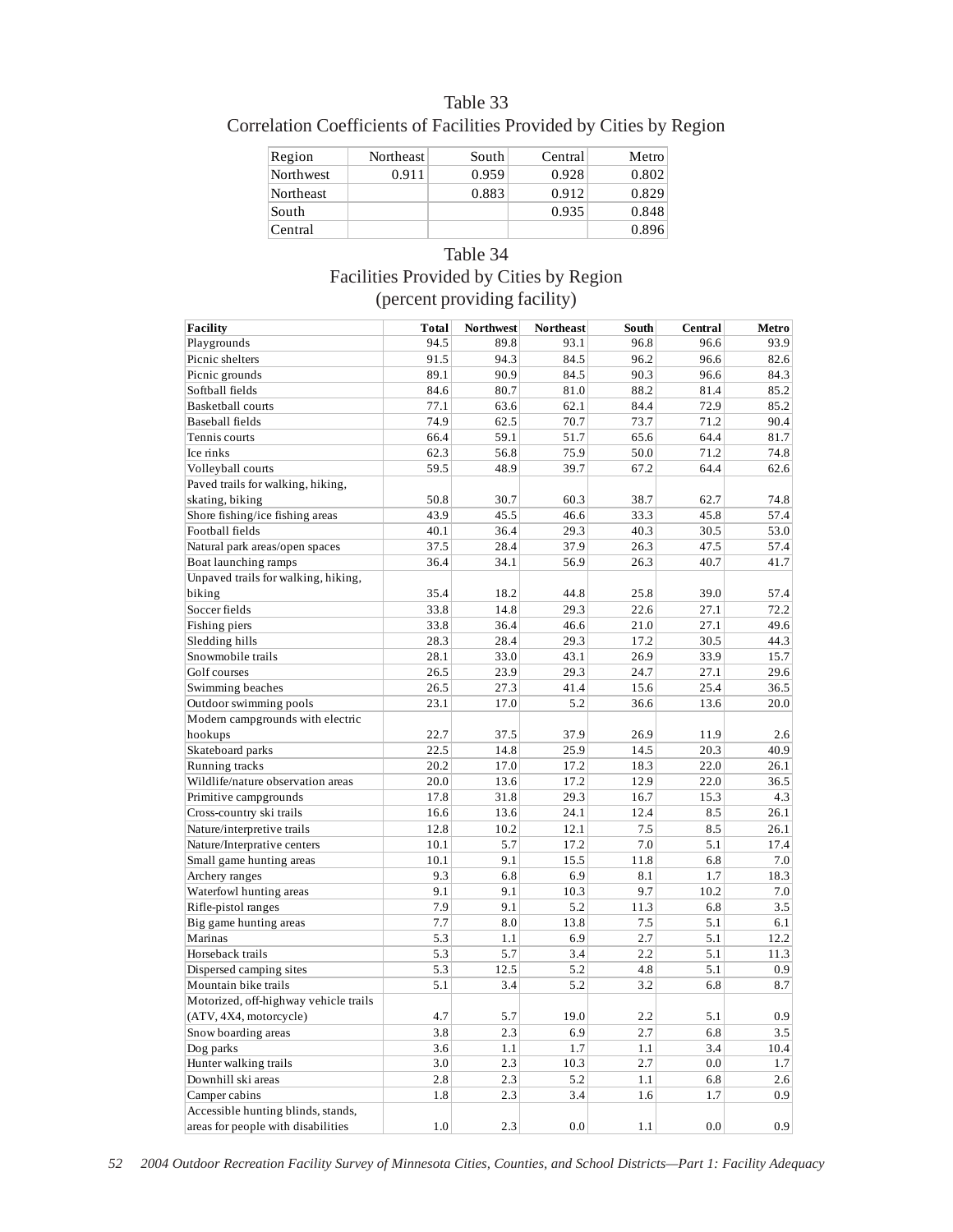Correlation Coefficients of Facilities Provided by Cities by Density Change

| Density change  | $0.1 - 20.0$ | $20.1 - 50.0$ | $50.1 +$ |
|-----------------|--------------|---------------|----------|
| Negative $-0.0$ | 0.951        | 0.955         | 0.953    |
| $10.1 - 20.0$   |              | 0.938         | 0.904    |
| $ 20.1 - 50.0 $ |              |               | 0.957    |

## Table 36 Facilities Provided by Cities by Density Change (percent providing facility)

| <b>Facility</b>               | total | neg - 0.0 |      |      | $0.1 - 20.0$ 20.1 - 50.0 50.1 - high |
|-------------------------------|-------|-----------|------|------|--------------------------------------|
| Playgrounds                   | 94.5  | 94.6      | 83.6 | 94.7 | 96.9                                 |
| Picnic shelters               | 91.5  | 89.3      | 87.3 | 94.7 | 93.0                                 |
| Picnic grounds                | 89.1  | 87.2      | 90.9 | 85.3 | 91.2                                 |
| Softball fields               | 84.6  | 81.2      | 80.0 | 84.0 | 88.1                                 |
| <b>Basketball courts</b>      | 77.1  | 75.2      | 69.1 | 76.0 | 80.6                                 |
| <b>Baseball fields</b>        | 74.9  | 69.1      | 70.9 | 68.0 | 81.9                                 |
| Tennis courts                 | 66.4  | 69.8      | 52.7 | 61.3 | 69.2                                 |
| Ice rinks                     | 62.3  | 57.0      | 49.1 | 54.7 | 71.4                                 |
| Volleyball courts             | 59.5  | 62.4      | 29.1 | 58.7 | 65.2                                 |
| Paved trails                  | 50.8  | 36.9      | 43.6 | 46.7 | 63.0                                 |
| Shore/ice fishing areas       | 43.9  | 37.6      | 49.1 | 37.3 | 48.9                                 |
| Football fields               | 40.1  | 36.9      | 40.0 | 38.7 | 42.7                                 |
| Natural park/open space       | 37.5  | 30.2      | 32.7 | 34.7 | 44.5                                 |
| Boat launch ramps             | 36.4  | 30.9      | 43.6 | 38.7 | 37.4                                 |
| Unpaved trails                | 35.4  | 33.6      | 29.1 | 32.0 | 39.2                                 |
| Soccer fields                 | 33.8  | 22.1      | 23.6 | 26.7 | 46.3                                 |
| Fishing piers                 | 33.8  | 28.9      | 36.4 | 28.0 | 38.3                                 |
| Sledding hills                | 28.3  | 28.9      | 20.0 | 21.3 | 32.2                                 |
| Snowmobile trails             | 28.1  | 26.2      | 32.7 | 29.3 | 27.8                                 |
| Golf courses                  | 26.5  | 20.1      | 29.1 | 32.0 | 28.2                                 |
| Swimming beaches              | 26.5  | 24.8      | 25.5 | 24.0 | 28.6                                 |
| Outdoor swimming pools        | 23.1  | 20.1      | 18.2 | 22.7 | 26.4                                 |
| Modern campgrounds            | 22.7  | 29.5      | 29.1 | 18.7 | 18.1                                 |
| Skateboard parks              | 22.5  | 14.8      | 16.4 | 12.0 | 32.6                                 |
| Running tracks                | 20.2  | 14.1      | 18.2 | 17.3 | 25.6                                 |
| Wildlife/nature observation   | 20.0  | 19.5      | 18.2 | 18.7 | 21.1                                 |
| Primitive campgrounds         | 17.8  | 23.5      | 20.0 | 20.0 | 12.8                                 |
| Cross-country ski trails      | 16.6  | 10.7      | 14.5 | 22.7 | 18.9                                 |
| Nature/interpretive trails    | 12.8  | 12.1      | 10.9 | 14.7 | 13.2                                 |
| Nature/interpretive centers   | 10.1  | 6.7       | 10.9 | 14.7 | 10.6                                 |
| Small game hunting areas      | 10.1  | 10.7      | 21.8 | 12.0 | 6.2                                  |
| Archery ranges                | 9.3   | 6.7       | 5.5  | 5.3  | 13.2                                 |
| Waterfowl hunting areas       | 9.1   | 6.7       | 20.0 | 12.0 | 7.0                                  |
| Rifle-pistol ranges           | 7.9   | 6.7       | 5.5  | 13.3 | 7.5                                  |
| Big game hunting areas        | 7.7   | 6.7       | 18.2 | 10.7 | 4.8                                  |
| Marinas                       | 5.3   | 4.0       | 7.3  | 6.7  | 5.3                                  |
| Horseback trails              | 5.3   | 2.0       | 7.3  | 12.0 | 4.8                                  |
| Dispersed camp sites          | 5.3   | 5.4       | 5.5  | 6.7  | 4.8                                  |
| Mountain bike trails          | 5.1   | 2.7       | 1.8  | 6.7  | 7.0                                  |
| Motorized, OHV trails         | 4.7   | 6.7       | 7.3  | 4.0  | 3.1                                  |
| Snow boarding areas           | 3.8   | 5.4       | 5.5  | 1.3  | 3.1                                  |
| Dog parks                     | 3.6   | 2.7       | 1.8  | 4.0  | 4.4                                  |
| Hunter walking trails         | 3.0   | 2.7       | 10.9 | 2.7  | 1.3                                  |
| Downhill ski areas            | 2.8   | 2.7       | 3.6  | 5.3  | 1.8                                  |
| Camper cabins                 | 1.8   | 0.7       | 3.6  | 1.3  | 2.2                                  |
| Accessible hunting facilities | 1.0   | 2.0       | 0.0  | 1.3  | 0.4                                  |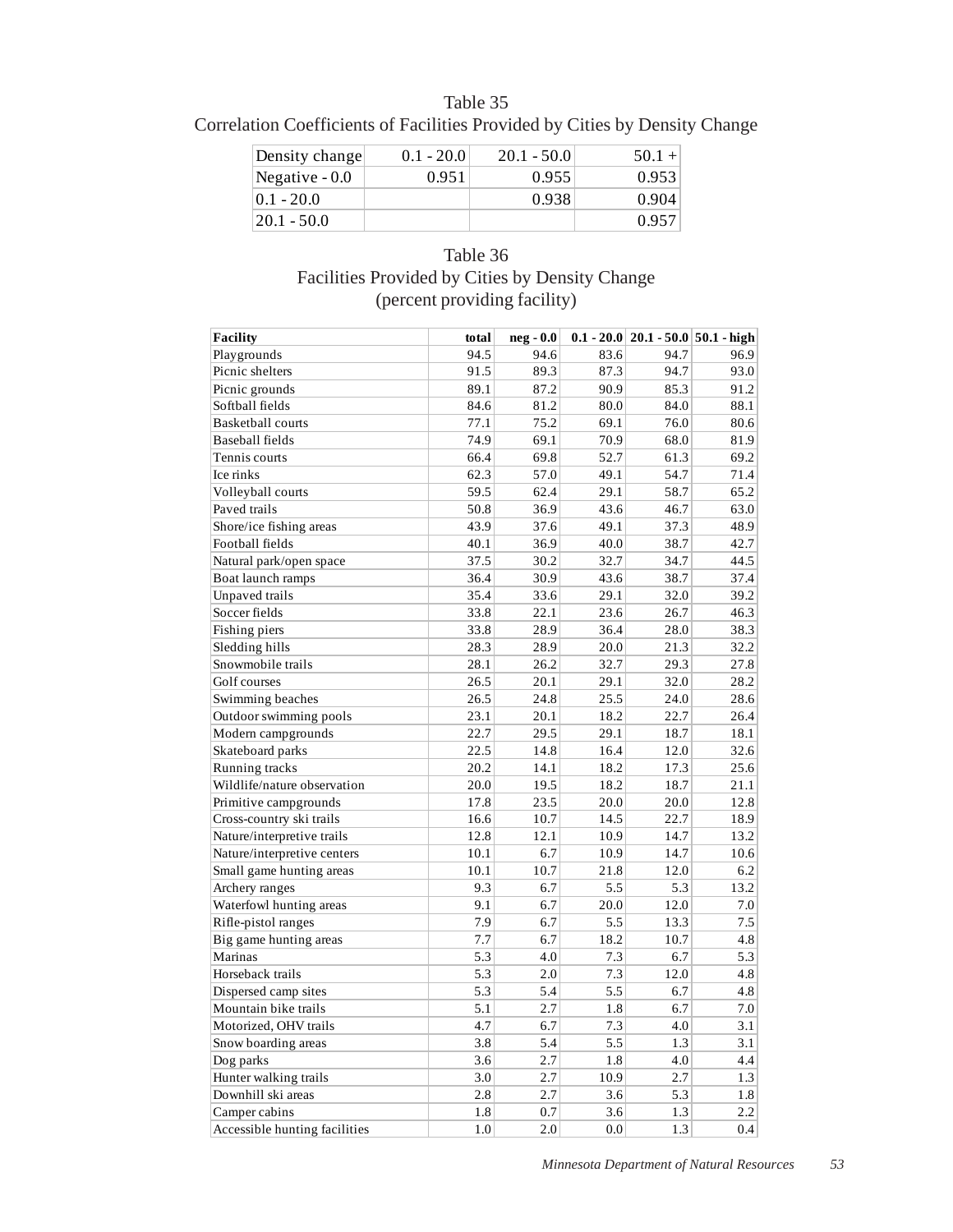### Correlation Coefficients of Facilities Provided by Cities by Population

| Population    |       |       | 5,000-19,999 20,000-49,999 50,000-99.999 | $100,000+$ |
|---------------|-------|-------|------------------------------------------|------------|
| < 5000        | 0.907 | 0.823 | 0.760                                    | 0.580      |
| 5,000-19,999  |       | 0.955 | 0.921                                    | 0.769      |
| 20,000-49,999 |       |       | 0.950                                    | 0.819      |
| 50,000-99,999 |       |       |                                          | 0.862      |

### Table 38 Facilities Provided by Cities by Population (percent providing facility)

|                                                                          |              |            | $5,000 -$  | $20,000 -$  | $50,000 -$  |             |
|--------------------------------------------------------------------------|--------------|------------|------------|-------------|-------------|-------------|
| <b>Facility</b>                                                          | <b>Total</b> | < 5,000    | 19,999     | 49,999      | 99,999      | $100,000 +$ |
| Playgrounds                                                              | 94.5         | 92.9       | 100.0      | 100.0       | 100.0       | 100.0       |
| Picnic shelters                                                          | 91.5         | 89.8       | 95.7       | 100.0       | 100.0       | 100.0       |
| Picnic grounds                                                           | 89.1         | 87.3       | 95.7       | 96.6        | 91.7        | 100.0       |
| Softball fields                                                          | 84.6         | 81.0       | 95.7       | 100.0       | 100.0       | 100.0       |
| <b>Basketball</b> courts                                                 | 77.1         | 71.8       | 92.8       | 100.0       | 100.0       | 100.0       |
| Baseball fields                                                          | 74.9         | 68.0       | 98.6       | 100.0       | 100.0       | 100.0       |
| Tennis courts                                                            | 66.4         | 58.6       | 91.3       | 96.6        | 100.0       | 100.0       |
| Ice rinks                                                                | 62.3         | 54.1       | 85.5       | 100.0       | 100.0       | 100.0       |
| Volleyball courts                                                        | 59.5         | 52.8       | 73.9       | 96.6        | 100.0       | 100.0       |
| Paved trails for walking, hiking,                                        |              |            |            |             |             |             |
| skating, biking                                                          | 50.8         | 39.3       | 87.0       | 96.6        | 100.0       | 100.0       |
| Shore fishing/ice fishing areas                                          | 43.9         | 34.8       | 73.9       | 72.4        | 91.7        | 100.0       |
| Football fields                                                          | 40.1         | 34.3       | 44.9       | 82.8        | 91.7        | 100.0       |
| Natural park areas/open spaces                                           | 37.5         | 27.2       | 65.2       | 89.7        | 83.3        | 100.0       |
| Boat launching ramps                                                     | 36.4         | 30.5       | 56.5       | 48.3        | 75.0        | 100.0       |
| Unpaved trails for walking, hiking,                                      |              |            |            |             |             |             |
| biking                                                                   | 35.4         | 25.6       | 65.2       | 72.4        | 83.3        | 100.0       |
| Soccer fields                                                            | 33.8         | 17.5       | 85.5       | 100.0       | 100.0       | 100.0       |
| Fishing piers                                                            | 33.8         | 24.9       | 53.6       | 79.3        | 91.7        | 100.0       |
| Sledding hills                                                           | 28.3         | 18.5       | 52.2       | 79.3        | 75.0        | 100.0       |
| Snowmobile trails                                                        | 28.1         | 29.2       | 33.3       | 10.3        | 8.3         | 0.0         |
| Golf courses                                                             | 26.5         | 20.8       | 42.0       | 48.3        | 58.3        | 100.0       |
| Swimming beaches                                                         | 26.5         | 22.1       | 42.0       | 27.6        | 66.7        | 100.0       |
| Outdoor swimming pools                                                   | 23.1         | 18.0       | 34.8       | 51.7        | 41.7        | 100.0       |
| Modern campgrounds with electric                                         |              |            |            |             |             |             |
| hookups                                                                  | 22.7         | 24.6       | 20.3       | 10.3        | 8.3         | 0.0         |
| Skateboard parks                                                         | 22.5         | 10.7       | 58.0       | 69.0        | 83.3        | 100.0       |
| Running tracks                                                           | 20.2         | 13.5       | 36.2       | 55.2        | 58.3        | 50.0        |
| Wildlife/nature observation areas                                        | 20.0         | 11.7       | 36.2       | 65.5        | 75.0        | 100.0       |
| Primitive campgrounds                                                    | 17.8         | 19.5       | 13.0       | 6.9         | 16.7        | 0.0         |
| Cross-country ski trails                                                 | 16.6         | 9.4        | 33.3       | 48.3        | 66.7        | 100.0       |
| Nature/interpretive trails                                               | 12.8         | 6.3        | 21.7       | 44.8        | 83.3        | 100.0       |
| Nature/Interprative centers                                              | 10.1         | 5.8        | 17.4       | 31.0        | 41.7        | 100.0       |
| Small game hunting areas                                                 | 10.1         | 11.2       | 5.8        | 6.9         | 8.3         | 0.0         |
| Archery ranges                                                           | 9.3          | 4.1        | 15.9       | 37.9        | 66.7        | 50.0        |
| Waterfowl hunting areas                                                  | 9.1          | 9.6        | 7.2        | 6.9         | 8.3         | 0.0         |
| Rifle-pistol ranges                                                      | 7.9          | 7.6        | 10.1       | 6.9         | 8.3         | 0.0         |
| Big game hunting areas                                                   | 7.7          | 8.4        | 4.3        | 6.9         | 8.3         | 0.0         |
| Marinas                                                                  | 5.3          | 4.3        | 5.8        | 6.9         | 25.0        | 50.0        |
| Horseback trails                                                         | 5.3          | 4.1        | 8.7        | 10.3        | 16.7        | 0.0         |
| Dispersed camping sites                                                  | 5.3          | 5.3        | 5.8        | 3.4         | 8.3         | 0.0         |
| Mountain bike trails                                                     | 5.1          | 2.3        | 10.1       | 13.8        | 41.7        | 50.0        |
| Motorized, off-highway vehicle trails                                    |              |            |            |             |             |             |
|                                                                          | 4.7          | 6.1        | 0.0        | 0.0         | 0.0         | 0.0         |
| (ATV, 4X4, motorcycle)                                                   | 3.8          | 3.0        | 4.3        |             | 25.0        | 50.0        |
| Snow boarding areas                                                      |              |            |            | 0.0         |             |             |
| Dog parks                                                                | 3.6<br>3.0   | 1.0<br>3.0 | 2.9        | 17.2<br>3.4 | 41.7<br>0.0 | 100.0       |
| Hunter walking trails<br>Downhill ski areas                              | 2.8          | 2.3        | 2.9<br>2.9 | 0.0         | 16.7        | 0.0<br>50.0 |
|                                                                          |              |            |            |             |             |             |
| Camper cabins                                                            | 1.8          | 2.0        | 1.4        | 0.0         | 0.0         | 0.0         |
| Accessible hunting blinds, stands,<br>areas for people with disabilities | 1.0          | 1.0        | 1.4        | 0.0         | 0.0         | 0.0         |
|                                                                          |              |            |            |             |             |             |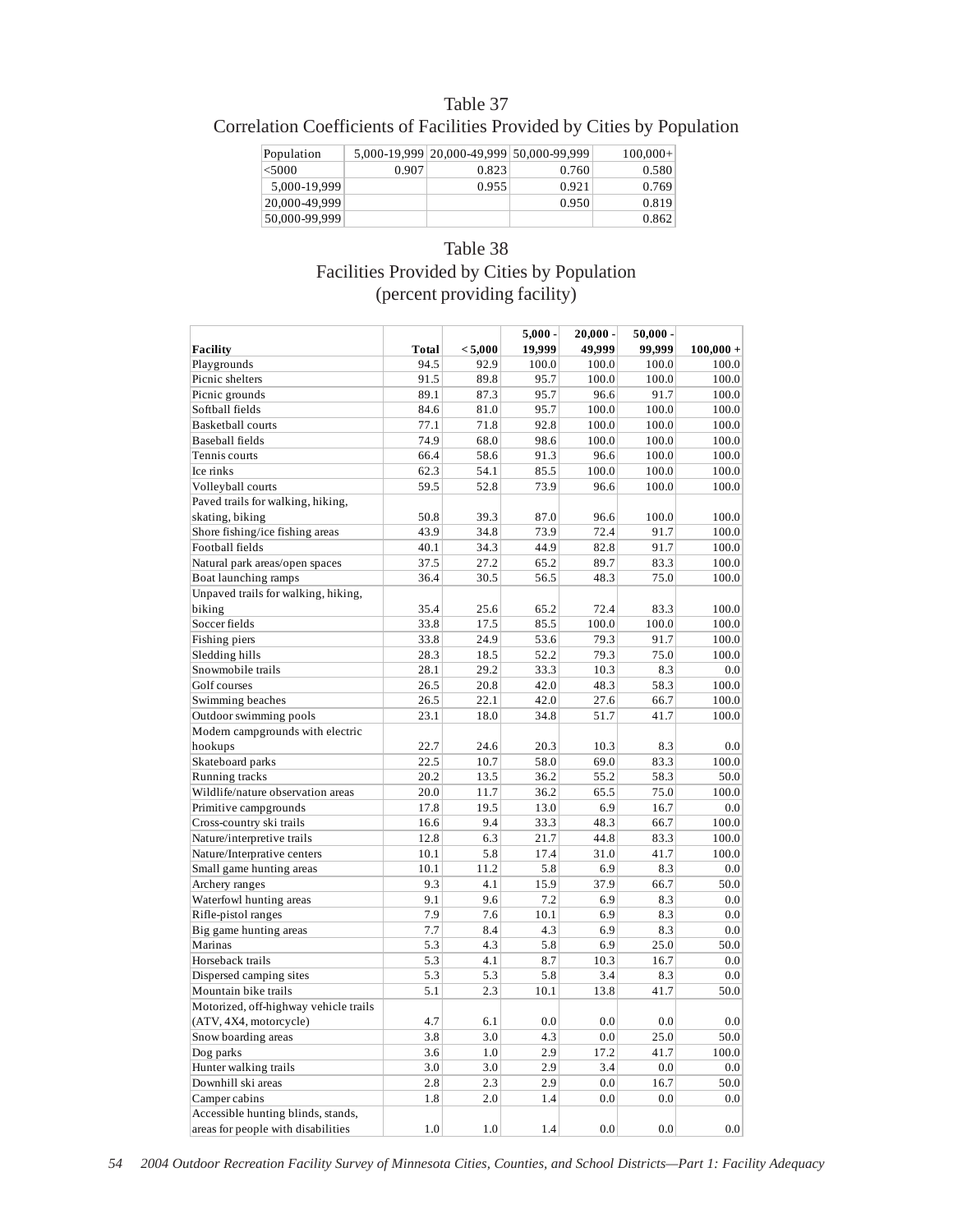# Correlation Coefficients of Facilities Provided by Cities by Income

| Income            | \$30,000-\$34,000 | \$35,000-\$39,999 | \$40,000-\$49,999 | $$50,000+$ |
|-------------------|-------------------|-------------------|-------------------|------------|
| $\leq$ 30.000     | 0.966             | 0.935             | 0.865             | 0.817      |
| \$30,000-\$34,000 |                   | 0.960             | 0.911             | 0.827      |
| \$35,000-\$39,999 |                   |                   | 0.934             | 0.872      |
| $$40,000-S49,999$ |                   |                   |                   | 0.934      |

# Table 40 Facilities Provided by Cities by Income (percent providing facility)

|                                       |       |            | \$30,000 - | $$35,000 -$ | \$40,000 - |             |
|---------------------------------------|-------|------------|------------|-------------|------------|-------------|
| <b>Facility</b>                       | Total | < \$30,000 | \$34,999   | \$39,999    | \$49,999   | $$50,000 +$ |
| Playgrounds                           | 94.5  | 93.8       | 94.2       | 96.8        | 96.7       | 91.4        |
| Picnic shelters                       | 91.5  | 94.6       | 94.2       | 95.7        | 91.3       | 81.9        |
| Picnic grounds                        | 89.1  | 90.2       | 91.3       | 92.6        | 88.0       | 83.8        |
| Softball fields                       | 84.6  | 75.9       | 87.4       | 88.3        | 89.1       | 83.8        |
| <b>Basketball courts</b>              | 77.1  | 59.8       | 82.5       | 85.1        | 79.3       | 81.0        |
| <b>Baseball</b> fields                | 74.9  | 63.4       | 71.8       | 78.7        | 77.2       | 84.8        |
| Tennis courts                         | 66.4  | 58.0       | 66.0       | 72.3        | 59.8       | 76.2        |
| Ice rinks                             | 62.3  | 45.5       | 59.2       | 63.8        | 72.8       | 72.4        |
| Volleyball courts                     | 59.5  | 46.4       | 61.2       | 63.8        | 70.7       | 58.1        |
| Paved trails for walking, hiking,     |       |            |            |             |            |             |
| skating, biking                       | 50.8  | 31.3       | 44.7       | 42.6        | 56.5       | 80.0        |
| Shore fishing/ice fishing areas       | 43.9  | 42.9       | 38.8       | 39.4        | 35.9       | 61.0        |
| Football fields                       | 40.1  | 38.4       | 41.7       | 37.2        | 40.2       | 42.9        |
| Natural park areas/open spaces        | 37.5  | 23.2       | 32.0       | 28.7        | 47.8       | 57.1        |
| Boat launching ramps                  | 36.4  | 32.1       | 38.8       | 34.0        | 35.9       | 41.0        |
| Unpaved trails for walking, hiking,   |       |            |            |             |            |             |
| biking                                | 35.4  | 22.3       | 24.3       | 33.0        | 38.0       | 60.0        |
| Soccer fields                         | 33.8  | 12.5       | 24.3       | 21.3        | 45.7       | 66.7        |
| Fishing piers                         | 33.8  | 33.9       | 32.0       | 25.5        | 26.1       | 49.5        |
| Sledding hills                        | 28.3  | 17.9       | 22.3       | 26.6        | 31.5       | 43.8        |
| Snowmobile trails                     | 28.1  | 32.1       | 30.1       | 33.0        | 25.0       | 20.0        |
|                                       |       |            |            |             |            |             |
| Golf courses                          | 26.5  | 19.6       | 31.1       | 27.7        | 22.8       | 31.4        |
| Swimming beaches                      | 26.5  | 31.3       | 24.3       | 20.2        | 19.6       | 35.2        |
| Outdoor swimming pools                | 23.1  | 12.5       | 31.1       | 27.7        | 34.8       | 12.4        |
| Modern campgrounds with electric      |       |            |            |             |            |             |
| hookups                               | 22.7  | 34.8       | 35.0       | 28.7        | 9.8        | 3.8         |
| Skateboard parks                      | 22.5  | 13.4       | 20.4       | 12.8        | 21.7       | 43.8        |
| Running tracks                        | 20.2  | 8.9        | 22.3       | 24.5        | 26.1       | 21.0        |
| Wildlife/nature observation areas     | 20.0  | 8.9        | 16.5       | 13.8        | 28.3       | 33.3        |
| Primitive campgrounds                 | 17.8  | 25.9       | 30.1       | 19.1        | 4.3        | 7.6         |
| Cross-country ski trails              | 16.6  | 10.7       | 14.6       | 12.8        | 20.7       | 24.8        |
| Nature/interpretive trails            | 12.8  | 6.3        | 7.8        | 12.8        | 16.3       | 21.9        |
| Nature/Interprative centers           | 10.1  | 8.0        | 6.8        | 8.5         | 14.1       | 13.3        |
| Small game hunting areas              | 10.1  | 9.8        | 12.6       | 9.6         | 10.9       | 7.6         |
| Archery ranges                        | 9.3   | 3.6        | 7.8        | 10.6        | 9.8        | 15.2        |
| Waterfowl hunting areas               | 9.1   | 9.8        | 10.7       | 8.5         | 7.6        | 8.6         |
| Rifle-pistol ranges                   | 7.9   | 8.9        | 12.6       | 6.4         | 8.7        | 2.9         |
| Big game hunting areas                | 7.7   | 8.0        | 9.7        | 7.4         | 7.6        | 5.7         |
| Marinas                               | 5.3   | 1.8        | 3.9        | 5.3         | 4.3        | 11.4        |
| Horseback trails                      | 5.3   | 5.4        | 4.9        | 2.1         | 1.1        | 12.4        |
| Dispersed camping sites               | 5.3   | 5.4        | 11.7       | 4.3         | 5.4        | 0.0         |
| Mountain bike trails                  | 5.1   | 2.7        | 3.9        | 4.3         | 6.5        | 8.6         |
| Motorized, off-highway vehicle trails |       |            |            |             |            |             |
| (ATV, 4X4, motorcycle)                | 4.7   | 9.8        | 4.9        | 6.4         | 1.1        | 1.0         |
| Snow boarding areas                   | 3.8   | 0.9        | 3.9        | 9.6         | 2.2        | 2.9         |
| Dog parks                             | 3.6   | 1.8        | 1.0        | 2.1         | 4.3        | 8.6         |
| Hunter walking trails                 | 3.0   | 2.7        | 3.9        | 3.2         | 3.3        | 1.9         |
| Downhill ski areas                    | 2.8   | 0.9        | 3.9        | 6.4         | 1.1        | 1.9         |
| Camper cabins                         | 1.8   | 0.9        | 4.9        | 1.1         | 2.2        | 0.0         |
| Accessible hunting blinds, stands,    |       |            |            |             |            |             |
| areas for people with disabilities    | 1.0   | 0.9        | 2.9        | 0.0         | 0.0        | 1.0         |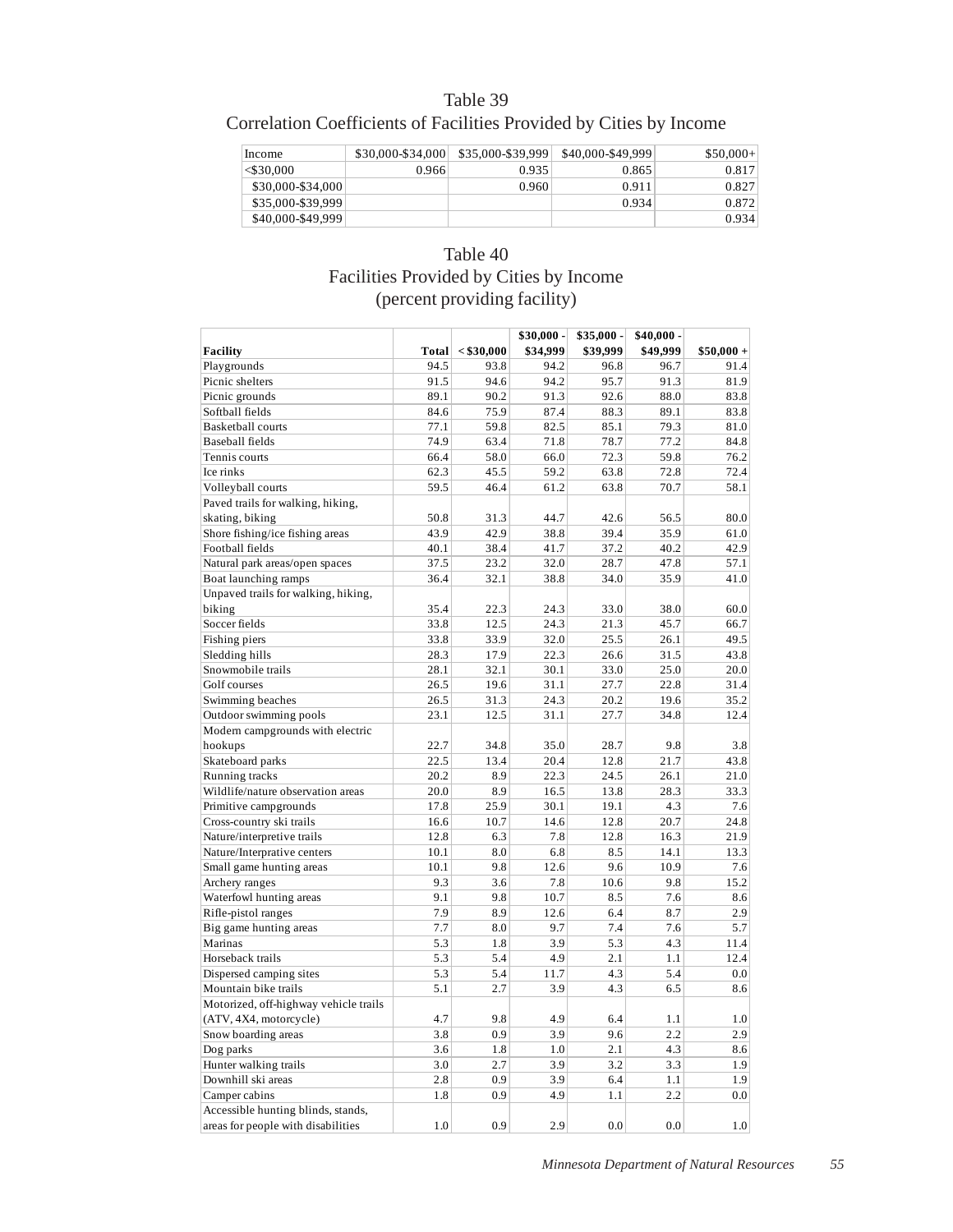# Table 41 Facilities Needed Now by Cities by Facility Provided by Cities (percent indicating need)

|                                                                       |              |         | Don't   |
|-----------------------------------------------------------------------|--------------|---------|---------|
| <b>Facility</b>                                                       | <b>Total</b> | Provide | provide |
| Motorized, off-highway vehicle trails (ATV, 4X4, motorcycle)          | 40.8         | 15.8    | 42.0    |
| Paved trails for walking, hiking, skating, biking                     | 40.2         | 29.9    | 52.6    |
| Soccer fields                                                         | 38.9         | 38.3    | 39.3    |
| Skateboard parks                                                      | 38.0         | 21.0    | 43.4    |
| Dog parks                                                             | 36.6         | 37.5    | 36.6    |
| Mountain bike trails                                                  | 35.7         | 16.7    | 36.8    |
| Unpaved trails for walking, hiking, biking                            | 32.9         | 21.7    | 39.7    |
| Accessible hunting blinds, stands, areas for people with disabilities | 30.5         | 0.0     | 30.8    |
| Outdoor swimming pools                                                | 30.4         | 14.0    | 35.7    |
| Horseback trails                                                      | 30.2         | 7.7     | 31.8    |
| Snow boarding areas                                                   | 29.6         | 11.8    | 30.4    |
| Downhill ski areas                                                    | 29.4         | 0.0     | 30.3    |
| Nature/interpretive trails                                            | 28.0         | 18.2    | 29.6    |
| Archery ranges                                                        | 27.7         | 11.9    | 29.5    |
| Nature/Interprative centers                                           | 26.9         | 14.3    | 28.4    |
| Modern campgrounds with electric hookups                              | 25.5         | 27.4    | 25.0    |
| Marinas                                                               | 25.3         | 14.3    | 25.9    |
| Camper cabins                                                         | 25.3         | 0.0     | 25.7    |
| Cross-country ski trails                                              | 24.9         | 9.3     | 28.4    |
| Hunter walking trails                                                 | 24.9         | 33.3    | 24.6    |
| Sledding hills                                                        | 23.6         | 7.1     | 31.0    |
| Wildlife/nature observation areas                                     | 22.5         | 16.7    | 24.0    |
| Big game hunting areas                                                | 22.3         | 20.0    | 22.5    |
| Ice rinks                                                             | 22.2         | 17.7    | 30.6    |
| Volleyball courts                                                     | 21.9         | 11.4    | 37.1    |
| Rifle-pistol ranges                                                   | 21.7         | 3.1     | 23.2    |
| Fishing piers                                                         | 21.2         | 9.9     | 27.3    |
| Dispersed camping sites                                               | 21.2         | 10.5    | 21.7    |
| Primitive campgrounds                                                 | 20.2         | 14.7    | 21.3    |
| Swimming beaches                                                      | 19.7         | 9.6     | 23.5    |
| Small game hunting areas                                              | 19.1         | 15.6    | 19.6    |
| Waterfowl hunting areas                                               | 18.7         | 22.5    | 18.3    |
| Football fields                                                       | 18.5         | 13.2    | 22.1    |
| Running tracks                                                        | 17.8         | 6.8     | 20.7    |
| <b>Baseball fields</b>                                                | 16.4         | 16.4    | 16.3    |
| Natural park areas/open spaces                                        | 16.4         | 9.3     | 20.9    |
| <b>Basketball courts</b>                                              | 16.3         | 11.8    | 31.9    |
| Tennis courts                                                         | 15.8         | 8.9     | 30.5    |
| Snowmobile trails                                                     | 15.2         | 10.4    | 17.1    |
| Softball fields                                                       | 14.5         | 14.3    | 15.8    |
| Playgrounds                                                           | 14.3         | 13.8    | 23.8    |
| Boat launching ramps                                                  | 13.9         | 12.3    | 14.9    |
| Picnic shelters                                                       | 13.2         | 12.2    | 26.7    |
| Shore fishing/ice fishing areas                                       | 10.8         | 6.6     | 14.3    |
| Picnic grounds                                                        | 9.4          | 8.3     | 19.5    |
| Golf courses                                                          | 9.0          | 4.3     | 10.9    |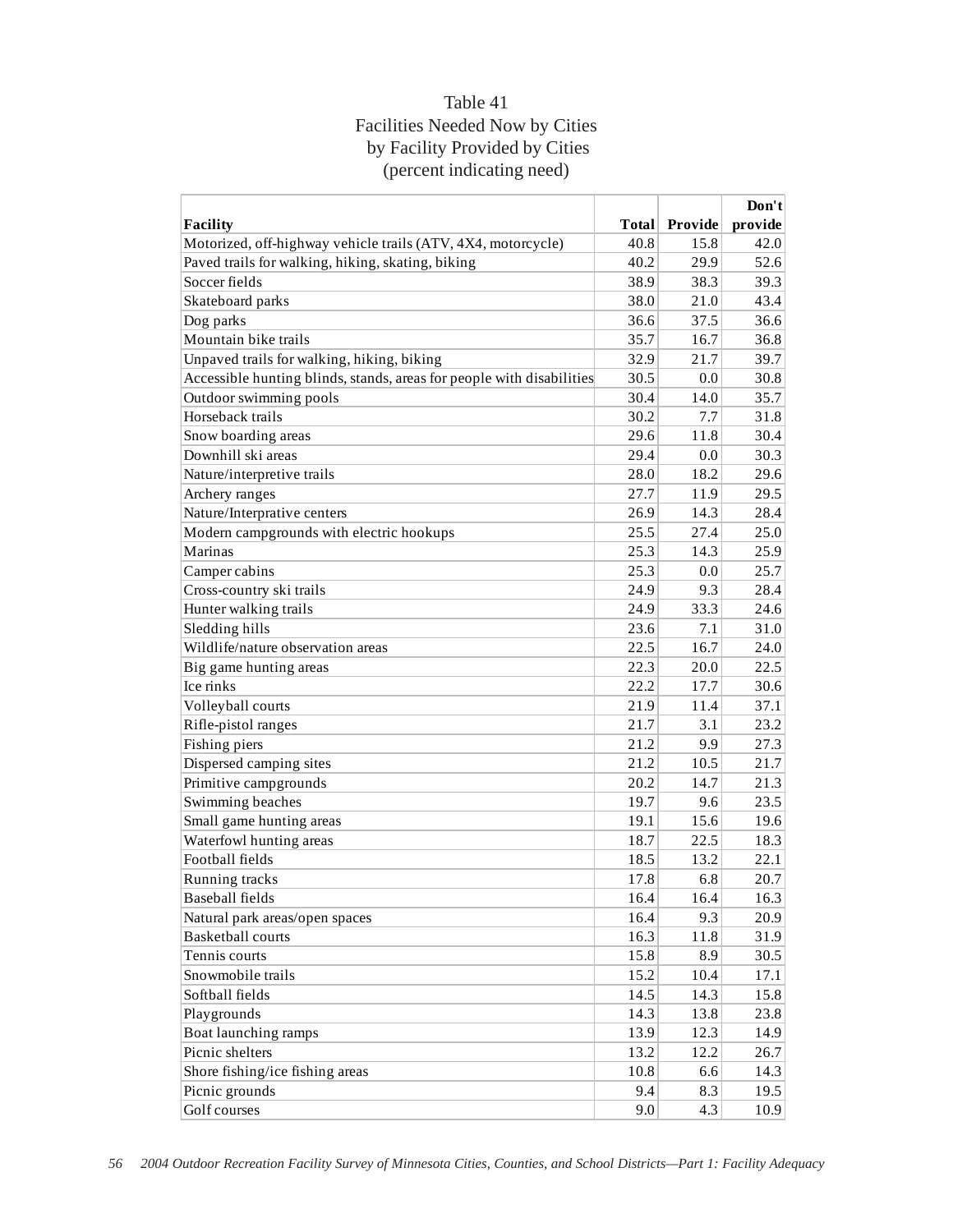# Table 42 Facilities Needed Now Plus Facilities Needed Within Five Years by Cities by Facilities Provided by Cities (percent indicating need)

|                                                                       |              |         | Don't   |
|-----------------------------------------------------------------------|--------------|---------|---------|
| <b>Facility</b>                                                       | <b>Total</b> | Provide | provide |
| Paved trails for walking, hiking, skating, biking                     | 58.6         | 54.1    | 64.1    |
| Soccer fields                                                         | 56.4         | 67.2    | 50.5    |
| Unpaved trails for walking, hiking, biking                            | 48.4         | 41.4    | 52.7    |
| Skateboard parks                                                      | 48.3         | 41.0    | 50.6    |
| Motorized, off-highway vehicle trails (ATV, 4X4, motorcycle)          | 47.6         | 36.9    | 48.1    |
| Dog parks                                                             | 46.7         | 75.0    | 45.6    |
| Outdoor swimming pools                                                | 45.6         | 43.0    | 46.5    |
| Mountain bike trails                                                  | 45.1         | 25.0    | 46.3    |
| Nature/interpretive trails                                            | 41.9         | 32.7    | 43.4    |
| Ice rinks                                                             | 41.5         | 40.3    | 43.8    |
| Modern campgrounds with electric hookups                              | 39.8         | 40.0    | 39.8    |
| Cross-country ski trails                                              | 39.7         | 33.3    | 41.1    |
| Horseback trails                                                      | 37.8         | 15.4    | 39.4    |
| Nature/Interprative centers                                           | 37.3         | 23.8    | 38.9    |
| Picnic shelters                                                       | 35.1         | 34.2    | 46.7    |
| Volleyball courts                                                     | 33.9         | 25.7    | 45.9    |
| Accessible hunting blinds, stands, areas for people with disabilities | 33.6         | 0.0     | 33.9    |
| Snow boarding areas                                                   | 33.5         | 11.8    | 34.4    |
| Playgrounds                                                           | 33.4         | 33.2    | 38.1    |
| Archery ranges                                                        | 33.3         | 14.3    | 35.5    |
| Primitive campgrounds                                                 | 33.1         | 27.9    | 34.2    |
| Camper cabins                                                         | 33.0         | 33.3    | 33.0    |
| Fishing piers                                                         | 32.8         | 26.2    | 36.4    |
| <b>Baseball fields</b>                                                | 32.5         | 32.8    | 31.6    |
| Wildlife/nature observation areas                                     | 32.5         | 27.4    | 33.8    |
| Downhill ski areas                                                    | 31.8         | 0.0     | 32.8    |
| <b>Basketball courts</b>                                              | 31.6         | 28.3    | 42.9    |
| Hunter walking trails                                                 | 31.5         | 50.0    | 30.9    |
| Natural park areas/open spaces                                        | 30.9         | 28.6    | 32.4    |
| Softball fields                                                       | 30.7         | 31.2    | 28.1    |
| Sledding hills                                                        | 30.4         | 18.9    | 35.6    |
| Marinas                                                               | 29.8         | 33.3    | 29.6    |
| Swimming beaches                                                      | 29.0         | 18.4    | 33.1    |
| Dispersed camping sites                                               | 28.7         | 15.8    | 29.4    |
| Small game hunting areas                                              | 28.3         | 33.4    | 27.7    |
| Tennis courts                                                         | 28.2         | 22.1    | 41.2    |
| Big game hunting areas                                                | 28.2         | 34.3    | 27.6    |
| Football fields                                                       | 27.7         | 23.4    | 30.7    |
| Rifle-pistol ranges                                                   | 27.5         | 3.1     | 29.5    |
| Snowmobile trails                                                     | 27.2         | 27.8    | 27.0    |
| Picnic grounds                                                        | 27.0         | 26.5    | 31.7    |
| Waterfowl hunting areas                                               | 26.9         | 32.5    | 26.3    |
| Running tracks                                                        | 23.6         | 10.2    | 27.2    |
| Boat launching ramps                                                  | 22.8         | 23.9    | 22.1    |
| Shore fishing/ice fishing areas                                       | 18.6         | 17.1    | 19.8    |
| Golf courses                                                          | 15.4         | 9.5     | 17.7    |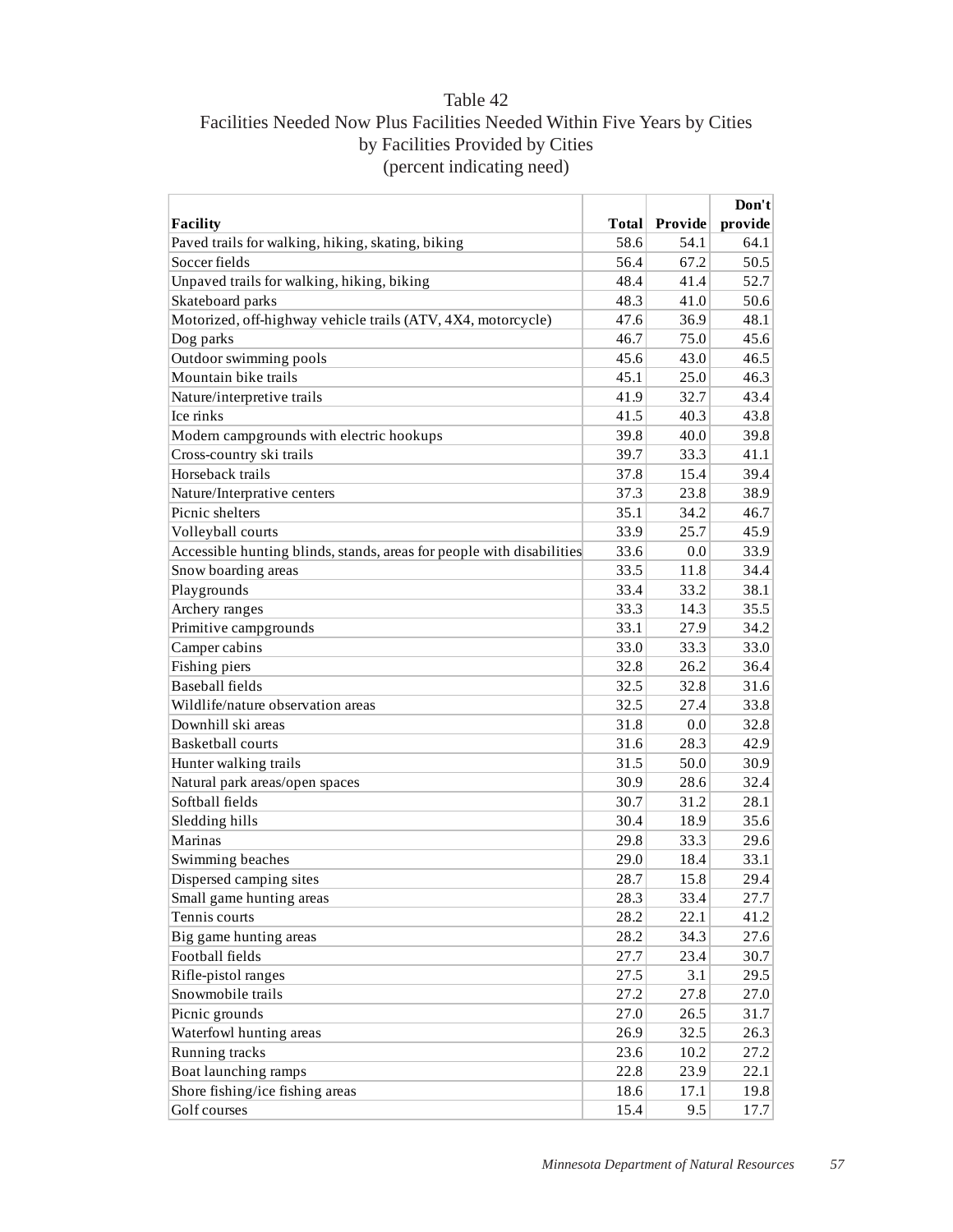### Facility Needs of Counties

The most appropriate and knowledgeable county officials were asked about the "adequacy of facility supply to county residents". It is important to note that respondents were *not* only asked to rate adequacy for facilities they currently provide. Rather, they were asked to think broadly of the facility needs in their local communities, whether or not they are specifically involved with the provision of those facilities.

To examine how facility needs varied across the state and by standard demographic breakdowns, county data were analyzed by region, population density change 1990 to 2000, 2000 population, and 2000 median household income. Care must be taken when looking at the county data by demographic breakdowns. Some of the breakdowns have only a few counties. This resulted in numerous ties in the facility rankings.

#### Analysis by Region

Regions used for this analysis are the four DNR regions with the Central DNR region broken into the seven county Twin Cities metropolitan region (Metro) and the balance as the Central region (Figure 1, page 26). The Metro region contains half of the Minnesota population and is covered by the regional governmental agency (Metropolitan Council) that has outdoor recreation functions.

When looked at by region there was little commonality among the regions (Table 43). This differs from the results for cities which showed some commonality among the five regions.

| Region    | Northeast | South | Central | Metro |
|-----------|-----------|-------|---------|-------|
| Northwest | 0.517     | 0.293 | 0.477   | 0.272 |
| Northeast |           | 0.122 | 0.153   | 0.417 |
| South     |           |       | 0.602   | 0.394 |
| Central   |           |       |         | 0.376 |

Table 43 Correlation Coefficients of Facilities Needed Now by Counties by Region

There was some commonality among regions in the higher and lower ranked facilities (Table 44). All five regions ranked motorized, off-highway vehicle trails (ATV, 4X4, motorcycle) and paved trails for walking, hiking, skating, biking in their top five facilities. Higher ranked facilities for three or more regions also included: mountain bike trails—Northeast, South, Central; horseback trails— Northwest, South, Central; and skateboard parks—Northwest, Northeast, Metro.

Facilities ranked lower by four regions included: running tracks—Northeast, South, Central, Metro; football fields—Northwest, Northeast, Central, Metro; golf courses—Northwest, North East, Central; and tennis courts—Northwest, Northeast, Central, Metro.

In general the Northeast saw the smallest need for facilitities. When looking at facilities needed now, none of the five reporting Northeast counties saw a current need for 27 of the facilities. This compares with the seven Metro counties that saw no current need for 18 of the facilities and the seven Central counties that saw no current need for 10 of the facilities. At least some of the 18 counties in the Northwest and the 27 counties in the South saw a current need for each facility.

As with the overall ranking, there was little commonality among regions when looking at facilities by facility category (Table 45).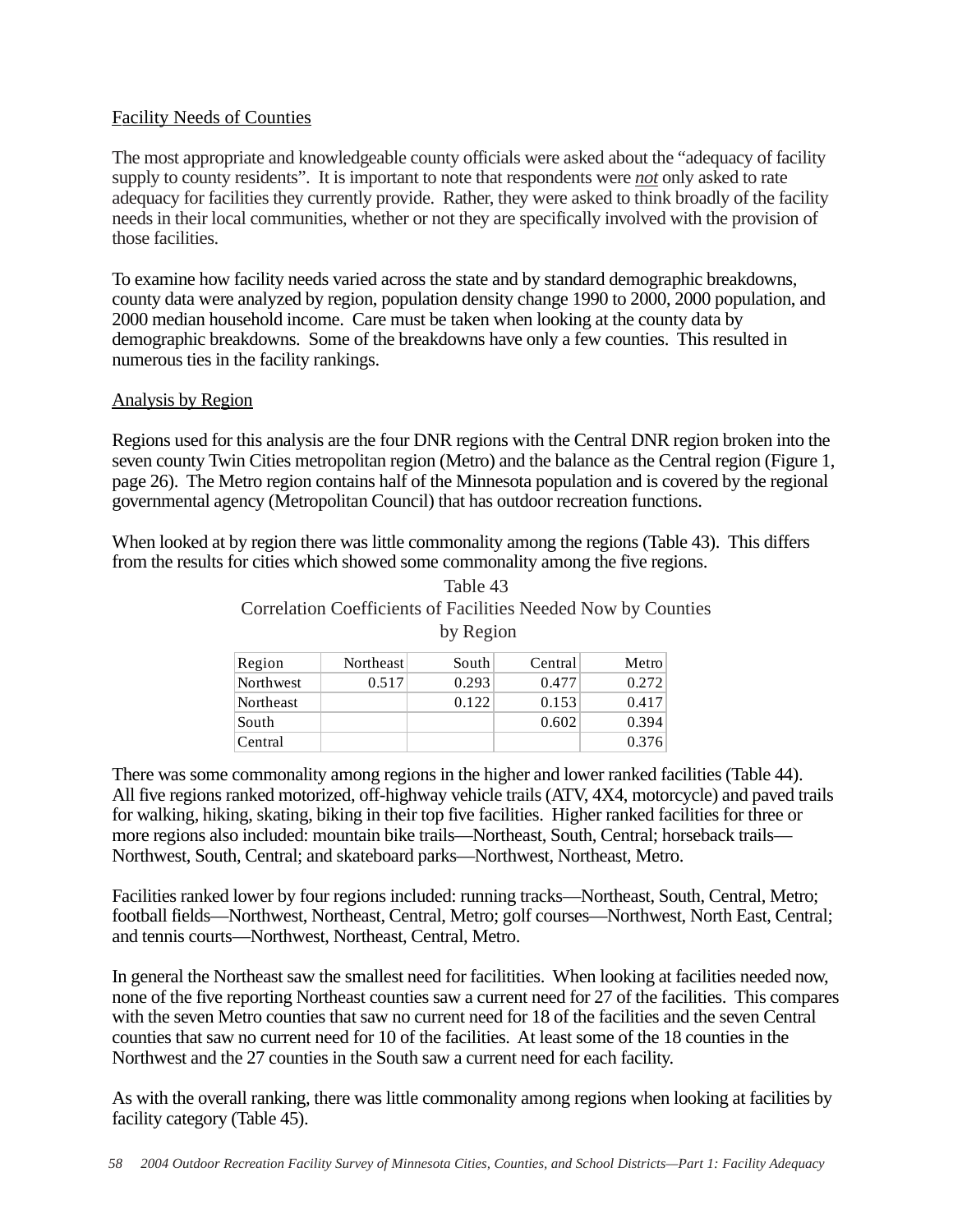# Table 44 Facilities Needed Now by Counties by Region (percent indicating need)

| <b>Facility</b>                       | <b>Total</b> | <b>Northwest</b> | <b>Northeast</b> | South | <b>Central</b> | <b>Metro</b> |
|---------------------------------------|--------------|------------------|------------------|-------|----------------|--------------|
| Motorized, off-highway vehicle trails |              |                  |                  |       |                |              |
| (ATV, 4X4, motorcycle)                | 60.0         | 61.1             | 60.0             | 56.5  | 85.7           | 42.9         |
| Paved trails for walking, hiking,     |              |                  |                  |       |                |              |
| skating, biking                       | 56.7         | 55.6             | 40.0             | 47.8  | 71.4           | 85.7         |
| Mountain bike trails                  | 46.7         | 27.8             | 60.0             | 56.5  | 71.4           | 28.6         |
| Nature/interpretive trails            | 40.0         | 44.4             | 20.0             | 39.1  | 57.1           | 28.6         |
| Camper cabins                         | 40.0         | 33.3             | 20.0             | 47.8  | 28.6           | 57.1         |
| Unpaved trails for walking, hiking,   |              |                  |                  |       |                |              |
| biking                                | 38.3         | 50.0             | 20.0             | 34.8  | 42.9           | 28.6         |
| Horseback trails                      | 38.3         | 38.9             | 0.0              | 47.8  | 71.4           | 0.0          |
| Modern campgrounds with electric      |              |                  |                  |       |                |              |
| hookups                               | 38.3         | 33.3             | 60.0             | 39.1  | 28.6           | 42.9         |
| Fishing piers                         | 35.0         | 33.3             | 0.0              | 34.8  | 42.9           | 57.1         |
| Skateboard parks                      | 28.3         | 38.9             | 60.0             | 13.0  | 14.3           | 42.9         |
| Accessible hunting blinds, stands,    |              |                  |                  |       |                |              |
| areas for people with disabilities    | 28.3         | 33.3             | 20.0             | 30.4  | 28.6           | 14.3         |
| Dog parks                             | 26.7         | 16.7             | 0.0              | 39.1  | 14.3           | 42.9         |
| Dispersed camping sites               | 25.0         | 5.6              | 0.0              | 39.1  | 42.9           | 28.6         |
| Shore fishing/ice fishing areas       | 23.3         | 11.1             | 0.0              | 26.1  | 57.1           | 28.6         |
| Nature/Interprative centers           | 23.3         | 27.8             | 0.0              | 26.1  | 28.6           | 14.3         |
| Cross-country ski trails              | 23.3         | 27.8             | 0.0              | 34.8  | 14.3           | 0.0          |
| Outdoor swimming pools                | 21.7         | 33.3             | 0.0              | 13.0  | 42.9           | 14.3         |
| Swimming beaches                      | 21.7         | 22.2             | 0.0              | 17.4  | 71.4           | 0.0          |
| Playgrounds                           | 21.7         | 11.1             | 20.0             | 34.8  | 14.3           | 14.3         |
| Primitive campgrounds                 | 21.7         | 5.6              | 0.0              | 39.1  | 28.6           | 14.3         |
| Small game hunting areas              | 21.7         | 11.1             | 0.0              | 26.1  | 28.6           | 42.9         |
| Archery ranges                        | 20.0         | 27.8             | 20.0             | 17.4  | 28.6           | $0.0\,$      |
| Boat launching ramps                  | 20.0         | 11.1             | 0.0              | 26.1  | 28.6           | 28.6         |
| Picnic shelters                       | 20.0         | 11.1             | 0.0              | 39.1  | 14.3           | 0.0          |
| Natural park areas/open spaces        | 20.0         | 16.7             | 20.0             | 17.4  | 28.6           | 28.6         |
| Big game hunting areas                | 20.0         | 5.6              | 0.0              | 26.1  | 28.6           | 42.9         |
| Downhill ski areas                    | 18.3         | 16.7             | 40.0             | 17.4  | 0.0            | 28.6         |
| <b>Basketball courts</b>              | 16.7         | 16.7             | 0.0              | 26.1  | 14.3           | 0.0          |
| Volleyball courts                     | 16.7         | 16.7             | 0.0              | 26.1  | 0.0            | 14.3         |
| Softball fields                       | 16.7         | 16.7             | 20.0             | 21.7  | 14.3           | 0.0          |
| Soccer fields                         | 16.7         | 27.8             | 20.0             | 8.7   | 14.3           | 14.3         |
| Snow boarding areas                   | 16.7         | 16.7             | 40.0             | 13.0  | 0.0            | 28.6         |
| Sledding hills                        | 16.7         | 11.1             | 20.0             | 13.0  | 0.0            | 57.1         |
| Wildlife/nature observation areas     | 15.0         | 11.1             | 20.0             | 17.4  | 28.6           | 0.0          |
| Waterfowl hunting areas               | 15.0         | 5.6              | 0.0              | 21.7  | 14.3           | 28.6         |
| Picnic grounds                        | 13.3         | 5.6              | 0.0              | 26.1  | 14.3           | 0.0          |
| Hunter walking trails                 | 13.3         | 22.2             | $0.0\,$          | 17.4  | 0.0            | 0.0          |
| Baseball fields                       | 11.7         | 16.7             | $0.0\,$          | 13.0  | 14.3           | 0.0          |
| Rifle-pistol ranges                   | 11.7         | 22.2             | $0.0\,$          | 8.7   | 14.3           | 0.0          |
| Marinas                               | 11.7         | 11.1             | 0.0              | 17.4  | 14.3           | 0.0          |
| Tennis courts                         | 10.0         | 5.6              | $0.0\,$          | 21.7  | 0.0            | $0.0\,$      |
| Ice rinks                             | 10.0         | 16.7             | 20.0             | 8.7   | 0.0            | $0.0\,$      |
| Golf courses                          | 8.3          | 5.6              | 0.0              | 17.4  | 0.0            | 0.0          |
| Snowmobile trails                     | 8.3          | 5.6              | 0.0              | 8.7   | 14.3           | 14.3         |
| Football fields                       | 6.7          | 5.6              | 0.0              | 13.0  | 0.0            | 0.0          |
| Running tracks                        | 5.0          | 11.1             | $0.0\,$          | 4.3   | 0.0            | 0.0          |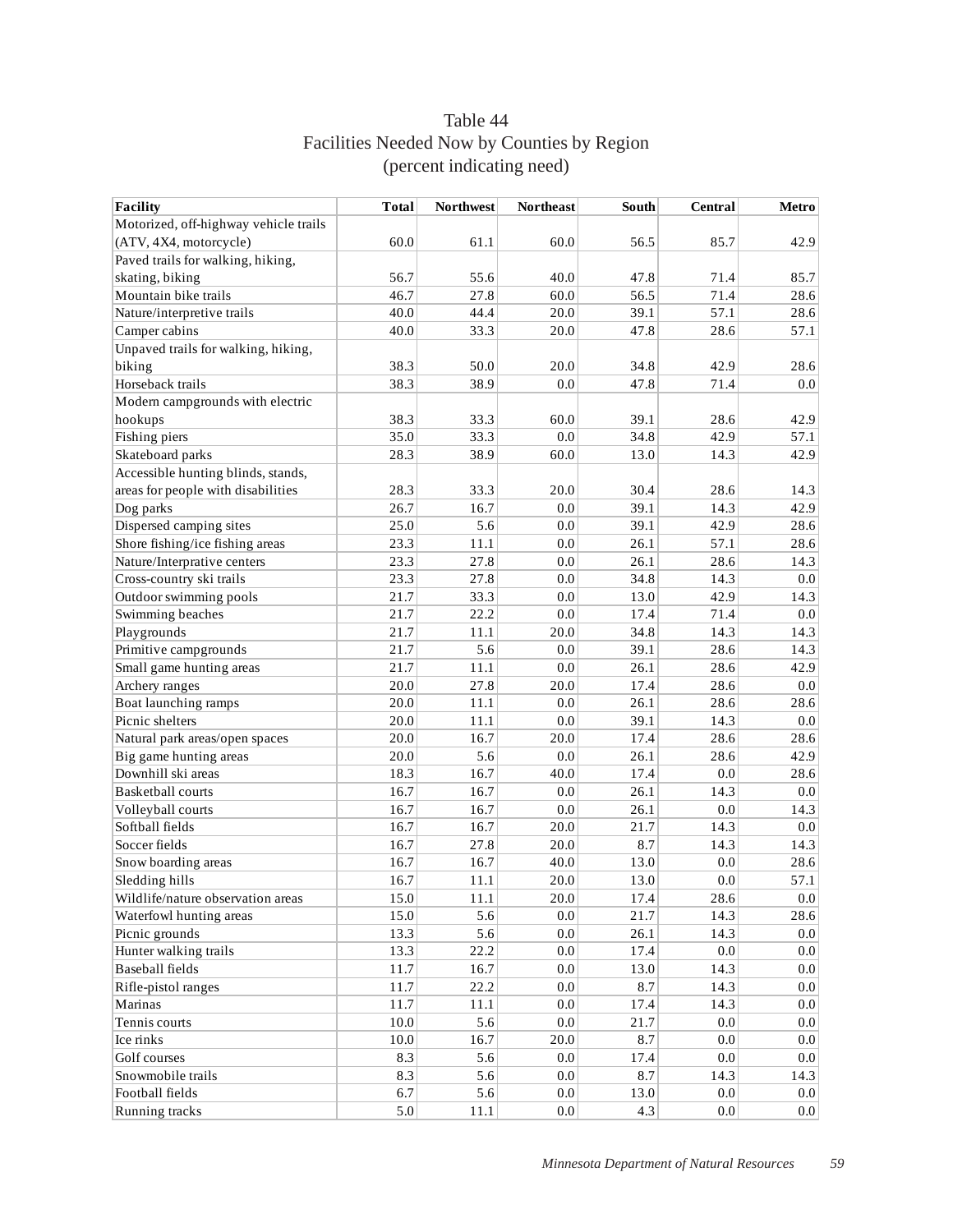# Table 45 Facilities Needed Now by Counties by Category by Region (percent indicating need)

| <b>Facility</b>                          | <b>Total</b> | <b>Northwest</b> | <b>Northeast</b> | South | <b>Central</b> | Metro |
|------------------------------------------|--------------|------------------|------------------|-------|----------------|-------|
| <b>Outdoor Sport Courts &amp; Fields</b> |              |                  |                  |       |                |       |
| Skateboard parks                         | 28.3         | 38.9             | 60.0             | 13.0  | 14.3           | 42.9  |
| Archery ranges                           | 20.0         | 27.8             | 20.0             | 17.4  | 28.6           | 0.0   |
| Downhill ski areas                       | 18.3         | 16.7             | 40.0             | 17.4  | 0.0            | 28.6  |
| <b>Basketball courts</b>                 | 16.7         | 16.7             | 0.0              | 26.1  | 14.3           | 0.0   |
| Volleyball courts                        | 16.7         | 16.7             | 0.0              | 26.1  | 0.0            | 14.3  |
| Softball fields                          | 16.7         | 16.7             | 20.0             | 21.7  | 14.3           | 0.0   |
| Soccer fields                            | 16.7         | 27.8             | 20.0             | 8.7   | 14.3           | 14.3  |
| Snow boarding areas                      | 16.7         | 16.7             | 40.0             | 13.0  | 0.0            | 28.6  |
| Sledding hills                           | 16.7         | 11.1             | 20.0             | 13.0  | 0.0            | 57.1  |
| Baseball fields                          | 11.7         | 16.7             | 0.0              | 13.0  | 14.3           | 0.0   |
| Rifle-pistol ranges                      | 11.7         | 22.2             | 0.0              | 8.7   | 14.3           | 0.0   |
| Tennis courts                            | 10.0         | 5.6              | 0.0              | 21.7  | 0.0            | 0.0   |
| Ice rinks                                | 10.0         | 16.7             | 20.0             | 8.7   | 0.0            | 0.0   |
| Golf courses                             | 8.3          | 5.6              | 0.0              | 17.4  | 0.0            | 0.0   |
| Football fields                          | 6.7          | 5.6              | 0.0              | 13.0  | 0.0            | 0.0   |
| Running tracks                           | 5.0          | 11.1             | 0.0              | 4.3   | 0.0            | 0.0   |
| <b>Water-based Facilities</b>            |              |                  |                  |       |                |       |
| Fishing piers                            | 35.0         | 33.3             | 0.0              | 34.8  | 42.9           | 57.1  |
| Shore fishing/ice fishing areas          | 23.3         | 11.1             | 0.0              | 26.1  | 57.1           | 28.6  |
| Outdoor swimming pools                   | 21.7         | 33.3             | 0.0              | 13.0  | 42.9           | 14.3  |
| Swimming beaches                         | 21.7         | 22.2             | 0.0              | 17.4  | 71.4           | 0.0   |
| Boat launching ramps                     | 20.0         | 11.1             | 0.0              | 26.1  | 28.6           | 28.6  |
| Marinas                                  | 11.7         | 11.1             | 0.0              | 17.4  | 14.3           | 0.0   |
| Day Use Facilities                       |              |                  |                  |       |                |       |
| Dog parks                                | 26.7         | 16.7             | 0.0              | 39.1  | 14.3           | 42.9  |
| Nature/Interprative centers              | 23.3         | 27.8             | 0.0              | 26.1  | 28.6           | 14.3  |
| Playgrounds                              | 21.7         | 11.1             | 20.0             | 34.8  | 14.3           | 14.3  |
| Picnic shelters                          | 20.0         | 11.1             | 0.0              | 39.1  | 14.3           | 0.0   |
| Natural park areas/open spaces           | 20.0         | 16.7             | 20.0             | 17.4  | 28.6           | 28.6  |
| Wildlife/nature observation areas        | 15.0         | 11.1             | 20.0             | 17.4  | 28.6           | 0.0   |
| Picnic grounds                           | 13.3         | 5.6              | 0.0              | 26.1  | 14.3           | 0.0   |
| <b>Trails</b>                            |              |                  |                  |       |                |       |
| Motorized, off-highway vehicle trails    |              |                  |                  |       |                |       |
| (ATV, 4X4, motorcycle)                   | 60.0         | 61.1             | 60.0             | 56.5  | 85.7           | 42.9  |
| Paved trails for walking, hiking,        |              |                  |                  |       |                |       |
| skating, biking                          | 56.7         | 55.6             | 40.0             | 47.8  | 71.4           | 85.7  |
| Mountain bike trails                     | 46.7         | 27.8             | 60.0             | 56.5  | 71.4           | 28.6  |
| Nature/interpretive trails               | 40.0         | 44.4             | 20.0             | 39.1  | 57.1           | 28.6  |
| Unpaved trails for walking, hiking,      |              |                  |                  |       |                |       |
| biking                                   | 38.3         | 50.0             | 20.0             | 34.8  | 42.9           | 28.6  |
| Horseback trails                         | 38.3         | 38.9             | 0.0              | 47.8  | 71.4           | 0.0   |
| Cross-country ski trails                 | 23.3         | 27.8             | 0.0              | 34.8  | 14.3           | 0.0   |
| Snowmobile trails                        | 8.3          | 5.6              | 0.0              | 8.7   | 14.3           | 14.3  |
| <b>Overnight Facilities</b>              |              |                  |                  |       |                |       |
| Camper cabins                            | 40.0         | 33.3             | 20.0             | 47.8  | 28.6           | 57.1  |
| Modern campgrounds with electric         |              |                  |                  |       |                |       |
| hookups                                  | 38.3         | 33.3             | 60.0             | 39.1  | 28.6           | 42.9  |
| Dispersed camping sites                  | 25.0         | 5.6              | 0.0              | 39.1  | 42.9           | 28.6  |
| Primitive campgrounds                    | 21.7         | 5.6              | 0.0              | 39.1  | 28.6           | 14.3  |
| <b>Hunting Facilities</b>                |              |                  |                  |       |                |       |
| Accessible hunting blinds, stands,       |              |                  |                  |       |                |       |
| areas for people with disabilities       | 28.3         | 33.3             | 20.0             | 30.4  | 28.6           | 14.3  |
| Small game hunting areas                 | 21.7         | 11.1             | 0.0              | 26.1  | 28.6           | 42.9  |
| Big game hunting areas                   | 20.0         | 5.6              | 0.0              | 26.1  | 28.6           | 42.9  |
| Waterfowl hunting areas                  | 15.0         | 5.6              | 0.0              | 21.7  | 14.3           | 28.6  |
| Hunter walking trails                    | 13.3         | 22.2             | 0.0              | 17.4  | 0.0            | 0.0   |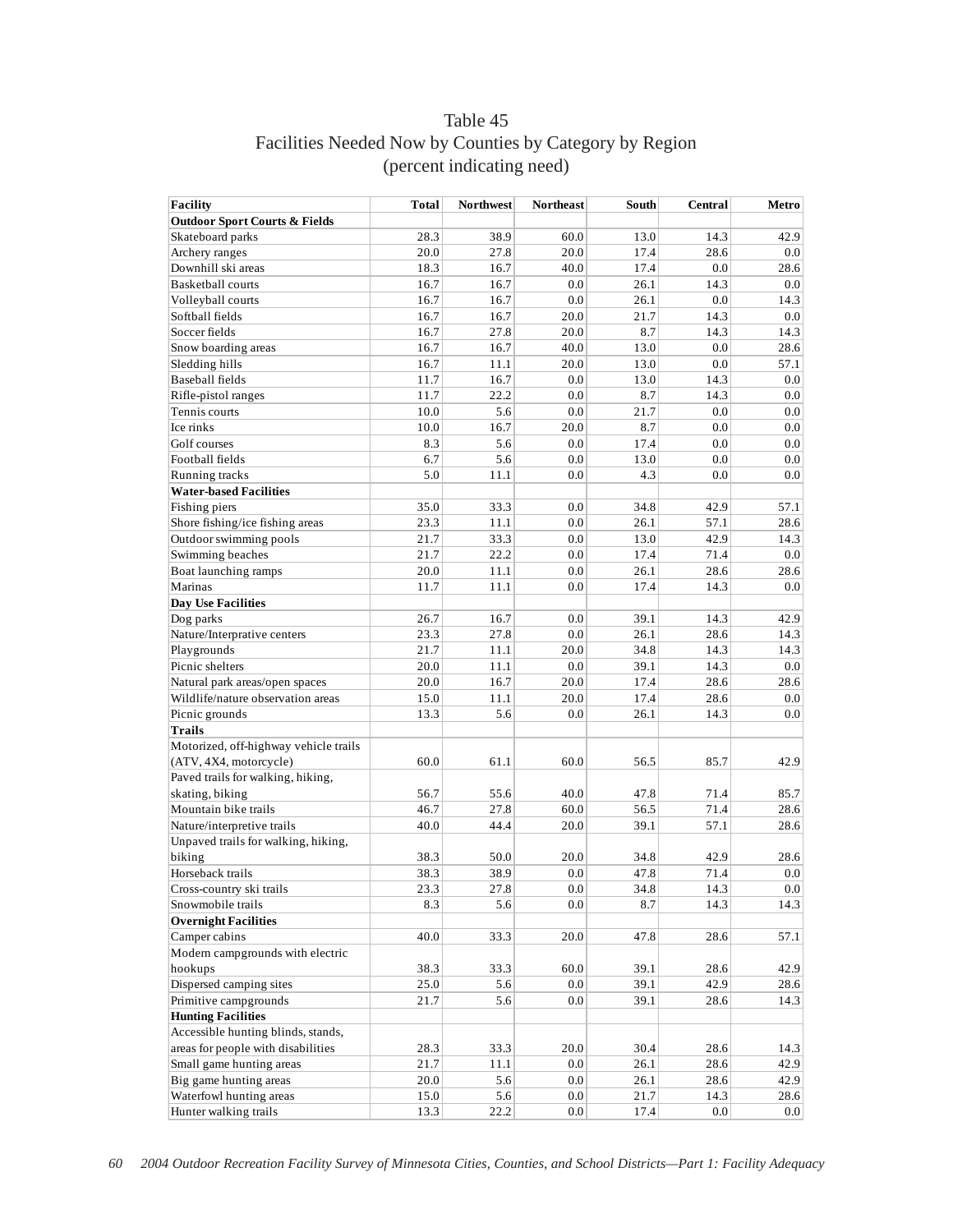When comparing facilities needed now with facilities needed now plus facilities needed within five years, the correlation by region was only fair, except for the South and Central regions— Northwest =  $0.721$ , Northeast =  $0.413$ , South =  $0.890$ , Central =  $0.855$ , Metro =  $0.602$ . As with facilities needed now, there was little commonality among the regions in ranking facilities needed now plus facilities needed within five years (Table 46).

| Table 46                                                 |                      |            |                      |       |  |  |
|----------------------------------------------------------|----------------------|------------|----------------------|-------|--|--|
| <b>Correlation Coefficients of Facilities Needed Now</b> |                      |            |                      |       |  |  |
| Plus Facilities Needed Within Five years                 |                      |            |                      |       |  |  |
| by Counties by Region                                    |                      |            |                      |       |  |  |
| on                                                       | Northeast            | South      | Central              | Metro |  |  |
|                                                          | $\sim$ $\sim$ $\sim$ | . <i>.</i> | $\sim$ $\sim$ $\sim$ |       |  |  |

| Region    | Northeast | South | Central | Metro |
|-----------|-----------|-------|---------|-------|
| Northwest | 0.495     | 0.508 | 0.605   | 0.342 |
| Northeast |           | 0.491 | 0.419   | 0.292 |
| South     |           |       | 0.707   | 0.561 |
| Central   |           |       |         | 0.510 |

There was some commonality among regions in the higher and lower ranked facilities (Table 47). Paved trails for walking, hiking, skating, biking was ranked in the top five by all five regions. Other facilities ranked in the top five by four regions included: motorized off-highway vehicle trails (ATV, 4X4, motorcycle) and modern campgrounds with electric hookups. Running tracks and football fields were ranked in the bottom five by all five regions. Other facilities ranked in the bottom five by four regions included golf courses and baseball fields.

When looked at by facility category, there was little agreement among regions in the higher and lower ranked facilities within each facility category (Table 48).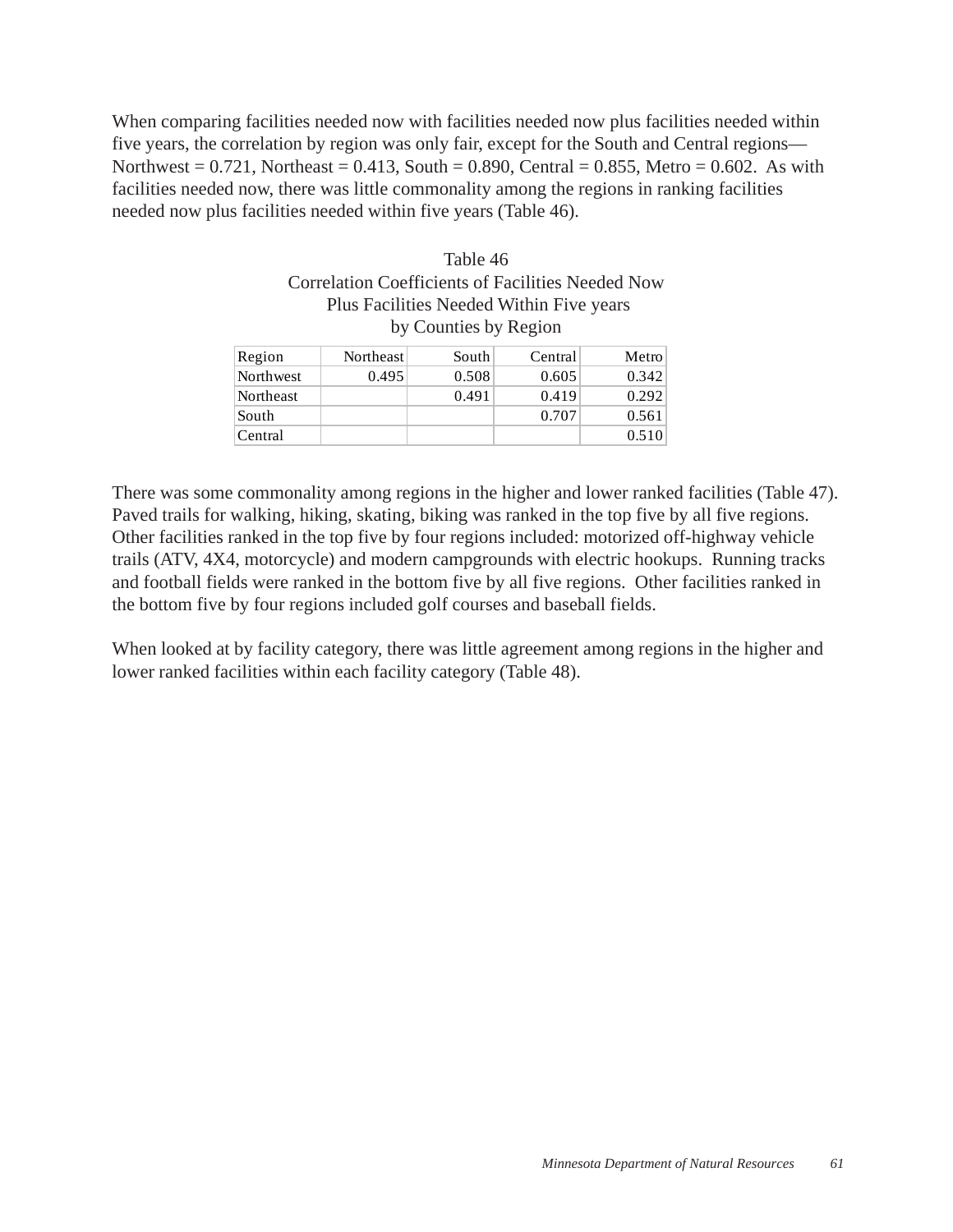# Table 47 Facilities Needed Now Plus Facilities Needed Within Five Years by Counties by Region (percent indicating need)

| <b>Facility</b>                       | <b>Total</b> | <b>Northwest</b> | <b>Northeast</b> | South   | Central | Metro |
|---------------------------------------|--------------|------------------|------------------|---------|---------|-------|
| Paved trails for walking, hiking,     |              |                  |                  |         |         |       |
| skating, biking                       | 70.3         | 61.1             | 66.7             | 65.4    | 85.7    | 100.0 |
| Motorized, off-highway vehicle trails |              |                  |                  |         |         |       |
| (ATV, 4X4, motorcycle)                | 70.3         | 77.8             | 66.7             | 69.2    | 85.7    | 42.9  |
| Modern campgrounds with electric      |              |                  |                  |         |         |       |
| hookups                               | 59.4         | 50.0             | 66.7             | 57.7    | 71.4    | 71.4  |
| Unpaved trails for walking, hiking,   |              |                  |                  |         |         |       |
| biking                                | 57.8         | 50.0             | 50.0             | 57.7    | 71.4    | 71.4  |
| Mountain bike trails                  | 53.1         | 33.3             | 66.7             | 53.8    | 85.7    | 57.1  |
| Nature/interpretive trails            | 53.1         | 44.4             | 66.7             | 50.0    | 57.1    | 71.4  |
| Horseback trails                      | 50.0         | 44.4             | 50.0             | 57.7    | 71.4    | 14.3  |
| Cross-country ski trails              | 50.0         | 61.1             | 50.0             | 38.5    | 71.4    | 42.9  |
| Fishing piers                         | 46.9         | 38.9             | 16.7             | 42.3    | 71.4    | 85.7  |
| Picnic shelters                       | 45.3         | 22.2             | 33.3             | 53.8    | 71.4    | 57.1  |
| Natural park areas/open spaces        | 45.3         | 33.3             | 33.3             | 42.3    | 71.4    | 71.4  |
| Dispersed camping sites               | 45.3         | 27.8             | 66.7             | 46.2    | 71.4    | 42.9  |
| Primitive campgrounds                 | 43.8         | 22.2             | 50.0             | 50.0    | 57.1    | 57.1  |
| Camper cabins                         | 43.8         | 44.4             | 16.7             | 46.2    | 42.9    | 57.1  |
| Playgrounds                           | 42.2         | 27.8             | 16.7             | 53.8    | 42.9    | 57.1  |
| Accessible hunting blinds, stands,    |              |                  |                  |         |         |       |
| areas for people with disabilities    | 40.6         | 50.0             | 50.0             | 34.6    | 57.1    | 14.3  |
| Skateboard parks                      | 39.1         | 55.6             | 66.7             | 23.1    | 28.6    | 42.9  |
| Swimming beaches                      | 39.1         | 38.9             | 50.0             | 23.1    | 85.7    | 42.9  |
| Picnic grounds                        | 39.1         | 16.7             | 33.3             | 42.3    | 71.4    | 57.1  |
| Nature/Interprative centers           | 39.1         | 33.3             | 16.7             | 38.5    | 71.4    | 42.9  |
| Wildlife/nature observation areas     | 39.1         | 33.3             | 16.7             | 42.3    | 57.1    | 42.9  |
| Dog parks                             | 37.5         | 22.2             | 16.7             | 38.5    | 42.9    | 85.7  |
| Archery ranges                        | 32.8         | 27.8             | 50.0             | 26.9    | 28.6    | 57.1  |
| Shore fishing/ice fishing areas       | 31.3         | 16.7             | 16.7             | 30.8    | 85.7    | 28.6  |
| Big game hunting areas                | 31.3         | 33.3             | 33.3             | 23.1    | 42.9    | 42.9  |
| Boat launching ramps                  | 29.7         | 27.8             | 50.0             | 23.1    | 42.9    | 28.6  |
| Snowmobile trails                     | 29.7         | 38.9             | 33.3             | 15.4    | 42.9    | 42.9  |
| Small game hunting areas              | 29.7         | 22.2             | 33.3             | 26.9    | 42.9    | 42.9  |
| <b>Basketball courts</b>              | 28.1         | 22.2             | 33.3             | 30.8    | 28.6    | 28.6  |
| Volleyball courts                     | 28.1         | 22.2             | 33.3             | 34.6    | 0.0     | 42.9  |
| Outdoor swimming pools                | 26.6         | 38.9             | 0.0              | 11.5    | 71.4    | 28.6  |
| Hunter walking trails                 | 26.6         | 27.8             | 50.0             | 26.9    | 14.3    | 14.3  |
| Waterfowl hunting areas               | 25.0         | 22.2             | 33.3             | 26.9    | 14.3    | 28.6  |
| Rifle-pistol ranges                   | 23.4         | 22.2             | 33.3             | 15.4    | 28.6    | 42.9  |
| Sledding hills                        | 21.9         | 22.2             | 16.7             | 11.5    | 14.3    | 71.4  |
| Tennis courts                         | 20.3         | 16.7             | 16.7             | 26.9    | 14.3    | 14.3  |
| Softball fields                       | 20.3         | 22.2             | 33.3             | 19.2    | 14.3    | 14.3  |
| Soccer fields                         | 20.3         | 33.3             | 16.7             | 11.5    | 14.3    | 28.6  |
| Ice rinks                             | 20.3         | 22.2             | 33.3             | 19.2    | 14.3    | 14.3  |
| Downhill ski areas                    | 20.3         | 16.7             | 33.3             | 15.4    | 14.3    | 42.9  |
| Snow boarding areas                   | 20.3         | 16.7             | 50.0             | 11.5    | 14.3    | 42.9  |
| Marinas                               | 18.8         | 27.8             | 16.7             | 19.2    | 14.3    | 0.0   |
| Baseball fields                       | 15.6         | 22.2             | 16.7             | 11.5    | 14.3    | 14.3  |
| Golf courses                          | 12.5         | 11.1             | 16.7             | 15.4    | 0.0     | 14.3  |
| Football fields                       | 9.4          | 11.1             | 0.0              | 11.5    | 0.0     | 14.3  |
| Running tracks                        | $7.8\,$      | $11.1\,$         | $0.0\,$          | $7.7\,$ | 0.0     | 14.3  |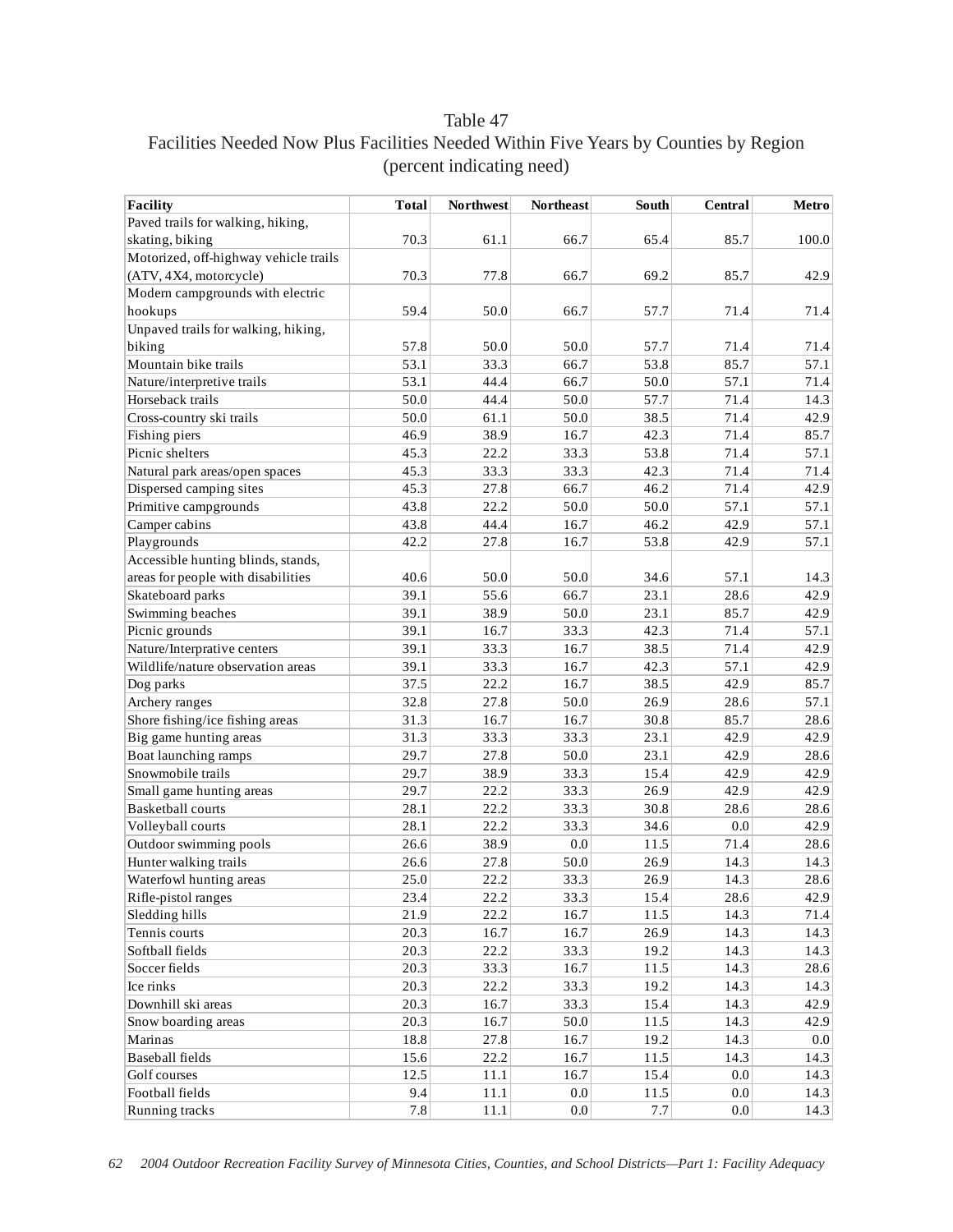# Facilities Needed Now Plus Facilities Needed Within Five Years by Counties by Category by Region (percent indicating need)

| <b>Facility</b>                          | <b>Total</b> | <b>Northwest</b> | <b>Northeast</b> | South | Central | Metro |
|------------------------------------------|--------------|------------------|------------------|-------|---------|-------|
| <b>Outdoor Sport Courts &amp; Fields</b> |              |                  |                  |       |         |       |
| Skateboard parks                         | 39.1         | 55.6             | 66.7             | 23.1  | 28.6    | 42.9  |
| Archery ranges                           | 32.8         | 27.8             | 50.0             | 26.9  | 28.6    | 57.1  |
| <b>Basketball</b> courts                 | 28.1         | 22.2             | 33.3             | 30.8  | 28.6    | 28.6  |
| Volleyball courts                        | 28.1         | 22.2             | 33.3             | 34.6  | 0.0     | 42.9  |
| Rifle-pistol ranges                      | 23.4         | 22.2             | 33.3             | 15.4  | 28.6    | 42.9  |
| Sledding hills                           | 21.9         | 22.2             | 16.7             | 11.5  | 14.3    | 71.4  |
| Tennis courts                            | 20.3         | 16.7             | 16.7             | 26.9  | 14.3    | 14.3  |
| Softball fields                          | 20.3         | 22.2             | 33.3             | 19.2  | 14.3    | 14.3  |
| Soccer fields                            | 20.3         | 33.3             | 16.7             | 11.5  | 14.3    | 28.6  |
| Ice rinks                                | 20.3         | 22.2             | 33.3             | 19.2  | 14.3    | 14.3  |
| Downhill ski areas                       | 20.3         | 16.7             | 33.3             | 15.4  | 14.3    | 42.9  |
| Snow boarding areas                      | 20.3         | 16.7             | 50.0             | 11.5  | 14.3    | 42.9  |
| <b>Baseball fields</b>                   | 15.6         | 22.2             | 16.7             | 11.5  | 14.3    | 14.3  |
| Golf courses                             | 12.5         | 11.1             | 16.7             | 15.4  | 0.0     | 14.3  |
| Football fields                          | 9.4          | 11.1             | 0.0              | 11.5  | 0.0     | 14.3  |
| Running tracks                           | 7.8          | 11.1             | 0.0              | 7.7   | 0.0     | 14.3  |
| <b>Water-based Facilities</b>            |              |                  |                  |       |         |       |
| Fishing piers                            | 46.9         | 38.9             | 16.7             | 42.3  | 71.4    | 85.7  |
| Swimming beaches                         | 39.1         | 38.9             | 50.0             | 23.1  | 85.7    | 42.9  |
| Shore fishing/ice fishing areas          | 31.3         | 16.7             | 16.7             | 30.8  | 85.7    | 28.6  |
| Boat launching ramps                     | 29.7         | 27.8             | 50.0             | 23.1  | 42.9    | 28.6  |
| Outdoor swimming pools                   | 26.6         | 38.9             | 0.0              | 11.5  | 71.4    | 28.6  |
| Marinas                                  | 18.8         | 27.8             | 16.7             | 19.2  | 14.3    | 0.0   |
| Day Use Facilities                       |              |                  |                  |       |         |       |
| Picnic shelters                          | 45.3         | 22.2             | 33.3             | 53.8  | 71.4    | 57.1  |
| Natural park areas/open spaces           | 45.3         | 33.3             | 33.3             | 42.3  | 71.4    | 71.4  |
| Playgrounds                              | 42.2         | 27.8             | 16.7             | 53.8  | 42.9    | 57.1  |
| Picnic grounds                           | 39.1         | 16.7             | 33.3             | 42.3  | 71.4    | 57.1  |
| Nature/Interprative centers              | 39.1         | 33.3             | 16.7             | 38.5  | 71.4    | 42.9  |
| Wildlife/nature observation areas        | 39.1         | 33.3             | 16.7             | 42.3  | 57.1    | 42.9  |
| Dog parks                                | 37.5         | 22.2             | 16.7             | 38.5  | 42.9    | 85.7  |
| <b>Trails</b>                            |              |                  |                  |       |         |       |
| Paved trails for walking, hiking,        |              |                  |                  |       |         |       |
| skating, biking                          | 70.3         | 61.1             | 66.7             | 65.4  | 85.7    | 100.0 |
| Motorized, off-highway vehicle trails    |              |                  |                  |       |         |       |
| (ATV, 4X4, motorcycle)                   | 70.3         | 77.8             | 66.7             | 69.2  | 85.7    | 42.9  |
| Unpaved trails for walking, hiking,      |              |                  |                  |       |         |       |
| biking                                   | 57.8         | 50.0             | 50.0             | 57.7  | 71.4    | 71.4  |
| Mountain bike trails                     | 53.1         | 33.3             | 66.7             | 53.8  | 85.7    | 57.1  |
| Nature/interpretive trails               | 53.1         | 44.4             | 66.7             | 50.0  | 57.1    | 71.4  |
| Horseback trails                         | 50.0         | 44.4             | 50.0             | 57.7  | 71.4    | 14.3  |
| Cross-country ski trails                 | 50.0         | 61.1             | $50.0\,$         | 38.5  | 71.4    | 42.9  |
| Snowmobile trails                        | 29.7         | 38.9             | 33.3             | 15.4  | 42.9    | 42.9  |
| <b>Overnight Facilities</b>              |              |                  |                  |       |         |       |
| Modern campgrounds with electric         |              |                  |                  |       |         |       |
| hookups                                  | 59.4         | 50.0             | 66.7             | 57.7  | 71.4    | 71.4  |
| Dispersed camping sites                  | 45.3         | 27.8             | 66.7             | 46.2  | 71.4    | 42.9  |
| Primitive campgrounds                    | 43.8         | 22.2             | 50.0             | 50.0  | 57.1    | 57.1  |
| Camper cabins                            | 43.8         | 44.4             | 16.7             | 46.2  | 42.9    | 57.1  |
| <b>Hunting Facilities</b>                |              |                  |                  |       |         |       |
| Accessible hunting blinds, stands,       |              |                  |                  |       |         |       |
| areas for people with disabilities       | 40.6         | 50.0             | 50.0             | 34.6  | 57.1    | 14.3  |
| Big game hunting areas                   | 31.3         | 33.3             | 33.3             | 23.1  | 42.9    | 42.9  |
| Small game hunting areas                 | 29.7         | 22.2             | 33.3             | 26.9  | 42.9    | 42.9  |
| Hunter walking trails                    | 26.6         | 27.8             | 50.0             | 26.9  | 14.3    | 14.3  |
| Waterfowl hunting areas                  | 25.0         | 22.2             | 33.3             | 26.9  | 14.3    | 28.6  |
|                                          |              |                  |                  |       |         |       |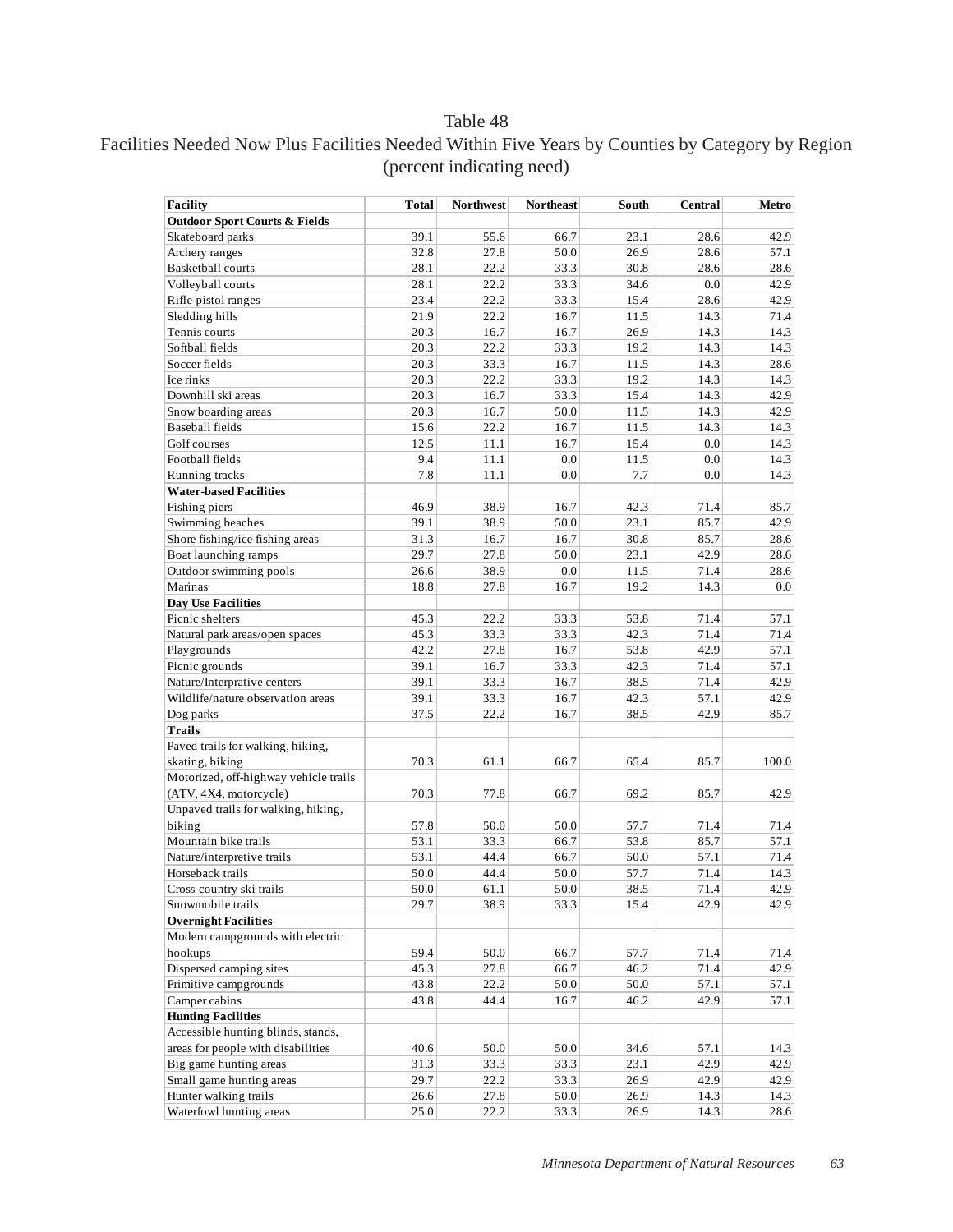### Analysis by Population Density Change

Density change is the population change from 1990 to 2000 per square mile. Negative numbers indicate a reduction in population. The higher the number the larger the population increase per square mile. The trend in Minnesota (as elsewhere in the nation) is to an increasing urban population. Over the last 100 years, almost all new additions to the Minnesota population have been urban additions.

There was a little correlation among counties when the data were looked at by population density change (Table 49).

| Table 49                                                      |
|---------------------------------------------------------------|
| Correlation Coefficients of Facilities Needed Now by Counties |
| by Density Change                                             |

| Density change  | $0.1 - 5.0$ | $5.1 - 50.0$ | $50.1 +$ |
|-----------------|-------------|--------------|----------|
| Negative $-0.0$ | 0.454       | 0.688        | 0.481    |
| $10.1 - 5.0$    |             | 0.418        | 0.331    |
| $ 5.1 - 50.0 $  |             |              | 0.386    |

There was some agreement among density change classes in the higher and lower ranked facilities (Table 50). All four classes ranked paved trails for walking, hiking, skating, biking high. The three classes with positive density change ranked motorized, off-highway vehicle trails (ATV, 4X4, motorcycle) high. All four classes ranked running tracks low. All of the classes except 0.1 - 5.0 ranked football fields low.

None of the seven counties in the highest density change class  $(50.1+)$  saw a current need for 18 of the facilities. Ten of these facilities were in the Outdoor Sport Courts & Fields category. The nine counties in the 5.1 - 50.0 class saw the highest current need for facilities.

As with the overall rankings, there was little commonality among density change classes within facility category (Table 51).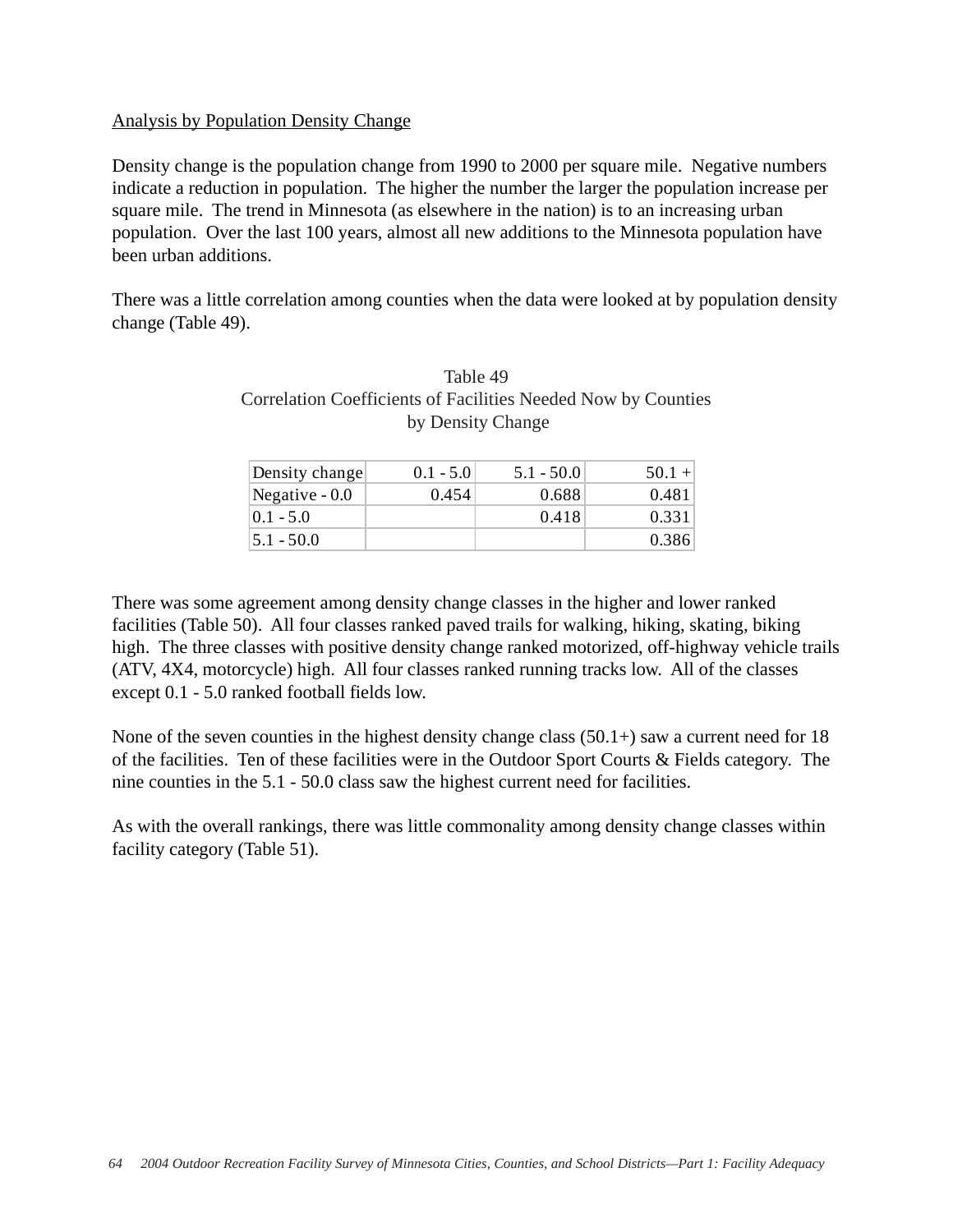| <b>Facility</b>                       | <b>Total</b> | neg - 0.0 | $0.1 - 5.0$ | $5.1 - 50.0$ | $50.1 - high$ |
|---------------------------------------|--------------|-----------|-------------|--------------|---------------|
| Motorized, off-highway vehicle trails |              |           |             |              |               |
| (ATV, 4X4, motorcycle)                | 60.0         | 42.1      | 68.0        | 88.9         | 42.9          |
| Paved trails for walking, hiking,     |              |           |             |              |               |
| skating, biking                       | 56.7         | 47.4      | 48.0        | 77.8         | 85.7          |
| Mountain bike trails                  | 46.7         | 42.1      | 40.0        | 88.9         | 28.6          |
| Nature/interpretive trails            | 40.0         | 47.4      | 24.0        | 77.8         | 28.6          |
| Camper cabins                         | 40.0         | 36.8      | 32.0        | 55.6         | 57.1          |
| Unpaved trails for walking, hiking,   |              |           |             |              |               |
| biking                                | 38.3         | 47.4      | 32.0        | 44.4         | 28.6          |
| Horseback trails                      | 38.3         | 47.4      | 24.0        | 88.9         | 0.0           |
| Modern campgrounds with electric      |              |           |             |              |               |
| hookups                               | 38.3         | 52.6      | 24.0        | 44.4         | 42.9          |
| Fishing piers                         | 35.0         | 31.6      | 24.0        | 55.6         | 57.1          |
| Skateboard parks                      | 28.3         | 15.8      | 36.0        | 22.2         | 42.9          |
| Accessible hunting blinds, stands,    |              |           |             |              |               |
| areas for people with disabilities    | 28.3         | 26.3      | 32.0        | 33.3         | 14.3          |
| Dog parks                             | 26.7         | 15.8      | 24.0        | 44.4         | 42.9          |
| Dispersed camping sites               | 25.0         | 26.3      | 12.0        | 55.6         | 28.6          |
| Shore fishing/ice fishing areas       | 23.3         | 21.1      | 12.0        | 55.6         | 28.6          |
| Nature/Interprative centers           | 23.3         | 26.3      | 16.0        | 44.4         | 14.3          |
| Cross-country ski trails              | 23.3         | 36.8      | 20.0        | 22.2         | 0.0           |
| Outdoor swimming pools                | 21.7         | 26.3      | 12.0        | 44.4         | 14.3          |
| Swimming beaches                      | 21.7         | 21.1      | 12.0        | 66.7         | 0.0           |
| Playgrounds                           | 21.7         | 21.1      | 20.0        | 33.3         | 14.3          |
| Primitive campgrounds                 | 21.7         | 31.6      | 8.0         | 44.4         | 14.3          |
| Small game hunting areas              | 21.7         | 26.3      | 4.0         | 44.4         | 42.9          |
| Archery ranges                        | 20.0         | 15.8      | 20.0        | 44.4         | 0.0           |
| Boat launching ramps                  | 20.0         | 21.1      | 12.0        | 33.3         | 28.6          |
| Picnic shelters                       | 20.0         | 21.1      | 24.0        | 22.2         | 0.0           |
| Natural park areas/open spaces        | 20.0         | 10.5      | 16.0        | 44.4         | 28.6          |
| Big game hunting areas                | 20.0         | 21.1      | 0.0         | 55.6         | 42.9          |
| Downhill ski areas                    | 18.3         | 15.8      | 16.0        | 22.2         | 28.6          |
| Basketball courts                     | 16.7         | 10.5      | 20.0        | 33.3         | $0.0\,$       |
| Volleyball courts                     | 16.7         | 15.8      | 16.0        | 22.2         | 14.3          |
| Softball fields                       | 16.7         | 5.3       | 20.0        | 44.4         | 0.0           |
| Soccer fields                         | 16.7         | 15.8      | 12.0        | 33.3         | 14.3          |
| Snow boarding areas                   | 16.7         | 15.8      | 16.0        | 11.1         | 28.6          |
| Sledding hills                        | 16.7         | 10.5      | 12.0        | 11.1         | 57.1          |
| Wildlife/nature observation areas     | 15.0         | 21.1      | 4.0         | 44.4         | 0.0           |
| Waterfowl hunting areas               | 15.0         | 21.1      | 4.0         | 22.2         | 28.6          |
| Picnic grounds                        | 13.3         | 15.8      | 12.0        | 22.2         | 0.0           |
| Hunter walking trails                 | 13.3         | 15.8      | 12.0        | 22.2         | $0.0\,$       |
| Baseball fields                       | 11.7         | 0.0       | 16.0        | 33.3         | 0.0           |
| Rifle-pistol ranges                   | 11.7         | 10.5      | 12.0        | 22.2         | 0.0           |
| Marinas                               | 11.7         | 15.8      | 8.0         | 22.2         | 0.0           |
| Tennis courts                         | 10.0         | 5.3       | 12.0        | 22.2         | 0.0           |
| Ice rinks                             | 10.0         | 10.5      | 12.0        | 11.1         | 0.0           |
| Golf courses                          | 8.3          | 10.5      | 4.0         | 22.2         | 0.0           |
| Snowmobile trails                     | 8.3          | 10.5      | 8.0         | $0.0\,$      | 14.3          |
| Football fields                       | 6.7          | 5.3       | 8.0         | 11.1         | 0.0           |
| Running tracks                        | 5.0          | 5.3       | 4.0         | 11.1         | 0.0           |

# Table 50 Facilities Needed Now by Counties by Density Change (percent indicating need)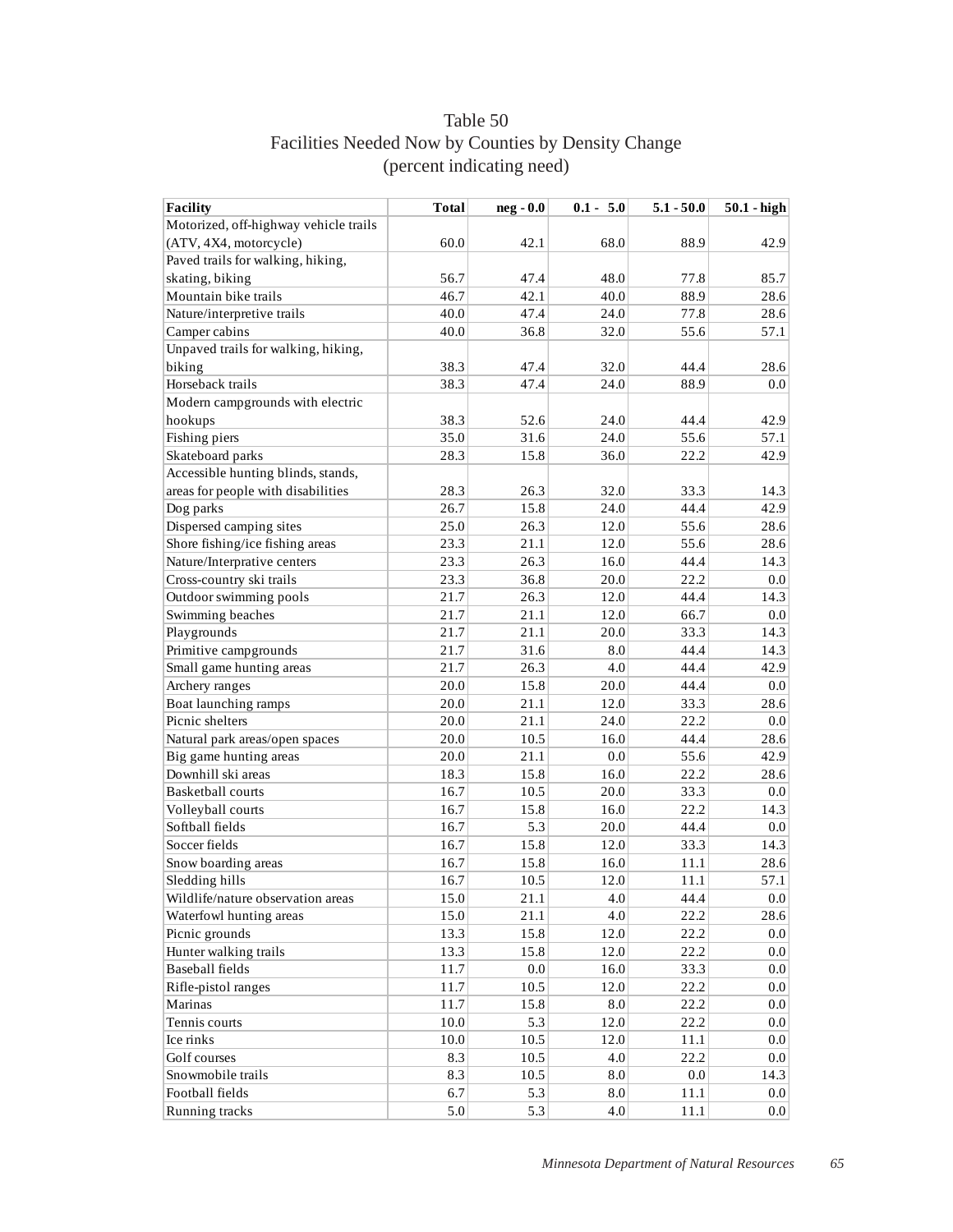# Table 51 Facilities Needed Now by Counties by Category by Density Change (percent indicating need)

| <b>Facility</b>                          | <b>Total</b> | neg - 0.0 | $0.1 - 5.0$ | $5.1 - 50.0$ | $50.1 - high$ |
|------------------------------------------|--------------|-----------|-------------|--------------|---------------|
| <b>Outdoor Sport Courts &amp; Fields</b> |              |           |             |              |               |
| Skateboard parks                         | 28.3         | 15.8      | 36.0        | 22.2         | 42.9          |
| Archery ranges                           | 20.0         | 15.8      | 20.0        | 44.4         | 0.0           |
| Downhill ski areas                       | 18.3         | 15.8      | 16.0        | 22.2         | 28.6          |
| <b>Basketball courts</b>                 | 16.7         | 10.5      | 20.0        | 33.3         | 0.0           |
| Volleyball courts                        | 16.7         | 15.8      | 16.0        | 22.2         | 14.3          |
| Softball fields                          | 16.7         | 5.3       | 20.0        | 44.4         | 0.0           |
| Soccer fields                            | 16.7         | 15.8      | 12.0        | 33.3         | 14.3          |
| Snow boarding areas                      | 16.7         | 15.8      | 16.0        | 11.1         | 28.6          |
| Sledding hills                           | 16.7         | 10.5      | 12.0        | 11.1         | 57.1          |
| <b>Baseball</b> fields                   | 11.7         | 0.0       | 16.0        | 33.3         | 0.0           |
| Rifle-pistol ranges                      | 11.7         | 10.5      | 12.0        | 22.2         | 0.0           |
| Tennis courts                            | 10.0         | 5.3       | 12.0        | 22.2         | 0.0           |
| Ice rinks                                | 10.0         | 10.5      | 12.0        | 11.1         | 0.0           |
| Golf courses                             | 8.3          | 10.5      | 4.0         | 22.2         | 0.0           |
| Football fields                          | 6.7          | 5.3       | 8.0         | 11.1         | 0.0           |
| Running tracks                           | 5.0          | 5.3       | 4.0         | 11.1         | 0.0           |
| <b>Water-based Facilities</b>            |              |           |             |              |               |
| Fishing piers                            | 35.0         | 31.6      | 24.0        | 55.6         | 57.1          |
| Shore fishing/ice fishing areas          | 23.3         | 21.1      | 12.0        | 55.6         | 28.6          |
| Outdoor swimming pools                   | 21.7         | 26.3      | 12.0        | 44.4         | 14.3          |
| Swimming beaches                         | 21.7         | 21.1      | 12.0        | 66.7         | 0.0           |
| Boat launching ramps                     | 20.0         | 21.1      | 12.0        | 33.3         | 28.6          |
| Marinas                                  | 11.7         | 15.8      | 8.0         | 22.2         | 0.0           |
| Day Use Facilities                       |              |           |             |              |               |
| Dog parks                                | 26.7         | 15.8      | 24.0        | 44.4         | 42.9          |
| Nature/Interprative centers              | 23.3         | 26.3      | 16.0        | 44.4         | 14.3          |
| Playgrounds                              | 21.7         | 21.1      | 20.0        | 33.3         | 14.3          |
| Picnic shelters                          | 20.0         | 21.1      | 24.0        | 22.2         | 0.0           |
| Natural park areas/open spaces           | 20.0         | 10.5      | 16.0        | 44.4         | 28.6          |
| Wildlife/nature observation areas        | 15.0         | 21.1      | 4.0         | 44.4         | 0.0           |
| Picnic grounds                           | 13.3         | 15.8      | 12.0        | 22.2         | 0.0           |
| <b>Trails</b>                            |              |           |             |              |               |
| Motorized, off-highway vehicle trails    |              |           |             |              |               |
| (ATV, 4X4, motorcycle)                   | 60.0         | 42.1      | 68.0        | 88.9         | 42.9          |
| Paved trails for walking, hiking,        |              |           |             |              |               |
| skating, biking                          | 56.7         | 47.4      | 48.0        | 77.8         | 85.7          |
| Mountain bike trails                     | 46.7         | 42.1      | 40.0        | 88.9         | 28.6          |
| Nature/interpretive trails               | 40.0         | 47.4      | 24.0        | 77.8         | 28.6          |
| Unpaved trails for walking, hiking,      |              |           |             |              |               |
| biking                                   | 38.3         | 47.4      | 32.0        | 44.4         | 28.6          |
| Horseback trails                         | 38.3         | 47.4      | 24.0        | 88.9         | 0.0           |
| Cross-country ski trails                 | 23.3         | 36.8      | 20.0        | 22.2         | 0.0           |
| Snowmobile trails                        | 8.3          | 10.5      | 8.0         | 0.0          | 14.3          |
| <b>Overnight Facilities</b>              |              |           |             |              |               |
| Camper cabins                            | 40.0         | 36.8      | 32.0        | 55.6         | 57.1          |
| Modern campgrounds with electric         |              |           |             |              |               |
| hookups                                  | 38.3         | 52.6      | 24.0        | 44.4         | 42.9          |
| Dispersed camping sites                  | 25.0         | 26.3      | 12.0        | 55.6         | 28.6          |
| Primitive campgrounds                    | 21.7         | 31.6      | 8.0         | 44.4         | 14.3          |
| <b>Hunting Facilities</b>                |              |           |             |              |               |
| Accessible hunting blinds, stands,       |              |           |             |              |               |
| areas for people with disabilities       | 28.3         | 26.3      | 32.0        | 33.3         | 14.3          |
| Small game hunting areas                 | 21.7         | 26.3      | 4.0         | 44.4         | 42.9          |
| Big game hunting areas                   | 20.0         | 21.1      | 0.0         | 55.6         | 42.9          |
| Waterfowl hunting areas                  | 15.0         | 21.1      | 4.0         | 22.2         | 28.6          |
| Hunter walking trails                    | 13.3         | 15.8      | 12.0        | 22.2         | 0.0           |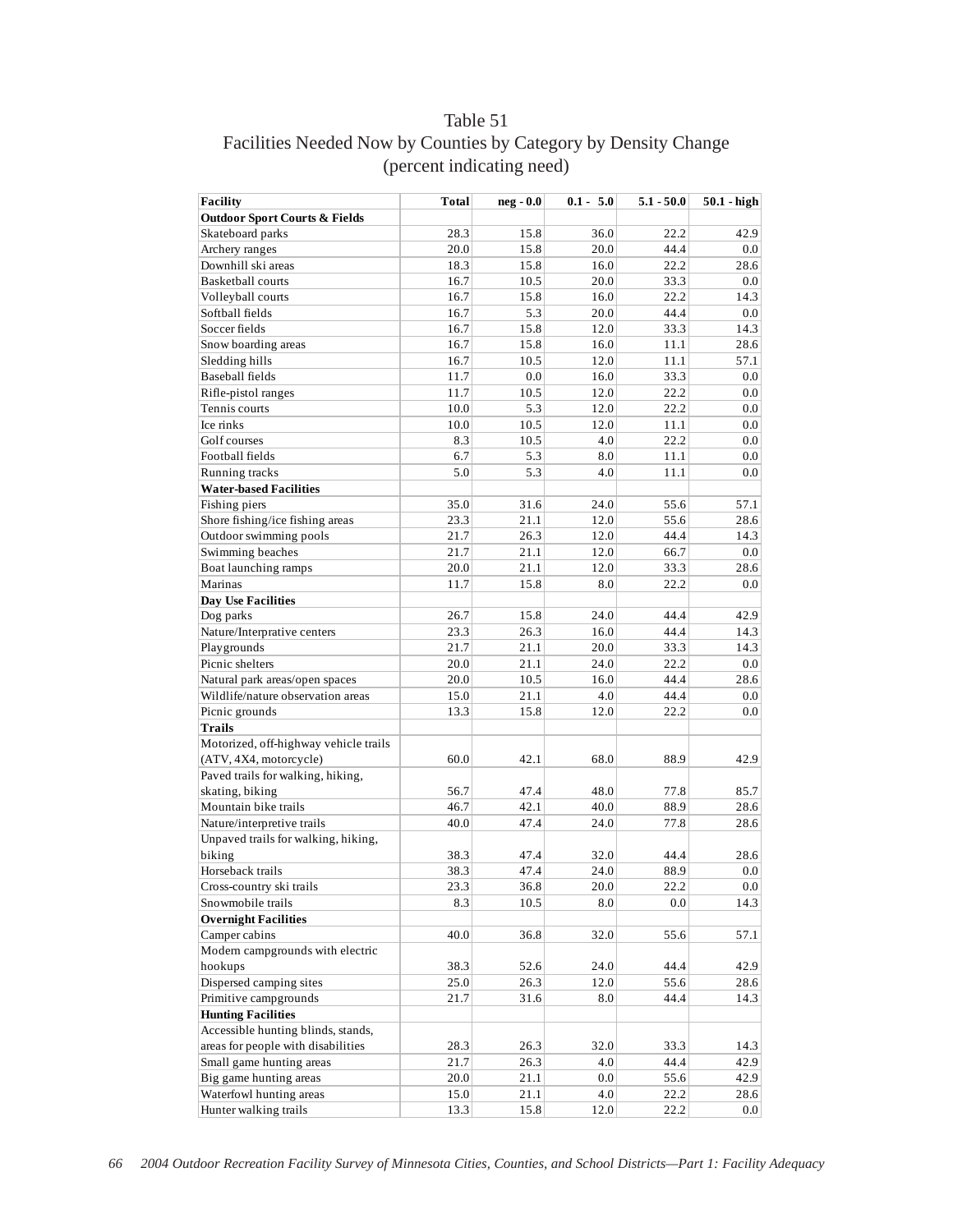When comparing facilities needed now with facilities needed now plus facilities needed within five years, the correlation by density change classes is fairly good, except for the highest density change class—negative-0.0 = 0.870, 0.1-20.0 = 0.736, 20.1-50.0 = 0.692, 50.1 + = 0.602. The correlation among density change classes for facilities needed now plus facilities needed within five years was better than the correlation for facilities needed now. However, the correlations were still not very high (Table 52).

| Table 52                                                 |
|----------------------------------------------------------|
| <b>Correlation Coefficients of Facilities Needed Now</b> |
| Plus Facilities Needed Within Five years                 |
| by Counties by Density Change                            |

| Density change  | $0.1 - 5.0$ | $5.1 - 50.0$ | $50.1 +$ |
|-----------------|-------------|--------------|----------|
| Negative $-0.0$ | 0.765       | 0.728        | 0.571    |
| $0.1 - 5.0$     |             | 0.650        | 0.451    |
| $5.1 - 50.0$    |             |              | 0.502    |

There was some commonality among density change classes in the higher ranked facilities (Table 53). All four classes ranked paved trails for walking, hiking, skating, biking and modern campgrounds with electric hookups high. All four classes ranked running tracks, football fields, and golf courses low.

As with the overall rankings, there was some commonality among density change classes within facility category (Table 54).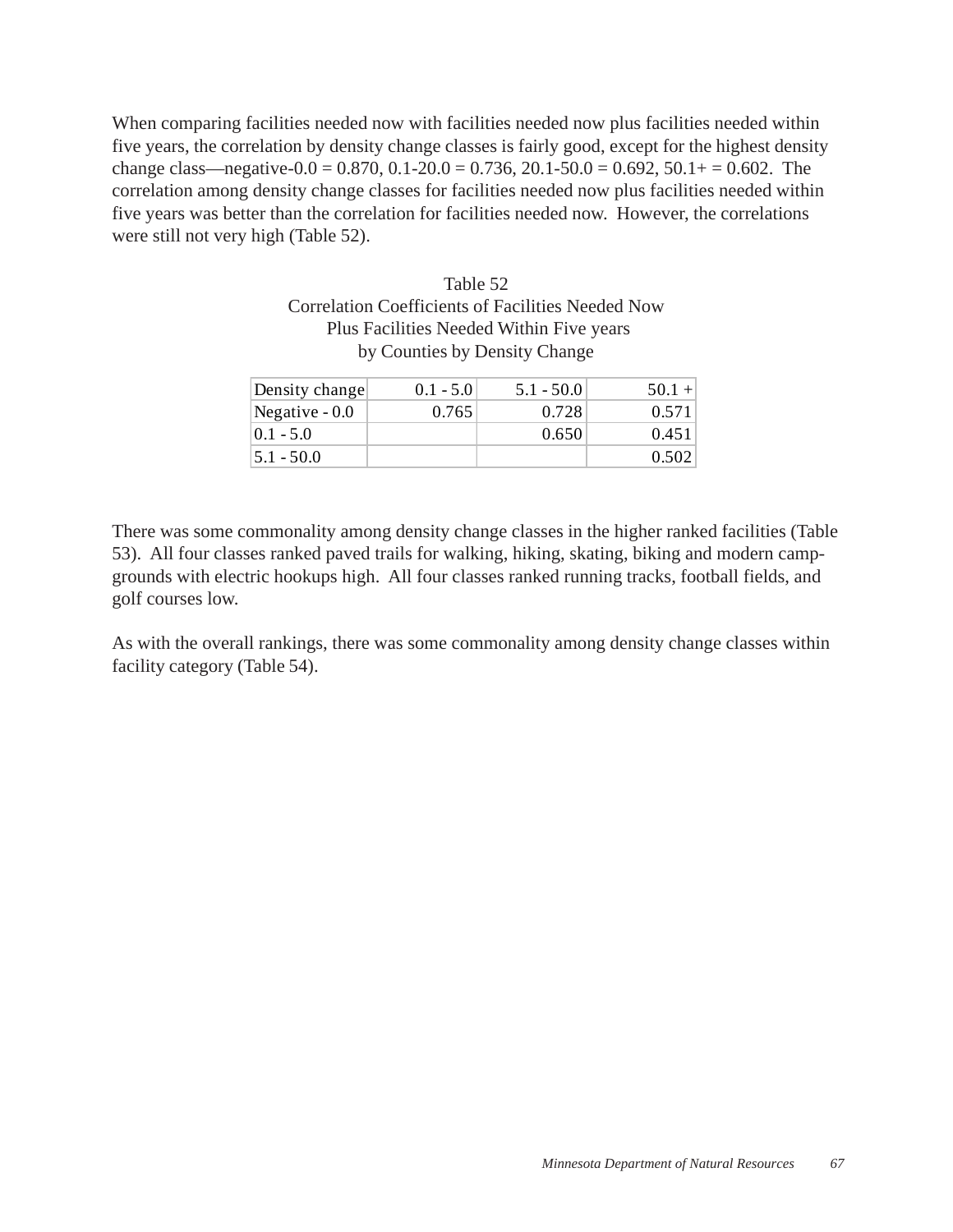| <b>Facility</b>                       | <b>Total</b> | neg - 0.0        | $0.1 - 5.0$ | $5.1 - 50.0$ | $50.1 - high$ |
|---------------------------------------|--------------|------------------|-------------|--------------|---------------|
| Paved trails for walking, hiking,     |              |                  |             |              |               |
| skating, biking                       | 70.3         | 61.9             | 63.0        | 88.9         | 100.0         |
| Motorized, off-highway vehicle trails |              |                  |             |              |               |
| (ATV, 4X4, motorcycle)                | 70.3         | 71.4             | 70.4        | 88.9         | 42.9          |
| Modern campgrounds with electric      |              |                  |             |              |               |
| hookups                               | 59.4         | 61.9             | 44.4        | 88.9         | 71.4          |
| Unpaved trails for walking, hiking,   |              |                  |             |              |               |
| biking                                | 57.8         | 61.9             | 44.4        | 77.8         | 71.4          |
| Mountain bike trails                  | 53.1         | 42.9             | 44.4        | 100.0        | 57.1          |
| Nature/interpretive trails            | 53.1         | 52.4             | 40.7        | 77.8         | 71.4          |
| Horseback trails                      | 50.0         | 47.6             | 44.4        | 100.0        | 14.3          |
| Cross-country ski trails              | 50.0         | 38.1             | 51.9        | 77.8         | 42.9          |
| Fishing piers                         | 46.9         | 38.1             | 33.3        | 77.8         | 85.7          |
| Picnic shelters                       | 45.3         | 33.3             | 37.0        | 88.9         | 57.1          |
| Natural park areas/open spaces        | 45.3         | 23.8             | 37.0        | 100.0        | 71.4          |
| Dispersed camping sites               | 45.3         | 42.9             | 40.7        | 66.7         | 42.9          |
| Primitive campgrounds                 | 43.8         | 33.3             | 40.7        | 66.7         | 57.1          |
| Camper cabins                         | 43.8         | 33.3             | 44.4        | 55.6         | 57.1          |
| Playgrounds                           | 42.2         | 42.9             | 25.9        | 77.8         | 57.1          |
| Accessible hunting blinds, stands,    |              |                  |             |              |               |
| areas for people with disabilities    | 40.6         | 33.3             | 44.4        | 66.7         | 14.3          |
| Skateboard parks                      | 39.1         | 23.8             | 44.4        | 55.6         | 42.9          |
| Swimming beaches                      | 39.1         | 28.6             | 33.3        | 77.8         | 42.9          |
| Picnic grounds                        | 39.1         | 28.6             | 25.9        | 88.9         | 57.1          |
| Nature/Interprative centers           | 39.1         | 33.3             | 29.6        | 77.8         | 42.9          |
| Wildlife/nature observation areas     | 39.1         | 33.3             | 25.9        | 88.9         | 42.9          |
| Dog parks                             | 37.5         | 19.0             | 25.9        | 77.8         | 85.7          |
| Archery ranges                        | 32.8         | 23.8             | 29.6        | 44.4         | 57.1          |
| Shore fishing/ice fishing areas       | 31.3         | 23.8             | 22.2        | 77.8         | 28.6          |
| Big game hunting areas                | 31.3         | 23.8             | 18.5        | 77.8         | 42.9          |
| Boat launching ramps                  | 29.7         | 23.8             | 29.6        | 44.4         | 28.6          |
| Snowmobile trails                     | 29.7         | 33.3             | 25.9        | 22.2         | 42.9          |
| Small game hunting areas              | 29.7         | 23.8             | 22.2        | 55.6         | 42.9          |
| <b>Basketball courts</b>              | 28.1         | 9.5              | 33.3        | 55.6         | 28.6          |
| Volleyball courts                     | 28.1         | 19.0             | 33.3        | 22.2         | 42.9          |
| Outdoor swimming pools                | 26.6         | 23.8             | 14.8        | 66.7         | 28.6          |
| Hunter walking trails                 | 26.6         | 23.8             | 25.9        | 44.4         | 14.3          |
| Waterfowl hunting areas               | 25.0         | 19.0             | 22.2        | 44.4         | 28.6          |
| Rifle-pistol ranges                   | 23.4         | 23.8             | 14.8        | 33.3         | 42.9          |
| Sledding hills                        | 21.9         | 14.3             | 11.1        | 33.3         | 71.4          |
| Tennis courts                         | 20.3         | 4.8              | 22.2        | 55.6         | 14.3          |
| Softball fields                       | 20.3         | 4.8              | 25.9        | 44.4         | 14.3          |
| Soccer fields                         | 20.3         | 14.3             | 18.5        | 33.3         | 28.6          |
| Ice rinks                             | 20.3         | 14.3             | 14.8        | 55.6         | 14.3          |
| Downhill ski areas                    | 20.3         | 14.3             | 14.8        | 33.3         | 42.9          |
| Snow boarding areas                   | 20.3         | 14.3             | 18.5        | 22.2         | 42.9          |
| Marinas                               | 18.8         | 19.0             | 18.5        | 33.3         | 0.0           |
| <b>Baseball</b> fields                | 15.6         | 0.0 <sub>1</sub> | 22.2        | 33.3         | 14.3          |
| Golf courses                          | 12.5         | 9.5              | 11.1        | 22.2         | 14.3          |
|                                       |              |                  |             |              |               |

# Facilities Needed Now Plus Facilities Needed Within Five Years by Counties by Density Change (percent indicating need)

Running tracks 14.3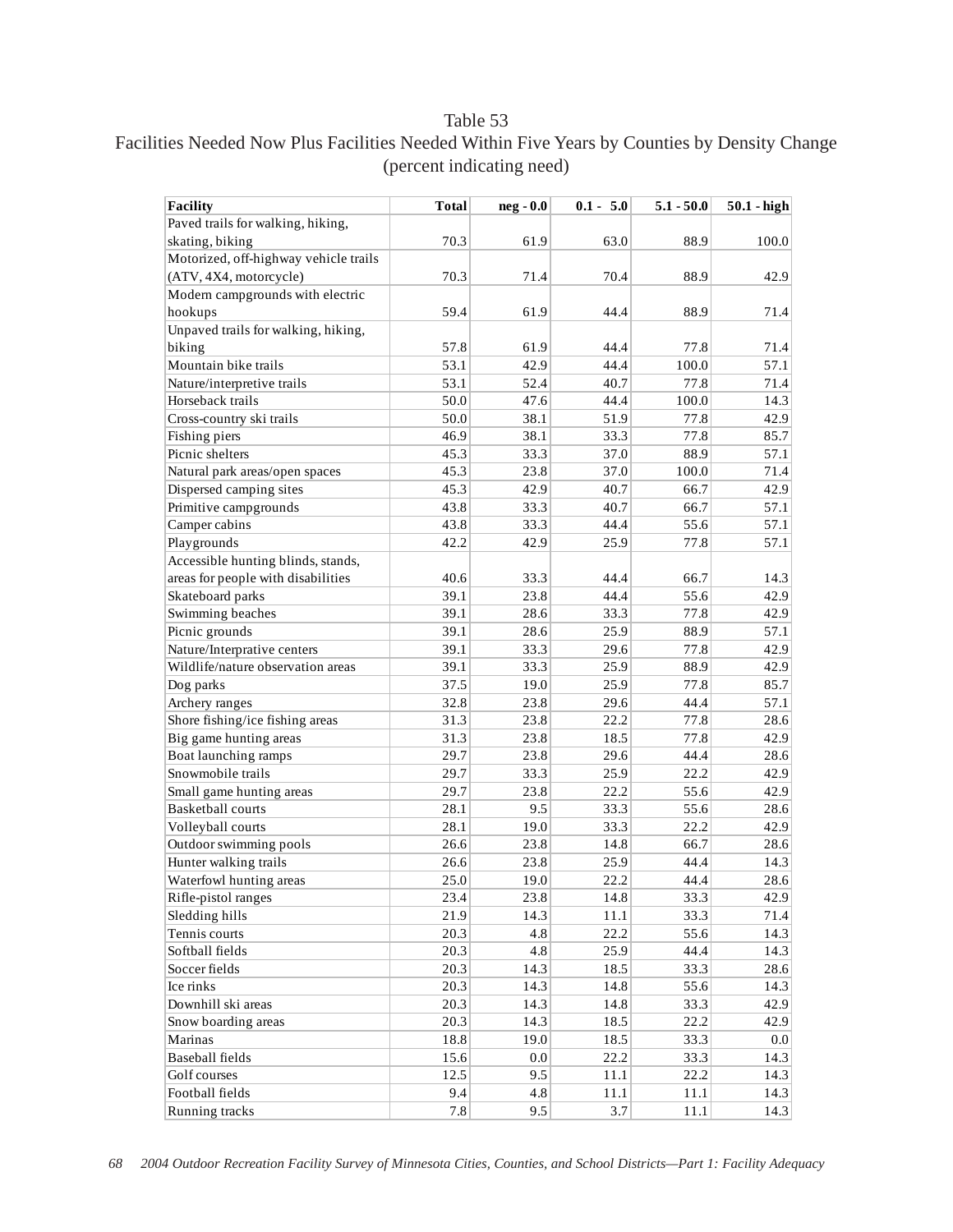# Facilities Needed Now Plus Facilities Needed Within Five Years by Counties by Category by Density Change (percent indicating need)

| <b>Facility</b>                          | <b>Total</b> | neg - 0.0 | $0.1 - 5.0$ | $5.1 - 50.0$ | $50.1 - high$ |
|------------------------------------------|--------------|-----------|-------------|--------------|---------------|
| <b>Outdoor Sport Courts &amp; Fields</b> |              |           |             |              |               |
| Skateboard parks                         | 39.1         | 23.8      | 44.4        | 55.6         | 42.9          |
| Archery ranges                           | 32.8         | 23.8      | 29.6        | 44.4         | 57.1          |
| <b>Basketball</b> courts                 | 28.1         | 9.5       | 33.3        | 55.6         | 28.6          |
| Volleyball courts                        | 28.1         | 19.0      | 33.3        | 22.2         | 42.9          |
| Rifle-pistol ranges                      | 23.4         | 23.8      | 14.8        | 33.3         | 42.9          |
| Sledding hills                           | 21.9         | 14.3      | 11.1        | 33.3         | 71.4          |
| Tennis courts                            | 20.3         | 4.8       | 22.2        | 55.6         | 14.3          |
| Softball fields                          | 20.3         | 4.8       | 25.9        | 44.4         | 14.3          |
| Soccer fields                            | 20.3         | 14.3      | 18.5        | 33.3         | 28.6          |
| Ice rinks                                | 20.3         | 14.3      | 14.8        | 55.6         | 14.3          |
| Downhill ski areas                       | 20.3         | 14.3      | 14.8        | 33.3         | 42.9          |
| Snow boarding areas                      | 20.3         | 14.3      | 18.5        | 22.2         | 42.9          |
| <b>Baseball fields</b>                   | 15.6         | 0.0       | 22.2        | 33.3         | 14.3          |
| Golf courses                             | 12.5         | 9.5       | 11.1        | 22.2         | 14.3          |
| Football fields                          | 9.4          | 4.8       | 11.1        | 11.1         | 14.3          |
| Running tracks                           | 7.8          | 9.5       | 3.7         | 11.1         | 14.3          |
| <b>Water-based Facilities</b>            |              |           |             |              |               |
| Fishing piers                            | 46.9         | 38.1      | 33.3        | 77.8         | 85.7          |
| Swimming beaches                         | 39.1         | 28.6      | 33.3        | 77.8         | 42.9          |
| Shore fishing/ice fishing areas          | 31.3         | 23.8      | 22.2        | 77.8         | 28.6          |
| Boat launching ramps                     | 29.7         | 23.8      | 29.6        | 44.4         | 28.6          |
| Outdoor swimming pools                   | 26.6         | 23.8      | 14.8        | 66.7         | 28.6          |
| Marinas                                  | 18.8         | 19.0      | 18.5        | 33.3         | 0.0           |
| <b>Day Use Facilities</b>                |              |           |             |              |               |
| Picnic shelters                          | 45.3         | 33.3      | 37.0        | 88.9         | 57.1          |
| Natural park areas/open spaces           | 45.3         | 23.8      | 37.0        | 100.0        | 71.4          |
| Playgrounds                              | 42.2         | 42.9      | 25.9        | 77.8         | 57.1          |
| Picnic grounds                           | 39.1         | 28.6      | 25.9        | 88.9         | 57.1          |
| Nature/Interprative centers              | 39.1         | 33.3      | 29.6        | 77.8         | 42.9          |
| Wildlife/nature observation areas        | 39.1         | 33.3      | 25.9        | 88.9         | 42.9          |
| Dog parks                                | 37.5         | 19.0      | 25.9        | 77.8         | 85.7          |
| <b>Trails</b>                            |              |           |             |              |               |
| Paved trails for walking, hiking,        |              |           |             |              |               |
| skating, biking                          | 70.3         | 61.9      | 63.0        | 88.9         | 100.0         |
| Motorized, off-highway vehicle trails    |              |           |             |              |               |
| (ATV, 4X4, motorcycle)                   | 70.3         | 71.4      | 70.4        | 88.9         | 42.9          |
| Unpaved trails for walking, hiking,      |              |           |             |              |               |
| biking                                   | 57.8         | 61.9      | 44.4        | 77.8         | 71.4          |
| Mountain bike trails                     | 53.1         | 42.9      | 44.4        | 100.0        | 57.1          |
| Nature/interpretive trails               | 53.1         | 52.4      | 40.7        | 77.8         | 71.4          |
| Horseback trails                         | 50.0         | 47.6      | 44.4        | 100.0        | 14.3          |
| Cross-country ski trails                 | 50.0         | 38.1      | 51.9        | 77.8         | 42.9          |
| Snowmobile trails                        | 29.7         | 33.3      | 25.9        | 22.2         | 42.9          |
| <b>Overnight Facilities</b>              |              |           |             |              |               |
| Modern campgrounds with electric         |              |           |             |              |               |
| hookups                                  | 59.4         | 61.9      | 44.4        | 88.9         | 71.4          |
| Dispersed camping sites                  | 45.3         | 42.9      | 40.7        | 66.7         | 42.9          |
| Primitive campgrounds                    | 43.8         | 33.3      | 40.7        | 66.7         | 57.1          |
| Camper cabins                            | 43.8         | 33.3      | 44.4        | 55.6         | 57.1          |
| <b>Hunting Facilities</b>                |              |           |             |              |               |
| Accessible hunting blinds, stands,       |              |           |             |              |               |
| areas for people with disabilities       | 40.6         | 33.3      | 44.4        | 66.7         | 14.3          |
| Big game hunting areas                   | 31.3         | 23.8      | 18.5        | 77.8         | 42.9          |
| Small game hunting areas                 | 29.7         | 23.8      | 22.2        | 55.6         | 42.9          |
| Hunter walking trails                    | 26.6         | 23.8      | 25.9        | 44.4         | 14.3          |
| Waterfowl hunting areas                  | 25.0         | 19.0      | 22.2        | 44.4         | 28.6          |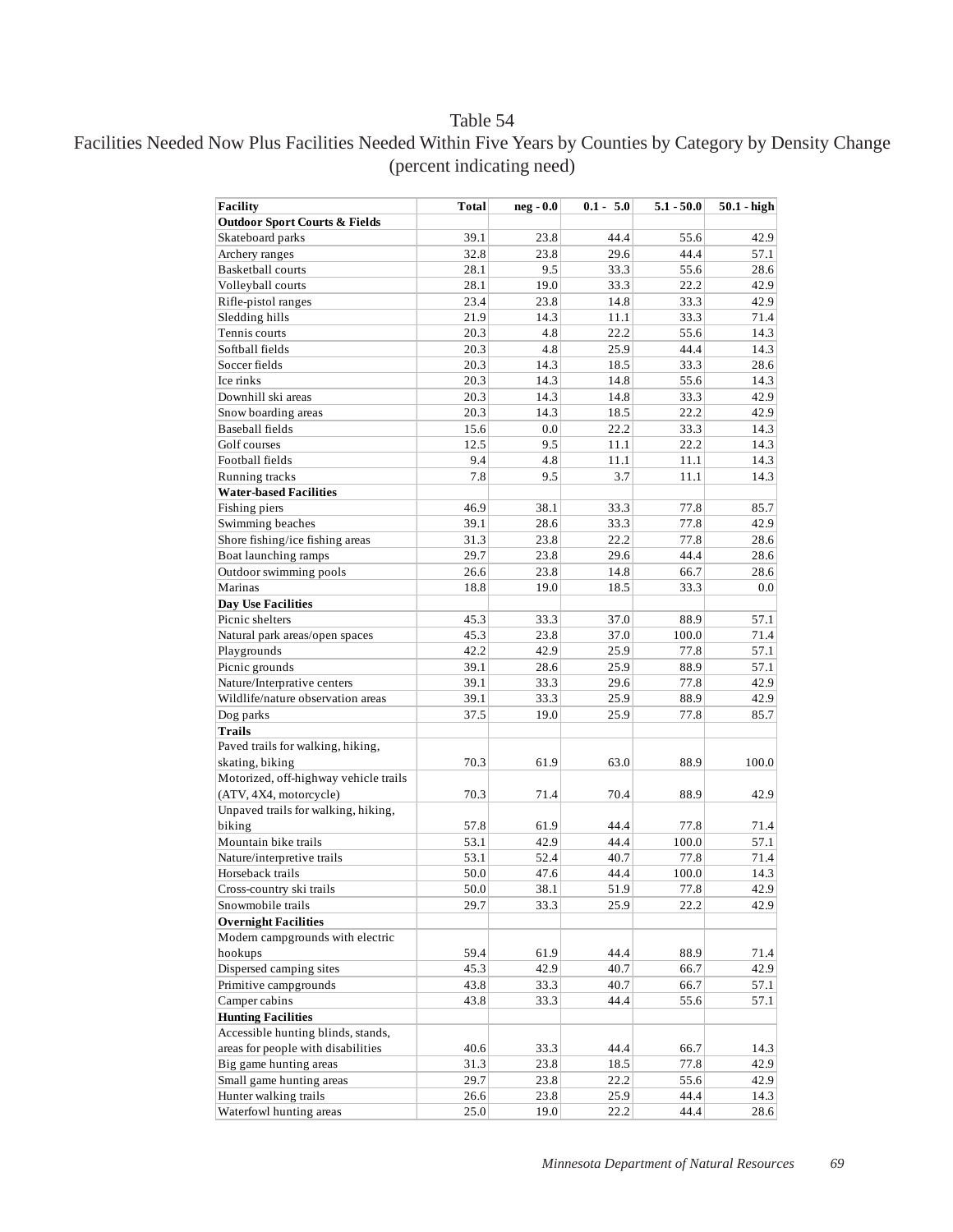### Analysis by Population

Population figures used for this analysis are from the 2000 U.S. Census.

There was little correlation when county data were examined by population (Table 55). The small number of counties in the 150,000 to 599,999 category (4) and greater than 600,000 category (1) resulted in numerous ties when looking at the higher ranked and lower ranked facilties.

### Table 55 Correlation Coefficients of Facilities Needed Now by Counties by Population

| Population      | 20,000-49,999 |       | 50,000-149,999 150,000-599,999 | $600,000+$ |
|-----------------|---------------|-------|--------------------------------|------------|
| ${<}20,000$     | 0.726         | 0.364 | 0.451                          | 0.239      |
| 20,000-49,999   |               | 0.468 | 0.268                          | 0.061      |
| 50,000-149,999  |               |       | 0.413                          | 0.149      |
| 150,000-599,999 |               |       |                                | 0.302      |

All five population classes listed paved trails for walking, hiking, skating, biking in their top five facilities (Table 56). The four population classes with less than 600,000 ranked mountain bike trails high. The three population classes with less than 150,000 ranked motorized, off-highway vehicle trails (ATV, 4X4, motorcycle) high.

All five population classes ranked running tracks and football fields lower.

None of the four counties with population of 150,000-599,999 saw a current need for 17 of the 46 facilities. The one county with a population of 600,000+ saw no current need for 41 of the 46 facilities.

As with the overall rankings, there was little commonality in rankings when looking at facility categories (Table 57).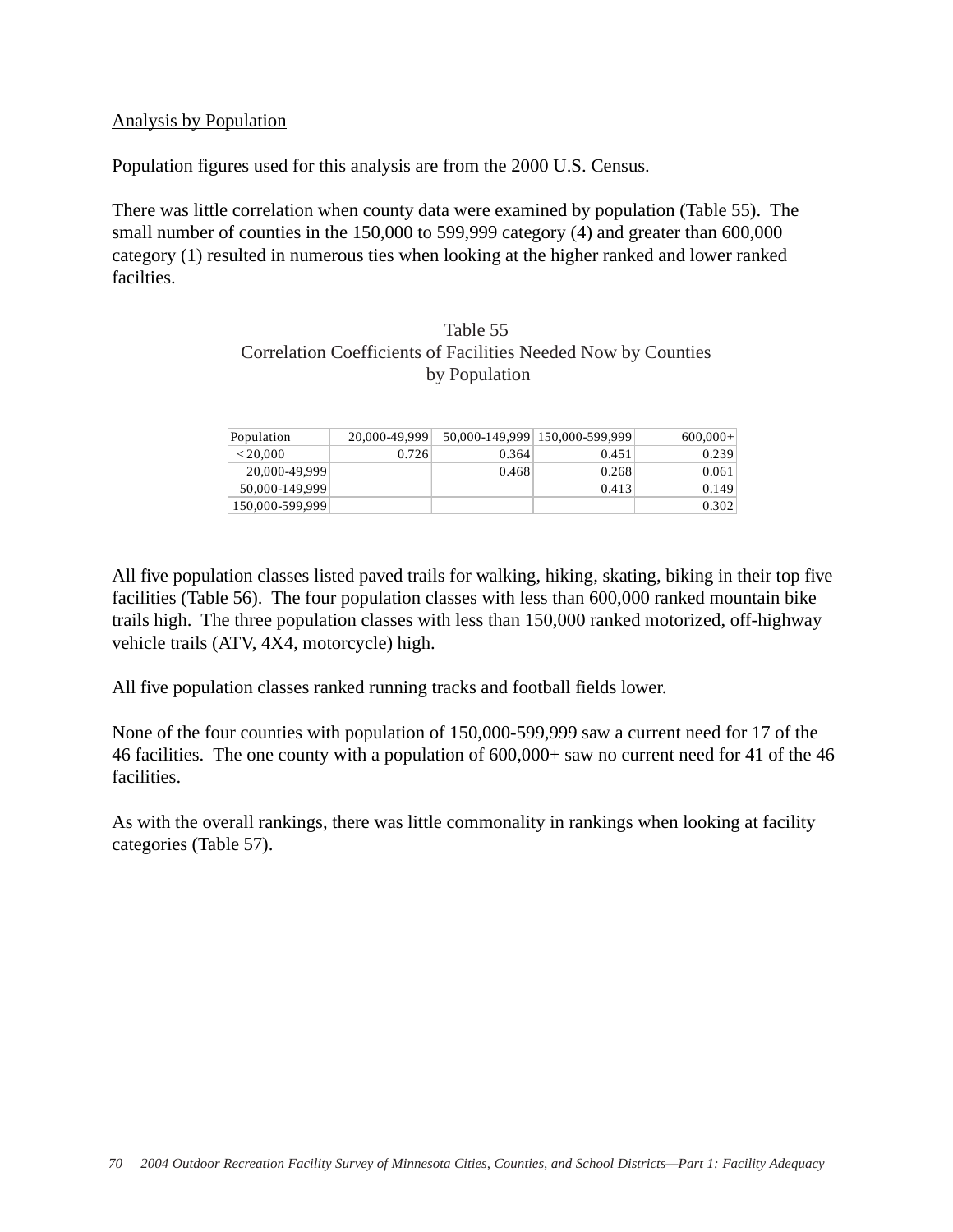# Table 56 Facilities Needed Now by Counties by Population (percent indicating need)

|                                       |              |          | $20,000 -$ | $50,000 -$       | $150,000 -$      |             |
|---------------------------------------|--------------|----------|------------|------------------|------------------|-------------|
| <b>Facility</b>                       | <b>Total</b> | < 20,000 | 49.999     | 149,999          | 599.999          | $600,000 +$ |
| Motorized, off-highway vehicle trails |              |          |            |                  |                  |             |
| (ATV, 4X4, motorcycle)                | 60.0         | 55.6     | 60.0       | 100.0            | 25.0             | 0.0         |
| Paved trails for walking, hiking,     |              |          |            |                  |                  |             |
| skating, biking                       | 56.7         | 48.1     | 55.0       | 75.0             | 75.0             | 100.0       |
| Mountain bike trails                  | 46.7         | 44.4     | 45.0       | 62.5             | 50.0             | 0.0         |
| Nature/interpretive trails            | 40.0         | 37.0     | 45.0       | 50.0             | 25.0             | 0.0         |
| Camper cabins                         | 40.0         | 37.0     | 40.0       | 25.0             | 75.0             | 100.0       |
| Unpaved trails for walking, hiking,   |              |          |            |                  |                  |             |
| biking                                | 38.3         | 40.7     | 40.0       | 37.5             | 25.0             | 0.0         |
| Horseback trails                      | 38.3         | 33.3     | 45.0       | 62.5             | 0.0              | 0.0         |
| Modern campgrounds with electric      |              |          |            |                  |                  |             |
| hookups                               | 38.3         | 44.4     | 30.0       | 37.5             | 50.0             | 0.0         |
| Fishing piers                         | 35.0         | 25.9     | 40.0       | 50.0             | 50.0             | 0.0         |
| Skateboard parks                      | 28.3         | 25.9     | 25.0       | 25.0             | 75.0             | 0.0         |
| Accessible hunting blinds, stands,    |              |          |            |                  |                  |             |
| areas for people with disabilities    | 28.3         | 29.6     | 30.0       | 25.0             | 25.0             | 0.0         |
| Dog parks                             | 26.7         | 18.5     | 15.0       | 75.0             | 25.0             | 100.0       |
| Dispersed camping sites               | 25.0         | 18.5     | 35.0       | 25.0             | 25.0             | 0.0         |
| Shore fishing/ice fishing areas       | 23.3         | 14.8     | 30.0       | 37.5             | 25.0             | 0.0         |
| Nature/Interprative centers           | 23.3         | 25.9     | 25.0       | 12.5             | 25.0             | 0.0         |
| Cross-country ski trails              | 23.3         | 33.3     | 25.0       | 0.0              | 0.0              | 0.0         |
| Outdoor swimming pools                | 21.7         | 25.9     | 20.0       | 12.5             | 25.0             | 0.0         |
| Swimming beaches                      | 21.7         | 14.8     | 30.0       | 37.5             | 0.0              | 0.0         |
| Playgrounds                           | 21.7         | 18.5     | 30.0       | 25.0             | 0.0              | 0.0         |
| Primitive campgrounds                 | 21.7         | 18.5     | 35.0       | 0.0              | 25.0             | 0.0         |
| Small game hunting areas              | 21.7         | 14.8     | 20.0       | 37.5             | 50.0             | 0.0         |
| Archery ranges                        | 20.0         | 22.2     | 15.0       | 37.5             | 0.0              | 0.0         |
| Boat launching ramps                  | 20.0         | 14.8     | 25.0       | 25.0             | 25.0             | 0.0         |
| Picnic shelters                       | 20.0         | 18.5     | 30.0       | 12.5             | 0.0              | 0.0         |
| Natural park areas/open spaces        | 20.0         | 14.8     | 15.0       | 37.5             | 50.0             | 0.0         |
| Big game hunting areas                | 20.0         | 14.8     | 10.0       | 50.0             | 50.0             | 0.0         |
| Downhill ski areas                    | 18.3         | 18.5     | 10.0       | 25.0             | 25.0             | 100.0       |
| Basketball courts                     | 16.7         | 14.8     | 15.0       | 37.5             | 0.0              | 0.0         |
| Volleyball courts                     | 16.7         | 18.5     | 10.0       | 25.0             | 25.0             | 0.0         |
| Softball fields                       | 16.7         | 18.5     | 20.0       | 12.5             | 0.0              | 0.0         |
| Soccer fields                         | 16.7         | 18.5     | 10.0       | 25.0             | 25.0             | 0.0         |
| Snow boarding areas                   | 16.7         | 18.5     | 10.0       | 12.5             | 25.0             | 100.0       |
| Sledding hills                        | 16.7         | 18.5     | 0.0        | 25.0             | 75.0             | 0.0         |
| Wildlife/nature observation areas     | 15.0         | 14.8     | 15.0       | 25.0             | 0.0              | 0.0         |
| Waterfowl hunting areas               | 15.0         | 14.8     | 5.0        | 25.0             | 50.0             | 0.0         |
| Picnic grounds                        | 13.3         | 18.5     | 15.0       | 0.0 <sub>1</sub> | 0.0              | 0.0         |
| Hunter walking trails                 | 13.3         | 14.8     | 10.0       | 25.0             | 0.0              | 0.0         |
| Baseball fields                       | 11.7         | 11.1     | 15.0       | 12.5             | 0.0              | 0.0         |
| Rifle-pistol ranges                   | 11.7         | 14.8     | 5.0        | 25.0             | 0.0              | 0.0         |
| Marinas                               | 11.7         | 14.8     | 10.0       | 12.5             | 0.0              | 0.0         |
| Tennis courts                         | 10.0         | 7.4      | 10.0       | 25.0             | 0.0              | 0.0         |
| Ice rinks                             | 10.0         | $11.1\,$ | 10.0       | 12.5             | 0.0              | 0.0         |
| Golf courses                          | 8.3          | 11.1     | 5.0        | 12.5             | 0.0              | 0.0         |
| Snowmobile trails                     | 8.3          | 14.8     | 0.0        | 0.0              | 25.0             | 0.0         |
| Football fields                       | 6.7          | $11.1\,$ | 0.0        | 12.5             | 0.0 <sub>1</sub> | 0.0         |
| Running tracks                        | 5.0          | 7.4      | 0.0        | 12.5             | 0.0              | 0.0         |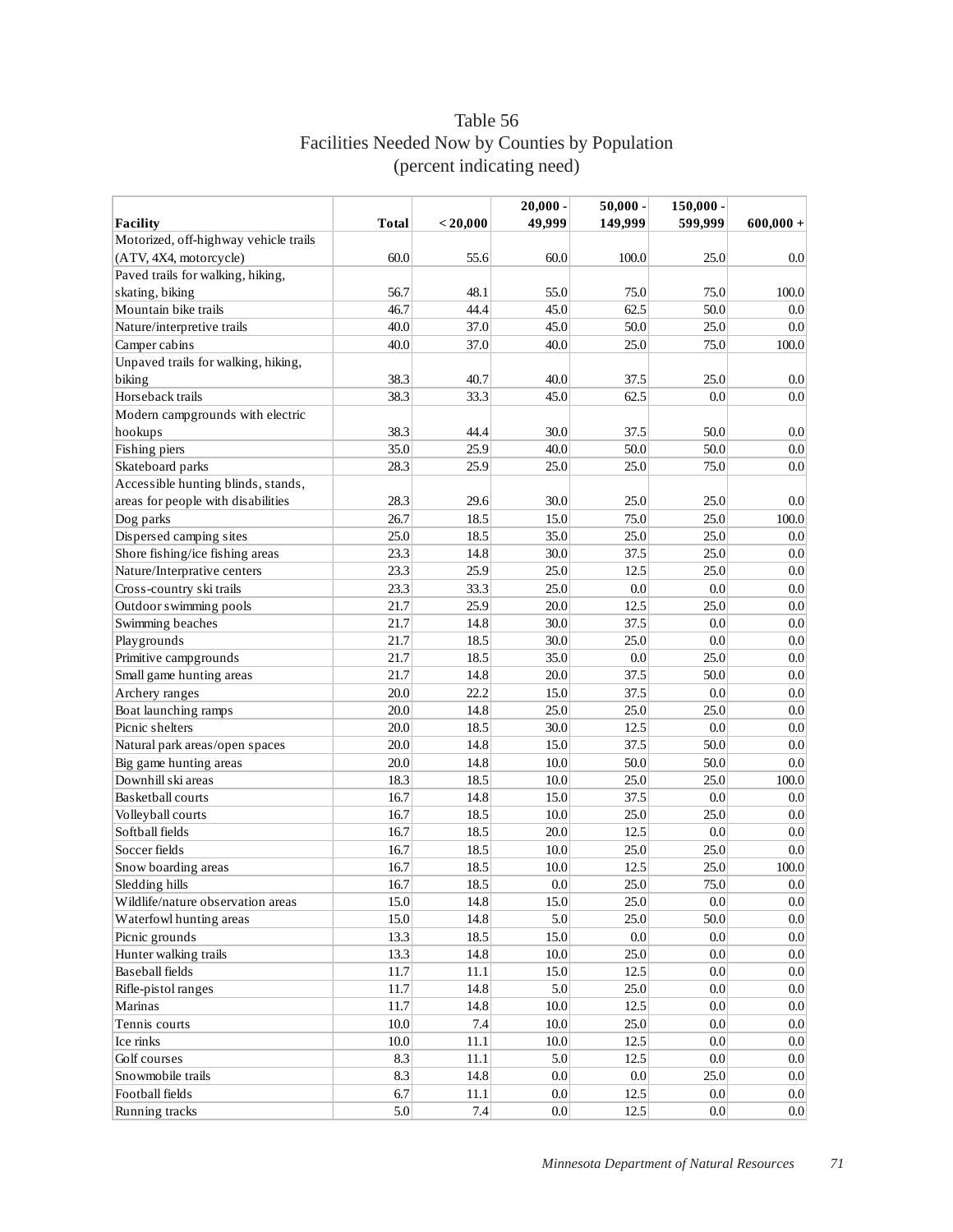# Table 57 Facilities Needed Now by Counties by Category by Population (percent indicating need)

|                                          |              |          | $20,000 -$ | $50,000 -$ | $150,000 -$      |             |
|------------------------------------------|--------------|----------|------------|------------|------------------|-------------|
| <b>Facility</b>                          | <b>Total</b> | < 20,000 | 49,999     | 149,999    | 599,999          | $600,000 +$ |
| <b>Outdoor Sport Courts &amp; Fields</b> |              |          |            |            |                  |             |
| Skateboard parks                         | 28.3         | 25.9     | 25.0       | 25.0       | 75.0             | 0.0         |
| Archery ranges                           | 20.0         | 22.2     | 15.0       | 37.5       | 0.0              | 0.0         |
| Downhill ski areas                       | 18.3         | 18.5     | 10.0       | 25.0       | 25.0             | 100.0       |
| <b>Basketball courts</b>                 | 16.7         | 14.8     | 15.0       | 37.5       | 0.0              | 0.0         |
| Volleyball courts                        | 16.7         | 18.5     | 10.0       | 25.0       | 25.0             | 0.0         |
| Softball fields                          | 16.7         | 18.5     | 20.0       | 12.5       | 0.0              | 0.0         |
| Soccer fields                            | 16.7         | 18.5     | 10.0       | 25.0       | 25.0             | 0.0         |
| Snow boarding areas                      | 16.7         | 18.5     | 10.0       | 12.5       | 25.0             | 100.0       |
| Sledding hills                           | 16.7         | 18.5     | 0.0        | 25.0       | 75.0             | 0.0         |
| <b>Baseball</b> fields                   | 11.7         | 11.1     | 15.0       | 12.5       | 0.0              | 0.0         |
| Rifle-pistol ranges                      | 11.7         | 14.8     | 5.0        | 25.0       | 0.0              | 0.0         |
| Tennis courts                            | 10.0         | 7.4      | 10.0       | 25.0       | 0.0              | 0.0         |
| Ice rinks                                | 10.0         | 11.1     | 10.0       | 12.5       | 0.0              | 0.0         |
| Golf courses                             | 8.3          | 11.1     | 5.0        | 12.5       | 0.0              | 0.0         |
| Football fields                          | 6.7          | 11.1     | 0.0        | 12.5       | 0.0              | 0.0         |
| Running tracks                           | 5.0          | 7.4      | 0.0        | 12.5       | 0.0              | 0.0         |
| <b>Water-based Facilities</b>            |              |          |            |            |                  |             |
| Fishing piers                            | 35.0         | 25.9     | 40.0       | 50.0       | 50.0             | 0.0         |
| Shore fishing/ice fishing areas          | 23.3         | 14.8     | 30.0       | 37.5       | 25.0             | 0.0         |
| Outdoor swimming pools                   | 21.7         | 25.9     | 20.0       | 12.5       | 25.0             | 0.0         |
| Swimming beaches                         | 21.7         | 14.8     | 30.0       | 37.5       | 0.0              | 0.0         |
| Boat launching ramps                     | 20.0         | 14.8     | 25.0       | 25.0       | 25.0             | 0.0         |
| Marinas                                  | 11.7         | 14.8     | 10.0       | 12.5       | 0.0              | 0.0         |
| <b>Day Use Facilities</b>                |              |          |            |            |                  |             |
| Dog parks                                | 26.7         | 18.5     | 15.0       | 75.0       | 25.0             | 100.0       |
| Nature/Interprative centers              | 23.3         | 25.9     | 25.0       | 12.5       | 25.0             | 0.0         |
| Playgrounds                              | 21.7         | 18.5     | 30.0       | 25.0       | 0.0              | 0.0         |
| Picnic shelters                          | 20.0         | 18.5     | 30.0       | 12.5       | 0.0              | 0.0         |
| Natural park areas/open spaces           | 20.0         | 14.8     | 15.0       | 37.5       | 50.0             | 0.0         |
| Wildlife/nature observation areas        | 15.0         | 14.8     | 15.0       | 25.0       | 0.0              | 0.0         |
| Picnic grounds                           | 13.3         | 18.5     | 15.0       | 0.0        | 0.0              | 0.0         |
| <b>Trails</b>                            |              |          |            |            |                  |             |
| Motorized, off-highway vehicle trails    |              |          |            |            |                  |             |
| (ATV, 4X4, motorcycle)                   | 60.0         | 55.6     | 60.0       | 100.0      | 25.0             | 0.0         |
| Paved trails for walking, hiking,        |              |          |            |            |                  |             |
| skating, biking                          | 56.7         | 48.1     | 55.0       | 75.0       | 75.0             | 100.0       |
| Mountain bike trails                     | 46.7         | 44.4     | 45.0       | 62.5       | 50.0             | 0.0         |
| Nature/interpretive trails               | 40.0         | 37.0     | 45.0       | 50.0       | 25.0             | 0.0         |
| Unpaved trails for walking, hiking,      |              |          |            |            |                  |             |
| biking                                   | 38.3         | 40.7     | 40.0       | 37.5       | 25.0             | 0.0         |
| Horseback trails                         | 38.3         | 33.3     | 45.0       | 62.5       | 0.0              | 0.0         |
| Cross-country ski trails                 | 23.3         | 33.3     | 25.0       | $0.0\,$    | $0.0\,$          | $0.0\,$     |
| Snowmobile trails                        | 8.3          | 14.8     | 0.0        | 0.0        | 25.0             | 0.0         |
| <b>Overnight Facilities</b>              |              |          |            |            |                  |             |
| Camper cabins                            | 40.0         | 37.0     | 40.0       | 25.0       | 75.0             | 100.0       |
| Modern campgrounds with electric         |              |          |            |            |                  |             |
| hookups                                  | 38.3         | 44.4     | 30.0       | 37.5       | 50.0             | 0.0         |
| Dispersed camping sites                  | 25.0         | 18.5     | 35.0       | 25.0       | 25.0             | 0.0         |
| Primitive campgrounds                    | 21.7         | 18.5     | 35.0       | $0.0\,$    | 25.0             | 0.0         |
| <b>Hunting Facilities</b>                |              |          |            |            |                  |             |
| Accessible hunting blinds, stands,       |              |          |            |            |                  |             |
| areas for people with disabilities       | 28.3         | 29.6     | 30.0       | 25.0       | 25.0             | 0.0         |
| Small game hunting areas                 | 21.7         | 14.8     | 20.0       | 37.5       | 50.0             | 0.0         |
| Big game hunting areas                   | 20.0         | 14.8     | 10.0       | 50.0       | 50.0             | 0.0         |
| Waterfowl hunting areas                  | 15.0         | 14.8     | 5.0        | 25.0       | 50.0             | 0.0         |
| Hunter walking trails                    | 13.3         | 14.8     | 10.0       | 25.0       | 0.0 <sub>1</sub> | 0.0         |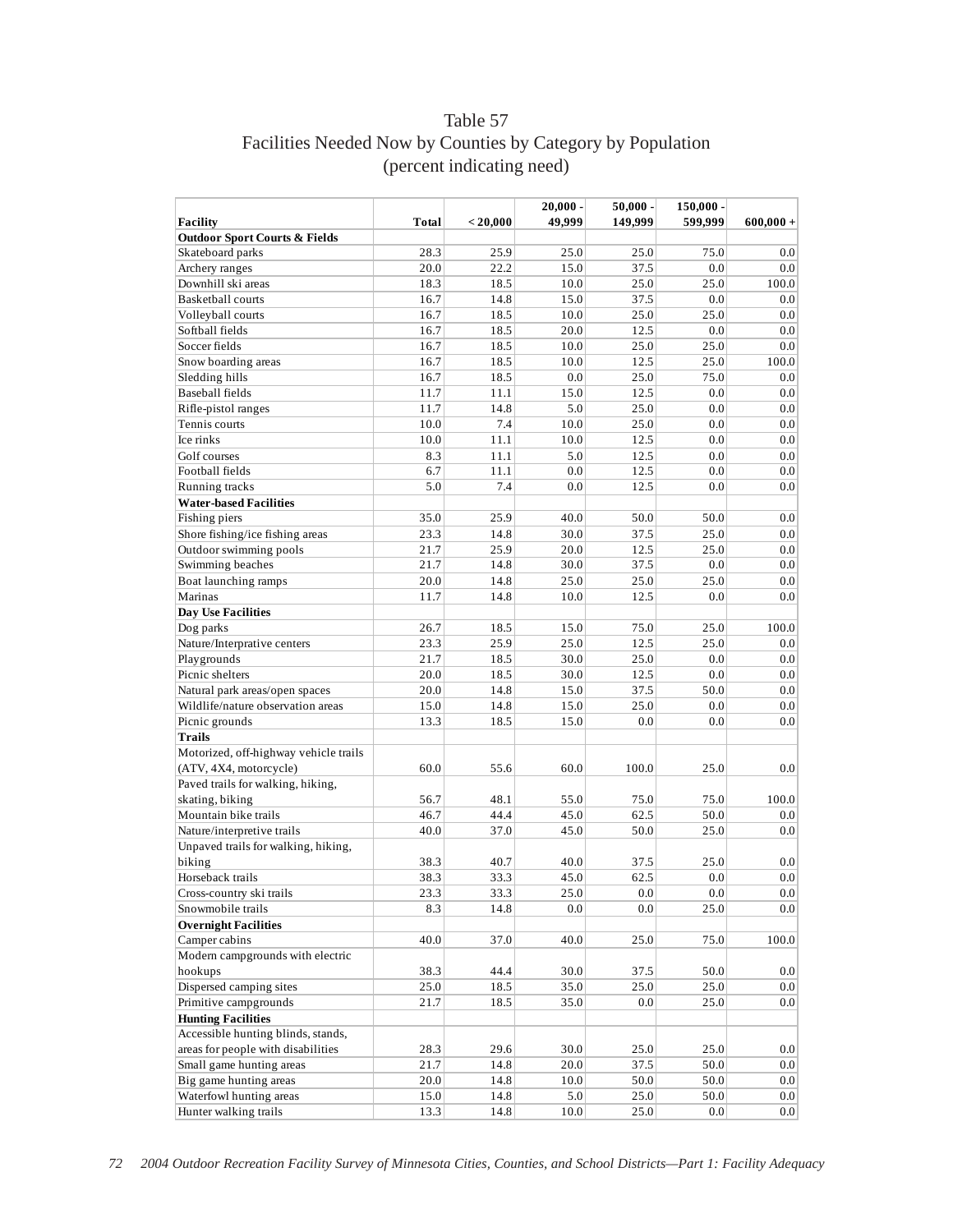When comparing facilities needed now with facilities needed now plus facilities needed within five years, the correlation by population was only fairly— $\langle 20,000 = 0.798, 20,000 - 49,999 =$ 0.894, 50,000-149,999 = 0.599, 150,000-599,999 = 0.544, 600,000+ = 0.761. As with facilities needed now, there was little correlation among population categories for facilities needed now plus facilities needed within five years (Table 58). The small number of counties in the 150,000 to 599,999 category (4) and greater than 600,000 category (1) resulted in numerous ties when looking at the higher ranked and lower ranked facilties.

## Table 58 Correlation Coefficients of Facilities Needed Now Plus Facilities Needed Within Five Years by Counties by Population

| Population      | 20,000-49,999 |       | 50,000-149,999 150,000-599,999 | $600,000+$ |
|-----------------|---------------|-------|--------------------------------|------------|
| < 20.000        | 0.745         | 0.458 | 0.587                          | 0.217      |
| 20,000-49,999   |               | 0.460 | 0.512                          | 0.030      |
| 50,000-149,999  |               |       | 0.418                          | 0.091      |
| 150,000-599,999 |               |       |                                | 0.291      |

As with facilities needed now, there was some commonality for counties in their ranking of higher and lower ranked facilities (Table 59). When looking at facilities needed now along with facilities needed within five years, the four counties in the 150,000-599,999 still saw no need for nine facilities. The one county with 600,000+ saw no need for 38 of the 46 facilities.

There was some commonality when looking at facilities by facility category (Table 60).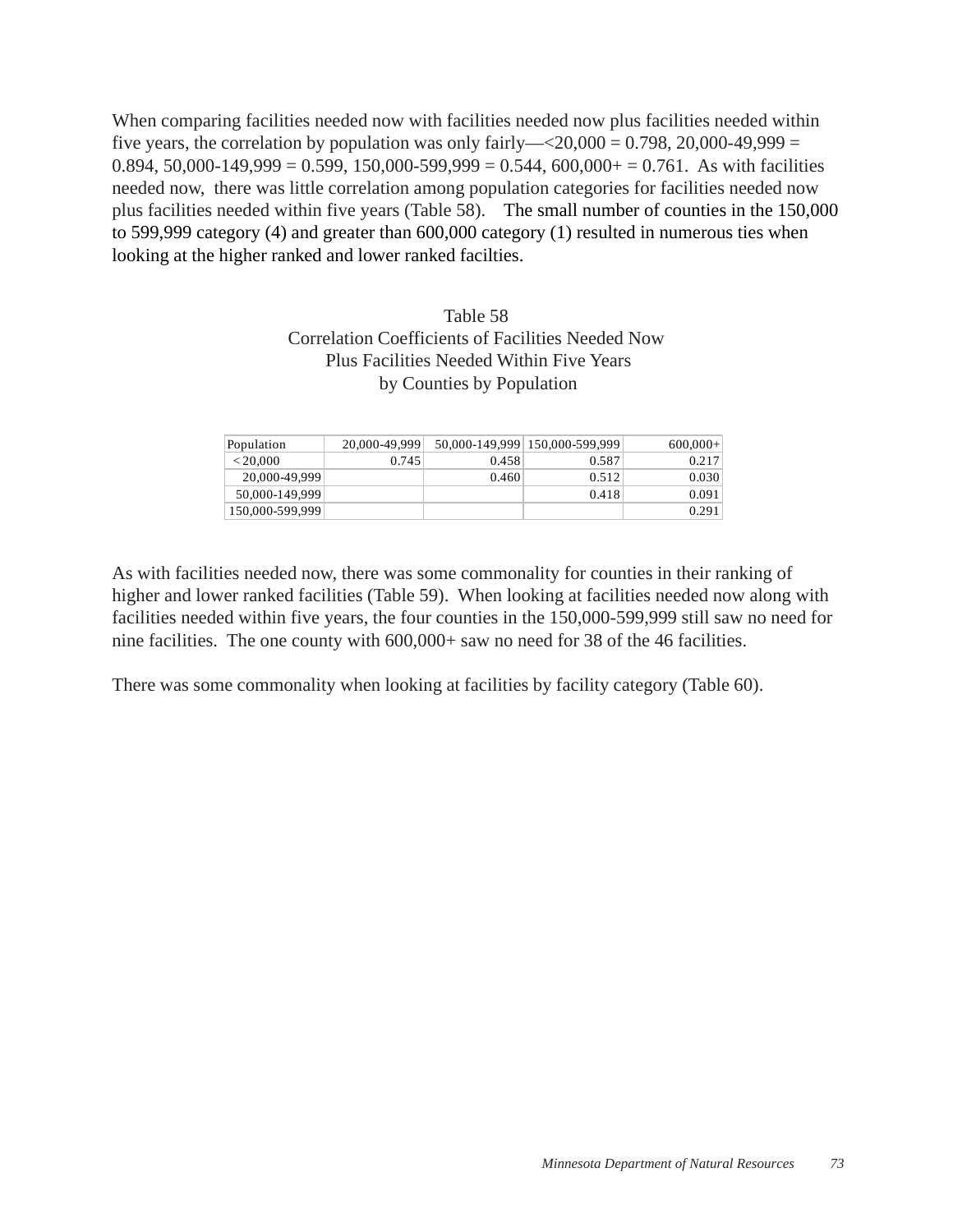# Facilities Needed Now Plus Facilities Needed Within Five Years by Counties by Population (percent indicating need)

|                                       |              |          | $20,000 -$ | $50,000 -$ | $150,000 -$      |                  |
|---------------------------------------|--------------|----------|------------|------------|------------------|------------------|
| <b>Facility</b>                       | <b>Total</b> | < 20,000 | 49,999     | 149,999    | 599,999          | $600,000 +$      |
| Paved trails for walking, hiking,     |              |          |            |            |                  |                  |
| skating, biking                       | 70.3         | 62.1     | 72.7       | 75.0       | 100.0            | 100.0            |
| Motorized, off-highway vehicle trails |              |          |            |            |                  |                  |
| (ATV, 4X4, motorcycle)                | 70.3         | 75.9     | 63.6       | 100.0      | 25.0             | 0.0              |
| Modern campgrounds with electric      |              |          |            |            |                  |                  |
| hookups                               | 59.4         | 55.2     | 54.5       | 75.0       | 75.0             | 100.0            |
| Unpaved trails for walking, hiking,   |              |          |            |            |                  |                  |
| biking                                | 57.8         | 55.2     | 54.5       | 75.0       | 75.0             | 0.0              |
| Mountain bike trails                  | 53.1         | 44.8     | 54.5       | 62.5       | 75.0             | 100.0            |
| Nature/interpretive trails            | 53.1         | 48.3     | 54.5       | 62.5       | 75.0             | 0.0              |
| Horseback trails                      | 50.0         | 41.4     | 59.1       | 87.5       | 0.0              | 0.0              |
| Cross-country ski trails              | 50.0         | 48.3     | 50.0       | 50.0       | 75.0             | 0.0              |
| Fishing piers                         | 46.9         | 34.5     | 50.0       | 62.5       | 100.0            | 0.0              |
| Picnic shelters                       | 45.3         | 27.6     | 59.1       | 62.5       | 75.0             | 0.0              |
| Natural park areas/open spaces        | 45.3         | 31.0     | 45.5       | 87.5       | 75.0             | 0.0              |
| Dispersed camping sites               | 45.3         | 37.9     | 59.1       | 37.5       | 50.0             | 0.0              |
| Primitive campgrounds                 | 43.8         | 31.0     | 59.1       | 37.5       | 75.0             | 0.0              |
| Camper cabins                         | 43.8         | 37.9     | 50.0       | 25.0       | 75.0             | 100.0            |
| Playgrounds                           | 42.2         | 27.6     | 54.5       | 50.0       | 75.0             | 0.0              |
| Accessible hunting blinds, stands,    |              |          |            |            |                  |                  |
| areas for people with disabilities    | 40.6         | 34.5     | 54.5       | 37.5       | 25.0             | 0.0              |
| Skateboard parks                      | 39.1         | 27.6     | 50.0       | 37.5       | 75.0             | 0.0              |
| Swimming beaches                      | 39.1         | 27.6     | 50.0       | 50.0       | 50.0             | 0.0              |
| Picnic grounds                        | 39.1         | 27.6     | 45.5       | 62.5       | 50.0             | 0.0              |
| Nature/Interprative centers           | 39.1         | 31.0     | 45.5       | 50.0       | 50.0             | 0.0              |
| Wildlife/nature observation areas     | 39.1         | 31.0     | 36.4       | 75.0       | 50.0             | 0.0              |
| Dog parks                             | 37.5         | 20.7     | 31.8       | 75.0       | 100.0            | 100.0            |
| Archery ranges                        | 32.8         | 31.0     | 22.7       | 50.0       | 75.0             | 0.0              |
| Shore fishing/ice fishing areas       | 31.3         | 20.7     | 40.9       | 50.0       | 25.0             | 0.0              |
| Big game hunting areas                | 31.3         | 13.8     | 40.9       | 62.5       | 50.0             | 0.0              |
| Boat launching ramps                  | 29.7         | 27.6     | 36.4       | 25.0       | 25.0             | 0.0              |
| Snowmobile trails                     | 29.7         | 34.5     | 18.2       | 25.0       | 50.0             | 100.0            |
| Small game hunting areas              | 29.7         | 13.8     | 45.5       | 37.5       | 50.0             | 0.0              |
| Basketball courts                     | 28.1         | 20.7     | 31.8       | 50.0       | 25.0             | 0.0              |
| Volleyball courts                     | 28.1         | 27.6     | 22.7       | 37.5       | 50.0             | 0.0              |
| Outdoor swimming pools                | 26.6         | 24.1     | 22.7       | 37.5       | 50.0             | 0.0              |
| Hunter walking trails                 | 26.6         | 20.7     | 36.4       | 25.0       | 25.0             | 0.0              |
| Waterfowl hunting areas               | 25.0         | 13.8     | 36.4       | 25.0       | 50.0             | 0.0              |
| Rifle-pistol ranges                   | 23.4         | 24.1     | 9.1        | 50.0       | 50.0             | 0.0              |
| Sledding hills                        | 21.9         | 20.7     | 4.5        | 50.0       | 75.0             | 0.0              |
| Tennis courts                         | 20.3         | 13.8     | 22.7       | 50.0       | 0.0              | 0.0              |
| Softball fields                       | 20.3         | 17.2     | 22.7       | 37.5       | 0.0 <sub>1</sub> | 0.0              |
| Soccer fields                         | 20.3         | 20.7     | 9.1        | 50.0       | 25.0             | 0.0              |
| Ice rinks                             | 20.3         | 13.8     | 22.7       | 50.0       | 0.0              | 0.0              |
| Downhill ski areas                    | 20.3         | 17.2     | 9.1        | 50.0       | 25.0             | 100.0            |
| Snow boarding areas                   | 20.3         | 17.2     | 13.6       | 37.5       | 25.0             | 100.0            |
| Marinas                               | 18.8         | 20.7     | 22.7       | 12.5       | 0.0              | 0.0              |
| <b>Baseball</b> fields                | 15.6         | 10.3     | 18.2       | 37.5       | 0.0              | 0.0              |
| Golf courses                          | 12.5         | 17.2     | 4.5        | 25.0       | 0.0              | 0.0              |
| Football fields                       | 9.4          | 10.3     | 0.0        | 37.5       | 0.0              | 0.0              |
| Running tracks                        | 7.8          | 10.3     | 0.0        | 25.0       | 0.0              | 0.0 <sub>1</sub> |
|                                       |              |          |            |            |                  |                  |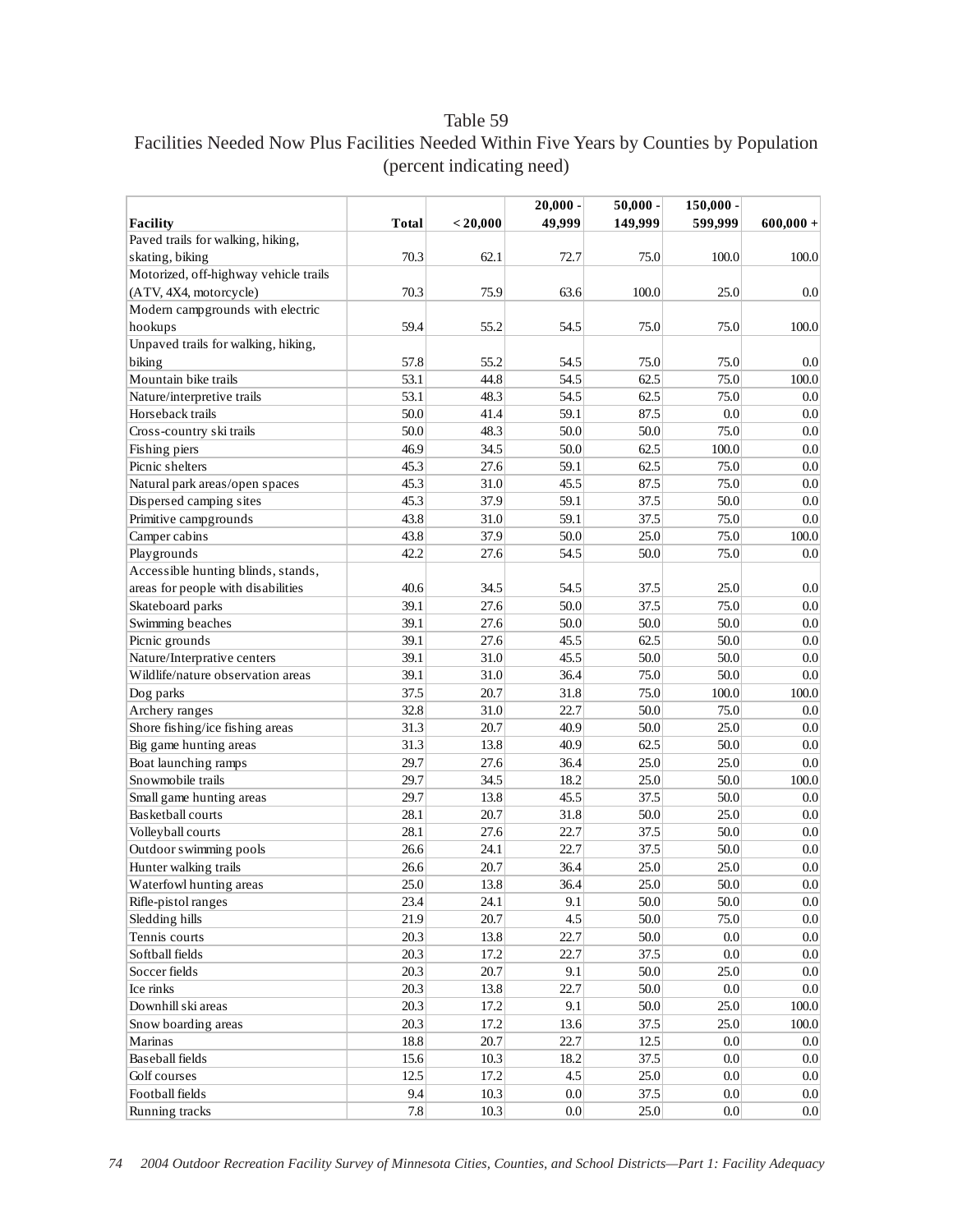# Facilities Needed Now Plus Facilities Needed Within Five Years by Counties by Category by Population (percent indicating need)

|                                          |       |          | $20,000 -$ | $50,000 -$ | $150,000 -$ |             |
|------------------------------------------|-------|----------|------------|------------|-------------|-------------|
| <b>Facility</b>                          | Total | < 20,000 | 49.999     | 149,999    | 599.999     | $600,000 +$ |
| <b>Outdoor Sport Courts &amp; Fields</b> |       |          |            |            |             |             |
| Skateboard parks                         | 39.1  | 27.6     | 50.0       | 37.5       | 75.0        | 0.0         |
| Archery ranges                           | 32.8  | 31.0     | 22.7       | 50.0       | 75.0        | 0.0         |
| <b>Basketball courts</b>                 | 28.1  | 20.7     | 31.8       | 50.0       | 25.0        | 0.0         |
| Volleyball courts                        | 28.1  | 27.6     | 22.7       | 37.5       | 50.0        | 0.0         |
| Rifle-pistol ranges                      | 23.4  | 24.1     | 9.1        | 50.0       | 50.0        | 0.0         |
| Sledding hills                           | 21.9  | 20.7     | 4.5        | 50.0       | 75.0        | 0.0         |
| Tennis courts                            | 20.3  | 13.8     | 22.7       | 50.0       | 0.0         | 0.0         |
| Softball fields                          | 20.3  | 17.2     | 22.7       | 37.5       | 0.0         | 0.0         |
| Soccer fields                            | 20.3  | 20.7     | 9.1        | 50.0       | 25.0        | 0.0         |
| Ice rinks                                | 20.3  | 13.8     | 22.7       | 50.0       | 0.0         | 0.0         |
| Downhill ski areas                       | 20.3  | 17.2     | 9.1        | 50.0       | 25.0        | 100.0       |
| Snow boarding areas                      | 20.3  | 17.2     | 13.6       | 37.5       | 25.0        | 100.0       |
| <b>Baseball</b> fields                   | 15.6  | 10.3     | 18.2       | 37.5       | 0.0         | 0.0         |
| Golf courses                             | 12.5  | 17.2     | 4.5        | 25.0       | 0.0         | 0.0         |
| Football fields                          | 9.4   | 10.3     | 0.0        | 37.5       | 0.0         | 0.0         |
| Running tracks                           | 7.8   | 10.3     | 0.0        | 25.0       | 0.0         | 0.0         |
| <b>Water-based Facilities</b>            |       |          |            |            |             |             |
| Fishing piers                            | 46.9  | 34.5     | 50.0       | 62.5       | 100.0       | 0.0         |
| Swimming beaches                         | 39.1  | 27.6     | 50.0       | 50.0       | 50.0        | 0.0         |
| Shore fishing/ice fishing areas          | 31.3  | 20.7     | 40.9       | 50.0       | 25.0        | 0.0         |
| Boat launching ramps                     | 29.7  | 27.6     | 36.4       | 25.0       | 25.0        | 0.0         |
| Outdoor swimming pools                   | 26.6  | 24.1     | 22.7       | 37.5       | 50.0        | 0.0         |
| Marinas                                  | 18.8  | 20.7     | 22.7       | 12.5       | 0.0         | 0.0         |
| <b>Day Use Facilities</b>                |       |          |            |            |             |             |
| Picnic shelters                          | 45.3  | 27.6     | 59.1       | 62.5       | 75.0        | 0.0         |
| Natural park areas/open spaces           | 45.3  | 31.0     | 45.5       | 87.5       | 75.0        | 0.0         |
| Playgrounds                              | 42.2  | 27.6     | 54.5       | 50.0       | 75.0        | 0.0         |
| Picnic grounds                           | 39.1  | 27.6     | 45.5       | 62.5       | 50.0        | 0.0         |
| Nature/Interprative centers              | 39.1  | 31.0     | 45.5       | 50.0       | 50.0        | 0.0         |
| Wildlife/nature observation areas        | 39.1  | 31.0     | 36.4       | 75.0       | 50.0        | 0.0         |
| Dog parks                                | 37.5  | 20.7     | 31.8       | 75.0       | 100.0       | 100.0       |
| <b>Trails</b>                            |       |          |            |            |             |             |
| Paved trails for walking, hiking,        |       |          |            |            |             |             |
| skating, biking                          | 70.3  | 62.1     | 72.7       | 75.0       | 100.0       | 100.0       |
| Motorized, off-highway vehicle trails    |       |          |            |            |             |             |
| (ATV, 4X4, motorcycle)                   | 70.3  | 75.9     | 63.6       | 100.0      | 25.0        | 0.0         |
| Unpaved trails for walking, hiking,      |       |          |            |            |             |             |
| biking                                   | 57.8  | 55.2     | 54.5       | 75.0       | 75.0        | 0.0         |
| Mountain bike trails                     | 53.1  | 44.8     | 54.5       | 62.5       | 75.0        | 100.0       |
| Nature/interpretive trails               | 53.1  | 48.3     | 54.5       | 62.5       | 75.0        | 0.0         |
| Horseback trails                         | 50.0  | 41.4     | 59.1       | 87.5       | 0.0         | 0.0         |
| Cross-country ski trails                 | 50.0  | 48.3     | 50.0       | 50.0       | 75.0        | 0.0         |
| Snowmobile trails                        | 29.7  | 34.5     | 18.2       | 25.0       | 50.0        | 100.0       |
| <b>Overnight Facilities</b>              |       |          |            |            |             |             |
| Modern campgrounds with electric         |       |          |            |            |             |             |
| hookups                                  | 59.4  | 55.2     | 54.5       | 75.0       | 75.0        | 100.0       |
| Dispersed camping sites                  | 45.3  | 37.9     | 59.1       | 37.5       | 50.0        | 0.0         |
| Primitive campgrounds                    | 43.8  | 31.0     | 59.1       | 37.5       | 75.0        | 0.0         |
| Camper cabins                            | 43.8  | 37.9     | 50.0       | 25.0       | 75.0        | 100.0       |
| <b>Hunting Facilities</b>                |       |          |            |            |             |             |
| Accessible hunting blinds, stands,       |       |          |            |            |             |             |
| areas for people with disabilities       | 40.6  | 34.5     | 54.5       | 37.5       | 25.0        | 0.0         |
| Big game hunting areas                   | 31.3  | 13.8     | 40.9       | 62.5       | 50.0        | 0.0         |
| Small game hunting areas                 | 29.7  | 13.8     | 45.5       | 37.5       | 50.0        | 0.0         |
| Hunter walking trails                    | 26.6  | $20.7\,$ | 36.4       | 25.0       | 25.0        | 0.0         |
| Waterfowl hunting areas                  | 25.0  | 13.8     | 36.4       | 25.0       | 50.0        | 0.0         |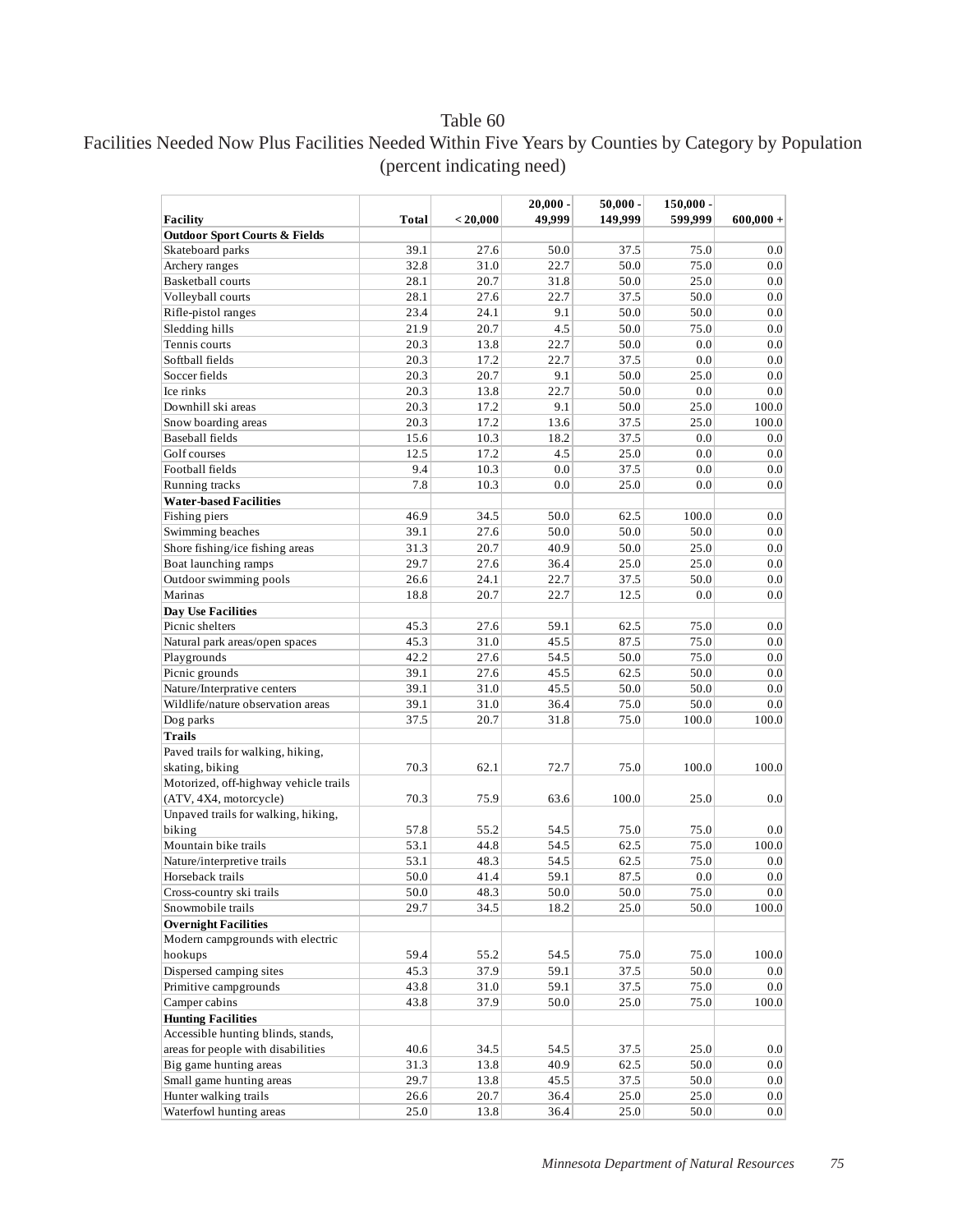#### Analysis by Income

Income figures used for this analysis are median household income from the 2000 U.S. Census.

There was only fair correlation among income groups in ranking facilities (Table 61).

#### Table 61 Correlation Coefficients of Facilities Needed Now by Counties By Income

| Income            | \$35,000-\$39,999 | \$40,000-\$49,999 | $$50,000+$ |
|-------------------|-------------------|-------------------|------------|
| \$30,000-\$34,000 | 0.609             | 0.537             | 0.513      |
| \$35,000-\$39,999 |                   | 0.625             | 0.565      |
| \$40,000-\$49,999 |                   |                   | 0.470      |

All income groups ranked motorized, off-highway vehicle trails (ATV, 4X4, motorcycle) in their top five (Table 62). All groups ranked running tracks and football fields in their bottom five. All groups except \$30,000-\$34,999 ranked golf courses in their bottom five.

There was more commonality among income groups in the higher and lower ranked facilities when looked at by facility category (Table 63).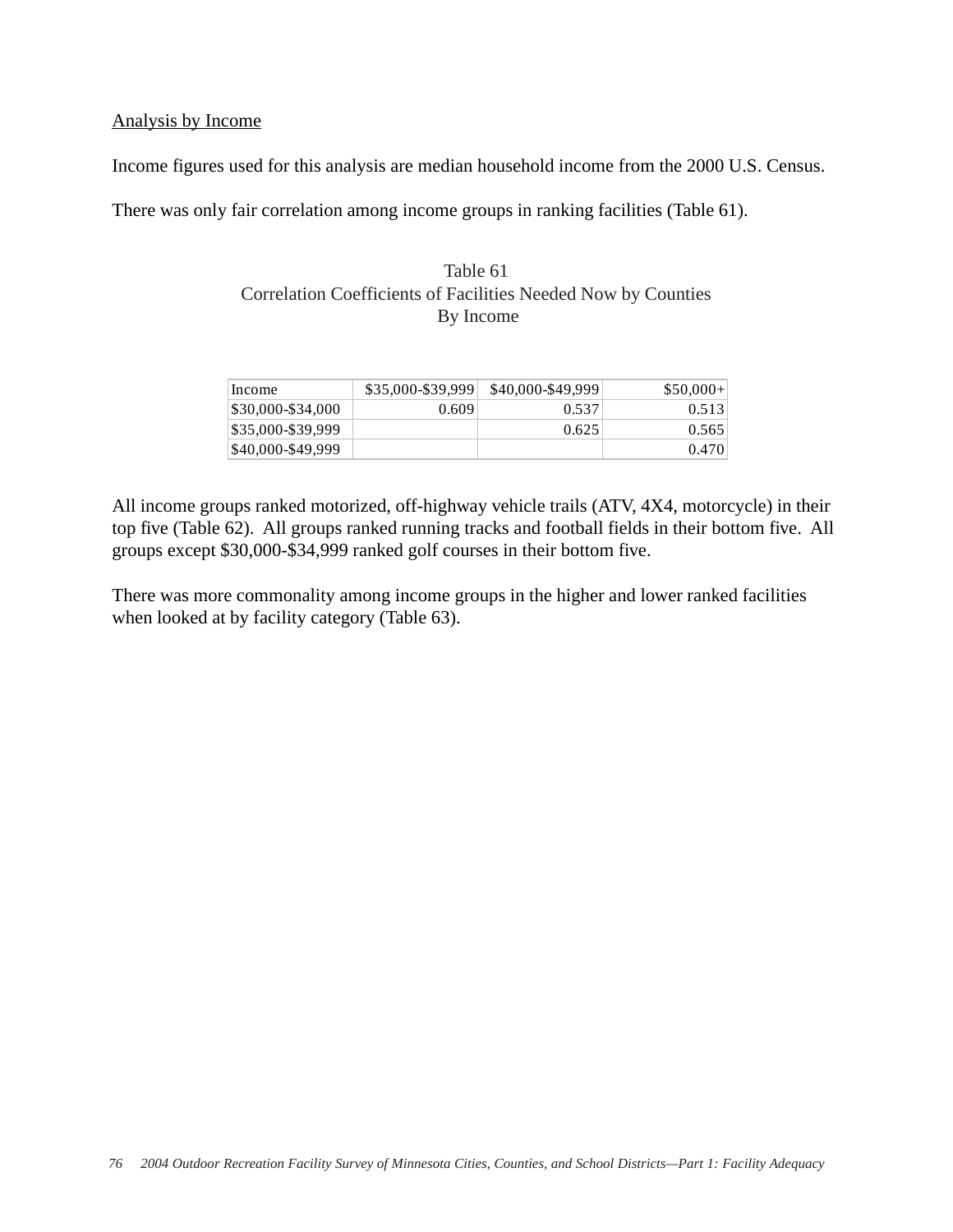|                                       |              | \$30,000 - | \$35,000 - | $$40,000$ - |                  |
|---------------------------------------|--------------|------------|------------|-------------|------------------|
| <b>Facility</b>                       | <b>Total</b> | \$34,999   | \$39,999   | \$49,999    | $$50,000 +$      |
| Motorized, off-highway vehicle trails |              |            |            |             |                  |
| (ATV, 4X4, motorcycle)                | 60.0         | 57.9       | 65.0       | 54.5        | 60.0             |
| Paved trails for walking, hiking,     |              |            |            |             |                  |
| skating, biking                       | 56.7         | 57.9       | 50.0       | 45.5        | 80.0             |
| Mountain bike trails                  | 46.7         | 36.8       | 45.0       | 72.7        | 40.0             |
| Nature/interpretive trails            | 40.0         | 36.8       | 40.0       | 36.4        | 50.0             |
| Camper cabins                         | 40.0         | 36.8       | 30.0       | 54.5        | 50.0             |
| Unpaved trails for walking, hiking,   |              |            |            |             |                  |
| biking                                | 38.3         | 42.1       | 45.0       | 36.4        | 20.0             |
| Horseback trails                      | 38.3         | 31.6       | 45.0       | 45.5        | 30.0             |
| Modern campgrounds with electric      |              |            |            |             |                  |
| hookups                               | 38.3         | 52.6       | 25.0       | 36.4        | 40.0             |
| Fishing piers                         | 35.0         | 31.6       | 30.0       | 36.4        | 50.0             |
| Skateboard parks                      | 28.3         | 26.3       | 25.0       | 36.4        | 30.0             |
| Accessible hunting blinds, stands,    |              |            |            |             |                  |
| areas for people with disabilities    | 28.3         | 42.1       | 15.0       | 36.4        | $20.0\,$         |
| Dog parks                             | 26.7         | 10.5       | 35.0       | 27.3        | 40.0             |
| Dispersed camping sites               | 25.0         | 26.3       | 15.0       | 36.4        | 30.0             |
| Shore fishing/ice fishing areas       | 23.3         | 21.1       | 15.0       | 36.4        | 30.0             |
| Nature/Interprative centers           | 23.3         | 21.1       | 20.0       | 27.3        | 30.0             |
| Cross-country ski trails              | 23.3         | 47.4       | 15.0       | 18.2        | $0.0\,$          |
| Outdoor swimming pools                | 21.7         | 21.1       | 20.0       | 27.3        | 20.0             |
| Swimming beaches                      | 21.7         | 21.1       | 20.0       | 27.3        | 20.0             |
| Playgrounds                           | 21.7         | 21.1       | 10.0       | 45.5        | 20.0             |
| Primitive campgrounds                 | 21.7         | 31.6       | 10.0       | 27.3        | 20.0             |
| Small game hunting areas              | 21.7         | 21.1       | 10.0       | 18.2        | 50.0             |
| Archery ranges                        | 20.0         | 21.1       | 15.0       | 27.3        | 20.0             |
| Boat launching ramps                  | 20.0         | 21.1       | 10.0       | 27.3        | 30.0             |
| Picnic shelters                       | 20.0         | 26.3       | 5.0        | 45.5        | 10.0             |
| Natural park areas/open spaces        | 20.0         | 15.8       | 10.0       | 36.4        | 30.0             |
| Big game hunting areas                | 20.0         | 21.1       | 0.0        | 18.2        | 60.0             |
| Downhill ski areas                    | 18.3         | 21.1       | 10.0       | 18.2        | 30.0             |
| Basketball courts                     | 16.7         | 15.8       | 10.0       | 36.4        | 10.0             |
| Volleyball courts                     | 16.7         | 21.1       | 10.0       | 36.4        | $0.0\,$          |
| Softball fields                       | 16.7         | 15.8       | 10.0       | 36.4        | 10.0             |
| Soccer fields                         | 16.7         | 26.3       | 10.0       | 18.2        | 10.0             |
| Snow boarding areas                   | 16.7         | 21.1       | 10.0       | 18.2        | 20.0             |
| Sledding hills                        | 16.7         | 21.1       | 0.0        | 27.3        | 30.0             |
| Wildlife/nature observation areas     | 15.0         | 21.1       | 5.0        | 27.3        | 10.0             |
| Waterfowl hunting areas               | 15.0         | 21.1       | 5.0        | 9.1         | 30.0             |
| Picnic grounds                        | 13.3         | 21.1       | 0.0        | 27.3        | 10.0             |
| Hunter walking trails                 | 13.3         | 21.1       | 10.0       | 18.2        | $0.0\,$          |
| Baseball fields                       | 11.7         | 5.3        | 10.0       | 27.3        | 10.0             |
| Rifle-pistol ranges                   | 11.7         | 15.8       | 5.0        | 18.2        | 10.0             |
| Marinas                               | 11.7         | 10.5       | 15.0       | 18.2        | 0.0              |
| Tennis courts                         | $10.0\,$     | 10.5       | 5.0        | 27.3        | $0.0\,$          |
| Ice rinks                             | $10.0\,$     | 21.1       | 5.0        | 9.1         | $0.0\,$          |
| Golf courses                          | 8.3          | 15.8       | 0.0        | 18.2        | 0.0              |
| Snowmobile trails                     | 8.3          | 10.5       | 5.0        | 9.1         | 10.0             |
| Football fields                       | 6.7          | 10.5       | 0.0        | 18.2        | 0.0              |
| Running tracks                        | 5.0          | 10.5       | 0.0        | 9.1         | 0.0 <sub>1</sub> |

# Table 62 Facilities Needed Now by Counties by Income (percent indicating need)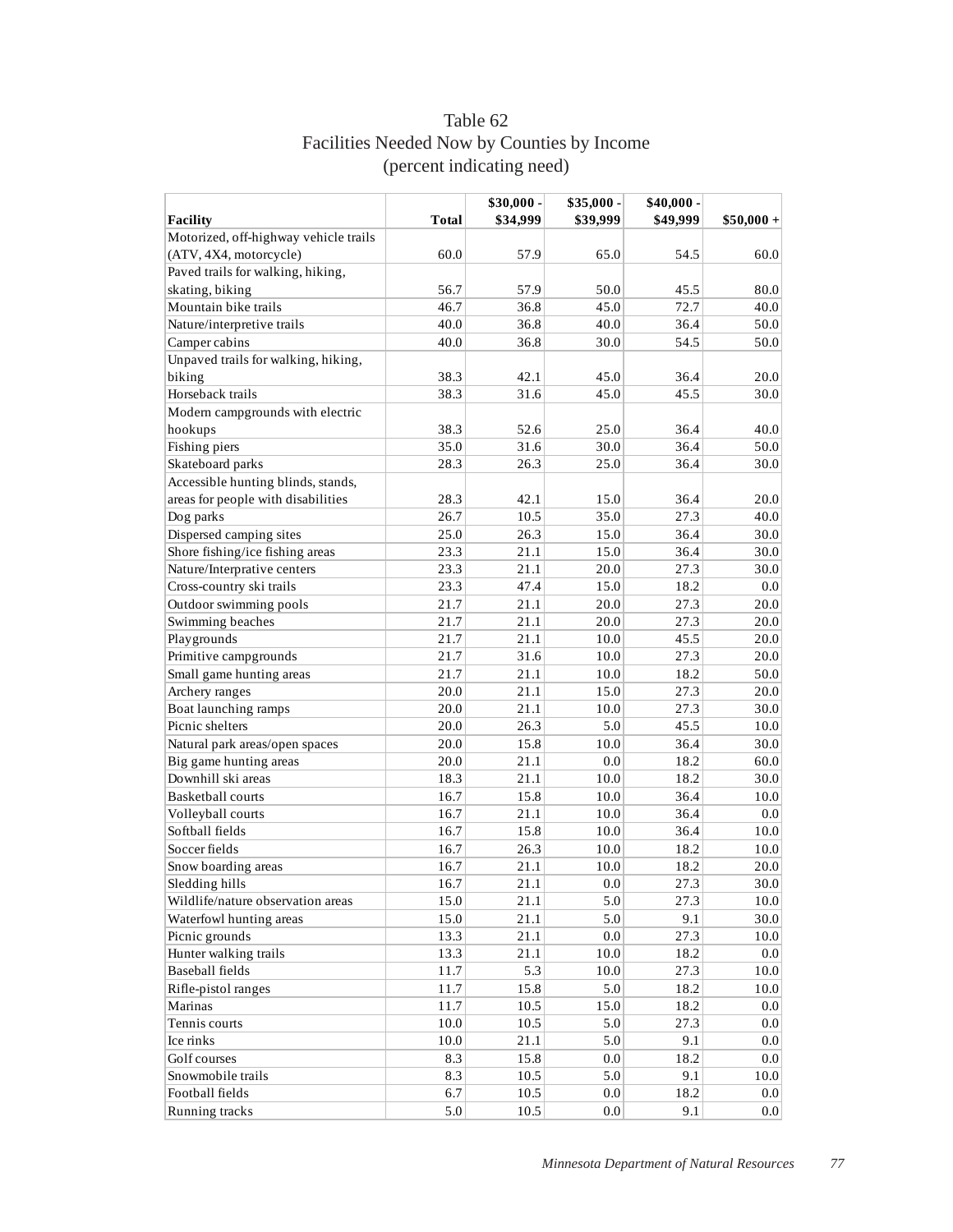# Table 63 Facilities Needed Now by Counties by Category by Income (percent indicating need)

|                                          |              | \$30,000 - | $$35,000 -$ | $$40,000$ - |             |
|------------------------------------------|--------------|------------|-------------|-------------|-------------|
| <b>Facility</b>                          | <b>Total</b> | \$34,999   | \$39,999    | \$49,999    | $$50,000 +$ |
| <b>Outdoor Sport Courts &amp; Fields</b> |              |            |             |             |             |
| Skateboard parks                         | 28.3         | 26.3       | 25.0        | 36.4        | 30.0        |
| Archery ranges                           | 20.0         | 21.1       | 15.0        | 27.3        | 20.0        |
| Downhill ski areas                       | 18.3         | 21.1       | 10.0        | 18.2        | 30.0        |
| <b>Basketball courts</b>                 | 16.7         | 15.8       | 10.0        | 36.4        | 10.0        |
| Volleyball courts                        | 16.7         | 21.1       | 10.0        | 36.4        | 0.0         |
| Softball fields                          | 16.7         | 15.8       | 10.0        | 36.4        | 10.0        |
| Soccer fields                            | 16.7         | 26.3       | 10.0        | 18.2        | 10.0        |
| Snow boarding areas                      | 16.7         | 21.1       | 10.0        | 18.2        | 20.0        |
| Sledding hills                           | 16.7         | 21.1       | 0.0         | 27.3        | 30.0        |
| <b>Baseball</b> fields                   | 11.7         | 5.3        | 10.0        | 27.3        | 10.0        |
| Rifle-pistol ranges                      | 11.7         | 15.8       | 5.0         | 18.2        | 10.0        |
| Tennis courts                            | 10.0         | 10.5       | 5.0         | 27.3        | 0.0         |
| Ice rinks                                | 10.0         | 21.1       | 5.0         | 9.1         | 0.0         |
| Golf courses                             | 8.3          | 15.8       | 0.0         | 18.2        | 0.0         |
| Football fields                          | 6.7          | 10.5       | 0.0         | 18.2        | 0.0         |
| Running tracks                           | 5.0          | 10.5       | 0.0         | 9.1         | 0.0         |
| <b>Water-based Facilities</b>            |              |            |             |             |             |
| Fishing piers                            | 35.0         | 31.6       | 30.0        | 36.4        | 50.0        |
| Shore fishing/ice fishing areas          | 23.3         | 21.1       | 15.0        | 36.4        | 30.0        |
| Outdoor swimming pools                   | 21.7         | 21.1       | 20.0        | 27.3        | 20.0        |
| Swimming beaches                         | 21.7         | 21.1       | 20.0        | 27.3        | 20.0        |
| Boat launching ramps                     | 20.0         | 21.1       | 10.0        | 27.3        | 30.0        |
| Marinas                                  | 11.7         | 10.5       | 15.0        | 18.2        | 0.0         |
| Day Use Facilities                       |              |            |             |             |             |
| Dog parks                                | 26.7         | 10.5       | 35.0        | 27.3        | 40.0        |
| Nature/Interprative centers              | 23.3         | 21.1       | 20.0        | 27.3        | 30.0        |
| Playgrounds                              | 21.7         | 21.1       | 10.0        | 45.5        | 20.0        |
| Picnic shelters                          | 20.0         | 26.3       | 5.0         | 45.5        | 10.0        |
| Natural park areas/open spaces           | 20.0         | 15.8       | 10.0        | 36.4        | 30.0        |
| Wildlife/nature observation areas        | 15.0         | 21.1       | 5.0         | 27.3        | 10.0        |
| Picnic grounds                           | 13.3         | 21.1       | 0.0         | 27.3        | 10.0        |
| <b>Trails</b>                            |              |            |             |             |             |
| Motorized, off-highway vehicle trails    |              |            |             |             |             |
| (ATV, 4X4, motorcycle)                   | 60.0         | 57.9       | 65.0        | 54.5        | 60.0        |
| Paved trails for walking, hiking,        |              |            |             |             |             |
| skating, biking                          | 56.7         | 57.9       | 50.0        | 45.5        | 80.0        |
| Mountain bike trails                     | 46.7         | 36.8       | 45.0        | 72.7        | 40.0        |
| Nature/interpretive trails               | 40.0         | 36.8       | 40.0        | 36.4        | 50.0        |
| Unpaved trails for walking, hiking,      |              |            |             |             |             |
| biking                                   | 38.3         | 42.1       | 45.0        | 36.4        | 20.0        |
| Horseback trails                         | 38.3         | 31.6       | 45.0        | 45.5        | 30.0        |
| Cross-country ski trails                 | 23.3         | 47.4       | $15.0\,$    | 18.2        | 0.0         |
| Snowmobile trails                        | 8.3          | 10.5       | 5.0         | 9.1         | 10.0        |
| <b>Overnight Facilities</b>              |              |            |             |             |             |
| Camper cabins                            | 40.0         | 36.8       | 30.0        | 54.5        | 50.0        |
| Modern campgrounds with electric         |              |            |             |             |             |
| hookups                                  | 38.3         | 52.6       | 25.0        | 36.4        | 40.0        |
| Dispersed camping sites                  | 25.0         | 26.3       | 15.0        | 36.4        | 30.0        |
| Primitive campgrounds                    | 21.7         | 31.6       | 10.0        | 27.3        | 20.0        |
| <b>Hunting Facilities</b>                |              |            |             |             |             |
| Accessible hunting blinds, stands,       |              |            |             |             |             |
| areas for people with disabilities       | 28.3         | 42.1       | 15.0        | 36.4        | 20.0        |
| Small game hunting areas                 | 21.7         | 21.1       | 10.0        | 18.2        | 50.0        |
| Big game hunting areas                   | 20.0         | 21.1       | 0.0         | 18.2        | 60.0        |
| Waterfowl hunting areas                  | 15.0         | 21.1       | 5.0         | 9.1         | 30.0        |
| Hunter walking trails                    | 13.3         | 21.1       | 10.0        | 18.2        | 0.0         |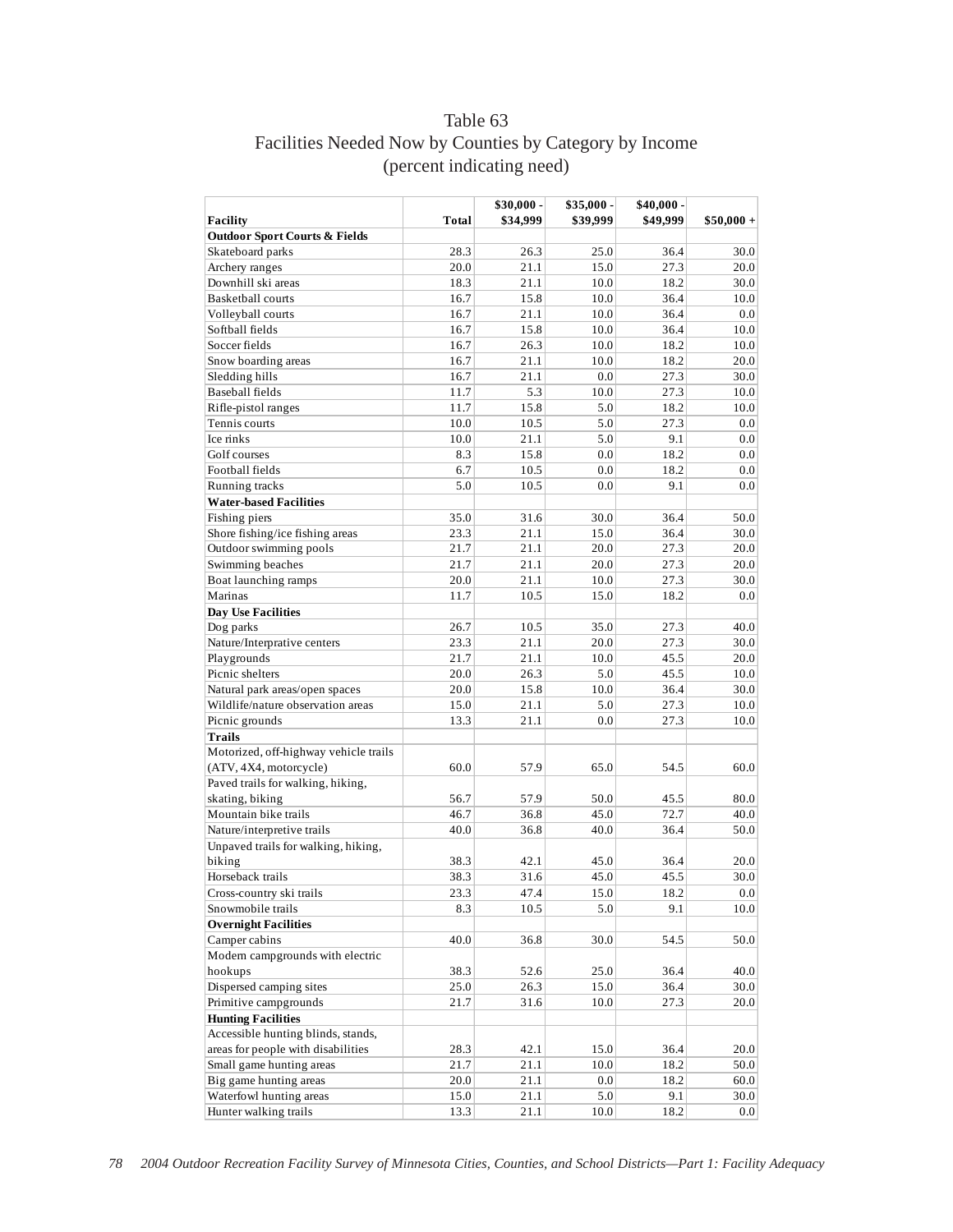When comparing facilities needed now with facilities needed now plus facilities needed within five years, the correlation by income is fairly good for incomes less than \$50,000—\$30,000-  $$34,999 = 0.819, $35,000 - $39,999 = 0.805, $40,000 - $49,999 = 0.854, $50,000 + 0.665$ . As with the correlation among income groups for facilities needed now, the correlation among income groups was only fair (Table 64). There was better correlation among income groups when facilities needed within five years was added to facilities needed now.

# Table 64 Correlation Coefficients of Facilities Needed Now Plus Facilities Needed Within Five Years by Counties By Income

| Income            | $$35,000 - $39,999$ | \$40,000-\$49,999 | $$50,000+$ |
|-------------------|---------------------|-------------------|------------|
| \$30,000-\$34,000 | 0.812               | 0.586             | 0.572      |
| \$35,000-\$39,999 |                     | 0.793             | 0.645      |
| \$40,000-\$49,999 |                     |                   | 0.625      |

There was some commonality among income groups in the higher and lower ranked facilities (Table 65).

There was less commonality among income groups in the higher and lower ranked facilities when looked at by facility category (Table 66).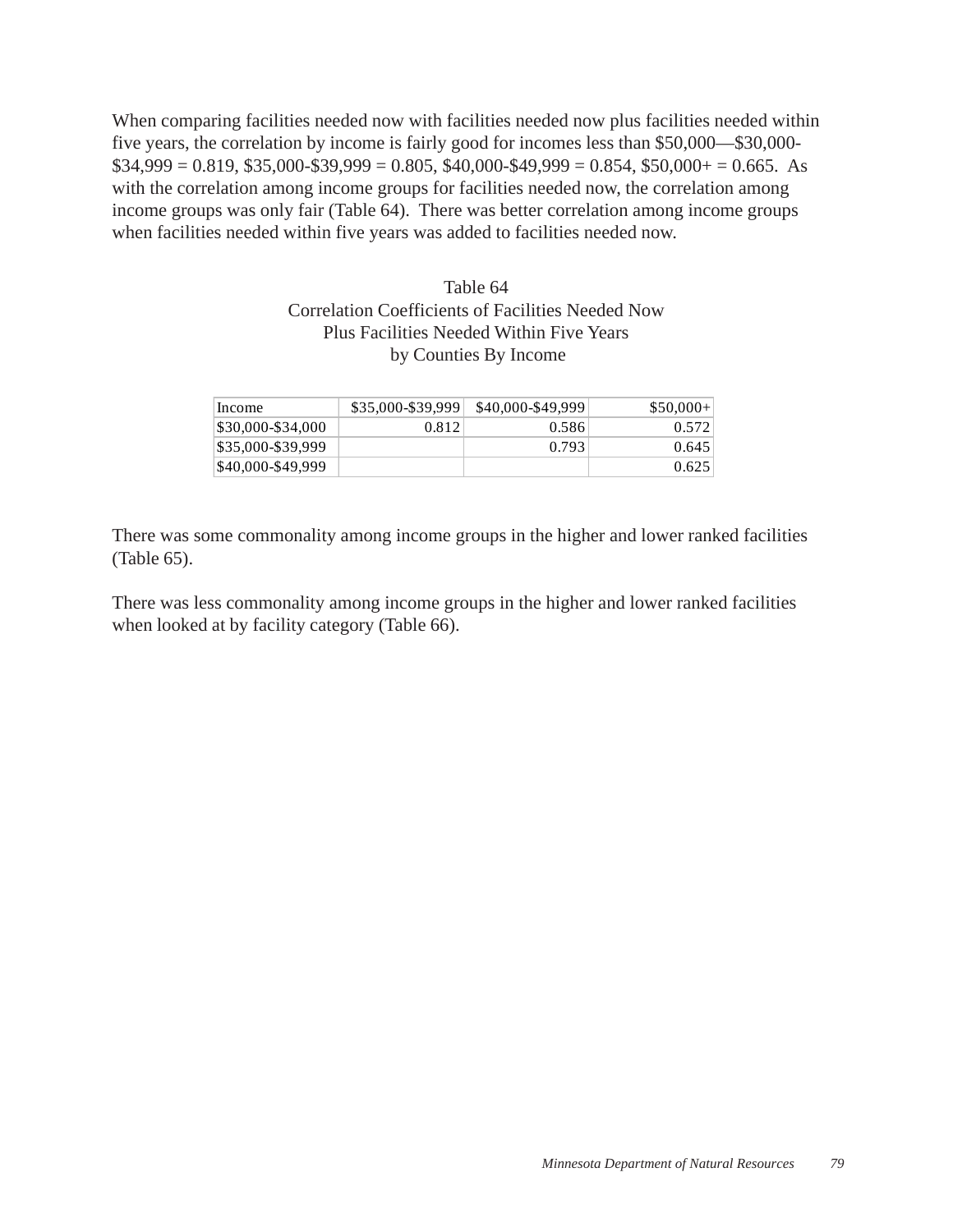| Facilities Needed Now Plus Facilities Needed Within Five Years by Counties by Income |  |
|--------------------------------------------------------------------------------------|--|
| (percent indicating need)                                                            |  |

| Facility                              | <b>TotalTotal</b> |          |         | $$30,000 - $34 $35,000 - $39 $40,000 - $49 $50,000 +$ |      |
|---------------------------------------|-------------------|----------|---------|-------------------------------------------------------|------|
| Paved trails for walking, hiking,     |                   |          |         |                                                       |      |
| skating, biking                       | 70.3              | 70.0     | 59.1    | 75.0                                                  | 90.0 |
| Motorized, off-highway vehicle trails |                   |          |         |                                                       |      |
| (ATV, 4X4, motorcycle)                | 70.3              | 85.0     | 72.7    | 50.0                                                  | 60.0 |
| Modern campgrounds with electric      |                   |          |         |                                                       |      |
| hookups                               | 59.4              | 65.0     | 54.5    | 41.7                                                  | 80.0 |
| Unpaved trails for walking, hiking,   |                   |          |         |                                                       |      |
| biking                                | 57.8              | 60.0     | 54.5    | 58.3                                                  | 60.0 |
| Mountain bike trails                  | 53.1              | 45.0     | 45.5    | 66.7                                                  | 70.0 |
| Nature/interpretive trails            | 53.1              | 50.0     | 50.0    | 50.0                                                  | 70.0 |
| Horseback trails                      | 50.0              | 45.0     | 54.5    | 50.0                                                  | 50.0 |
| Cross-country ski trails              | 50.0              | 70.0     | 40.9    | 33.3                                                  | 50.0 |
| Fishing piers                         | 46.9              | 40.0     | 36.4    | 50.0                                                  | 80.0 |
| Picnic shelters                       | 45.3              | 35.0     | 31.8    | 66.7                                                  | 70.0 |
| Natural park areas/open spaces        | 45.3              | 30.0     | 36.4    | 50.0                                                  | 90.0 |
| Dispersed camping sites               | 45.3              | 50.0     | 45.5    | 33.3                                                  | 50.0 |
| Primitive campgrounds                 | 43.8              | 50.0     | 31.8    | 41.7                                                  | 60.0 |
| Camper cabins                         | 43.8              | 40.0     | 40.9    | 50.0                                                  | 50.0 |
| Playgrounds                           | 42.2              | 35.0     | 27.3    | 58.3                                                  | 70.0 |
| Accessible hunting blinds, stands,    |                   |          |         |                                                       |      |
| areas for people with disabilities    | 40.6              | 55.0     | 27.3    | 41.7                                                  | 40.0 |
| Skateboard parks                      | 39.1              | 35.0     | 40.9    | 41.7                                                  | 40.0 |
| Swimming beaches                      | 39.1              | 50.0     | 27.3    | 25.0                                                  | 60.0 |
| Picnic grounds                        | 39.1              | 30.0     | 22.7    | 50.0                                                  | 80.0 |
| Nature/Interprative centers           | 39.1              | 30.0     | 31.8    | 50.0                                                  | 60.0 |
| Wildlife/nature observation areas     | 39.1              | 40.0     | 27.3    | 41.7                                                  | 60.0 |
| Dog parks                             | 37.5              | 20.0     | 36.4    | 41.7                                                  | 70.0 |
| Archery ranges                        | 32.8              | 30.0     | 27.3    | 33.3                                                  | 50.0 |
| Shore fishing/ice fishing areas       | 31.3              | 25.0     | 27.3    | 33.3                                                  | 50.0 |
| Big game hunting areas                | 31.3              | 30.0     | 22.7    | 16.7                                                  | 70.0 |
| Boat launching ramps                  | 29.7              | 35.0     | 22.7    | 25.0                                                  | 40.0 |
| Snowmobile trails                     | 29.7              | 40.0     | 22.7    | 8.3                                                   | 50.0 |
| Small game hunting areas              | 29.7              | 30.0     | 18.2    | 25.0                                                  | 60.0 |
| <b>Basketball courts</b>              | 28.1              | 25.0     | 22.7    | 41.7                                                  | 30.0 |
| Volleyball courts                     | 28.1              | 30.0     | 22.7    | 41.7                                                  | 20.0 |
| Outdoor swimming pools                | 26.6              | 20.0     | 22.7    | 25.0                                                  | 50.0 |
| Hunter walking trails                 | 26.6              | 30.0     | 22.7    | 33.3                                                  | 20.0 |
| Waterfowl hunting areas               | 25.0              | 30.0     | 18.2    | 25.0                                                  | 30.0 |
| Rifle-pistol ranges                   | 23.4              | 25.0     | 13.6    | 16.7                                                  | 50.0 |
| Sledding hills                        | 21.9              | 25.0     | 4.5     | 25.0                                                  | 50.0 |
| Tennis courts                         | 20.3              | $10.0\,$ | 18.2    | 33.3                                                  | 30.0 |
| Softball fields                       | 20.3              | 15.0     | 18.2    | 33.3                                                  | 20.0 |
| Soccer fields                         | 20.3              | 25.0     | 13.6    | 25.0                                                  | 20.0 |
| Ice rinks                             | 20.3              | 25.0     | 13.6    | 16.7                                                  | 30.0 |
| Downhill ski areas                    | 20.3              | 20.0     | 9.1     | 16.7                                                  | 50.0 |
| Snow boarding areas                   | 20.3              | 20.0     | 13.6    | 16.7                                                  | 40.0 |
| Marinas                               | 18.8              | 25.0     | 22.7    | 16.7                                                  | 0.0  |
| Baseball fields                       | 15.6              | 5.0      | 18.2    | 25.0                                                  | 20.0 |
| Golf courses                          | 12.5              | 20.0     | 4.5     | 16.7                                                  | 10.0 |
| Football fields                       | 9.4               | 10.0     | 4.5     | 16.7                                                  | 10.0 |
| Running tracks                        | 7.8               | 15.0     | $0.0\,$ | 8.3                                                   | 10.0 |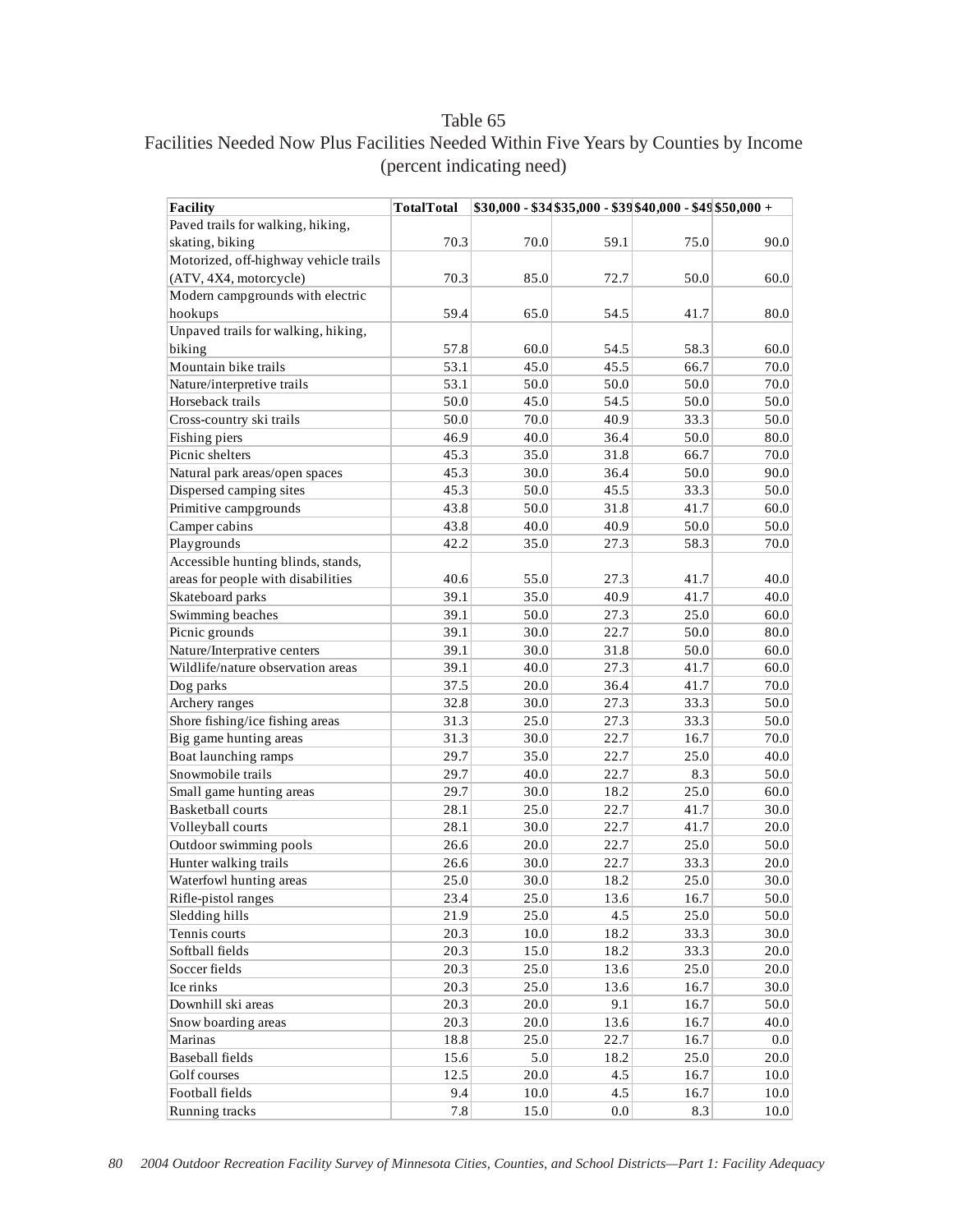# Facilities Needed Now Plus Facilities Needed Within Five Years by Counties by Category by Income (percent indicating need)

|                                          |       | $$30,000 -$ | $$35,000 -$ | $$40,000$ - |             |
|------------------------------------------|-------|-------------|-------------|-------------|-------------|
| <b>Facility</b>                          | Total | \$34,999    | \$39,999    | \$49,999    | $$50,000 +$ |
| <b>Outdoor Sport Courts &amp; Fields</b> |       |             |             |             |             |
| Skateboard parks                         | 39.1  | 35.0        | 40.9        | 41.7        | 40.0        |
| Archery ranges                           | 32.8  | 30.0        | 27.3        | 33.3        | 50.0        |
| <b>Basketball</b> courts                 | 28.1  | 25.0        | 22.7        | 41.7        | 30.0        |
| Volleyball courts                        | 28.1  | 30.0        | 22.7        | 41.7        | 20.0        |
| Rifle-pistol ranges                      | 23.4  | 25.0        | 13.6        | 16.7        | 50.0        |
| Sledding hills                           | 21.9  | 25.0        | 4.5         | 25.0        | 50.0        |
| Tennis courts                            | 20.3  | 10.0        | 18.2        | 33.3        | 30.0        |
| Softball fields                          | 20.3  | 15.0        | 18.2        | 33.3        | 20.0        |
| Soccer fields                            | 20.3  | 25.0        | 13.6        | 25.0        | 20.0        |
| Ice rinks                                | 20.3  | 25.0        | 13.6        | 16.7        | 30.0        |
| Downhill ski areas                       | 20.3  | 20.0        | 9.1         | 16.7        | 50.0        |
| Snow boarding areas                      | 20.3  | 20.0        | 13.6        | 16.7        | 40.0        |
| <b>Baseball</b> fields                   | 15.6  | 5.0         | 18.2        | 25.0        | 20.0        |
| Golf courses                             | 12.5  | 20.0        | 4.5         | 16.7        | 10.0        |
| Football fields                          | 9.4   | 10.0        | 4.5         | 16.7        | 10.0        |
| Running tracks                           | 7.8   | 15.0        | 0.0         | 8.3         | 10.0        |
| <b>Water-based Facilities</b>            |       |             |             |             |             |
| Fishing piers                            | 46.9  | 40.0        | 36.4        | 50.0        | 80.0        |
| Swimming beaches                         | 39.1  | 50.0        | 27.3        | 25.0        | 60.0        |
| Shore fishing/ice fishing areas          | 31.3  | 25.0        | 27.3        | 33.3        | 50.0        |
| Boat launching ramps                     | 29.7  | 35.0        | 22.7        | 25.0        | 40.0        |
| Outdoor swimming pools                   | 26.6  | 20.0        | 22.7        | 25.0        | 50.0        |
| Marinas                                  | 18.8  | 25.0        | 22.7        | 16.7        | 0.0         |
| Day Use Facilities                       |       |             |             |             |             |
| Picnic shelters                          | 45.3  | 35.0        | 31.8        | 66.7        | 70.0        |
| Natural park areas/open spaces           | 45.3  | 30.0        | 36.4        | 50.0        | 90.0        |
| Playgrounds                              | 42.2  | 35.0        | 27.3        | 58.3        | 70.0        |
| Picnic grounds                           | 39.1  | 30.0        | 22.7        | 50.0        | 80.0        |
| Nature/Interprative centers              | 39.1  | 30.0        | 31.8        | 50.0        | 60.0        |
| Wildlife/nature observation areas        | 39.1  | 40.0        | 27.3        | 41.7        | 60.0        |
| Dog parks                                | 37.5  | 20.0        | 36.4        | 41.7        | 70.0        |
| <b>Trails</b>                            |       |             |             |             |             |
| Paved trails for walking, hiking,        |       |             |             |             |             |
| skating, biking                          | 70.3  | 70.0        | 59.1        | 75.0        | 90.0        |
| Motorized, off-highway vehicle trails    |       |             |             |             |             |
| (ATV, 4X4, motorcycle)                   | 70.3  | 85.0        | 72.7        | 50.0        | 60.0        |
| Unpaved trails for walking, hiking,      |       |             |             |             |             |
| biking                                   | 57.8  | 60.0        | 54.5        | 58.3        | 60.0        |
| Mountain bike trails                     | 53.1  | 45.0        | 45.5        | 66.7        | 70.0        |
| Nature/interpretive trails               | 53.1  | 50.0        | 50.0        | 50.0        | 70.0        |
| Horseback trails                         | 50.0  | 45.0        | 54.5        | 50.0        | 50.0        |
| Cross-country ski trails                 | 50.0  | 70.0        | 40.9        | 33.3        | 50.0        |
| Snowmobile trails                        | 29.7  | 40.0        | 22.7        | 8.3         | 50.0        |
| <b>Overnight Facilities</b>              |       |             |             |             |             |
| Modern campgrounds with electric         |       |             |             |             |             |
| hookups                                  | 59.4  | 65.0        | 54.5        | 41.7        | 80.0        |
| Dispersed camping sites                  | 45.3  | 50.0        | 45.5        | 33.3        | 50.0        |
| Primitive campgrounds                    | 43.8  | 50.0        | 31.8        | 41.7        | 60.0        |
| Camper cabins                            | 43.8  | 40.0        | 40.9        | 50.0        | 50.0        |
| <b>Hunting Facilities</b>                |       |             |             |             |             |
| Accessible hunting blinds, stands,       |       |             |             |             |             |
| areas for people with disabilities       | 40.6  | 55.0        | 27.3        | 41.7        | 40.0        |
| Big game hunting areas                   | 31.3  | 30.0        | 22.7        | 16.7        | 70.0        |
| Small game hunting areas                 | 29.7  | 30.0        | 18.2        | 25.0        | 60.0        |
| Hunter walking trails                    | 26.6  | 30.0        | 22.7        | 33.3        | 20.0        |
| Waterfowl hunting areas                  | 25.0  | 30.0        | 18.2        | 25.0        | 30.0        |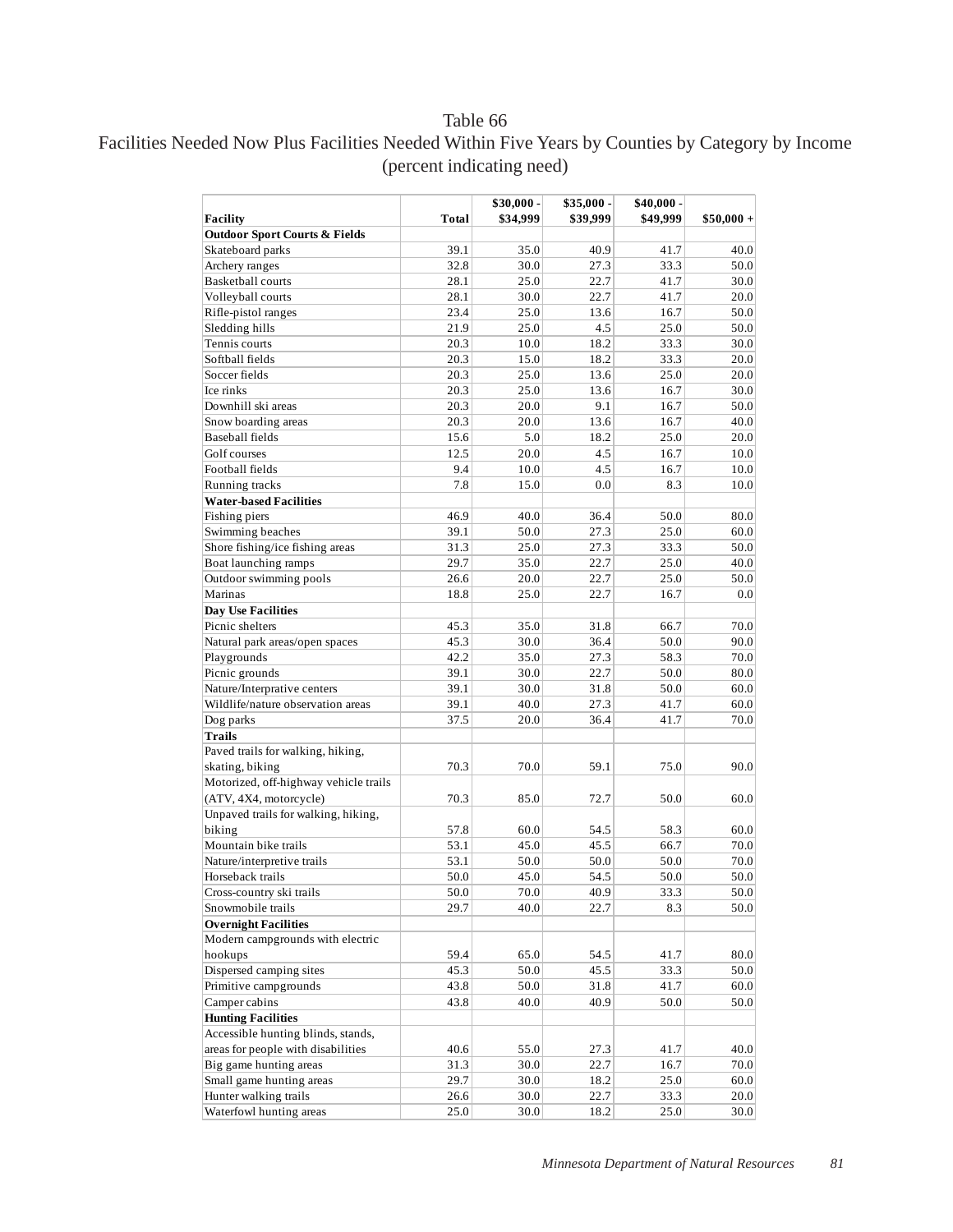#### Analysis by Whether Facility is Provided

The correlations were moderate when facilities provided by counties were looked at by region (most 0.6 or higher) (Table 67), density change (0.6 or higher) (Table 69), population (most 0.6 or higher) (Table 71), and income (0.7 or higher) (Table 73). For regions, the Metro region was the most different. For density change, population, and income, the lowest correlations were between the highest category and the other categories.

Some facilities are provided by most counties (e.g. picnic shelters; picnic grounds; natural park areas/open spaces; unpaved trails for walking, hiking, biking). Over one-third of the facilities (16 of 46) are provided by fewer than 10 percent of the counties. These lesser-provided facilities are primarily in the Outdoor Sport Courts & Fields category, a category not usually associated with counties. Most counties do not see a need for these facilities now or within the next five years. Tables of facilities provided by region (Table 68), density change (Table 70), population (Table 72) and income (Table 74) follow.

Unlike the results for cities were cities that don't provide a facility are more likely to indicate a current need for that facility, counties were slightly more likely to see a current need for facilities they already provide (Table 75). Counties that provide the facility indicated a greater need now for 25 of the 46 facilities. Counties that did not provide the facility indicated a greater need now for 20 of the 46 facilities. One facility was a tie.

When looking at facilities needed now plus facilities needed within the next five years, the same trend occurs with 34 of the 46 facilities (74 percent) being requested more by counties that already provide the facility than counties that do not provide the facility (Table 75).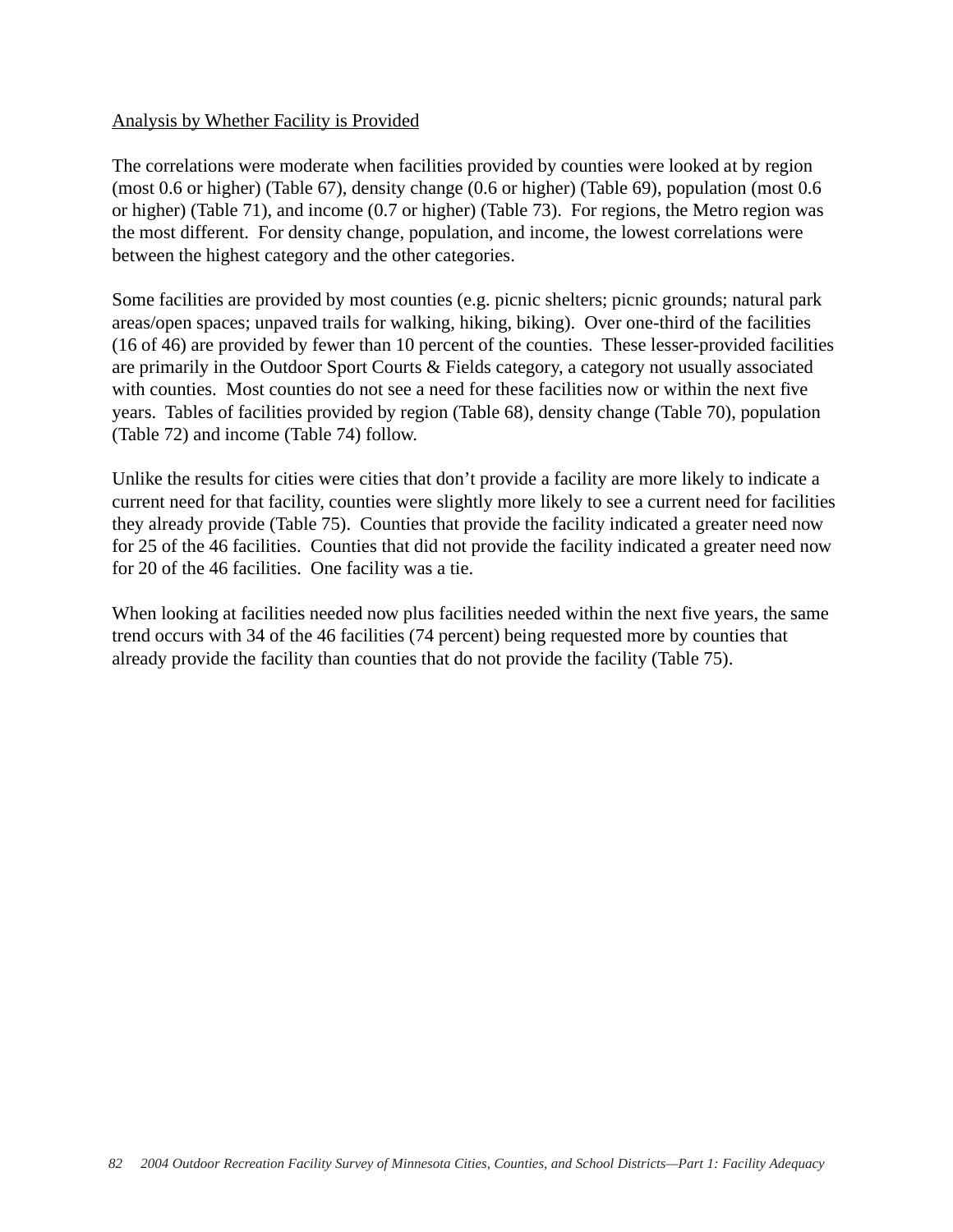| Table 67                                                              |
|-----------------------------------------------------------------------|
| Correlation Coefficients of Facilities Provided by Counties by Region |

| Region    | Northeast | South | Central | Metro |
|-----------|-----------|-------|---------|-------|
| Northwest | 0.787     | 0.865 | 0.815   | 0.659 |
| Northeast |           | 0.588 | 0.632   | 0.309 |
| South     |           |       | 0.808   | 0.772 |
| Central   |           |       |         | 0.803 |

# Table 68 Facilities Provided by Counties by Region (percent providing facility)

| <b>Facility</b>                       | <b>Total</b> | <b>Northwest</b> | <b>Northeast</b> | South | Central | Metro   |
|---------------------------------------|--------------|------------------|------------------|-------|---------|---------|
| Picnic shelters                       | 79.7         | 71.4             | 50.0             | 83.3  | 85.7    | 100.0   |
| Picnic grounds                        | 79.7         | 71.4             | 50.0             | 83.3  | 85.7    | 100.0   |
| Natural park areas/open spaces        | 73.4         | 71.4             | 33.3             | 73.3  | 85.7    | 100.0   |
| Unpaved trails for walking, hiking,   |              |                  |                  |       |         |         |
| biking                                | 65.6         | 64.3             | 50.0             | 63.3  | 71.4    | 85.7    |
| Playgrounds                           | 59.4         | 50.0             | 16.7             | 63.3  | 71.4    | 85.7    |
| Paved trails for walking, hiking,     |              |                  |                  |       |         |         |
| skating, biking                       | 57.8         | 57.1             | 16.7             | 50.0  | 85.7    | 100.0   |
| Boat launching ramps                  | 51.6         | 64.3             | 33.3             | 40.0  | 57.1    | 85.7    |
| Swimming beaches                      | 51.6         | 35.7             | 33.3             | 53.3  | 57.1    | 85.7    |
| Primitive campgrounds                 | 51.6         | 35.7             | 66.7             | 56.7  | 42.9    | 57.1    |
| Cross-country ski trails              | 48.4         | 28.6             | 66.7             | 33.3  | 85.7    | 100.0   |
| Modern campgrounds with electric      |              |                  |                  |       |         |         |
| hookups                               | 48.4         | 28.6             | 16.7             | 63.3  | 28.6    | 71.4    |
| Fishing piers                         | 45.3         | 35.7             | 33.3             | 43.3  | 42.9    | 85.7    |
| Shore fishing/ice fishing areas       | 45.3         | 42.9             | 16.7             | 43.3  | 42.9    | 85.7    |
| Wildlife/nature observation areas     | 45.3         | 28.6             | 16.7             | 40.0  | 85.7    | 85.7    |
| Nature/interpretive trails            | 42.2         | 28.6             | 16.7             | 33.3  | 71.4    | 100.0   |
| Horseback trails                      | 40.6         | 21.4             | 50.0             | 36.7  | 57.1    | 71.4    |
| Snowmobile trails                     | 32.8         | 57.1             | 66.7             | 20.0  | 28.6    | 14.3    |
| Volleyball courts                     | 31.3         | 21.4             | 0.0              | 30.0  | 28.6    | 85.7    |
| Dispersed camping sites               | 31.3         | 28.6             | 50.0             | 26.7  | 28.6    | 42.9    |
| Mountain bike trails                  | 29.7         | 21.4             | 16.7             | 20.0  | 57.1    | 71.4    |
| Nature/Interprative centers           | 26.6         | 14.3             | 16.7             | 23.3  | 28.6    | 71.4    |
| Big game hunting areas                | 18.8         | 28.6             | 66.7             | 10.0  | 14.3    | 0.0     |
| Motorized, off-highway vehicle trails |              |                  |                  |       |         |         |
| (ATV, 4X4, motorcycle)                | 17.2         | 21.4             | 50.0             | 13.3  | 14.3    | 0.0     |
| Small game hunting areas              | 17.2         | 28.6             | 66.7             | 6.7   | 14.3    | 0.0     |
| Softball fields                       | 15.6         | 21.4             | 16.7             | 20.0  | 0.0     | 0.0     |
| Waterfowl hunting areas               | 15.6         | 28.6             | 33.3             | 6.7   | 14.3    | 14.3    |
| Hunter walking trails                 | 14.1         | 21.4             | 66.7             | 3.3   | 14.3    | 0.0     |
| Sledding hills                        | 12.5         | 7.1              | 0.0              | 10.0  | 14.3    | 42.9    |
| Archery ranges                        | 10.9         | 0.0              | $0.0\,$          | 6.7   | 0.0     | 71.4    |
| Camper cabins                         | 10.9         | 7.1              | 0.0              | 13.3  | 0.0     | 28.6    |
| <b>Baseball</b> fields                | 9.4          | 7.1              | 16.7             | 13.3  | 0.0     | 0.0     |
| Tennis courts                         | 7.8          | 7.1              | 0.0              | 10.0  | 0.0     | 14.3    |
| Ice rinks                             | 7.8          | 0.0              | 0.0              | 13.3  | 0.0     | 14.3    |
| <b>Basketball courts</b>              | 6.3          | 7.1              | 0.0              | 10.0  | 0.0     | 0.0     |
| Golf courses                          | 6.3          | 7.1              | 0.0              | 3.3   | 0.0     | 28.6    |
| Dog parks                             | 6.3          | 0.0              | 0.0              | 0.0   | 14.3    | 42.9    |
| Outdoor swimming pools                | 4.7          | 0.0              | 0.0              | 3.3   | 0.0     | 28.6    |
| Accessible hunting blinds, stands,    |              |                  |                  |       |         |         |
| areas for people with disabilities    | 4.7          | 0.0              | 0.0              | 3.3   | 28.6    | 0.0     |
| Soccer fields                         | 3.1          | 0.0              | 0.0              | 3.3   | 14.3    | $0.0\,$ |
| Skateboard parks                      | 3.1          | 7.1              | 0.0              | 3.3   | 0.0     | 0.0     |
| Football fields                       | 1.6          | 0.0              | 0.0              | 3.3   | 0.0     | 0.0     |
| Running tracks                        | 1.6          | 0.0              | 0.0              | 3.3   | 0.0     | 0.0     |
| Downhill ski areas                    | 1.6          | 0.0              | 0.0              | 0.0   | 0.0     | 14.3    |
| Snow boarding areas                   | 1.6          | 0.0              | 0.0              | 0.0   | 0.0     | 14.3    |
| Marinas                               | 1.6          | 0.0              | 0.0              | 3.3   | 0.0     | 0.0     |
| Rifle-pistol ranges                   | 0.0          | 0.0              | 0.0              | 0.0   | 0.0     | 0.0     |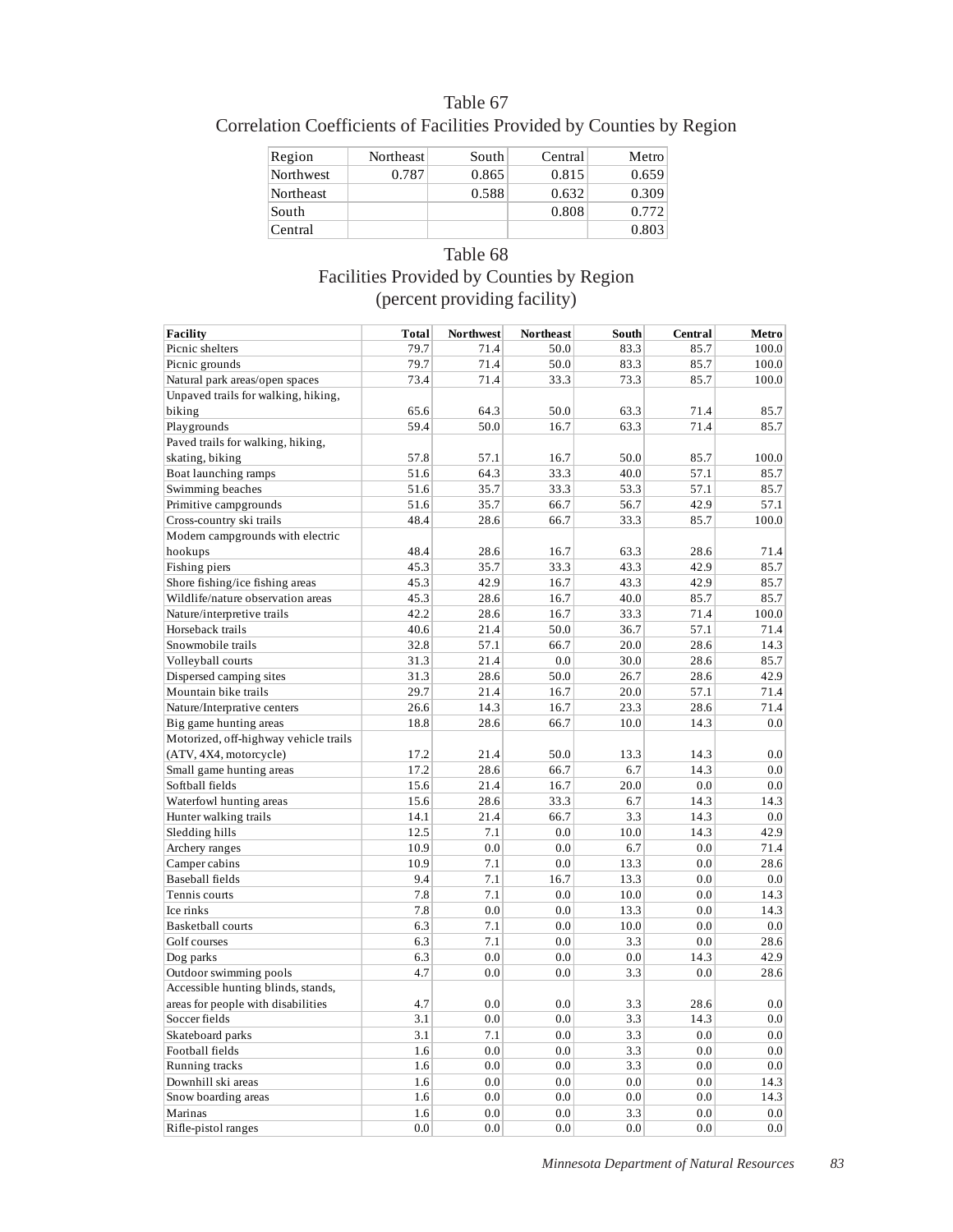| Density change  | $0.1 - 5.0$ | $5.1 - 50.0$ | $50.1 +$ |
|-----------------|-------------|--------------|----------|
| Negative $-0.0$ | 0.891       | 0.817        | 0.700    |
| $ 0.1 - 5.0 $   |             | 0.807        | 0.664    |
| $15.1 - 50.0$   |             |              | 0.804    |

# Table 70 Facilities Provided by Counties by Density Change (percent providing facility)

| 79.7<br>89.5<br>64.3<br>90.0<br>100.0<br>Picnic shelters<br>79.7<br>89.5<br>64.3<br>90.0<br>100.0<br>Picnic grounds<br>73.4<br>67.9<br>Natural park areas/open spaces<br>63.2<br>90.0<br>100.0<br>Unpaved trails for walking, hiking,<br>biking<br>57.9<br>90.0<br>85.7<br>65.6<br>57.1<br>Playgrounds<br>59.4<br>52.6<br>50.0<br>80.0<br>85.7<br>Paved trails for walking, hiking,<br>skating, biking<br>57.8<br>57.9<br>39.3<br>80.0<br>100.0<br>40.0<br>85.7<br>Boat launching ramps<br>51.6<br>52.6<br>46.4<br>39.3<br>Swimming beaches<br>51.6<br>47.4<br>70.0<br>85.7<br>51.6<br>73.7<br>35.7<br>50.0<br>57.1<br>Primitive campgrounds<br>48.4<br>42.9<br>100.0<br>Cross-country ski trails<br>21.1<br>80.0<br>Modern campgrounds with electric<br>48.4<br>68.4<br>32.1<br>40.0<br>71.4<br>hookups<br>Fishing piers<br>45.3<br>42.1<br>35.7<br>50.0<br>85.7<br>45.3<br>32.1<br>Shore fishing/ice fishing areas<br>52.6<br>40.0<br>85.7<br>45.3<br>25.0<br>85.7<br>Wildlife/nature observation areas<br>36.8<br>90.0<br>42.2<br>Nature/interpretive trails<br>21.1<br>28.6<br>80.0<br>100.0<br>40.6<br>35.7<br>60.0<br>71.4<br>Horseback trails<br>26.3<br>32.8<br>42.9<br>14.3<br>Snowmobile trails<br>31.6<br>20.0<br>31.3<br>17.9<br>50.0<br>85.7<br>Volleyball courts<br>21.1<br>31.3<br>47.4<br>21.4<br>42.9<br>Dispersed camping sites<br>20.0<br>Mountain bike trails<br>29.7<br>15.8<br>21.4<br>50.0<br>71.4<br>17.9<br>71.4<br>Nature/Interprative centers<br>26.6<br>15.8<br>40.0<br>Big game hunting areas<br>18.8<br>10.5<br>28.6<br>20.0<br>0.0<br>Motorized, off-highway vehicle trails<br>(ATV, 4X4, motorcycle)<br>17.2<br>10.5<br>32.1<br>0.0<br>0.0<br>17.2<br>10.5<br>28.6<br>10.0<br>0.0<br>Small game hunting areas<br>Softball fields<br>15.6<br>15.8<br>17.9<br>20.0<br>0.0<br>15.6<br>5.3<br>25.0<br>10.0<br>14.3<br>Waterfowl hunting areas<br>Hunter walking trails<br>14.1<br>10.5<br>21.4<br>10.0<br>0.0<br>12.5<br>42.9<br>Sledding hills<br>5.3<br>7.1<br>20.0<br>10.9<br>5.3<br>3.6<br>0.0<br>71.4<br>Archery ranges<br>Camper cabins<br>10.9<br>5.3<br>14.3<br>0.0<br>28.6<br>0.0<br><b>Baseball</b> fields<br>9.4<br>15.8<br>10.7<br>0.0<br>7.8<br>Tennis courts<br>5.3<br>10.7<br>0.0<br>14.3<br>7.8<br>5.3<br>7.1<br>10.0<br>14.3<br>Ice rinks<br>6.3<br>10.7<br>$0.0\,$<br><b>Basketball</b> courts<br>5.3<br>0.0<br>6.3<br>3.6<br>28.6<br>Golf courses<br>5.3<br>0.0<br>6.3<br>0.0<br>0.0<br>10.0<br>42.9<br>Dog parks<br>4.7<br>5.3<br>0.0<br>0.0<br>28.6<br>Outdoor swimming pools<br>Accessible hunting blinds, stands,<br>4.7<br>3.6<br>20.0<br>0.0<br>areas for people with disabilities<br>0.0<br>3.1<br>5.3<br>10.0<br>0.0<br>Soccer fields<br>0.0<br>Skateboard parks<br>3.1<br>5.3<br>3.6<br>0.0<br>0.0<br>1.6<br>0.0<br>0.0<br>Football fields<br>5.3<br>0.0<br>$1.6\,$<br>$0.0\,$<br>Running tracks<br>5.3<br>0.0<br>0.0<br>14.3<br>Downhill ski areas<br>1.6<br>0.0<br>0.0<br>0.0<br>Snow boarding areas<br>1.6<br>0.0<br>0.0<br>0.0<br>14.3<br>1.6<br>5.3<br>0.0<br>0.0<br>0.0<br>Marinas | <b>Facility</b>     | <b>Total</b> | neg - 0.0 | $0.1 - 5.0$ | $5.1 - 50.0$ | 50.1 - high |
|--------------------------------------------------------------------------------------------------------------------------------------------------------------------------------------------------------------------------------------------------------------------------------------------------------------------------------------------------------------------------------------------------------------------------------------------------------------------------------------------------------------------------------------------------------------------------------------------------------------------------------------------------------------------------------------------------------------------------------------------------------------------------------------------------------------------------------------------------------------------------------------------------------------------------------------------------------------------------------------------------------------------------------------------------------------------------------------------------------------------------------------------------------------------------------------------------------------------------------------------------------------------------------------------------------------------------------------------------------------------------------------------------------------------------------------------------------------------------------------------------------------------------------------------------------------------------------------------------------------------------------------------------------------------------------------------------------------------------------------------------------------------------------------------------------------------------------------------------------------------------------------------------------------------------------------------------------------------------------------------------------------------------------------------------------------------------------------------------------------------------------------------------------------------------------------------------------------------------------------------------------------------------------------------------------------------------------------------------------------------------------------------------------------------------------------------------------------------------------------------------------------------------------------------------------------------------------------------------------------------------------------------------------------------------------------------------------------------------------------------------------------------------------------------------------------------------------------------------------------------------------------------------------------------------------------------------------------------------------------------------------------------------------------------------|---------------------|--------------|-----------|-------------|--------------|-------------|
|                                                                                                                                                                                                                                                                                                                                                                                                                                                                                                                                                                                                                                                                                                                                                                                                                                                                                                                                                                                                                                                                                                                                                                                                                                                                                                                                                                                                                                                                                                                                                                                                                                                                                                                                                                                                                                                                                                                                                                                                                                                                                                                                                                                                                                                                                                                                                                                                                                                                                                                                                                                                                                                                                                                                                                                                                                                                                                                                                                                                                                                  |                     |              |           |             |              |             |
|                                                                                                                                                                                                                                                                                                                                                                                                                                                                                                                                                                                                                                                                                                                                                                                                                                                                                                                                                                                                                                                                                                                                                                                                                                                                                                                                                                                                                                                                                                                                                                                                                                                                                                                                                                                                                                                                                                                                                                                                                                                                                                                                                                                                                                                                                                                                                                                                                                                                                                                                                                                                                                                                                                                                                                                                                                                                                                                                                                                                                                                  |                     |              |           |             |              |             |
|                                                                                                                                                                                                                                                                                                                                                                                                                                                                                                                                                                                                                                                                                                                                                                                                                                                                                                                                                                                                                                                                                                                                                                                                                                                                                                                                                                                                                                                                                                                                                                                                                                                                                                                                                                                                                                                                                                                                                                                                                                                                                                                                                                                                                                                                                                                                                                                                                                                                                                                                                                                                                                                                                                                                                                                                                                                                                                                                                                                                                                                  |                     |              |           |             |              |             |
|                                                                                                                                                                                                                                                                                                                                                                                                                                                                                                                                                                                                                                                                                                                                                                                                                                                                                                                                                                                                                                                                                                                                                                                                                                                                                                                                                                                                                                                                                                                                                                                                                                                                                                                                                                                                                                                                                                                                                                                                                                                                                                                                                                                                                                                                                                                                                                                                                                                                                                                                                                                                                                                                                                                                                                                                                                                                                                                                                                                                                                                  |                     |              |           |             |              |             |
|                                                                                                                                                                                                                                                                                                                                                                                                                                                                                                                                                                                                                                                                                                                                                                                                                                                                                                                                                                                                                                                                                                                                                                                                                                                                                                                                                                                                                                                                                                                                                                                                                                                                                                                                                                                                                                                                                                                                                                                                                                                                                                                                                                                                                                                                                                                                                                                                                                                                                                                                                                                                                                                                                                                                                                                                                                                                                                                                                                                                                                                  |                     |              |           |             |              |             |
|                                                                                                                                                                                                                                                                                                                                                                                                                                                                                                                                                                                                                                                                                                                                                                                                                                                                                                                                                                                                                                                                                                                                                                                                                                                                                                                                                                                                                                                                                                                                                                                                                                                                                                                                                                                                                                                                                                                                                                                                                                                                                                                                                                                                                                                                                                                                                                                                                                                                                                                                                                                                                                                                                                                                                                                                                                                                                                                                                                                                                                                  |                     |              |           |             |              |             |
|                                                                                                                                                                                                                                                                                                                                                                                                                                                                                                                                                                                                                                                                                                                                                                                                                                                                                                                                                                                                                                                                                                                                                                                                                                                                                                                                                                                                                                                                                                                                                                                                                                                                                                                                                                                                                                                                                                                                                                                                                                                                                                                                                                                                                                                                                                                                                                                                                                                                                                                                                                                                                                                                                                                                                                                                                                                                                                                                                                                                                                                  |                     |              |           |             |              |             |
|                                                                                                                                                                                                                                                                                                                                                                                                                                                                                                                                                                                                                                                                                                                                                                                                                                                                                                                                                                                                                                                                                                                                                                                                                                                                                                                                                                                                                                                                                                                                                                                                                                                                                                                                                                                                                                                                                                                                                                                                                                                                                                                                                                                                                                                                                                                                                                                                                                                                                                                                                                                                                                                                                                                                                                                                                                                                                                                                                                                                                                                  |                     |              |           |             |              |             |
|                                                                                                                                                                                                                                                                                                                                                                                                                                                                                                                                                                                                                                                                                                                                                                                                                                                                                                                                                                                                                                                                                                                                                                                                                                                                                                                                                                                                                                                                                                                                                                                                                                                                                                                                                                                                                                                                                                                                                                                                                                                                                                                                                                                                                                                                                                                                                                                                                                                                                                                                                                                                                                                                                                                                                                                                                                                                                                                                                                                                                                                  |                     |              |           |             |              |             |
|                                                                                                                                                                                                                                                                                                                                                                                                                                                                                                                                                                                                                                                                                                                                                                                                                                                                                                                                                                                                                                                                                                                                                                                                                                                                                                                                                                                                                                                                                                                                                                                                                                                                                                                                                                                                                                                                                                                                                                                                                                                                                                                                                                                                                                                                                                                                                                                                                                                                                                                                                                                                                                                                                                                                                                                                                                                                                                                                                                                                                                                  |                     |              |           |             |              |             |
|                                                                                                                                                                                                                                                                                                                                                                                                                                                                                                                                                                                                                                                                                                                                                                                                                                                                                                                                                                                                                                                                                                                                                                                                                                                                                                                                                                                                                                                                                                                                                                                                                                                                                                                                                                                                                                                                                                                                                                                                                                                                                                                                                                                                                                                                                                                                                                                                                                                                                                                                                                                                                                                                                                                                                                                                                                                                                                                                                                                                                                                  |                     |              |           |             |              |             |
|                                                                                                                                                                                                                                                                                                                                                                                                                                                                                                                                                                                                                                                                                                                                                                                                                                                                                                                                                                                                                                                                                                                                                                                                                                                                                                                                                                                                                                                                                                                                                                                                                                                                                                                                                                                                                                                                                                                                                                                                                                                                                                                                                                                                                                                                                                                                                                                                                                                                                                                                                                                                                                                                                                                                                                                                                                                                                                                                                                                                                                                  |                     |              |           |             |              |             |
|                                                                                                                                                                                                                                                                                                                                                                                                                                                                                                                                                                                                                                                                                                                                                                                                                                                                                                                                                                                                                                                                                                                                                                                                                                                                                                                                                                                                                                                                                                                                                                                                                                                                                                                                                                                                                                                                                                                                                                                                                                                                                                                                                                                                                                                                                                                                                                                                                                                                                                                                                                                                                                                                                                                                                                                                                                                                                                                                                                                                                                                  |                     |              |           |             |              |             |
|                                                                                                                                                                                                                                                                                                                                                                                                                                                                                                                                                                                                                                                                                                                                                                                                                                                                                                                                                                                                                                                                                                                                                                                                                                                                                                                                                                                                                                                                                                                                                                                                                                                                                                                                                                                                                                                                                                                                                                                                                                                                                                                                                                                                                                                                                                                                                                                                                                                                                                                                                                                                                                                                                                                                                                                                                                                                                                                                                                                                                                                  |                     |              |           |             |              |             |
|                                                                                                                                                                                                                                                                                                                                                                                                                                                                                                                                                                                                                                                                                                                                                                                                                                                                                                                                                                                                                                                                                                                                                                                                                                                                                                                                                                                                                                                                                                                                                                                                                                                                                                                                                                                                                                                                                                                                                                                                                                                                                                                                                                                                                                                                                                                                                                                                                                                                                                                                                                                                                                                                                                                                                                                                                                                                                                                                                                                                                                                  |                     |              |           |             |              |             |
|                                                                                                                                                                                                                                                                                                                                                                                                                                                                                                                                                                                                                                                                                                                                                                                                                                                                                                                                                                                                                                                                                                                                                                                                                                                                                                                                                                                                                                                                                                                                                                                                                                                                                                                                                                                                                                                                                                                                                                                                                                                                                                                                                                                                                                                                                                                                                                                                                                                                                                                                                                                                                                                                                                                                                                                                                                                                                                                                                                                                                                                  |                     |              |           |             |              |             |
|                                                                                                                                                                                                                                                                                                                                                                                                                                                                                                                                                                                                                                                                                                                                                                                                                                                                                                                                                                                                                                                                                                                                                                                                                                                                                                                                                                                                                                                                                                                                                                                                                                                                                                                                                                                                                                                                                                                                                                                                                                                                                                                                                                                                                                                                                                                                                                                                                                                                                                                                                                                                                                                                                                                                                                                                                                                                                                                                                                                                                                                  |                     |              |           |             |              |             |
|                                                                                                                                                                                                                                                                                                                                                                                                                                                                                                                                                                                                                                                                                                                                                                                                                                                                                                                                                                                                                                                                                                                                                                                                                                                                                                                                                                                                                                                                                                                                                                                                                                                                                                                                                                                                                                                                                                                                                                                                                                                                                                                                                                                                                                                                                                                                                                                                                                                                                                                                                                                                                                                                                                                                                                                                                                                                                                                                                                                                                                                  |                     |              |           |             |              |             |
|                                                                                                                                                                                                                                                                                                                                                                                                                                                                                                                                                                                                                                                                                                                                                                                                                                                                                                                                                                                                                                                                                                                                                                                                                                                                                                                                                                                                                                                                                                                                                                                                                                                                                                                                                                                                                                                                                                                                                                                                                                                                                                                                                                                                                                                                                                                                                                                                                                                                                                                                                                                                                                                                                                                                                                                                                                                                                                                                                                                                                                                  |                     |              |           |             |              |             |
|                                                                                                                                                                                                                                                                                                                                                                                                                                                                                                                                                                                                                                                                                                                                                                                                                                                                                                                                                                                                                                                                                                                                                                                                                                                                                                                                                                                                                                                                                                                                                                                                                                                                                                                                                                                                                                                                                                                                                                                                                                                                                                                                                                                                                                                                                                                                                                                                                                                                                                                                                                                                                                                                                                                                                                                                                                                                                                                                                                                                                                                  |                     |              |           |             |              |             |
|                                                                                                                                                                                                                                                                                                                                                                                                                                                                                                                                                                                                                                                                                                                                                                                                                                                                                                                                                                                                                                                                                                                                                                                                                                                                                                                                                                                                                                                                                                                                                                                                                                                                                                                                                                                                                                                                                                                                                                                                                                                                                                                                                                                                                                                                                                                                                                                                                                                                                                                                                                                                                                                                                                                                                                                                                                                                                                                                                                                                                                                  |                     |              |           |             |              |             |
|                                                                                                                                                                                                                                                                                                                                                                                                                                                                                                                                                                                                                                                                                                                                                                                                                                                                                                                                                                                                                                                                                                                                                                                                                                                                                                                                                                                                                                                                                                                                                                                                                                                                                                                                                                                                                                                                                                                                                                                                                                                                                                                                                                                                                                                                                                                                                                                                                                                                                                                                                                                                                                                                                                                                                                                                                                                                                                                                                                                                                                                  |                     |              |           |             |              |             |
|                                                                                                                                                                                                                                                                                                                                                                                                                                                                                                                                                                                                                                                                                                                                                                                                                                                                                                                                                                                                                                                                                                                                                                                                                                                                                                                                                                                                                                                                                                                                                                                                                                                                                                                                                                                                                                                                                                                                                                                                                                                                                                                                                                                                                                                                                                                                                                                                                                                                                                                                                                                                                                                                                                                                                                                                                                                                                                                                                                                                                                                  |                     |              |           |             |              |             |
|                                                                                                                                                                                                                                                                                                                                                                                                                                                                                                                                                                                                                                                                                                                                                                                                                                                                                                                                                                                                                                                                                                                                                                                                                                                                                                                                                                                                                                                                                                                                                                                                                                                                                                                                                                                                                                                                                                                                                                                                                                                                                                                                                                                                                                                                                                                                                                                                                                                                                                                                                                                                                                                                                                                                                                                                                                                                                                                                                                                                                                                  |                     |              |           |             |              |             |
|                                                                                                                                                                                                                                                                                                                                                                                                                                                                                                                                                                                                                                                                                                                                                                                                                                                                                                                                                                                                                                                                                                                                                                                                                                                                                                                                                                                                                                                                                                                                                                                                                                                                                                                                                                                                                                                                                                                                                                                                                                                                                                                                                                                                                                                                                                                                                                                                                                                                                                                                                                                                                                                                                                                                                                                                                                                                                                                                                                                                                                                  |                     |              |           |             |              |             |
|                                                                                                                                                                                                                                                                                                                                                                                                                                                                                                                                                                                                                                                                                                                                                                                                                                                                                                                                                                                                                                                                                                                                                                                                                                                                                                                                                                                                                                                                                                                                                                                                                                                                                                                                                                                                                                                                                                                                                                                                                                                                                                                                                                                                                                                                                                                                                                                                                                                                                                                                                                                                                                                                                                                                                                                                                                                                                                                                                                                                                                                  |                     |              |           |             |              |             |
|                                                                                                                                                                                                                                                                                                                                                                                                                                                                                                                                                                                                                                                                                                                                                                                                                                                                                                                                                                                                                                                                                                                                                                                                                                                                                                                                                                                                                                                                                                                                                                                                                                                                                                                                                                                                                                                                                                                                                                                                                                                                                                                                                                                                                                                                                                                                                                                                                                                                                                                                                                                                                                                                                                                                                                                                                                                                                                                                                                                                                                                  |                     |              |           |             |              |             |
|                                                                                                                                                                                                                                                                                                                                                                                                                                                                                                                                                                                                                                                                                                                                                                                                                                                                                                                                                                                                                                                                                                                                                                                                                                                                                                                                                                                                                                                                                                                                                                                                                                                                                                                                                                                                                                                                                                                                                                                                                                                                                                                                                                                                                                                                                                                                                                                                                                                                                                                                                                                                                                                                                                                                                                                                                                                                                                                                                                                                                                                  |                     |              |           |             |              |             |
|                                                                                                                                                                                                                                                                                                                                                                                                                                                                                                                                                                                                                                                                                                                                                                                                                                                                                                                                                                                                                                                                                                                                                                                                                                                                                                                                                                                                                                                                                                                                                                                                                                                                                                                                                                                                                                                                                                                                                                                                                                                                                                                                                                                                                                                                                                                                                                                                                                                                                                                                                                                                                                                                                                                                                                                                                                                                                                                                                                                                                                                  |                     |              |           |             |              |             |
|                                                                                                                                                                                                                                                                                                                                                                                                                                                                                                                                                                                                                                                                                                                                                                                                                                                                                                                                                                                                                                                                                                                                                                                                                                                                                                                                                                                                                                                                                                                                                                                                                                                                                                                                                                                                                                                                                                                                                                                                                                                                                                                                                                                                                                                                                                                                                                                                                                                                                                                                                                                                                                                                                                                                                                                                                                                                                                                                                                                                                                                  |                     |              |           |             |              |             |
|                                                                                                                                                                                                                                                                                                                                                                                                                                                                                                                                                                                                                                                                                                                                                                                                                                                                                                                                                                                                                                                                                                                                                                                                                                                                                                                                                                                                                                                                                                                                                                                                                                                                                                                                                                                                                                                                                                                                                                                                                                                                                                                                                                                                                                                                                                                                                                                                                                                                                                                                                                                                                                                                                                                                                                                                                                                                                                                                                                                                                                                  |                     |              |           |             |              |             |
|                                                                                                                                                                                                                                                                                                                                                                                                                                                                                                                                                                                                                                                                                                                                                                                                                                                                                                                                                                                                                                                                                                                                                                                                                                                                                                                                                                                                                                                                                                                                                                                                                                                                                                                                                                                                                                                                                                                                                                                                                                                                                                                                                                                                                                                                                                                                                                                                                                                                                                                                                                                                                                                                                                                                                                                                                                                                                                                                                                                                                                                  |                     |              |           |             |              |             |
|                                                                                                                                                                                                                                                                                                                                                                                                                                                                                                                                                                                                                                                                                                                                                                                                                                                                                                                                                                                                                                                                                                                                                                                                                                                                                                                                                                                                                                                                                                                                                                                                                                                                                                                                                                                                                                                                                                                                                                                                                                                                                                                                                                                                                                                                                                                                                                                                                                                                                                                                                                                                                                                                                                                                                                                                                                                                                                                                                                                                                                                  |                     |              |           |             |              |             |
|                                                                                                                                                                                                                                                                                                                                                                                                                                                                                                                                                                                                                                                                                                                                                                                                                                                                                                                                                                                                                                                                                                                                                                                                                                                                                                                                                                                                                                                                                                                                                                                                                                                                                                                                                                                                                                                                                                                                                                                                                                                                                                                                                                                                                                                                                                                                                                                                                                                                                                                                                                                                                                                                                                                                                                                                                                                                                                                                                                                                                                                  |                     |              |           |             |              |             |
|                                                                                                                                                                                                                                                                                                                                                                                                                                                                                                                                                                                                                                                                                                                                                                                                                                                                                                                                                                                                                                                                                                                                                                                                                                                                                                                                                                                                                                                                                                                                                                                                                                                                                                                                                                                                                                                                                                                                                                                                                                                                                                                                                                                                                                                                                                                                                                                                                                                                                                                                                                                                                                                                                                                                                                                                                                                                                                                                                                                                                                                  |                     |              |           |             |              |             |
|                                                                                                                                                                                                                                                                                                                                                                                                                                                                                                                                                                                                                                                                                                                                                                                                                                                                                                                                                                                                                                                                                                                                                                                                                                                                                                                                                                                                                                                                                                                                                                                                                                                                                                                                                                                                                                                                                                                                                                                                                                                                                                                                                                                                                                                                                                                                                                                                                                                                                                                                                                                                                                                                                                                                                                                                                                                                                                                                                                                                                                                  |                     |              |           |             |              |             |
|                                                                                                                                                                                                                                                                                                                                                                                                                                                                                                                                                                                                                                                                                                                                                                                                                                                                                                                                                                                                                                                                                                                                                                                                                                                                                                                                                                                                                                                                                                                                                                                                                                                                                                                                                                                                                                                                                                                                                                                                                                                                                                                                                                                                                                                                                                                                                                                                                                                                                                                                                                                                                                                                                                                                                                                                                                                                                                                                                                                                                                                  |                     |              |           |             |              |             |
|                                                                                                                                                                                                                                                                                                                                                                                                                                                                                                                                                                                                                                                                                                                                                                                                                                                                                                                                                                                                                                                                                                                                                                                                                                                                                                                                                                                                                                                                                                                                                                                                                                                                                                                                                                                                                                                                                                                                                                                                                                                                                                                                                                                                                                                                                                                                                                                                                                                                                                                                                                                                                                                                                                                                                                                                                                                                                                                                                                                                                                                  |                     |              |           |             |              |             |
|                                                                                                                                                                                                                                                                                                                                                                                                                                                                                                                                                                                                                                                                                                                                                                                                                                                                                                                                                                                                                                                                                                                                                                                                                                                                                                                                                                                                                                                                                                                                                                                                                                                                                                                                                                                                                                                                                                                                                                                                                                                                                                                                                                                                                                                                                                                                                                                                                                                                                                                                                                                                                                                                                                                                                                                                                                                                                                                                                                                                                                                  |                     |              |           |             |              |             |
|                                                                                                                                                                                                                                                                                                                                                                                                                                                                                                                                                                                                                                                                                                                                                                                                                                                                                                                                                                                                                                                                                                                                                                                                                                                                                                                                                                                                                                                                                                                                                                                                                                                                                                                                                                                                                                                                                                                                                                                                                                                                                                                                                                                                                                                                                                                                                                                                                                                                                                                                                                                                                                                                                                                                                                                                                                                                                                                                                                                                                                                  |                     |              |           |             |              |             |
|                                                                                                                                                                                                                                                                                                                                                                                                                                                                                                                                                                                                                                                                                                                                                                                                                                                                                                                                                                                                                                                                                                                                                                                                                                                                                                                                                                                                                                                                                                                                                                                                                                                                                                                                                                                                                                                                                                                                                                                                                                                                                                                                                                                                                                                                                                                                                                                                                                                                                                                                                                                                                                                                                                                                                                                                                                                                                                                                                                                                                                                  |                     |              |           |             |              |             |
|                                                                                                                                                                                                                                                                                                                                                                                                                                                                                                                                                                                                                                                                                                                                                                                                                                                                                                                                                                                                                                                                                                                                                                                                                                                                                                                                                                                                                                                                                                                                                                                                                                                                                                                                                                                                                                                                                                                                                                                                                                                                                                                                                                                                                                                                                                                                                                                                                                                                                                                                                                                                                                                                                                                                                                                                                                                                                                                                                                                                                                                  |                     |              |           |             |              |             |
|                                                                                                                                                                                                                                                                                                                                                                                                                                                                                                                                                                                                                                                                                                                                                                                                                                                                                                                                                                                                                                                                                                                                                                                                                                                                                                                                                                                                                                                                                                                                                                                                                                                                                                                                                                                                                                                                                                                                                                                                                                                                                                                                                                                                                                                                                                                                                                                                                                                                                                                                                                                                                                                                                                                                                                                                                                                                                                                                                                                                                                                  |                     |              |           |             |              |             |
|                                                                                                                                                                                                                                                                                                                                                                                                                                                                                                                                                                                                                                                                                                                                                                                                                                                                                                                                                                                                                                                                                                                                                                                                                                                                                                                                                                                                                                                                                                                                                                                                                                                                                                                                                                                                                                                                                                                                                                                                                                                                                                                                                                                                                                                                                                                                                                                                                                                                                                                                                                                                                                                                                                                                                                                                                                                                                                                                                                                                                                                  |                     |              |           |             |              |             |
|                                                                                                                                                                                                                                                                                                                                                                                                                                                                                                                                                                                                                                                                                                                                                                                                                                                                                                                                                                                                                                                                                                                                                                                                                                                                                                                                                                                                                                                                                                                                                                                                                                                                                                                                                                                                                                                                                                                                                                                                                                                                                                                                                                                                                                                                                                                                                                                                                                                                                                                                                                                                                                                                                                                                                                                                                                                                                                                                                                                                                                                  |                     |              |           |             |              |             |
|                                                                                                                                                                                                                                                                                                                                                                                                                                                                                                                                                                                                                                                                                                                                                                                                                                                                                                                                                                                                                                                                                                                                                                                                                                                                                                                                                                                                                                                                                                                                                                                                                                                                                                                                                                                                                                                                                                                                                                                                                                                                                                                                                                                                                                                                                                                                                                                                                                                                                                                                                                                                                                                                                                                                                                                                                                                                                                                                                                                                                                                  |                     |              |           |             |              |             |
|                                                                                                                                                                                                                                                                                                                                                                                                                                                                                                                                                                                                                                                                                                                                                                                                                                                                                                                                                                                                                                                                                                                                                                                                                                                                                                                                                                                                                                                                                                                                                                                                                                                                                                                                                                                                                                                                                                                                                                                                                                                                                                                                                                                                                                                                                                                                                                                                                                                                                                                                                                                                                                                                                                                                                                                                                                                                                                                                                                                                                                                  |                     |              |           |             |              |             |
|                                                                                                                                                                                                                                                                                                                                                                                                                                                                                                                                                                                                                                                                                                                                                                                                                                                                                                                                                                                                                                                                                                                                                                                                                                                                                                                                                                                                                                                                                                                                                                                                                                                                                                                                                                                                                                                                                                                                                                                                                                                                                                                                                                                                                                                                                                                                                                                                                                                                                                                                                                                                                                                                                                                                                                                                                                                                                                                                                                                                                                                  |                     |              |           |             |              |             |
|                                                                                                                                                                                                                                                                                                                                                                                                                                                                                                                                                                                                                                                                                                                                                                                                                                                                                                                                                                                                                                                                                                                                                                                                                                                                                                                                                                                                                                                                                                                                                                                                                                                                                                                                                                                                                                                                                                                                                                                                                                                                                                                                                                                                                                                                                                                                                                                                                                                                                                                                                                                                                                                                                                                                                                                                                                                                                                                                                                                                                                                  |                     |              |           |             |              |             |
|                                                                                                                                                                                                                                                                                                                                                                                                                                                                                                                                                                                                                                                                                                                                                                                                                                                                                                                                                                                                                                                                                                                                                                                                                                                                                                                                                                                                                                                                                                                                                                                                                                                                                                                                                                                                                                                                                                                                                                                                                                                                                                                                                                                                                                                                                                                                                                                                                                                                                                                                                                                                                                                                                                                                                                                                                                                                                                                                                                                                                                                  |                     |              |           |             |              |             |
|                                                                                                                                                                                                                                                                                                                                                                                                                                                                                                                                                                                                                                                                                                                                                                                                                                                                                                                                                                                                                                                                                                                                                                                                                                                                                                                                                                                                                                                                                                                                                                                                                                                                                                                                                                                                                                                                                                                                                                                                                                                                                                                                                                                                                                                                                                                                                                                                                                                                                                                                                                                                                                                                                                                                                                                                                                                                                                                                                                                                                                                  | Rifle-pistol ranges | 0.0          | 0.0       | 0.0         | 0.0          | 0.0         |

*84 2004 Outdoor Recreation Facility Survey of Minnesota Cities, Counties, and School Districts—Part 1: Facility Adequacy*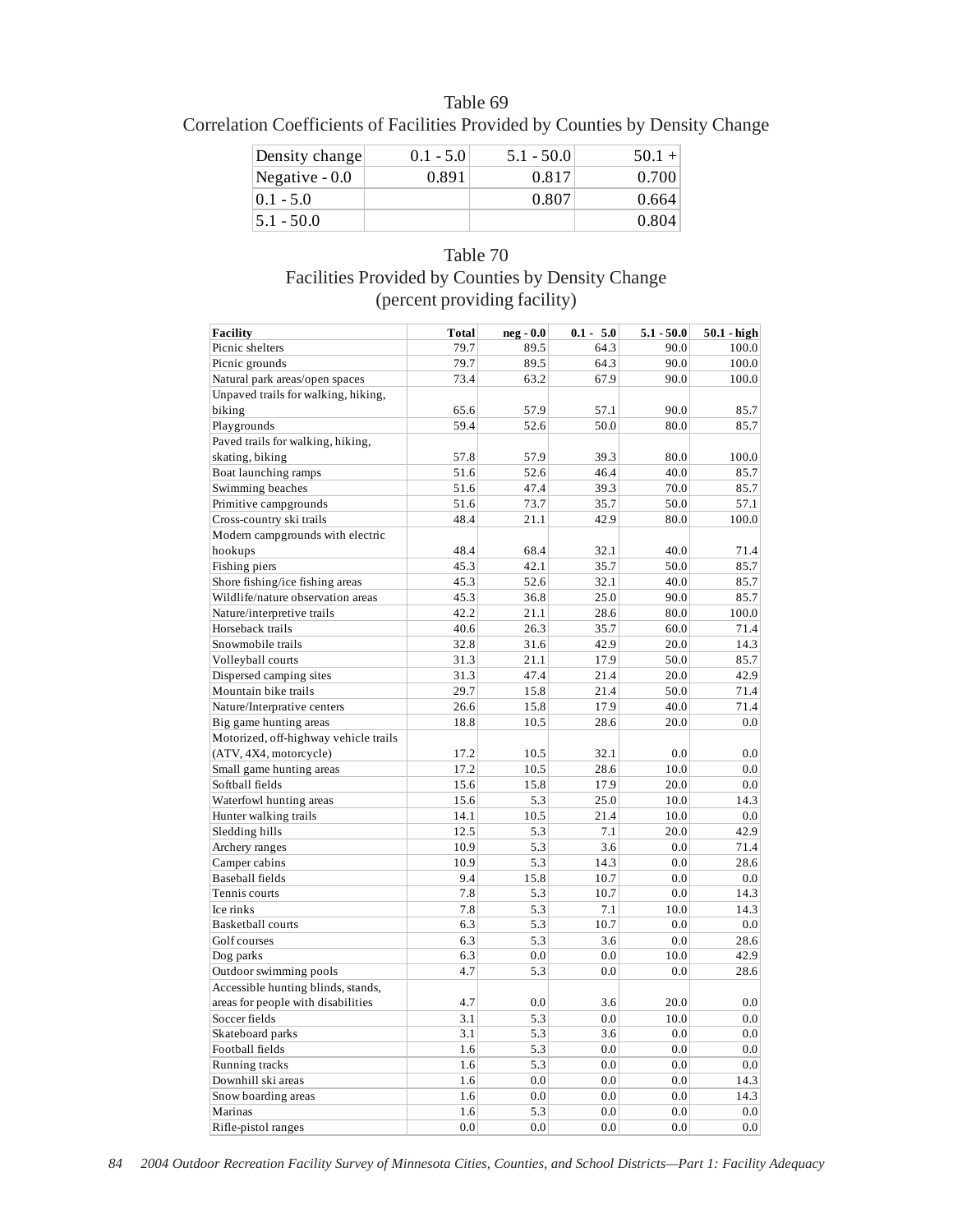### Correlation Coefficients of Facilities Provided by Counties by Population

| Population      | 2,000-49,999 |       | 50,000-149,999 150,000-599,999 | $600.000+$ |
|-----------------|--------------|-------|--------------------------------|------------|
| $ \leq 20.000$  | 0.885        | 0.753 | 0.600                          | 0.446      |
| 2,000-49.999    |              | 0.850 | 0.737                          | 0.460      |
| 50,000-149,999  |              |       | 0.774                          | 0.603      |
| 150.000-599.999 |              |       |                                | 0.764      |

### Table 72 Facilities Provided by Counties by Population (percent providing facility)

|                                       |       |          | $20,000 -$ | $50,000 -$ | $150,000 -$ |             |
|---------------------------------------|-------|----------|------------|------------|-------------|-------------|
| <b>Facility</b>                       | total | < 20,000 | 49,999     | 149,999    | 599,999     | $600,000 +$ |
| Picnic shelters                       | 79.7  | 70.4     | 79.2       | 100.0      | 100.0       | 100.0       |
| Picnic grounds                        | 79.7  | 70.4     | 79.2       | 100.0      | 100.0       | 100.0       |
| Natural park areas/open spaces        | 73.4  | 59.3     | 75.0       | 100.0      | 100.0       | 100.0       |
| Unpaved trails for walking, hiking,   |       |          |            |            |             |             |
| biking                                | 65.6  | 55.6     | 66.7       | 75.0       | 100.0       | 100.0       |
| Playgrounds                           | 59.4  | 44.4     | 58.3       | 87.5       | 100.0       | 100.0       |
| Paved trails for walking, hiking,     |       |          |            |            |             |             |
| skating, biking                       | 57.8  | 51.9     | 41.7       | 100.0      | 100.0       | 100.0       |
| Boat launching ramps                  | 51.6  | 37.0     | 54.2       | 62.5       | 100.0       | 100.0       |
| Swimming beaches                      | 51.6  | 40.7     | 45.8       | 75.0       | 100.0       | 100.0       |
| Primitive campgrounds                 | 51.6  | 55.6     | 41.7       | 62.5       | 50.0        | 100.0       |
| Cross-country ski trails              | 48.4  | 25.9     | 50.0       | 87.5       | 100.0       | 100.0       |
| Modern campgrounds with electric      |       |          |            |            |             |             |
| hookups                               | 48.4  | 48.1     | 37.5       | 62.5       | 75.0        | 100.0       |
| Fishing piers                         | 45.3  | 40.7     | 29.2       | 75.0       | 100.0       | 100.0       |
| Shore fishing/ice fishing areas       | 45.3  | 44.4     | 29.2       | 62.5       | 100.0       | 100.0       |
| Wildlife/nature observation areas     | 45.3  | 29.6     | 41.7       | 75.0       | 100.0       | 100.0       |
| Nature/interpretive trails            | 42.2  | 18.5     | 41.7       | 87.5       | 100.0       | 100.0       |
| Horseback trails                      | 40.6  | 25.9     | 37.5       | 75.0       | 75.0        | 100.0       |
| Snowmobile trails                     | 32.8  | 48.1     | 25.0       | 12.5       | 0.0         | 100.0       |
| Volleyball courts                     | 31.3  | 14.8     | 29.2       | 50.0       | 100.0       | 100.0       |
| Dispersed camping sites               | 31.3  | 37.0     | 20.8       | 37.5       | 25.0        | 100.0       |
| Mountain bike trails                  | 29.7  | 14.8     | 29.2       | 37.5       | 100.0       | 100.0       |
| Nature/Interprative centers           | 26.6  | 11.1     | 16.7       | 75.0       | 75.0        | 100.0       |
| Big game hunting areas                | 18.8  | 18.5     | 25.0       | 12.5       | 0.0         | 0.0         |
| Motorized, off-highway vehicle trails |       |          |            |            |             |             |
| (ATV, 4X4, motorcycle)                | 17.2  | 25.9     | 16.7       | 0.0        | 0.0         | 0.0         |
| Small game hunting areas              | 17.2  | 18.5     | 25.0       | 0.0        | 0.0         | 0.0         |
| Softball fields                       | 15.6  | 18.5     | 20.8       | 0.0        | 0.0         | 0.0         |
| Waterfowl hunting areas               | 15.6  | 14.8     | 20.8       | 0.0        | 25.0        | 0.0         |
| Hunter walking trails                 | 14.1  | 11.1     | 25.0       | 0.0        | 0.0         | 0.0         |
| Sledding hills                        | 12.5  | 0.0      | 16.7       | 25.0       | 25.0        | 100.0       |
| Archery ranges                        | 10.9  | 0.0      | 8.3        | 0.0        | 100.0       | 100.0       |
| Camper cabins                         | 10.9  | 11.1     | 8.3        | 0.0        | 25.0        | 100.0       |
| <b>Baseball</b> fields                | 9.4   | 11.1     | 12.5       | 0.0        | 0.0         | 0.0         |
| Tennis courts                         | 7.8   | 3.7      | 8.3        | 25.0       | 0.0         | 0.0         |
| Ice rinks                             | 7.8   | 3.7      | 12.5       | 0.0        | 25.0        | 0.0         |
| <b>Basketball courts</b>              | 6.3   | 3.7      | 8.3        | 12.5       | 0.0         | 0.0         |
| Golf courses                          | 6.3   | 3.7      | 4.2        | 0.0        | 25.0        | 100.0       |
| Dog parks                             | 6.3   | 0.0      | 4.2        | 0.0        | 50.0        | 100.0       |
| Outdoor swimming pools                | 4.7   | 3.7      | 0.0        | 0.0        | 25.0        | 100.0       |
| Accessible hunting blinds, stands,    |       |          |            |            |             |             |
| areas for people with disabilities    | 4.7   | 0.0      | 8.3        | 12.5       | 0.0         | 0.0         |
| Soccer fields                         | 3.1   | 0.0      | 8.3        | 0.0        | 0.0         | 0.0         |
| Skateboard parks                      | 3.1   | 3.7      | 4.2        | 0.0        | 0.0         | 0.0         |
| Football fields                       | 1.6   | 0.0      | 4.2        | 0.0        | 0.0         | 0.0         |
| Running tracks                        | 1.6   | 0.0      | 4.2        | 0.0        | 0.0         | 0.0         |
| Downhill ski areas                    | 1.6   | 0.0      | 0.0        | 0.0        | 0.0         | 100.0       |
|                                       | 1.6   | 0.0      | 0.0        | 0.0        | 0.0         | 100.0       |
| Snow boarding areas                   | 1.6   | 3.7      |            |            | 0.0         |             |
| Marinas                               |       |          | 0.0        | 0.0        |             | 0.0         |
| Rifle-pistol ranges                   | 0.0   | 0.0      | 0.0        | 0.0        | 0.0         | 0.0         |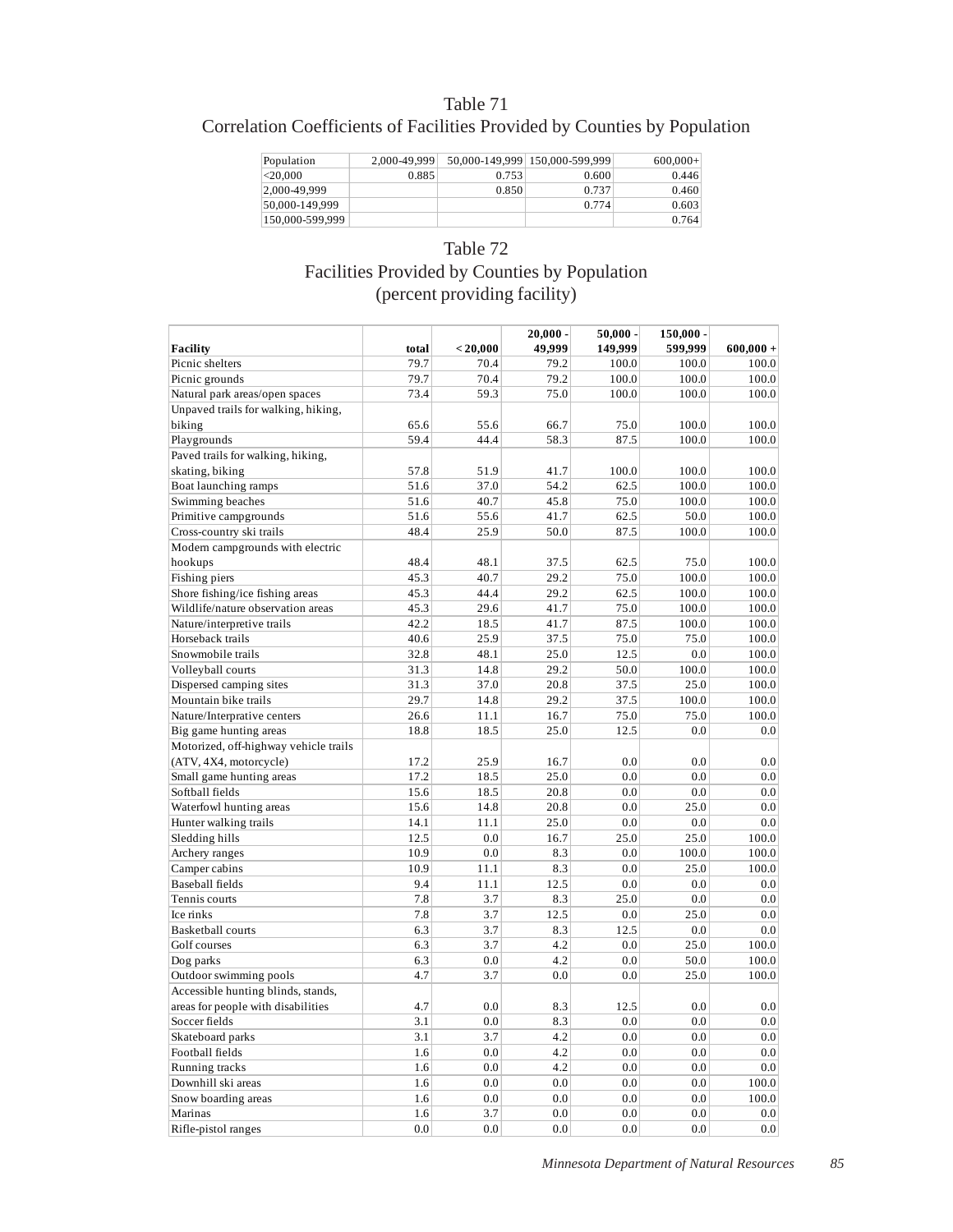# Correlation Coefficients of Facilities Provided by Counties by Income

| Income            | \$35,000-\$39,999 | \$40,000-\$49,999 | $$50,000+$ |
|-------------------|-------------------|-------------------|------------|
| \$30,000-\$34,000 | 0.848             | 0.825             | 0.699      |
| \$35,000-\$39,999 |                   | 0.830             | 0.757      |
| \$40,000-\$49,999 |                   |                   | 0.797      |

### Table 74 Facilities Provided by Counties by Income (percent providing facility)

|                                       |       | \$30,000 - | \$35,000 - | $$40,000$ - |             |
|---------------------------------------|-------|------------|------------|-------------|-------------|
| Facility                              | Total | \$34,999   | \$39,999   | \$49,999    | $$50,000 +$ |
| Picnic shelters                       | 79.7  | 78.9       | 81.0       | 64.3        | 100.0       |
| Picnic grounds                        | 79.7  | 78.9       | 81.0       | 64.3        | 100.0       |
| Natural park areas/open spaces        | 73.4  | 68.4       | 66.7       | 71.4        | 100.0       |
| Unpaved trails for walking, hiking,   |       |            |            |             |             |
| biking                                | 65.6  | 68.4       | 52.4       | 64.3        | 90.0        |
| Playgrounds                           | 59.4  | 57.9       | 52.4       | 57.1        | 80.0        |
| Paved trails for walking, hiking,     |       |            |            |             |             |
| skating, biking                       | 57.8  | 47.4       | 57.1       | 42.9        | 100.0       |
| Boat launching ramps                  | 51.6  | 63.2       | 38.1       | 35.7        | 80.0        |
| Swimming beaches                      | 51.6  | 52.6       | 28.6       | 64.3        | 80.0        |
| Primitive campgrounds                 | 51.6  | 63.2       | 52.4       | 28.6        | 60.0        |
| Cross-country ski trails              | 48.4  | 31.6       | 38.1       | 50.0        | 100.0       |
| Modern campgrounds with electric      |       |            |            |             |             |
| hookups                               | 48.4  | 57.9       | 42.9       | 28.6        | 70.0        |
| Fishing piers                         | 45.3  | 47.4       | 23.8       | 57.1        | 70.0        |
| Shore fishing/ice fishing areas       | 45.3  | 57.9       | 23.8       | 42.9        | 70.0        |
| Wildlife/nature observation areas     | 45.3  | 31.6       | 38.1       | 42.9        | 90.0        |
| Nature/interpretive trails            | 42.2  | 21.1       | 33.3       | 42.9        | 100.0       |
| Horseback trails                      | 40.6  | 31.6       | 28.6       | 35.7        | 90.0        |
| Snowmobile trails                     | 32.8  | 52.6       | 28.6       | 28.6        | 10.0        |
| Volleyball courts                     | 31.3  | 15.8       | 23.8       | 28.6        | 80.0        |
| Dispersed camping sites               | 31.3  | 47.4       | 28.6       | 7.1         | 40.0        |
| Mountain bike trails                  | 29.7  | 26.3       | 14.3       | 28.6        | 70.0        |
| Nature/Interprative centers           | 26.6  | 21.1       | 9.5        | 35.7        | 60.0        |
| Big game hunting areas                | 18.8  | 26.3       | 14.3       | 14.3        | 20.0        |
| Motorized, off-highway vehicle trails |       |            |            |             |             |
| (ATV, 4X4, motorcycle)                | 17.2  | 31.6       | 9.5        | 21.4        | 0.0         |
| Small game hunting areas              | 17.2  | 26.3       | 14.3       | 14.3        | 10.0        |
| Softball fields                       | 15.6  | 15.8       | 19.0       | 21.4        | 0.0         |
| Waterfowl hunting areas               | 15.6  | 26.3       | 4.8        | 14.3        | 20.0        |
| Hunter walking trails                 | 14.1  | 21.1       | 14.3       | 7.1         | 10.0        |
| Sledding hills                        | 12.5  | 0.0        | 14.3       | 14.3        | 30.0        |
| Archery ranges                        | 10.9  | 0.0        | 4.8        | 14.3        | 40.0        |
| Camper cabins                         | 10.9  | 10.5       | 9.5        | 7.1         | 20.0        |
| <b>Baseball</b> fields                | 9.4   | 10.5       | 9.5        | 14.3        | 0.0         |
| Tennis courts                         | 7.8   | 0.0        | 14.3       | 7.1         | 10.0        |
| Ice rinks                             | 7.8   | 0.0        | 4.8        | 28.6        | 0.0         |
| <b>Basketball courts</b>              | 6.3   | 0.0        | 14.3       | 7.1         | 0.0         |
| Golf courses                          | 6.3   | 5.3        | 4.8        | 7.1         | 10.0        |
| Dog parks                             | 6.3   | 0.0        | 0.0        | 7.1         | 30.0        |
| Outdoor swimming pools                | 4.7   | 5.3        | 0.0        | 7.1         | 10.0        |
| Accessible hunting blinds, stands,    |       |            |            |             |             |
|                                       | 4.7   | 0.0        | 4.8        | 0.0         | 20.0        |
| areas for people with disabilities    | 3.1   |            |            |             |             |
| Soccer fields<br>Skateboard parks     | 3.1   | 0.0<br>0.0 | 4.8<br>9.5 | 0.0<br>0.0  | 10.0<br>0.0 |
|                                       |       |            |            |             |             |
| Football fields                       | 1.6   | 0.0        | 4.8        | 0.0         | 0.0         |
| Running tracks                        | 1.6   | 0.0<br>0.0 | 4.8        | 0.0<br>0.0  | 0.0         |
| Downhill ski areas                    | 1.6   |            | 0.0        |             | 10.0        |
| Snow boarding areas                   | 1.6   | 0.0        | 0.0        | 0.0         | 10.0        |
| Marinas                               | 1.6   | 5.3        | 0.0        | 0.0         | 0.0         |
| Rifle-pistol ranges                   | 0.0   | 0.0        | 0.0        | 0.0         | 0.0         |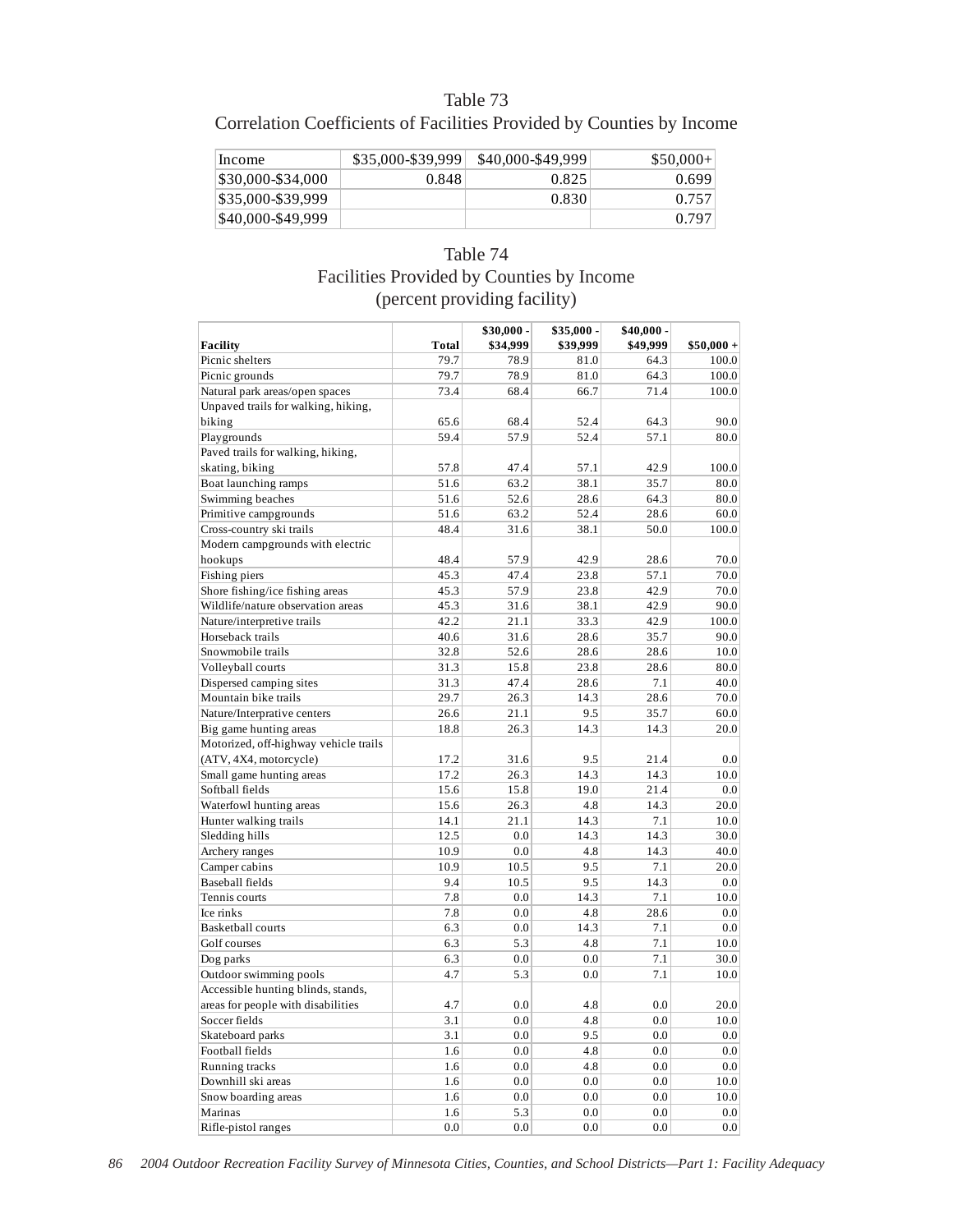# Table 75 Facilities Needed Now by Counties by Facility Provided by Counties (percent indicating need)

|                                                                       |              |         | Don't   |
|-----------------------------------------------------------------------|--------------|---------|---------|
| Facility                                                              | <b>Total</b> | Provide | provide |
| Motorized, off-highway vehicle trails (ATV, 4X4, motorcycle)          | 54.5         | 54.5    | 54.5    |
| Paved trails for walking, hiking, skating, biking                     | 51.5         | 61.8    | 40.6    |
| Mountain bike trails                                                  | 43.8         | 50.0    | 41.3    |
| Camper cabins                                                         | 38.7         | 71.4    | 34.5    |
| Nature/interpretive trails                                            | 37.5         | 44.4    | 32.4    |
| Modern campgrounds with electric hookups                              | 35.9         | 46.7    | 26.5    |
| Horseback trails                                                      | 35.9         | 32.0    | 38.5    |
| Unpaved trails for walking, hiking, biking                            | 34.8         | 32.5    | 38.5    |
| Fishing piers                                                         | 31.8         | 31.0    | 32.4    |
| Accessible hunting blinds, stands, areas for people with disabilities | 29.3         | 33.3    | 29.1    |
| Skateboard parks                                                      | 28.3         | 100.0   | 27.1    |
| Dispersed camping sites                                               | 24.2         | 35.0    | 19.0    |
| Dog parks                                                             | 24.2         | 25.0    | 24.2    |
| Cross-country ski trails                                              | 21.9         | 16.1    | 27.3    |
| Small game hunting areas                                              | 21.3         | 10.0    | 23.5    |
| Nature/Interprative centers                                           | 21.2         | 23.5    | 20.4    |
| Outdoor swimming pools                                                | 21.0         | 0.0     | 22.0    |
| Shore fishing/ice fishing areas                                       | 20.9         | 24.1    | 18.4    |
| Swimming beaches                                                      | 20.3         | 18.2    | 22.6    |
| Primitive campgrounds                                                 | 20.0         | 28.1    | 12.1    |
| Playgrounds                                                           | 19.7         | 22.2    | 16.7    |
| Archery ranges                                                        | 19.7         | 16.7    | 20.0    |
| Big game hunting areas                                                | 19.7         | 18.2    | 20.0    |
| Natural park areas/open spaces                                        | 18.2         | 13.3    | 28.6    |
| Picnic shelters                                                       | 17.9         | 18.4    | 16.7    |
| Boat launching ramps                                                  | 17.9         | 21.2    | 14.7    |
| Downhill ski areas                                                    | 17.7         | 100.0   | 16.4    |
| Volleyball courts                                                     | 16.4         | 35.3    | 9.1     |
| <b>Basketball courts</b>                                              | 16.1         | 66.7    | 13.6    |
| Sledding hills                                                        | 16.1         | 28.6    | 14.5    |
| Softball fields                                                       | 16.1         | 62.5    | 9.3     |
| Soccer fields                                                         | 16.1         | 0.0     | 16.4    |
| Snow boarding areas                                                   | 16.1         | 100.0   | 14.8    |
| Waterfowl hunting areas                                               | 14.8         | 11.1    | 15.4    |
| Wildlife/nature observation areas                                     | 13.6         | 10.7    | 15.8    |
| Hunter walking trails                                                 | 13.1         | 12.5    | 13.2    |
| Marinas                                                               | 12.3         | 0.0     | 12.5    |
| Picnic grounds                                                        | 11.9         | 10.2    | 16.7    |
| Rifle-pistol ranges                                                   | 11.5         | 0.0     | 11.5    |
| Baseball fields                                                       | 11.3         | 20.0    | 10.5    |
| Ice rinks                                                             | 9.8          | 0.0     | 10.5    |
| Tennis courts                                                         | 9.7          | 25.0    | 8.6     |
| Golf courses                                                          | 8.1          | 33.3    | 6.8     |
| Snowmobile trails                                                     | 7.8          | 10.5    | 6.7     |
| Football fields                                                       | 6.5          | 0.0     | 6.5     |
| Running tracks                                                        | 4.8          | 0.0     | 4.8     |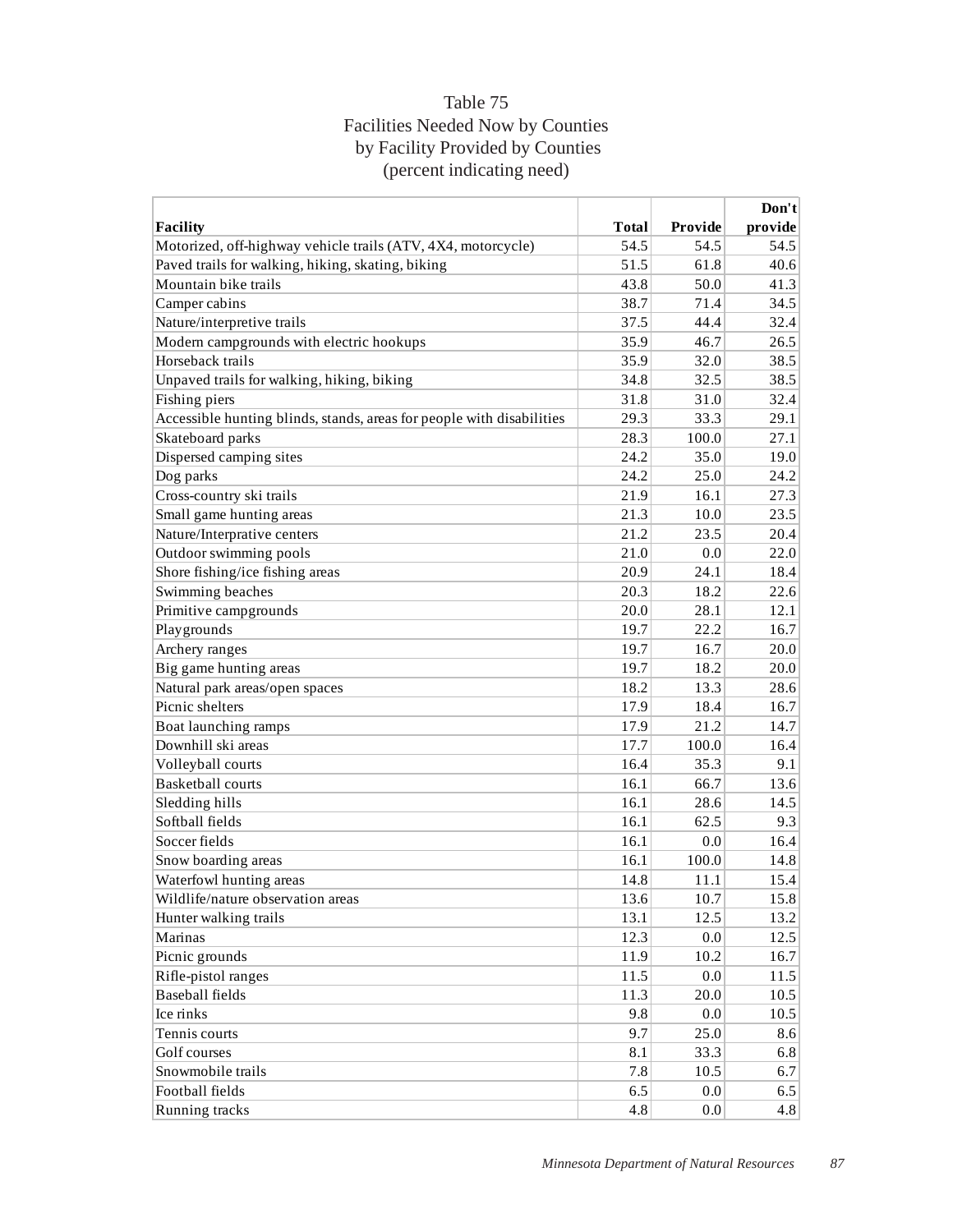# Table 76 Facilities Needed Now Plus Facilities Needed Within Five Years by Counties by Facilities Provided by Counties (percent indicating need)

|                                                                       |       |         | Don't   |
|-----------------------------------------------------------------------|-------|---------|---------|
| <b>Facility</b>                                                       | Total | Provide | provide |
| Paved trails for walking, hiking, skating, biking                     | 68.2  | 79.4    | 56.2    |
| Motorized, off-highway vehicle trails (ATV, 4X4, motorcycle)          | 68.1  | 63.6    | 69.0    |
| Modern campgrounds with electric hookups                              | 59.3  | 73.4    | 47.1    |
| Unpaved trails for walking, hiking, biking                            | 56.0  | 60.0    | 50.0    |
| Mountain bike trails                                                  | 53.2  | 72.2    | 45.6    |
| Nature/interpretive trails                                            | 53.1  | 66.6    | 43.2    |
| Horseback trails                                                      | 50.0  | 56.0    | 46.2    |
| Cross-country ski trails                                              | 50.0  | 54.8    | 45.5    |
| Dispersed camping sites                                               | 46.8  | 75.0    | 33.3    |
| Fishing piers                                                         | 45.4  | 48.2    | 43.2    |
| Camper cabins                                                         | 45.2  | 85.7    | 40.0    |
| Accessible hunting blinds, stands, areas for people with disabilities | 44.8  | 66.6    | 43.6    |
| Natural park areas/open spaces                                        | 44.0  | 46.6    | 38.1    |
| Picnic shelters                                                       | 43.3  | 49.0    | 27.8    |
| Primitive campgrounds                                                 | 43.1  | 56.2    | 30.3    |
| Skateboard parks                                                      | 41.6  | 100.0   | 40.7    |
| Playgrounds                                                           | 40.9  | 55.5    | 23.4    |
| Swimming beaches                                                      | 39.1  | 39.4    | 38.7    |
| Nature/Interprative centers                                           | 37.9  | 35.3    | 38.8    |
| Wildlife/nature observation areas                                     | 37.8  | 50.0    | 29.0    |
| Picnic grounds                                                        | 37.3  | 40.8    | 27.8    |
| Dog parks                                                             | 36.3  | 100.0   | 32.3    |
| Archery ranges                                                        | 34.5  | 66.7    | 30.9    |
| Big game hunting areas                                                | 32.8  | 36.4    | 32.0    |
| Small game hunting areas                                              | 31.1  | 30.0    | 31.3    |
| Shore fishing/ice fishing areas                                       | 29.9  | 27.5    | 31.6    |
| Snowmobile trails                                                     | 29.7  | 36.8    | 26.7    |
| Volleyball courts                                                     | 29.5  | 47.1    | 22.7    |
| <b>Basketball courts</b>                                              | 29.0  | 66.7    | 27.2    |
| Boat launching ramps                                                  | 28.3  | 36.4    | 20.6    |
| Hunter walking trails                                                 | 27.9  | 50.0    | 24.5    |
| Outdoor swimming pools                                                | 27.5  | 0.0     | 28.8    |
| Waterfowl hunting areas                                               | 26.3  | 22.2    | 26.9    |
| Rifle-pistol ranges                                                   | 24.6  | 0.0     | 24.6    |
| Sledding hills                                                        | 22.6  | 57.2    | 18.1    |
| Ice rinks                                                             | 21.3  | 0.0     | 22.8    |
| Marinas                                                               | 21.1  | 0.0     | 21.4    |
| Tennis courts                                                         | 21.0  | 25.0    | 20.7    |
| Downhill ski areas                                                    | 20.9  | 100.0   | 19.7    |
| Softball fields                                                       | 20.9  | 62.5    | 14.9    |
| Soccer fields                                                         | 20.9  | 0.0     | 21.3    |
| Snow boarding areas                                                   | 20.9  | 100.0   | 19.7    |
| <b>Baseball fields</b>                                                | 16.1  | 20.0    | 15.8    |
| Golf courses                                                          | 12.9  | 33.3    | 11.9    |
| Football fields                                                       | 9.7   | 0.0     | 9.7     |
| Running tracks                                                        | 8.0   | 0.0     | 8.0     |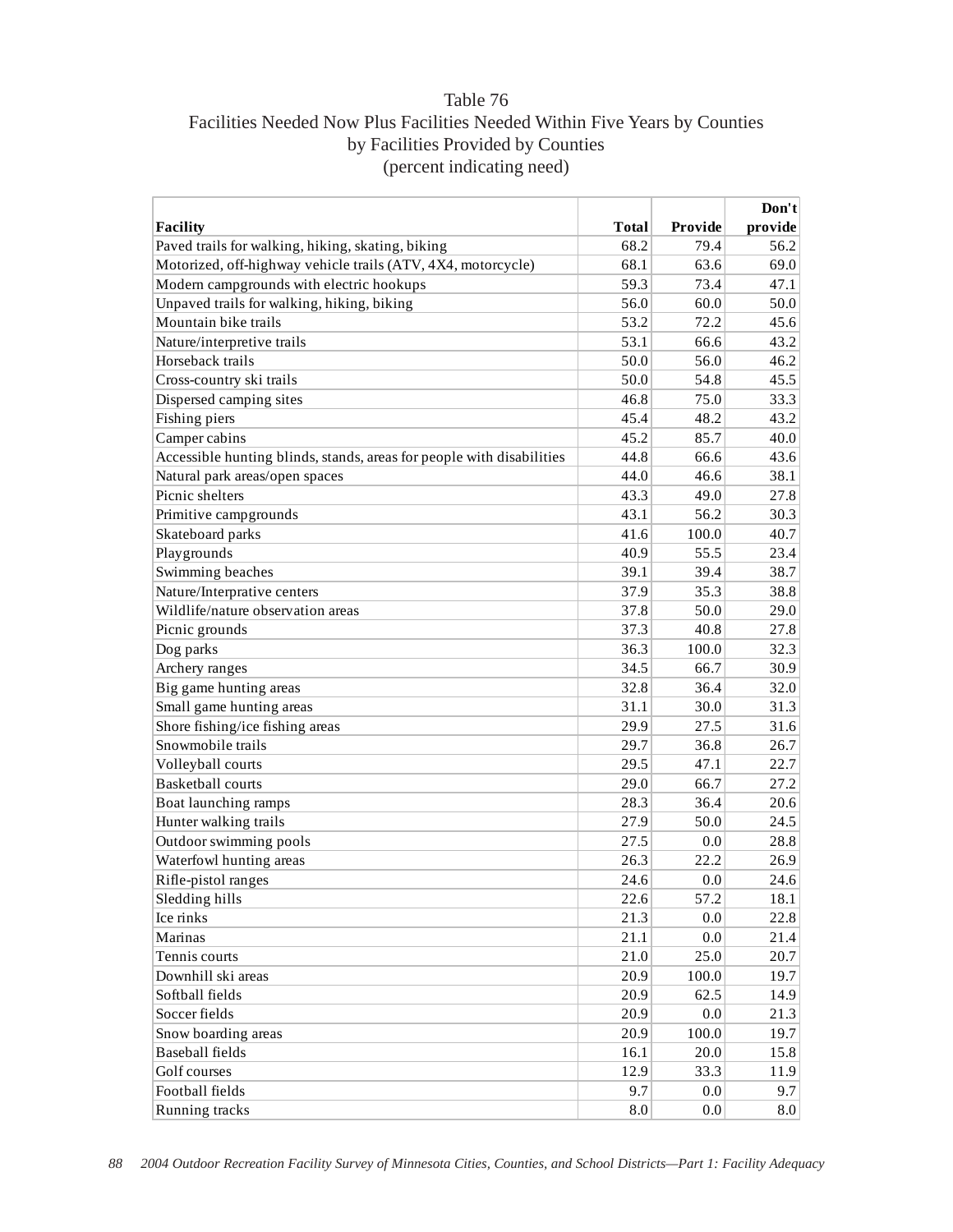### Facility Needs of School Districts

The most appropriate and knowledgeable school district officials were asked about the "adequacy of facility supply to school district residents". It is important to note that respondents were *not* only asked to rate adequacy for facilities they currently provide. Rather, they were asked to think broadly of the facility needs in their local communities, whether or not they are specifically involved with the provision of those facilities.

To examine how facility needs varied across the state and by standard demographic breakdowns, school district data were looked at by region, enrollment change 1993-94 to 2003-04, 2003-04 enrollment, and percent enrollment eligible for subsidized lunches.

### Analysis by Region

Regions used for this analysis are the four DNR regions with the Central DNR region broken into the seven county Twin Cities metropolitan region (Metro) and the balance as the Central region (Figure 1, page 26). The Metro region contains half of the Minnesota population and is covered by the regional governmental agency (Metropolitan Council) that has outdoor recreation functions.

When looked at by region there was some commonality among the Northwest, South, and Central regions (Table 77). This was similar to the results for cities which showed some commonality among the same regions.

| Region    | Northeast | South | Central | Metro |
|-----------|-----------|-------|---------|-------|
| Northwest | 0.398     | 0.795 | 0.778   | 0.376 |
| Northeast |           | 0.261 | 0.255   | 0.132 |
| South     |           |       | 0.731   | 0.321 |
| 'Central  |           |       |         | 0.427 |

### Table 77 Correlation Coefficients of Facilities Needed Now by School Districts by Region

There was some commonality among regions in the higher and lower ranked facilities (Table 78). All of the regions except Central region ranked soccer fields in their top three facilities. No other facility was ranked in the top three by more than two regions.

Facilities ranked lower by three or more regions included: picnic grounds—Northwest, Northeast, South, Central; golf courses—Northwest, Northeast, Central; picnic shelters—Northwest, Northeast, South; and snowmobile trails—Northwest, Northeast, Metro.

In general the Metro region saw the smallest need for facilitities. When looking at facilities needed now, less than 10 percent of the 39 reporting Metro school districts saw a current need for 10 of the 30 facilities.

As with the overall ranking, there was some commonality among regions when looking at facilities by facility category (Table 79).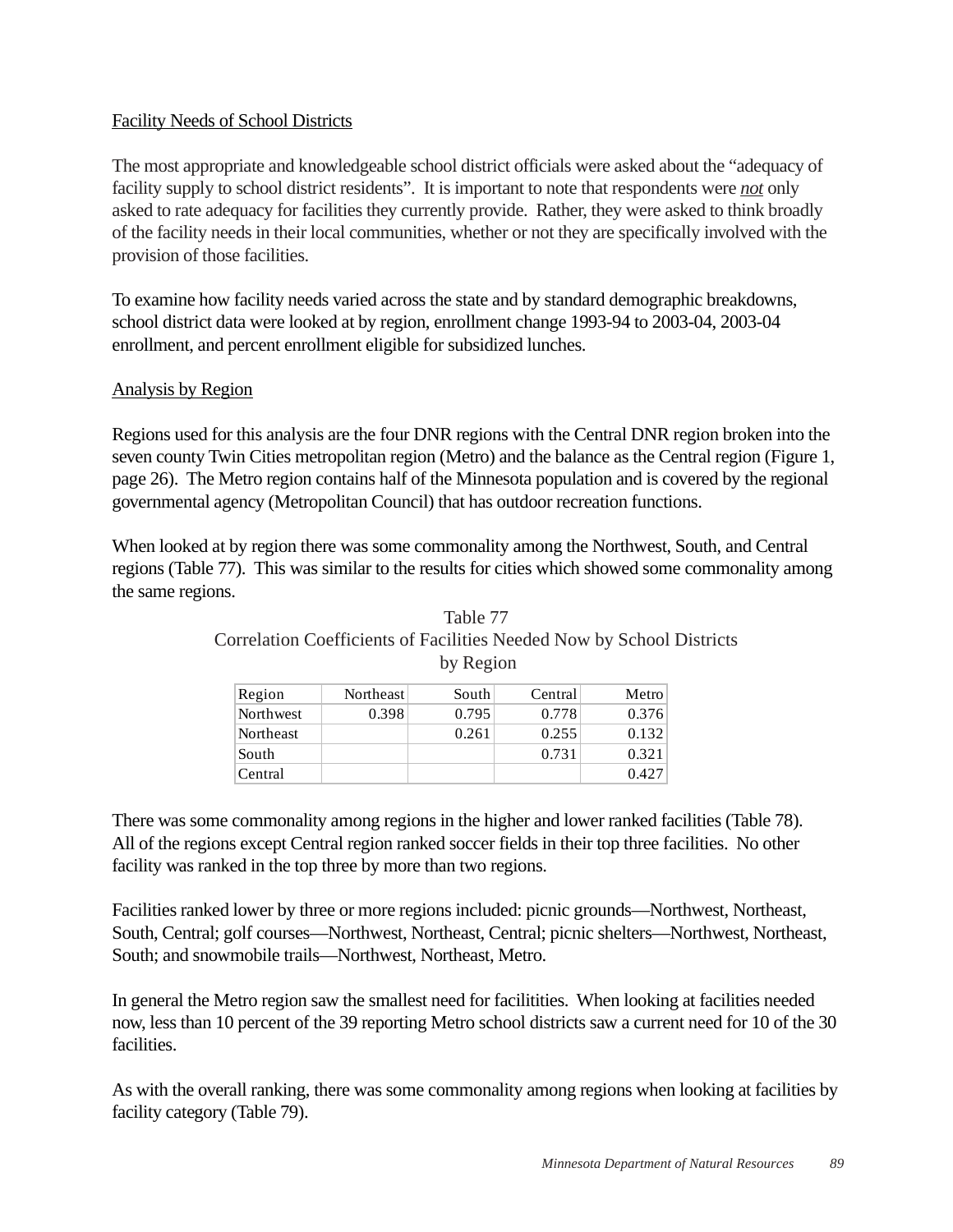# Table 78 Facilities Needed Now by School Districts by Region (percent indicating need)

| <b>Facility</b>                       | <b>Total</b> | <b>Northwest</b> | <b>Northeast</b> | South | Central | Metro   |
|---------------------------------------|--------------|------------------|------------------|-------|---------|---------|
| Soccer fields                         | 50.5         | 45.7             | 45.0             | 48.1  | 37.0    | 71.8    |
| <b>Basketball courts</b>              | 43.1         | 40.0             | 35.0             | 40.7  | 48.1    | 51.3    |
| Paved trails for walking, hiking,     |              |                  |                  |       |         |         |
| skating, biking                       | 42.1         | 45.7             | 25.0             | 56.8  | 37.0    | 20.5    |
| Volleyball courts                     | 39.1         | 40.0             | 35.0             | 43.2  | 37.0    | 33.3    |
| Ice rinks                             | 37.6         | 48.6             | 20.0             | 35.8  | 51.9    | 30.8    |
| Unpaved trails for walking, hiking,   |              |                  |                  |       |         |         |
| biking                                | 36.6         | 42.9             | 20.0             | 51.9  | 33.3    | 10.3    |
| Skateboard parks                      | 35.6         | 37.1             | 50.0             | 37.0  | 48.1    | 15.4    |
| Nature/interpretive trails            | 34.7         | 40.0             | 25.0             | 44.4  | 40.7    | 10.3    |
| Mountain bike trails                  | 32.7         | 34.3             | 30.0             | 42.0  | 37.0    | 10.3    |
| Tennis courts                         | 31.7         | 34.3             | 40.0             | 34.6  | 29.6    | 20.5    |
| Cross-country ski trails              | 31.7         | 31.4             | 20.0             | 40.7  | 44.4    | 10.3    |
| Horseback trails                      | 30.7         | 31.4             | 40.0             | 38.3  | 37.0    | 5.1     |
| <b>Baseball</b> fields                | 30.2         | 20.0             | 20.0             | 21.0  | 33.3    | 61.5    |
| Softball fields                       | 29.2         | 25.7             | 30.0             | 18.5  | 33.3    | 51.3    |
| Nature/Interprative centers           | 28.2         | 25.7             | 35.0             | 34.6  | 33.3    | 10.3    |
| Motorized, off-highway vehicle trails |              |                  |                  |       |         |         |
| (ATV, 4X4, motorcycle)                | 28.2         | 22.9             | 25.0             | 38.3  | 29.6    | 12.8    |
| Dog parks                             | 26.7         | 14.3             | 35.0             | 35.8  | 29.6    | 12.8    |
| Sledding hills                        | 26.2         | 31.4             | 35.0             | 27.2  | 33.3    | 10.3    |
| Snow boarding areas                   | 25.7         | 22.9             | 30.0             | 30.9  | 37.0    | $7.7\,$ |
| Running tracks                        | 24.3         | 31.4             | 45.0             | 27.2  | 14.8    | 7.7     |
| Wildlife/nature observation areas     | 23.8         | 14.3             | 25.0             | 29.6  | 25.9    | 17.9    |
| Downhill ski areas                    | 23.3         | 22.9             | 25.0             | 28.4  | 33.3    | 5.1     |
| Natural park areas/open spaces        | 23.3         | 17.1             | 25.0             | 30.9  | 22.2    | 12.8    |
| Archery ranges                        | 22.8         | 25.7             | 40.0             | 27.2  | 25.9    | 0.0     |
| Snowmobile trails                     | 19.3         | 11.4             | 20.0             | 28.4  | 22.2    | 5.1     |
| Football fields                       | 18.8         | 5.7              | 25.0             | 13.6  | 25.9    | 33.3    |
| Playgrounds                           | 13.4         | 14.3             | 25.0             | 16.0  | 7.4     | 5.1     |
| Picnic shelters                       | 12.4         | 11.4             | 20.0             | 11.1  | 18.5    | 7.7     |
| Golf courses                          | 11.4         | 8.6              | 5.0              | 16.0  | 11.1    | 7.7     |
| Picnic grounds                        | 9.9          | 11.4             | 20.0             | 7.4   | 11.1    | $7.7\,$ |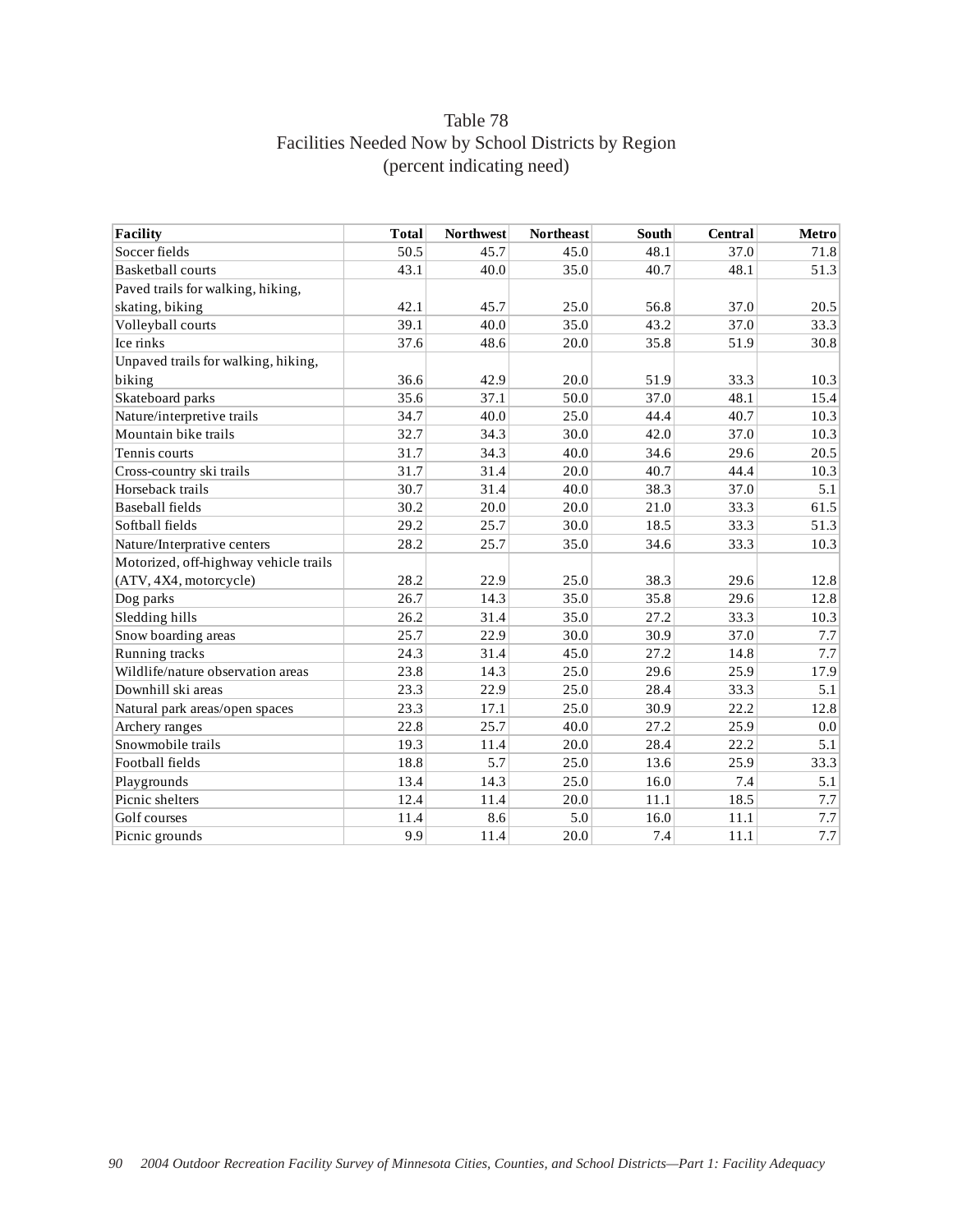# Table 79 Facilities Needed Now by School Districts by Category by Region (percent indicating need)

| <b>Facility</b>                          | <b>Total</b> | <b>Northwest</b> | <b>Northeast</b> | South | Central | Metro   |
|------------------------------------------|--------------|------------------|------------------|-------|---------|---------|
| <b>Outdoor Sport Courts &amp; Fields</b> |              |                  |                  |       |         |         |
| Soccer fields                            | 50.5         | 45.7             | 45.0             | 48.1  | 37.0    | 71.8    |
| <b>Basketball courts</b>                 | 43.1         | 40.0             | 35.0             | 40.7  | 48.1    | 51.3    |
| Volleyball courts                        | 39.1         | 40.0             | 35.0             | 43.2  | 37.0    | 33.3    |
| Ice rinks                                | 37.6         | 48.6             | 20.0             | 35.8  | 51.9    | 30.8    |
| Skateboard parks                         | 35.6         | 37.1             | 50.0             | 37.0  | 48.1    | 15.4    |
| Tennis courts                            | 31.7         | 34.3             | 40.0             | 34.6  | 29.6    | 20.5    |
| <b>Baseball fields</b>                   | 30.2         | 20.0             | 20.0             | 21.0  | 33.3    | 61.5    |
| Softball fields                          | 29.2         | 25.7             | 30.0             | 18.5  | 33.3    | 51.3    |
| Sledding hills                           | 26.2         | 31.4             | 35.0             | 27.2  | 33.3    | 10.3    |
| Snow boarding areas                      | 25.7         | 22.9             | 30.0             | 30.9  | 37.0    | $7.7\,$ |
| Running tracks                           | 24.3         | 31.4             | 45.0             | 27.2  | 14.8    | 7.7     |
| Downhill ski areas                       | 23.3         | 22.9             | 25.0             | 28.4  | 33.3    | 5.1     |
| Archery ranges                           | 22.8         | 25.7             | 40.0             | 27.2  | 25.9    | 0.0     |
| Football fields                          | 18.8         | 5.7              | 25.0             | 13.6  | 25.9    | 33.3    |
| Golf courses                             | 11.4         | 8.6              | 5.0              | 16.0  | 11.1    | 7.7     |
| <b>Day Use Facilities</b>                |              |                  |                  |       |         |         |
| Nature/Interprative centers              | 28.2         | 25.7             | 35.0             | 34.6  | 33.3    | 10.3    |
| Dog parks                                | 26.7         | 14.3             | 35.0             | 35.8  | 29.6    | 12.8    |
| Wildlife/nature observation areas        | 23.8         | 14.3             | 25.0             | 29.6  | 25.9    | 17.9    |
| Natural park areas/open spaces           | 23.3         | 17.1             | 25.0             | 30.9  | 22.2    | 12.8    |
| Playgrounds                              | 13.4         | 14.3             | 25.0             | 16.0  | 7.4     | 5.1     |
| Picnic shelters                          | 12.4         | 11.4             | 20.0             | 11.1  | 18.5    | 7.7     |
| Picnic grounds                           | 9.9          | 11.4             | 20.0             | 7.4   | 11.1    | 7.7     |
| <b>Trails</b>                            |              |                  |                  |       |         |         |
| Paved trails for walking, hiking,        |              |                  |                  |       |         |         |
| skating, biking                          | 42.1         | 45.7             | 25.0             | 56.8  | 37.0    | 20.5    |
| Unpaved trails for walking, hiking,      |              |                  |                  |       |         |         |
| biking                                   | 36.6         | 42.9             | 20.0             | 51.9  | 33.3    | 10.3    |
| Nature/interpretive trails               | 34.7         | 40.0             | 25.0             | 44.4  | 40.7    | 10.3    |
| Mountain bike trails                     | 32.7         | 34.3             | 30.0             | 42.0  | 37.0    | 10.3    |
| Cross-country ski trails                 | 31.7         | 31.4             | 20.0             | 40.7  | 44.4    | 10.3    |
| Horseback trails                         | 30.7         | 31.4             | 40.0             | 38.3  | 37.0    | 5.1     |
| Motorized, off-highway vehicle trails    |              |                  |                  |       |         |         |
| (ATV, 4X4, motorcycle)                   | 28.2         | 22.9             | 25.0             | 38.3  | 29.6    | 12.8    |
| Snowmobile trails                        | 19.3         | 11.4             | 20.0             | 28.4  | 22.2    | 5.1     |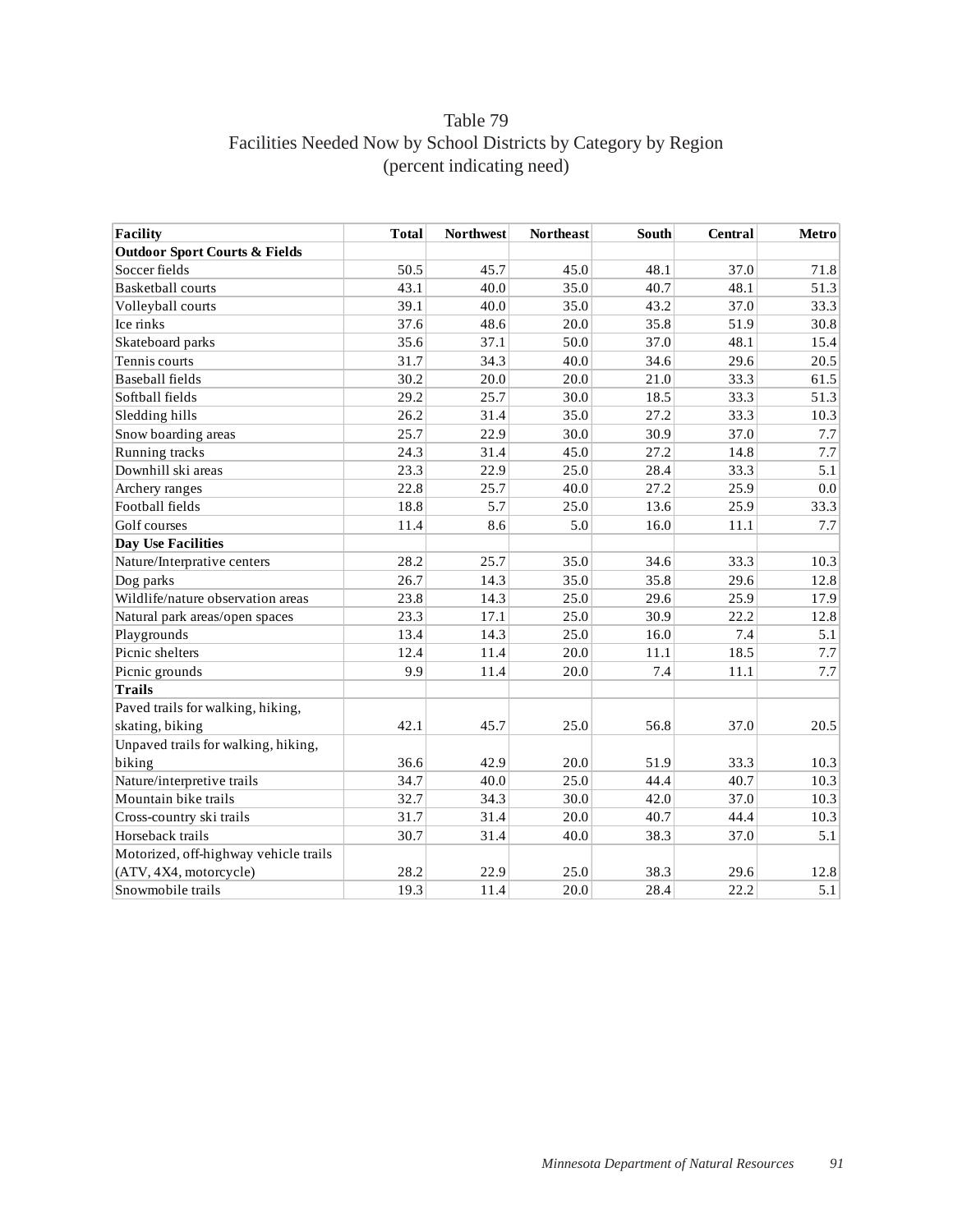When comparing facilities needed now with facilities needed now plus facilities needed within five years, the correlation by region was pretty good, except for the Northeast and Central regions—Northwest =  $0.921$ , Northeast =  $0.599$ , South =  $0.973$ , Central =  $0.695$ , Metro =  $0.844$ . As with facilities needed now, there was some commonality among the regions in ranking facilities needed now plus facilities needed within five years (Table 80).

| by School Districts by Region |           |       |         |       |  |  |  |
|-------------------------------|-----------|-------|---------|-------|--|--|--|
| Region                        | Northeast | South | Central | Metro |  |  |  |
| Northwest                     | 0.544     | 0.789 | 0.707   | 0.320 |  |  |  |
| Northeast                     |           | 0.487 | 0.366   | 0.269 |  |  |  |
| South                         |           |       | 0.532   | 0.200 |  |  |  |
| Central                       |           |       |         | 0.691 |  |  |  |

| Table 80                                                 |
|----------------------------------------------------------|
| <b>Correlation Coefficients of Facilities Needed Now</b> |
| Plus Facilities Needed Within Five years                 |
| by School Districts by Region                            |

There was some commonality among regions in the higher and lower ranked facilities (Table 81). Soccer fields was ranked in the top three by all five regions. No other facility was ranked in the top three by more than two regions. Golf courses was ranked in the bottom three by three regions. No other facility was ranked in the bottom three by more than two regions.

When looked at by facility category, there was some agreement among regions in the higher and lower ranked facilities within each facility category (Table 82).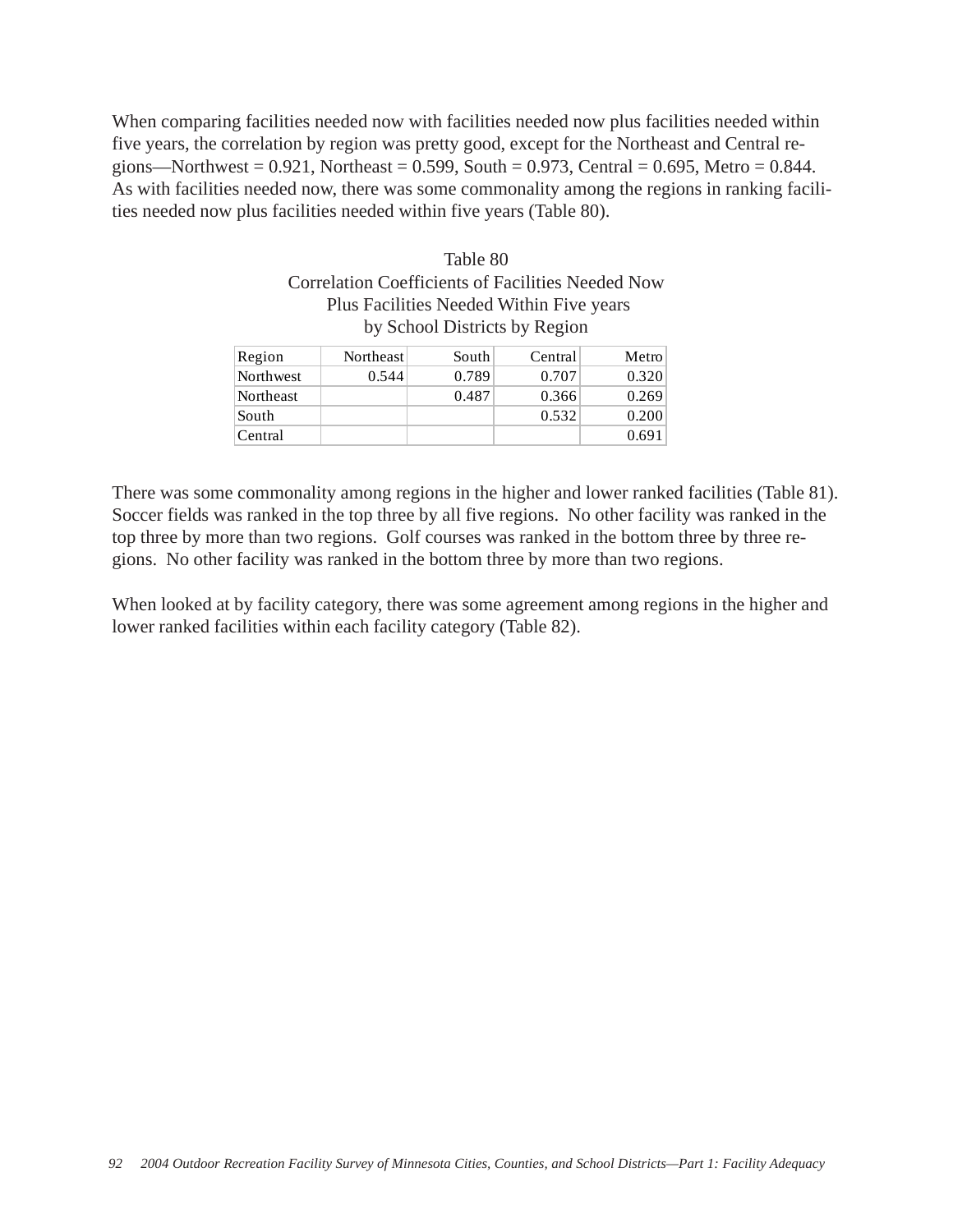# Table 81 Facilities Needed Now Plus Facilities Needed Within Five Years by School Districts by Region (percent indicating need)

| Facility                              | <b>Total</b> | <b>Northwest</b> | <b>Northeast</b> | South | Central | <b>Metro</b> |
|---------------------------------------|--------------|------------------|------------------|-------|---------|--------------|
| Soccer fields                         | 63.7         | 52.6             | 75.0             | 60.0  | 58.6    | 80.0         |
| Paved trails for walking, hiking,     |              |                  |                  |       |         |              |
| skating, biking                       | 53.3         | 50.0             | 40.0             | 67.1  | 48.3    | 37.5         |
| <b>Basketball courts</b>              | 51.4         | 44.7             | 50.0             | 49.4  | 55.2    | 60.0         |
| Ice rinks                             | 47.2         | 60.5             | 40.0             | 41.2  | 62.1    | 40.0         |
| Volleyball courts                     | 46.2         | 42.1             | 40.0             | 47.1  | 44.8    | 52.5         |
| Unpaved trails for walking, hiking,   |              |                  |                  |       |         |              |
| biking                                | 45.3         | 55.3             | 30.0             | 57.6  | 44.8    | 17.5         |
| Softball fields                       | 42.5         | 31.6             | 40.0             | 30.6  | 58.6    | 67.5         |
| Tennis courts                         | 42.0         | 36.8             | 45.0             | 43.5  | 51.7    | 35.0         |
| Nature/interpretive trails            | 41.0         | 42.1             | 45.0             | 49.4  | 41.4    | 20.0         |
| Cross-country ski trails              | 40.6         | 42.1             | 40.0             | 45.9  | 55.2    | 17.5         |
| Skateboard parks                      | 39.2         | 36.8             | 55.0             | 42.4  | 48.3    | 20.0         |
| <b>Baseball</b> fields                | 38.7         | 23.7             | 25.0             | 27.1  | 55.2    | 72.5         |
| Motorized, off-highway vehicle trails |              |                  |                  |       |         |              |
| (ATV, 4X4, motorcycle)                | 35.4         | 28.9             | 45.0             | 45.9  | 34.5    | 15.0         |
| Mountain bike trails                  | 34.9         | 34.2             | 35.0             | 44.7  | 34.5    | 15.0         |
| Nature/Interprative centers           | 34.4         | 34.2             | 45.0             | 38.8  | 37.9    | 17.5         |
| Horseback trails                      | 33.0         | 34.2             | 40.0             | 40.0  | 34.5    | 12.5         |
| Wildlife/nature observation areas     | 32.5         | 28.9             | 35.0             | 36.5  | 34.5    | 25.0         |
| Playgrounds                           | 32.1         | 31.6             | 55.0             | 27.1  | 41.4    | 25.0         |
| Natural park areas/open spaces        | 32.1         | 23.7             | 40.0             | 35.3  | 31.0    | 30.0         |
| Football fields                       | 30.2         | 18.4             | 30.0             | 18.8  | 41.4    | 57.5         |
| Running tracks                        | 29.7         | 31.6             | 55.0             | 31.8  | 27.6    | 12.5         |
| Sledding hills                        | 28.3         | 34.2             | 35.0             | 29.4  | 34.5    | 12.5         |
| Dog parks                             | 28.3         | 13.2             | 35.0             | 37.6  | 31.0    | 17.5         |
| Snow boarding areas                   | 27.8         | 26.3             | 30.0             | 34.1  | 37.9    | 7.5          |
| Picnic shelters                       | 25.0         | 26.3             | 35.0             | 20.0  | 31.0    | 25.0         |
| Downhill ski areas                    | 24.1         | 26.3             | 25.0             | 29.4  | 31.0    | 5.0          |
| Snowmobile trails                     | 24.1         | 18.4             | 30.0             | 30.6  | 27.6    | 10.0         |
| Archery ranges                        | 23.6         | 23.7             | 40.0             | 29.4  | 27.6    | 0.0          |
| Picnic grounds                        | 22.2         | 23.7             | 35.0             | 18.8  | 24.1    | 20.0         |
| Golf courses                          | 17.0         | 15.8             | 5.0              | 22.4  | 13.8    | 15.0         |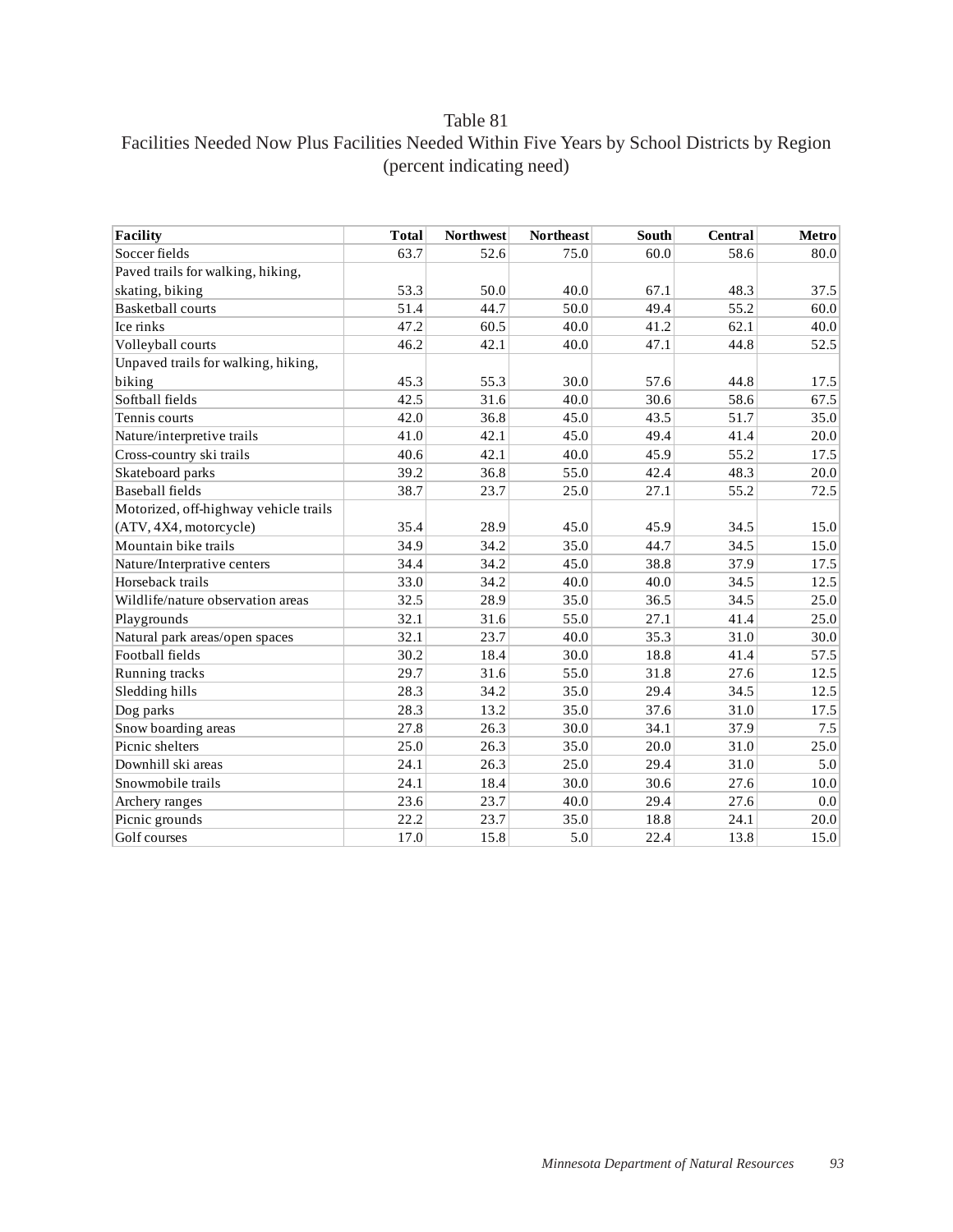## Table 82 Facilities Needed Now Plus Facilities Needed Within Five Years by School Districts by Category by Region (percent indicating need)

| <b>Facility</b>                          | <b>Total</b> | <b>Northwest</b> | <b>Northeast</b> | South | Central | Metro   |
|------------------------------------------|--------------|------------------|------------------|-------|---------|---------|
| <b>Outdoor Sport Courts &amp; Fields</b> |              |                  |                  |       |         |         |
| Soccer fields                            | 63.7         | 52.6             | 75.0             | 60.0  | 58.6    | 80.0    |
| <b>Basketball courts</b>                 | 51.4         | 44.7             | 50.0             | 49.4  | 55.2    | 60.0    |
| Ice rinks                                | 47.2         | 60.5             | 40.0             | 41.2  | 62.1    | 40.0    |
| Volleyball courts                        | 46.2         | 42.1             | 40.0             | 47.1  | 44.8    | 52.5    |
| Softball fields                          | 42.5         | 31.6             | 40.0             | 30.6  | 58.6    | 67.5    |
| Tennis courts                            | 42.0         | 36.8             | 45.0             | 43.5  | 51.7    | 35.0    |
| Skateboard parks                         | 39.2         | 36.8             | 55.0             | 42.4  | 48.3    | 20.0    |
| <b>Baseball</b> fields                   | 38.7         | 23.7             | 25.0             | 27.1  | 55.2    | 72.5    |
| Football fields                          | 30.2         | 18.4             | 30.0             | 18.8  | 41.4    | 57.5    |
| Running tracks                           | 29.7         | 31.6             | 55.0             | 31.8  | 27.6    | 12.5    |
| Sledding hills                           | 28.3         | 34.2             | 35.0             | 29.4  | 34.5    | 12.5    |
| Snow boarding areas                      | 27.8         | 26.3             | 30.0             | 34.1  | 37.9    | 7.5     |
| Downhill ski areas                       | 24.1         | 26.3             | 25.0             | 29.4  | 31.0    | 5.0     |
| Archery ranges                           | 23.6         | 23.7             | 40.0             | 29.4  | 27.6    | $0.0\,$ |
| Golf courses                             | 17.0         | 15.8             | 5.0              | 22.4  | 13.8    | 15.0    |
| <b>Day Use Facilities</b>                |              |                  |                  |       |         |         |
| Nature/Interprative centers              | 34.4         | 34.2             | 45.0             | 38.8  | 37.9    | 17.5    |
| Wildlife/nature observation areas        | 32.5         | 28.9             | 35.0             | 36.5  | 34.5    | 25.0    |
| Playgrounds                              | 32.1         | 31.6             | 55.0             | 27.1  | 41.4    | 25.0    |
| Natural park areas/open spaces           | 32.1         | 23.7             | 40.0             | 35.3  | 31.0    | 30.0    |
| Dog parks                                | 28.3         | 13.2             | 35.0             | 37.6  | 31.0    | 17.5    |
| Picnic shelters                          | 25.0         | 26.3             | 35.0             | 20.0  | 31.0    | 25.0    |
| Picnic grounds                           | 22.2         | 23.7             | 35.0             | 18.8  | 24.1    | 20.0    |
| <b>Trails</b>                            |              |                  |                  |       |         |         |
| Paved trails for walking, hiking,        |              |                  |                  |       |         |         |
| skating, biking                          | 53.3         | 50.0             | 40.0             | 67.1  | 48.3    | 37.5    |
| Unpaved trails for walking, hiking,      |              |                  |                  |       |         |         |
| biking                                   | 45.3         | 55.3             | 30.0             | 57.6  | 44.8    | 17.5    |
| Nature/interpretive trails               | 41.0         | 42.1             | 45.0             | 49.4  | 41.4    | 20.0    |
| Cross-country ski trails                 | 40.6         | 42.1             | 40.0             | 45.9  | 55.2    | 17.5    |
| Motorized, off-highway vehicle trails    |              |                  |                  |       |         |         |
| (ATV, 4X4, motorcycle)                   | 35.4         | 28.9             | 45.0             | 45.9  | 34.5    | 15.0    |
| Mountain bike trails                     | 34.9         | 34.2             | 35.0             | 44.7  | 34.5    | 15.0    |
| Horseback trails                         | 33.0         | 34.2             | 40.0             | 40.0  | 34.5    | 12.5    |
| Snowmobile trails                        | 24.1         | 18.4             | 30.0             | 30.6  | 27.6    | 10.0    |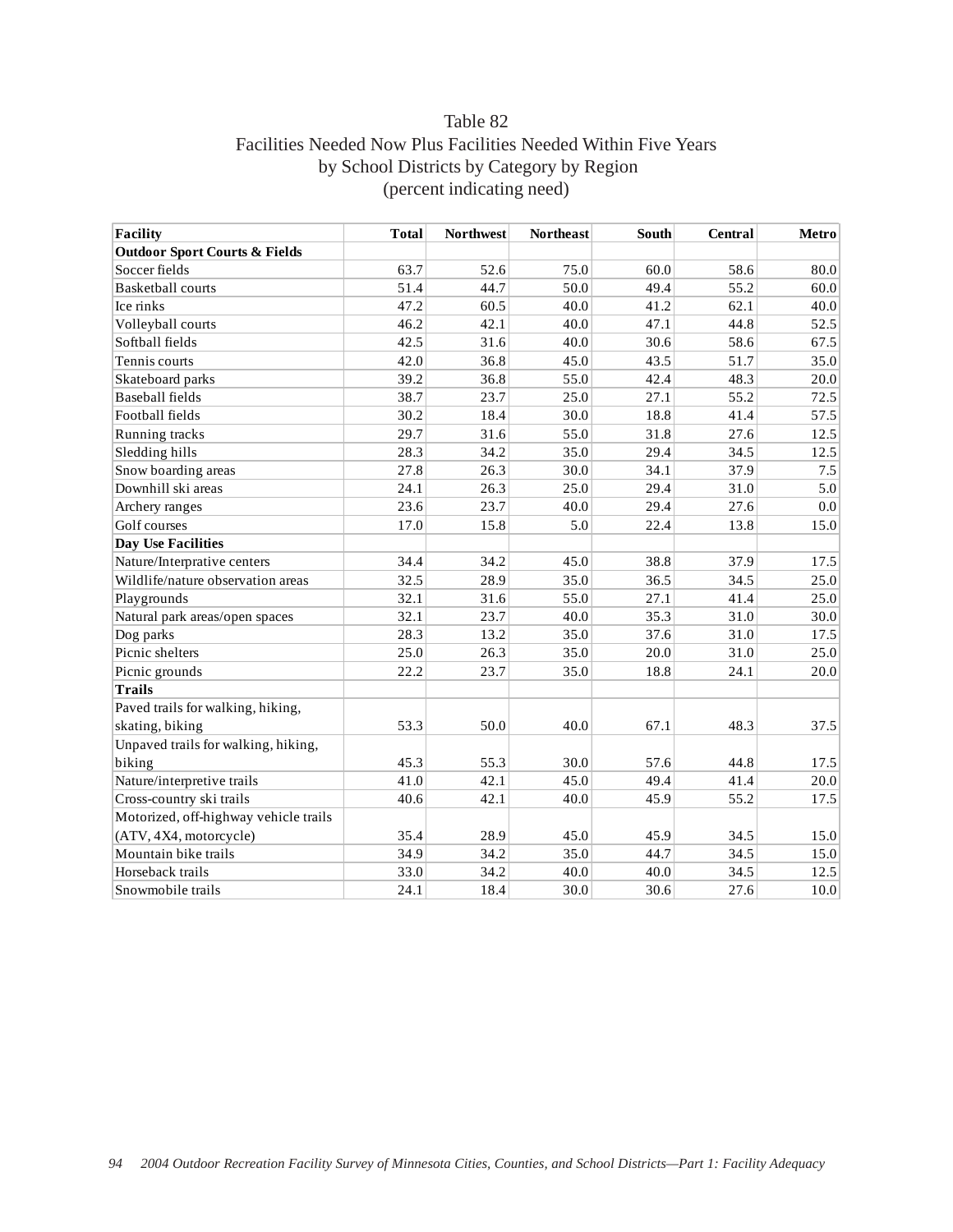#### Analysis by Enrollment change

Enrollment change is the percent change in enrollment from the 1993-94 school year to the 2003- 04 school year. Enrollment change ranged from -73 percent to +110 percent. Negative numbers indicate a reduction in enrollment. Almost two-thirds (63 percent) of the responding school districts showed a reduction in enrollment. Most of these school districts were in the Northwest, Northeast and South regions.

There was some correlation among school districts when the data were looked at by enrollment change (Table 83).

| Table 83                                                              |
|-----------------------------------------------------------------------|
| Correlation Coefficients of Facilities Needed Now by School Districts |
| by Enrollment Change                                                  |

| Enrollment change -13.9% to 0.0% 0.1% to 15.0% 15.1% or more |       |       |       |
|--------------------------------------------------------------|-------|-------|-------|
| $-14.0\%$ or less                                            | 0.680 | 0.575 | 0.539 |
| $-13.9\%$ to $0.0\%$                                         |       | 0.785 | 0.704 |
| $ 0.1\%$ to $15.0\%$                                         |       |       | 0.818 |

There was some agreement among enrollment change classes in the higher and lower ranked facilities (Table 84). The three higher classes ranked soccer fields high. All of the classes ranked picnic grounds low. All of the classes except 15.1% or more ranked picnic shelters low.

All of the highest ranked facilities for the three higher enrollment change classes were in the Outdoor Sport Courts & Fields category. All of the higher ranked facilities for the class showing the greatest enrollment decline were in the Trails category.

There was a lot of commonality among the enrollment change classes within facility category (Table 85).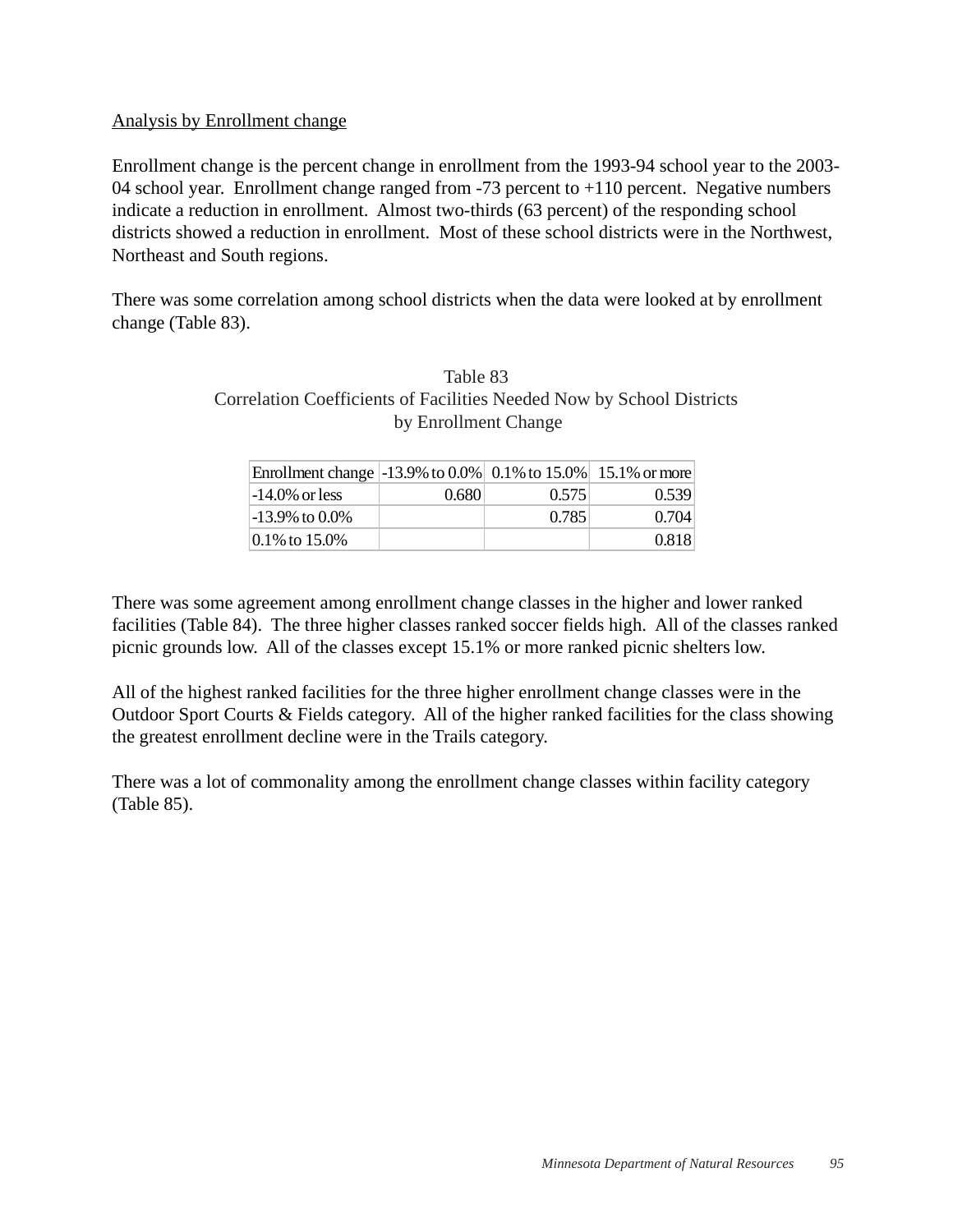# Table 84 Facilities Needed Now by School Districts by Enrollment Change (percent indicating need)

|                                       |              | $-14.0\%$ or | $-13.9%$ to | $0.1\%$ to | 15.1% or |
|---------------------------------------|--------------|--------------|-------------|------------|----------|
| <b>Facility</b>                       | <b>Total</b> | <b>less</b>  | $0.0\%$     | 15.0%      | more     |
| Soccer fields                         | 50.5         | 44.1         | 54.3        | 51.3       | 52.9     |
| <b>Basketball courts</b>              | 43.1         | 42.4         | 37.1        | 48.7       | 50.0     |
| Paved trails for walking, hiking,     |              |              |             |            |          |
| skating, biking                       | 42.1         | 55.9         | 37.1        | 38.5       | 32.4     |
| Volleyball courts                     | 39.1         | 42.4         | 37.1        | 35.9       | 41.2     |
| Ice rinks                             | 37.6         | 45.8         | 30.0        | 33.3       | 44.1     |
| Unpaved trails for walking, hiking,   |              |              |             |            |          |
| biking                                | 36.6         | 50.8         | 32.9        | 33.3       | 23.5     |
| Skateboard parks                      | 35.6         | 39.0         | 38.6        | 30.8       | 29.4     |
| Nature/interpretive trails            | 34.7         | 47.5         | 30.0        | 23.1       | 35.3     |
| Mountain bike trails                  | 32.7         | 47.5         | 27.1        | 25.6       | 26.5     |
| Tennis courts                         | 31.7         | 28.8         | 38.6        | 25.6       | 29.4     |
| Cross-country ski trails              | 31.7         | 42.4         | 25.7        | 23.1       | 35.3     |
| Horseback trails                      | 30.7         | 37.3         | 31.4        | 23.1       | 26.5     |
| <b>Baseball fields</b>                | 30.2         | 22.0         | 24.3        | 41.0       | 44.1     |
| Softball fields                       | 29.2         | 23.7         | 24.3        | 38.5       | 38.2     |
| Nature/Interprative centers           | 28.2         | 40.7         | 25.7        | 20.5       | 20.6     |
| Motorized, off-highway vehicle trails |              |              |             |            |          |
| (ATV, 4X4, motorcycle)                | 28.2         | 35.6         | 24.3        | 20.5       | 32.4     |
| Dog parks                             | 26.7         | 35.6         | 21.4        | 25.6       | 23.5     |
| Sledding hills                        | 26.2         | 33.9         | 22.9        | 20.5       | 26.5     |
| Snow boarding areas                   | 25.7         | 33.9         | 22.9        | 17.9       | 26.5     |
| Running tracks                        | 24.3         | 23.7         | 30.0        | 15.4       | 23.5     |
| Wildlife/nature observation areas     | 23.8         | 33.9         | 20.0        | 12.8       | 26.5     |
| Downhill ski areas                    | 23.3         | 33.9         | 18.6        | 15.4       | 23.5     |
| Natural park areas/open spaces        | 23.3         | 33.9         | 18.6        | 15.4       | 23.5     |
| Archery ranges                        | 22.8         | 32.2         | 24.3        | 15.4       | 11.8     |
| Snowmobile trails                     | 19.3         | 33.9         | 11.4        | 10.3       | 20.6     |
| Football fields                       | 18.8         | 20.3         | 14.3        | 23.1       | 20.6     |
| Playgrounds                           | 13.4         | 25.4         | 10.0        | 7.7        | 5.9      |
| Picnic shelters                       | 12.4         | 20.3         | 7.1         | 5.1        | 17.6     |
| Golf courses                          | 11.4         | 10.2         | 12.9        | 10.3       | 11.8     |
| Picnic grounds                        | 9.9          | 15.3         | 7.1         | 5.1        | 11.8     |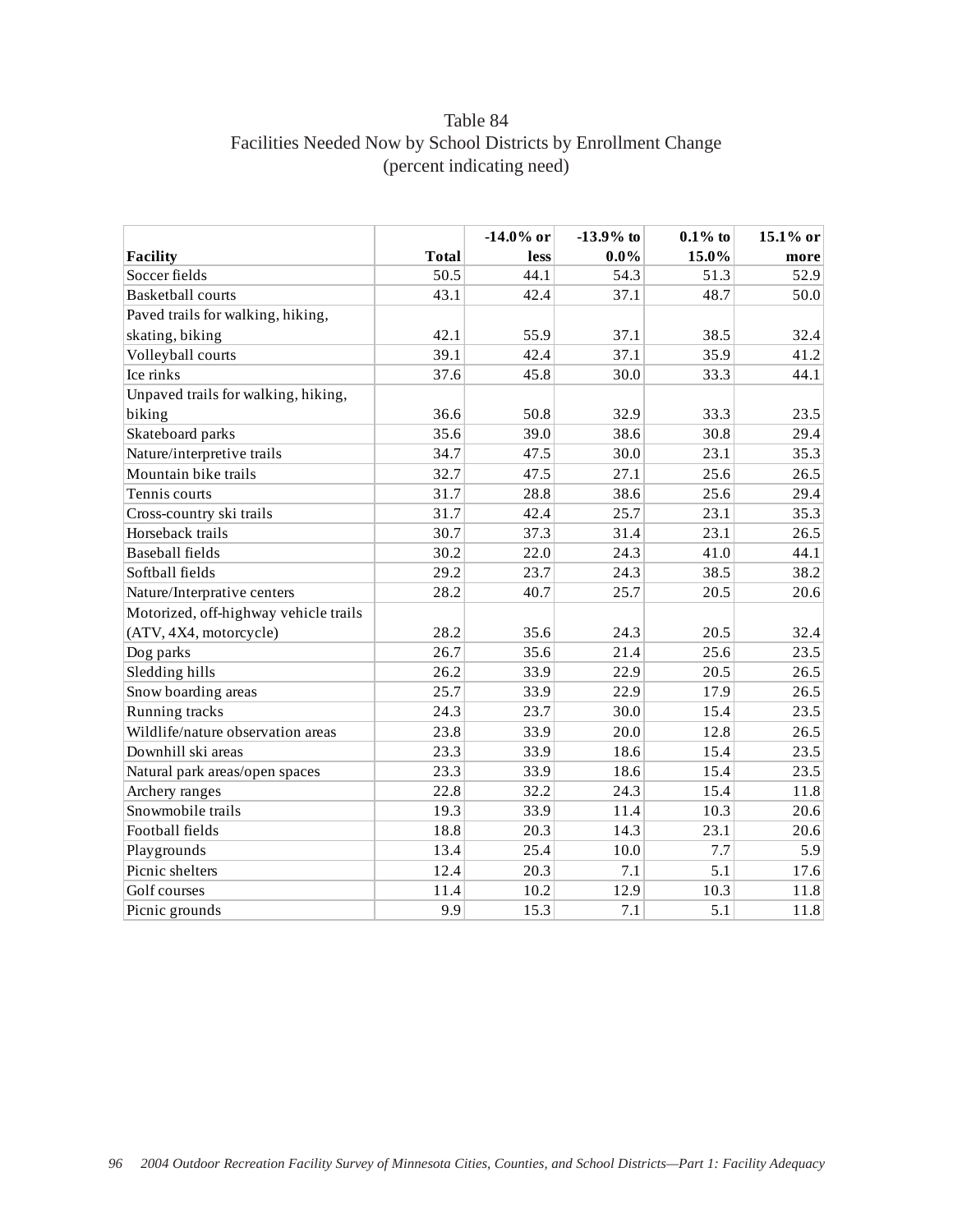# Table 85 Facilities Needed Now by School Districts by Category by Enrollment Change (percent indicating need)

|                                          |              | $-14.0\%$ or | $-13.9%$ to | $0.1\%$ to | 15.1% or |
|------------------------------------------|--------------|--------------|-------------|------------|----------|
| <b>Facility</b>                          | <b>Total</b> | <b>less</b>  | $0.0\%$     | 15.0%      | more     |
| <b>Outdoor Sport Courts &amp; Fields</b> |              |              |             |            |          |
| Soccer fields                            | 50.5         | 44.1         | 54.3        | 51.3       | 52.9     |
| <b>Basketball courts</b>                 | 43.1         | 42.4         | 37.1        | 48.7       | 50.0     |
| Volleyball courts                        | 39.1         | 42.4         | 37.1        | 35.9       | 41.2     |
| Ice rinks                                | 37.6         | 45.8         | 30.0        | 33.3       | 44.1     |
| Skateboard parks                         | 35.6         | 39.0         | 38.6        | 30.8       | 29.4     |
| Tennis courts                            | 31.7         | 28.8         | 38.6        | 25.6       | 29.4     |
| <b>Baseball fields</b>                   | 30.2         | 22.0         | 24.3        | 41.0       | 44.1     |
| Softball fields                          | 29.2         | 23.7         | 24.3        | 38.5       | 38.2     |
| Sledding hills                           | 26.2         | 33.9         | 22.9        | 20.5       | 26.5     |
| Snow boarding areas                      | 25.7         | 33.9         | 22.9        | 17.9       | 26.5     |
| Running tracks                           | 24.3         | 23.7         | 30.0        | 15.4       | 23.5     |
| Downhill ski areas                       | 23.3         | 33.9         | 18.6        | 15.4       | 23.5     |
| Archery ranges                           | 22.8         | 32.2         | 24.3        | 15.4       | 11.8     |
| Football fields                          | 18.8         | 20.3         | 14.3        | 23.1       | 20.6     |
| Golf courses                             | 11.4         | 10.2         | 12.9        | 10.3       | 11.8     |
| <b>Day Use Facilities</b>                |              |              |             |            |          |
| Nature/Interprative centers              | 28.2         | 40.7         | 25.7        | 20.5       | 20.6     |
| Dog parks                                | 26.7         | 35.6         | 21.4        | 25.6       | 23.5     |
| Wildlife/nature observation areas        | 23.8         | 33.9         | 20.0        | 12.8       | 26.5     |
| Natural park areas/open spaces           | 23.3         | 33.9         | 18.6        | 15.4       | 23.5     |
| Playgrounds                              | 13.4         | 25.4         | 10.0        | 7.7        | 5.9      |
| Picnic shelters                          | 12.4         | 20.3         | 7.1         | 5.1        | 17.6     |
| Picnic grounds                           | 9.9          | 15.3         | 7.1         | 5.1        | 11.8     |
| <b>Trails</b>                            |              |              |             |            |          |
| Paved trails for walking, hiking,        |              |              |             |            |          |
| skating, biking                          | 42.1         | 55.9         | 37.1        | 38.5       | 32.4     |
| Unpaved trails for walking, hiking,      |              |              |             |            |          |
| biking                                   | 36.6         | 50.8         | 32.9        | 33.3       | 23.5     |
| Nature/interpretive trails               | 34.7         | 47.5         | 30.0        | 23.1       | 35.3     |
| Mountain bike trails                     | 32.7         | 47.5         | 27.1        | 25.6       | 26.5     |
| Cross-country ski trails                 | 31.7         | 42.4         | 25.7        | 23.1       | 35.3     |
| Horseback trails                         | 30.7         | 37.3         | 31.4        | 23.1       | 26.5     |
| Motorized, off-highway vehicle trails    |              |              |             |            |          |
| (ATV, 4X4, motorcycle)                   | 28.2         | 35.6         | 24.3        | 20.5       | 32.4     |
| Snowmobile trails                        | 19.3         | 33.9         | 11.4        | 10.3       | 20.6     |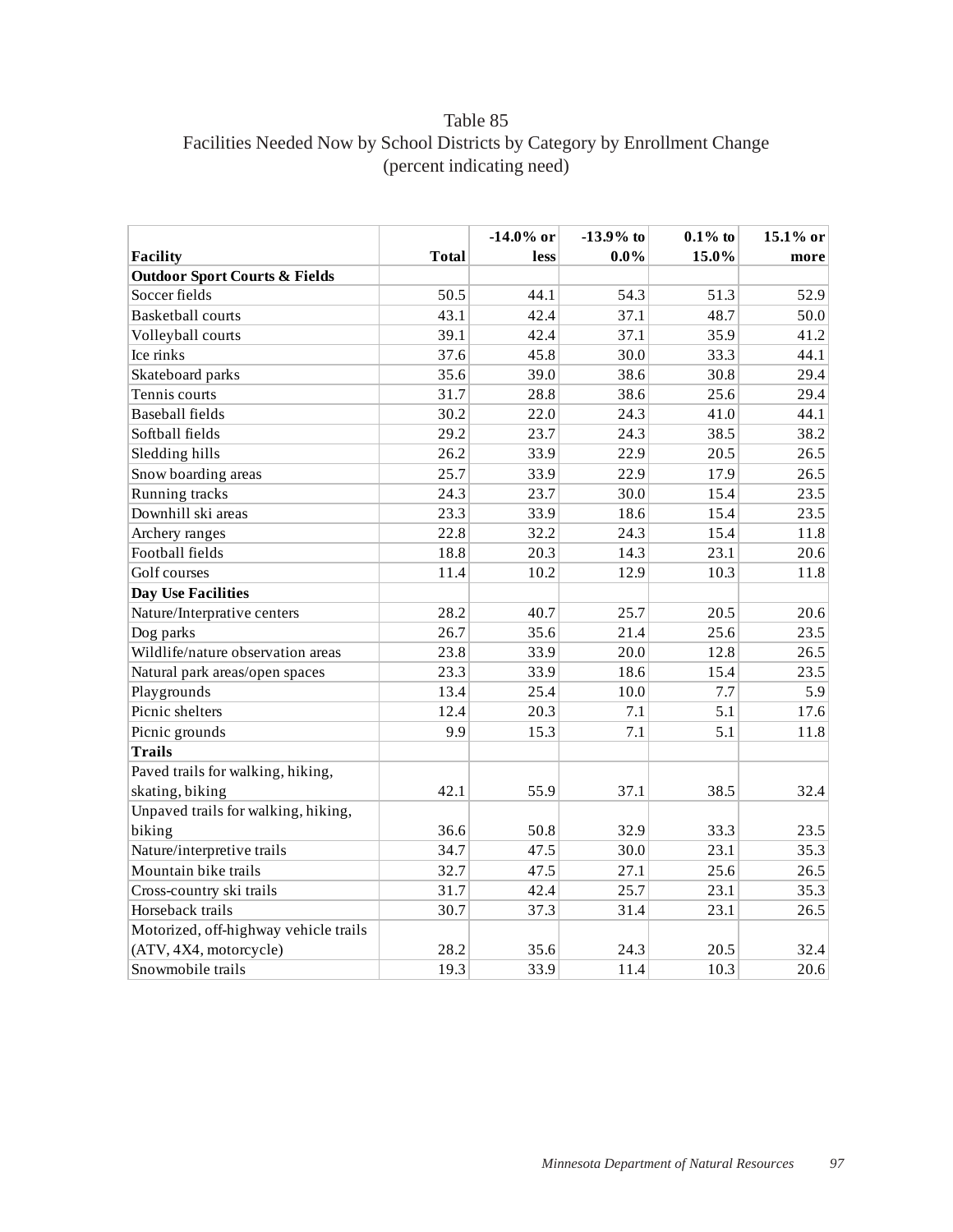When comparing facilities needed now with facilities needed now plus facilities needed within five years, the correlation by enrollment change classes is very good, except for the highest enrollment change class— $-14.0\%$  or less = 0.935,  $-13.9\%$  to 0.0% = 0.936, 0.1% to 15.0% = 0.845, 15.1% or more  $= 0.699$ . The correlation among enrollment change classes for facilities needed now plus facilities needed within five years was not very high (Table 86).

> Table 86 Correlation Coefficients of Facilities Needed Now Plus Facilities Needed Within Five years by School Districts by Enrollment Change

| Enrollment change   -13.9% to 0.0%   0.1% to 15.0%   15.1% or more |       |         |       |
|--------------------------------------------------------------------|-------|---------|-------|
| $-14.0\%$ or less                                                  | 0.651 | (0.309) | 0.240 |
| $-13.9\%$ to $0.0\%$                                               |       | 0.644   | 0.613 |
| 0.1\% to 15.0\%                                                    |       |         | 0.843 |

There was some commonality among enrollment change classes in the higher ranked facilities (Table 87). Three of the four classes ranked soccer fields high. All four classes ranked golf courses low.

As with the overall rankings, there was some commonality among enrollment change classes within facility category (Table 88).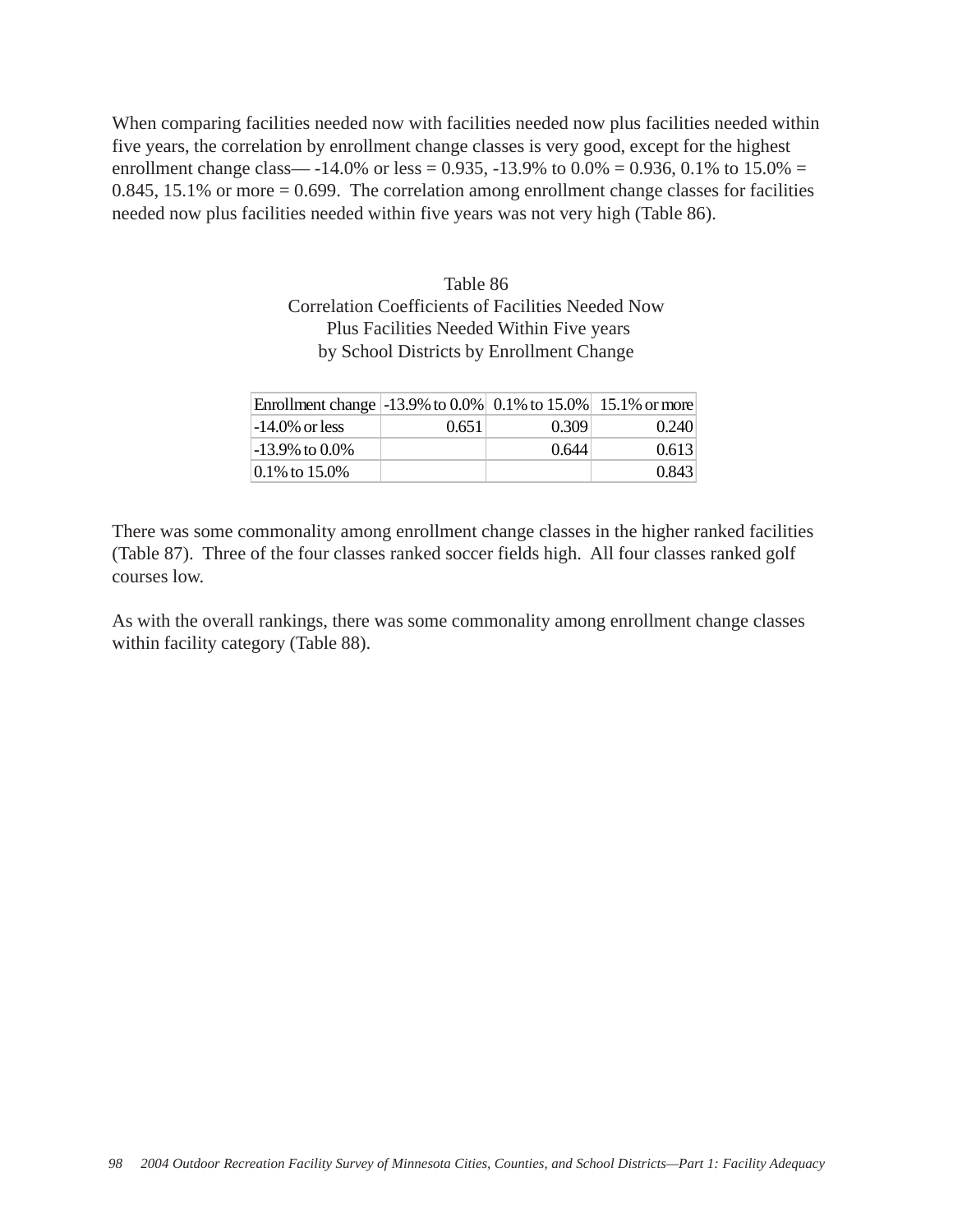# Table 87 Facilities Needed Now Plus Facilities Needed Within Five Years by School Districts by Enrollment Change (percent indicating need)

|                                       |              | $-14.0\%$ or | $-13.9%$ to | $0.1\%$ to | 15.1% or |
|---------------------------------------|--------------|--------------|-------------|------------|----------|
| <b>Facility</b>                       | <b>Total</b> | less         | $0.00\%$    | 15.0%      | more     |
| Soccer fields                         | 63.7         | 59.0         | 69.9        | 51.2       | 74.3     |
| Paved trails for walking, hiking,     |              |              |             |            |          |
| skating, biking                       | 53.3         | 63.9         | 45.2        | 44.2       | 62.9     |
| <b>Basketball courts</b>              | 51.4         | 44.3         | 45.2        | 65.1       | 60.0     |
| Ice rinks                             | 47.2         | 55.7         | 43.8        | 41.9       | 45.7     |
| Volleyball courts                     | 46.2         | 44.3         | 41.1        | 48.8       | 57.1     |
| Unpaved trails for walking, hiking,   |              |              |             |            |          |
| biking                                | 45.3         | 60.7         | 42.5        | 37.2       | 34.3     |
| Softball fields                       | 42.5         | 27.9         | 30.1        | 62.8       | 68.6     |
| Tennis courts                         | 42.0         | 34.4         | 45.2        | 34.9       | 57.1     |
| Nature/interpretive trails            | 41.0         | 49.2         | 39.7        | 32.6       | 40.0     |
| Cross-country ski trails              | 40.6         | 54.1         | 32.9        | 30.2       | 45.7     |
| Skateboard parks                      | 39.2         | 41.0         | 39.7        | 39.5       | 34.3     |
| <b>Baseball</b> fields                | 38.7         | 23.0         | 28.8        | 53.5       | 68.6     |
| Motorized, off-highway vehicle trails |              |              |             |            |          |
| (ATV, 4X4, motorcycle)                | 35.4         | 47.5         | 34.2        | 20.9       | 34.3     |
| Mountain bike trails                  | 34.9         | 49.2         | 31.5        | 25.6       | 28.6     |
| Nature/Interprative centers           | 34.4         | 45.9         | 30.1        | 30.2       | 28.6     |
| Horseback trails                      | 33.0         | 39.3         | 35.6        | 23.3       | 28.6     |
| Wildlife/nature observation areas     | 32.5         | 44.3         | 27.4        | 23.3       | 34.3     |
| Playgrounds                           | 32.1         | 39.3         | 24.7        | 30.2       | 37.1     |
| Natural park areas/open spaces        | 32.1         | 42.6         | 23.3        | 25.6       | 40.0     |
| Football fields                       | 30.2         | 26.2         | 20.5        | 37.2       | 48.6     |
| Running tracks                        | 29.7         | 29.5         | 34.2        | 20.9       | 31.4     |
| Sledding hills                        | 28.3         | 37.7         | 21.9        | 25.6       | 28.6     |
| Dog parks                             | 28.3         | 39.3         | 21.9        | 25.6       | 25.7     |
| Snow boarding areas                   | 27.8         | 37.7         | 21.9        | 25.6       | 25.7     |
| Picnic shelters                       | 25.0         | 29.5         | 15.1        | 23.3       | 40.0     |
| Downhill ski areas                    | 24.1         | 37.7         | 17.8        | 16.3       | 22.9     |
| Snowmobile trails                     | 24.1         | 39.3         | 19.2        | 14.0       | 20.0     |
| Archery ranges                        | 23.6         | 34.4         | 23.3        | 16.3       | 14.3     |
| Picnic grounds                        | 22.2         | 29.5         | 13.7        | 23.3       | 25.7     |
| Golf courses                          | 17.0         | 18.0         | 16.4        | 14.0       | 20.0     |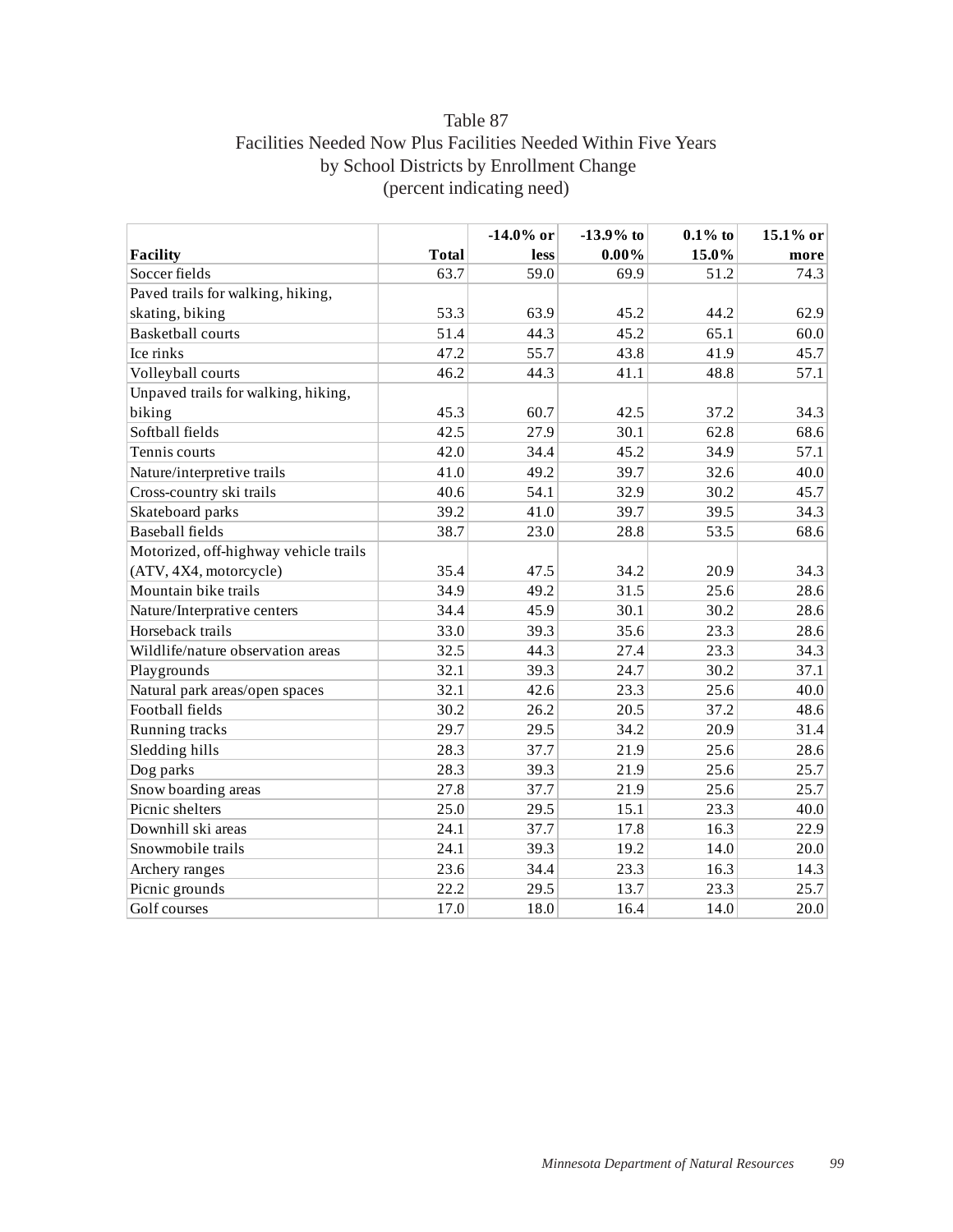# Table 88 Facilities Needed Now Plus Facilities Needed Within Five Years by School Districts by Category by Enrollment Change (percent indicating need)

|                                          |              | $-14.0\%$ or | $-13.9%$ to | $0.1\%$ to | 15.1% or |
|------------------------------------------|--------------|--------------|-------------|------------|----------|
| <b>Facility</b>                          | <b>Total</b> | less         | $0.0\%$     | 15.0%      | more     |
| <b>Outdoor Sport Courts &amp; Fields</b> |              |              |             |            |          |
| Soccer fields                            | 63.7         | 59.0         | 69.9        | 51.2       | 74.3     |
| <b>Basketball courts</b>                 | 51.4         | 44.3         | 45.2        | 65.1       | 60.0     |
| Ice rinks                                | 47.2         | 55.7         | 43.8        | 41.9       | 45.7     |
| Volleyball courts                        | 46.2         | 44.3         | 41.1        | 48.8       | 57.1     |
| Softball fields                          | 42.5         | 27.9         | 30.1        | 62.8       | 68.6     |
| Tennis courts                            | 42.0         | 34.4         | 45.2        | 34.9       | 57.1     |
| Skateboard parks                         | 39.2         | 41.0         | 39.7        | 39.5       | 34.3     |
| <b>Baseball</b> fields                   | 38.7         | 23.0         | 28.8        | 53.5       | 68.6     |
| Football fields                          | 30.2         | 26.2         | 20.5        | 37.2       | 48.6     |
| Running tracks                           | 29.7         | 29.5         | 34.2        | 20.9       | 31.4     |
| Sledding hills                           | 28.3         | 37.7         | 21.9        | 25.6       | 28.6     |
| Snow boarding areas                      | 27.8         | 37.7         | 21.9        | 25.6       | 25.7     |
| Downhill ski areas                       | 24.1         | 37.7         | 17.8        | 16.3       | 22.9     |
| Archery ranges                           | 23.6         | 34.4         | 23.3        | 16.3       | 14.3     |
| Golf courses                             | 17.0         | 18.0         | 16.4        | 14.0       | 20.0     |
| <b>Day Use Facilities</b>                |              |              |             |            |          |
| Nature/Interprative centers              | 34.4         | 45.9         | 30.1        | 30.2       | 28.6     |
| Wildlife/nature observation areas        | 32.5         | 44.3         | 27.4        | 23.3       | 34.3     |
| Playgrounds                              | 32.1         | 39.3         | 24.7        | 30.2       | 37.1     |
| Natural park areas/open spaces           | 32.1         | 42.6         | 23.3        | 25.6       | 40.0     |
| Dog parks                                | 28.3         | 39.3         | 21.9        | 25.6       | 25.7     |
| Picnic shelters                          | 25.0         | 29.5         | 15.1        | 23.3       | 40.0     |
| Picnic grounds                           | 22.2         | 29.5         | 13.7        | 23.3       | 25.7     |
| <b>Trails</b>                            |              |              |             |            |          |
| Paved trails for walking, hiking,        |              |              |             |            |          |
| skating, biking                          | 53.3         | 63.9         | 45.2        | 44.2       | 62.9     |
| Unpaved trails for walking, hiking,      |              |              |             |            |          |
| biking                                   | 45.3         | 60.7         | 42.5        | 37.2       | 34.3     |
| Nature/interpretive trails               | 41.0         | 49.2         | 39.7        | 32.6       | 40.0     |
| Cross-country ski trails                 | 40.6         | 54.1         | 32.9        | 30.2       | 45.7     |
| Motorized, off-highway vehicle trails    |              |              |             |            |          |
| (ATV, 4X4, motorcycle)                   | 35.4         | 47.5         | 34.2        | 20.9       | 34.3     |
| Mountain bike trails                     | 34.9         | 49.2         | 31.5        | 25.6       | 28.6     |
| Horseback trails                         | 33.0         | 39.3         | 35.6        | 23.3       | 28.6     |
| Snowmobile trails                        | 24.1         | 39.3         | 19.2        | 14.0       | 20.0     |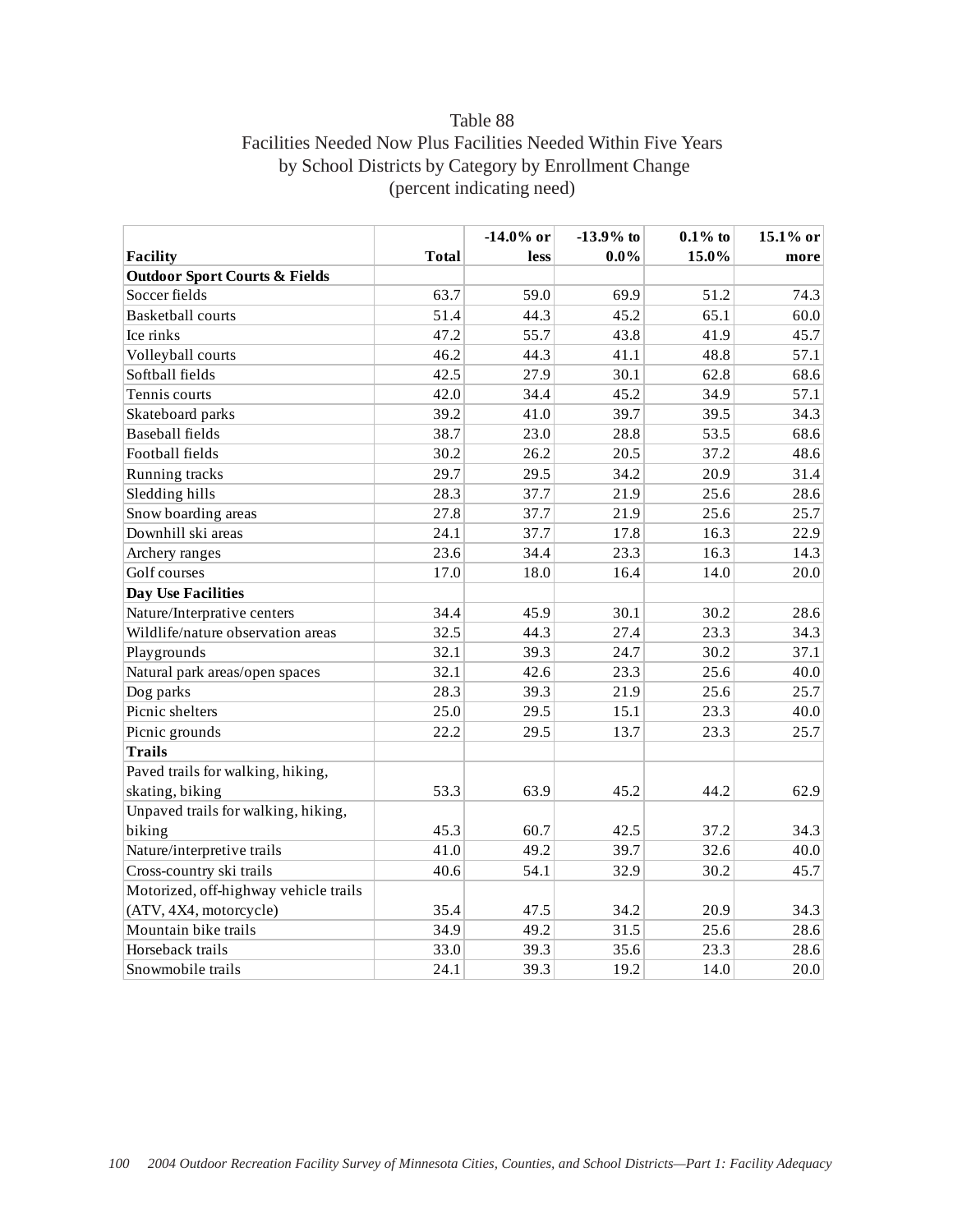#### Analysis by Enrollment

Enrollment figures used for this analysis are from the 2003-04 school year.

There was little correlation when school district data were examined by enrollment (Table 89). The small number of school districts in the  $20,001+$  category (3) resulted in numerous ties when looking at the higher ranked and lower ranked facilties.

### Table 89 Correlation Coefficients of Facilities Needed Now by School Districts by Enrollment

| Enrollment         | $651 - 1.200$ | $1.201 - 2.700$ | $2,701 - 20,000$ | $20.001+$ |
|--------------------|---------------|-----------------|------------------|-----------|
| $650$ or less      | 0.828         | 0.539           | 0.207            | $-0.060$  |
| 651 - 1.200        |               | 0.766           | 0.255            | $-0.035$  |
| $1,201 - 2,700$    |               |                 | 0.478            | 0.236     |
| $ 2,701 - 20,000 $ |               |                 |                  | 0.738     |

The three highest enrollment classes listed soccer fields and basketball courts in their top three facilities (Table 90). No other facility was ranked in the top three by more than two enrollment classes.

All of the highest ranked facilities for the three higher enrollment classes were in the Outdoor Sport Courts & Fields category. All of the higher ranked facilities for the two lowest enrollment classes were in the Trails category.

All five enrollment classes ranked picnic grounds lower. Other facilities ranked lower by three or more enrollment classes included golf courses, picnic shelters, and playgrounds.

None of the three school districts with enrollment of 20,001+ saw a current need for 23 of the 30 facilities. These school districts saw no current need for any Trail or Day Use facilities.

As with the overall rankings, there was little commonality in rankings when looking at facility categories (Table 91).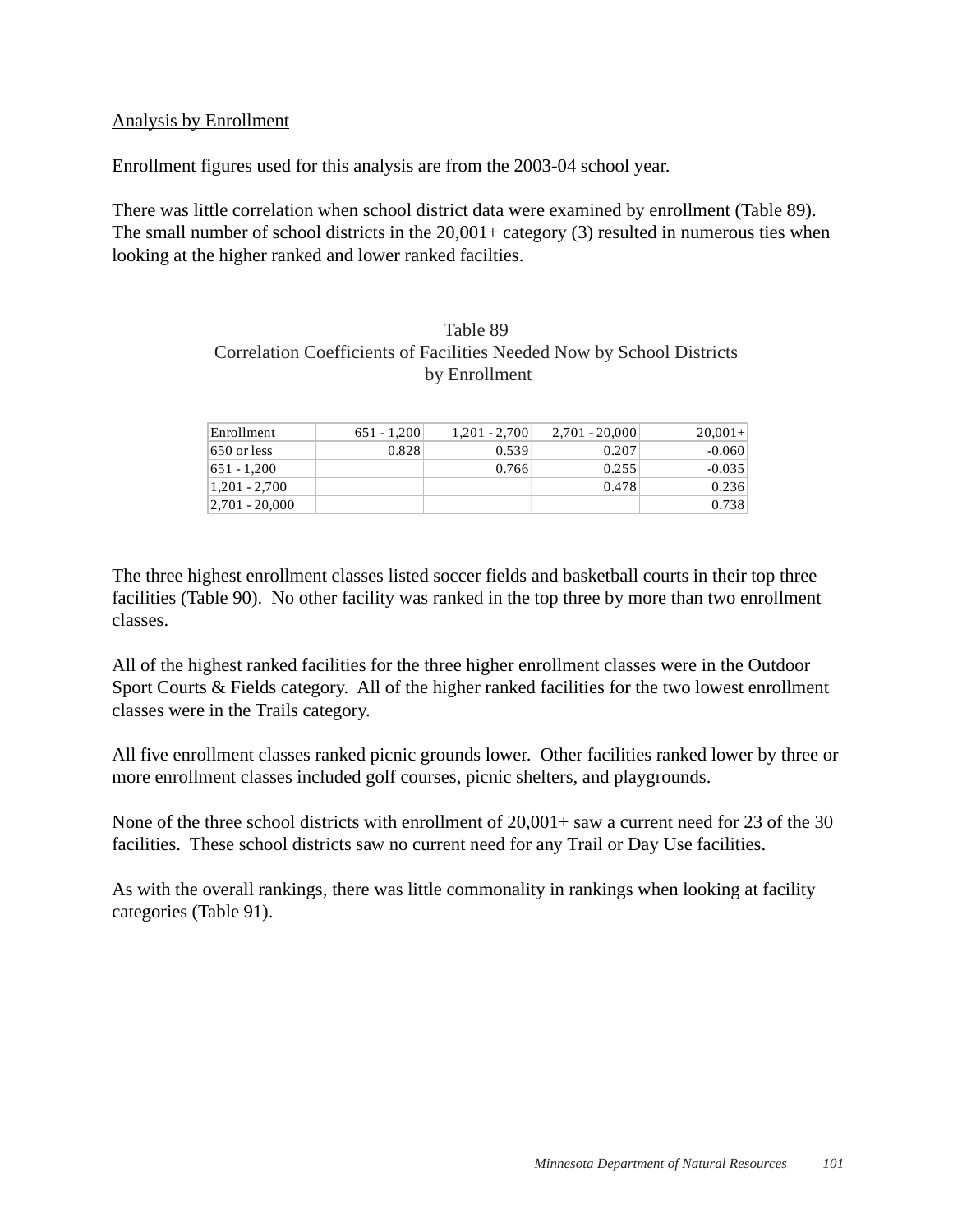# Table 90 Facilities Needed Now by School Districts by Enrollment (percent indicating need)

|                                       |              |             |      |                                 | $2,701 -$ | 20,001 or |
|---------------------------------------|--------------|-------------|------|---------------------------------|-----------|-----------|
| Facility                              | <b>Total</b> | 650 or less |      | $651 - 1,200$   $1,201 - 2,700$ | 20,000    | more      |
| Soccer fields                         | 50.5         | 45.7        | 43.6 | 53.2                            | 58.8      | 66.7      |
| <b>Basketball courts</b>              | 43.1         | 34.8        | 36.4 | 48.9                            | 52.9      | 33.3      |
| Paved trails for walking, hiking,     |              |             |      |                                 |           |           |
| skating, biking                       | 42.1         | 58.7        | 52.7 | 36.2                            | 23.5      | 0.0       |
| Volleyball courts                     | 39.1         | 37.0        | 43.6 | 42.6                            | 33.3      | 33.3      |
| Ice rinks                             | 37.6         | 39.1        | 38.2 | 31.9                            | 41.2      | 33.3      |
| Unpaved trails for walking, hiking,   |              |             |      |                                 |           |           |
| biking                                | 36.6         | 50.0        | 56.4 | 25.5                            | 15.7      | 0.0       |
| Skateboard parks                      | 35.6         | 47.8        | 38.2 | 36.2                            | 23.5      | 0.0       |
| Nature/interpretive trails            | 34.7         | 56.5        | 47.3 | 29.8                            | 7.8       | 0.0       |
| Mountain bike trails                  | 32.7         | 43.5        | 47.3 | 31.9                            | 9.8       | 0.0       |
| Tennis courts                         | 31.7         | 37.0        | 36.4 | 36.2                            | 19.6      | 0.0       |
| Cross-country ski trails              | 31.7         | 47.8        | 41.8 | 27.7                            | 11.8      | 0.0       |
| Horseback trails                      | 30.7         | 41.3        | 49.1 | 31.9                            | 2.0       | 0.0       |
| <b>Baseball</b> fields                | 30.2         | 28.3        | 21.8 | 23.4                            | 43.1      | 100.0     |
| Softball fields                       | 29.2         | 37.0        | 25.5 | 17.0                            | 37.3      | 33.3      |
| Nature/Interprative centers           | 28.2         | 34.8        | 36.4 | 31.9                            | 11.8      | 0.0       |
| Motorized, off-highway vehicle trails |              |             |      |                                 |           |           |
| (ATV, 4X4, motorcycle)                | 28.2         | 34.8        | 38.2 | 31.9                            | 9.8       | 0.0       |
| Dog parks                             | 26.7         | 34.8        | 34.5 | 23.4                            | 15.7      | 0.0       |
| Sledding hills                        | 26.2         | 34.8        | 34.5 | 23.4                            | 13.7      | 0.0       |
| Snow boarding areas                   | 25.7         | 34.8        | 32.7 | 23.4                            | 13.7      | 0.0       |
| Running tracks                        | 24.3         | 47.8        | 30.9 | 12.8                            | 7.8       | 0.0       |
| Wildlife/nature observation areas     | 23.8         | 32.6        | 25.5 | 31.9                            | 7.8       | 0.0       |
| Downhill ski areas                    | 23.3         | 34.8        | 29.1 | 23.4                            | 7.8       | 0.0       |
| Natural park areas/open spaces        | 23.3         | 30.4        | 34.5 | 21.3                            | 7.8       | 0.0       |
| Archery ranges                        | 22.8         | 39.1        | 29.1 | 19.1                            | 5.9       | 0.0       |
| Snowmobile trails                     | 19.3         | 28.3        | 21.8 | 23.4                            | 5.9       | 0.0       |
| Football fields                       | 18.8         | 17.4        | 10.9 | 17.0                            | 29.4      | 33.3      |
| Playgrounds                           | 13.4         | 32.6        | 14.5 | 4.3                             | 3.9       | 0.0       |
| Picnic shelters                       | 12.4         | 15.2        | 16.4 | 8.5                             | 9.8       | 0.0       |
| Golf courses                          | 11.4         | 17.4        | 9.1  | 10.6                            | 9.8       | 0.0       |
| Picnic grounds                        | 9.9          | 13.0        | 14.5 | 10.6                            | 2.0       | 0.0       |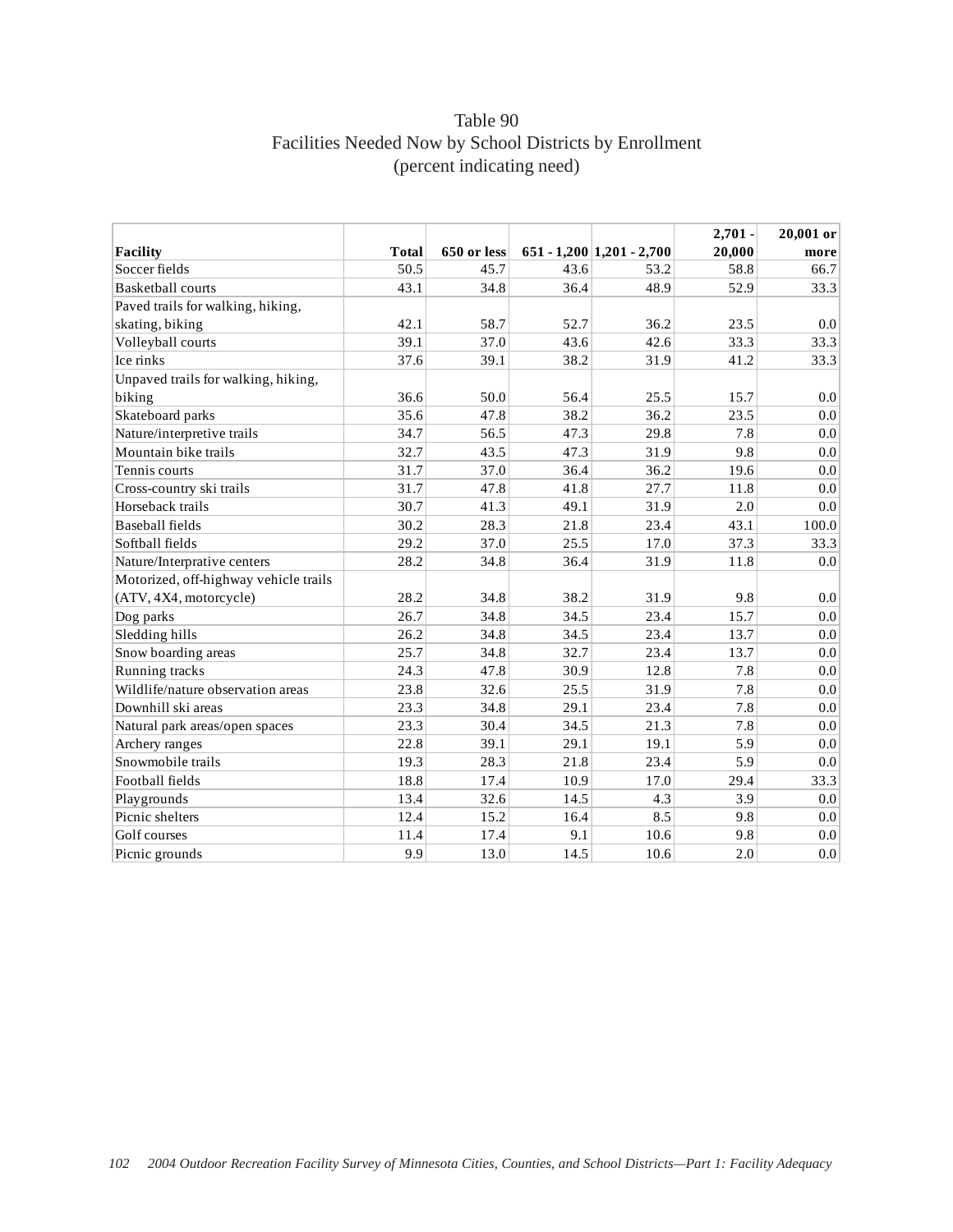# Table 91 Facilities Needed Now by School Districts by Category by Enrollment (percent indicating need)

|                                          |              |             |      |                                 | $2,701 -$ | $20,001$ or |
|------------------------------------------|--------------|-------------|------|---------------------------------|-----------|-------------|
| Facility                                 | <b>Total</b> | 650 or less |      | $651 - 1,200$   $1,201 - 2,700$ | 20,000    | more        |
| <b>Outdoor Sport Courts &amp; Fields</b> |              |             |      |                                 |           |             |
| Soccer fields                            | 50.5         | 45.7        | 43.6 | 53.2                            | 58.8      | 66.7        |
| <b>Basketball courts</b>                 | 43.1         | 34.8        | 36.4 | 48.9                            | 52.9      | 33.3        |
| Volleyball courts                        | 39.1         | 37.0        | 43.6 | 42.6                            | 33.3      | 33.3        |
| Ice rinks                                | 37.6         | 39.1        | 38.2 | 31.9                            | 41.2      | 33.3        |
| Skateboard parks                         | 35.6         | 47.8        | 38.2 | 36.2                            | 23.5      | 0.0         |
| Tennis courts                            | 31.7         | 37.0        | 36.4 | 36.2                            | 19.6      | 0.0         |
| <b>Baseball fields</b>                   | 30.2         | 28.3        | 21.8 | 23.4                            | 43.1      | 100.0       |
| Softball fields                          | 29.2         | 37.0        | 25.5 | 17.0                            | 37.3      | 33.3        |
| Sledding hills                           | 26.2         | 34.8        | 34.5 | 23.4                            | 13.7      | 0.0         |
| Snow boarding areas                      | 25.7         | 34.8        | 32.7 | 23.4                            | 13.7      | 0.0         |
| Running tracks                           | 24.3         | 47.8        | 30.9 | 12.8                            | 7.8       | 0.0         |
| Downhill ski areas                       | 23.3         | 34.8        | 29.1 | 23.4                            | 7.8       | 0.0         |
| Archery ranges                           | 22.8         | 39.1        | 29.1 | 19.1                            | 5.9       | 0.0         |
| Football fields                          | 18.8         | 17.4        | 10.9 | 17.0                            | 29.4      | 33.3        |
| Golf courses                             | 11.4         | 17.4        | 9.1  | 10.6                            | 9.8       | 0.0         |
| <b>Day Use Facilities</b>                |              |             |      |                                 |           |             |
| Nature/Interprative centers              | 28.2         | 34.8        | 36.4 | 31.9                            | 11.8      | 0.0         |
| Dog parks                                | 26.7         | 34.8        | 34.5 | 23.4                            | 15.7      | 0.0         |
| Wildlife/nature observation areas        | 23.8         | 32.6        | 25.5 | 31.9                            | 7.8       | 0.0         |
| Natural park areas/open spaces           | 23.3         | 30.4        | 34.5 | 21.3                            | 7.8       | 0.0         |
| Playgrounds                              | 13.4         | 32.6        | 14.5 | 4.3                             | 3.9       | $0.0\,$     |
| Picnic shelters                          | 12.4         | 15.2        | 16.4 | 8.5                             | 9.8       | 0.0         |
| Picnic grounds                           | 9.9          | 13.0        | 14.5 | 10.6                            | 2.0       | 0.0         |
| <b>Trails</b>                            |              |             |      |                                 |           |             |
| Paved trails for walking, hiking,        |              |             |      |                                 |           |             |
| skating, biking                          | 42.1         | 58.7        | 52.7 | 36.2                            | 23.5      | 0.0         |
| Unpaved trails for walking, hiking,      |              |             |      |                                 |           |             |
| biking                                   | 36.6         | 50.0        | 56.4 | 25.5                            | 15.7      | 0.0         |
| Nature/interpretive trails               | 34.7         | 56.5        | 47.3 | 29.8                            | 7.8       | $0.0\,$     |
| Mountain bike trails                     | 32.7         | 43.5        | 47.3 | 31.9                            | 9.8       | 0.0         |
| Cross-country ski trails                 | 31.7         | 47.8        | 41.8 | 27.7                            | 11.8      | 0.0         |
| Horseback trails                         | 30.7         | 41.3        | 49.1 | 31.9                            | 2.0       | 0.0         |
| Motorized, off-highway vehicle trails    |              |             |      |                                 |           |             |
| (ATV, 4X4, motorcycle)                   | 28.2         | 34.8        | 38.2 | 31.9                            | 9.8       | 0.0         |
| Snowmobile trails                        | 19.3         | 28.3        | 21.8 | 23.4                            | 5.9       | 0.0         |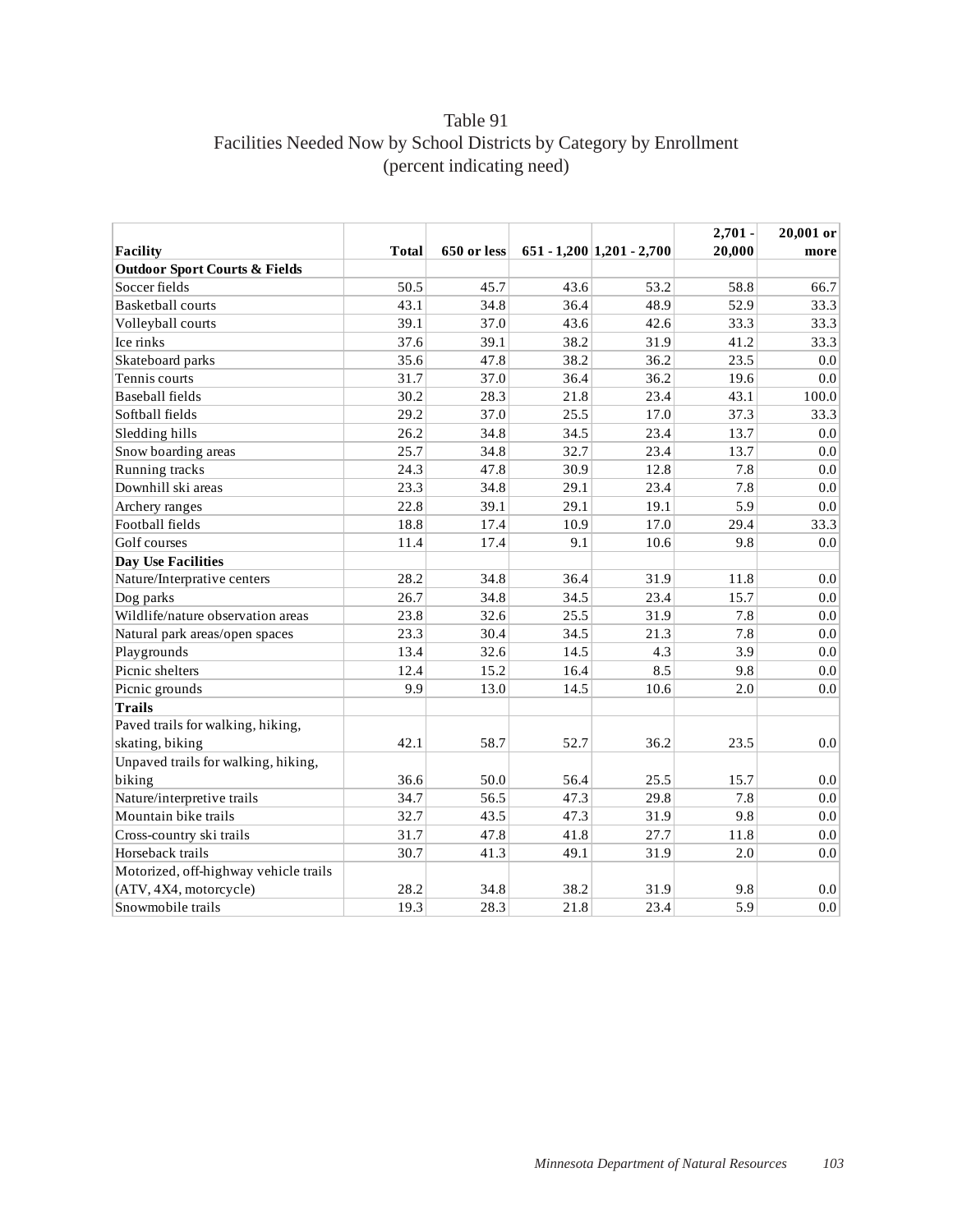When comparing facilities needed now with facilities needed now plus facilities needed within five years, the correlation by enrollment was good—650 or less =  $0.890, 651-1,200 = 0.932$ ,  $1,201-2,700 = 0.781, 2,701-20,000 = 0.832, 20,001 + 0.827$ . As with facilities needed now, there was little correlation among enrollment categories for facilities needed now plus facilities needed within five years (Table 92). The small number of school districts in the 20,001+ category (3) resulted in numerous ties when looking at the higher ranked and lower ranked facilties.

# Table 92 Correlation Coefficients of Facilities Needed Now Plus Facilities Needed Within Five Years by School Districts by Enrollment

| Enrollment         | $651 - 1.200$ | $1,201 - 2,700$ | $2.701 - 20.000$ | $20,001+$ |
|--------------------|---------------|-----------------|------------------|-----------|
| $650$ or less      | 0.736         | 0.348           | $-0.065$         | $-0.202$  |
| 651 - 1.200        |               | 0.718           | 0.217            | 0.127     |
| $1,201 - 2,700$    |               |                 | 0.658            | 0.550     |
| $ 2,701 - 20,000 $ |               |                 |                  | 0.710     |

As with facilities needed now, there was some commonality for school districts in their ranking of higher and lower ranked facilities (Table 93). When looking at facilities needed now along with facilities needed within five years, the three school districts in the  $20,001+$  class still saw no need for 20 facilities.

There was some commonality when looking at facilities by facility category (Table 94).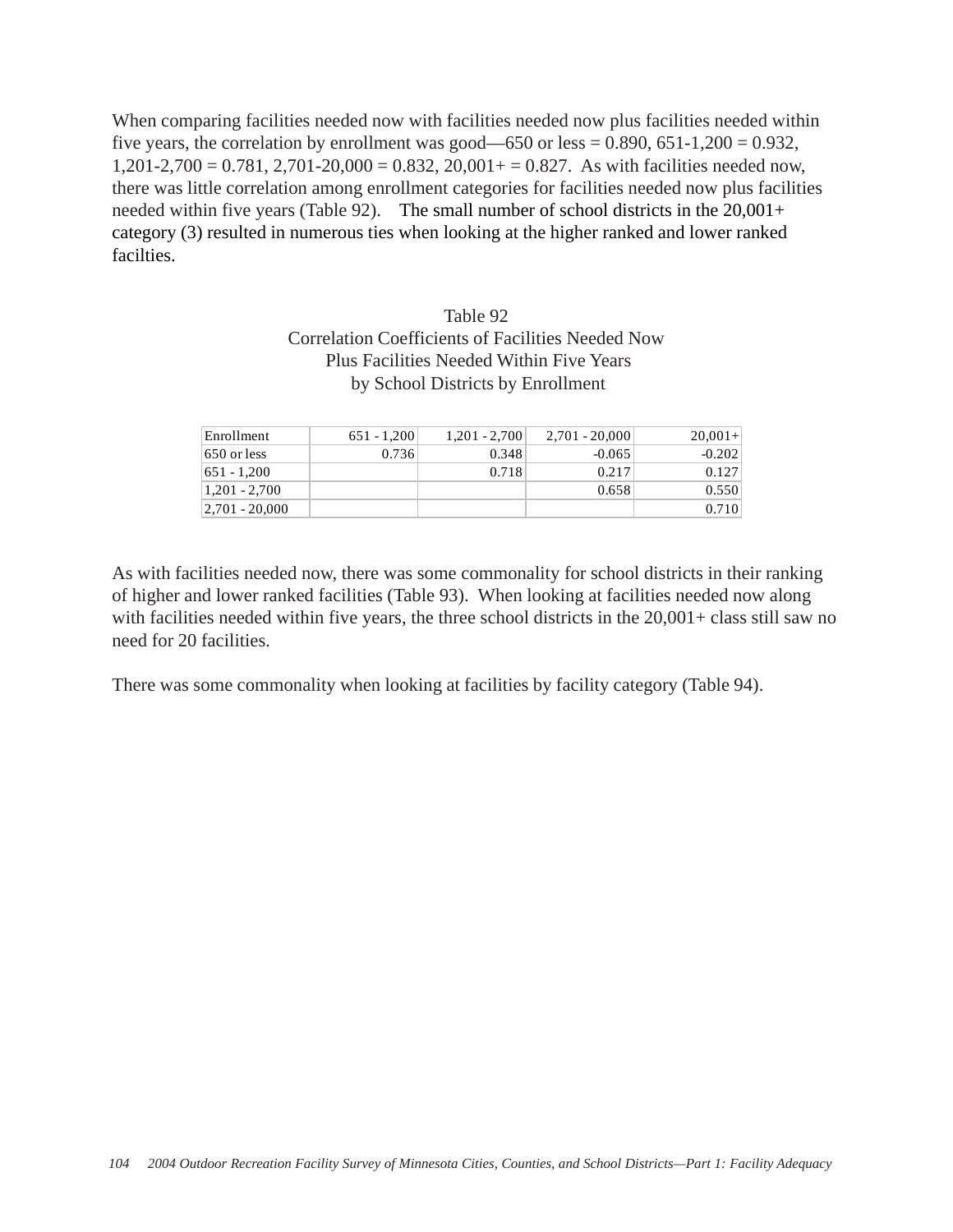# Table 93 Facilities Needed Now Plus Facilities Needed Within Five Years by School Districts by Enrollment (percent indicating need)

|                                       |              |             |      |                                 | $2,701 -$ | 20,001 or |
|---------------------------------------|--------------|-------------|------|---------------------------------|-----------|-----------|
| <b>Facility</b>                       | <b>Total</b> | 650 or less |      | $651 - 1,200$   $1,201 - 2,700$ | 20,000    | more      |
| Soccer fields                         | 63.7         | 45.8        | 56.9 | 74.0                            | 75.5      | 100.0     |
| Paved trails for walking, hiking,     |              |             |      |                                 |           |           |
| skating, biking                       | 53.3         | 64.6        | 56.9 | 56.0                            | 37.7      | 33.3      |
| <b>Basketball courts</b>              | 51.4         | 35.4        | 44.8 | 68.0                            | 58.5      | 33.3      |
| Ice rinks                             | 47.2         | 43.8        | 50.0 | 48.0                            | 47.2      | 33.3      |
| Volleyball courts                     | 46.2         | 41.7        | 46.6 | 52.0                            | 45.3      | 33.3      |
| Unpaved trails for walking, hiking,   |              |             |      |                                 |           |           |
| biking                                | 45.3         | 54.2        | 63.8 | 42.0                            | 22.6      | 0.0       |
| Softball fields                       | 42.5         | 41.7        | 29.3 | 40.0                            | 58.5      | 66.7      |
| Tennis courts                         | 42.0         | 39.6        | 43.1 | 50.0                            | 37.7      | 0.0       |
| Nature/interpretive trails            | 41.0         | 62.5        | 50.0 | 38.0                            | 17.0      | 0.0       |
| Cross-country ski trails              | 40.6         | 54.2        | 50.0 | 36.0                            | 24.5      | 0.0       |
| Skateboard parks                      | 39.2         | 52.1        | 39.7 | 42.0                            | 26.4      | 0.0       |
| <b>Baseball</b> fields                | 38.7         | 31.3        | 22.4 | 38.0                            | 60.4      | 100.0     |
| Motorized, off-highway vehicle trails |              |             |      |                                 |           |           |
| (ATV, 4X4, motorcycle)                | 35.4         | 52.1        | 43.1 | 38.0                            | 11.3      | 0.0       |
| Mountain bike trails                  | 34.9         | 47.9        | 44.8 | 34.0                            | 15.1      | 0.0       |
| Nature/Interprative centers           | 34.4         | 41.7        | 39.7 | 36.0                            | 22.6      | 0.0       |
| Horseback trails                      | 33.0         | 47.9        | 48.3 | 30.0                            | 7.5       | 0.0       |
| Wildlife/nature observation areas     | 32.5         | 35.4        | 39.7 | 38.0                            | 17.0      | 33.3      |
| Playgrounds                           | 32.1         | 47.9        | 31.0 | 30.0                            | 22.6      | 0.0       |
| Natural park areas/open spaces        | 32.1         | 35.4        | 37.9 | 34.0                            | 20.8      | 33.3      |
| Football fields                       | 30.2         | 20.8        | 20.7 | 26.0                            | 52.8      | 33.3      |
| Running tracks                        | 29.7         | 54.2        | 36.2 | 16.0                            | 15.1      | 0.0       |
| Sledding hills                        | 28.3         | 39.6        | 32.8 | 30.0                            | 13.2      | 0.0       |
| Dog parks                             | 28.3         | 37.5        | 32.8 | 24.0                            | 20.8      | 0.0       |
| Snow boarding areas                   | 27.8         | 41.7        | 31.0 | 26.0                            | 15.1      | 0.0       |
| Picnic shelters                       | 25.0         | 25.0        | 24.1 | 28.0                            | 24.5      | 0.0       |
| Downhill ski areas                    | 24.1         | 39.6        | 27.6 | 22.0                            | 9.4       | 0.0       |
| Snowmobile trails                     | 24.1         | 35.4        | 27.6 | 28.0                            | 7.5       | 0.0       |
| Archery ranges                        | 23.6         | 41.7        | 27.6 | 20.0                            | 7.5       | 0.0       |
| Picnic grounds                        | 22.2         | 27.1        | 22.4 | 26.0                            | 15.1      | 0.0       |
| Golf courses                          | 17.0         | 22.9        | 17.2 | 12.0                            | 17.0      | 0.0       |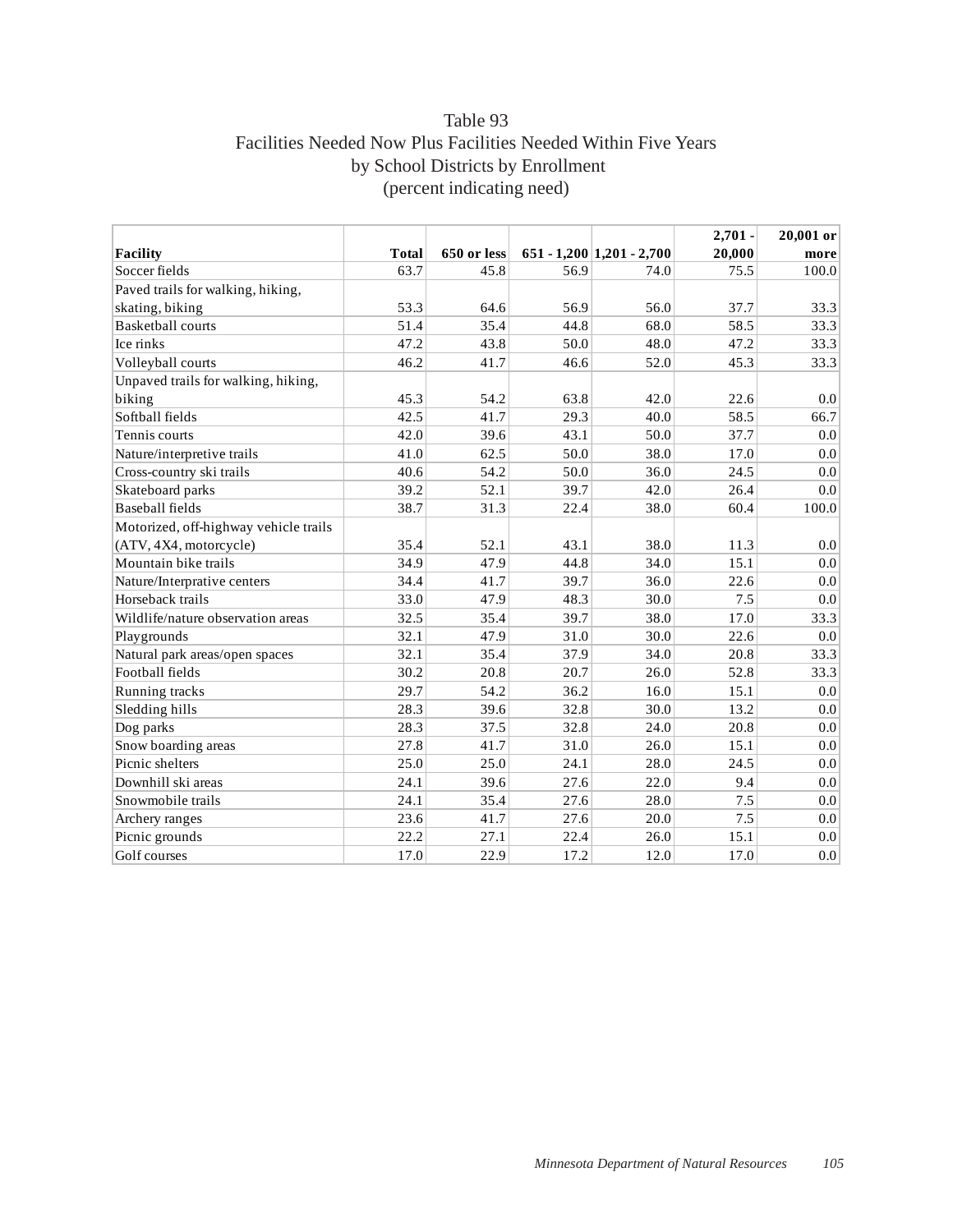# Table 94 Facilities Needed Now Plus Facilities Needed Within Five Years by School Districts by Category by Enrollment (percent indicating need)

|                                          |              |             |      |                                 | $2,701 -$ | 20,001 or |
|------------------------------------------|--------------|-------------|------|---------------------------------|-----------|-----------|
| Facility                                 | <b>Total</b> | 650 or less |      | $651 - 1,200$   $1,201 - 2,700$ | 20,000    | more      |
| <b>Outdoor Sport Courts &amp; Fields</b> |              |             |      |                                 |           |           |
| Soccer fields                            | 63.7         | 45.8        | 56.9 | 74.0                            | 75.5      | 100.0     |
| <b>Basketball courts</b>                 | 51.4         | 35.4        | 44.8 | 68.0                            | 58.5      | 33.3      |
| Ice rinks                                | 47.2         | 43.8        | 50.0 | 48.0                            | 47.2      | 33.3      |
| Volleyball courts                        | 46.2         | 41.7        | 46.6 | 52.0                            | 45.3      | 33.3      |
| Softball fields                          | 42.5         | 41.7        | 29.3 | 40.0                            | 58.5      | 66.7      |
| Tennis courts                            | 42.0         | 39.6        | 43.1 | 50.0                            | 37.7      | 0.0       |
| Skateboard parks                         | 39.2         | 52.1        | 39.7 | 42.0                            | 26.4      | $0.0\,$   |
| <b>Baseball</b> fields                   | 38.7         | 31.3        | 22.4 | 38.0                            | 60.4      | 100.0     |
| Football fields                          | 30.2         | 20.8        | 20.7 | 26.0                            | 52.8      | 33.3      |
| Running tracks                           | 29.7         | 54.2        | 36.2 | 16.0                            | 15.1      | 0.0       |
| Sledding hills                           | 28.3         | 39.6        | 32.8 | 30.0                            | 13.2      | 0.0       |
| Snow boarding areas                      | 27.8         | 41.7        | 31.0 | 26.0                            | 15.1      | 0.0       |
| Downhill ski areas                       | 24.1         | 39.6        | 27.6 | 22.0                            | 9.4       | 0.0       |
| Archery ranges                           | 23.6         | 41.7        | 27.6 | 20.0                            | 7.5       | 0.0       |
| Golf courses                             | 17.0         | 22.9        | 17.2 | 12.0                            | 17.0      | 0.0       |
| Day Use Facilities                       |              |             |      |                                 |           |           |
| Nature/Interprative centers              | 34.4         | 41.7        | 39.7 | 36.0                            | 22.6      | 0.0       |
| Wildlife/nature observation areas        | 32.5         | 35.4        | 39.7 | 38.0                            | 17.0      | 33.3      |
| Playgrounds                              | 32.1         | 47.9        | 31.0 | 30.0                            | 22.6      | 0.0       |
| Natural park areas/open spaces           | 32.1         | 35.4        | 37.9 | 34.0                            | 20.8      | 33.3      |
| Dog parks                                | 28.3         | 37.5        | 32.8 | 24.0                            | 20.8      | $0.0\,$   |
| Picnic shelters                          | 25.0         | 25.0        | 24.1 | 28.0                            | 24.5      | 0.0       |
| Picnic grounds                           | 22.2         | 27.1        | 22.4 | 26.0                            | 15.1      | 0.0       |
| <b>Trails</b>                            |              |             |      |                                 |           |           |
| Paved trails for walking, hiking,        |              |             |      |                                 |           |           |
| skating, biking                          | 53.3         | 64.6        | 56.9 | 56.0                            | 37.7      | 33.3      |
| Unpaved trails for walking, hiking,      |              |             |      |                                 |           |           |
| biking                                   | 45.3         | 54.2        | 63.8 | 42.0                            | 22.6      | 0.0       |
| Nature/interpretive trails               | 41.0         | 62.5        | 50.0 | 38.0                            | 17.0      | 0.0       |
| Cross-country ski trails                 | 40.6         | 54.2        | 50.0 | 36.0                            | 24.5      | 0.0       |
| Motorized, off-highway vehicle trails    |              |             |      |                                 |           |           |
| (ATV, 4X4, motorcycle)                   | 35.4         | 52.1        | 43.1 | 38.0                            | 11.3      | 0.0       |
| Mountain bike trails                     | 34.9         | 47.9        | 44.8 | 34.0                            | 15.1      | 0.0       |
| Horseback trails                         | 33.0         | 47.9        | 48.3 | 30.0                            | 7.5       | 0.0       |
| Snowmobile trails                        | 24.1         | 35.4        | 27.6 | 28.0                            | 7.5       | 0.0       |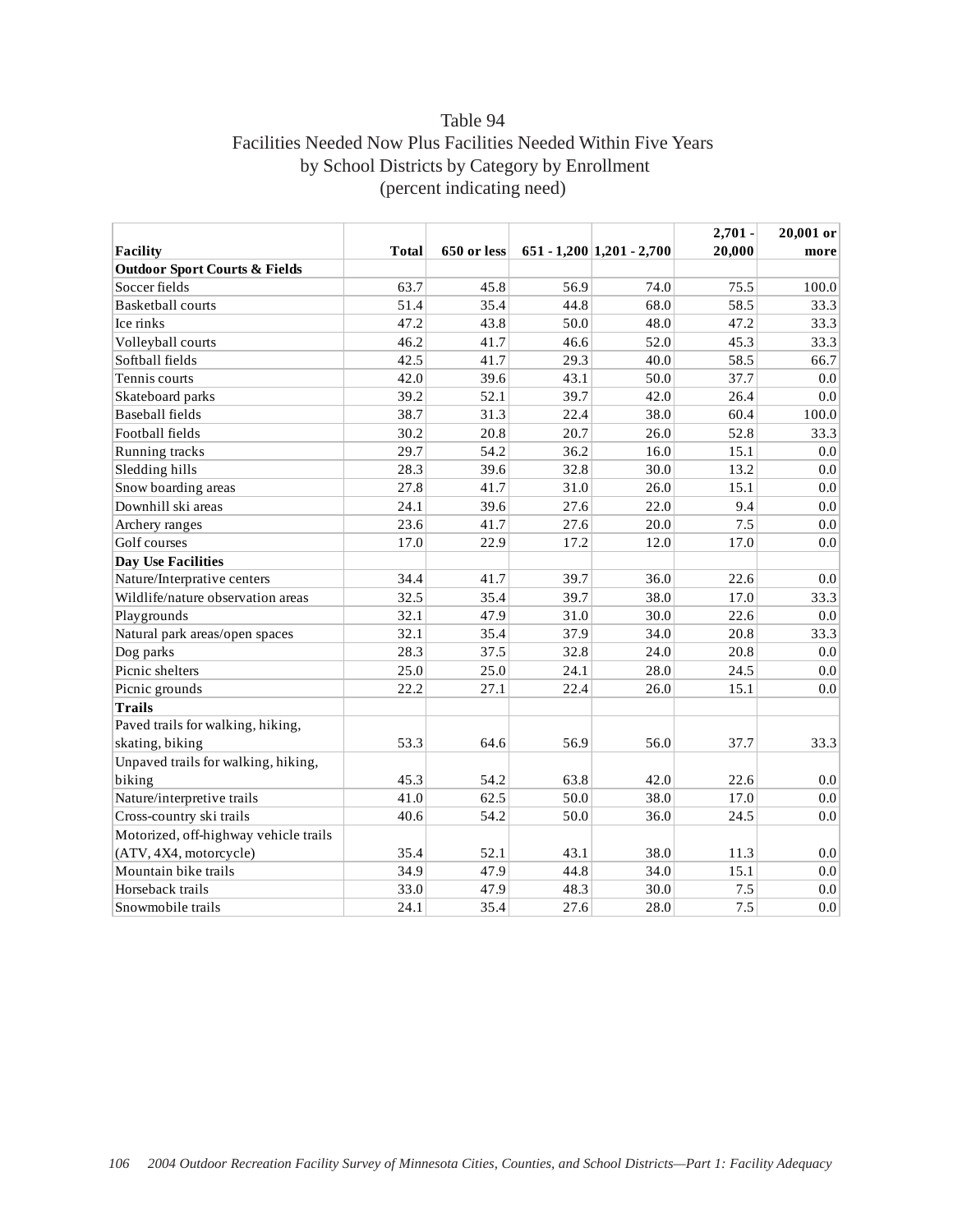#### Analysis by Subsidized Lunches

The percent of students eligible for free or reduced cost lunches during the 2003-04 school year was used as a surrogate for median household income.

There was some correlation among groups with higher percent subsidized lunches in ranking facilities (Table 95).

### Table 95 Correlation Coefficients of Facilities Needed Now by School Districts By Subsidized Lunches

| Subsidized lunches | $20.1\% - 30.0\%$ | $30.1\% - 40.0\%$ | $40.1\%$ or more |
|--------------------|-------------------|-------------------|------------------|
| 20% or less        | 0.543             | 0.563             | 0.428            |
| $20.1\% - 30.0\%$  |                   | 0.710             | 0.746            |
| 130.1% - 40.0%     |                   |                   | 0.772            |

Three of the groups ranked soccer fields and paved trails for walking, hiking, skating, biking in their top three (Table 96). All groups ranked picnic grounds in their bottom three. Three of the groups ranked golf courses, picnic shelters, and playgrounds in their bottom three.

School districts with over 30 percent of their enrollment eligible for subsidized lunches ranked facilities in the Trail category highest. School districts with less than 20 percent of their enrollment eligible for subsidized lunches ranked facilities in the Outdoor Sport Courts & Fields category highest. School districts with 20 to 30 percent of their enrollment eligible for subsidized lunches had facilities from both the Trails category and the Outdoor Sport Courts & Fields category in their top three.

There was some commonality among subsidized lunches groups in the higher and lower ranked facilities when looked at by facility category (Table 97).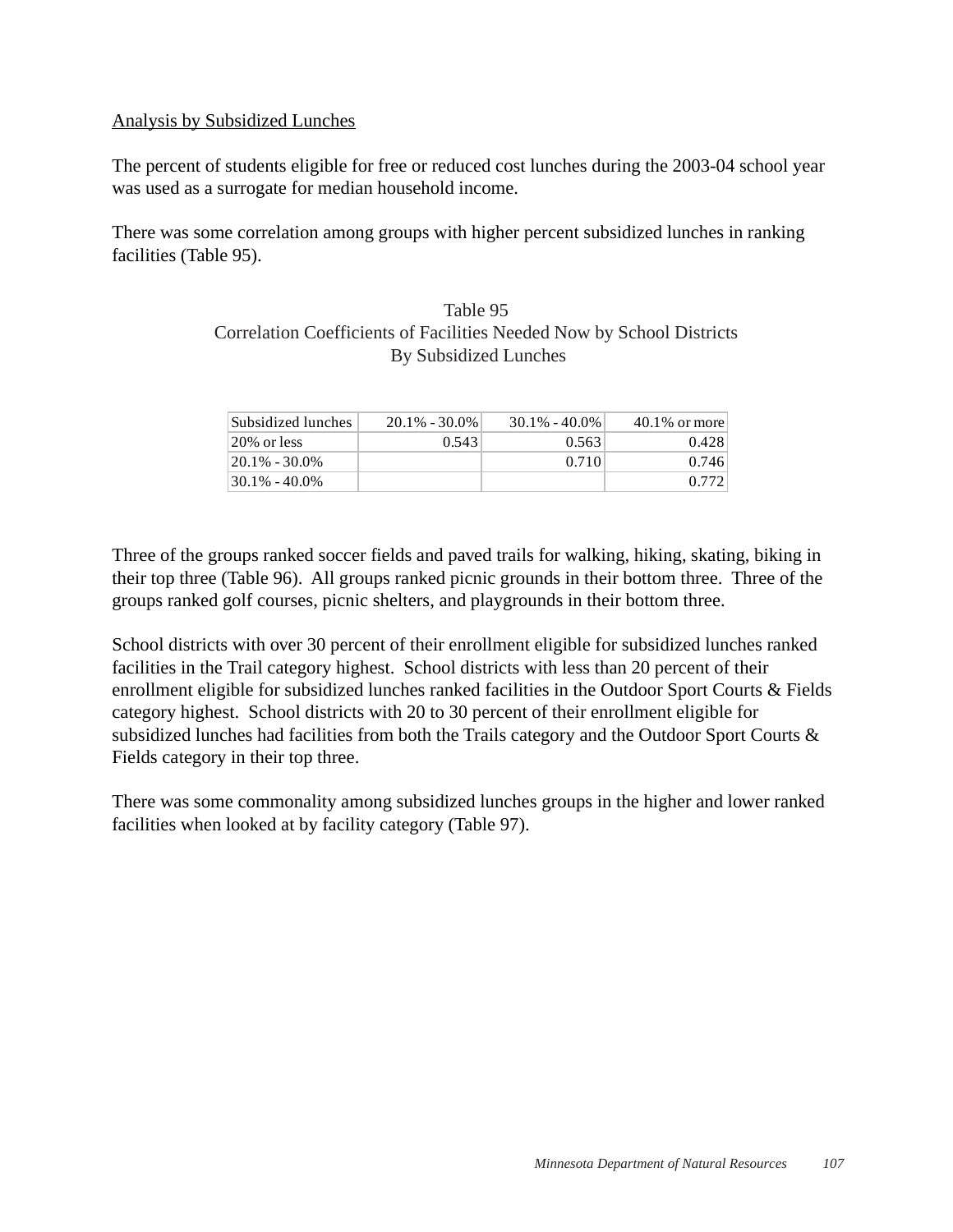# Table 96 Facilities Needed Now by School Districts by Subsidized Lunches (percent indicating need)

|                                       |              | 20.0% or | 20.1% | $30.1\%$ - | 40.1% or |
|---------------------------------------|--------------|----------|-------|------------|----------|
| <b>Facility</b>                       | <b>Total</b> | less     | 30.0% | 40.0%      | more     |
| Soccer fields                         | 50.5         | 58.8     | 57.4  | 38.0       | 45.0     |
| <b>Basketball courts</b>              | 43.1         | 51.0     | 39.3  | 44.0       | 37.5     |
| Paved trails for walking, hiking,     |              |          |       |            |          |
| skating, biking                       | 42.1         | 29.4     | 45.9  | 50.0       | 42.5     |
| Volleyball courts                     | 39.1         | 43.1     | 37.7  | 40.0       | 35.0     |
| Ice rinks                             | 37.6         | 35.3     | 39.3  | 40.0       | 35.0     |
| Unpaved trails for walking, hiking,   |              |          |       |            |          |
| biking                                | 36.6         | 27.5     | 27.9  | 50.0       | 45.0     |
| Skateboard parks                      | 35.6         | 23.5     | 42.6  | 38.0       | 37.5     |
| Nature/interpretive trails            | 34.7         | 29.4     | 26.2  | 44.0       | 42.5     |
| Mountain bike trails                  | 32.7         | 25.5     | 27.9  | 38.0       | 42.5     |
| Tennis courts                         | 31.7         | 25.5     | 36.1  | 28.0       | 37.5     |
| Cross-country ski trails              | 31.7         | 21.6     | 26.2  | 44.0       | 37.5     |
| Horseback trails                      | 30.7         | 21.6     | 26.2  | 38.0       | 40.0     |
| <b>Baseball</b> fields                | 30.2         | 49.0     | 23.0  | 28.0       | 20.0     |
| Softball fields                       | 29.2         | 41.2     | 24.6  | 24.0       | 27.5     |
| Nature/Interprative centers           | 28.2         | 19.6     | 27.9  | 36.0       | 30.0     |
| Motorized, off-highway vehicle trails |              |          |       |            |          |
| (ATV, 4X4, motorcycle)                | 28.2         | 29.4     | 19.7  | 32.0       | 35.0     |
| Dog parks                             | 26.7         | 23.5     | 24.6  | 26.0       | 35.0     |
| Sledding hills                        | 26.2         | 13.7     | 27.9  | 30.0       | 35.0     |
| Snow boarding areas                   | 25.7         | 19.6     | 26.2  | 24.0       | 35.0     |
| Running tracks                        | 24.3         | 13.7     | 27.9  | 20.0       | 37.5     |
| Wildlife/nature observation areas     | 23.8         | 25.5     | 26.2  | 24.0       | 17.5     |
| Downhill ski areas                    | 23.3         | 13.7     | 23.0  | 24.0       | 35.0     |
| Natural park areas/open spaces        | 23.3         | 17.6     | 23.0  | 30.0       | 22.5     |
| Archery ranges                        | 22.8         | 5.9      | 26.2  | 28.0       | 32.5     |
| Snowmobile trails                     | 19.3         | 11.8     | 18.0  | 28.0       | 20.0     |
| Football fields                       | 18.8         | 29.4     | 21.3  | 14.0       | 7.5      |
| Playgrounds                           | 13.4         | 3.9      | 18.0  | 14.0       | 17.5     |
| Picnic shelters                       | 12.4         | 3.9      | 11.5  | 18.0       | 17.5     |
| Golf courses                          | 11.4         | 9.8      | 11.5  | 14.0       | 10.0     |
| Picnic grounds                        | 9.9          | 5.9      | 6.6   | 12.0       | 17.5     |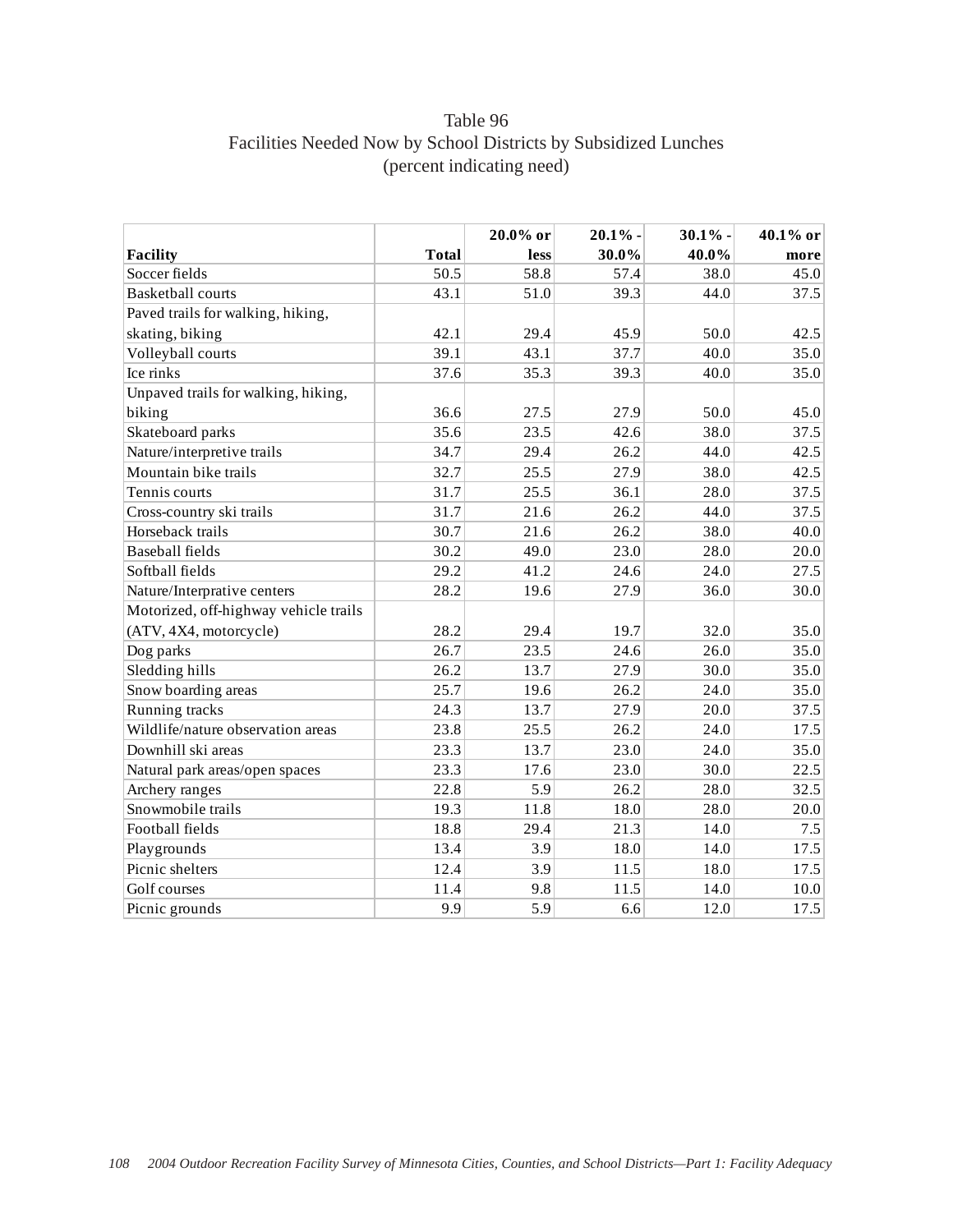# Table 97 Facilities Needed Now by School Districts by Category by Subsidized Lunches (percent indicating need)

|                                          |              | 20.0% or    | 20.1% | $30.1\%$ | 40.1% or |
|------------------------------------------|--------------|-------------|-------|----------|----------|
| <b>Facility</b>                          | <b>Total</b> | <b>less</b> | 30.0% | 40.0%    | more     |
| <b>Outdoor Sport Courts &amp; Fields</b> |              |             |       |          |          |
| Soccer fields                            | 50.5         | 58.8        | 57.4  | 38.0     | 45.0     |
| <b>Basketball courts</b>                 | 43.1         | 51.0        | 39.3  | 44.0     | 37.5     |
| Volleyball courts                        | 39.1         | 43.1        | 37.7  | 40.0     | 35.0     |
| Ice rinks                                | 37.6         | 35.3        | 39.3  | 40.0     | 35.0     |
| Skateboard parks                         | 35.6         | 23.5        | 42.6  | 38.0     | 37.5     |
| Tennis courts                            | 31.7         | 25.5        | 36.1  | 28.0     | 37.5     |
| <b>Baseball fields</b>                   | 30.2         | 49.0        | 23.0  | 28.0     | 20.0     |
| Softball fields                          | 29.2         | 41.2        | 24.6  | 24.0     | 27.5     |
| Sledding hills                           | 26.2         | 13.7        | 27.9  | 30.0     | 35.0     |
| Snow boarding areas                      | 25.7         | 19.6        | 26.2  | 24.0     | 35.0     |
| Running tracks                           | 24.3         | 13.7        | 27.9  | 20.0     | 37.5     |
| Downhill ski areas                       | 23.3         | 13.7        | 23.0  | 24.0     | 35.0     |
| Archery ranges                           | 22.8         | 5.9         | 26.2  | 28.0     | 32.5     |
| Football fields                          | 18.8         | 29.4        | 21.3  | 14.0     | 7.5      |
| Golf courses                             | 11.4         | 9.8         | 11.5  | 14.0     | 10.0     |
| <b>Day Use Facilities</b>                |              |             |       |          |          |
| Nature/Interprative centers              | 28.2         | 19.6        | 27.9  | 36.0     | 30.0     |
| Dog parks                                | 26.7         | 23.5        | 24.6  | 26.0     | 35.0     |
| Wildlife/nature observation areas        | 23.8         | 25.5        | 26.2  | 24.0     | 17.5     |
| Natural park areas/open spaces           | 23.3         | 17.6        | 23.0  | 30.0     | 22.5     |
| Playgrounds                              | 13.4         | 3.9         | 18.0  | 14.0     | 17.5     |
| Picnic shelters                          | 12.4         | 3.9         | 11.5  | 18.0     | 17.5     |
| Picnic grounds                           | 9.9          | 5.9         | 6.6   | 12.0     | 17.5     |
| <b>Trails</b>                            |              |             |       |          |          |
| Paved trails for walking, hiking,        |              |             |       |          |          |
| skating, biking                          | 42.1         | 29.4        | 45.9  | 50.0     | 42.5     |
| Unpaved trails for walking, hiking,      |              |             |       |          |          |
| biking                                   | 36.6         | 27.5        | 27.9  | 50.0     | 45.0     |
| Nature/interpretive trails               | 34.7         | 29.4        | 26.2  | 44.0     | 42.5     |
| Mountain bike trails                     | 32.7         | 25.5        | 27.9  | 38.0     | 42.5     |
| Cross-country ski trails                 | 31.7         | 21.6        | 26.2  | 44.0     | 37.5     |
| Horseback trails                         | 30.7         | 21.6        | 26.2  | 38.0     | 40.0     |
| Motorized, off-highway vehicle trails    |              |             |       |          |          |
| (ATV, 4X4, motorcycle)                   | 28.2         | 29.4        | 19.7  | 32.0     | 35.0     |
| Snowmobile trails                        | 19.3         | 11.8        | 18.0  | 28.0     | 20.0     |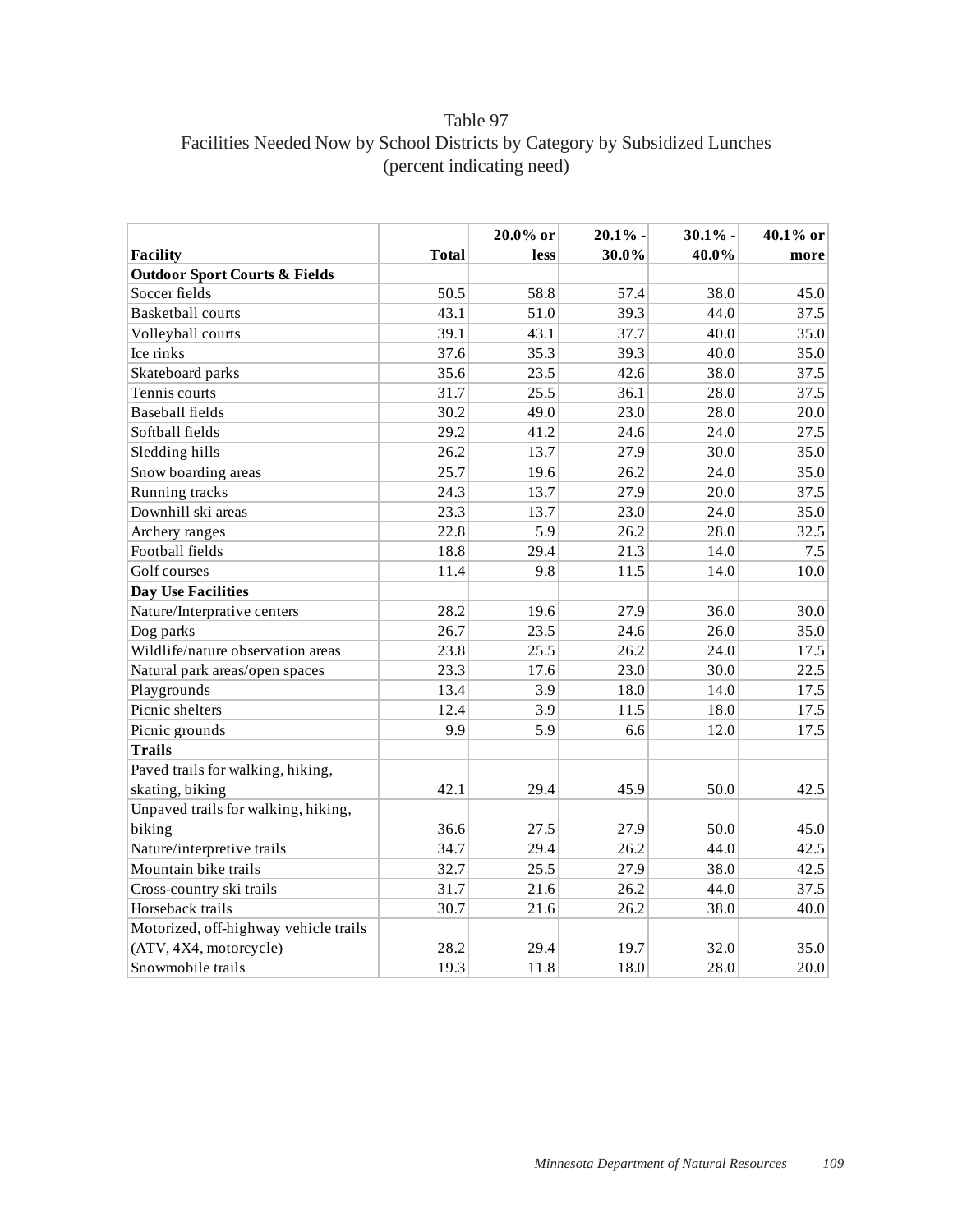When comparing facilities needed now with facilities needed now plus facilities needed within five years, the correlation by subsidized lunches is good—20.0% or less =  $0.836$ , 20.1%-30.0% = 0.798, 30.1%-40.0% = 0.947, 40.1% or more = 0.853. There was only fair correlation among subsidized lunches groups in ranking facilities needed now along with facilities needed withion five years (Table 98).

### Table 98 Correlation Coefficients of Facilities Needed Now Plus Facilities Needed Within Five Years by School Districts By Subsidized Lunches

| Subsidized lunches | $20.1\% - 30.0\%$ | $30.1\% - 40.0\%$ | $40.1\%$ or more |
|--------------------|-------------------|-------------------|------------------|
| $120\%$ or less    | 0.755             | 0.504             | 0.313            |
| $120.1\% - 30.0\%$ |                   | 0.638             | 0.658            |
| 130.1% - 40.0%     |                   |                   | 0.814            |

There was some commonality among subsidized lunches groups in the higher and lower ranked facilities (Table 99).

There was some commonality among subsidized lunches groups in the higher and lower ranked facilities when looked at by facility category (Table 100).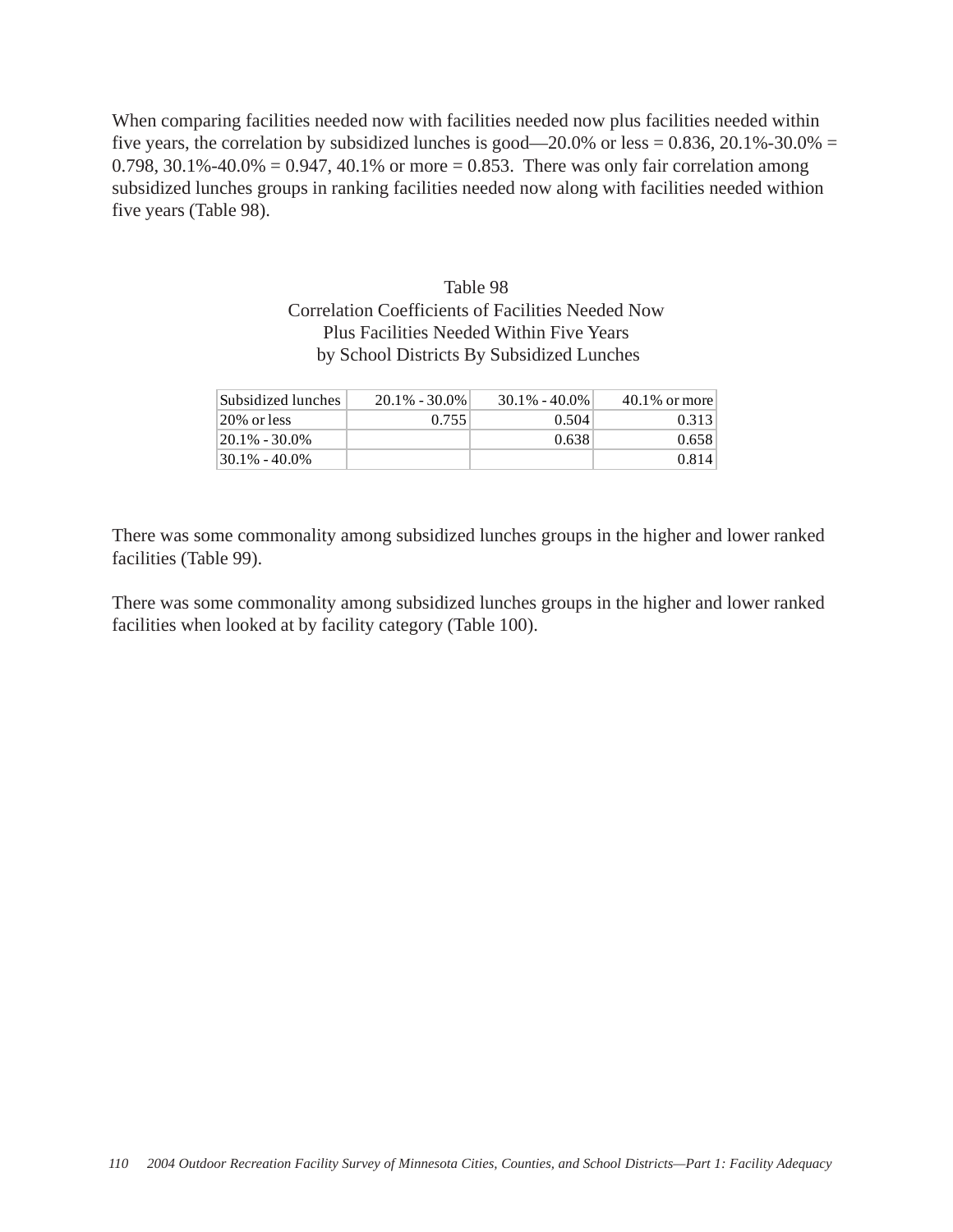# Table 99 Facilities Needed Now Plus Facilities Needed Within Five Years by School Districts by Subsidized Lunches (percent indicating need)

|                                       |              | 20.0% or | 20.1% | $30.1\%$ - | 40.1% or |
|---------------------------------------|--------------|----------|-------|------------|----------|
| <b>Facility</b>                       | <b>Total</b> | less     | 30.0% | 40.0%      | more     |
| Soccer fields                         | 63.7         | 69.8     | 68.3  | 63.0       | 50.0     |
| Paved trails for walking, hiking,     |              |          |       |            |          |
| skating, biking                       | 53.3         | 50.9     | 55.6  | 53.7       | 52.4     |
| <b>Basketball courts</b>              | 51.4         | 67.9     | 46.0  | 50.0       | 40.5     |
| Ice rinks                             | 47.2         | 47.2     | 52.4  | 42.6       | 45.2     |
| Volleyball courts                     | 46.2         | 54.7     | 46.0  | 44.4       | 38.1     |
| Unpaved trails for walking, hiking,   |              |          |       |            |          |
| biking                                | 45.3         | 39.6     | 41.3  | 51.9       | 50.0     |
| Softball fields                       | 42.5         | 67.9     | 39.7  | 27.8       | 33.3     |
| Tennis courts                         | 42.0         | 47.2     | 49.2  | 33.3       | 35.7     |
| Nature/interpretive trails            | 41.0         | 39.6     | 34.9  | 46.3       | 45.2     |
| Cross-country ski trails              | 40.6         | 35.8     | 34.9  | 48.1       | 45.2     |
| Skateboard parks                      | 39.2         | 30.2     | 42.9  | 38.9       | 45.2     |
| <b>Baseball</b> fields                | 38.7         | 66.0     | 33.3  | 27.8       | 26.2     |
| Motorized, off-highway vehicle trails |              |          |       |            |          |
| (ATV, 4X4, motorcycle)                | 35.4         | 32.1     | 25.4  | 42.6       | 45.2     |
| Mountain bike trails                  | 34.9         | 28.3     | 30.2  | 38.9       | 45.2     |
| Nature/Interprative centers           | 34.4         | 28.3     | 34.9  | 37.0       | 38.1     |
| Horseback trails                      | 33.0         | 26.4     | 28.6  | 40.7       | 38.1     |
| Wildlife/nature observation areas     | 32.5         | 35.8     | 31.7  | 31.5       | 31.0     |
| Playgrounds                           | 32.1         | 32.1     | 36.5  | 22.2       | 38.1     |
| Natural park areas/open spaces        | 32.1         | 37.7     | 28.6  | 35.2       | 26.2     |
| Football fields                       | 30.2         | 50.9     | 30.2  | 22.2       | 14.3     |
| Running tracks                        | 29.7         | 22.6     | 31.7  | 27.8       | 38.1     |
| Sledding hills                        | 28.3         | 18.9     | 28.6  | 29.6       | 38.1     |
| Dog parks                             | 28.3         | 28.3     | 25.4  | 27.8       | 33.3     |
| Snow boarding areas                   | 27.8         | 22.6     | 28.6  | 25.9       | 35.7     |
| Picnic shelters                       | 25.0         | 30.2     | 20.6  | 25.9       | 23.8     |
| Downhill ski areas                    | 24.1         | 13.2     | 25.4  | 24.1       | 35.7     |
| Snowmobile trails                     | 24.1         | 17.0     | 20.6  | 33.3       | 26.2     |
| Archery ranges                        | 23.6         | 9.4      | 27.0  | 27.8       | 31.0     |
| Picnic grounds                        | 22.2         | 24.5     | 19.0  | 22.2       | 23.8     |
| Golf courses                          | 17.0         | 15.1     | 19.0  | 18.5       | 14.3     |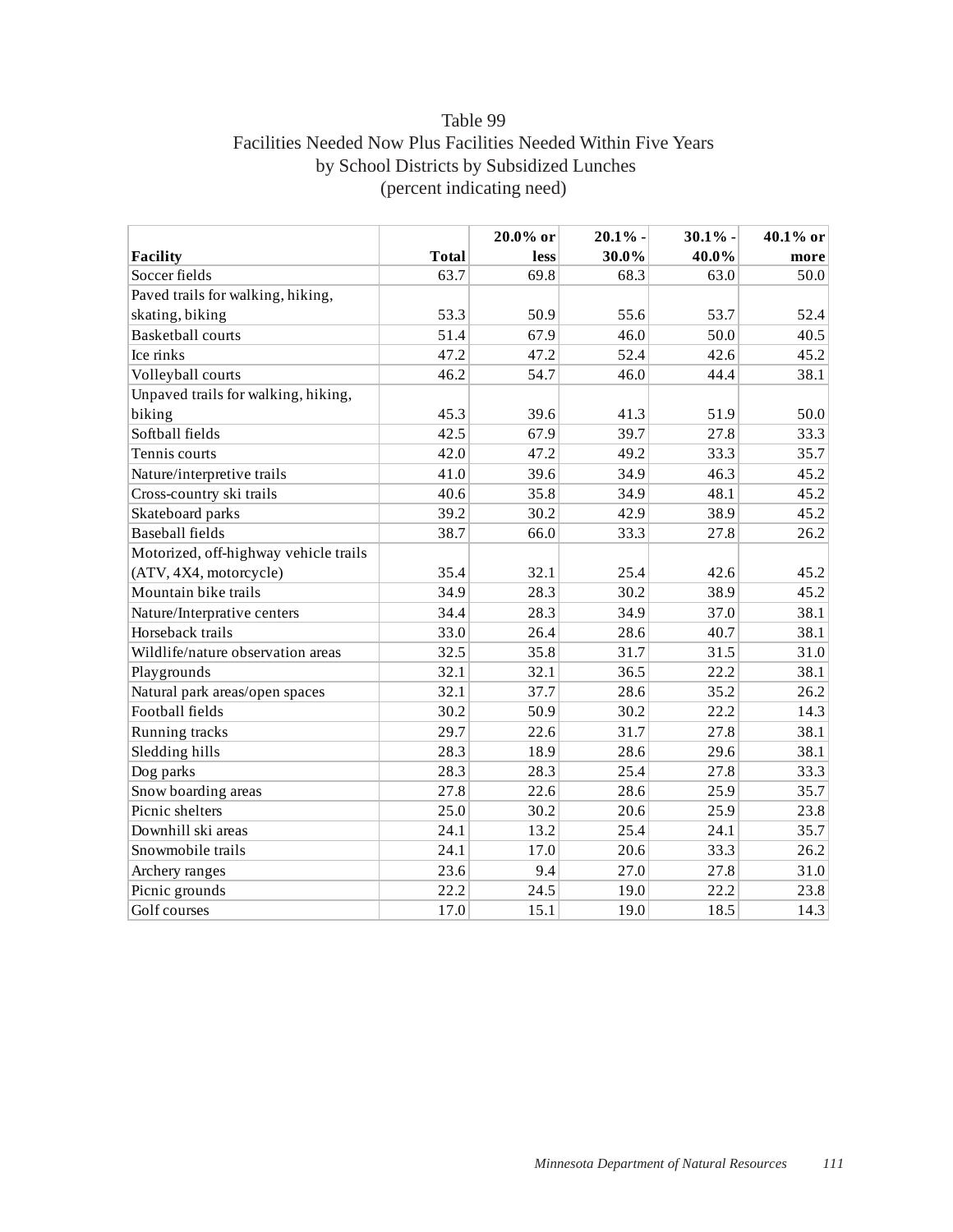# Table 100 Facilities Needed Now Plus Facilities Needed Within Five Years by School Districts by Category by Subsidized Lunches (percent indicating need)

|                                          |              | 20.0% or | 20.1% | $30.1\%$ | 40.1% or |
|------------------------------------------|--------------|----------|-------|----------|----------|
| Facility                                 | <b>Total</b> | less     | 30.0% | 40.0%    | more     |
| <b>Outdoor Sport Courts &amp; Fields</b> |              |          |       |          |          |
| Soccer fields                            | 63.7         | 69.8     | 68.3  | 63.0     | 50.0     |
| <b>Basketball courts</b>                 | 51.4         | 67.9     | 46.0  | 50.0     | 40.5     |
| Ice rinks                                | 47.2         | 47.2     | 52.4  | 42.6     | 45.2     |
| Volleyball courts                        | 46.2         | 54.7     | 46.0  | 44.4     | 38.1     |
| Softball fields                          | 42.5         | 67.9     | 39.7  | 27.8     | 33.3     |
| Tennis courts                            | 42.0         | 47.2     | 49.2  | 33.3     | 35.7     |
| Skateboard parks                         | 39.2         | 30.2     | 42.9  | 38.9     | 45.2     |
| <b>Baseball</b> fields                   | 38.7         | 66.0     | 33.3  | 27.8     | 26.2     |
| Football fields                          | 30.2         | 50.9     | 30.2  | 22.2     | 14.3     |
| Running tracks                           | 29.7         | 22.6     | 31.7  | 27.8     | 38.1     |
| Sledding hills                           | 28.3         | 18.9     | 28.6  | 29.6     | 38.1     |
| Snow boarding areas                      | 27.8         | 22.6     | 28.6  | 25.9     | 35.7     |
| Downhill ski areas                       | 24.1         | 13.2     | 25.4  | 24.1     | 35.7     |
| Archery ranges                           | 23.6         | 9.4      | 27.0  | 27.8     | 31.0     |
| Golf courses                             | 17.0         | 15.1     | 19.0  | 18.5     | 14.3     |
| <b>Day Use Facilities</b>                |              |          |       |          |          |
| Nature/Interprative centers              | 34.4         | 28.3     | 34.9  | 37.0     | 38.1     |
| Wildlife/nature observation areas        | 32.5         | 35.8     | 31.7  | 31.5     | 31.0     |
| Playgrounds                              | 32.1         | 32.1     | 36.5  | 22.2     | 38.1     |
| Natural park areas/open spaces           | 32.1         | 37.7     | 28.6  | 35.2     | 26.2     |
| Dog parks                                | 28.3         | 28.3     | 25.4  | 27.8     | 33.3     |
| Picnic shelters                          | 25.0         | 30.2     | 20.6  | 25.9     | 23.8     |
| Picnic grounds                           | 22.2         | 24.5     | 19.0  | 22.2     | 23.8     |
| <b>Trails</b>                            |              |          |       |          |          |
| Paved trails for walking, hiking,        |              |          |       |          |          |
| skating, biking                          | 53.3         | 50.9     | 55.6  | 53.7     | 52.4     |
| Unpaved trails for walking, hiking,      |              |          |       |          |          |
| biking                                   | 45.3         | 39.6     | 41.3  | 51.9     | 50.0     |
| Nature/interpretive trails               | 41.0         | 39.6     | 34.9  | 46.3     | 45.2     |
| Cross-country ski trails                 | 40.6         | 35.8     | 34.9  | 48.1     | 45.2     |
| Motorized, off-highway vehicle trails    |              |          |       |          |          |
| (ATV, 4X4, motorcycle)                   | 35.4         | 32.1     | 25.4  | 42.6     | 45.2     |
| Mountain bike trails                     | 34.9         | 28.3     | 30.2  | 38.9     | 45.2     |
| Horseback trails                         | 33.0         | 26.4     | 28.6  | 40.7     | 38.1     |
| Snowmobile trails                        | 24.1         | 17.0     | 20.6  | 33.3     | 26.2     |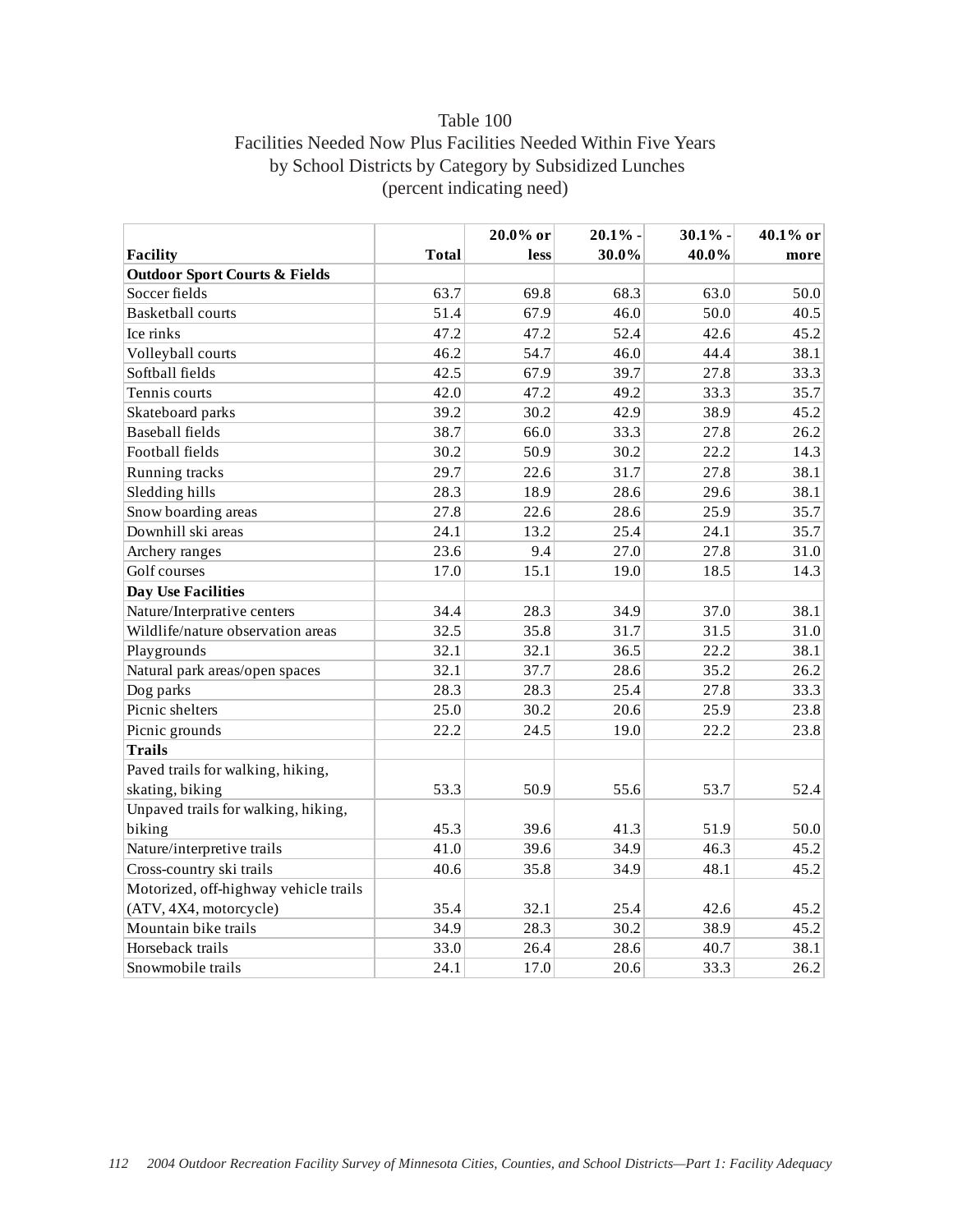#### Analysis by Whether Facility is Provided

The correlations were good when facilities provided by school districts were looked at by region (0.8 or higher) (Table 101), enrollment change (0.8 or higher) (Table 103), enrollment (most 0.8 or higher) (Table 105), and subsidized lunches (0.8 or higher) (Table 107).

Some facilities are provided by most school districts (e.g. football fields, baseball fields, playgrounds, running tracks, softball fields). Over one-half of the facilities (17 of 30) are provided by fewer than 10 percent of the school districts. These lesser-provided facilities include all of the Trails category, a category not usually associated with school districts. They also include most of the winter sports facilities in the Outdoor Sport Courts & Fields category. Tables of facilities provided by region (Table 102), enrollment change (Table 104), enrollment (Table 106) and subsidized lunches (Table 108) follow.

School districts that don't provide a facility are more likely to indicate a current need for that facility (Table 109). School districts that do not provide the facility indicated a greater need now for 19 of the 30 facilities.

When looking at facilities needed now plus facilities needed within the next five years, the same trend occurs with 16 of the 30 facilities being requested more by school districts that do not provide the facility than school districts that do provide the facility (Table 110).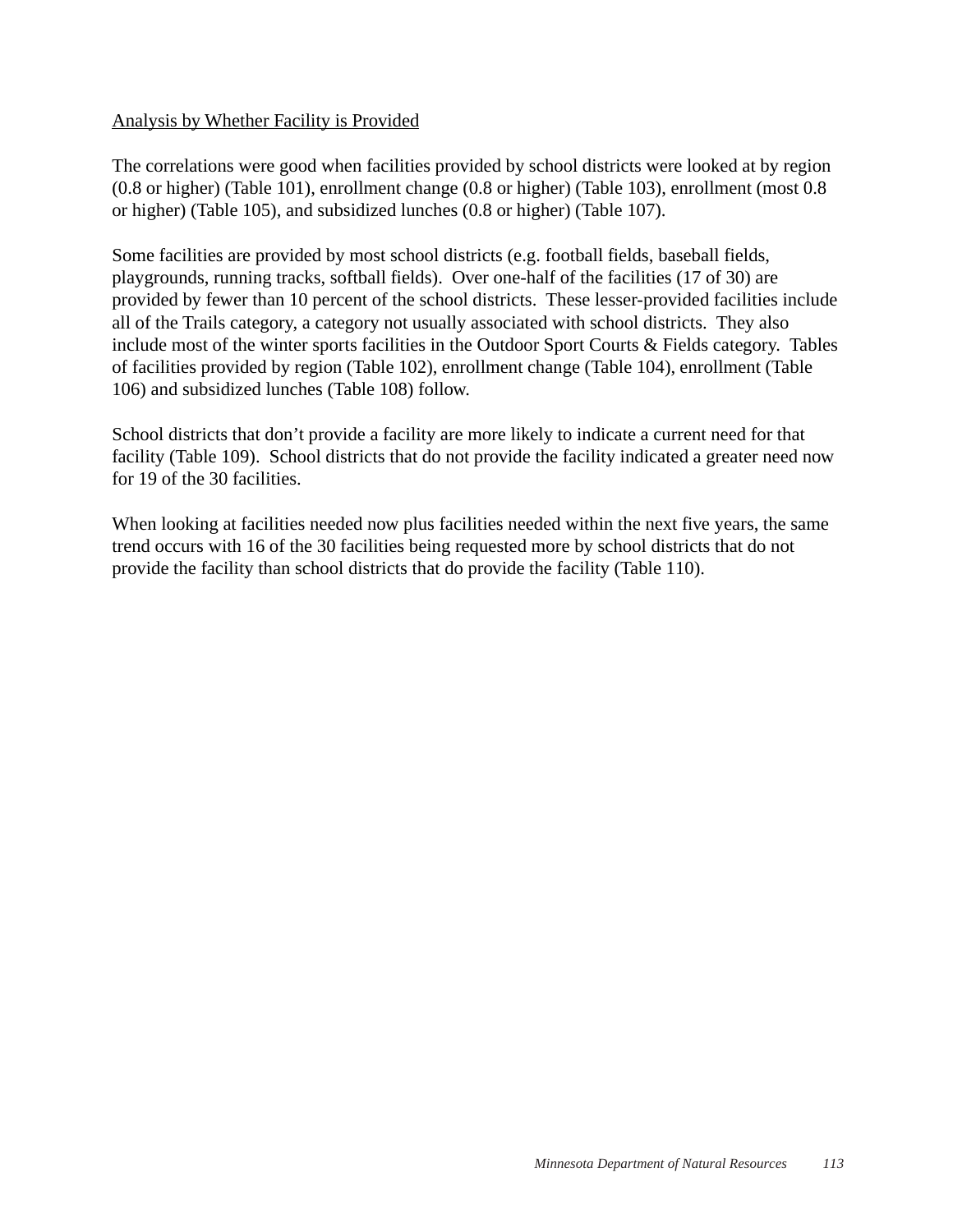### Table 101 Correlation Coefficients of Facilities Provided by School Districts by Region

| Region           | Northeast | South | Central | Metro |
|------------------|-----------|-------|---------|-------|
| Northwest        | 0.899     | 0.920 | 0.895   | 0.884 |
| <b>Northeast</b> |           | 0.889 | 0.912   | 0.905 |
| South            |           |       | 0.877   | 0.914 |
| Central          |           |       |         | 0.966 |

### Table 102 Facilities Provided by School Districts by Region (percent providing facility)

| <b>Facility</b>                       | <b>Total</b> | <b>Northwest</b> | <b>Northeast</b> | South | Central | <b>Metro</b> |
|---------------------------------------|--------------|------------------|------------------|-------|---------|--------------|
| Football fields                       | 91.3         | 97.8             | 90.3             | 86.3  | 96.7    | 93.2         |
| <b>Baseball</b> fields                | 84.6         | 82.6             | 83.9             | 76.5  | 100.0   | 95.5         |
| Playgrounds                           | 84.6         | 89.1             | 93.5             | 81.4  | 86.7    | 79.5         |
| Running tracks                        | 79.1         | 87.0             | 74.2             | 71.6  | 90.0    | 84.1         |
| Softball fields                       | 78.7         | 80.4             | 58.1             | 71.6  | 100.0   | 93.2         |
| <b>Basketball courts</b>              | 73.1         | 76.1             | 74.2             | 72.5  | 76.7    | 68.2         |
| Tennis courts                         | 65.6         | 60.9             | 58.1             | 56.9  | 80.0    | 86.4         |
| Soccer fields                         | 45.8         | 37.0             | 41.9             | 29.4  | 56.7    | 88.6         |
| Volleyball courts                     | 43.5         | 50.0             | 38.7             | 34.3  | 56.7    | 52.3         |
| Natural park areas/open spaces        | 15.8         | 15.2             | 25.8             | 14.7  | 6.7     | 18.2         |
| Wildlife/nature observation areas     | 15.0         | 17.4             | 29.0             | 12.7  | 6.7     | 13.6         |
| Ice rinks                             | 14.6         | 13.0             | 25.8             | 7.8   | 20.0    | 20.5         |
| Nature/Interprative centers           | 11.9         | 19.6             | 19.4             | 7.8   | 10.0    | 9.1          |
| Nature/interpretive trails            | 9.1          | 13.0             | 19.4             | 5.9   | 6.7     | 6.8          |
| Paved trails for walking, hiking,     |              |                  |                  |       |         |              |
| skating, biking                       | 7.5          | 6.5              | 3.2              | 4.9   | 10.0    | 15.9         |
| Picnic shelters                       | 7.1          | 8.7              | 6.5              | 7.8   | 3.3     | 6.8          |
| Cross-country ski trails              | 6.7          | 4.3              | 16.1             | 2.9   | 13.3    | 6.8          |
| Sledding hills                        | 6.3          | 2.2              | 6.5              | 6.9   | 6.7     | 9.1          |
| Picnic grounds                        | 5.9          | 8.7              | 6.5              | 6.9   | 3.3     | 2.3          |
| Unpaved trails for walking, hiking,   |              |                  |                  |       |         |              |
| biking                                | 5.9          | 10.9             | 16.1             | 2.0   | 6.7     | 2.3          |
| Archery ranges                        | 2.8          | 0.0              | 6.5              | 2.0   | 3.3     | 4.5          |
| Golf courses                          | 2.4          | 4.3              | 3.2              | 2.9   | 0.0     | 0.0          |
| Skateboard parks                      | 2.0          | 4.3              | 3.2              | 0.0   | 3.3     | 2.3          |
| Snowmobile trails                     | 2.0          | 2.2              | 0.0              | 3.9   | 0.0     | 0.0          |
| Motorized, off-highway vehicle trails |              |                  |                  |       |         |              |
| (ATV, 4X4, motorcycle)                | 1.2          | 2.2              | 0.0              | 2.0   | 0.0     | 0.0          |
| Downhill ski areas                    | 0.8          | 2.2              | 3.2              | 0.0   | 0.0     | 0.0          |
| Mountain bike trails                  | 0.8          | 0.0              | 6.5              | 0.0   | 0.0     | 0.0          |
| Horseback trails                      | 0.8          | 2.2              | 0.0              | 1.0   | 0.0     | 0.0          |
| Snow boarding areas                   | 0.4          | 0.0              | 3.2              | 0.0   | 0.0     | 0.0          |
| Dog parks                             | 0.4          | 2.2              | 0.0              | 0.0   | 0.0     | 0.0          |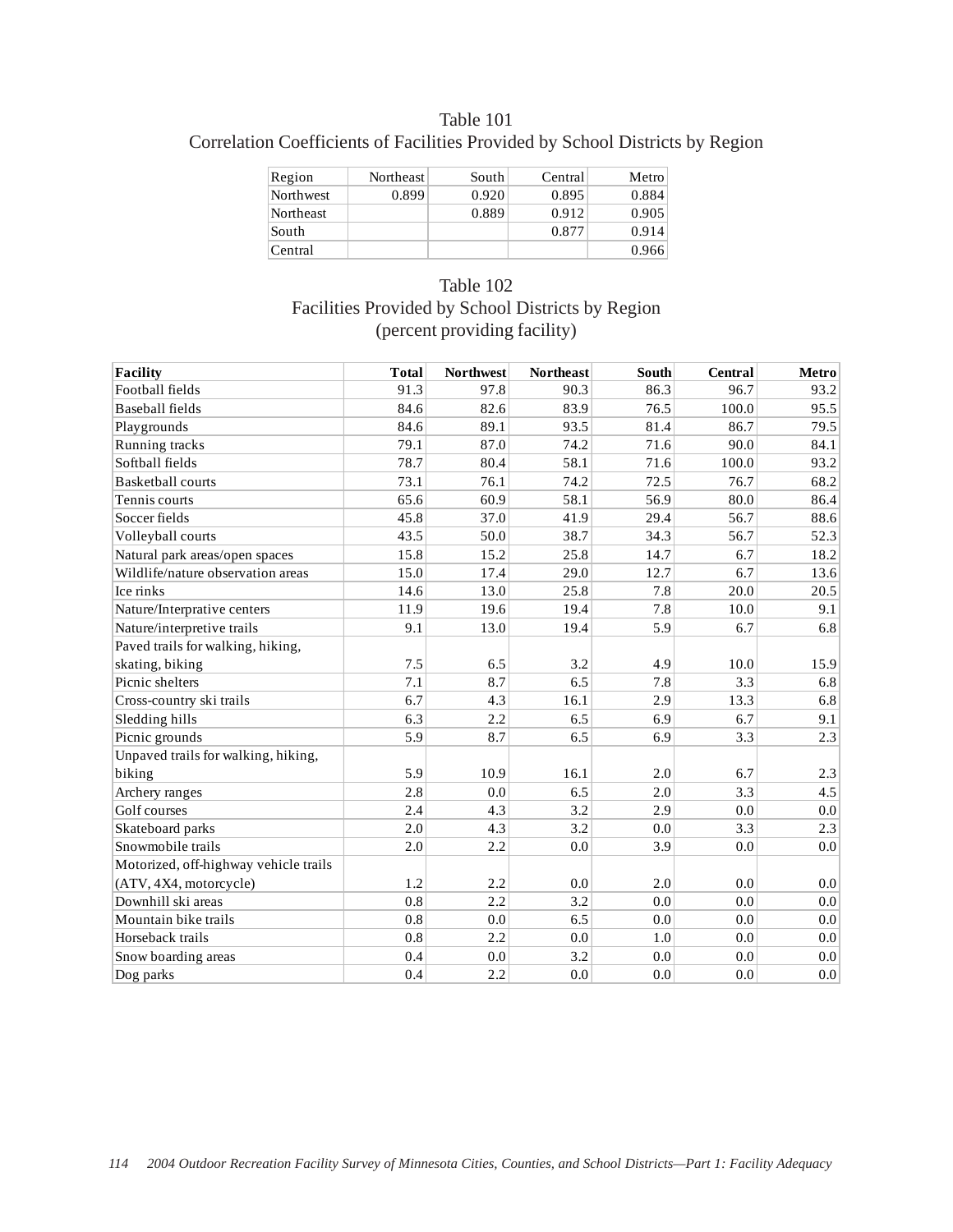Table 103 Correlation Coefficients of Facilities Provided by School Districts by Enrollment Change

| Enrollment change   -13.9% to 0.0%   0.1% to 15.0%   15.1% or more |       |       |       |
|--------------------------------------------------------------------|-------|-------|-------|
| $-14.0\%$ or less                                                  | 0.961 | 0.881 | 0.944 |
| $-13.9\%$ to $0.0\%$                                               |       | 0.913 | 0.941 |
| $ 0.1\%$ to 15.0%                                                  |       |       | 0.880 |

| Table 104                                                    |
|--------------------------------------------------------------|
| Facilities Provided by School Districts by Enrollment Change |
| (percent providing facility)                                 |

|                                       |              | $-14.0\%$ or | $-13.9%$ to | $0.1\%$ to | 15.1% or |
|---------------------------------------|--------------|--------------|-------------|------------|----------|
| <b>Facility</b>                       | <b>Total</b> | less         | $0\%$       | 15.0%      | more     |
| Football fields                       | 91.3         | 87.5         | 93.0        | 97.8       | 87.8     |
| <b>Baseball fields</b>                | 84.6         | 72.5         | 88.4        | 89.1       | 95.1     |
| Playgrounds                           | 84.6         | 86.3         | 86.0        | 82.6       | 80.5     |
| Running tracks                        | 79.1         | 70.0         | 84.9        | 82.6       | 80.5     |
| Softball fields                       | 78.7         | 63.8         | 79.1        | 91.3       | 92.7     |
| <b>Basketball courts</b>              | 73.1         | 72.5         | 70.9        | 84.8       | 65.9     |
| Tennis courts                         | 65.6         | 53.8         | 64.0        | 76.1       | 80.5     |
| Soccer fields                         | 45.8         | 26.3         | 50.0        | 58.7       | 61.0     |
| Volleyball courts                     | 43.5         | 37.5         | 46.5        | 54.3       | 36.6     |
| Natural park areas/open spaces        | 15.8         | 12.5         | 17.4        | 15.2       | 19.5     |
| Wildlife/nature observation areas     | 15.0         | 15.0         | 16.3        | 10.9       | 17.1     |
| Ice rinks                             | 14.6         | 10.0         | 17.4        | 17.4       | 14.6     |
| Nature/Interprative centers           | 11.9         | 11.3         | 12.8        | 13.0       | 9.8      |
| Nature/interpretive trails            | 9.1          | 10.0         | 7.0         | 10.9       | 9.8      |
| Paved trails for walking, hiking,     |              |              |             |            |          |
| skating, biking                       | 7.5          | 6.3          | 7.0         | 4.3        | 14.6     |
| Picnic shelters                       | 7.1          | 5.0          | 7.0         | 13.0       | 4.9      |
| Cross-country ski trails              | 6.7          | 6.3          | 5.8         | 6.5        | 9.8      |
| Sledding hills                        | 6.3          | 3.8          | 5.8         | 13.0       | 4.9      |
| Picnic grounds                        | 5.9          | 5.0          | 5.8         | 10.9       | 2.4      |
| Unpaved trails for walking, hiking,   |              |              |             |            |          |
| biking                                | 5.9          | 7.5          | 7.0         | 0.0        | 7.3      |
| Archery ranges                        | 2.8          | 1.3          | 3.5         | 6.5        | 0.0      |
| Golf courses                          | 2.4          | 2.5          | 3.5         | 2.2        | 0.0      |
| Skateboard parks                      | 2.0          | 2.5          | 0.0         | 2.2        | 4.9      |
| Snowmobile trails                     | 2.0          | 3.8          | 1.2         | 2.2        | $0.0\,$  |
| Motorized, off-highway vehicle trails |              |              |             |            |          |
| (ATV, 4X4, motorcycle)                | 1.2          | 2.5          | 1.2         | 0.0        | 0.0      |
| Downhill ski areas                    | 0.8          | 0.0          | 1.2         | 2.2        | 0.0      |
| Mountain bike trails                  | 0.8          | 0.0          | 1.2         | 0.0        | 2.4      |
| Horseback trails                      | 0.8          | 1.3          | 1.2         | 0.0        | 0.0      |
| Snow boarding areas                   | 0.4          | 0.0          | 0.0         | 2.2        | 0.0      |
| Dog parks                             | 0.4          | 1.3          | 0.0         | 0.0        | 0.0      |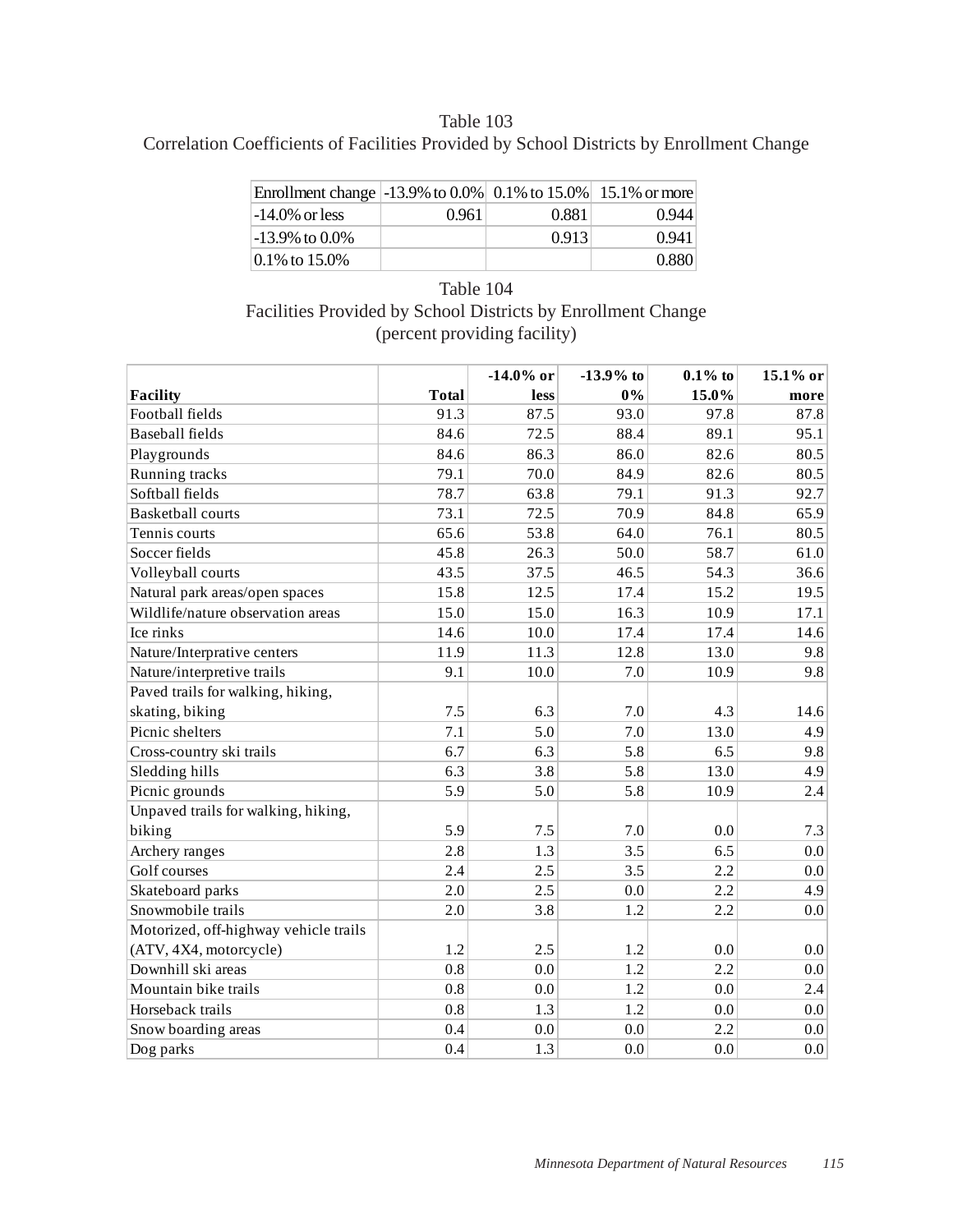### Table 105 Correlation Coefficients of Facilities Provided by School Districts by Enrollment

| Enrollment         | $651 - 1.200$ | $1.201 - 2.700$ | $2.701 - 20.000$ | $20.001 +$ |
|--------------------|---------------|-----------------|------------------|------------|
| $650$ or less      | 0.941         | 0.901           | 0.886            | 0.792      |
| 651 - 1.200        |               | 0.891           | 0.877            | 0.812      |
| $1.201 - 2.700$    |               |                 | 0.918            | 0.781      |
| $ 2,701 - 20,000 $ |               |                 |                  | 0.810      |

### Table 106 Facilities Provided by School Districts by Enrollment (percent providing facility)

|                                       |              |             |      |                                 | $2,701 -$ | 20,001 or |
|---------------------------------------|--------------|-------------|------|---------------------------------|-----------|-----------|
| <b>Facility</b>                       | <b>Total</b> | 650 or less |      | $651 - 1,200$   $1,201 - 2,700$ | 20,000    | more      |
| Football fields                       | 91.3         | 87.1        | 92.6 | 90.0                            | 96.6      | 75.0      |
| <b>Baseball</b> fields                | 84.6         | 75.8        | 86.8 | 85.0                            | 89.8      | 100.0     |
| Playgrounds                           | 84.6         | 90.3        | 86.8 | 83.3                            | 78.0      | 75.0      |
| Running tracks                        | 79.1         | 45.2        | 86.8 | 93.3                            | 91.5      | 75.0      |
| Softball fields                       | 78.7         | 72.6        | 70.6 | 83.3                            | 89.8      | 75.0      |
| <b>Basketball courts</b>              | 73.1         | 71.0        | 76.5 | 73.3                            | 72.9      | 50.0      |
| Tennis courts                         | 65.6         | 41.9        | 54.4 | 71.7                            | 96.6      | 75.0      |
| Soccer fields                         | 45.8         | 16.1        | 26.5 | 51.7                            | 89.8      | 100.0     |
| Volleyball courts                     | 43.5         | 32.3        | 45.6 | 38.3                            | 57.6      | 50.0      |
| Natural park areas/open spaces        | 15.8         | 16.1        | 13.2 | 21.7                            | 13.6      | 0.0       |
| Wildlife/nature observation areas     | 15.0         | 14.5        | 16.2 | 15.0                            | 15.3      | $0.0\,$   |
| Ice rinks                             | 14.6         | 11.3        | 5.9  | 18.3                            | 25.4      | 0.0       |
| Nature/Interprative centers           | 11.9         | 11.3        | 14.7 | 6.7                             | 13.6      | 25.0      |
| Nature/interpretive trails            | 9.1          | 9.7         | 10.3 | 6.7                             | 10.2      | 0.0       |
| Paved trails for walking, hiking,     |              |             |      |                                 |           |           |
| skating, biking                       | 7.5          | 8.1         | 1.5  | 6.7                             | 15.3      | 0.0       |
| Picnic shelters                       | 7.1          | 9.7         | 5.9  | 8.3                             | 5.1       | 0.0       |
| Cross-country ski trails              | 6.7          | 4.8         | 2.9  | 6.7                             | 13.6      | 0.0       |
| Sledding hills                        | 6.3          | 4.8         | 2.9  | 8.3                             | 10.2      | 0.0       |
| Picnic grounds                        | 5.9          | 12.9        | 2.9  | 5.0                             | 3.4       | 0.0       |
| Unpaved trails for walking, hiking,   |              |             |      |                                 |           |           |
| biking                                | 5.9          | 4.8         | 7.4  | 5.0                             | 6.8       | 0.0       |
| Archery ranges                        | 2.8          | 1.6         | 1.5  | 6.7                             | 1.7       | 0.0       |
| Golf courses                          | 2.4          | 4.8         | 2.9  | 1.7                             | 0.0       | 0.0       |
| Skateboard parks                      | 2.0          | 0.0         | 0.0  | 6.7                             | 1.7       | 0.0       |
| Snowmobile trails                     | 2.0          | 4.8         | 0.0  | 1.7                             | 1.7       | 0.0       |
| Motorized, off-highway vehicle trails |              |             |      |                                 |           |           |
| (ATV, 4X4, motorcycle)                | 1.2          | 1.6         | 0.0  | 1.7                             | 1.7       | 0.0       |
| Downhill ski areas                    | 0.8          | 0.0         | 1.5  | 0.0                             | 1.7       | 0.0       |
| Mountain bike trails                  | 0.8          | 1.6         | 1.5  | 0.0                             | 0.0       | 0.0       |
| Horseback trails                      | 0.8          | 0.0         | 0.0  | 1.7                             | 1.7       | $0.0\,$   |
| Snow boarding areas                   | 0.4          | 0.0         | 0.0  | 0.0                             | 1.7       | 0.0       |
| Dog parks                             | 0.4          | 0.0         | 0.0  | 0.0                             | 1.7       | 0.0       |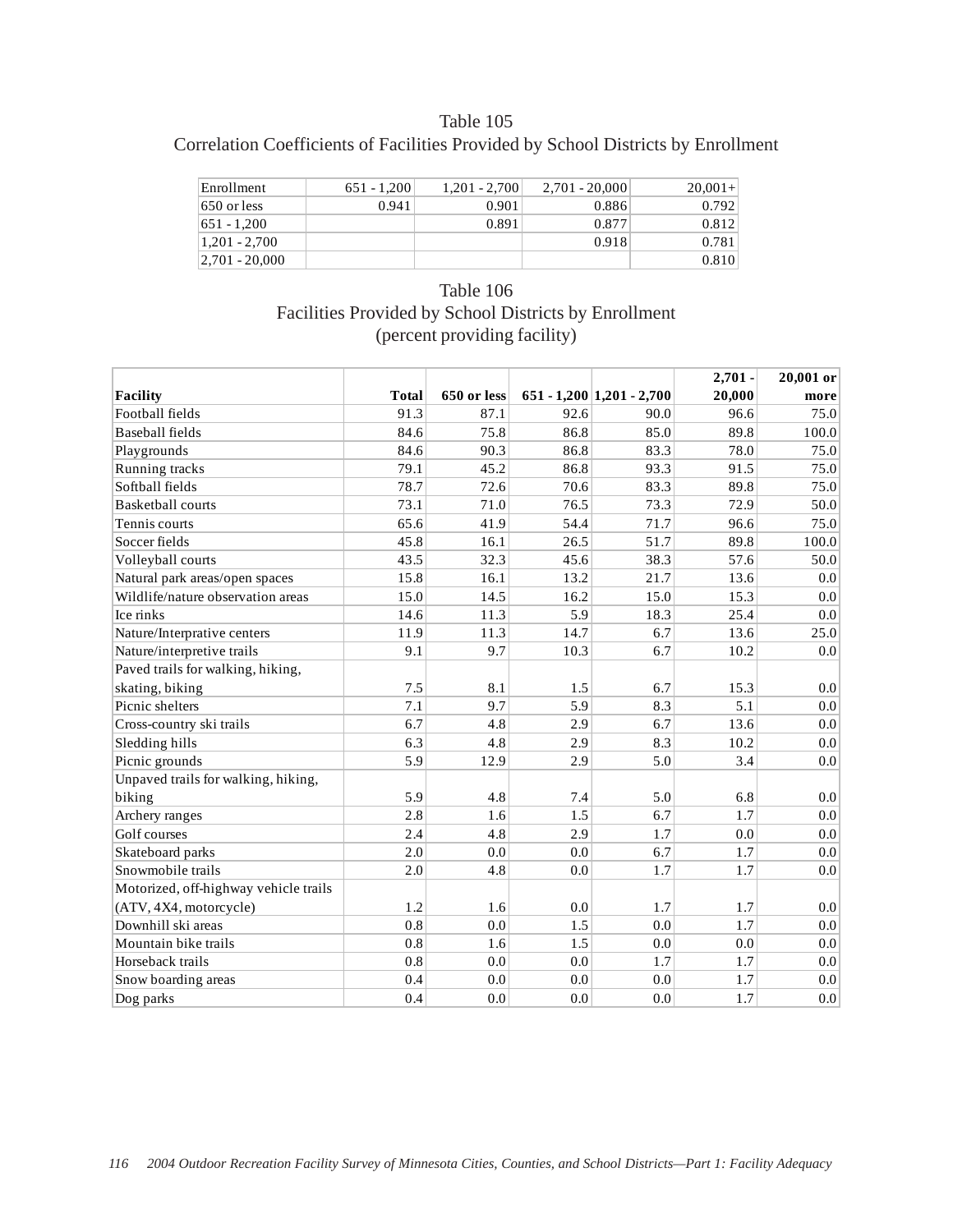### Table 107

Correlation Coefficients of Facilities Provided by School Districts by Subsidized Lunch

| Subsidized lunches       | $20.1\% - 30.0\%$ | $30.1\% - 40.0\%$ | $40.1\%$ or more |
|--------------------------|-------------------|-------------------|------------------|
| $ 20\% \text{ or less} $ | 0.920             | 0.942             | 0.935            |
| $ 20.1\% - 30.0\%$       |                   | 0.859             | 0.858            |
| $130.1\% - 40.0\%$       |                   |                   | 0.976            |

# Table 108 Facilities Provided by School Districts by Subsidized Lunch (percent providing facility)

|                                       |              | 20.0% or | 20.1% | $30.1\%$ | 40.1% or         |
|---------------------------------------|--------------|----------|-------|----------|------------------|
| <b>Facility</b>                       | <b>Total</b> | less     | 30.0% | 40.0%    | more             |
| Football fields                       | 91.3         | 93.3     | 92.8  | 91.3     | 87.3             |
| <b>Baseball fields</b>                | 84.6         | 90.0     | 88.4  | 79.7     | 80.0             |
| Playgrounds                           | 84.6         | 76.7     | 89.9  | 85.5     | 85.5             |
| Running tracks                        | 79.1         | 86.7     | 78.3  | 81.2     | 69.1             |
| Softball fields                       | 78.7         | 88.3     | 81.2  | 76.8     | 67.3             |
| <b>Basketball courts</b>              | 73.1         | 71.7     | 73.9  | 76.8     | 69.1             |
| Tennis courts                         | 65.6         | 78.3     | 60.9  | 68.1     | 54.5             |
| Soccer fields                         | 45.8         | 70.0     | 47.8  | 39.1     | 25.5             |
| Volleyball courts                     | 43.5         | 51.7     | 39.1  | 42.0     | 41.8             |
| Natural park areas/open spaces        | 15.8         | 23.3     | 8.7   | 17.4     | 14.5             |
| Wildlife/nature observation areas     | 15.0         | 15.0     | 11.6  | 18.8     | 14.5             |
| Ice rinks                             | 14.6         | 15.0     | 18.8  | 11.6     | 12.7             |
| Nature/Interprative centers           | 11.9         | 10.0     | 8.7   | 17.4     | 10.9             |
| Nature/interpretive trails            | 9.1          | 13.3     | 5.8   | 10.1     | 7.3              |
| Paved trails for walking, hiking,     |              |          |       |          |                  |
| skating, biking                       | 7.5          | 11.7     | 7.2   | 5.8      | 5.5              |
| Picnic shelters                       | 7.1          | 8.3      | 4.3   | 10.1     | 5.5              |
| Cross-country ski trails              | 6.7          | 3.3      | 13.0  | 5.8      | 3.6              |
| Sledding hills                        | 6.3          | 6.7      | 7.2   | 5.8      | 5.5              |
| Picnic grounds                        | 5.9          | 5.0      | 1.4   | 8.7      | 9.1              |
| Unpaved trails for walking, hiking,   |              |          |       |          |                  |
| biking                                | 5.9          | 1.7      | 4.3   | 10.1     | 7.3              |
| Archery ranges                        | 2.8          | 3.3      | 2.9   | 1.4      | 3.6              |
| Golf courses                          | 2.4          | 0.0      | 1.4   | 2.9      | 5.5              |
| Skateboard parks                      | 2.0          | 1.7      | 5.8   | 0.0      | 0.0              |
| Snowmobile trails                     | 2.0          | 0.0      | 4.3   | 0.0      | 3.6              |
| Motorized, off-highway vehicle trails |              |          |       |          |                  |
| (ATV, 4X4, motorcycle)                | 1.2          | 0.0      | 4.3   | 0.0      | 0.0              |
| Downhill ski areas                    | 0.8          | 0.0      | 0.0   | 1.4      | 1.8              |
| Mountain bike trails                  | 0.8          | 0.0      | 0.0   | 1.4      | 1.8              |
| Horseback trails                      | 0.8          | 0.0      | 2.9   | 0.0      | 0.0              |
| Snow boarding areas                   | 0.4          | 0.0      | 0.0   | 1.4      | 0.0              |
| Dog parks                             | 0.4          | 0.0      | 1.4   | 0.0      | 0.0 <sub>1</sub> |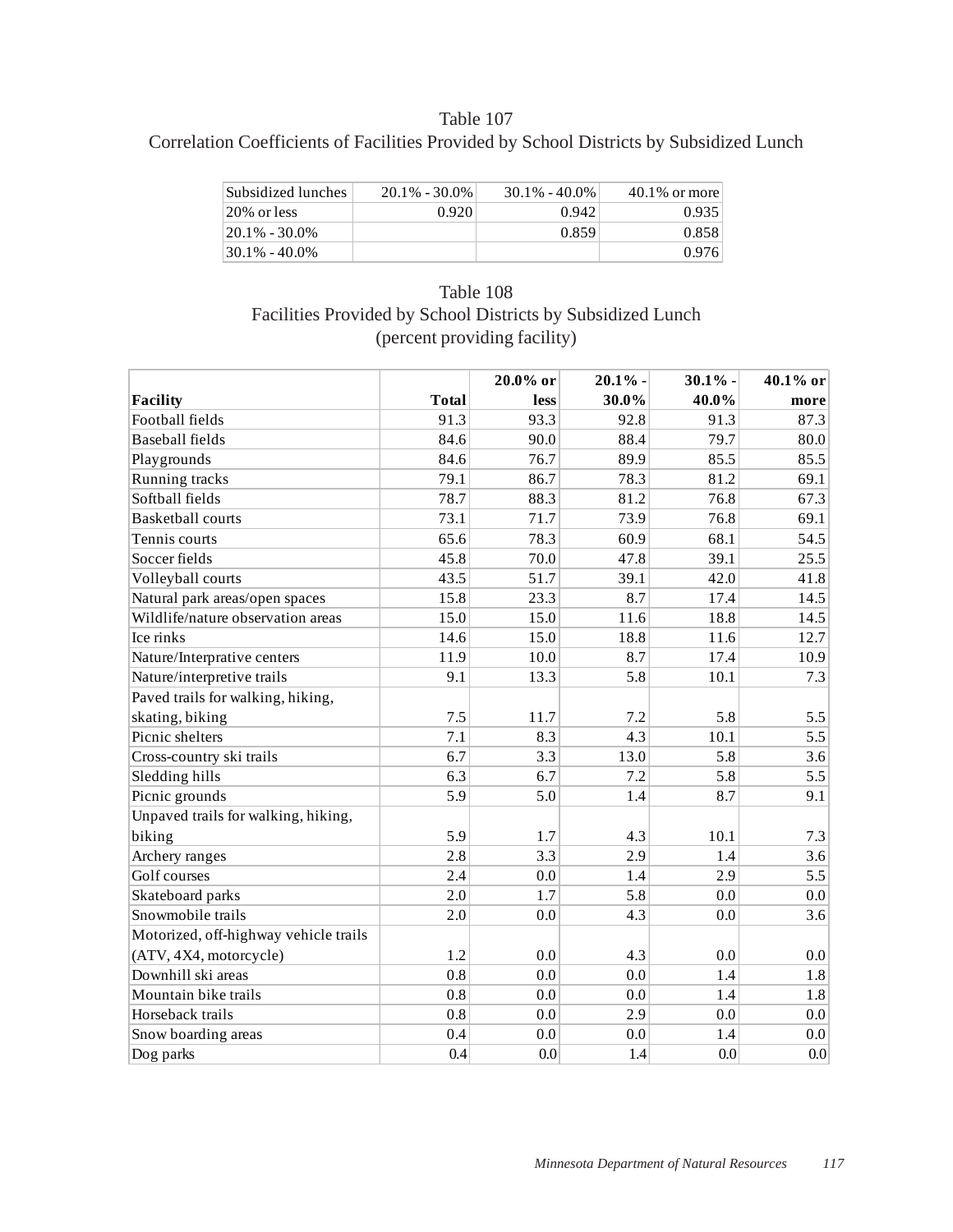# Table 109 Facilities Needed Now by School Districts by Facility Provided by School Districts (percent indicating need)

|                                       |              |         | Don't   |
|---------------------------------------|--------------|---------|---------|
| <b>Facility</b>                       | <b>Total</b> | Provide | provide |
| Soccer fields                         | 43.0         | 50.9    | 35.8    |
| <b>Basketball courts</b>              | 37.5         | 35.3    | 44.1    |
| Paved trails for walking, hiking,     |              |         |         |
| skating, biking                       | 37.4         | 27.8    | 38.3    |
| Volleyball courts                     | 34.8         | 29.9    | 39.2    |
| Ice rinks                             | 33.3         | 41.7    | 31.8    |
| Unpaved trails for walking, hiking,   |              |         |         |
| biking                                | 32.7         | 35.7    | 32.5    |
| Skateboard parks                      | 31.7         | 40.0    | 31.5    |
| Nature/interpretive trails            | 30.8         | 23.8    | 31.6    |
| Mountain bike trails                  | 29.9         | 0.0     | 30.0    |
| Cross-country ski trails              | 28.4         | 20.0    | 29.0    |
| Horseback trails                      | 27.8         | 0.0     | 28.1    |
| Tennis courts                         | 27.2         | 18.3    | 43.9    |
| <b>Baseball fields</b>                | 26.2         | 28.6    | 13.5    |
| Nature/Interprative centers           | 25.7         | 17.9    | 26.8    |
| Softball fields                       | 25.5         | 27.3    | 18.8    |
| Motorized, off-highway vehicle trails |              |         |         |
| (ATV, 4X4, motorcycle)                | 25.3         | 0.0     | 25.7    |
| Dog parks                             | 24.9         | 0.0     | 25.0    |
| Sledding hills                        | 24.0         | 13.3    | 24.8    |
| Snow boarding areas                   | 23.3         | 0.0     | 23.4    |
| Wildlife/nature observation areas     | 21.7         | 19.4    | 22.2    |
| Natural park areas/open spaces        | 21.4         | 24.3    | 20.8    |
| Downhill ski areas                    | 21.1         | 0.0     | 21.3    |
| Running tracks                        | 21.0         | 15.4    | 44.4    |
| Archery ranges                        | 20.8         | 33.3    | 20.5    |
| Snowmobile trails                     | 17.6         | 0.0     | 18.0    |
| Football fields                       | 16.7         | 17.2    | 11.1    |
| Playgrounds                           | 11.7         | 12.5    | 6.5     |
| Picnic shelters                       | 11.5         | 0.0     | 12.3    |
| Golf courses                          | 10.4         | 20.0    | 10.2    |
| Picnic grounds                        | 9.3          | 8.3     | 9.4     |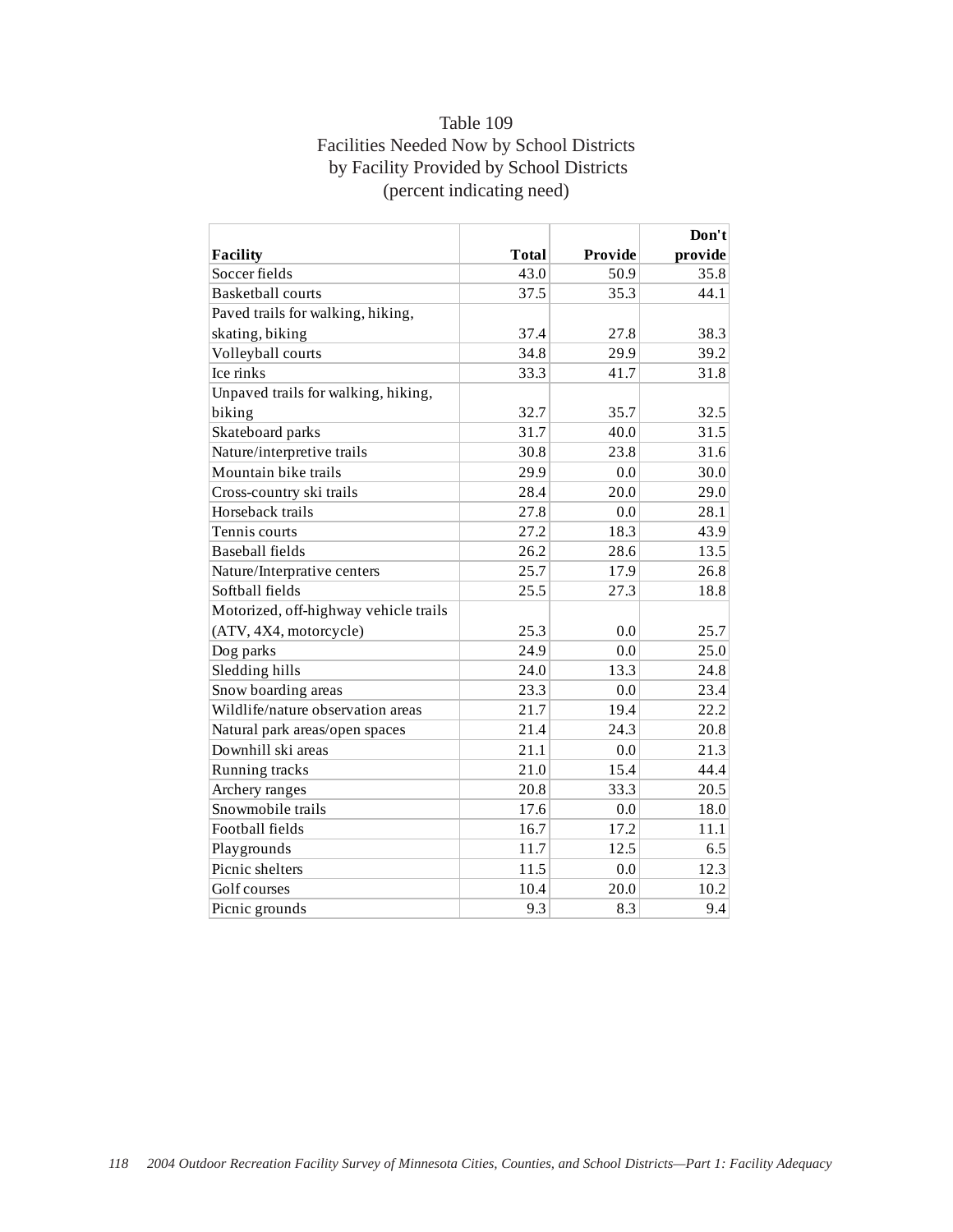# Table 110 Facilities Needed Now Plus Facilities Needed Within Five Years by School Districts by Facilities Provided by School Districts (percent indicating need)

|                                       |              |         | Don't   |
|---------------------------------------|--------------|---------|---------|
| <b>Facility</b>                       | <b>Total</b> | Provide | provide |
| Soccer fields                         | 56.9         | 66.7    | 48.0    |
| Paved trails for walking, hiking,     |              |         |         |
| skating, biking                       | 49.7         | 55.6    | 49.3    |
| <b>Basketball courts</b>              | 47.0         | 47.4    | 45.8    |
| Ice rinks                             | 43.8         | 47.3    | 43.3    |
| Volleyball courts                     | 43.2         | 41.1    | 45.0    |
| Unpaved trails for walking, hiking,   |              |         |         |
| biking                                | 42.4         | 35.7    | 42.9    |
| Softball fields                       | 38.9         | 41.0    | 31.3    |
| Nature/interpretive trails            | 38.3         | 38.1    | 38.4    |
| Cross-country ski trails              | 38.2         | 33.3    | 38.5    |
| Tennis courts                         | 37.8         | 31.4    | 50.0    |
| Skateboard parks                      | 36.5         | 40.0    | 36.5    |
| <b>Baseball</b> fields                | 35.2         | 37.8    | 21.6    |
| Mountain bike trails                  | 33.5         | 0.0     | 33.6    |
| Motorized, off-highway vehicle trails |              |         |         |
| (ATV, 4X4, motorcycle)                | 33.3         | 0.0     | 33.8    |
| Nature/Interprative centers           | 32.9         | 42.9    | 31.4    |
| Horseback trails                      | 31.4         | 0.0     | 31.7    |
| Wildlife/nature observation areas     | 31.2         | 33.3    | 30.8    |
| Natural park areas/open spaces        | 30.9         | 43.2    | 28.5    |
| Playgrounds                           | 29.4         | 30.5    | 22.6    |
| Football fields                       | 28.2         | 28.7    | 22.2    |
| Dog parks                             | 27.7         | 0.0     | 27.8    |
| Sledding hills                        | 27.2         | 13.3    | 28.2    |
| Running tracks                        | 27.0         | 22.3    | 46.6    |
| Snow boarding areas                   | 26.4         | 0.0     | 26.6    |
| Picnic shelters                       | 24.3         | 6.7     | 25.6    |
| Snowmobile trails                     | 23.0         | 0.0     | 23.5    |
| Downhill ski areas                    | 22.9         | 0.0     | 23.1    |
| Archery ranges                        | 22.6         | 33.3    | 22.4    |
| Picnic grounds                        | 21.9         | 16.6    | 22.2    |
| Golf courses                          | 16.3         | 20.0    | 16.2    |